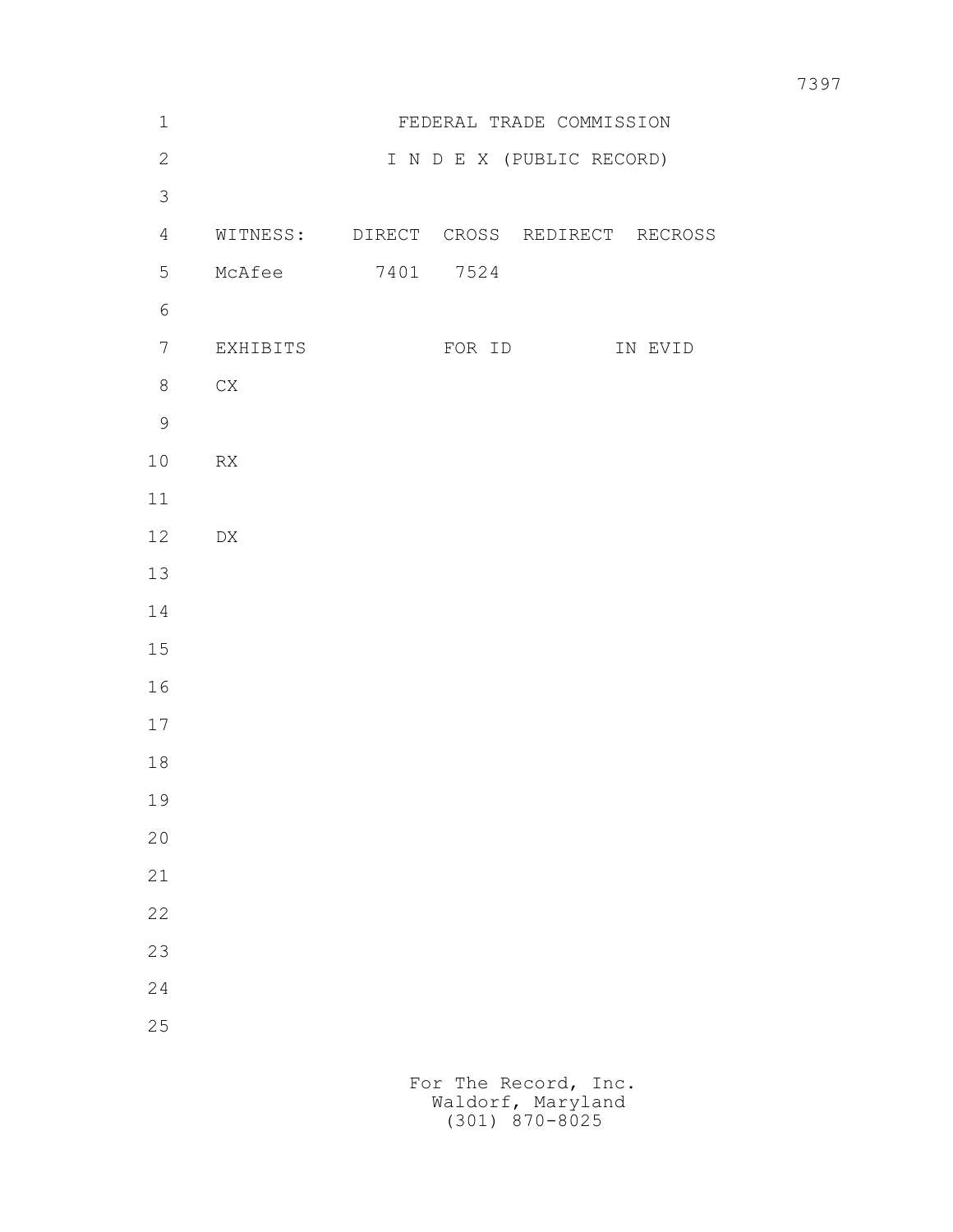| 1             | UNITED STATES OF AMERICA                                      |  |  |
|---------------|---------------------------------------------------------------|--|--|
| $\mathbf{2}$  | FEDERAL TRADE COMMISSION                                      |  |  |
| 3             |                                                               |  |  |
| 4             | In the Matter of:<br>$\left( \right)$                         |  |  |
| 5             | Rambus, Inc.<br>) Docket No. 9302                             |  |  |
| 6             |                                                               |  |  |
| 7             |                                                               |  |  |
| $8\,$         |                                                               |  |  |
| $\mathcal{G}$ | Thursday, June 26, 2003                                       |  |  |
| 10            | 9:32 a.m.                                                     |  |  |
| 11            |                                                               |  |  |
| 12            |                                                               |  |  |
| 13            | TRIAL Volume 36                                               |  |  |
| 14            | PART 1                                                        |  |  |
| 15            | PUBLIC RECORD                                                 |  |  |
| 16            |                                                               |  |  |
| 17            | BEFORE THE HONORABLE STEPHEN J. MCGUIRE                       |  |  |
| 18            | Chief Administrative Law Judge                                |  |  |
| 19            | Federal Trade Commission                                      |  |  |
| 20            | 600 Pennsylvania Avenue, N.W.                                 |  |  |
| 21            | Washington, D.C.                                              |  |  |
| 22            |                                                               |  |  |
| 23            |                                                               |  |  |
| 24            |                                                               |  |  |
| 25            | Reported by: Josett F. Hall, RMR-CRR                          |  |  |
|               | For The Record, Inc.<br>Waldorf, Maryland<br>$(301)$ 870-8025 |  |  |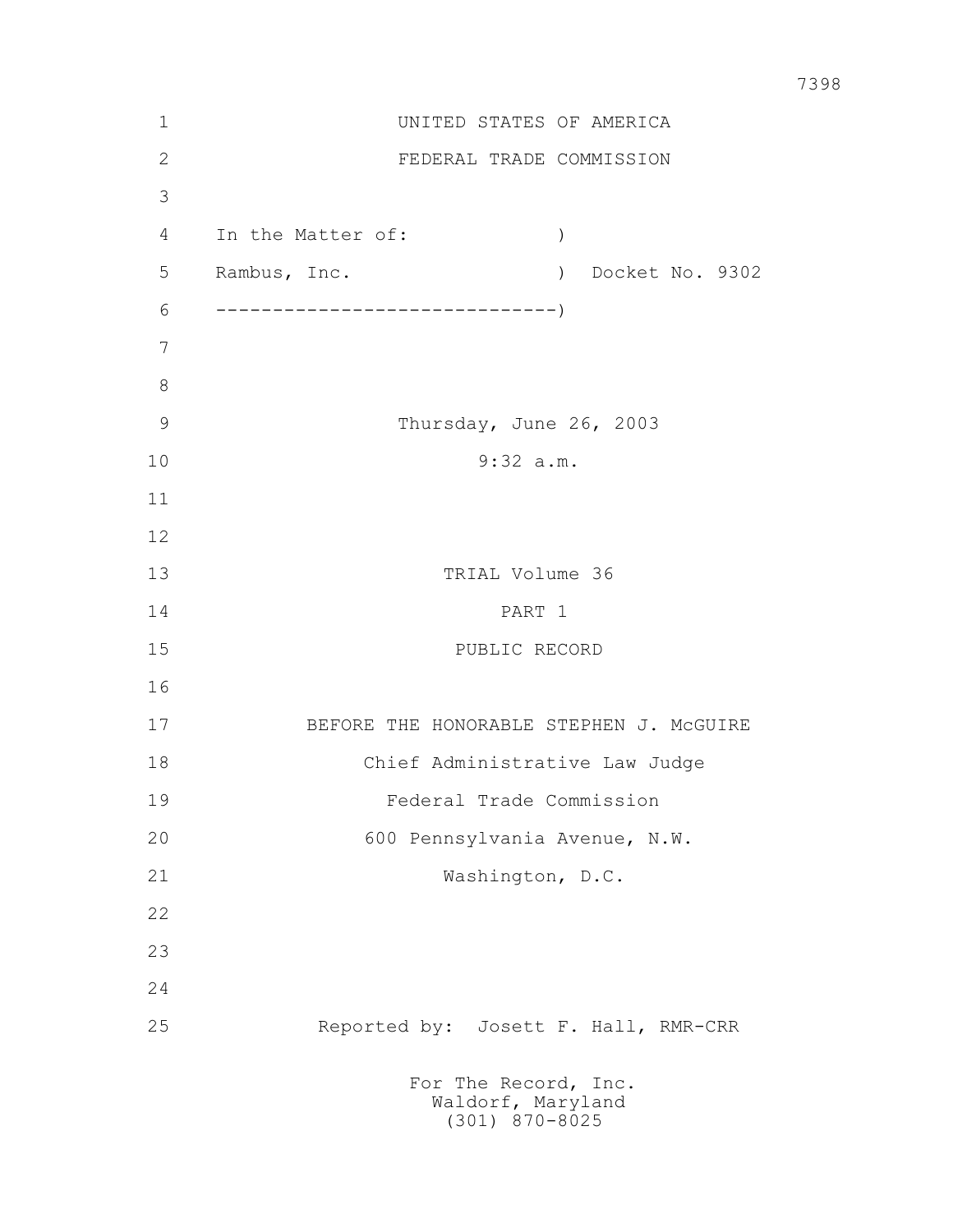2

| 3  | ON BEHALF OF THE FEDERAL TRADE COMMISSION: |
|----|--------------------------------------------|
| 4  | M. SEAN ROYALL, Attorney                   |
| 5  | GEOFFREY OLIVER, Attorney                  |
| 6  | JOHN C. WEBER, Attorney                    |
| 7  | MICHAEL FRANCHAK, Attorney                 |
| 8  | Federal Trade Commission                   |
| 9  | 601 New Jersey Avenue, N.W.                |
| 10 | Washington, D.C. 20580-0000                |
| 11 | $(202)$ 326-3663                           |
| 12 |                                            |
| 13 | ON BEHALF OF THE RESPONDENT:               |
| 14 | GREGORY P. STONE, Attorney                 |
| 15 | STEVEN M. PERRY, Attorney                  |
| 16 | PETER A. DETRE, Attorney                   |
| 17 | SEAN GATES, Attorney                       |
| 18 | Munger, Tolles & Olson LLP                 |
| 19 | 355 South Grand Avenue, 35th Floor         |
| 20 | Los Angeles, California 90071-1560         |
| 21 | $(213) 683 - 9255$                         |
| 22 |                                            |
| 23 |                                            |
| 24 |                                            |
| 25 |                                            |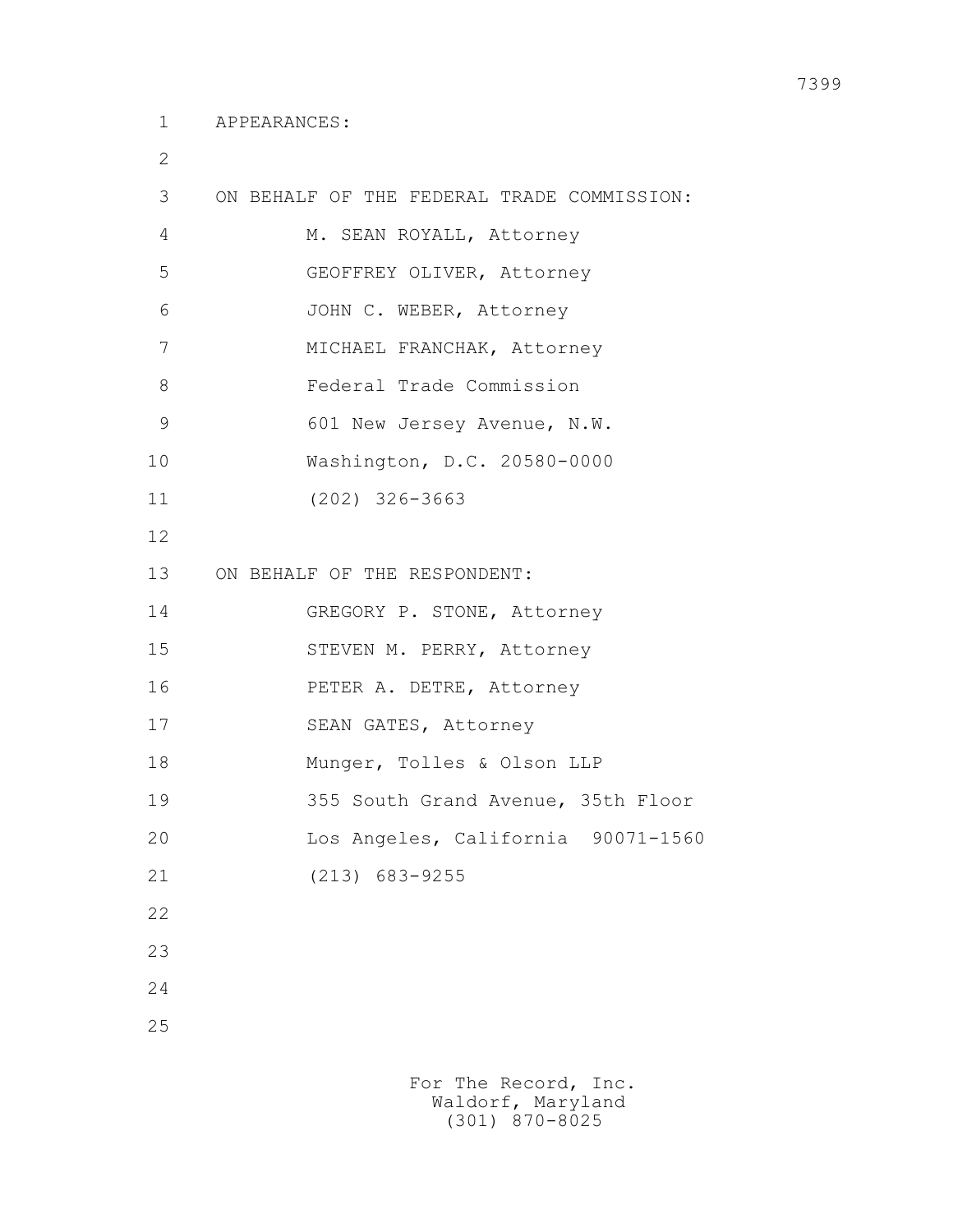| $\mathbf{2}$   |                              |
|----------------|------------------------------|
| 3              | ON BEHALF OF THE RESPONDENT: |
| $\overline{4}$ | A. DOUGLAS MELAMED, Attorney |
| 5              | Wilmer, Cutler & Pickering   |
| $\sqrt{6}$     | 2445 M Street, N.W.          |
| 7              | Washington, D.C. 20037-1420  |
| $\,8\,$        | $(202) 663 - 6090$           |
| $\mathcal{G}$  |                              |
| 10             |                              |
| 11             |                              |
| 12             |                              |
| 13             |                              |
| 14             |                              |
| 15             |                              |
| 16             |                              |
| 17             |                              |
| 18             |                              |
| 19             |                              |
| 20             |                              |
| 21             |                              |
| 22             |                              |
| 23             |                              |
| 24             |                              |
| 25             |                              |
|                |                              |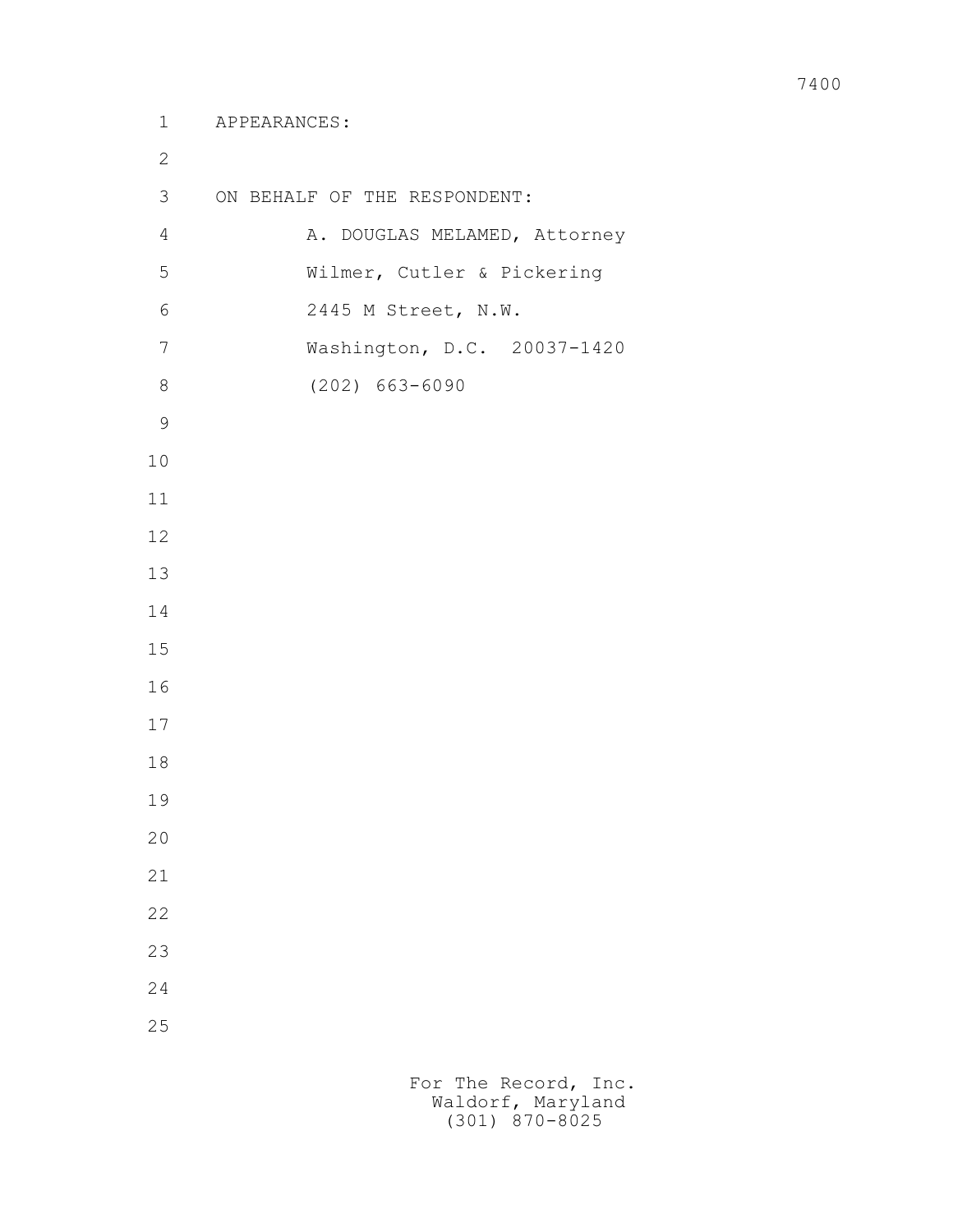1 P R O C E E D I N G S 2 - - - - - - 3 JUDGE McGUIRE: This hearing is now in order. 4 Any items we need to take up this morning 5 before we begin? 6 MR. ROYALL: I don't believe so, Your Honor. 7 My estimate is it may be about two hours before I'll be 8 complete with the direct. 9 JUDGE McGUIRE: All right. 10 Sir, you may take the stand again, please. 11 And Mr. Royall, you may proceed with your 12 examination of the witness. 13 MR. ROYALL: Thank you.  $14$  - - - - - 15 Whereupon -- 16 RANDOLPH PRESTON McAFEE 17 a witness, called for examination, having been 18 previously duly sworn, was examined and testified as 19 follows: 20 DIRECT EXAMINATION (continued) 21 BY MR. ROYALL: 22 Q. Professor McAfee, before we go further today, 23 let me ask, do you recall that yesterday there were a 24 few slides that you noted, as you saw them when they 25 were pulled up on the screen, you noted that there may For The Record, Inc. Waldorf, Maryland

(301) 870-8025

7401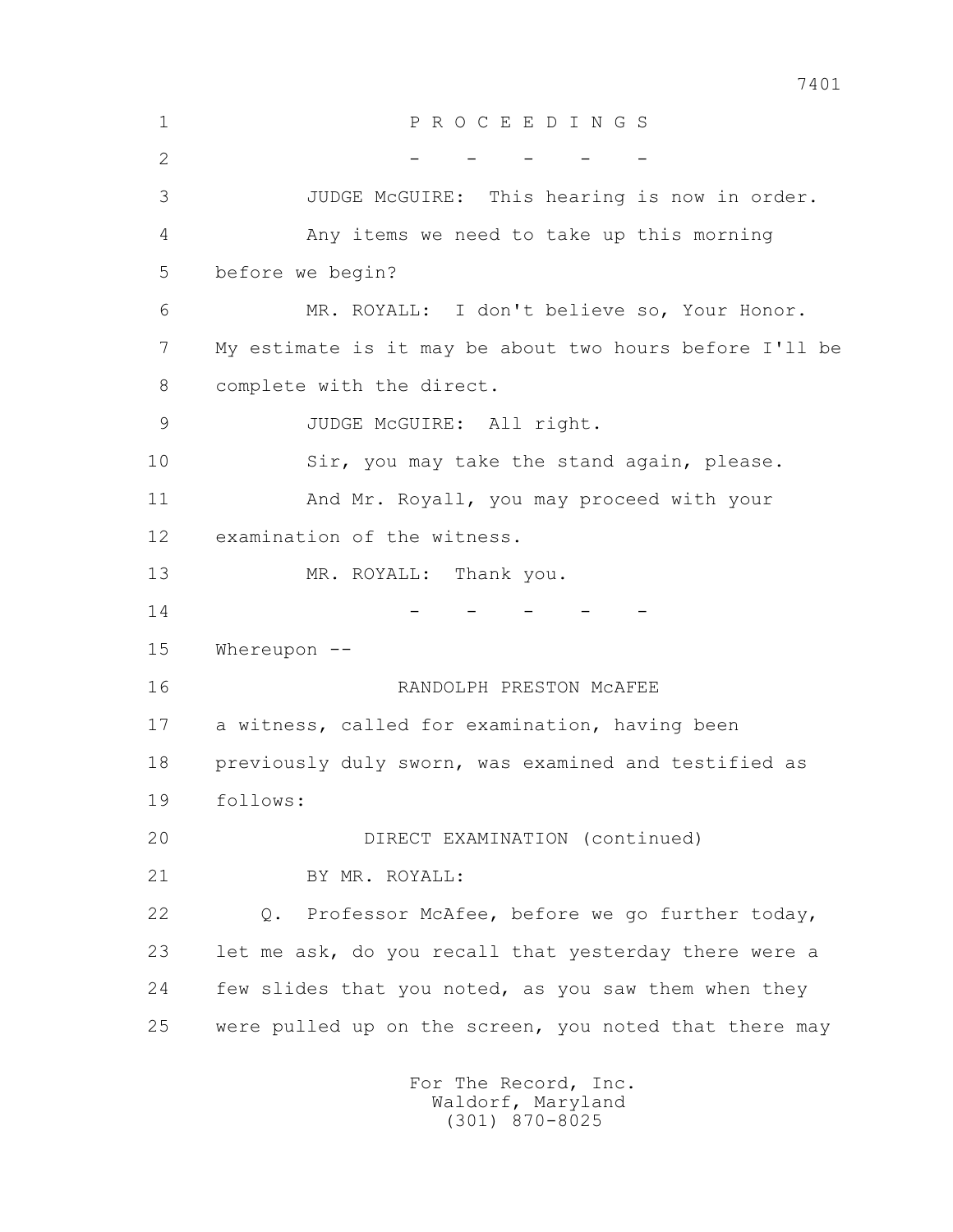1 have been errors?

 2 A. That's correct. 3 Q. Let me ask that we pull up the slide that was 4 previously marked DX-200. 5 And can we run the animation on that. 6 You'll recall I showed you a slide very similar 7 to this one yesterday, and there was an error that you 8 noted. Do you recall what the error was? 9 A. Yes. "Use toggle mode" had not been checked. 10 Q. And is this, what's now on the screen, is this 11 version of the same slide correct? 12 A. Yes, this is correct. 13 Q. Let's mark this version of the slide as 14 DX-213. 15 Was there -- in connection with this toggle 16 mode issue, did you also note yesterday that there was 17 a slide that you thought was missing from the 18 presentation slides? 19 A. Yes. That's correct. 20 Q. Would you pull up the next slide. 21 A. That is not the slide. 22 MR. STONE: It should be the next one. 23 BY MR. ROYALL: 24 Q. Is this the slide that you recalled yesterday 25 that was missing from the presentation?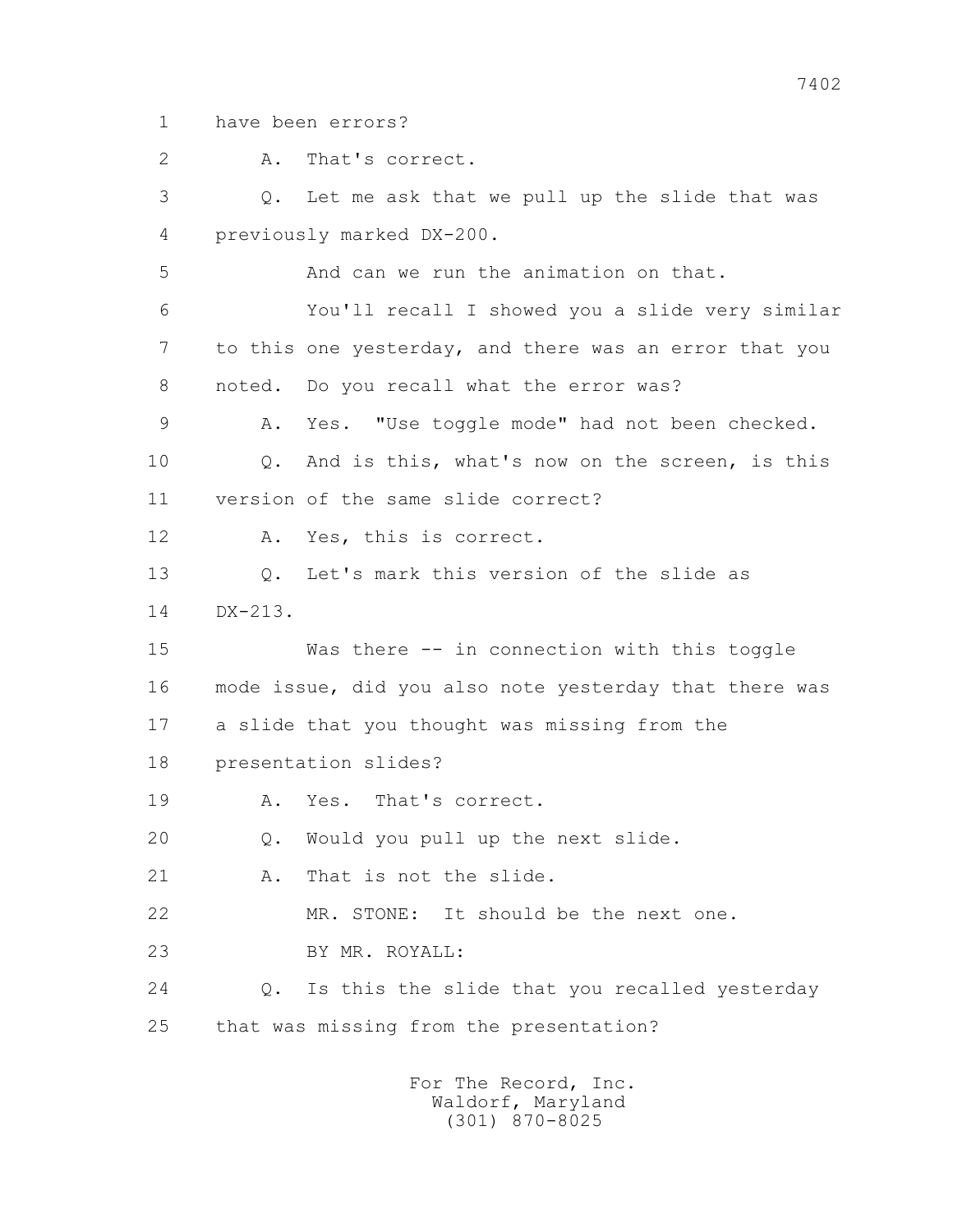1 A. Yes, it is.

| 2  | And this relates to the toggle mode technology<br>Q.   |
|----|--------------------------------------------------------|
| 3  | and your conclusions that this technology is a         |
| 4  | commercially -- or was a commercially viable           |
| 5  | alternative to the dual-edged clocking technology?     |
| 6  | That's correct.<br>Α.                                  |
| 7  | Let's mark this as DX-14.<br>Q.                        |
| 8  | JUDGE McGUIRE: 214.                                    |
| 9  | MR. ROYALL: I'm sorry. DX-214.                         |
| 10 | BY MR. ROYALL:                                         |
| 11 | Now, were there any other slides that you<br>$Q$ .     |
| 12 | recalled yesterday that when you saw them you thought  |
| 13 | there were errors in the slides?                       |
| 14 | Yes. There was an omission on a slide as<br>Α.         |
| 15 | well.                                                  |
| 16 | And let me see if we can pull that -- pull the<br>Q.   |
| 17 | next slide up.                                         |
| 18 | Is this the slide that you recalled having an          |
| 19 | error?                                                 |
| 20 | A. Yes, it is.                                         |
| 21 | And I think this may be a new version of the<br>Q.     |
| 22 | same slide.                                            |
| 23 | Do you recognize something in this slide that          |
| 24 | was omitted from the slide that you saw yesterday?     |
| 25 | The last bullet point was not present on<br>Α.<br>Yes. |
|    | For The Record, Inc.                                   |

Waldorf, Maryland (301) 870-8025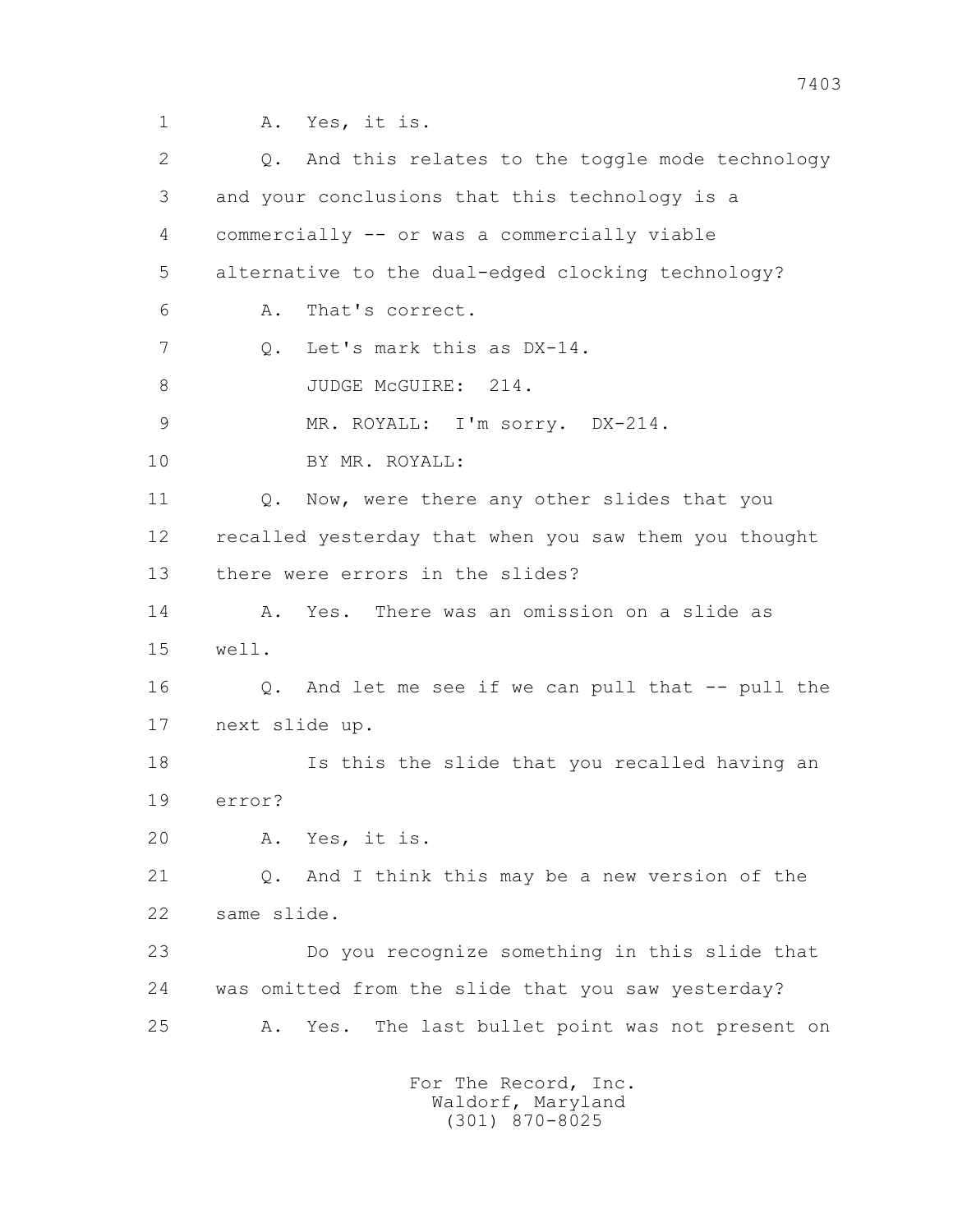1 the slide yesterday.

2 Q. Let's mark this as DX-215.

 3 Now, this slide relates to your conclusion, as 4 you explained yesterday, that the alternative of 5 keeping each DRAM single data rate and interleaving 6 banks on the module, that that alternative was a 7 commercially viable alternative to use of dual-edged 8 clocking; is that correct?

9 A. That's correct.

 10 Q. And you said that the last bullet point that is 11 listed here on DX-215 was omitted from the slide that 12 you saw yesterday. Now that we have a corrected 13 version of the slide here in DX-215, let me ask you 14 about that last bullet point.

 15 And the statement you make in that bullet point 16 is: "Royalties may be a problem."

 17 Can you explain what you mean by that? 18 A. Yes. Generally, royalties for intellectual 19 property impose a penalty on a technology with respect 20 to market selection, and so the fact that this method, 21 the method that I'm referring to here, at least in the 22 implementation by Kentron, comes with royalties to 23 Kentron, makes it a -- it may not be commercially 24 viable against some of the other alternatives I've 25 identified, although I think it would remain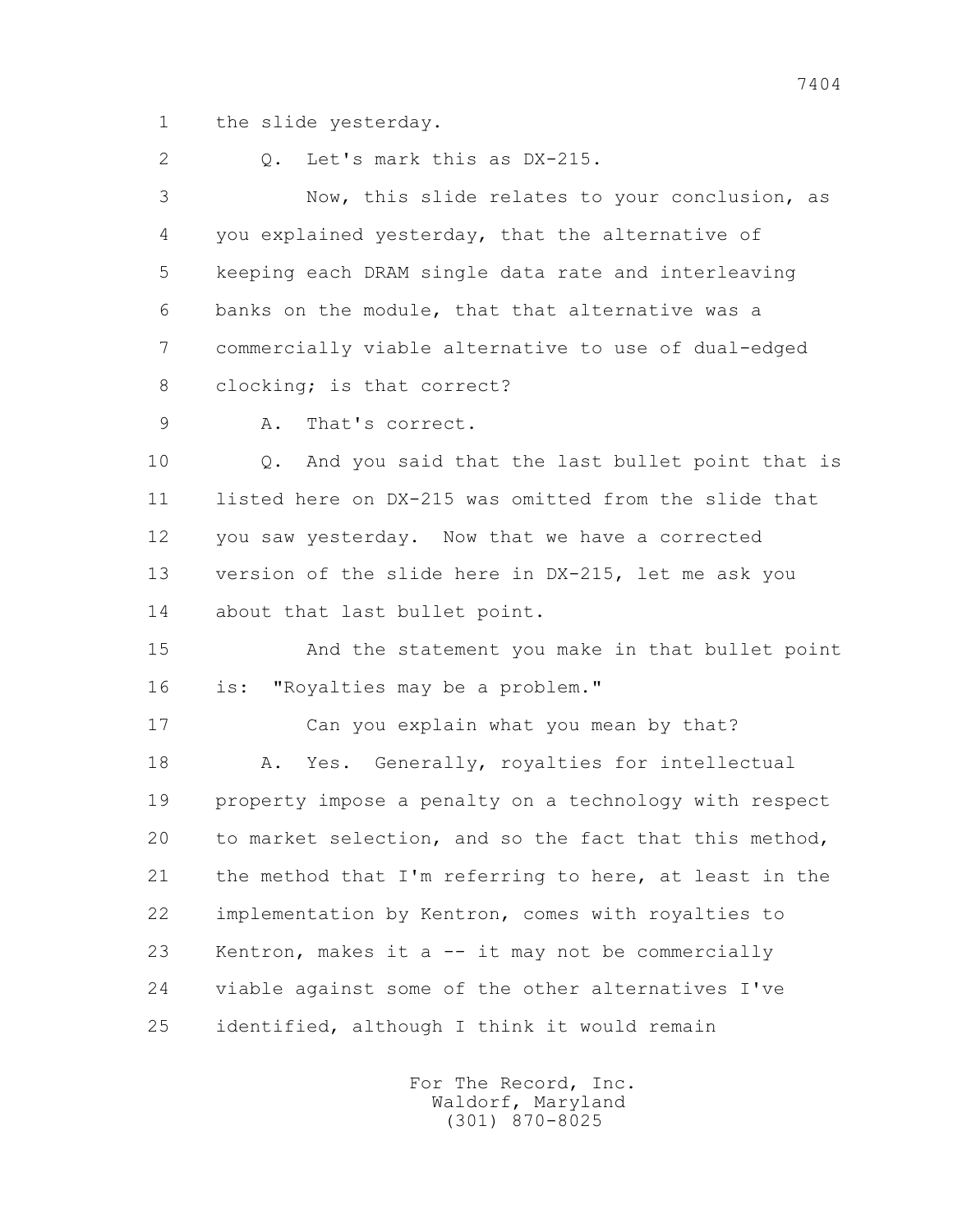1 commercially viable in comparison to the Rambus 2 technology.

 3 Q. Despite this issue of royalties then, is it 4 your conclusion that this technology that's discussed 5 in DX-215 was a commercially viable alternative to the 6 Rambus dual-edged clocking technology?

7 A. Yes.

 8 Q. Now, before we go on, I'd like to briefly come 9 back to something else that we discussed yesterday, and 10 this relates to the distinction between assumptions 11 that you've made and expert conclusions that you've 12 drawn.

13 And in relation to that, could we pull up from 14 yesterday DX-157.

 15 Do you recall this slide, Professor McAfee? 16 A. I do.

 17 Q. And you testified about this slide yesterday, 18 and I believe you explained that the factors that are 19 identified in the four bullet points at the bottom of 20 the slide are factors that were relevant to your 21 analysis as to whether the risk of hold-up, the 22 economic concept of hold-up, would arise in a given 23 industry.

 24 Is that a fair summary of what you had to say 25 about this?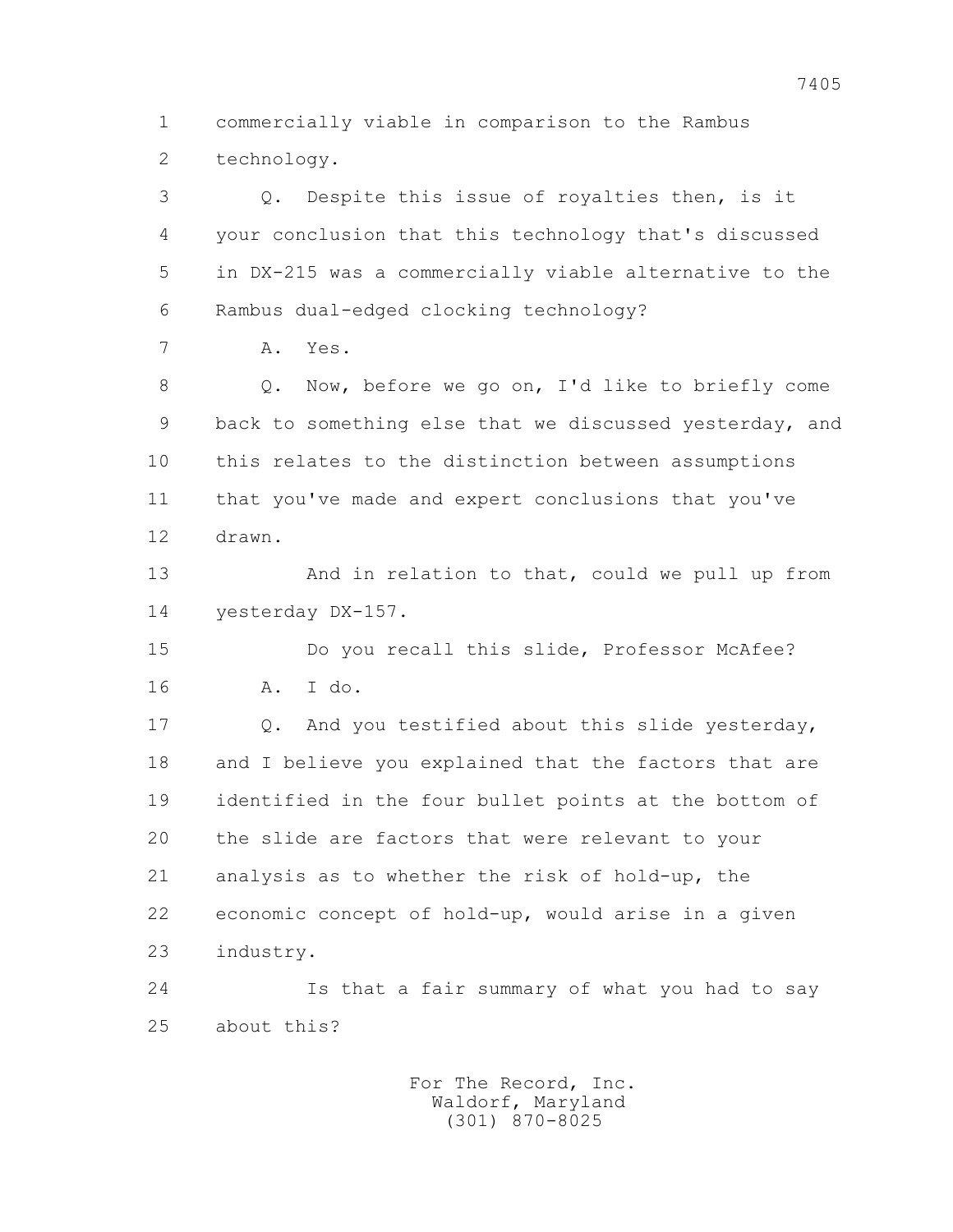1 MR. STONE: Your Honor, I do object to 2 Mr. Royall's summarizing of the testimony and to his 3 leading the witness through the form of his question, 4 which I believe is improper.

 5 MR. ROYALL: Your Honor, I'm happy to restate. 6 I'm just trying to speed things along. I'm just trying 7 to clarify something from yesterday. But I'm happy to 8 do that.

 9 JUDGE McGUIRE: Okay. Go ahead and restate 10 then.

11 BY MR. ROYALL:

 12 Q. Without re-covering too much territory, let me 13 just ask you to explain again what you were seeking to 14 convey through this slide.

 15 A. This slide lists the economic aspects of an 16 economic environment or an economic situation which 17 would tend to -- which would be informative about the 18 risk of hold-up facing participants in the industry.

19 So for example, when the size of specific 20 investments is large, the risk of hold-up is greater. 21 And that's what this slide is setting out, the 22 important characteristics of the environment that would 23 relate to the risk of hold-up.

24 Q. Let's then go to DX-160.

25 Now, we now have on the screen DX-160 that was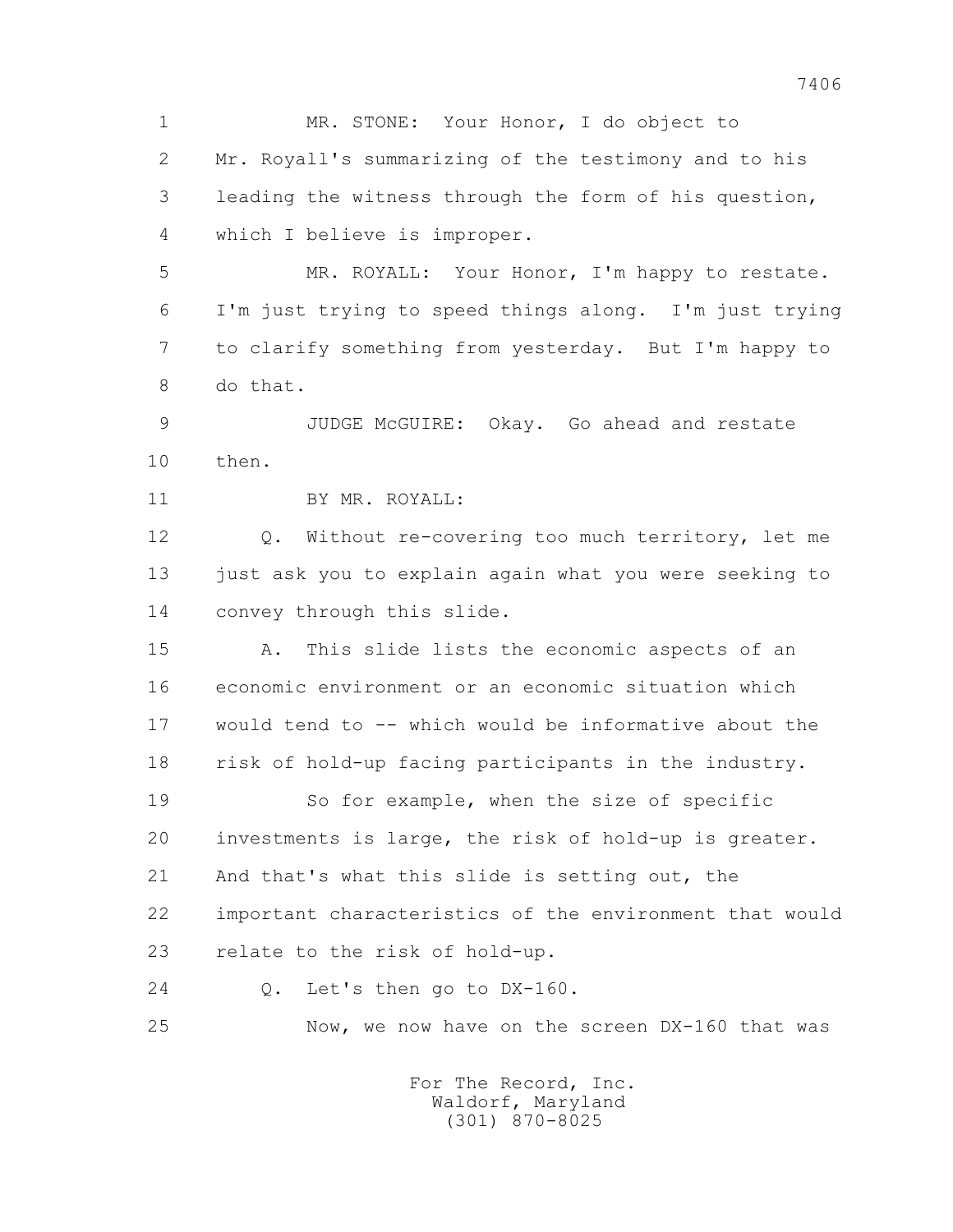1 identified yesterday. Do you recall this slide?

2 A. I do.

 3 Q. And what were you seeking to convey through 4 this slide?

 5 A. So this slide provides my assessment of these 6 economic factors in the DRAM setting; that is to say, 7 it provides my assessment of the size of specific 8 investments, of the costs of changing standards, of the 9 importance of IP and the ease of reaching agreement in 10 relation to other industries with which I'm familiar.

11 0. Well, let's start with the first point, size of 12 specific investments, under which you have a red check 13 mark and the word "substantial."

14 What do you mean to convey by that?

 15 A. In my review of the facts and in comparing the 16 facts to the economic concept of specific investments, 17 I find that a substantial number of the total 18 investment -- the total investment is very large, but 19 not all of the investment is specific or represents 20 specific investments, and that a substantial amount of 21 investment is specific to the DRAM technology, and so 22 that is to the standard that is at issue.

 23 Q. When you refer here to the size of specific 24 investments in the DRAM industry being substantial, is 25 that an assumption on your part or does that reflect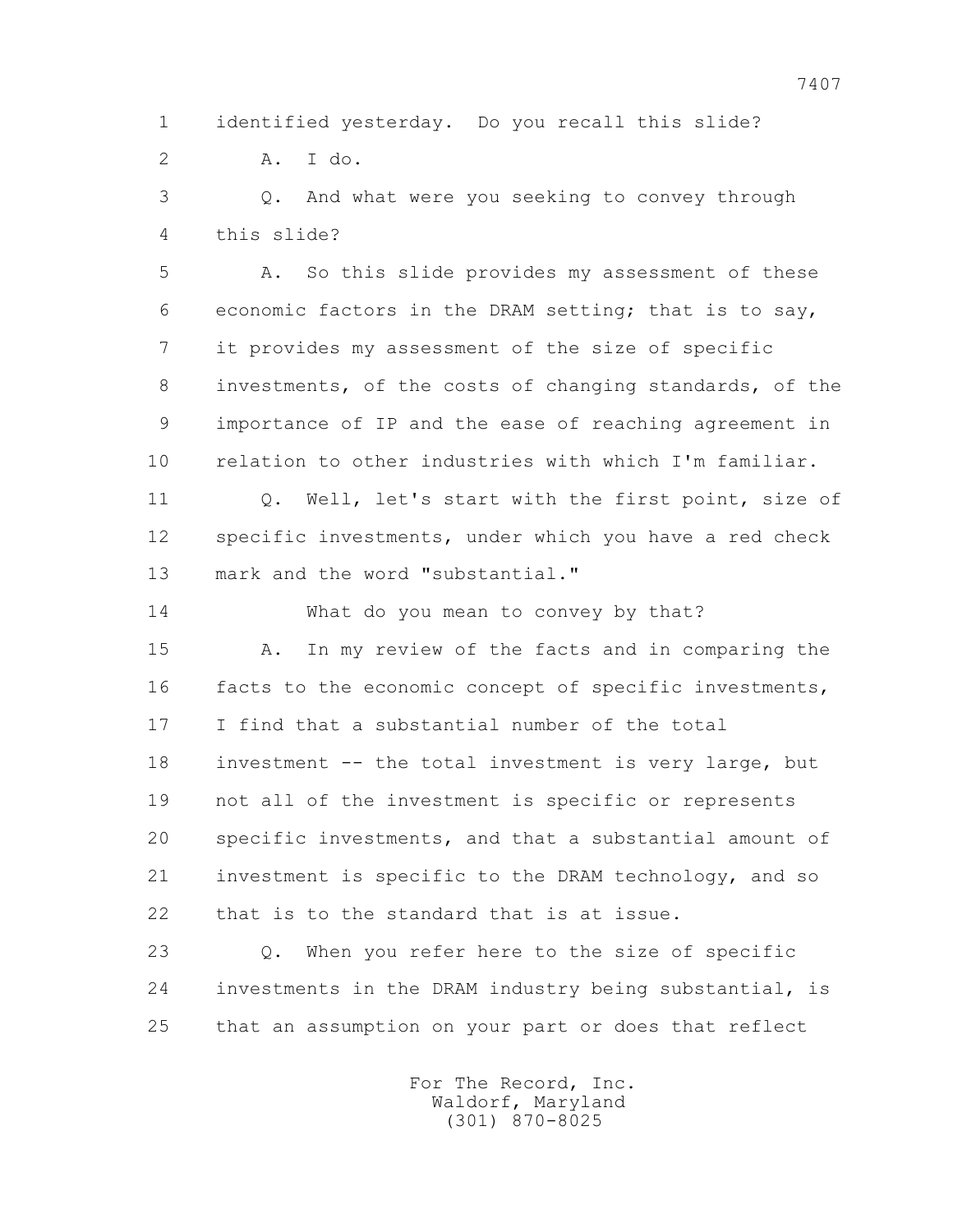1 your economic conclusion?

 2 A. Well, it's a simple conclusion in the sense 3 that it reflects my application of the economic notion 4 of specific investments to the types of investments 5 made in this industry.

 6 So the input to this analysis -- it is an 7 analysis. It's a simple analysis. The input to this 8 analysis is the set of investments and a 9 characterization of those investments as to what they 10 do, and the output is to characterize those 11 investments as either specific or not and assess 12 whether the investments that meet the economic 13 condition of being specific are in fact substantial or 14 not.

 15 Q. Moving to the second bullet point on DX-160, 16 costs of changing standards, below that your slide has 17 a check mark and then the words "switching costs."

 18 What are you meaning to communicate or convey 19 through those worth?

 20 A. My use of the term "switching costs" is the 21 economic concept of switching costs. I think it's 22 actually in accord with the way lay people use the term 23 "switching costs," that is, it's the costs of 24 switching.

25 But what I've done here is look at -- is assess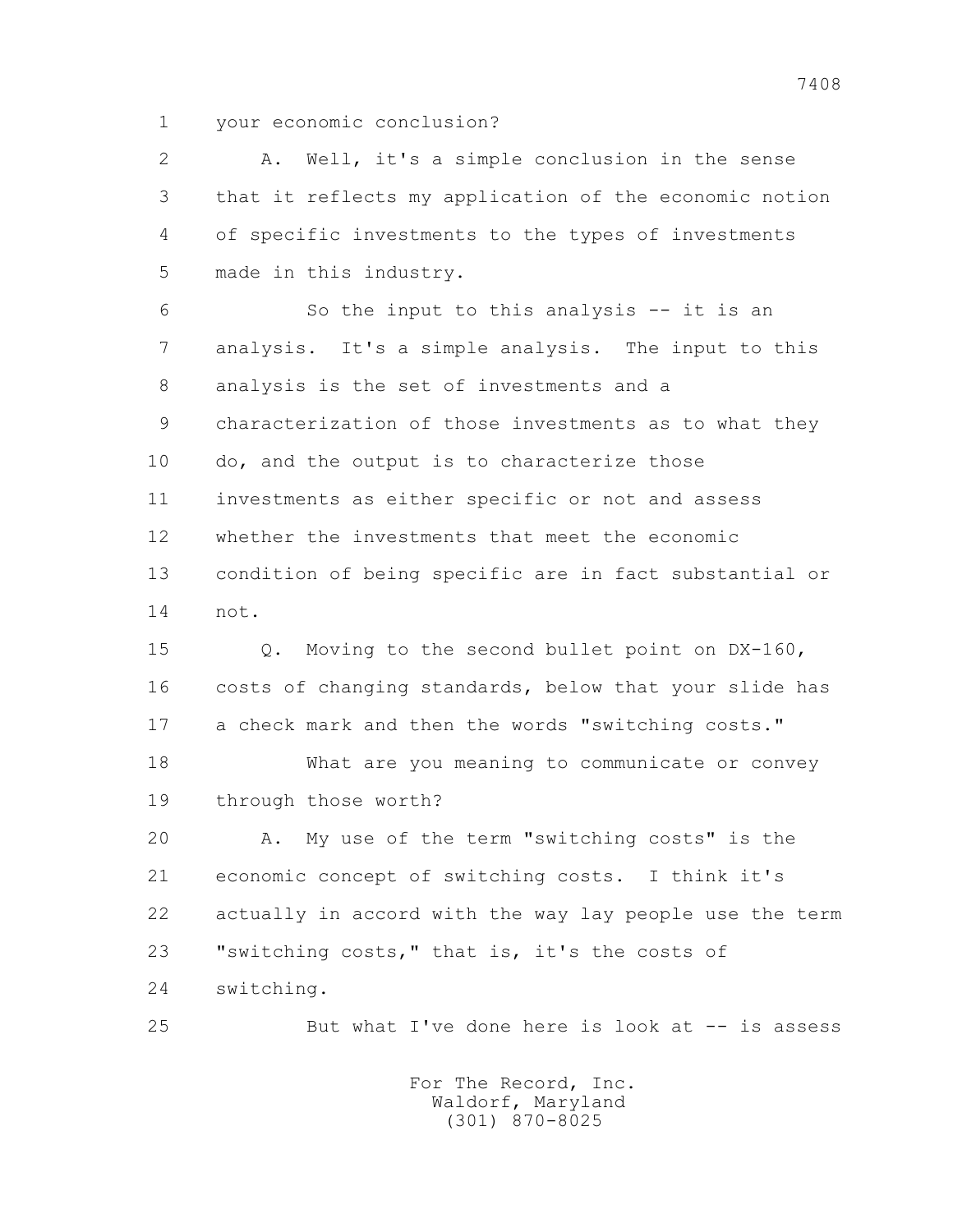1 the costs of changing standards as to whether those 2 are -- whether a significant proportion of those costs 3 or a significant amount of the costs are in fact 4 switching costs or are they just costs of doing 5 business that would be incurred whether or not the 6 standard was switched.

 7 Q. When you refer here to switching costs in 8 reference to the issue of the costs of changing 9 standards, does that reflect an assumption on your part 10 or is this part of your economic conclusions?

11 A. So again, this is part of my economic 12 conclusions in the sense that I have characterized 13 costs as being either switching costs or not and found 14 that there are a substantial volume or substantial 15 magnitude of costs that are in fact switching costs. 16 Q. The third point is "importance of IP," below 17 which you have a check mark and the word "high."

18 What are you meaning to communicate through

19 those words?

 20 A. So this is in comparison to other industries, 21 and intellectual property in this industry is both 22 fast-paced and extensive, that is, there are a lot more 23 patents in this industry than in a typical industry and 24 they are also more rapidly paced, that is, there are 25 more new inventions on an annual basis than you find in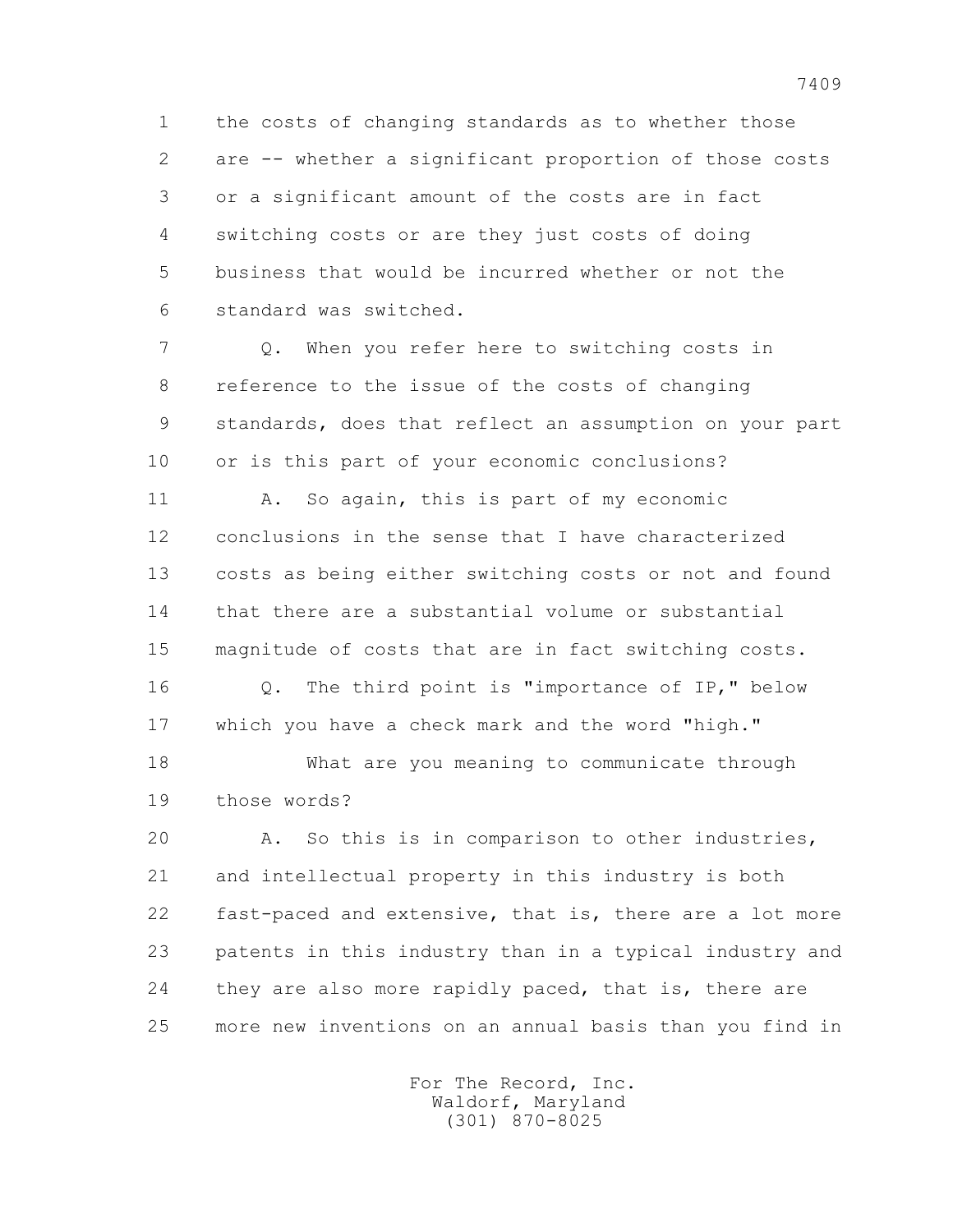1 most industries, and that leads to the conclusion that 2 intellectual property is important, from an economic 3 perspective, in this industry.

 4 Q. And how does -- well, before I -- strike that. 5 When you refer to the importance of IP in this 6 industry, the DRAM industry, as being high, is that an 7 assumption on your part or does that reflect an 8 economic conclusion?

 9 A. Well, that reflects an economic conclusion, the 10 basis of which I just set out, which was in comparison 11 to other industries.

 12 Q. And does that economic conclusion bear on your 13 broader conclusion that there is a significant risk of 14 hold-up in the DRAM industry?

15 A. It does.

 16 Q. The final bullet point on this slide refers to 17 ease of reaching agreement, and below that your slide 18 has a check mark and then the words "difficult and 19 time-consuming."

 20 What are you meaning to communicate through 21 those words?

 22 A. There's actually an economic theory associated 23 with the ease of reaching agreement, and what I'm 24 referring to in this bullet is my assessment of whether 25 this industry has an easy time reaching agreement,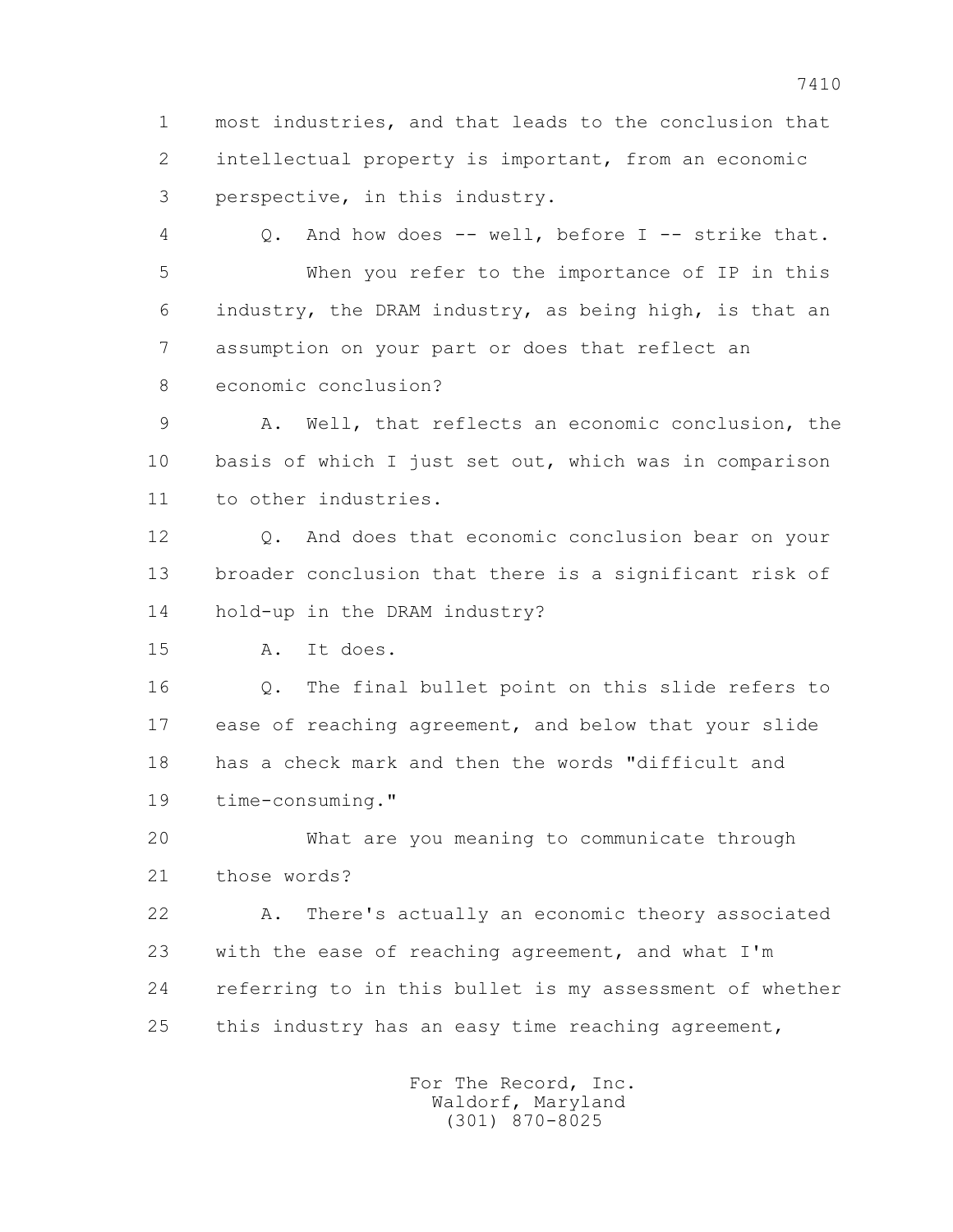1 which essentially arises from the theory when most of 2 the participants have interests that are aligned, or 3 whether they have a difficult time reaching agreement, 4 which arises when you have diversity of opinion and 5 widespread disagreements.

 6 And so the ease of reaching agreement in this 7 industry appears to be difficult and also 8 time-consuming. The time-consuming is an empirical 9 matter.

 10 Q. When you say that ease of reaching agreement in 11 this industry appears to you to be difficult and 12 time-consuming, is that an assumption on your part or 13 is that a part of your economic conclusion?

14 A. That's part of my economic conclusion.

 15 Q. And does that conclusion have any bearing on 16 your broader conclusion that there is a significant 17 risk of hold-up in the DRAM industry?

18 A. It does. It is a contributor to my conclusion 19 that there is a significant risk of hold-up.

 20 Q. And how does that factor contribute to your 21 conclusions on hold-up?

 22 A. The ease of reaching agreement reflects on how 23 difficult it would be to avoid hold-up by changing the 24 standard, for example.

25 Q. I'd like to make clear -- you've used the term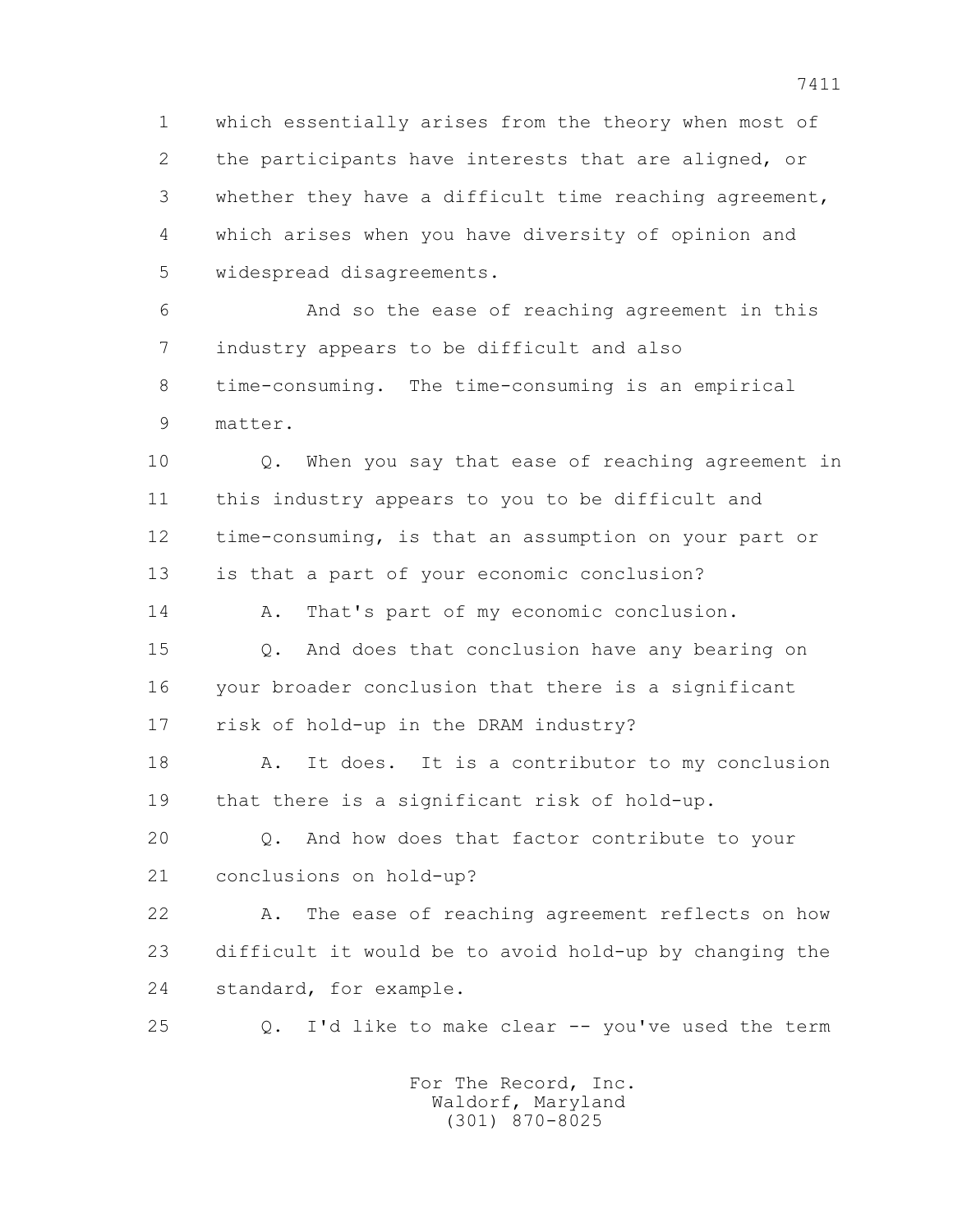1 "assumption" and we've made distinctions between the 2 conclusions and assumptions, and I'd like to make it 3 clear for the record what you mean by the term 4 "assumption" when you use that word relating to the 5 work that you've done on this matter.

 6 A. So I use "assumption" to mean anything I don't 7 have firsthand knowledge of myself.

8 So that is to stay, if I -- I'm not a DRAM 9 manufacturer, I have no firsthand knowledge of DRAM 10 manufacturing processes, so what I understand about 11 them is an assumption on my part and the facts that I 12 use are assumptions. They are not part of my economics 13 training.

 14 Q. And for your purposes in reaching and 15 explaining your economic conclusions, is it important 16 to you to be clear about what assumptions you've made?

 17 A. Yes. Conclusions generally are only as good as 18 the assumptions on which they're based. False 19 assumptions will tend to lead to false conclusions, and 20 so as a consequence, it's important to me to be clear 21 about my assumptions so that the context of my 22 conclusions is clear and also to verify my assumptions 23 so that I get the right answer.

 24 Q. Have you done anything to verify or corroborate 25 the assumptions that you've made in relation to the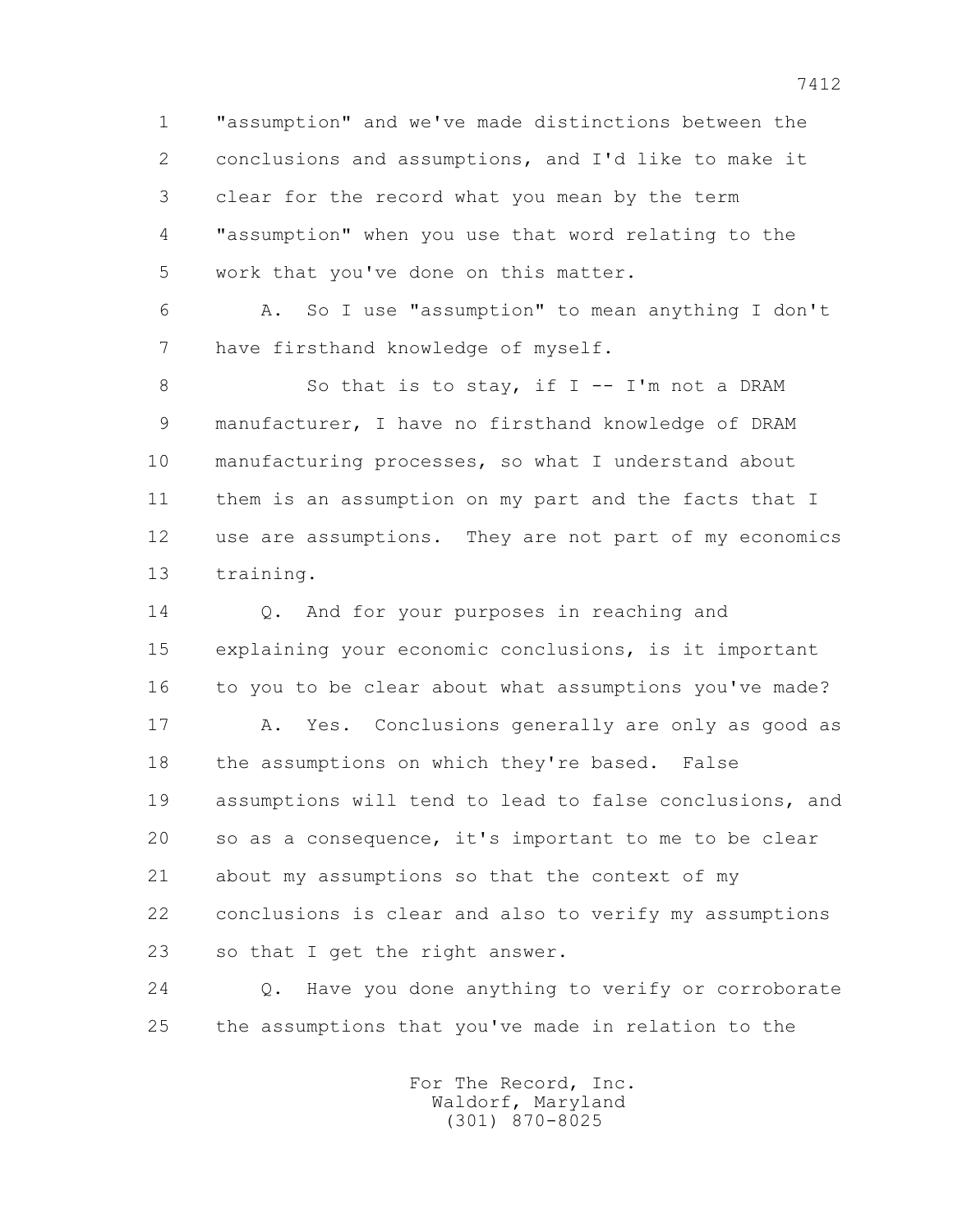1 work that you've done on this matter?

 2 A. Yes. I think as I testified yesterday, I've 3 made a very extensive study of the facts in this 4 situation, I've read a tremendous amount of -- a 5 tremendous number of documents, I've interviewed 6 witnesses, and I've read the trial transcript as well 7 up until this week to verify that my assumptions are in 8 fact consistent with the true situation in this 9 industry.

 10 Q. Is the amount of work that you've done 11 relating to verifying and corroborating facts in 12 connection with your assignment in this matter, is 13 that typical of the amount of factual investigation 14 that you ordinarily conduct in connection with the 15 government and private consulting assignments that 16 you've had in the past?

17 A. I think this is actually the largest amount 18 of -- my largest investment in fact-finding of any case 19 that I've personally worked on.

20 0. Is there a reason for that?

 21 A. Well, it's a complicated case. It has a lot of 22 aspects and several different market levels. In fact, 23 one of our early slides -- one of my early slides 24 showed three different market levels.

25 And so one of the complexities of this case is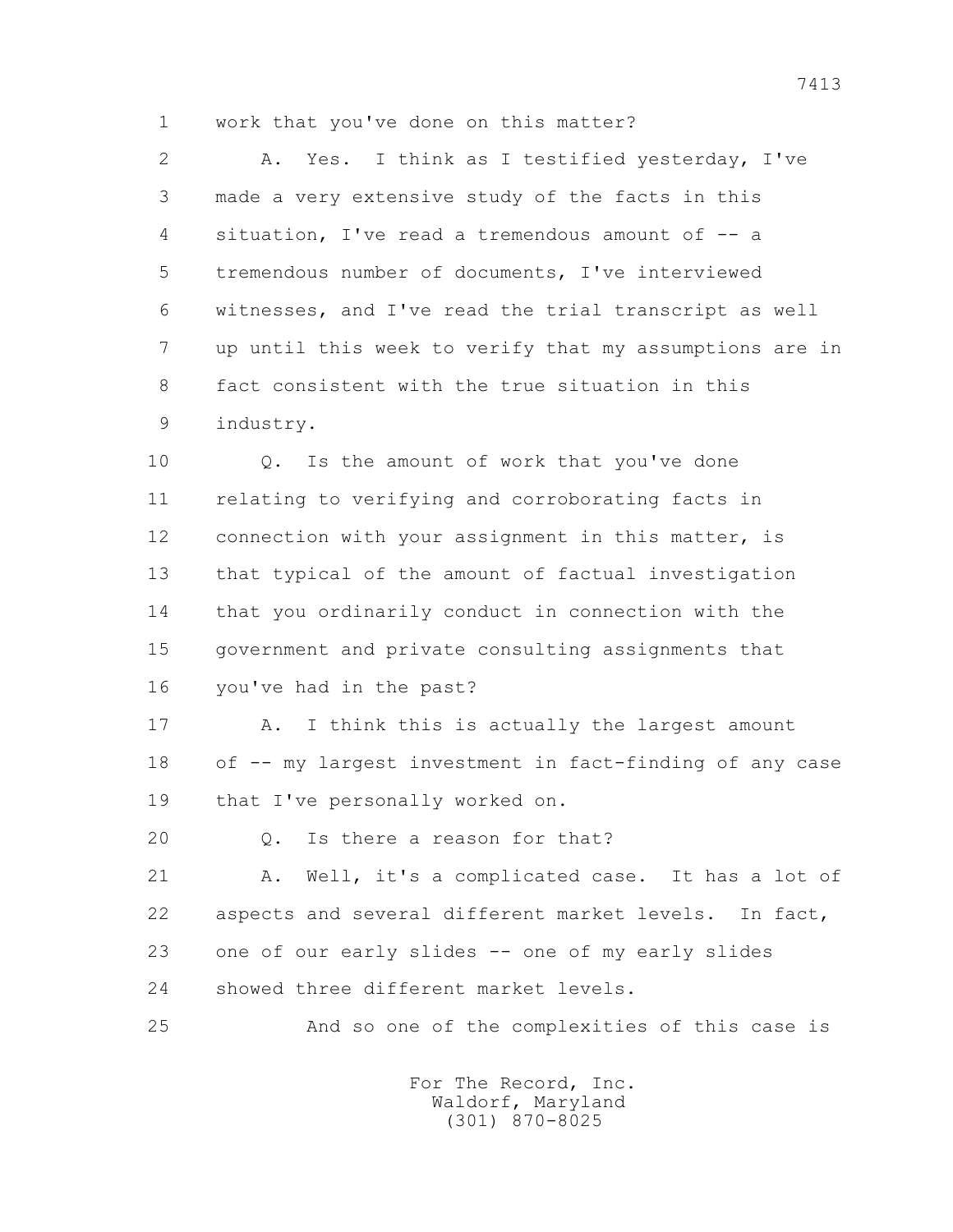1 that the economics of the technology market are driven 2 by the economics of the DRAM market and the economics 3 of the DRAM market are driven by the economics of the 4 downstream PC and other applications markets, so that 5 makes for a more complicated market structure.

 6 In addition, it's very challenging technology. 7 Q. Now, we touched briefly yesterday on your 8 expert report and noted that the text of the expert 9 report combined with the text of Appendix 3 to the 10 report, which contains your case study, together those 11 aspects of your expert report approximate 400 pages or 12 slightly less than 400 pages.

 13 Is that amount of length typical of the types 14 of expert reports that you've generated in other 15 government and private consulting assignments?

 16 A. This is longer than any other expert report 17 I've generated by a significant margin.

 18 Q. And is there a reason why your expert report in 19 this case is significantly longer than other expert 20 reports that you've written in connection with other 21 consulting assignments?

 22 A. It would be the same reason that I gave earlier 23 for doing more investigation, and this is in fact a 24 reflection of the level of detail of investigation 25 which I've done.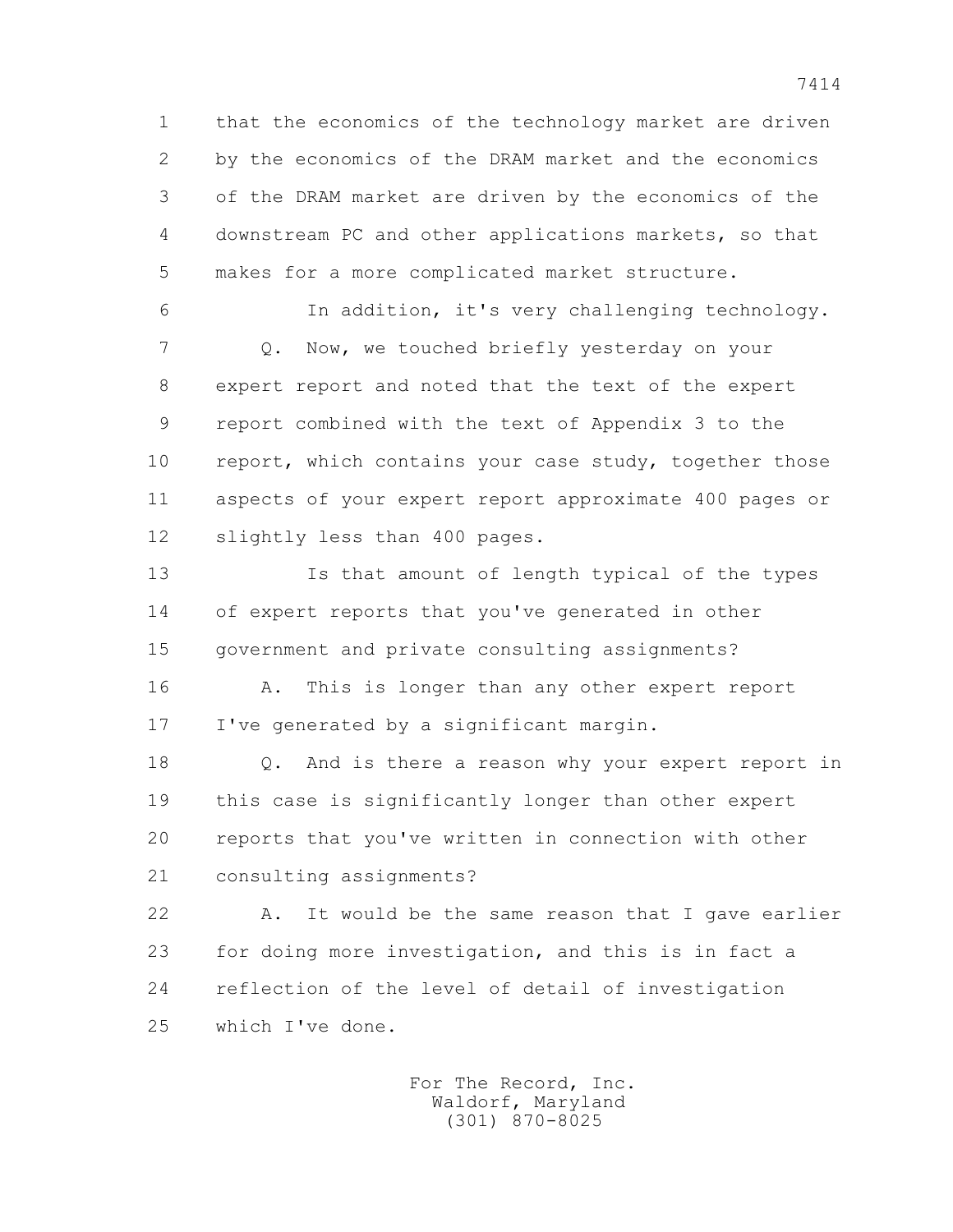1 MR. ROYALL: Your Honor, before I move on, I 2 would like to mark Professor McAfee's report as a 3 demonstrative exhibit.

 4 JUDGE McGUIRE: Any objections, Mr. Stone? 5 MR. STONE: I don't understand what it would be 6 demonstrative to, Your Honor.

 7 If it's demonstrative to show that it's 8 400 pages in length, I don't think we need to mark it 9 to prove that it's 400 pages in length.

 10 If it's demonstrative because he wants someone 11 to refer to the text of it later on in comparing 12 findings or in reviewing this case on appeal, that 13 would be inappropriate and inconsistent with 14 Your Honor's ruling on its admissibility.

 15 I'm not sure what it's demonstrative of except 16 its length and I've allowed the testimony about its 17 length to be -- there's no question that 18 Professor McAfee with the assistance of his colleagues 19 has written a very lengthy report, but I don't think it 20 should be marked and --

 21 JUDGE McGUIRE: Mr. Royall, you are cognizant 22 of my earlier order on expert reports, so in what 23 context are you now seeking to have this at least 24 marked?

25 MR. ROYALL: Well, I do believe, Your Honor,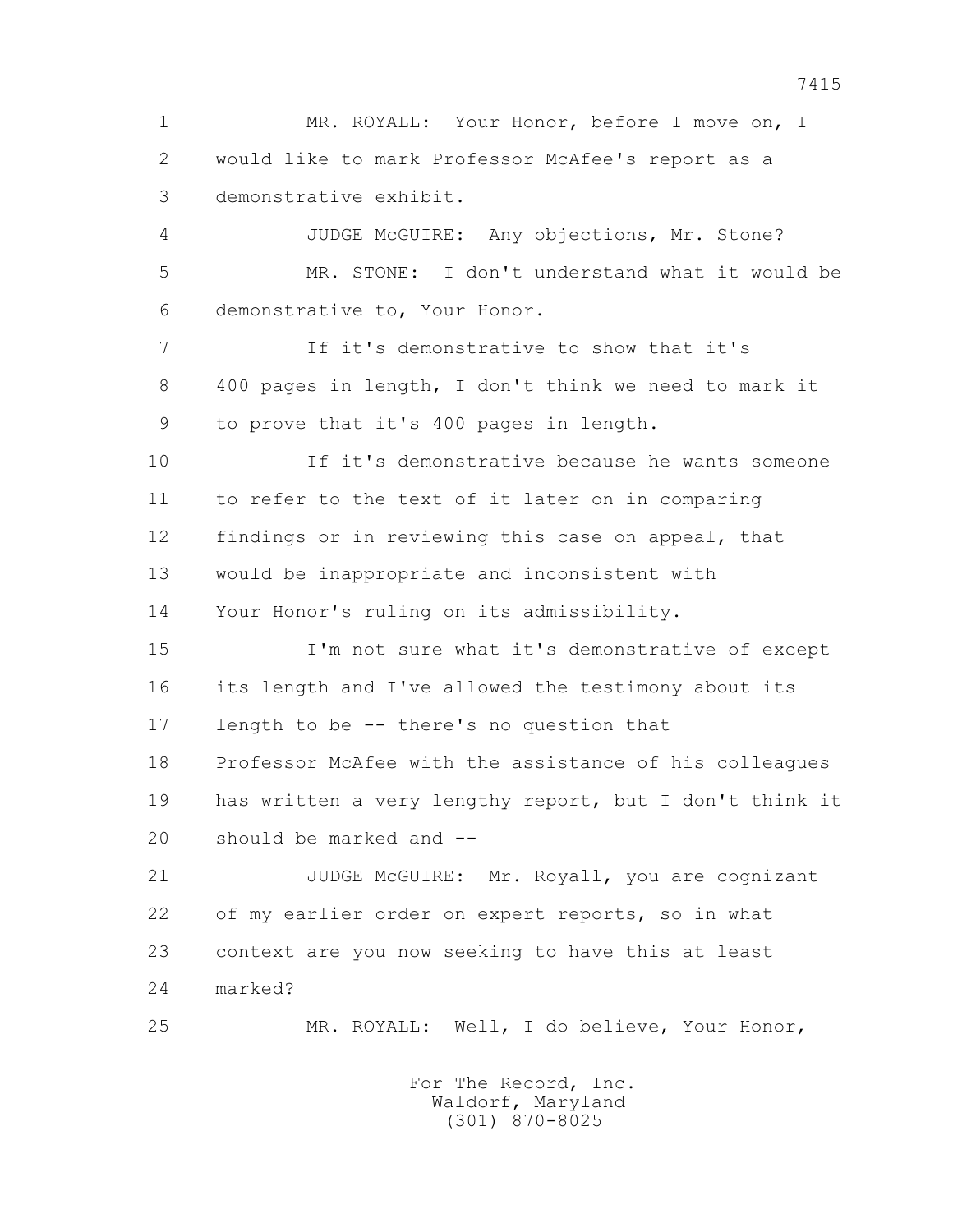1 that, respecting your earlier ruling about the 2 admissibility of expert reports for the contents, the 3 substantive contents of the report, that it is 4 nonetheless relevant to have in the record as a 5 demonstrative exhibits that have been used with 6 experts.

 7 I've used many slides today that help to 8 explain the testimony, and reference to the expert 9 report likewise does.

 10 And the other point I would make is I do think 11 it is highly relevant that this expert has done a 12 substantial volume of work that he has done relating to 13 facts and that that is simply what's reflected in the 14 report itself.

 15 MR. STONE: And Your Honor, I've allowed 16 without objection -- and it likely would have come in 17 had I objected in any event -- the amount of time he 18 spent on this, the length of the paper that he's 19 written. All of that is in the record.

 20 The report itself is not demonstrative of any 21 of his testimony. It's not a useful aid to understand 22 his testimony. His testimony is here in the record.

 23 The report is not demonstrative of or 24 illustrative of his testimony except to the extent that 25 it's voluminous, and I think to make a 400-page report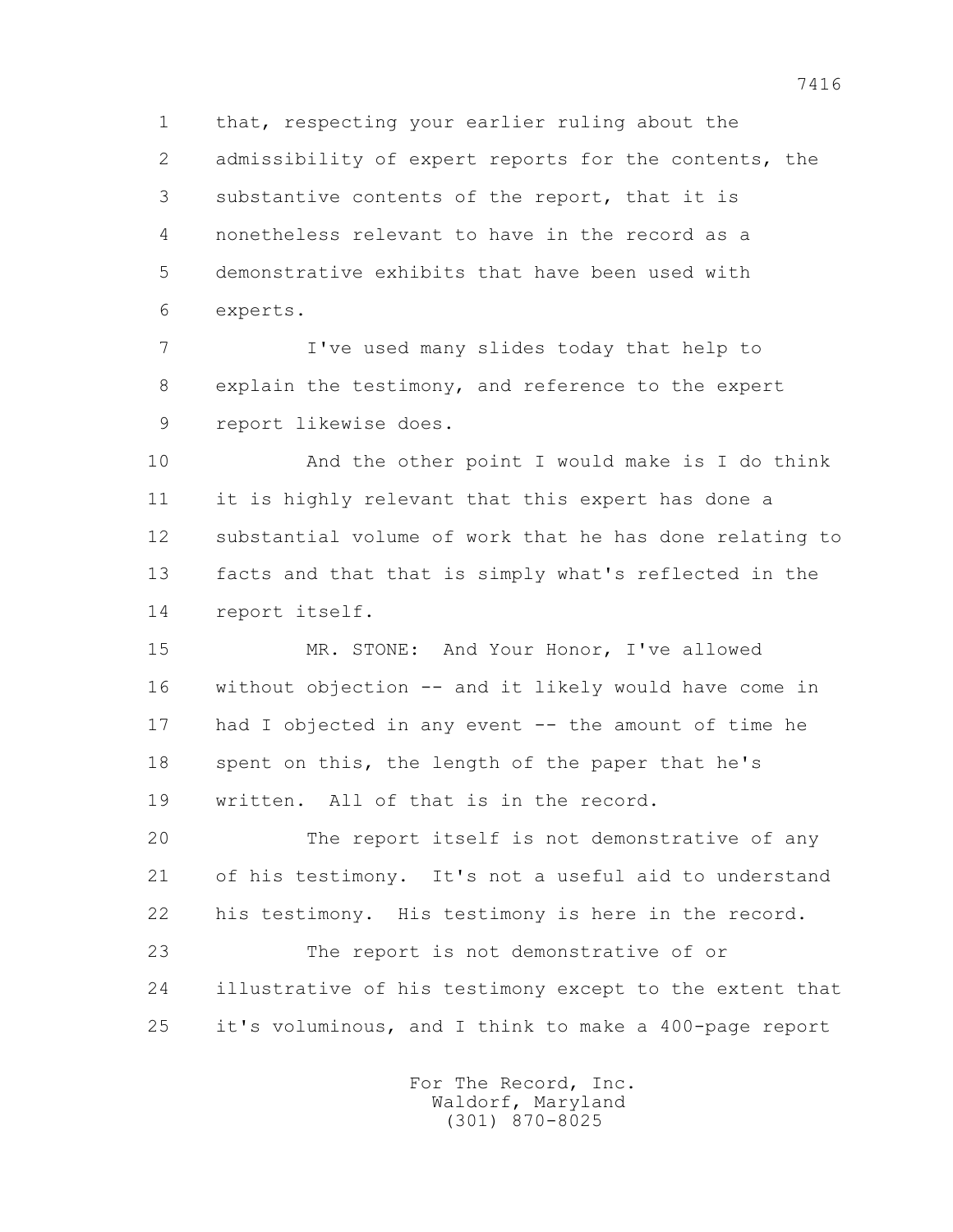1 a demonstrative simply to prove that it's 400 pages in 2 length bends the demonstrative rule to the breaking 3 point, and I don't think -- I think this is an effort 4 to put it into the record for its substance and content 5 which the court has correctly ruled it should not be 6 put in the record for.

 7 JUDGE McGUIRE: Let's be real clear as to 8 exactly the context that you're offering this, because 9 if I agree to have it marked, that's the only extent 10 that it's going to be marked.

11 MR. ROYALL: Yes, Your Honor.

 12 JUDGE McGUIRE: So let's be real clear on that 13 now, Mr. Royall.

 14 MR. ROYALL: Yes, Your Honor. I understand. 15 I will note, first of all, that I have used 16 this as a demonstrative exhibit in the trial. I've 17 used it by reference to help the witness explain the 18 nature of the work that he did.

19 **His CV** and resume are included here, and I 20 believe that that is a fully proper demonstrative 21 exhibit as well, and also the list of materials that he 22 reviewed and persons that he interviewed, which is 23 included here for demonstrative purposes.

 24 And the only thing I would note is I have no 25 objection -- we will have no objection to Rambus' --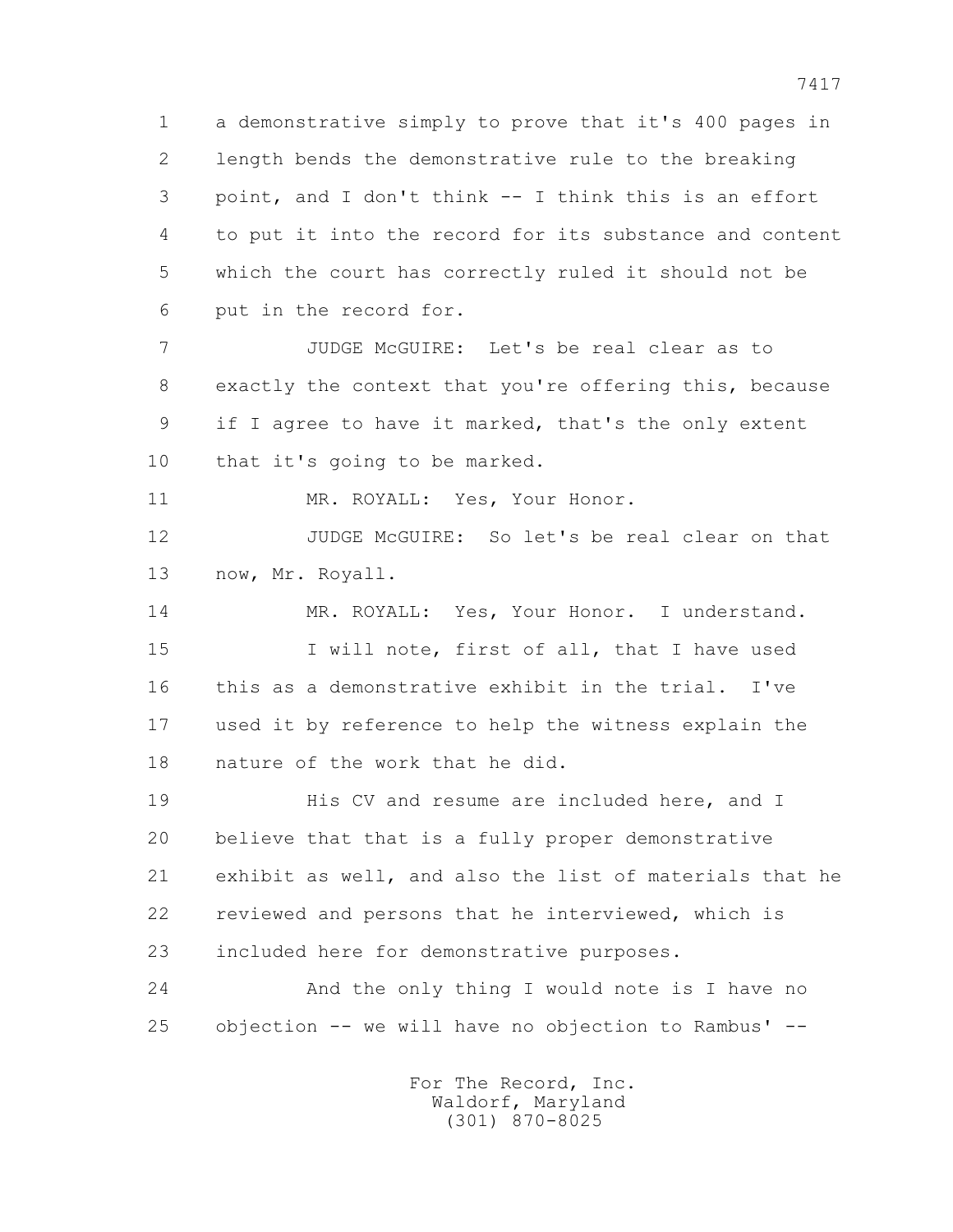1 JUDGE McGUIRE: No, you won't, especially if I 2 have this marked, you will have no objection because I 3 would offer them the same courtesy, so to speak.

 4 MR. STONE: Your Honor, if I can just respond. 5 This is a disguised effort to get around your 6 ruling in limine. It may not be intentional, but that 7 is indeed what will happen.

 8 If we're to look at this demonstrative to find 9 out the names of the people that Professor McAfee spoke 10 to, we are now looking at the report for its content 11 and substance and it is being offered in evidence for 12 its content.

 13 If it's important to list the names of the 14 people Professor McAfee talked to, that can be elicited 15 orally in examination.

16 JUDGE McGUIRE: Here is what I want you to do.

 17 I am also concerned about the content of this 18 report being offered in an attempt perhaps to go around 19 my other order. I'm not saying that that's your 20 intention necessarily.

 21 What I would ask the parties to do is to confer 22 and see if there are any pertinent portions of this 23 report that you feel could be marked and that way we 24 can avoid entering the entire report.

25 If you can then agree, so be it; if not, then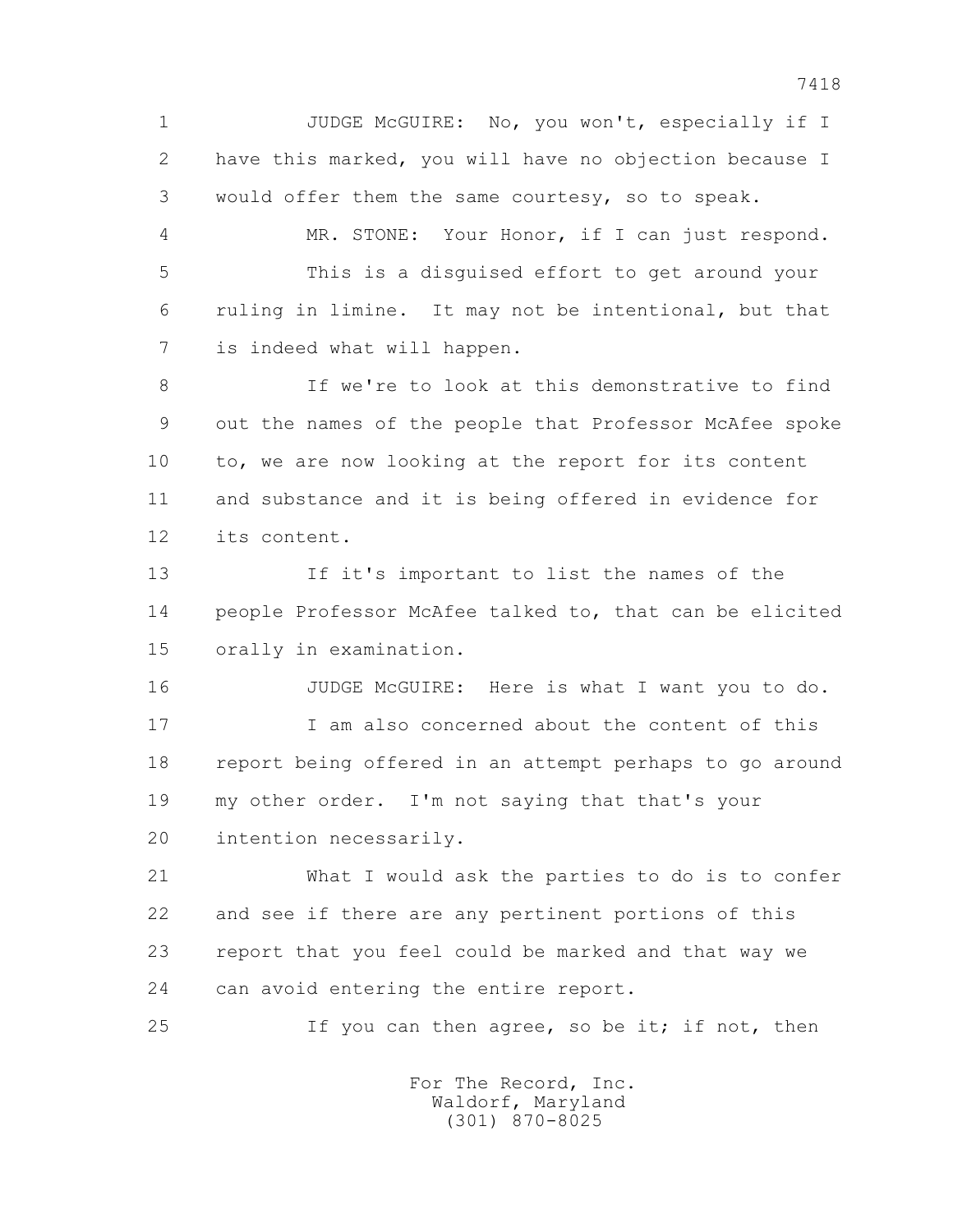1 I'll rule. Okay?

 2 MR. STONE: We'll certainly do that, 3 Your Honor.

 4 MR. ROYALL: We can do that at another time. 5 JUDGE McGUIRE: Okay. Good enough. 6 MR. ROYALL: Thank you.

7 BY MR. ROYALL:

 8 Q. Yesterday, Professor McAfee, I believe that we 9 concluded the day by discussing your various relevant 10 technology market conclusions, and the last point that 11 we touched on was the geographic scope of the relevant 12 markets that you defined. And with that, I believe 13 that we've covered the first of the five key economic 14 questions that you identified earlier in the morning.

 15 I'd like to come now to the second key economic 16 question, which, as you explained yesterday, is the 17 question of whether Rambus possesses substantial market 18 or monopoly power in the relevant antitrust markets 19 that you have defined.

 20 Let me ask you, before we go any further, in 21 addressing that question, if you could define for us 22 what you mean by the terms "market and monopoly power" 23 and how, if at all, those two things differ from one 24 another.

25 A. Yes. I've prepared a slide on that topic.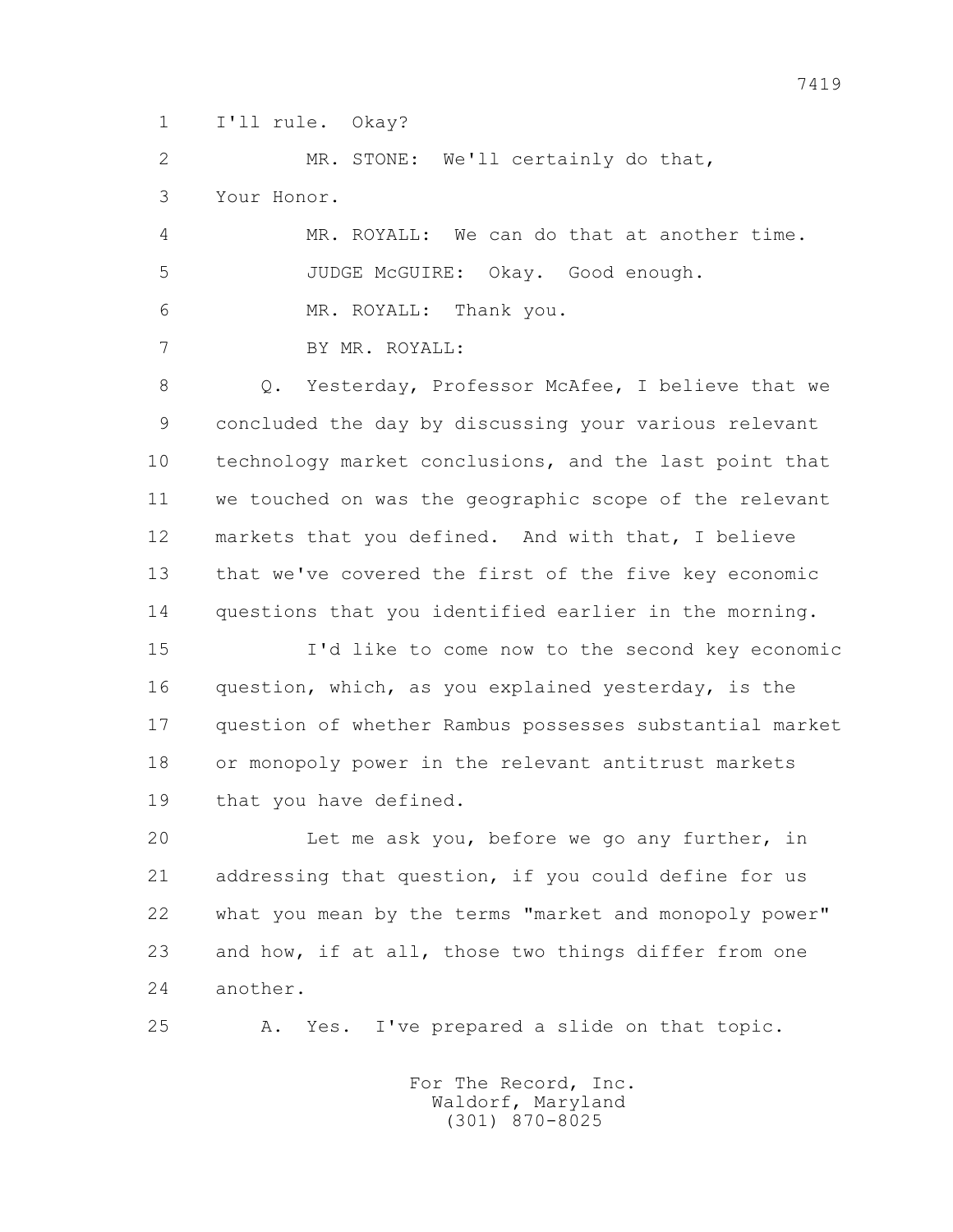1 I think as I testified yesterday, there's not 2 complete consensus or unanimity in the way these terms 3 are used, but there is consensus in monopoly power 4 being stronger than market power, being substantial 5 and being durable and involving prices -- the ability 6 for a company to maintain prices above competitive 7 levels.

 8 Q. When you use the term "durable" in the context 9 of monopoly power, what specifically are you referring 10 to?

11 A. For a significant period of time. That is, 12 there are many firms that for a very short period of 13 time increase their prices, but that would cause entry 14 that would soon dissipate the profits and force the 15 prices back down. Such a situation means exploitation 16 of a temporary circumstance is not generally considered 17 to be monopoly power. Instead, the power must be 18 durable, long-lasting, in order to be considered 19 monopoly power.

 20 Q. Before we go further, let's mark this as -- I 21 believe this will be DX-216.

 22 Have you concluded, Professor McAfee, based on 23 your economic analysis, whether Rambus possesses 24 monopoly power in any of the relevant markets that 25 you've defined?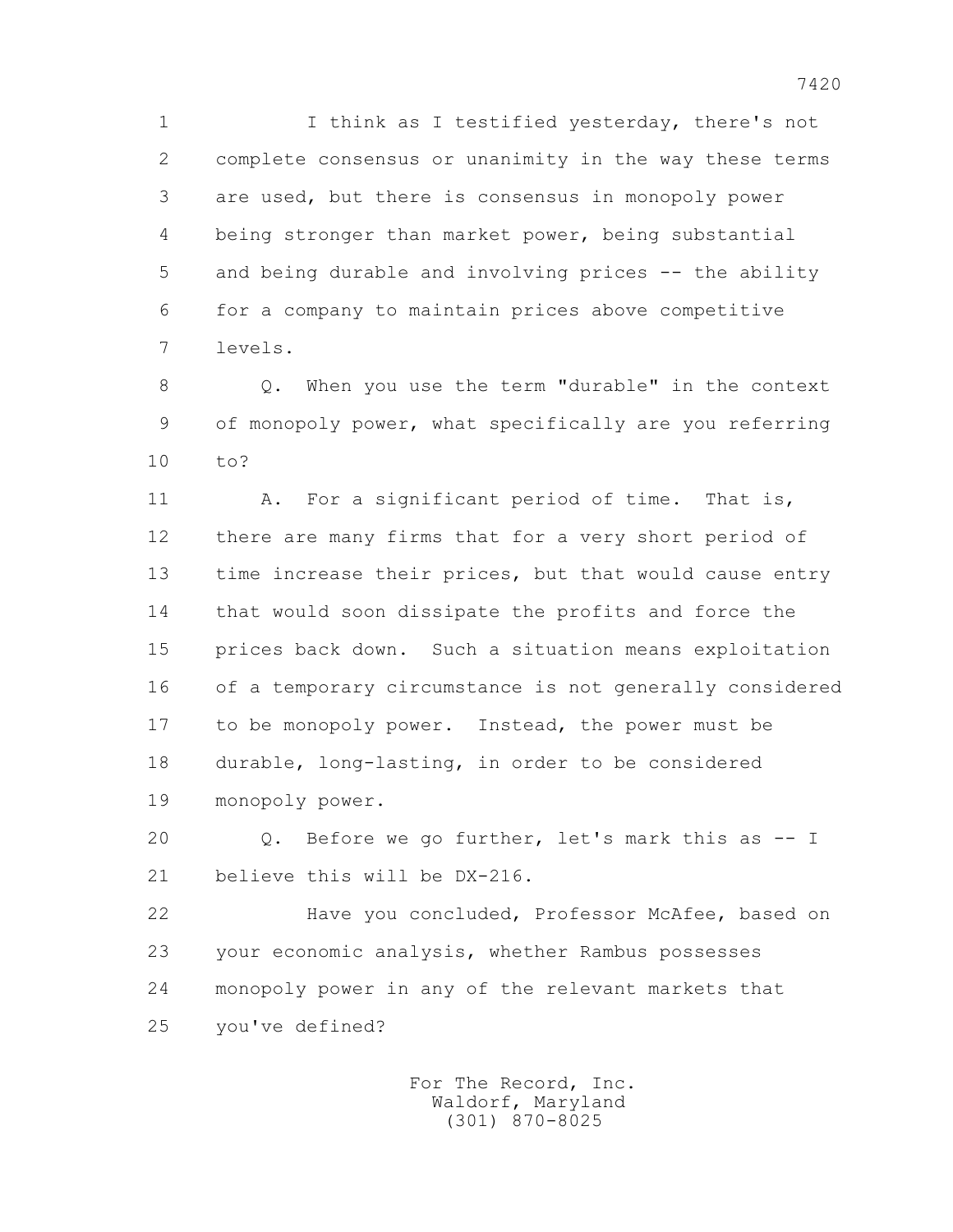1 A. Yes. I've determined that Rambus possesses 2 monopoly power in all of the relevant markets. 3 Q. All five of the relevant markets that we 4 discussed yesterday? 5 A. That's correct. 6 Q. What factors did you consider in concluding 7 that Rambus possesses monopoly power in all five of the 8 relevant antitrust markets that you've defined? 9 A. There are three major indications of monopoly 10 power which I've prepared a slide to indicate, three 11 major indications. 12 Q. So this slide which is now on the screen will 13 be DX-217. 14 Is this the slide you're referring to? 15 A. Yes, it is. 16 Q. Let me ask you to explain -- there are three 17 points here. Let me ask you to explain what you're 18 referring to by the first bullet point on DX-217. 19 A. The technologies that I had identified as 20 commercially viable alternatives to Rambus' patented 21 technologies are no longer commercially viable because 22 of the incorporation into the dominant JEDEC standards, 23 the incorporation of those technologies into the 24 dominant JEDEC standards. 25 Q. And moving to the second point, which refers to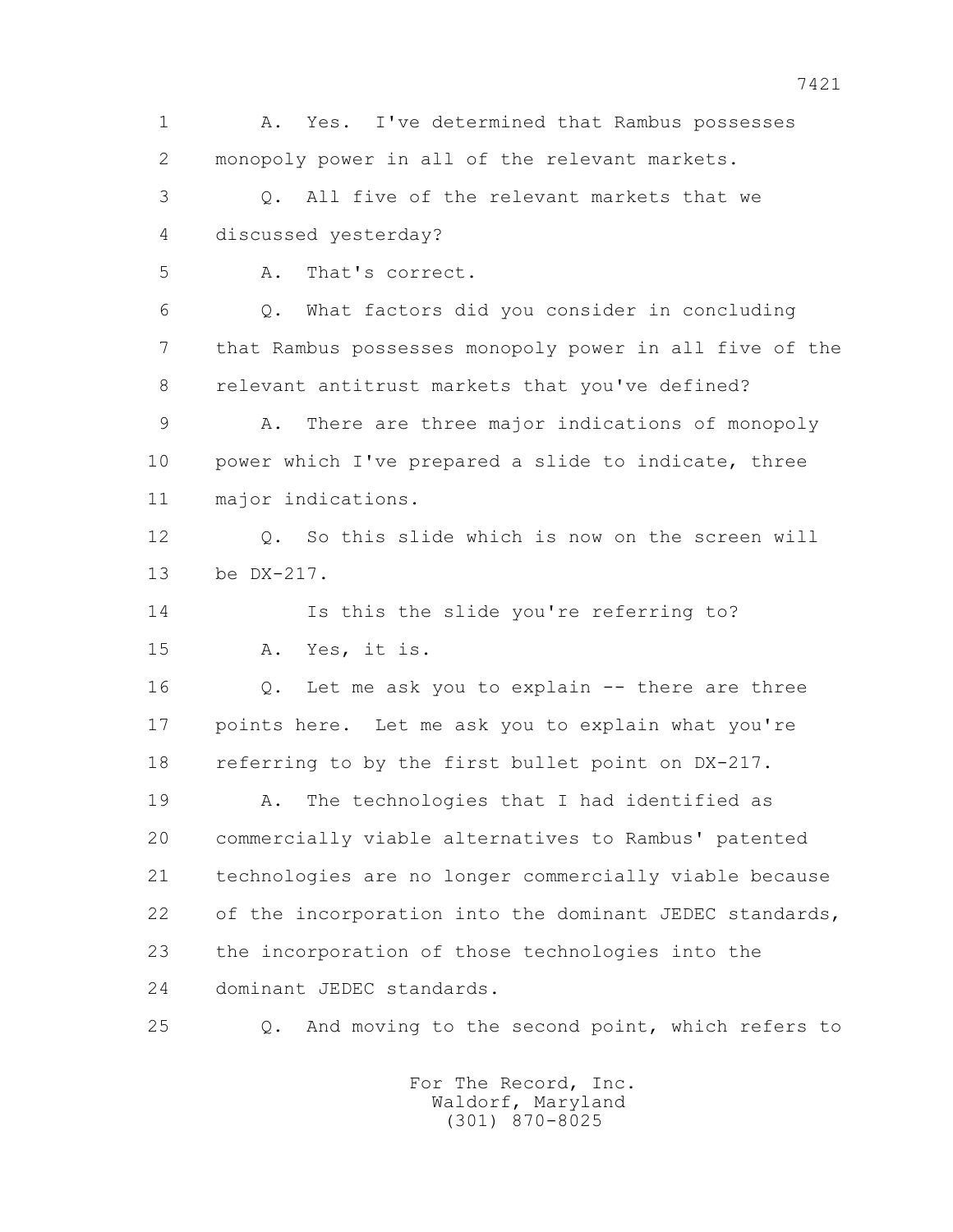1 substantial barriers to entry, is that a factor that 2 you considered in concluding that Rambus possesses 3 monopoly power?

 4 A. Yes. Barriers to -- I spoke earlier in the 5 definition of monopoly power about the need for it to 6 be durable, and the reason for the durability, the 7 requirement of durability, is that many firms can raise 8 their prices only to prompt entry which would then undo 9 the effects and force prices back down.

 10 The notion of a barrier to entry is what 11 prohibits that from happening and so hence is a 12 requirement for finding of monopoly power.

 13 Q. And the final bullet point on DX-217 refers to 14 "Ex post pricing of Rambus' technologies substantially 15 exceeds their ex ante value."

16 What do you mean by that?

17 A. What I mean by that is an indication of 18 monopoly power is the exercise of monopoly power. 19 Pricing at a level that's significantly above the 20 ex ante value of the technology would suggest the 21 exercise of monopoly power, which of course would be an 22 indication of monopoly power.

 23 Q. Now, going back to the first of these three 24 points, in describing what you mean by the language in 25 the first bullet point, you referred to Rambus'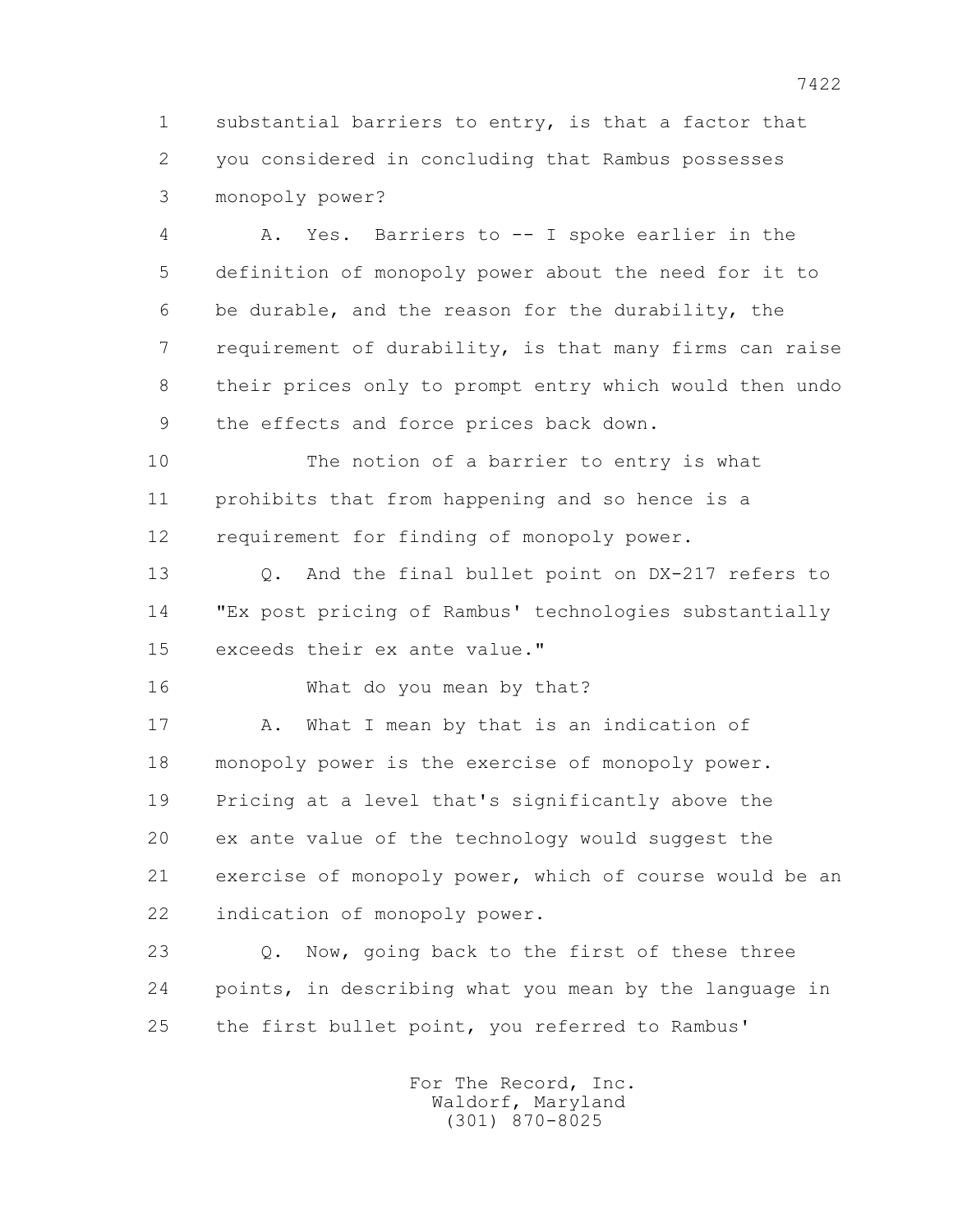1 technology being incorporated into the JEDEC

2 standards?

3 A. Yes.

 4 Q. And is that relevant to your determinations 5 about monopoly power?

 6 A. It is. And I've prepared a demonstrative which 7 refers back to the funnel model of technology choice 8 that we discussed yesterday.

9 0. This will be DX-218.

 10 Is this the demonstrative you're referring to? 11 A. Yes, that's correct.

 12 Q. And what are you seeking to convey through this 13 demonstrative?

14 A. This demonstrative illustrates the

 15 incorporation of technology in the evolutionary 16 progression of standards from SDR to DDR to DDR-II and 17 it illustrates a number of things.

18 Starting with in 1993 with the SDRAM standards, 19 the Rambus technology was one of several alternatives 20 that we discussed yesterday, and the selection of the 21 Rambus technology into the standard is illustrated by 22 the -- it's the R in the middle coming out from the 23 SDRAM's funnel.

 24 Q. So to be clear about this, you have three 25 funnels on this slide, DX-218.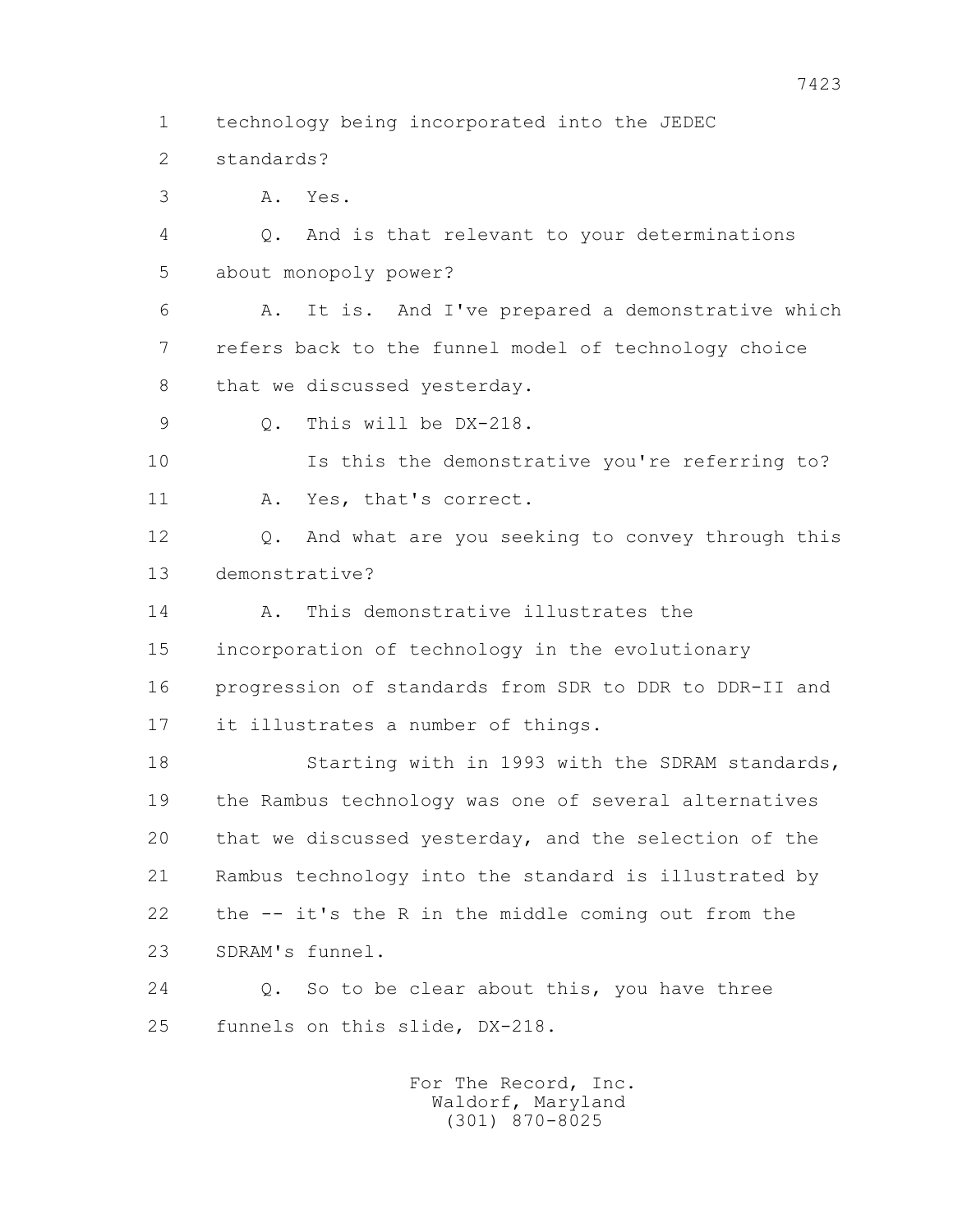1 The funnel on the far left, that refers to the 2 process through which JEDEC developed the SDRAM 3 standard; is that correct? 4 A. That's correct. 5 Q. And the funnel in the middle refers to the 6 process through which JEDEC developed the DDR SDRAM 7 standard? 8 A. That's correct. 9 Q. And does the funnel on the far right refer to 10 the process through which JEDEC has developed the -- or 11 is developing the DDR-II SDRAM standard? 12 A. My understanding is it is developing the 13 standard. It's not finalized yet. But yes, that 14 refers to the DDR-II process. 15 Q. And the yellow arrow with the R attached to it 16 in the far left of this demonstrative, that refers to 17 Rambus technologies that were considered during the 18 SDRAM standardization process? 19 A. That's correct. 20 So programmable burst length and programmable 21 CAS latency, depending on which technology is at issue, 22 could be one of the technologies labeled with an R 23 where alternatives that we discussed yesterday are 24 labeled with A and B. And those technologies are 25 selected by the SDRAM standard and incorporated into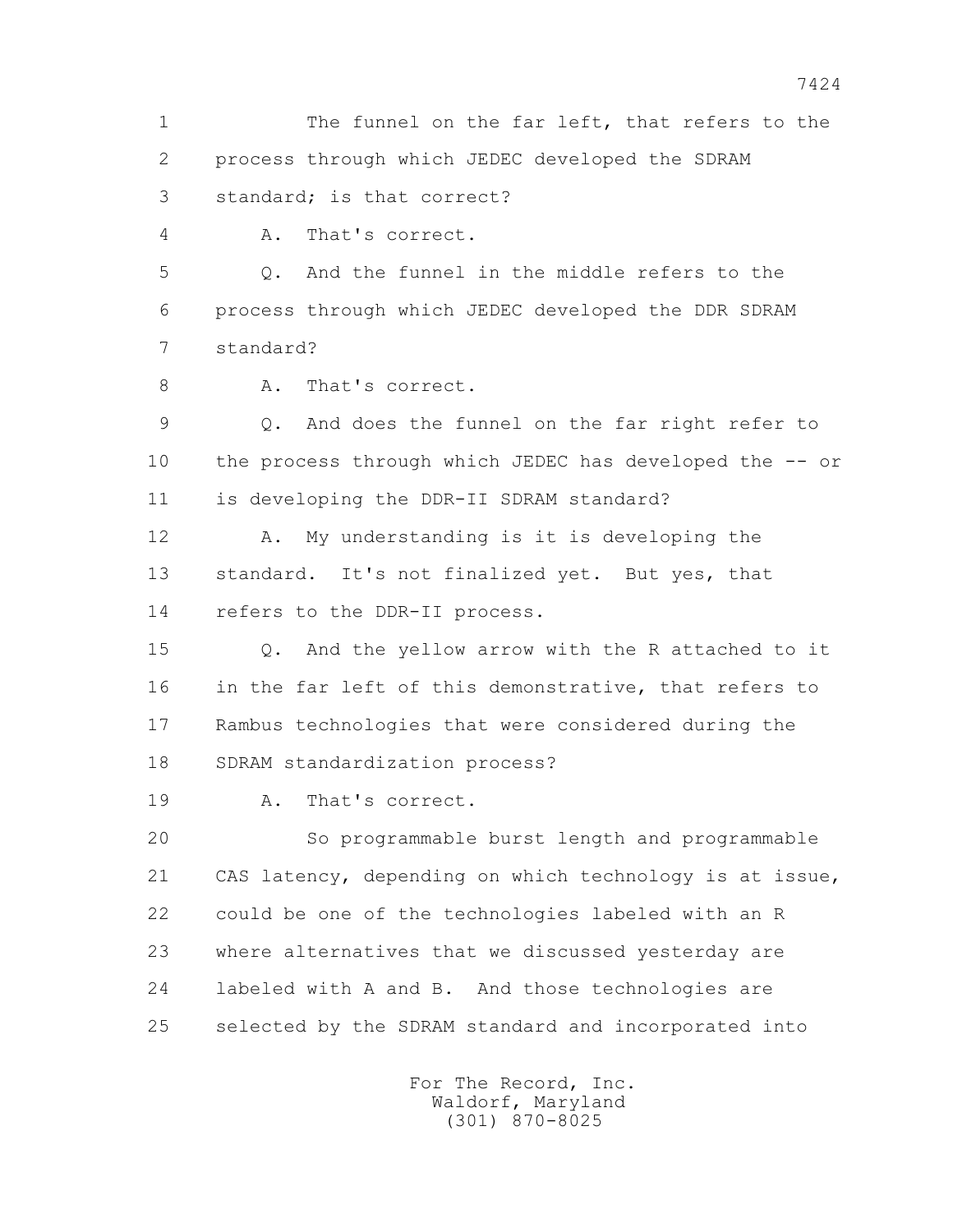1 that standard.

 2 Q. And what are you meaning to depict by the 3 yellow arrow with the R on it coming out of that first 4 funnel, the SDRAM funnel?

 5 A. Well, we had -- so that depicts the selection 6 of that technology in SDRAM as an input into the next 7 technology, the DDR standard.

 8 And we had quite a long discussion yesterday of 9 the evolutionary nature of the standards developments 10 and the importance of evolution, evolutionary 11 developments, and so that the tendency within JEDEC -- 12 and we had a long discussion of the economics of 13 this -- but the tendency within JEDEC is to build on 14 the previous standard, and so this illustrates the 15 incorporation of the SDRAM technologies into the DDR 16 technologies.

 17 Q. There's a second yellow arrow with an R on it 18 pointing into what you've identified as the DDR funnel 19 in the middle of this demonstrative. What are you 20 meaning to depict through that second yellow arrow?

 21 A. This depicts new technologies incorporated or 22 potentially incorporated, that is, that are vying for 23 incorporation, into the DDR standard and the yellow R 24 there refers again to Rambus technology, such as 25 dual-edged clocking or on-chip PLL/DLL.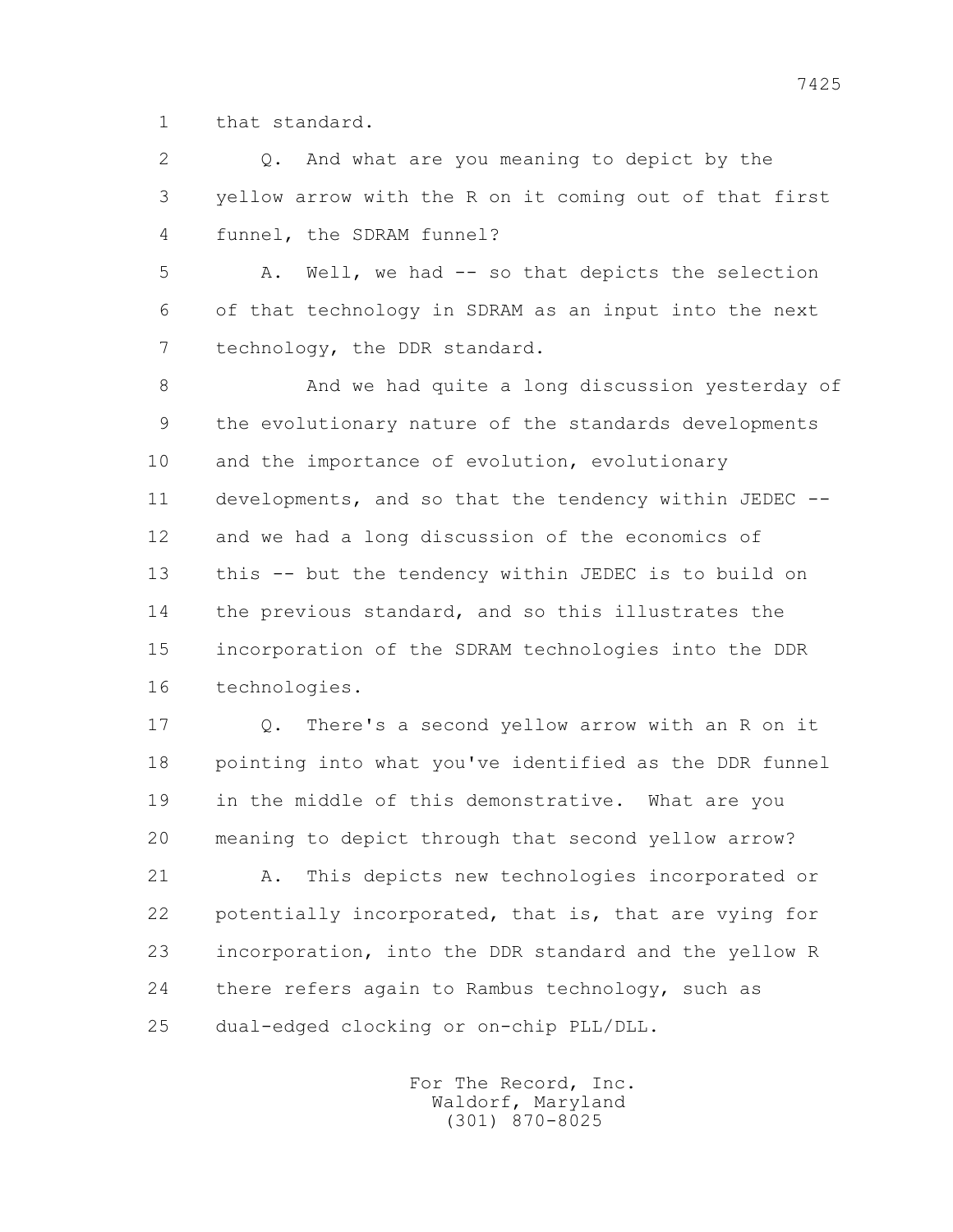1 Q. And then there's another yellow arrow that is 2 coming out of the DDR funnel. What are you meaning to 3 depict through that yellow arrow?

 4 A. That depicts the, again, the evolutionary 5 nature of these standards, building on a platform 6 created from the previous standard.

 7 Q. And finally, there's one last yellow arrow 8 coming out on the far right-hand side of demonstrative 9 DX-218 to the right of the DDR-II funnel. What are you 10 meaning to depict through that?

11 A. Well, my understanding is that the discussions 12 of DDR-III have already commenced, although they are 13 highly speculative at this time. This would indicate 14 that another evolutionary standard would likely 15 incorporate technology that had been incorporated in 16 the previous standards, and so any future evolutionary 17 standard, that is, something other than a major break, 18 would likely reuse the existing technologies.

 19 Q. Is there any significance to the fact that in 20 DX-218 you have aligned these three funnels in the way 21 that you have?

 22 A. Yes. That reflects the evolutionary nature of 23 these standards. That is, they're building on the 24 platform of the -- each standard builds on the platform 25 of the previous standard.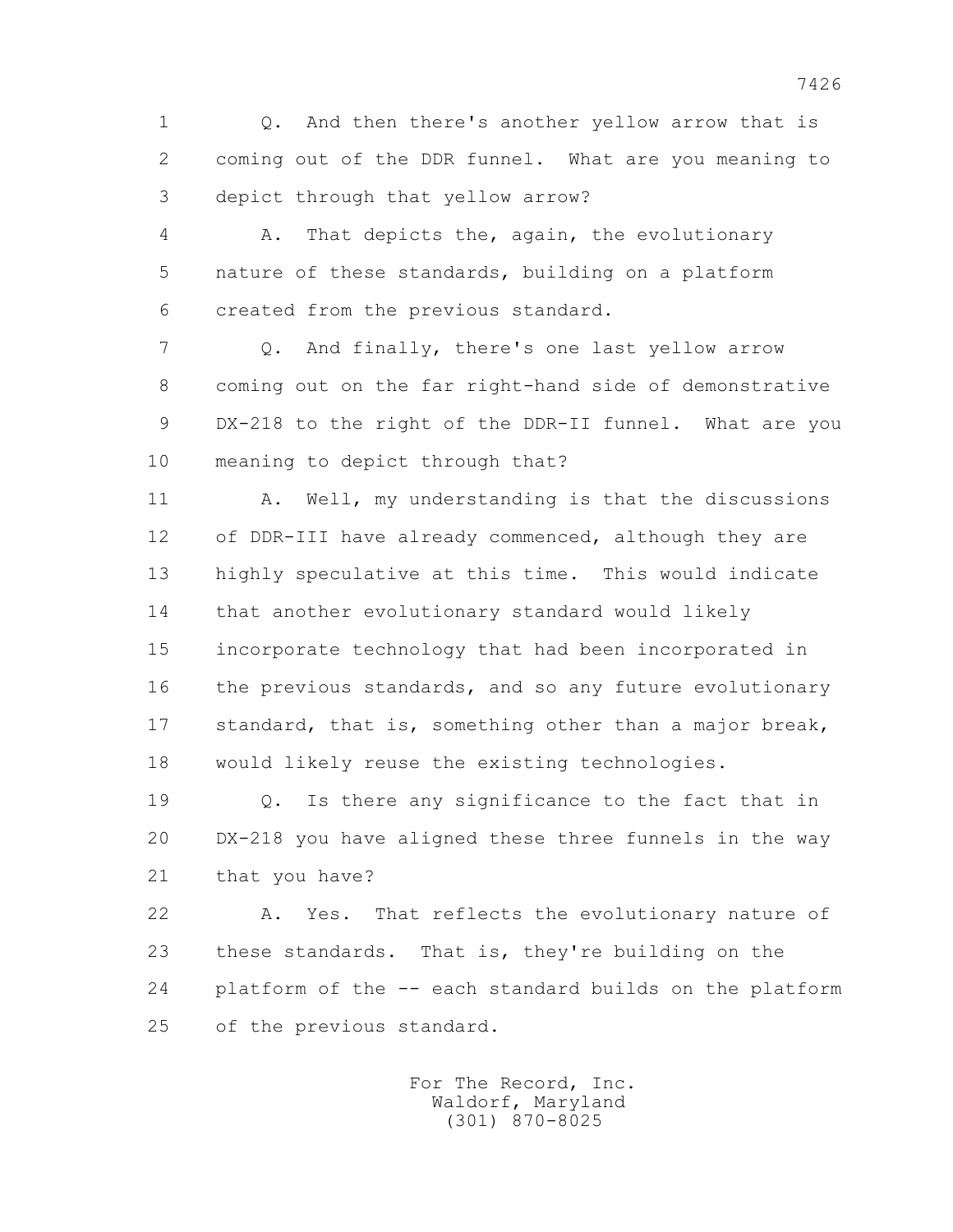1 Q. When you refer to the evolutionary nature of 2 JEDEC's SDRAM standards, are you expressing an 3 assumption or an economic conclusion?

 4 A. That term is used of course in the industry 5 quite extensively, but it's also used by economists, 6 and so I'm using it as an economist. It is my 7 understanding, and as I testified yesterday, it's my 8 understanding that the meaning in which I use that term 9 is consistent with the way that the industry uses it. 10 But I'm using it in -- as an economic term.

11 0. And by that do you mean your use of that term 12 in this context reflects an economic conclusion on your 13 part?

 14 A. Yes. And we had a discussion of the economics 15 of evolutionary developments yesterday.

 16 Q. Generally speaking, does the mere inclusion of 17 a patented technology in an industry standard 18 necessarily give rise to monopoly power?

 19 A. Not necessarily. There are standards that 20 fail to be adopted in the marketplace and in such a 21 standard incorporation would not give rise to monopoly 22 power.

 23 Q. And have you reached a conclusion as to whether 24 the incorporation of Rambus technology in the DDR, the 25 SDRAM and DDR SDRAM standards contributes to Rambus'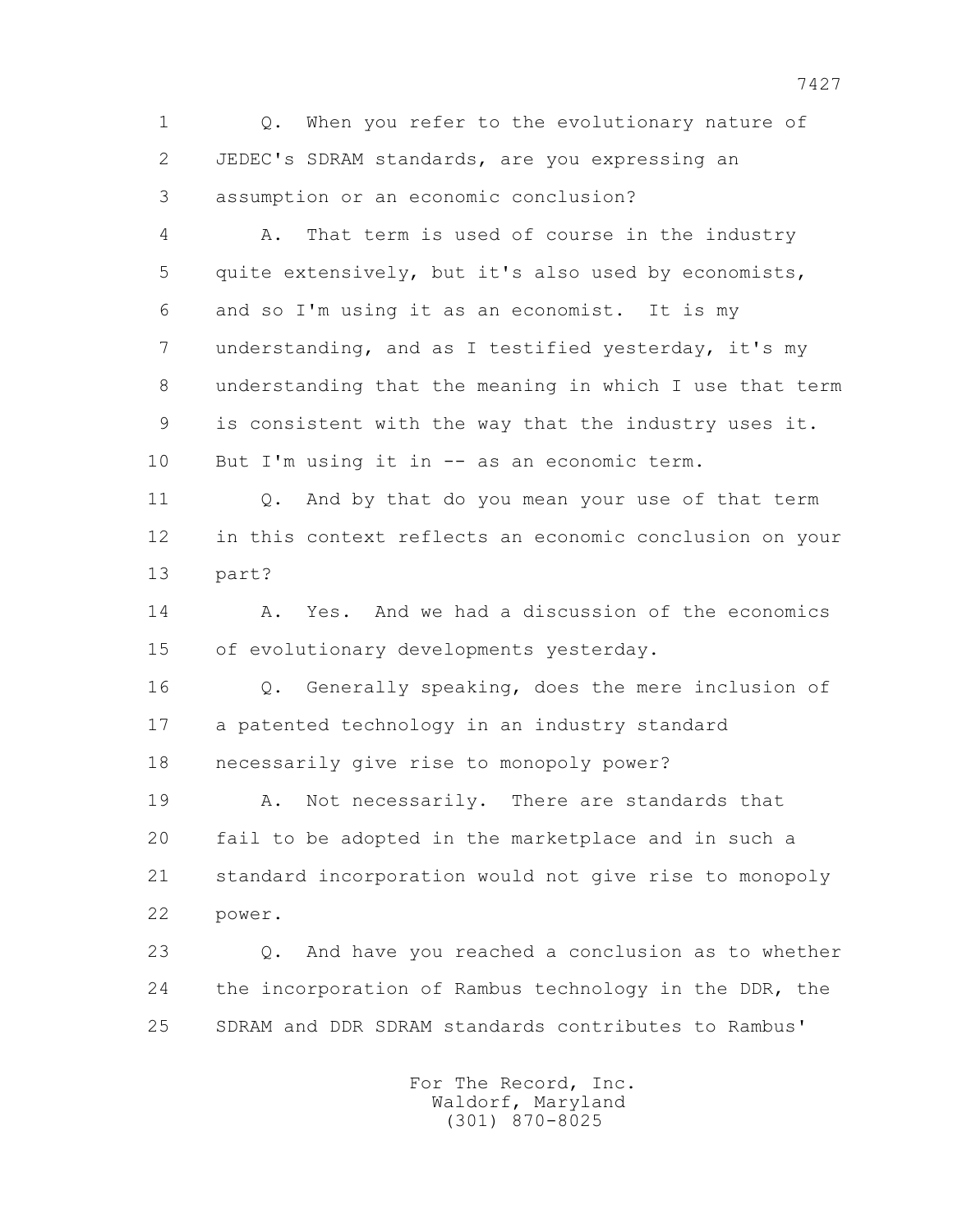1 monopoly power in the relevant markets that you've 2 defined?

3 A. Yes, it does.

 4 Q. And how does the incorporation of those 5 technologies in the JEDEC standards contribute to the 6 monopoly power that you've concluded Rambus possesses 7 in those markets?

8 A. Well, the JEDEC standards have dominated the 9 DRAM industry for most of the last ten years or all of 10 the last ten years, and as a consequence, those 11 standards have been very successful in the 12 marketplace.

13 And I have a slide, which we've already seen -- 14 Q. This slide that's now on the screen was marked 15 yesterday as DX-141.

 16 And in the context of your conclusions about 17 monopoly power, what, if anything -- what, if any, 18 significance do you attribute to the statistics or 19 facts depicted in this slide?

 20 A. That the JEDEC standards have been -- have 21 dominated the marketplace for -- in DRAM and continue 22 to dominate the marketplace.

 23 Q. In this slide there are various colored regions 24 or areas.

25 Which of these areas do you understand to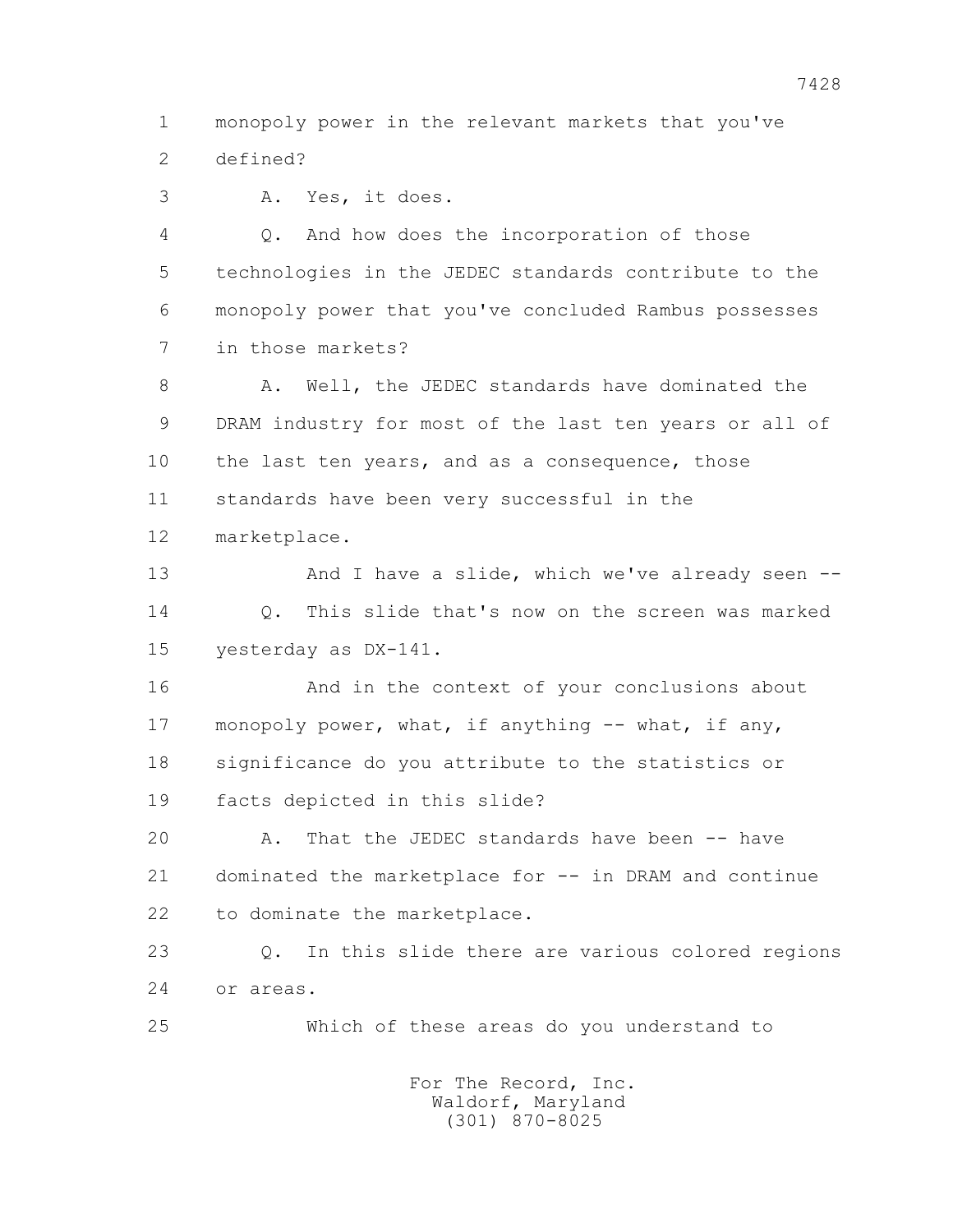1 reflect the presence of JEDEC -- or the impact of JEDEC 2 standards on the DRAM industry?

 3 A. So the green, the orange, the blue and the 4 yellow are all, to my knowledge, JEDEC standards, that 5 is, fast page mode, extended data out, SDRAM, DDR. 6 Q. Are there any regions or areas in this chart, 7 DX-141, that are not associated with JEDEC standards or 8 that you do not understand to be associated with the 9 JEDEC standards?

 10 A. My understanding is RDRAM was never 11 standardized by JEDEC, and that's the red area. And I 12 just don't know about the gray area, which is other 13 standards.

14 0. And to be clear, before we leave this slide, 15 why is the dominance of JEDEC standards in the DRAM 16 industry relevant to your conclusions as to Rambus' 17 monopoly power in the relevant markets that you've 18 defined?

 19 A. It's in essence the means by which the monopoly 20 power is created. That is, this is the standard which 21 has been adopted by the industry. The ability to 22 charge for that standard provides monopoly power 23 through the process that we discussed yesterday of the 24 adoption of the standard; that is, to practice the 25 standard requires paying for the technologies.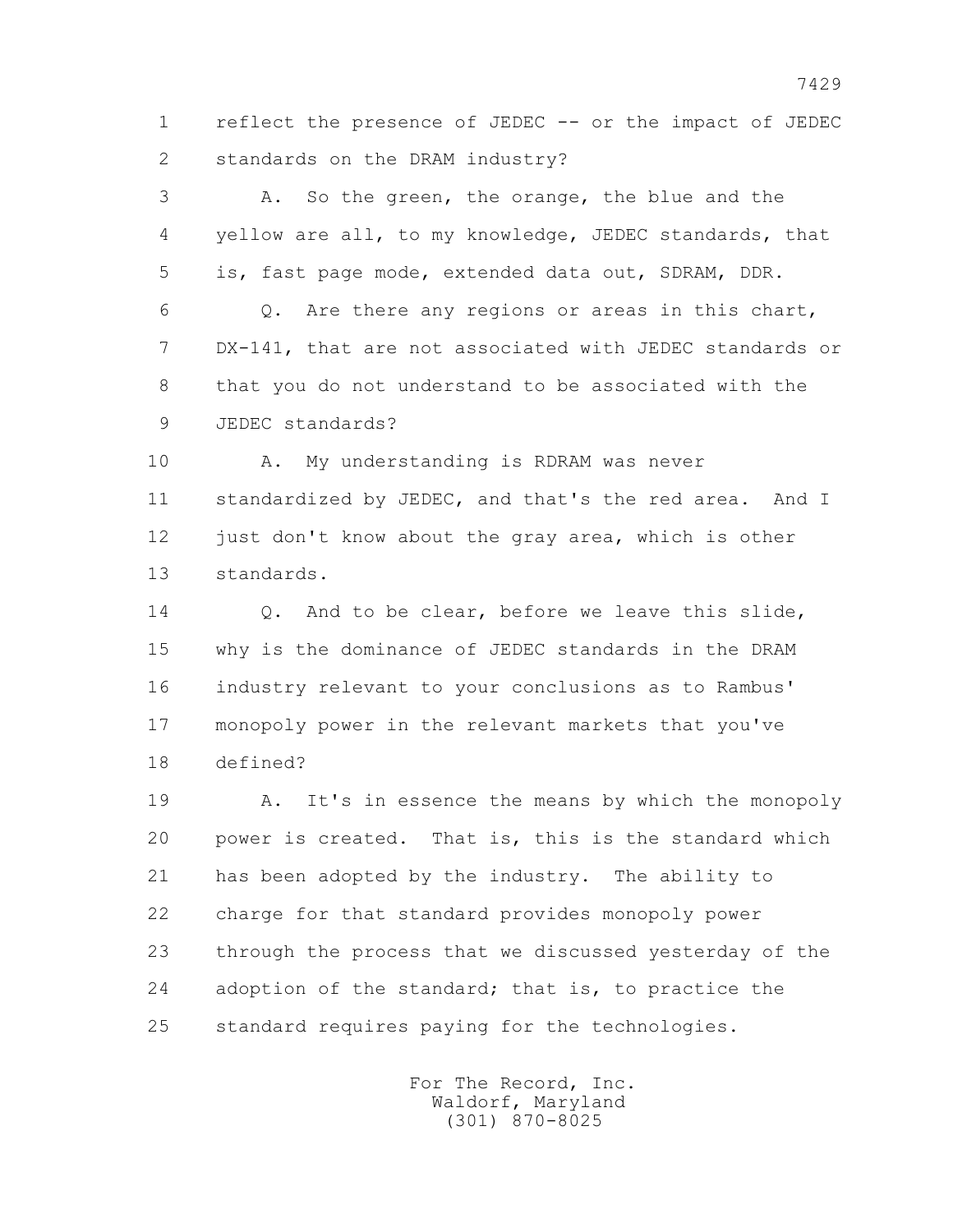1 Q. Do you have an understanding of what proportion 2 of total commercial DRAM production in the world today 3 is subject to Rambus patent claims? 4 A. Yes. And I've prepared a slide that 5 illustrates that. 6 Q. I believe this would be DX-219. 7 What are you seeking to convey through this 8 slide? 9 A. So this shows three major DRAM -- types of 10 DRAM, RDRAM in the left circle, RDRAM, SDRAM and DDR, 11 that is, the Rambus DRAM, SDRAM and the DDR SDRAM, and 12 what proportions those were -- it says today, although 13 these are actually mid-2002 numbers, and so it shows 14 those proportions. 15 And in the right side of the circle it shows 16 the patents asserted over the JEDEC standards SDRAM and 17 DDR SDRAM by showing them in the same color as the 18 RDRAM. 19 Q. And have you calculated what percentage of 20 total DRAM, commercial DRAM production in the world 21 today is subject to Rambus patent claims? 22 A. It's in the upper nineties. It's a very small 23 percentage that I don't know that is subject to Rambus 24 patent claims. 25 Q. And that small percentage being reflected by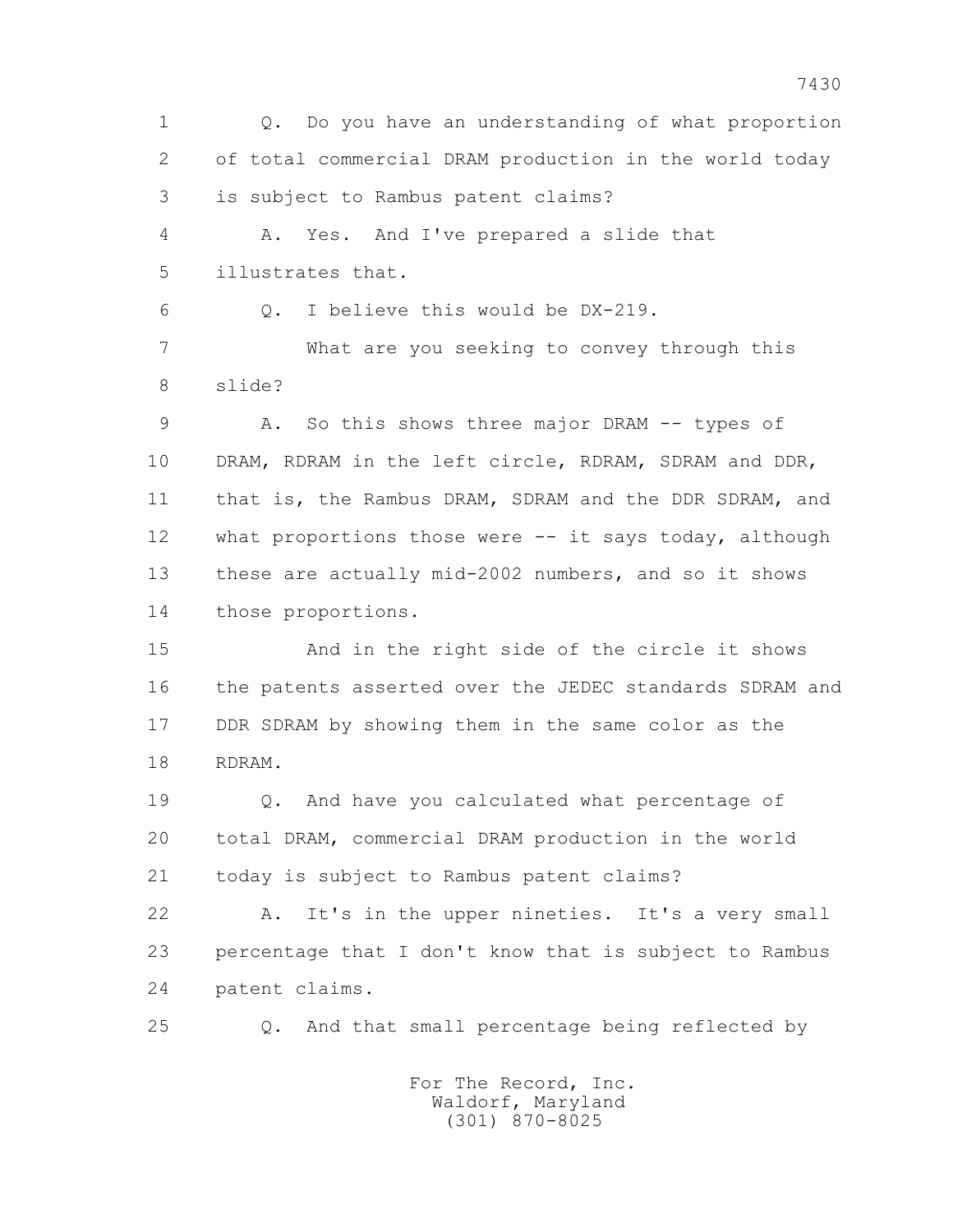1 the green slice in the pie chart on the right-hand side 2 of DX-219?

3 A. That's correct.

 4 JUDGE McGUIRE: I'm a little confused here as 5 to that answer. He's saying in the first instance it's 6 in the upper nineties and then he's talking about a 7 very small percentage.

 8 I'm a little confused as to what you're 9 referring to there.

 10 THE WITNESS: It's the small percentage that's 11 not subject to.

12 JUDGE McGUIRE: That's not. Okay. All right. 13 BY MR. ROYALL:

14 0. So just to be clear then, referring to this 15 demonstrative, DX-219, and the -- of the two pie 16 charts, the pie chart on the right-hand side, does the 17 region that is colored red or maroon in that pie chart, 18 does that region reflect pictorially your understanding 19 of the extent of the DRAM industry over which Rambus is 20 asserting patent claims?

 21 A. That is my understanding, although as I said, 22 I don't know about that green wedge one way or the 23 other.

 24 Q. Now, if we could go back a couple of slides to 25 DX-217, which we covered a moment ago.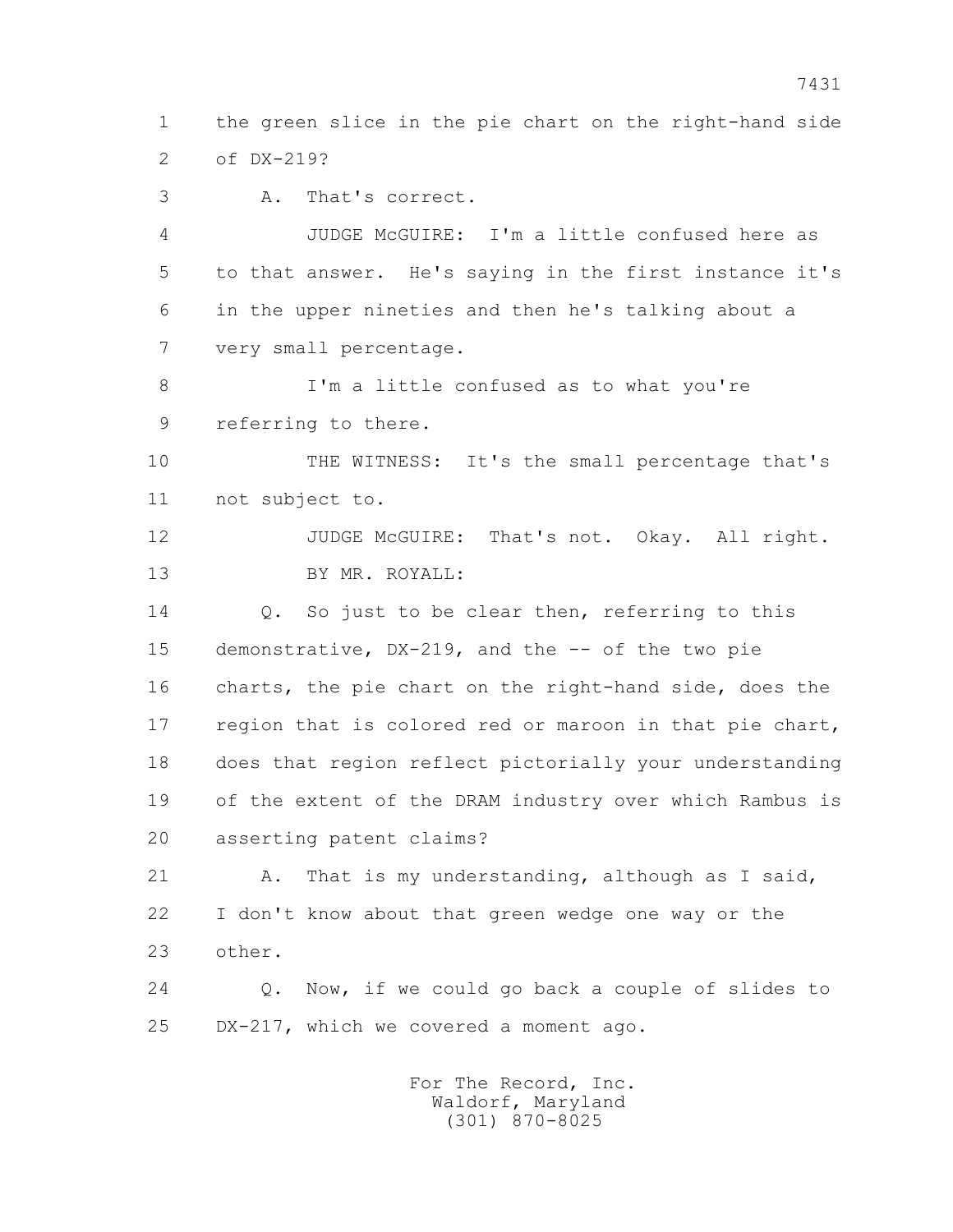1 In this slide, which lists the factors that 2 you considered as indicia of Rambus' monopoly power, 3 in the first bullet point you refer to Rambus' 4 technologies today being the only commercially viable 5 alternatives. 6 Do you see that? 7 A. I do. 8 Q. And can you explain how you arrived at that 9 conclusion and how it relates to your broader 10 conclusions about monopoly power? 11 A. Yes. I'd be happy to. 12 Q. Do you have a slide that may help you explain 13 that? 14 A. I do. I'd like to refer back to a slide 15 that -- when we talked about commercially viable 16 alternatives, I presented a slide that illustrated the 17 market using circles. 18 And in this case, this illustrates a set of 19 commercially viable alternatives to the technology C 20 that is a -- all of those are price-constraining to 21 technology C, and the process of standardization has 22 the effect of locking in the industry to the technology 23 selected, which might have been from an ex ante 24 perspective any of those seven technologies that are 25 commercially viable.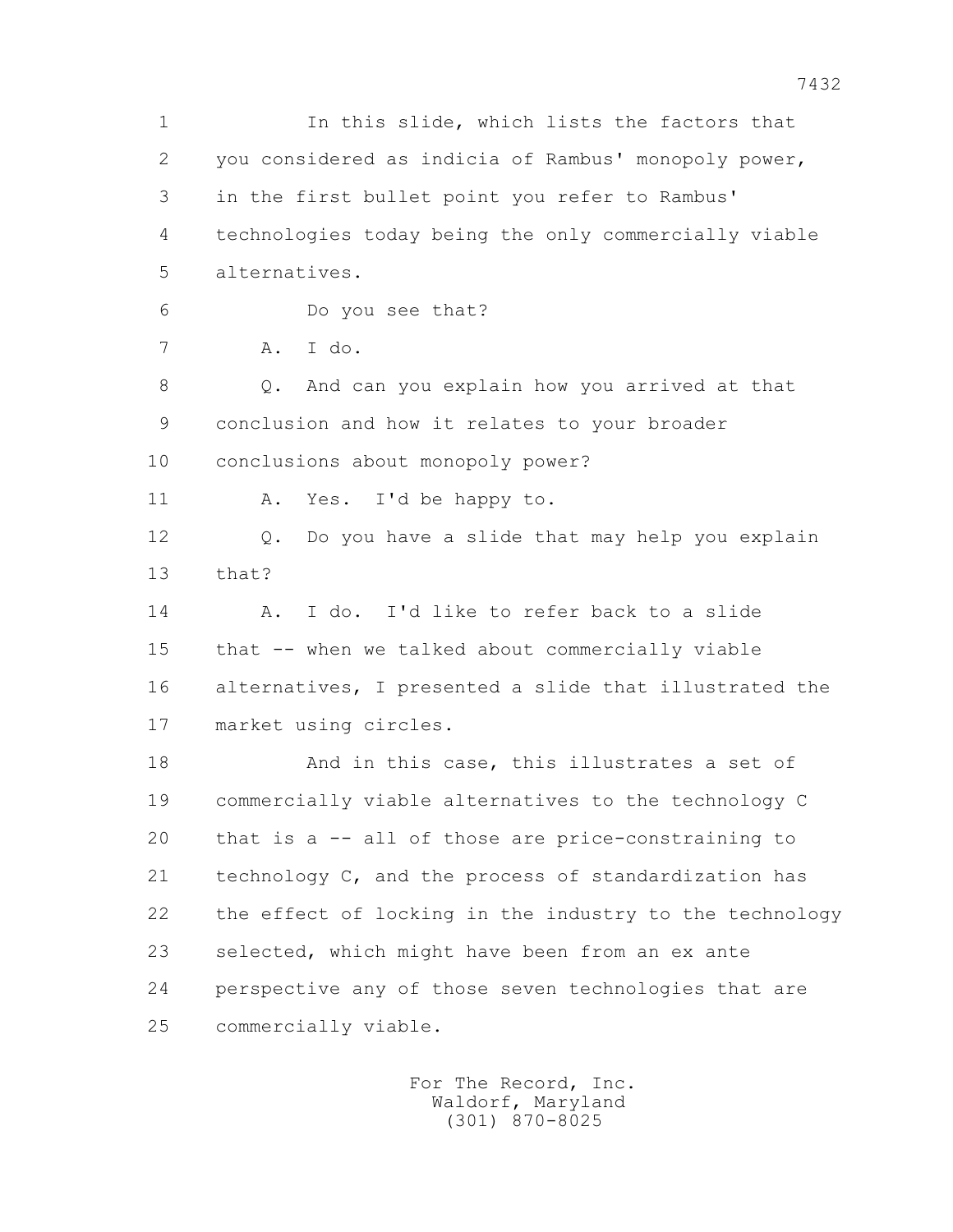1 But having chosen and having embedded the 2 technology in the standard, the industry becomes 3 progressively more locked in -- we should have some 4 dynamics -- 5 Q. Before we do that -- I'm sorry. Go ahead. 6 This is an animated slide? 7 I'm sorry. Continue, professor. 8 A. The industry becomes progressively more locked 9 in and then the other -- as investments are made in the 10 standard and in the technologies embodied in the 11 standard and in the practice of the standard, that is, 12 developing the methods of production and the 13 complementary goods, and the effect of that is to cause 14 the other alternatives to fall away and become 15 impractical. 16 Q. Let's go back to the first view of this same 17 slide, which I believe will be DX-220. 18 Now, in the initial view of this slide, 19 DX-220, we see again the same types of concentric 20 circles that you used yesterday to describe the 21 process by which you've defined relevant markets; is 22 that correct? 23 A. That's correct. 24 Q. And so the -- just referring back to that 25 explanation, the outer gray circle which encompasses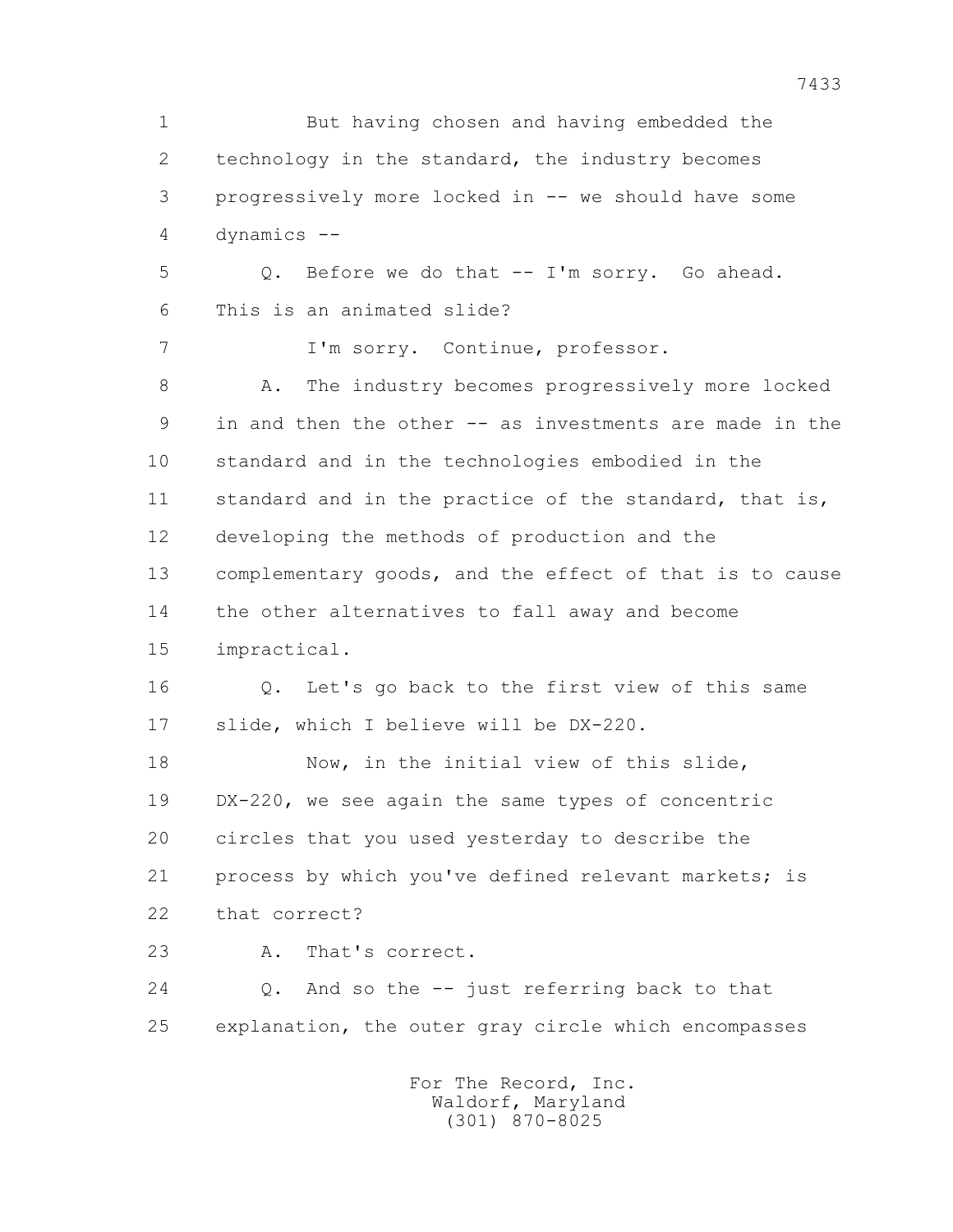1 the other two circles and all of the letters on this 2 slide except H, does that outer gray circle comprise 3 the, in this case, what you would term the relevant 4 antitrust market?

 5 A. That's correct. This is prior to the 6 incorporation of any of these alternatives into a 7 standard.

 8 Q. And in your earlier explanation you were 9 talking about the narrowing of alternatives or the 10 elimination of alternatives, and by that are you saying 11 that the -- over time there is a narrowing of the 12 contents of a relevant market in a way that excludes 13 products that in an earlier time period were included 14 in the relevant market?

15 A. That's correct.

16 Q. And let's run the animation again.

 17 Now, let's stop there. The second view of this 18 slide, DX-220, has the word "ex ante" at the top. Can 19 you explain what the significance of that term is as 20 you use it in this slide?

 21 A. Yes. As I testified, the starting point for 22 this slide is prior to the incorporation of any of the 23 technologies into a standard, that at that point all of 24 the commercially viable alternatives are available or 25 are price-constraining on the technology that will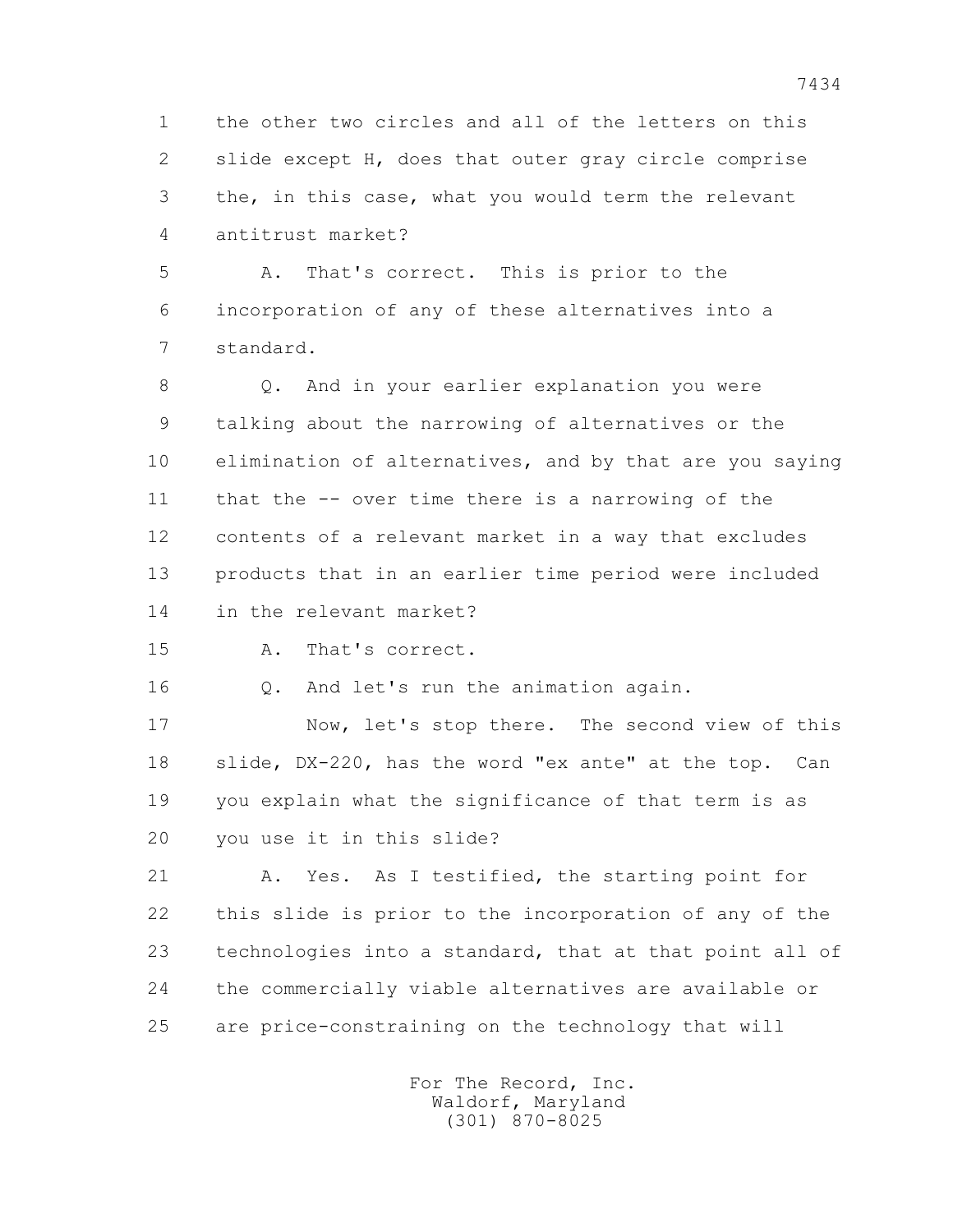1 ultimately be selected.

 2 Q. Then moving to the next view, and now in the 3 third view of this slide, DX-220, the word "ex post" 4 appears and the only letter that's circled is C.

 5 Can you explain, just so it's clear for the 6 record, what you mean to communicate through that view 7 of this slide?

 8 A. Yes. As the investments in the standard are 9 made, the industry becomes progressively more locked 10 into the standard, that is to say, the switching costs 11 now grow over time and the specific investments grow 12 over time, and those contribute to lock-in, that as 13 those specific investments grow at some point you reach 14 a point where the existing technology, that is, the 15 technology incorporated into the standard, has monopoly 16 power and the other alternatives are no longer 17 commercially viable.

 18 Q. You've now described the process by which a 19 relevant market over time can be narrowed and products 20 that were commercially viable alternatives through that 21 process can be eliminated.

 22 Have you reached any conclusion as to whether 23 that type of narrowing and elimination of commercially 24 viable alternatives has occurred in this case? 25 A. Yes. And it occurs for reasons that we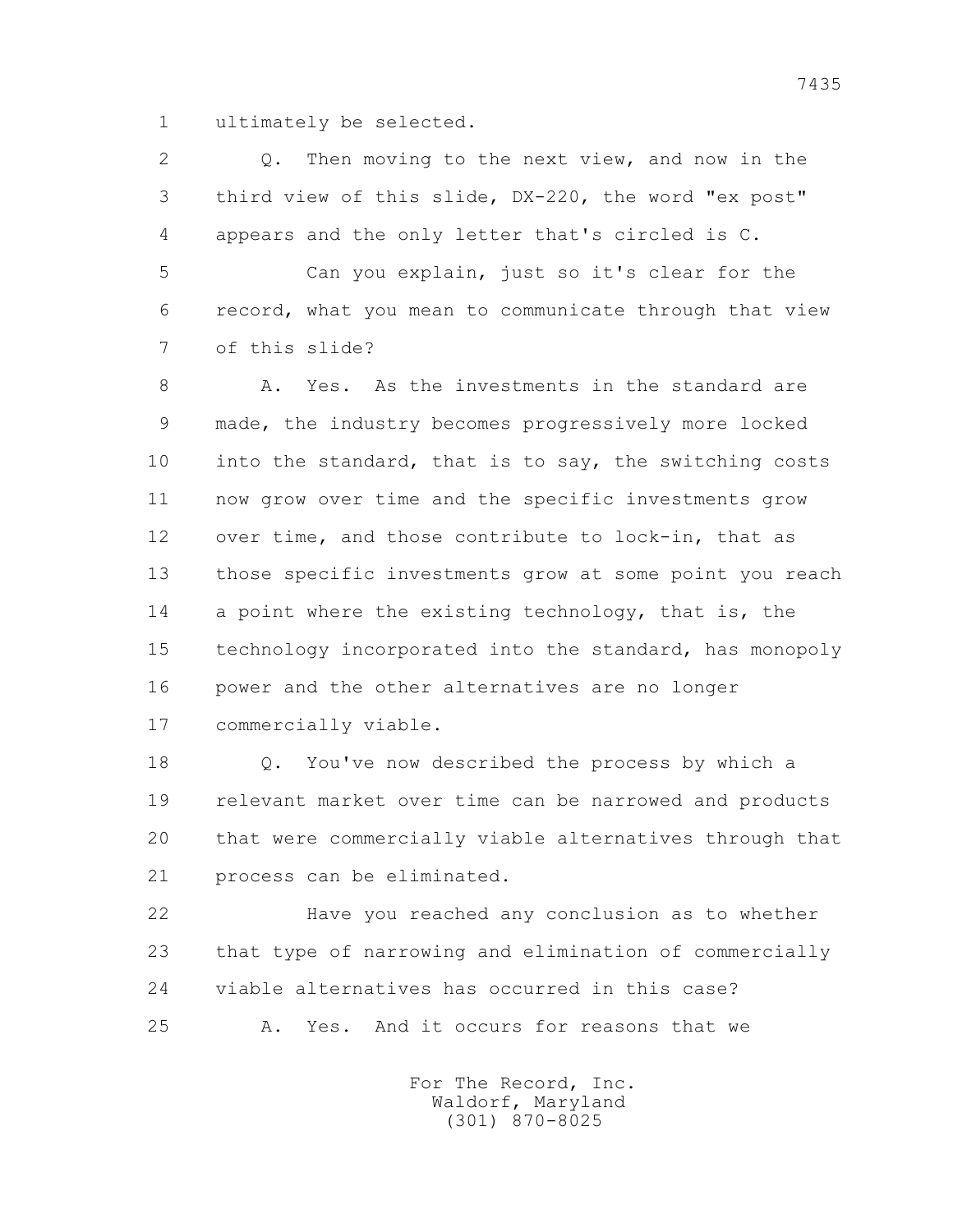1 discussed yesterday, but I've actually prepared a 2 demonstrative to illustrate those reasons.

 3 Q. And I think we now have that on the screen. 4 This will be DX-221.

 5 Can you explain what you're seeking to convey 6 through this demonstrative?

 7 A. Yes. This demonstrative -- so first from left 8 to right refers to time in this demonstrative even 9 though it's not labeled there.

 10 This demonstrative illustrates that once a 11 standard is issued and assuming that the standard is 12 adopted, you get an increasing over time level of 13 investment into the standard, and so you have 14 manufacturers examining how to produce the standard, 15 you have complementary components like modules, 16 graphics cards, chipsets and the like being produced, 17 and it takes -- so as a fact, it takes a substantial 18 amount of investment to produce these complementary 19 goods.

 20 That's not something that I'm testifying to, 21 it's something that I'm assuming, but I think there's 22 adequate support in the record.

 23 And this illustrates those investments being 24 made and they grow over time. That is, the day the 25 standard issues, those -- the size of those investments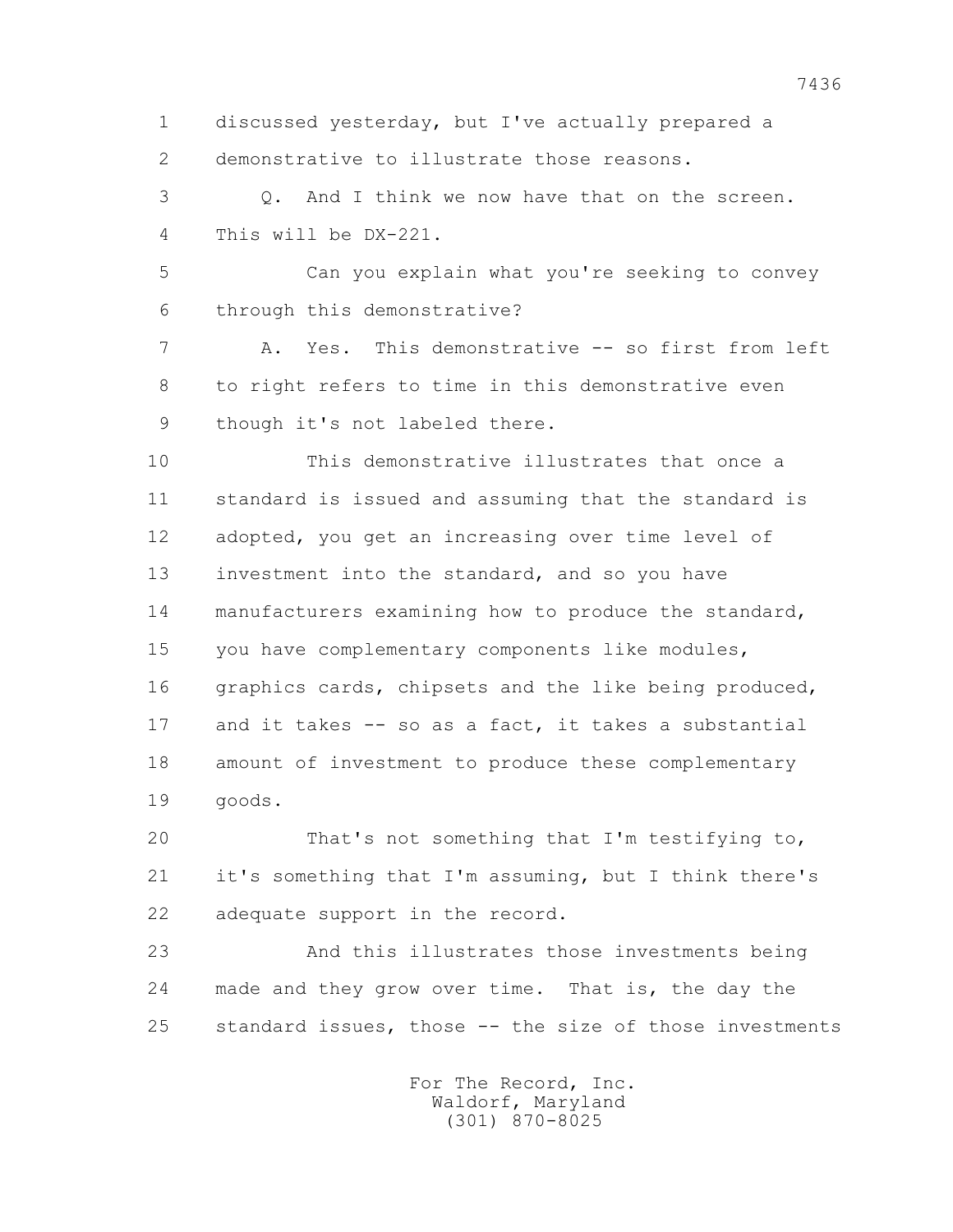1 might be quite modest. Two or three years later, the 2 size of those investments could be substantial, and 3 those investments contribute to lock-in to that 4 standard, so that as the volume production occurs or as 5 the commercialization of the standard occurs, the 6 industry gets progressively more locked in to that 7 standard.

8 0. And does this relate at all to what you were 9 describing yesterday about the connection between the 10 late disclosure of intellectual property and the 11 hold-up condition?

 12 A. It does. And I've prepared a demonstrative 13 referring back to the discussion we had yesterday or 14 the demonstratives used yesterday.

 15 Q. Is this -- the demonstrative on the screen, is 16 this what you're referring to?

17 A. Yes, it is.

18 Q. And this will be DX-222.

 19 Can you explain what you're seeking to convey 20 through this demonstrative?

 21 A. This demonstrative begins with what appears 22 quite similar to the demonstratives used yesterday in 23 that it shows three competing technologies, one of 24 which has been labeled Rambus or R for Rambus, that are 25 potential candidates for being included in the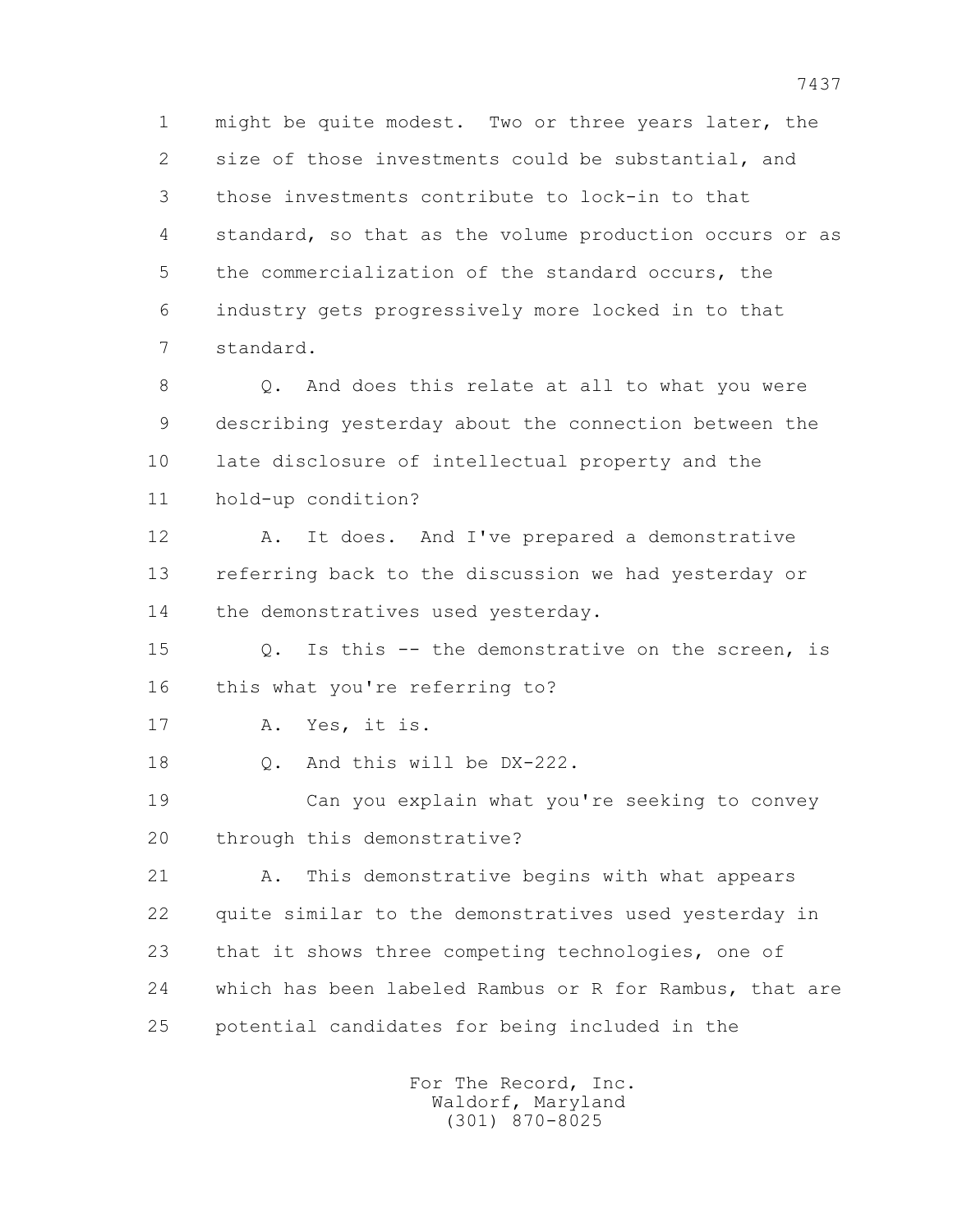1 standard. It should be understood that all three of 2 those technologies are commercially viable candidates 3 for being included in the standard.

 4 And then it also illustrates, as we discussed 5 yesterday, the deployment of resources locking the 6 industry in and increasing the value of whatever 7 technology is actually incorporated. And that's 8 illustrated in this graphic by the increasing dollar 9 signs as the -- moving to the right. So again, time in 10 this picture goes from left to right.

 11 Q. And I believe this may also be an animated 12 slide.

 13 We're now looking at the second view of this 14 demonstrative, DX-222. Can you explain what you are 15 seeking to convey through the animation that just 16 occurred?

17 A. Yes. In this case the Rambus technology was 18 selected by the standard-setting process,

 19 technologies A and B fall away, and the value of the 20 Rambus technology, because of its incorporation into 21 the standard, rises.

 22 Q. You referred to the concept of lock-in. That 23 concept is being depicted here through the 24 increasingly larger dollar signs and the increasingly 25 intense use of the color green; is that what you were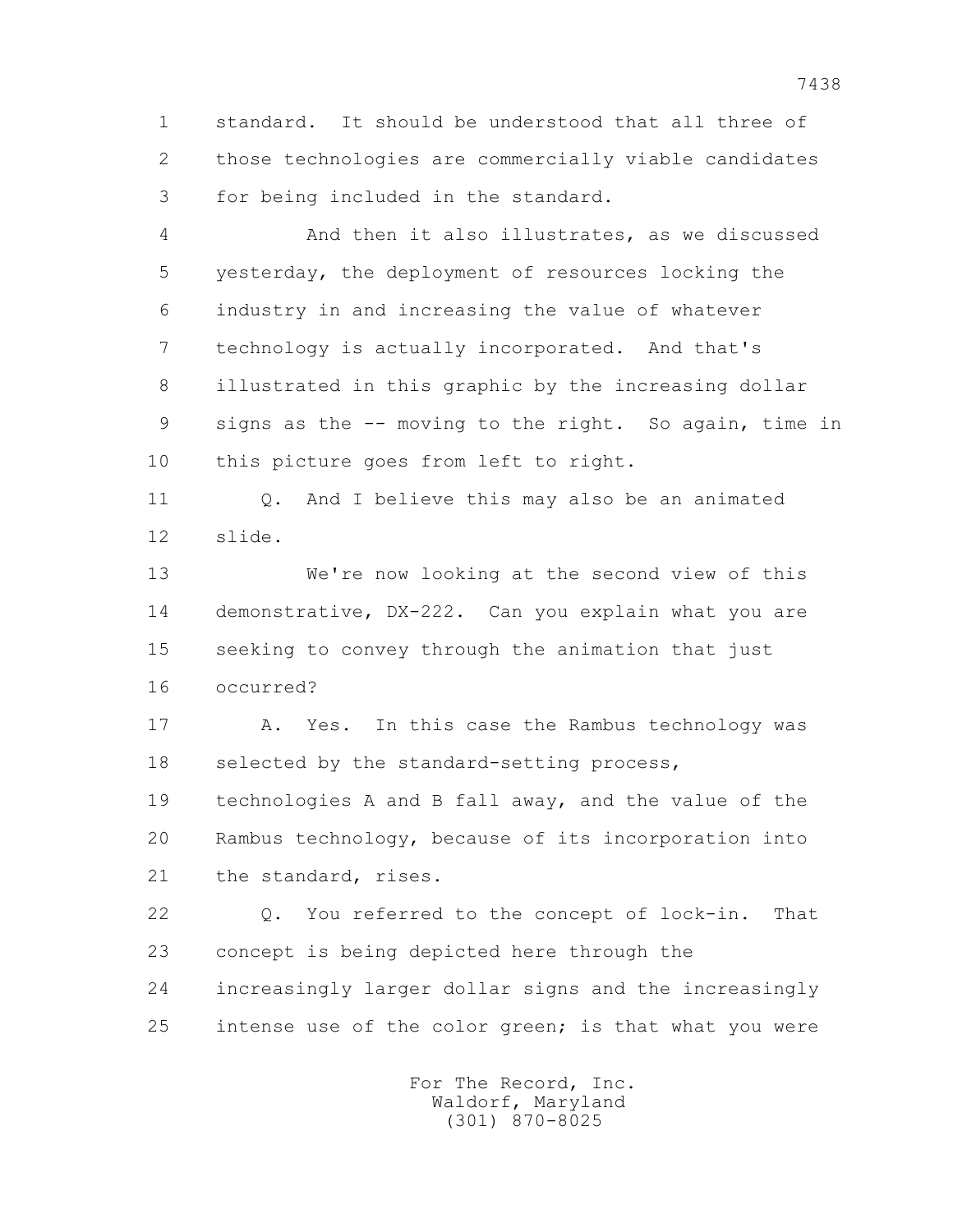1 saying earlier?

2 A. Yes. That's correct.

 3 Q. And does the lock-in effect that you've 4 described have any consequence in terms of the ability 5 of the industry to respond if it learns late in the 6 process of patented intellectual property being 7 included in the standard?

8 A. Yes. Actually as we discussed yesterday, this 9 is just a classic case of economic hold-up; that is to 10 say, after the lock-in occurs, it's now possible for 11 the owner of a patented technology to hold up the 12 industry and expropriate some portion of the 13 investments that have been made into this technology.

14 0. Does the lock-in effect that you've described 15 have anything to do with the costs that would be 16 associated with changing standards after they've been 17 adopted and industry investments, specific investment 18 has taken place?

 19 A. Yes. The size of the lock-in is essentially 20 measured by the cost of changing the technology to a 21 technology that did not infringe.

 22 Q. And have you as part of your economic analysis 23 considered what costs would be associated with changing 24 JEDEC standards today?

25 A. Yes. And I prepared a slide that lists some of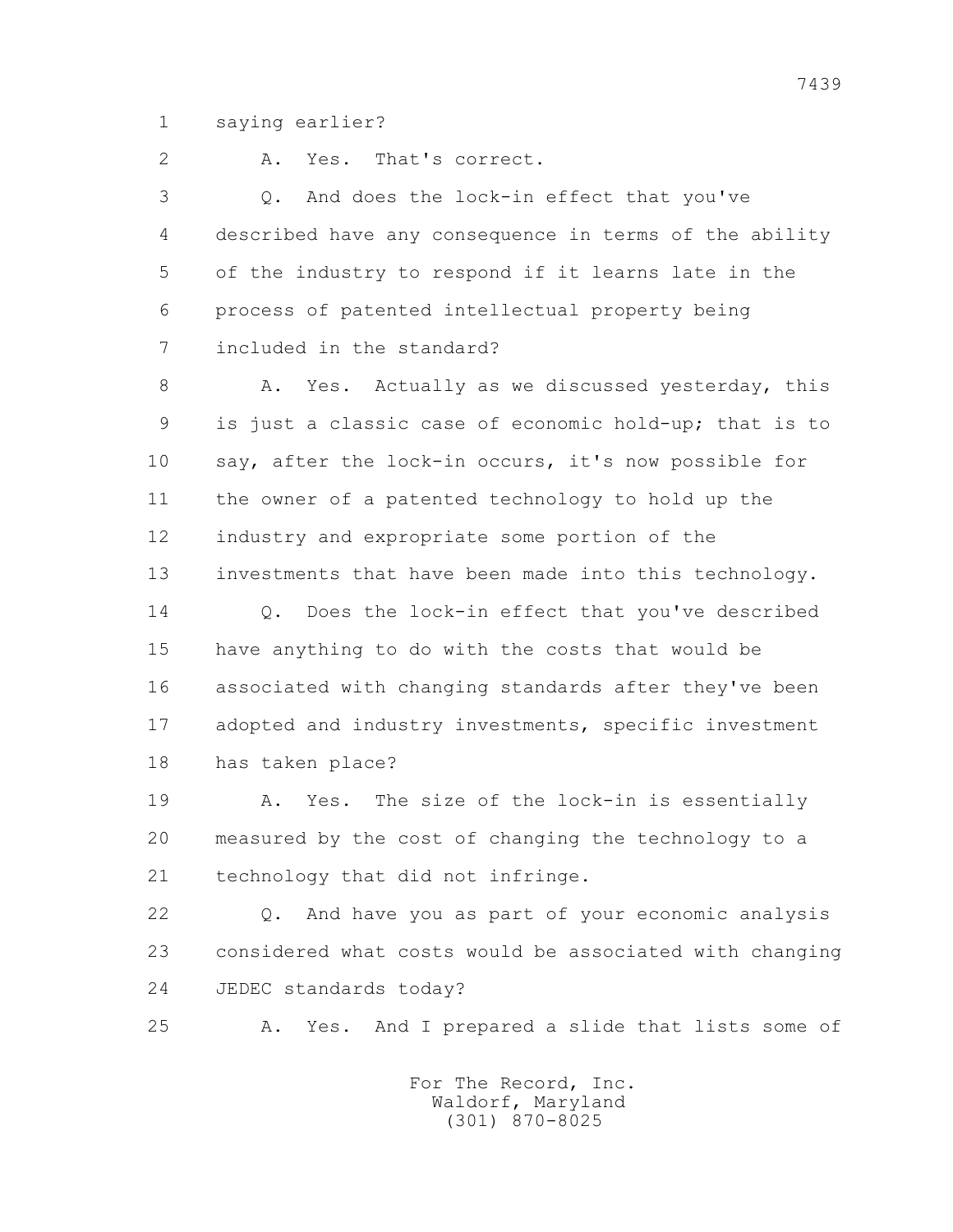1 those costs.

2 0. Is this the slide you're referring to? 3 A. It is.

4 Q. I believe this will be DX-223.

 5 You have a number of points here. Let's take 6 them one at a time.

 7 Let me ask you to start with the first point 8 where you say, "Develop new technology standards."

 9 Would you explain what you mean by that and how 10 that relates to the conclusions you've reached about 11 the costs of changing JEDEC standards today.

 12 A. Yes. A significant cost associated with 13 attempting to get out from under Rambus IP in the 14 JEDEC standards would be to produce an alternative 15 standard that did not infringe, that is, that didn't 16 use any of the four patented technologies, and so 17 costs of doing that are one of the sources of lock-in 18 of the industry. That is to say, if those costs are 19 high, the industry is locked in by that -- at least by 20 that amount.

 21 Q. And does the cost of developing new technology 22 standards relate in any way to the time that it would 23 take to develop new standards?

 24 A. Well, in fact perhaps the most important and 25 certainly one of the most important aspects of the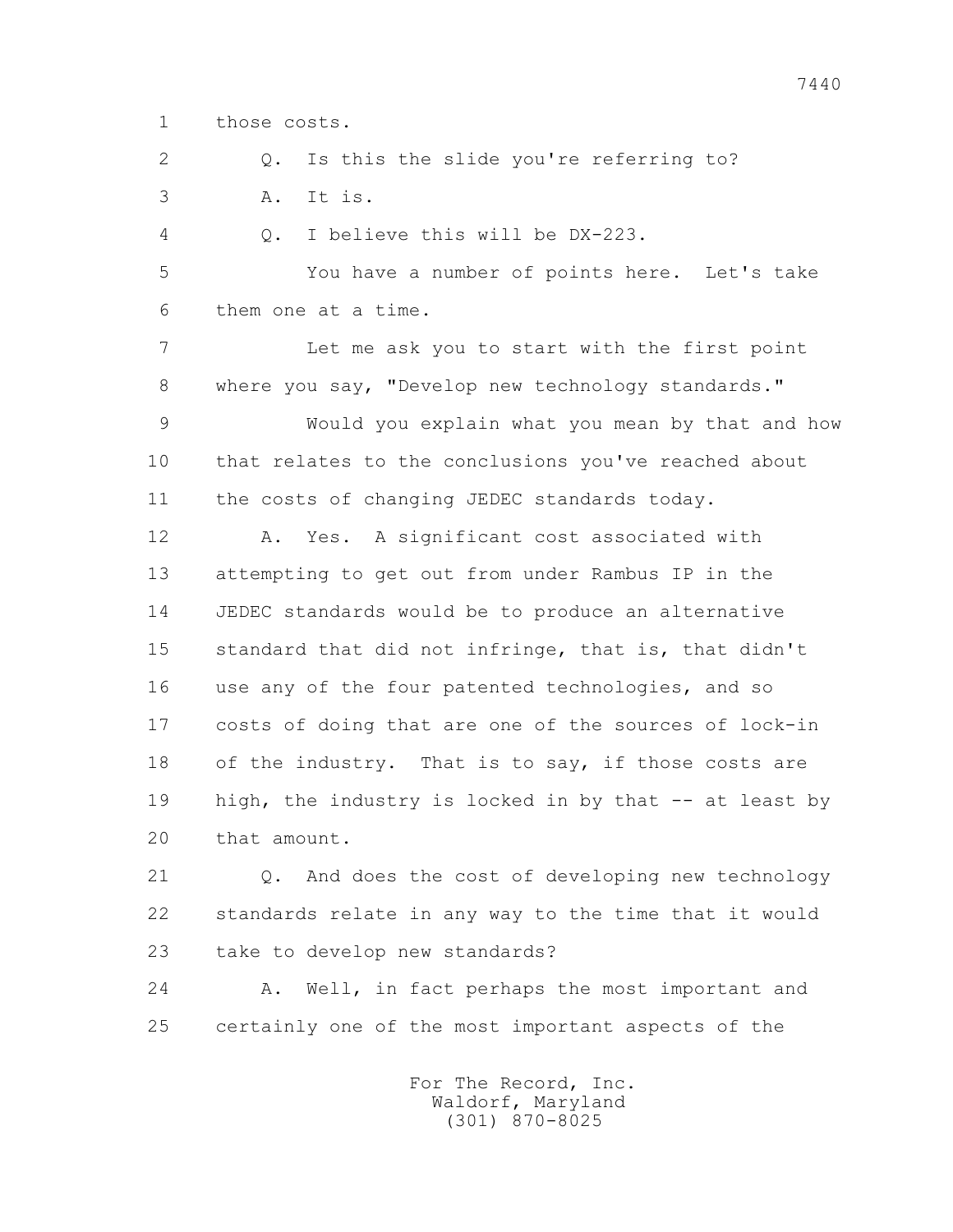1 costs is not the actual financial costs but the cost of 2 delay. That is, there's a substantial amount of 3 testimony and there's also some economic analysis 4 supporting the proposition that it does take a very 5 long time to actually create a standard. And I've 6 prepared a slide that is relevant. 7 Q. Let's identify this next slide as DX-224. 8 And this slide refers in the title to -- poses 9 the question: How long would it take to create a 10 noninfringing standard? 11 This is the slide you're referring to? 12 A. Yes, it is. 13 Q. And what are your seeking to communicate 14 through the information presented in this slide? 15 A. So this slide actually seeks to illustrate -- 16 well, so first let me say, the challenge of creating a 17 new standard that gets out from under Rambus IP -- this 18 is supposed to be suggestive, but I don't take it to be 19 proof, of the delays necessary to create a 20 noninfringing standard. That is to say, they are doing 21 other things when they create these standards besides 22 getting out from under an existing IP. 23 But this suggests -- this is at least 24 suggestive of the lengths of time that it takes to both 25 develop standards and to deploy standards.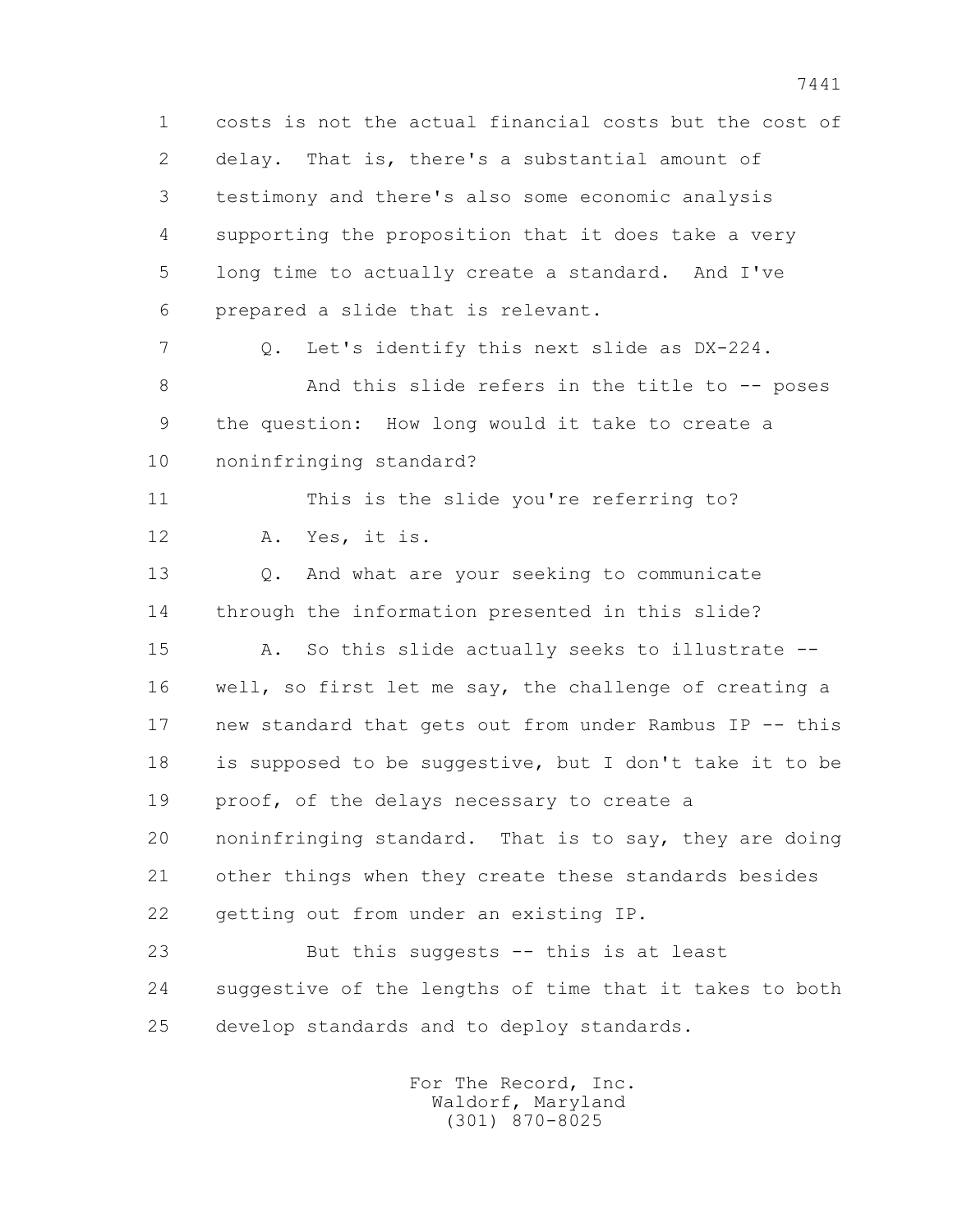1 And I should say that it's not just the 2 development of the standard that's the relevant time. 3 To get out from under the intellectual property you 4 have to both develop and actually commercialize the 5 technology.

 6 And so -- now, let me also add that the years 7 listed on this are at least somewhat confusing.

 8 The SDRAM standard took approximately two years 9 to develop and another four years before full volume 10 production was -- occurred. Ramp-up, that is, the 11 point where the penetration starts to rise fairly 12 dramatically, was maybe half of that period, so roughly 13 1995 or 1996.

 14 So when it says two to six years, this is -- I 15 find that at least confusing. Let me actually be more 16 specific to say two years to develop the standard and 17 somewhere more than four years before full deployment 18 of the standard took place.

 19 With DDR, the development of the standard took 20 approximately four years and there was a shorter time 21 before volume production, full volume production 22 occurred.

 23 And DDR-II, my understanding, is still not 24 finalized as of today.

25 Q. Now, just to make this point clear, you've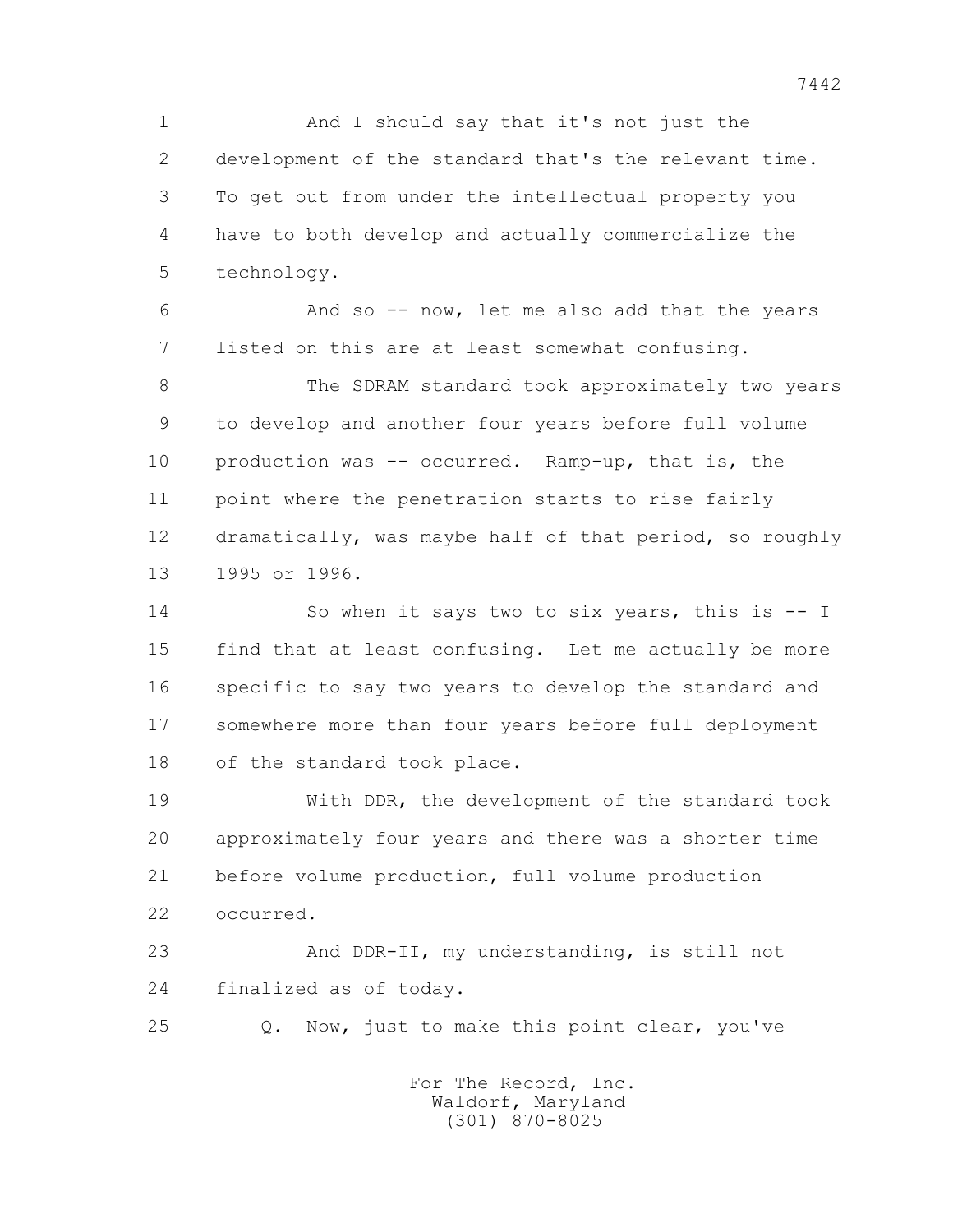1 considered here by the two different color arrows in 2 reference to SDRAM and to DDR SDRAM both, as I 3 understand it, the time that it took JEDEC to define 4 those standards and the time it took for the industry 5 to ramp up to volume production?

6 A. That's correct.

 7 Q. And from the standpoint of addressing the 8 question that we were discussing in reference to the 9 earlier slide, DX-223, which had the title Costs of 10 Changing JEDEC Standards Today, from the standpoint of 11 addressing that question, why is it relevant for you 12 to look not only at the time that JEDEC in the past 13 has taken to develop standards but also the time that 14 the industry has taken to ramp up to volume 15 production?

 16 A. Because you don't get out from under a 17 royalty, that is, you can't avoid paying a royalty 18 until you're actually producing the alternative 19 product in volume and can reduce the volume of the 20 existing product.

 21 This goes back to the basic economics of the 22 DRAM industry, which is you want -- the plants are 23 enormously expensive and you want to run them full out, 24 that is, 24/7, as they say, during the -- well, you 25 want to run them full out constantly, and so until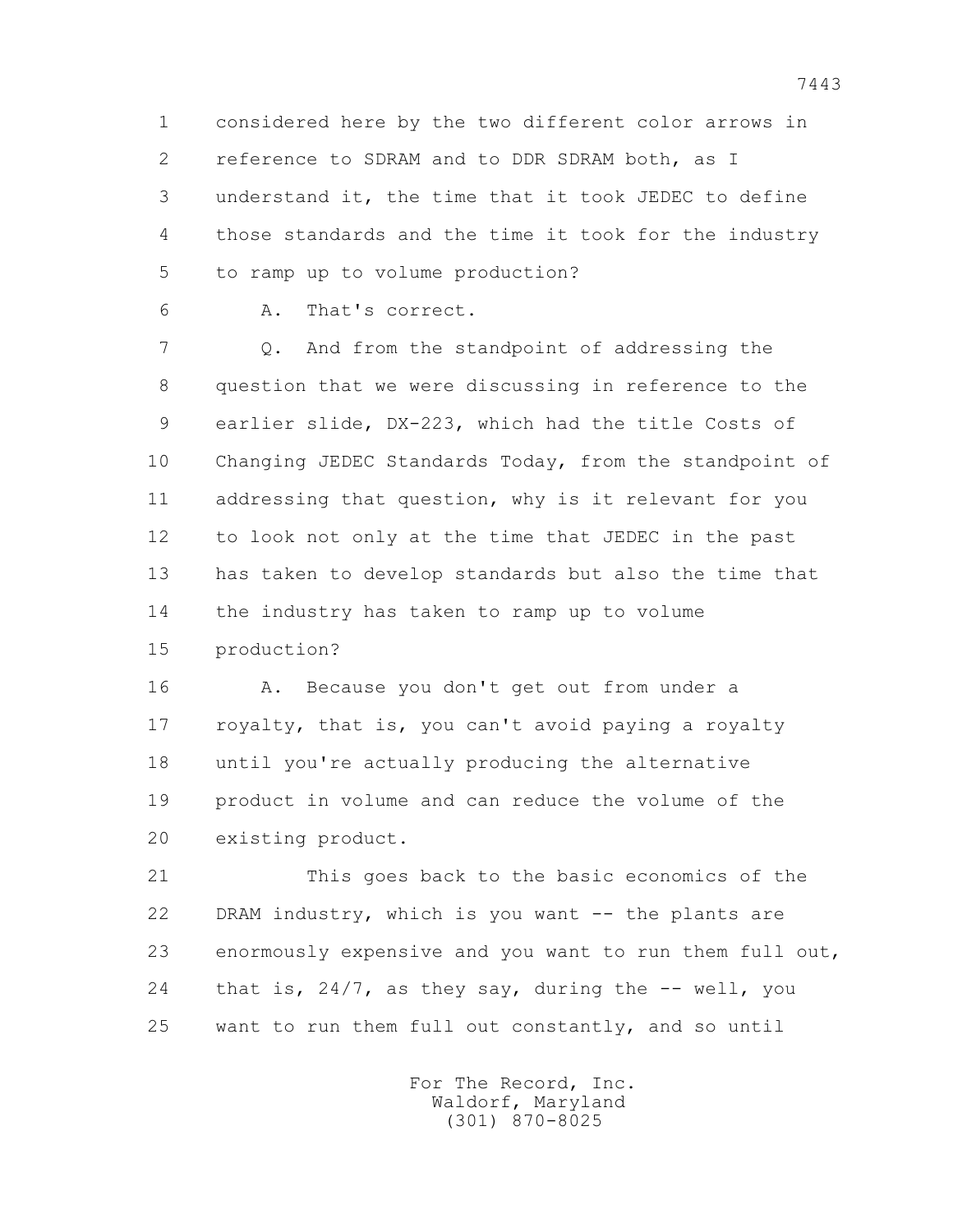1 you've actually ramped up the production, you'll be 2 producing the infringing product and paying royalties.

 3 Q. We've talked a fair bit conceptually about this 4 economic concept of lock-in, but let me ask you this in 5 case it isn't already clear.

 6 How do you reach the conclusion, economic 7 conclusion, as to whether the DRAM industry is locked 8 in to the SDRAM, JEDEC SDRAM standard?

 9 A. Well, lock-in is itself a continuum; that is to 10 say, you could have in principle a small amount of 11 lock-in or a large amount of lock-in.

12 I find, because of the scope and the size of 13 the investments, that there's actually been -- into a 14 standard that there's actually a relatively large 15 amount of lock-in in this industry to the standard 16 that's been deployed in volume.

 17 Q. And is there a point in time at which, based on 18 your economic analysis, that lock-in effect began to 19 exist or materialize?

 20 A. Well, even at the time a standard issues there 21 has been some investment in the standard, although 22 it's relatively modest compared to what will come 23 after it.

 24 As I said, it is somewhat -- it is a continuum, 25 the concept of lock-in, and it's something that grows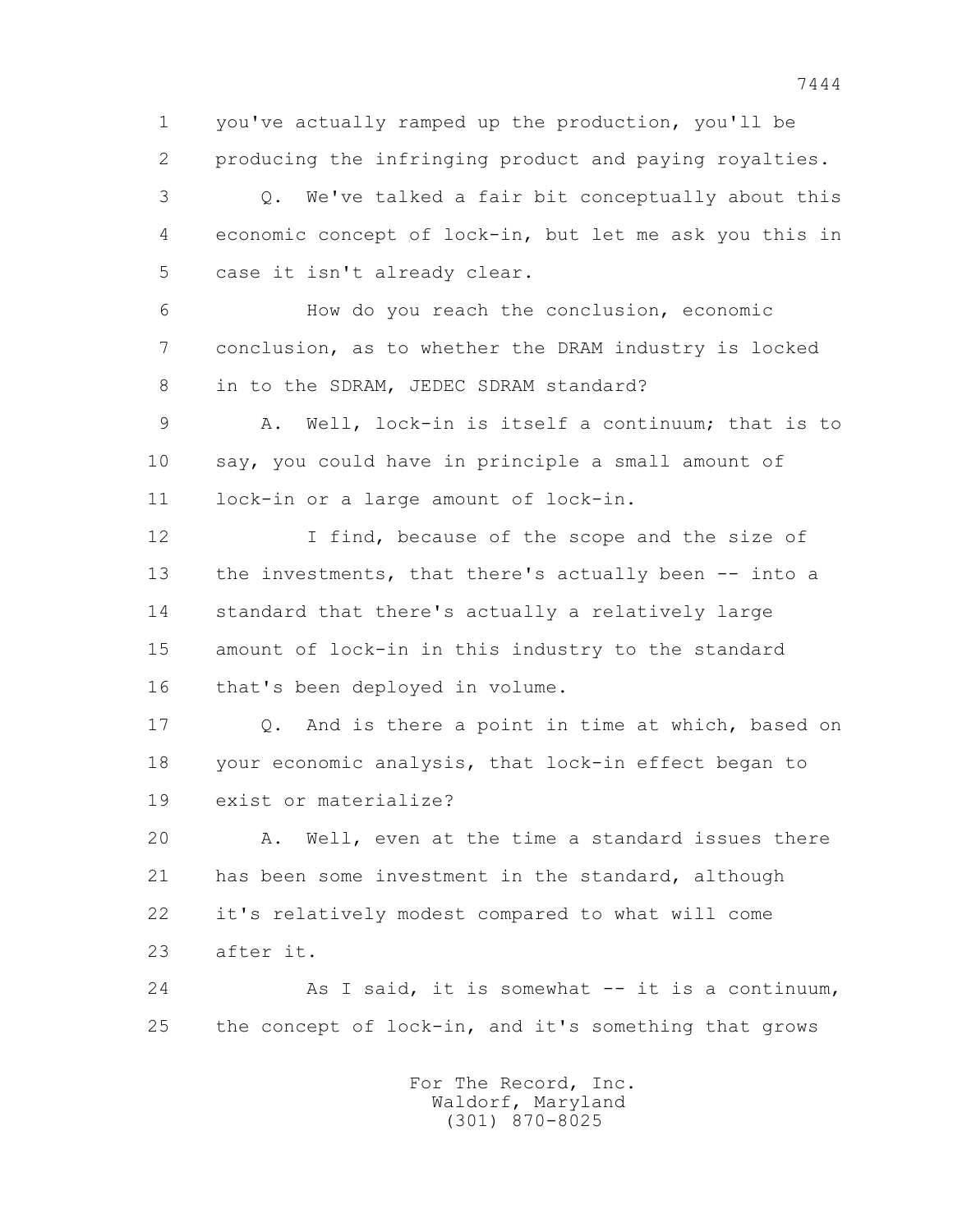1 over time. It's certainly been accomplished by the 2 time that ramp-up starts. At that point most of the 3 specific investments in the complementary goods have 4 been made by the producers. Because in order to deploy 5 the standardized product in volume, it requires those 6 complementary goods. Things like chipsets and the like 7 are also being produced. And so that the industry 8 is -- at that point has certainly been locked in by 9 that time.

10 Q. Let's go back if we could to DX-141.

 11 This is by now a familiar demonstrative. 12 We've talked about it already once today and 13 yesterday, and it relates to the evolution of DRAM 14 standards.

15 Does this demonstrative, DX-141, help in -- 16 help you in discussing the issues of ramp-up and 17 lock-in that we were just touching on a moment ago? 18 A. Yes. You can see, the notion of ramp-up is 19 that essentially that you will have a trickle of the 20 output of the DRAM output for some period of time, and 21 then ramp-up is when the volume starts to dramatically 22 increase.

 23 So you can see that for EDO, for example, the 24 ramp-up is occurring somewhere 1994-1995, that that's 25 where significant volume production is occurring, and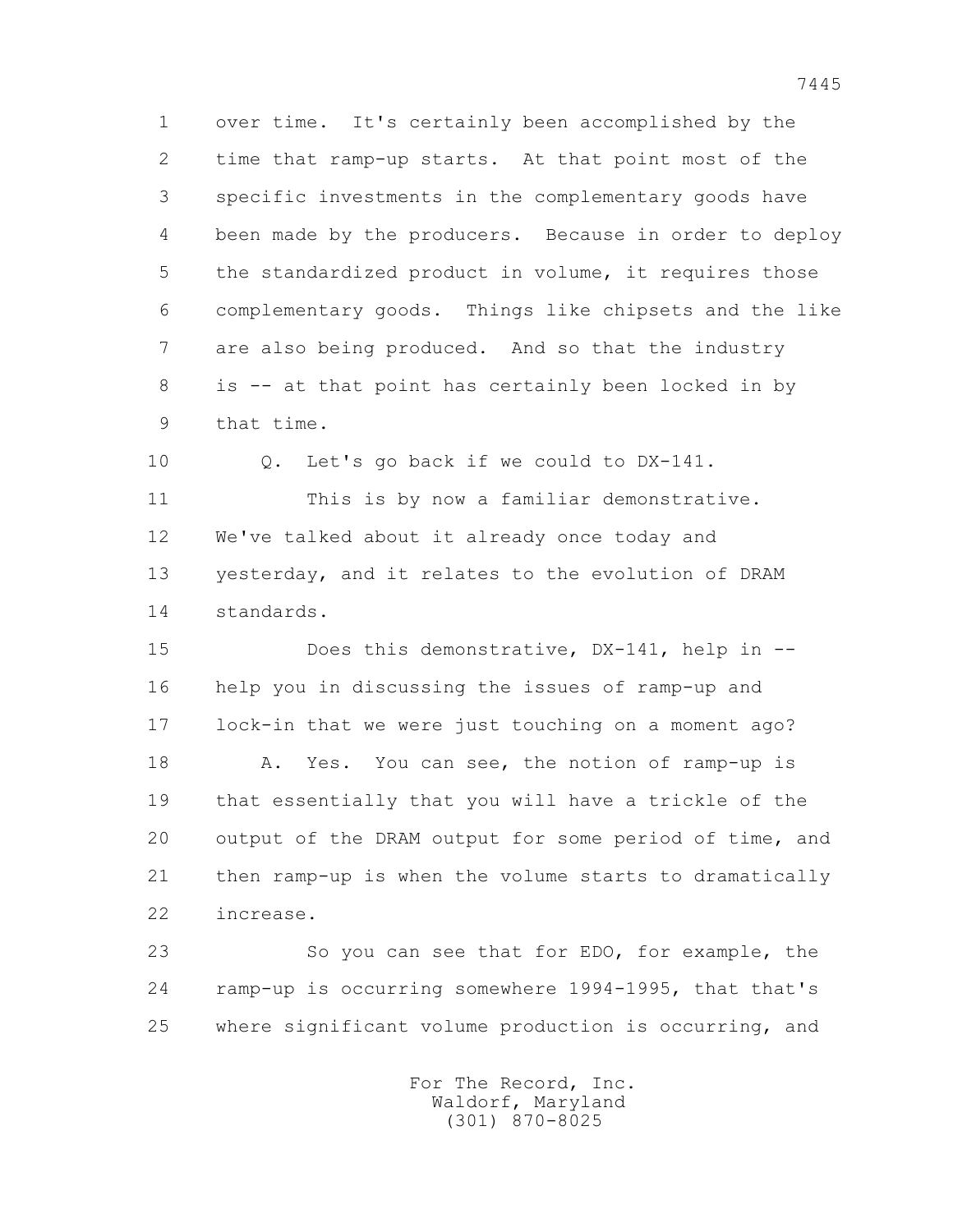1 in order to be ramping up at that time it must be the 2 case that there are -- that the complementary goods, 3 that is, the chipsets and the applications that use 4 EDO, have already been provided.

 5 So at that point the industry must be locked in 6 and that the ramp-up must be occurred -- you can see 7 the ramp-up occurring.

8 Similarly, for SDRAM illustrated with the blue, 9 you can see the volume production starting in the 10 1996-1997 time frame. And so that corresponds to the 11 ramp-up.

 12 Q. Does the specific investments that you've 13 described and the lock-in relating to specific 14 investments, does that occur in this industry before 15 ramp-up occurs?

16 A. Yes. The industry would never produce -- the 17 economics of the industry dictate that the industry 18 would never produce large volumes of DRAM if the uses 19 of those DRAM had not yet been deployed.

 20 So that is to say, they're not going to produce 21 the DRAM for inventory in any large volumes and just 22 sit on them hoping that the complementary goods would 23 be provided in the future.

24 Q. Let's now go back to DX-223.

25 In connection with this issue of the costs of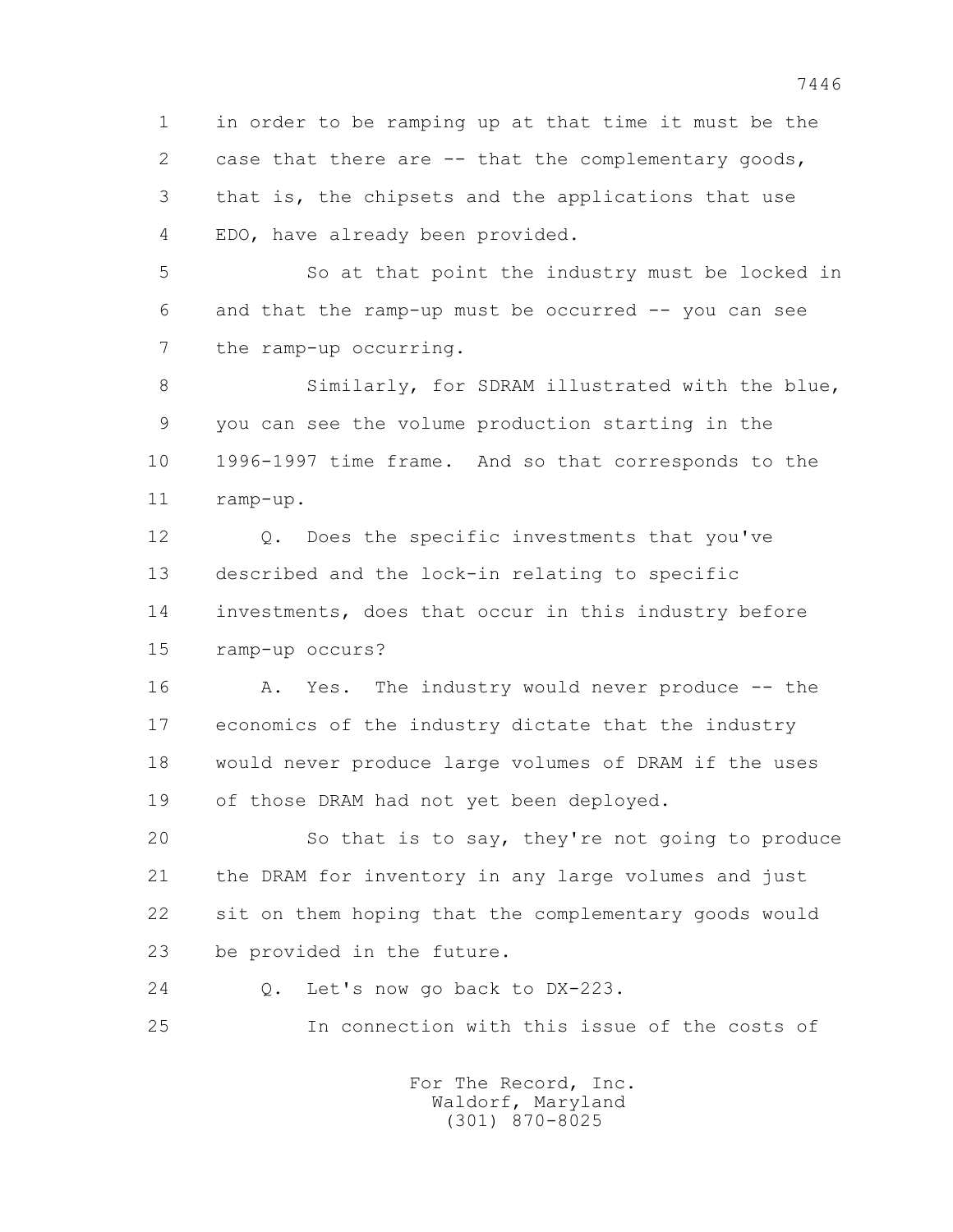1 changing JEDEC standards today, the second bullet point 2 in DX-223 refers to the difficulty of reaching 3 consensus ex post.

 4 What do you mean by that? 5 A. By that I mean the actual deployment of the 6 standard itself can interfere with -- can create 7 diversity of opinion within the industry -- I should 8 say, when I say "within the industry," I mean both 9 buyers and sellers; that is, I'm using it in the 10 economic term, the economic notion -- can create 11 disagreements within the industry.

 12 And I've prepared a slide to illustrate the 13 increase in -- the increasing challenge in reaching 14 consensus after a standard has issued.

 15 Q. Is this the slide you're referring to? 16 A. Yes.

17 Q. This would be DX-225.

18 A. That's correct.

 19 Q. And this difficulty of reaching consensus 20 ex post that you described, is this something that 21 contributes to your conclusions about the difficulty of 22 changing the JEDEC standards today?

 23 A. It is. The thought experiment, the economic 24 concept here is, once the standard has issued and has 25 already been deployed, what would it take to get a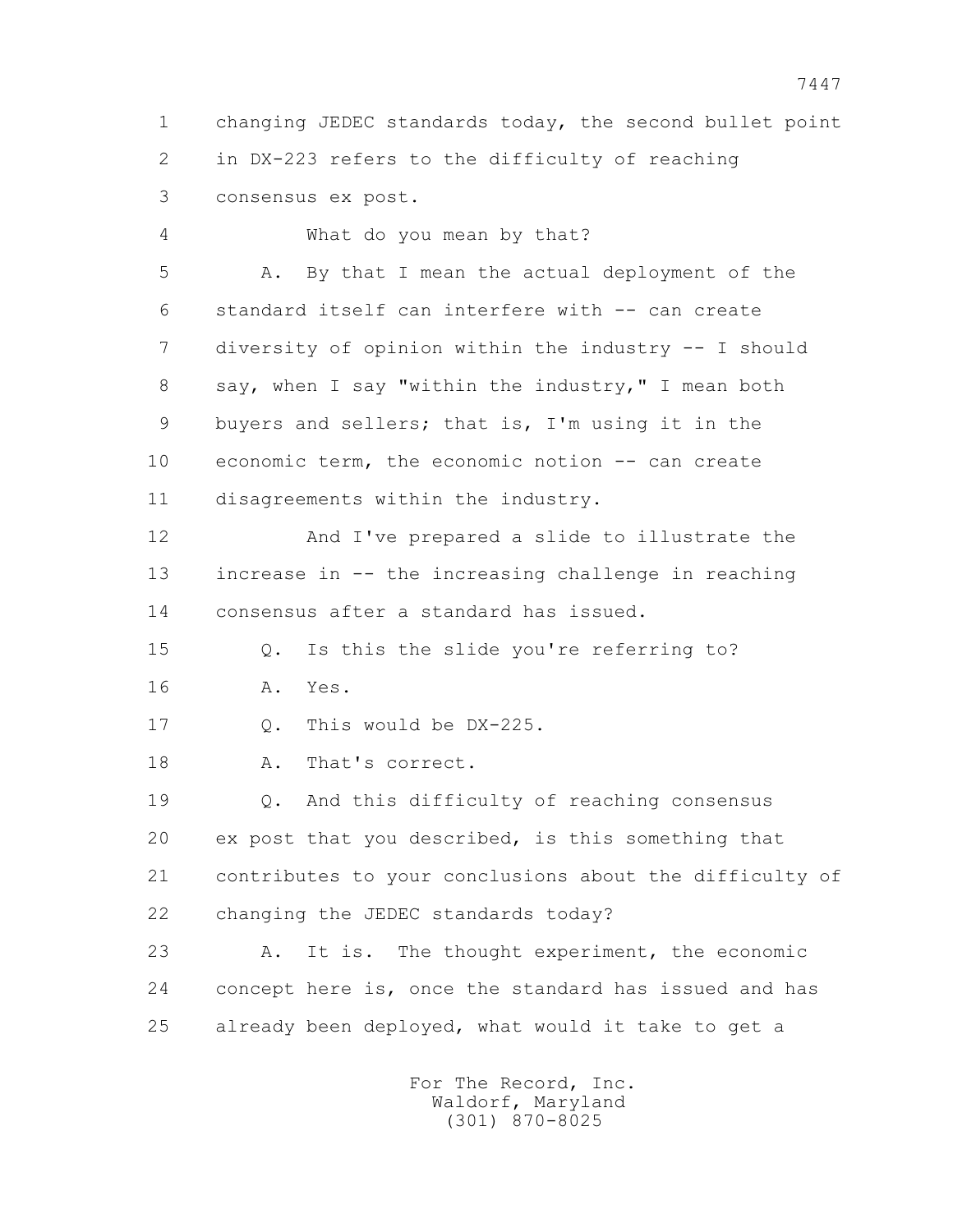1 consensus from the industry in order to change the 2 standard to one that did not infringe. And a challenge 3 for getting such a consensus to change the standard is 4 that the companies have different positions with 5 respect to the existing standard.

 6 And so, for example, right at the moment, half 7 of the market or approximately half of the market has 8 licenses to produce the standard from Rambus and the 9 other half does not. Now, the half that has licenses 10 is going to feel quite differently about the costs of 11 changing the standard than the half that doesn't, and 12 in fact the half that has licenses might benefit from 13 the lack of licenses of the other half.

14 0. When you say here in DX-225 that about 15 50 percent of the market has licenses, let's be very 16 clear here, who are you referring to and what licenses 17 are you referring to?

18 A. So this refers to the licenses to produce 19 SDRAM and DDR SDRAM and licenses issued by Rambus. 20 And I should also say what 50 percent refers to is 21 capacity, not 50 percent of the number of producers 22 but 50 percent of the manufacturing industry capacity. 23 And so roughly half the DRAM that's produced is 24 produced under license and half that's produced is not

25 produced under license.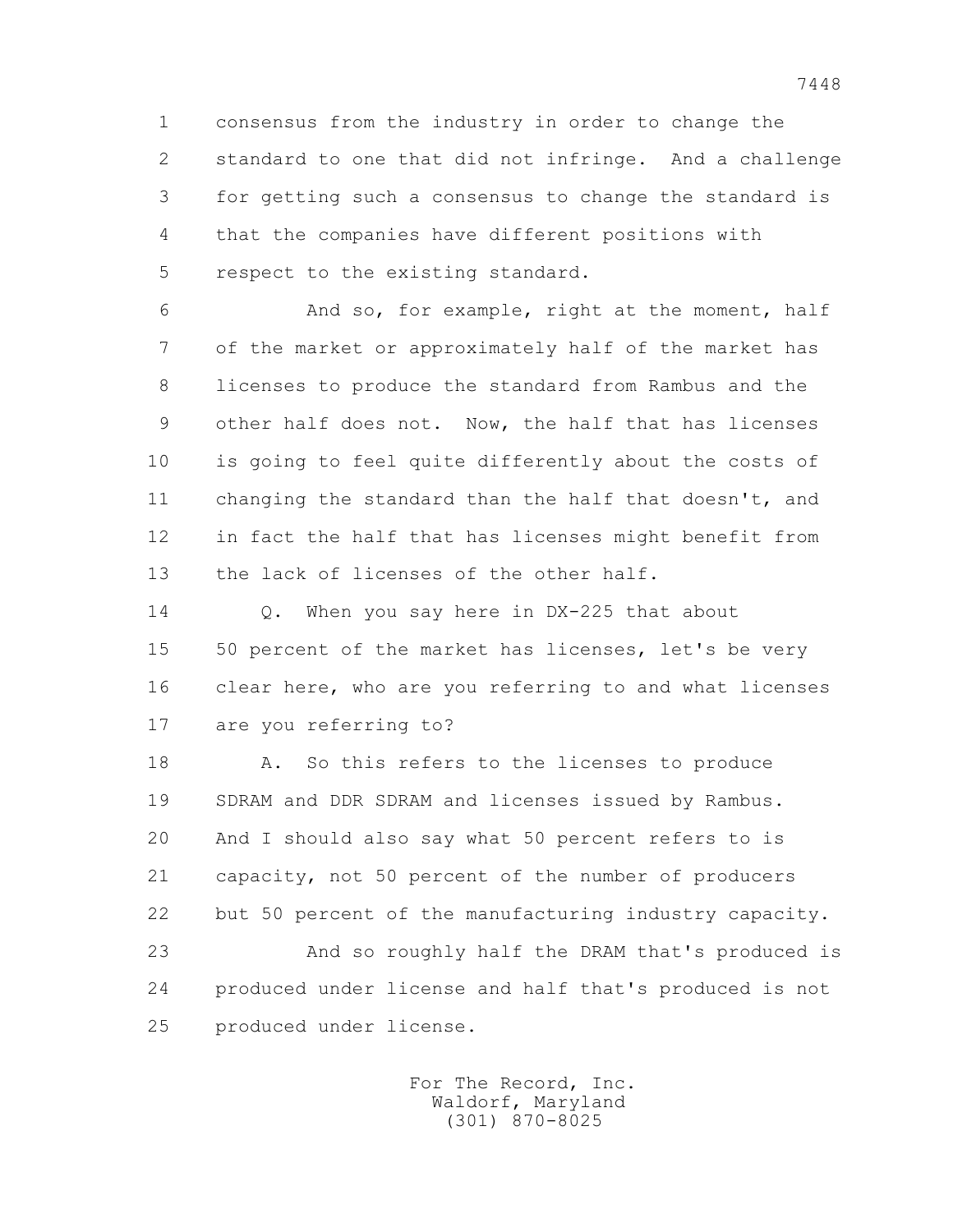1 Q. And so you're saying that there is some number 2 of DRAM producers whose output, total market output, 3 adds up to roughly 50 percent of the total market that 4 do have licenses from Rambus that permit them to, 5 without infringing, produce SDRAM and DDR? 6 A. That is my understanding. 7 Q. And then are you saying that there is another 8 roughly 50 percent of market output reflected by other 9 producers that you understand those other producers do 10 not have licenses from Rambus today that would allow 11 them to produce these products without claims of 12 infringement? 13 A. That's my understanding, yes. 14 0. And how do those facts or those understandings 15 that you have relate to this issue in the first bullet 16 point of DX-225 about differing incentives? 17 A. This creates differing incentives. Having a 18 license or not creates differing incentives ex post. 19 And let me draw the comparison of prior to the 20 development of the standard these companies all had an 21 interest in producing, in developing the best 22 cost-benefit standard that they could produce. That is 23 to say, they had a common interest in the economics of 24 the standard. 25 And I don't mean to say that they had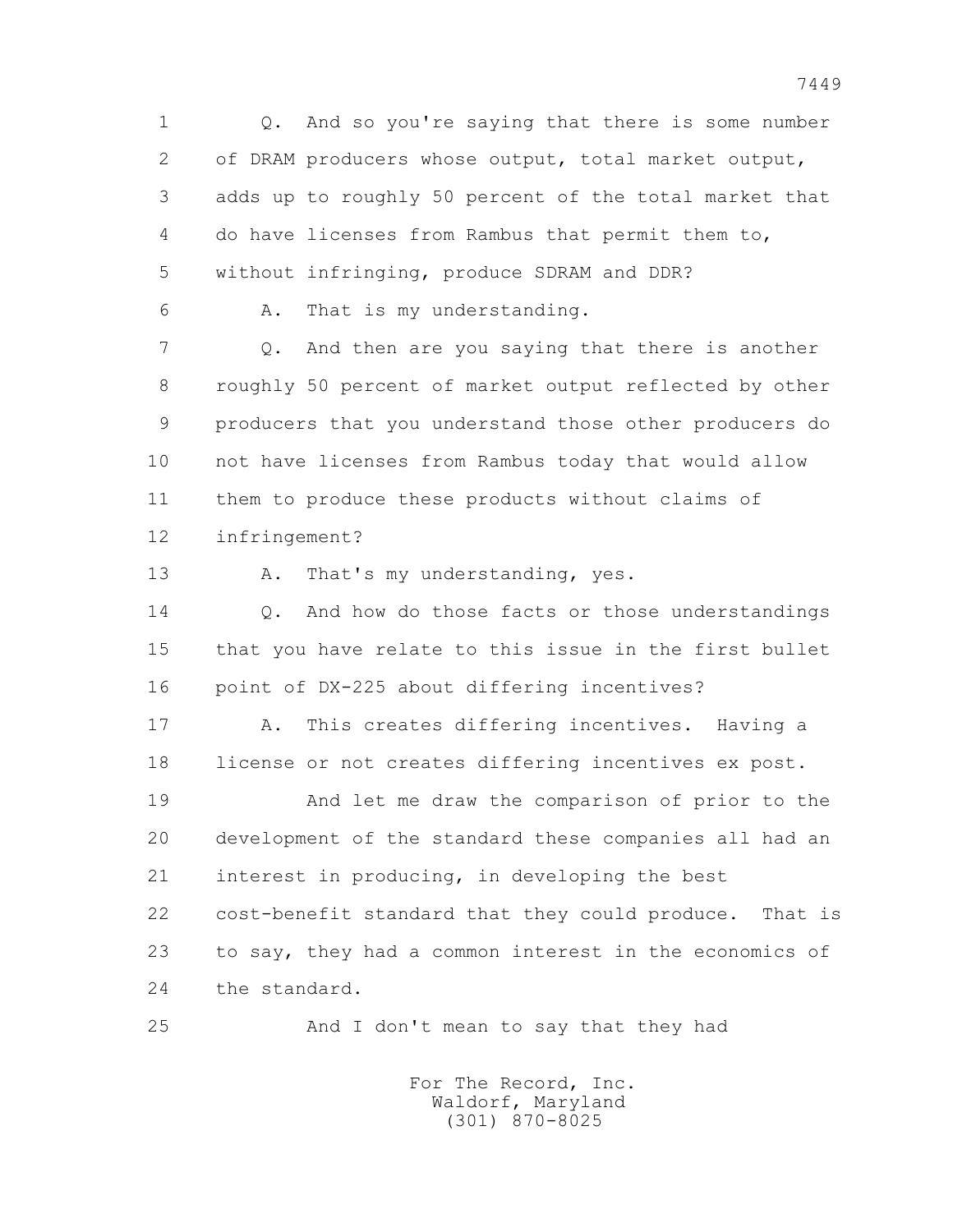1 perfectly aligned interests because I don't believe 2 they did. They had some differences in manufacturing 3 capabilities and the like, but they nonetheless had 4 fairly closely aligned interests in terms of producing 5 a standard that buyers would buy and would actually 6 advance the market.

 7 Now, some of the producers, because they are 8 licensed under Rambus, have an incentive actually 9 perhaps not to get a new standard issued so that they'd 10 be legal producers in the hope that the other producers 11 are going to be shut down.

 12 Q. And does that observation relate to your 13 broader conclusions about the existence of lock-in in 14 this industry?

 15 A. Yes. As I said, one of the indicators of 16 lock-in was the difficulty in changing the standard or 17 the difficulty -- the ease of reaching agreement, and 18 this is an impediment to the ease of reaching 19 agreement.

 20 Q. The second principal bullet point on DX-225 21 states, "Users of specific features have distinct 22 incentives."

23 What do you mean by that?

 24 A. So this refers to the nature of the investments 25 that have been made in the existing standard can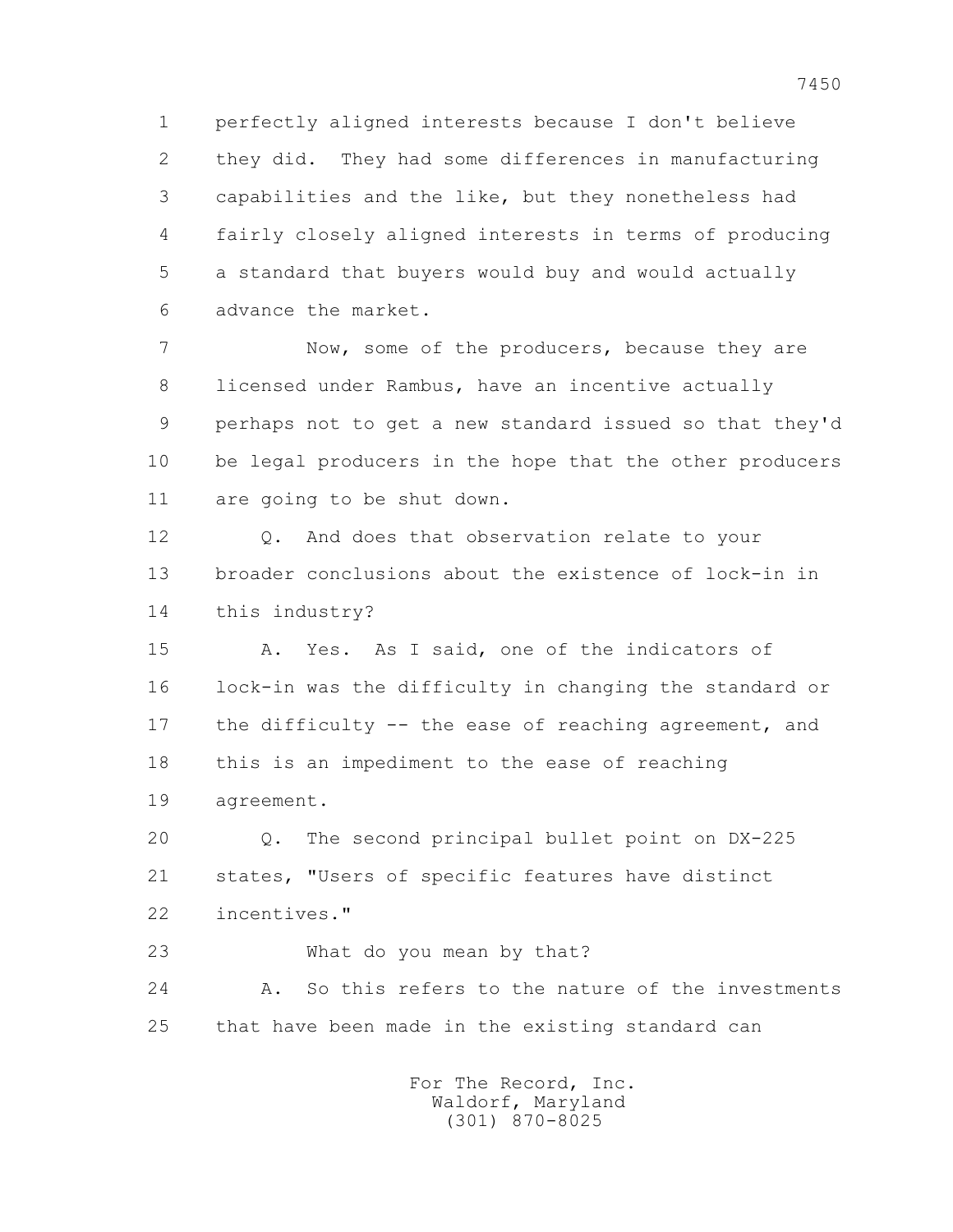1 actually create disagreements about what alternative 2 standards might be employed.

 3 And a good example of this logic is actually 4 the fact that AMD uses a burst length of 8 and Intel 5 uses a burst length of 4. Now, if the original SDRAM 6 standard had had a fixed burst length, probably both of 7 those companies would use the same burst length, that 8 is, the burst length associated with whatever was the 9 cheapest commodity DRAM. And they would have designed 10 their processors to exploit the burst length that was 11 the market consensus.

 12 However, because the standard permitted 13 programmable burst length, now, AMD would be very much 14 harmed -- and this is a fact issue, but there's been 15 testimony by an AMD representative that AMD would be 16 very much harmed if the industry chose a burst length 17 of 4, and that's because they have invested a 18 substantial amount of money in optimizing their 19 processors for a burst length of 8.

 20 And so this -- the existence of these features, 21 that is, the possibility of specifying burst length, 22 has itself created a disparity in incentives within the 23 industry.

 24 Q. And does this relate at all to the concept of 25 specific investment that you discussed yesterday?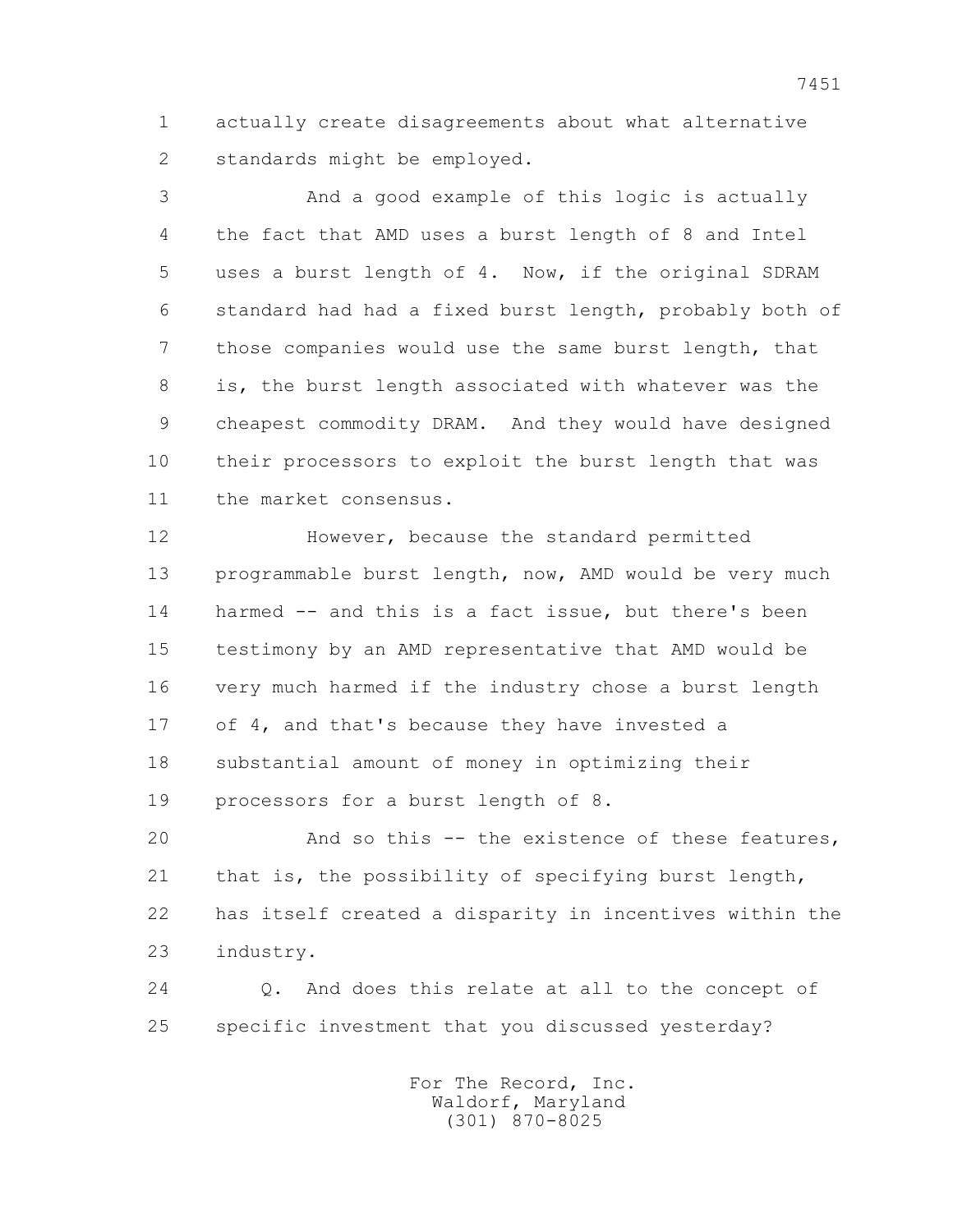1 A. Absolutely. The investments that AMD made in 2 exploiting a burst length of 8, a specific investment 3 in the programmable burst length feature of SDRAM and 4 DDR SDRAM.

 5 Q. Does this issue that you're describing, that 6 you've just described, does this bear on your 7 conclusions as to the existence or degree of lock-in 8 relating to JEDEC's SDRAM and DDR SDRAM standard?

 9 A. It does. As I -- and for the same reasons as 10 the previous bullet point, that is, the ease of 11 reaching agreement is relative to the scope of lock-in, 12 and here is an example of a challenge to reaching 13 consensus after the fact.

14 0. Are there other factors that contribute to your 15 conclusions as to the challenge of reaching consensus 16 about changing the JEDEC standards in the ex post 17 period?

18 A. I'm sorry. Can you re-ask the question? 19 Q. Just before we leave this slide, I wanted to 20 ask whether there are any other factors that you 21 haven't already discussed that contribute to your 22 conclusions as to the challenge of reaching consensus 23 about changing the JEDEC standards in the ex post 24 period.

25 If there are not, we'll move on.

 For The Record, Inc. Waldorf, Maryland (301) 870-8025

7452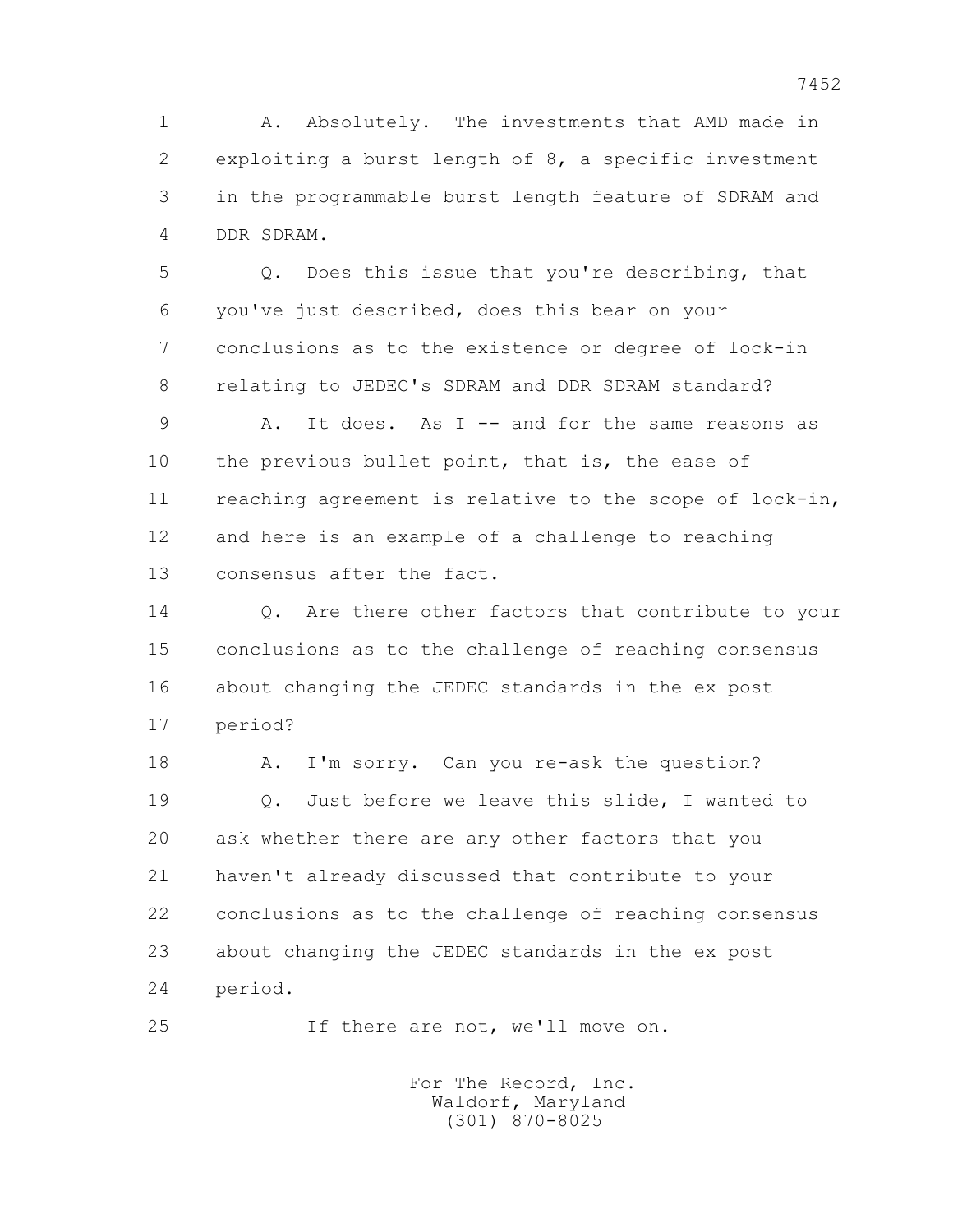1 A. Then perhaps we should move on.

2 0. Let's go back to DX-223.

 3 Now, we've just covered the first two bullet 4 points on DX-223, the first two of six points relating 5 to the costs of changing JEDEC standards today.

 6 Let's go to the third point. Can you explain 7 what you mean by that point?

8 A. So design, testing and qualification costs are 9 all specific costs, specific investments, so that is 10 the investments in designing a new DRAM chip, in 11 testing it and in qualifying it for use in various 12 systems would represent specific investments. So the 13 size of those costs are part of the costs of changing 14 JEDEC standards today.

 15 Q. What about the next point that refers to 16 existing component?

 17 A. Existing components that -- I should say the 18 slide doesn't say, but it should be complementary 19 components, that is, components that are designed to 20 work with the DRAM or to exploit features of DRAM, and 21 those include everything from BIOS to chipsets to 22 processors.

 23 The redesign, testing and qualification of 24 those components are also specific to the DRAM, and 25 hence those costs would also be specific investments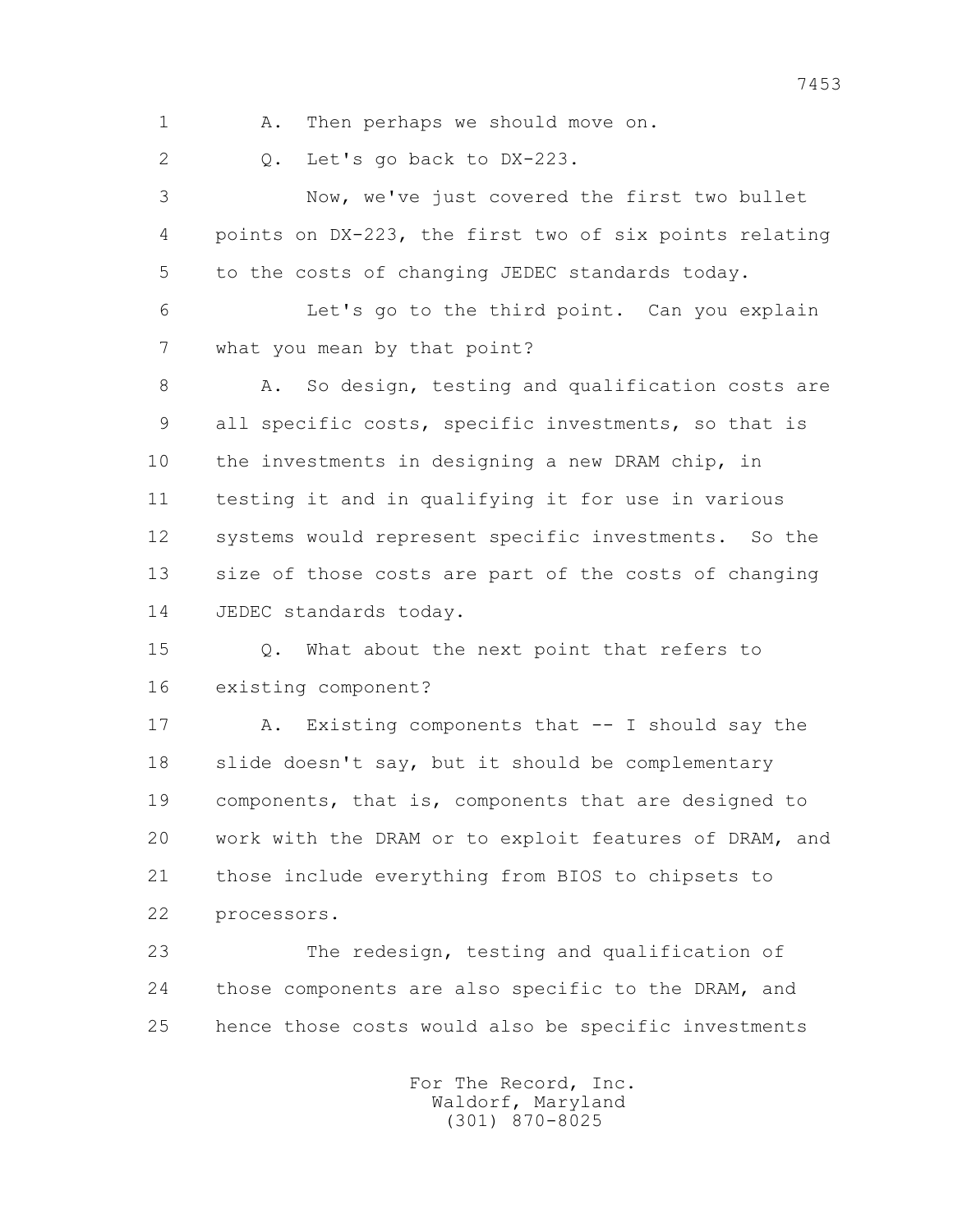1 associated with the standard.

| 2  | And those design, testing and qualification<br>Q.       |
|----|---------------------------------------------------------|
| 3  | costs referring to complementary components and then    |
| 4  | the other design, testing and qualification costs that  |
| 5  | you discussed in reference to the prior bullet point    |
| 6  | referring to the DRAM chips themselves, do those costs  |
| 7  | contribute to your conclusion about the overall costs   |
| 8  | and difficulty of changing JEDEC standards today?       |
| 9  | Yes. Those costs are substantial, and that's a<br>Α.    |
| 10 | fact issue that the specific costs, for example, the    |
| 11 | design, testing and qualification costs, are            |
| 12 | substantial. The economic conclusion is that those      |
| 13 | costs are specific investments and specific investments |
| 14 | of course can, as I've testified, contribute to the     |
| 15 | lock-in, and so those costs all contribute to the       |
| 16 | extent of lock-in within the industry.                  |
| 17 | Let's move on then to the second to last point<br>Q.    |
| 18 | on this slide, DX-223, which refers to the term         |
| 19 | "opportunity costs."                                    |
| 20 | Let me ask you first of all to define what you          |
| 21 | mean by that term.                                      |
| 22 | So let me say that I want to refer actually to<br>Α.    |
| 23 | two different notions of opportunity costs. There's     |
| 24 | the standard economics notion, which in a normal        |
| 25 | economics principles class is actually a first piece of |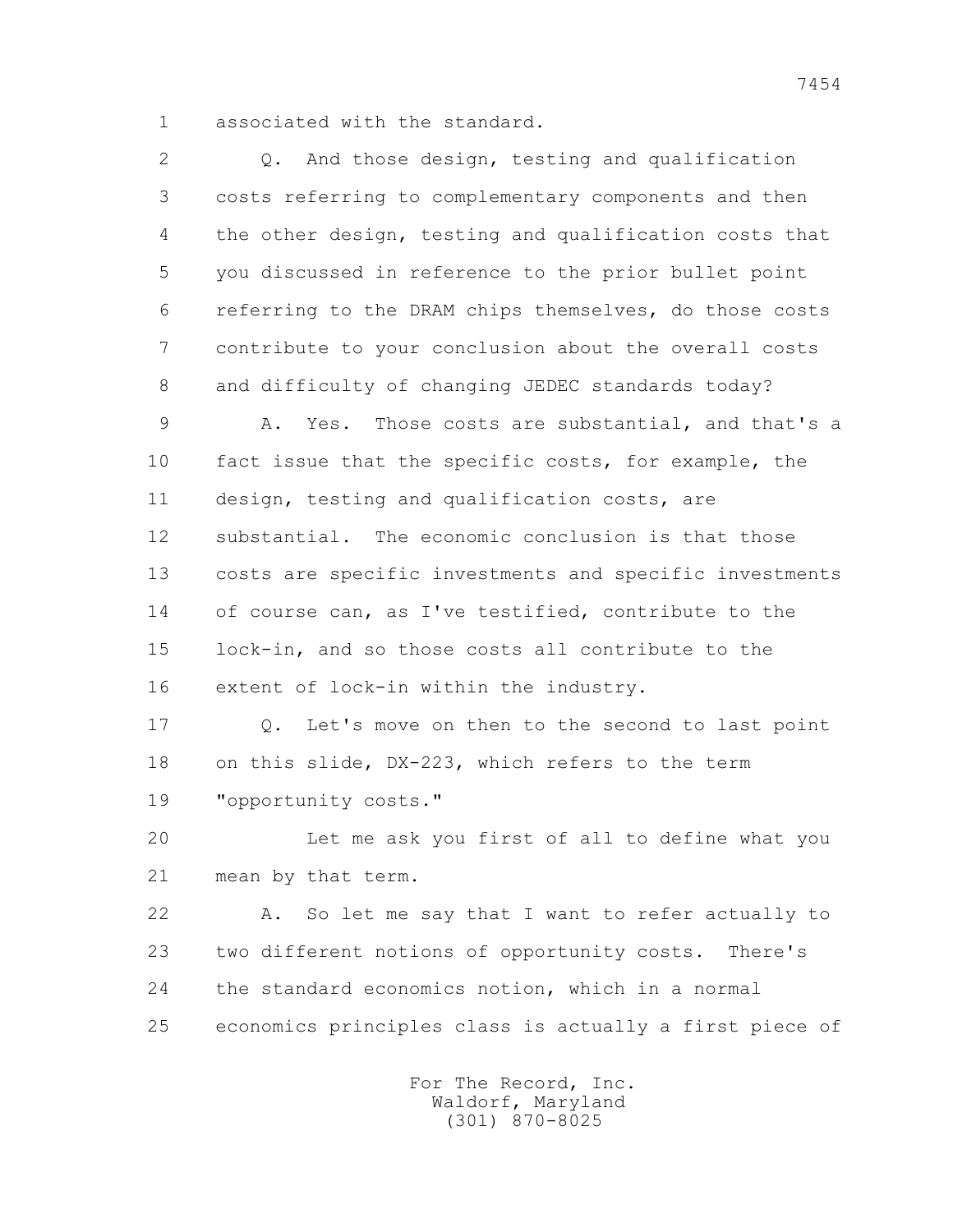1 jargon to be introduced. And then opportunity costs 2 refer to the economic notion of cost, which is not an 3 accounting notion, that is -- so the cost of an 4 activity is not necessarily the number of dollars you 5 spend on that activity, which would be the accounting 6 notion, but includes whatever you give up in the 7 process. It includes the lost value of your second 8 best alternative.

 9 And so an opportunity cost in the economic 10 notion is a broader notion than an accounting cost; 11 that is, it includes all of the opportunities that have 12 been forgone by an activity.

 13 The phrases also appear -- or appears 14 frequently in both the trial testimony and in other 15 documents that I've reviewed and it seems to be used in 16 a consistent way with the economic notion.

 17 So here the opportunity costs from an economic 18 notion and also as I understand it's been used in the 19 record, although that's a factual question, the 20 opportunity costs from the economic perspective is when 21 I put a team of engineers on a project such as 22 developing a new standard that gets out from under the 23 Rambus intellectual property, I don't have that team 24 available for other projects that may be valuable to 25 me.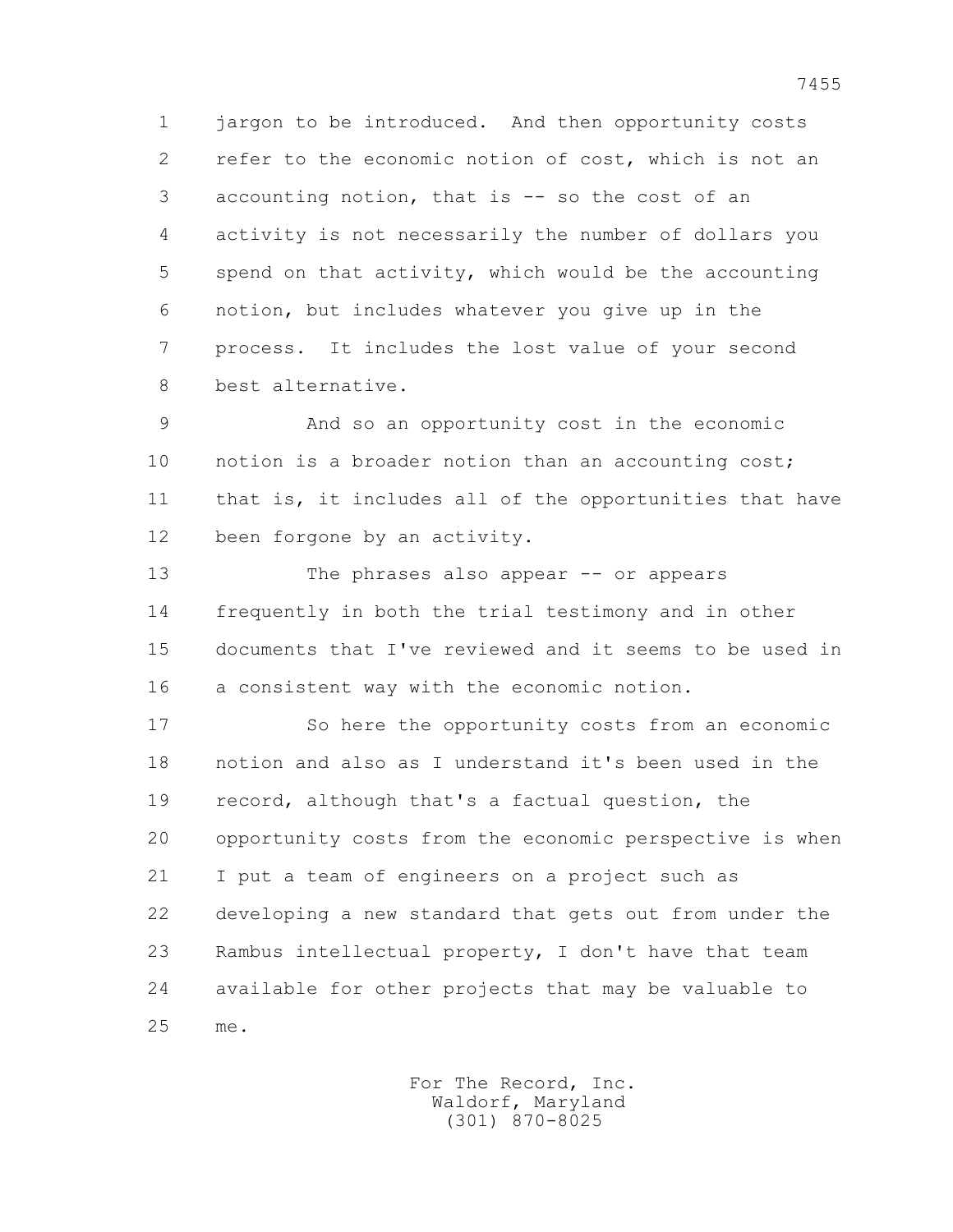1 And so the opportunity cost of creating a new 2 standard and getting out from under the Rambus IP is 3 that the engineering talent, the resources, the testing 4 facilities and all of the resources used are not 5 available to other projects which may be profitable. 6 And I believe that is consistent with the way that 7 "opportunity cost" has been used in the course of this 8 trial.

 9 Q. And does this concept of opportunity cost that 10 you've explained relate to your conclusions about the 11 difficulty and costs of changing JEDEC standards 12 today?

 13 A. Yes, it does, because it refers to the -- or it 14 is an example of a cost which is actually specific in 15 the sense that it would be -- in this case it's a 16 specific cost of the switching cost for -- that is, 17 it's a loss in the process of trying to develop 18 alternative standards.

 19 Q. Let's then cover the final bullet point on 20 DX-223 which refers to cost of delay. What do you mean 21 by that?

 22 A. One of the basic economic propositions is that 23 time is money and that a delay creates -- delay loses 24 value; that is to say, obtaining things earlier rather 25 than later is more valuable, and this is why when you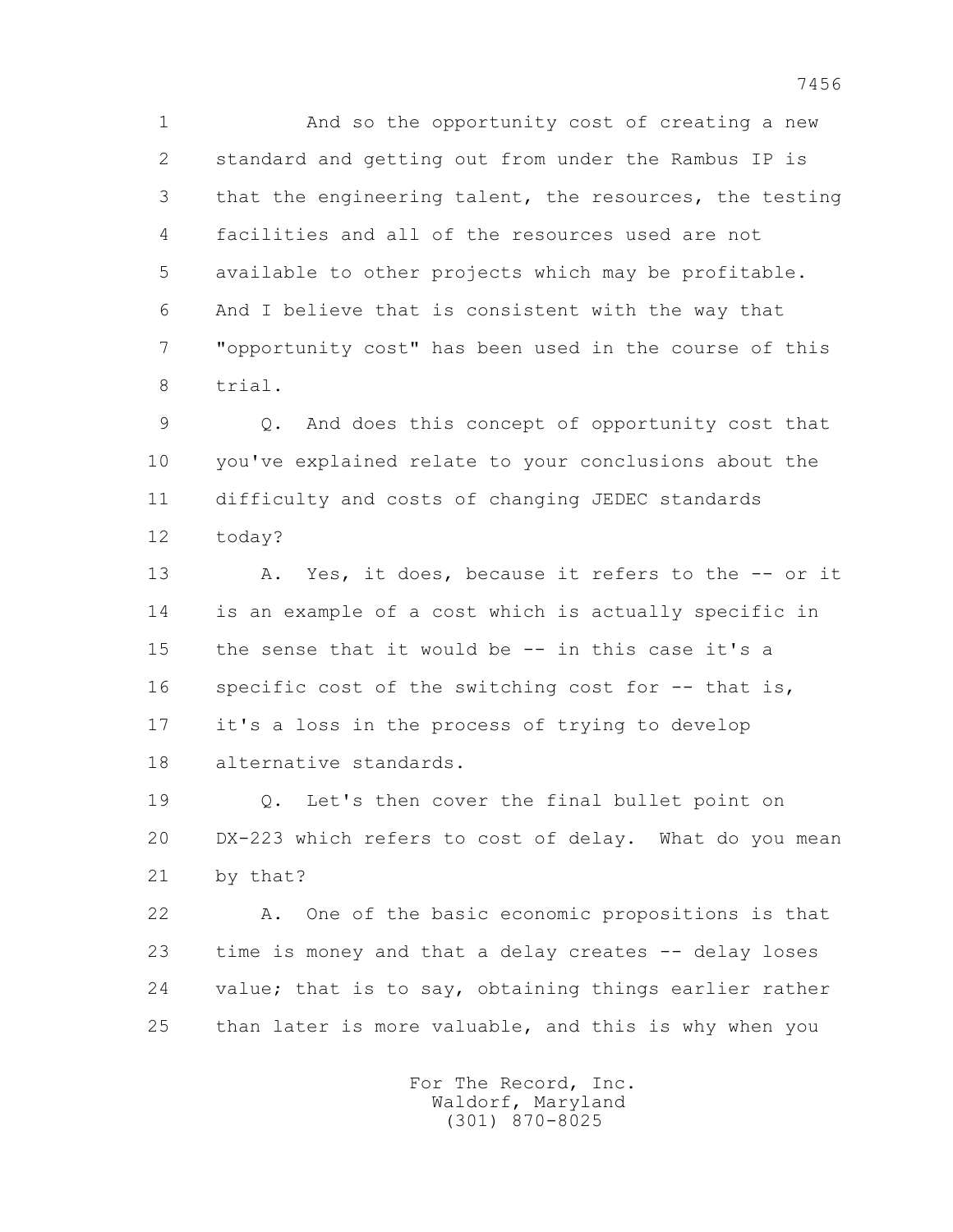1 borrow money you have to pay more money back.

 2 So one of the costs of changing JEDEC 3 standards today is that, as we've already discussed, 4 it wouldn't happen overnight, there would be 5 substantial delay, and the delay is in itself 6 inherently costly.

 7 Q. In the items that are discussed on this 8 slide -- well, actually strike that. Let me just ask 9 one follow-up question on your last answer.

10 No. I think you covered it.

 11 The items that are discussed on this slide 12 relate to your testimony and economic conclusions 13 relating to the difficulty and costs of changing JEDEC 14 standards?

15 A. That's correct.

16 0. And does that issue and do those conclusions 17 factor into the conclusion that you discussed earlier 18 that one of the indicia of Rambus' monopoly power is 19 that in each relevant technology market Rambus' 20 technologies today are the only commercially viable 21 alternatives?

22 A. Yes, they --

 23 MR. STONE: Objection, Your Honor. Leading and 24 incorrectly states the witness' prior testimony.

25 JUDGE McGUIRE: Sustained.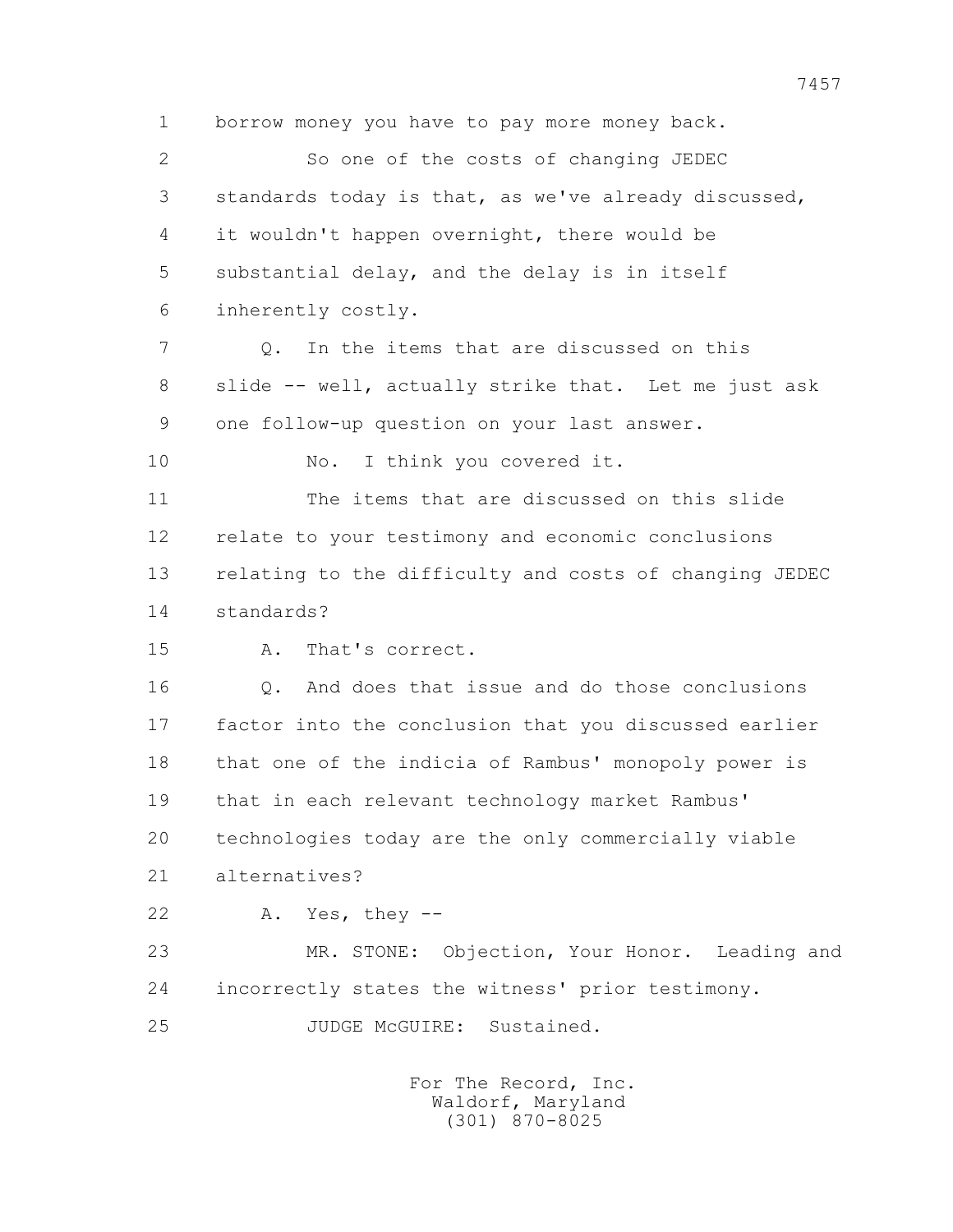1 BY MR. ROYALL: 2 0. Well, let's go back to DX-217. 3 We've been discussing your views relating to 4 the first bullet point on DX-217 relating to the 5 indicia of Rambus' monopoly power. 6 Do the factors that we've been discussing in 7 connection with the slide we dealt with previously, 8 DX-223, that is, the factors about costs of changing 9 JEDEC standards today, do those factors relate to the 10 conclusion that you state in the first bullet point on 11 DX-217? 12 A. They do. 13 Q. And how do those factors relate to this 14 conclusion? 15 A. What has caused the other commercially viable 16 or ex ante commercially viable alternatives to fall 17 away is the industry lock-in to the existing standard. 18 That is to say, the -- those alternatives that 19 I identified yesterday as commercially viable were 20 ex ante commercially viable. Once the standard is 21 issued -- well, actually the issuing of the standard 22 itself may not be enough to cause those alternatives 23 to be commercial -- to cease to be commercially 24 viable. That is, it may be possible to go back and 25 revise the standard and include one of the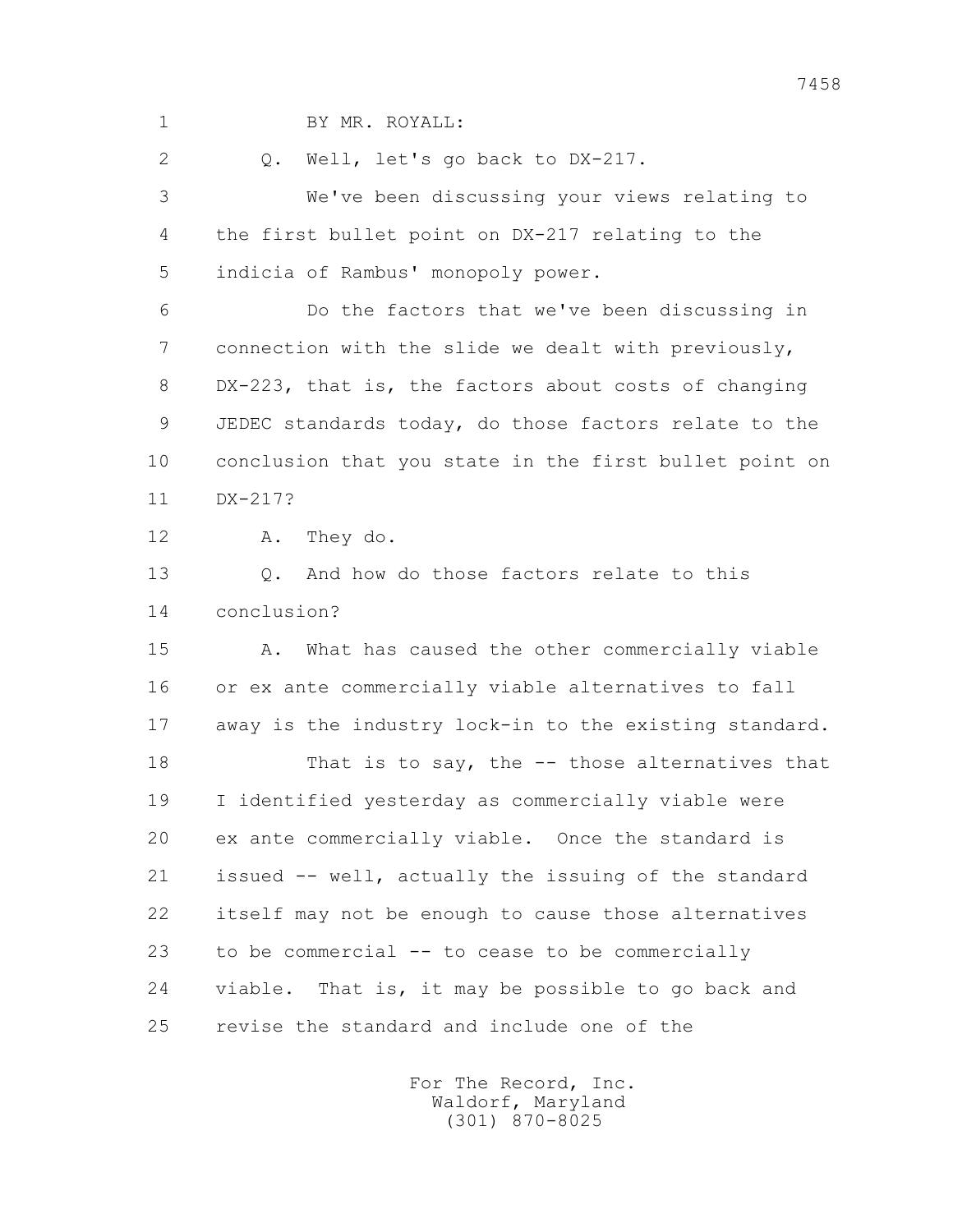1 alternatives if these complementary investments have 2 not been made.

 3 And the costs of changing the standard bear 4 directly on what costs are there to switching to one of 5 the alternatives, and so those costs are all relevant 6 in the calculation of the commercial viability of the 7 alternative technologies today. 8 O. Let's go back to DX-187. 9 I believe this may be an animated slide. 10 Do you recall this slide, Professor McAfee? 11 A. I do. 12 Q. And DX-187 relates to what you've termed the 13 latency technology market? 14 A. That's correct. 15 Q. And when we discussed this slide earlier, you 16 explained which technologies you included in that 17 market as part of your market definition analysis. Do 18 you recall that? 19 A. That's correct. Yes. 20 Q. And which technologies did you include in the 21 latency technology market as part of your market 22 definition analysis? 23 A. Well, programmable CAS latency plus the first 24 four bulleted technologies. 25 Q. Do you have -- do your views as to what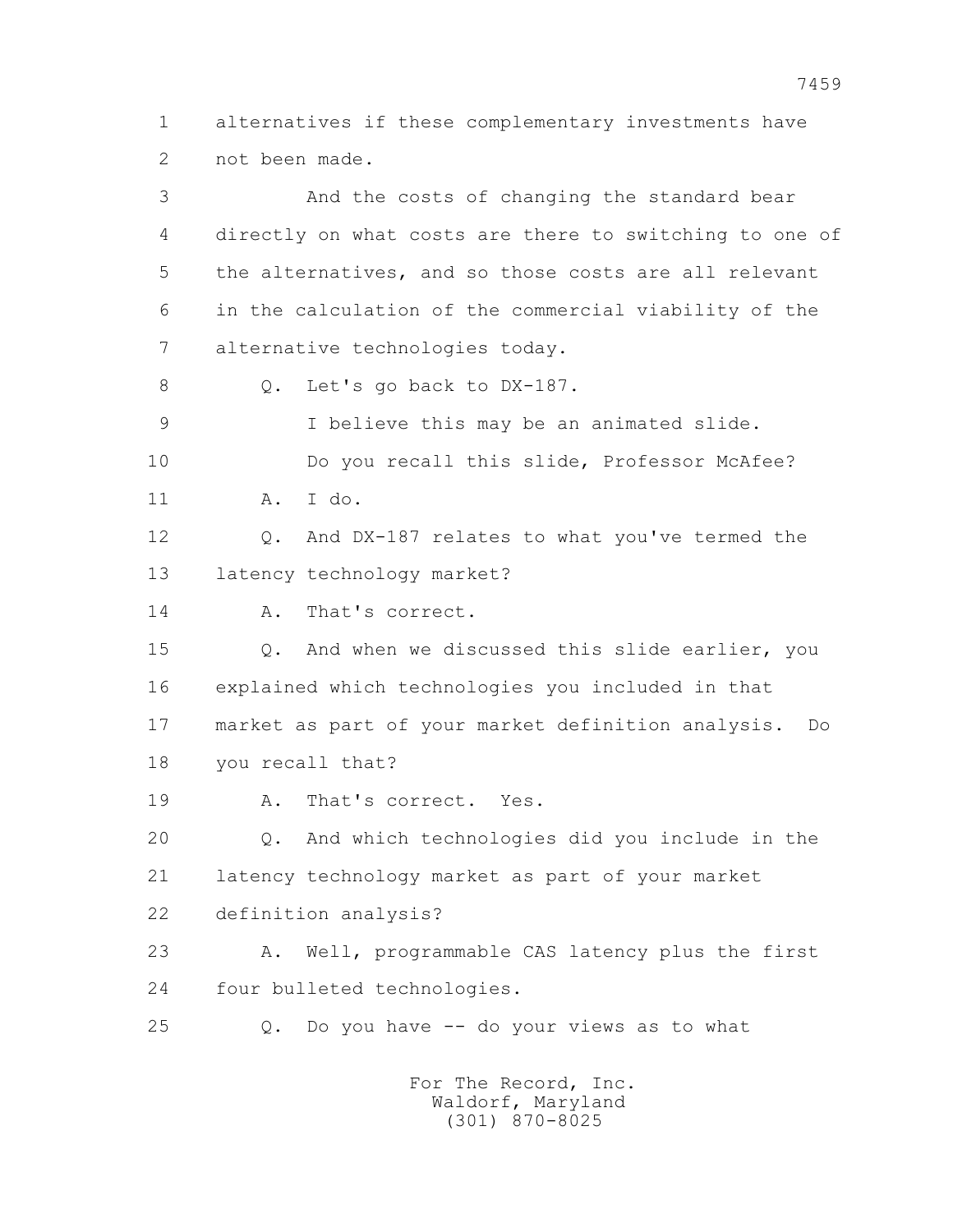1 technologies are in this market today differ from what 2 is reflected in DX-187?

3 A. Yes, they are.

 4 Q. And how do your views today differ from what 5 you explained earlier when you described the process 6 through which you defined the latency technology 7 market?

 8 A. All four of the first of the bulleted 9 technologies that were included in that market have 10 ceased to be technologies within that market.

11 Q. And why is that?

12 A. I would like to contrast it to the ex ante 13 period. At the time that JEDEC first included 14 programmable CAS latency in SDRAM or at the time that 15 the standard was finalized in, say, 1993, the 16 alternative of fixed CAS latency required a relatively 17 modest amount of cost and actually offered performance 18 benefits over programmable CAS latency.

19 At this point, in order to change the standard, 20 you would now have to incur all of the other costs on 21 the slide that we just looked at to deal with changing 22 the deployment of an existing standard rather than -- 23 which none of those costs would have been required to 24 switch to fixed CAS latency ex ante.

25 So that is to say, in addition to whatever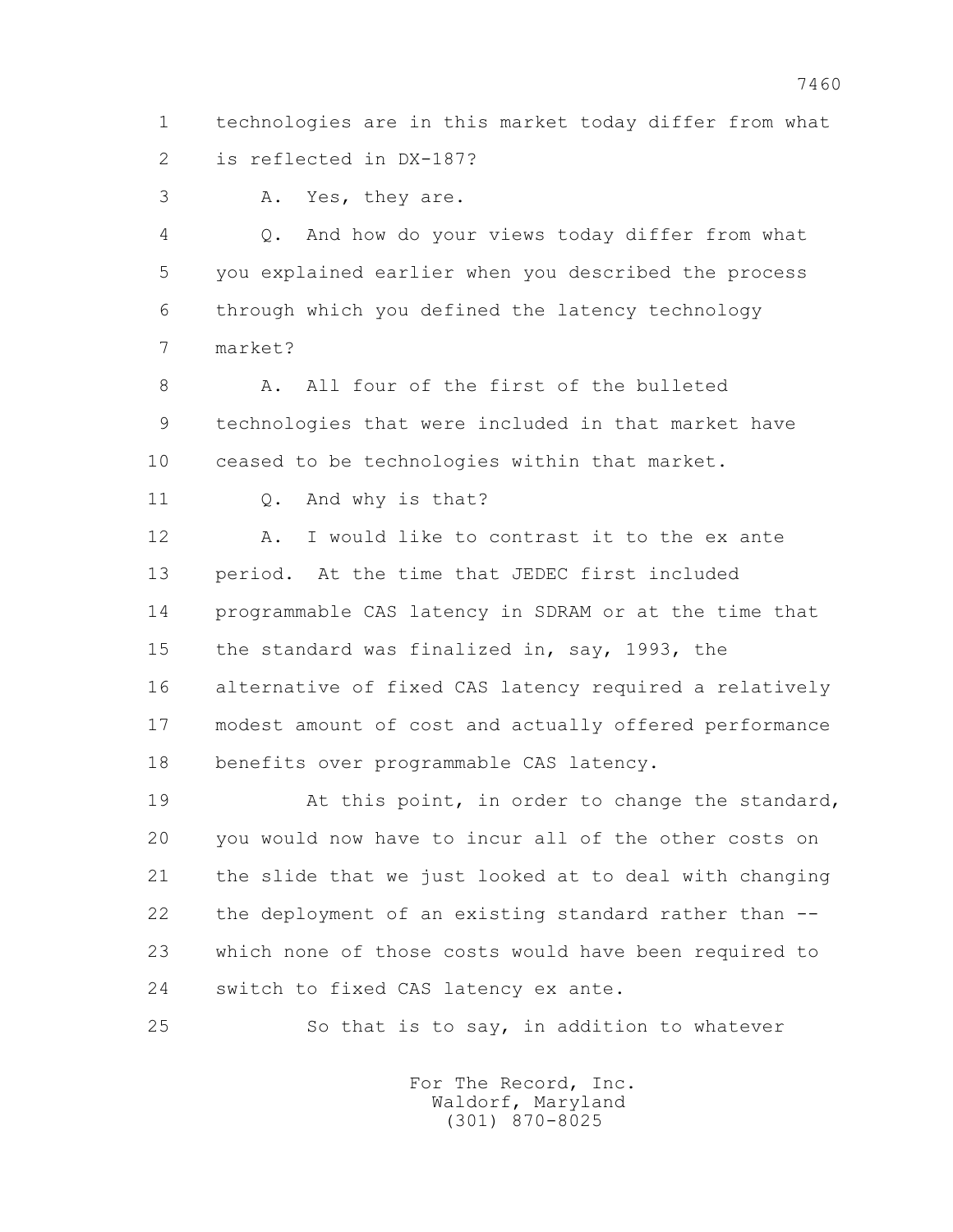1 costs and benefits were associated with fixed CAS 2 latency in the ex ante period, you now have all of the 3 additional costs associated with lock-in required in 4 order to change the standard.

 5 Q. Does that summarize your views as to why the 6 technologies with the red check marks by them in DX-187 7 although included in your initial market definition are 8 no longer, in your view, commercially viable

9 technologies in this market?

10 A. It does.

11 0. Let's move to DX-194.

 12 And again I believe this is an animated slide. 13 Do you recall this slide from our discussion 14 yesterday, Professor McAfee?

15 A. I do.

 16 Q. And this relates to the relevant technology 17 market that you defined and that you identified as the 18 burst length technology market?

19 A. It does.

 20 Q. And when you defined that market, can you 21 remind us what technologies in addition to 22 programmable burst length you included within that 23 market?

 24 A. It is the first four bulleted technologies. 25 Q. All of which have red check marks by them?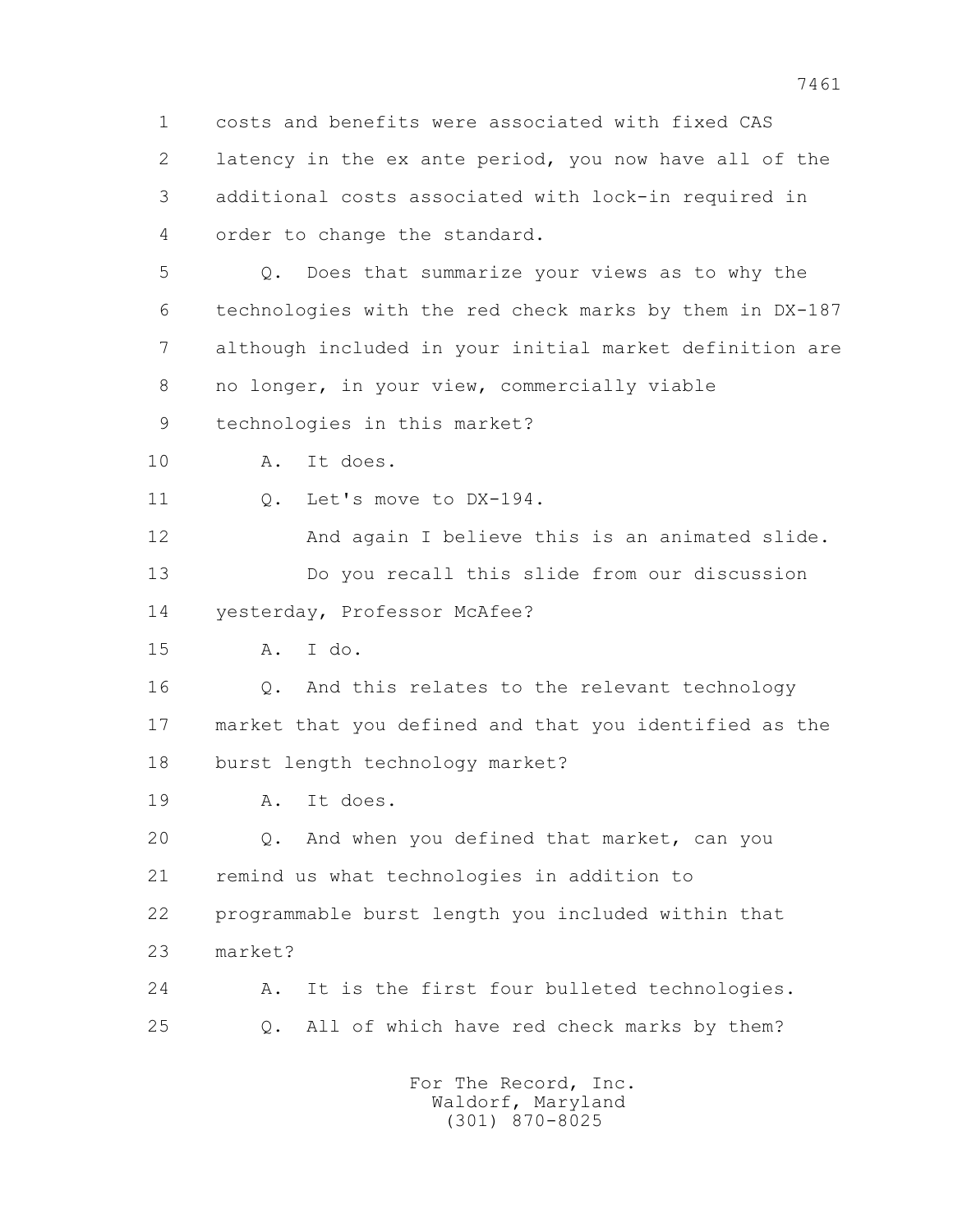- 
- 1 A. That's correct.

 2 Q. Do your views differ today as to what 3 technologies are included in this burst length 4 technology market? 5 A. They do. 6 Q. And what technologies today would you include 7 in that market? 8 A. Only programmable burst length. 9 Q. And why would you not include the other four 10 technologies that are checked in DX-187? 11 A. Again, the cost -- 12 Q. I'm sorry. I gave the wrong number. In 13 DX-194. 14 A. As with programmable CAS latency, the economics 15 of changing the technology from programmable burst 16 length today to an alternative technology for setting 17 burst length has -- the economics have changed 18 dramatically because today you have a large installed 19 base and all of the other factors listed on the slide 20 that we had looked at a couple of slides ago are 21 required to actually change the technology. 22 So that is to say, whereas ex ante you didn't 23 have an installed base, installed base of products, 24 today you have an installed base of products, you have 25 all of the differences and challenges for reaching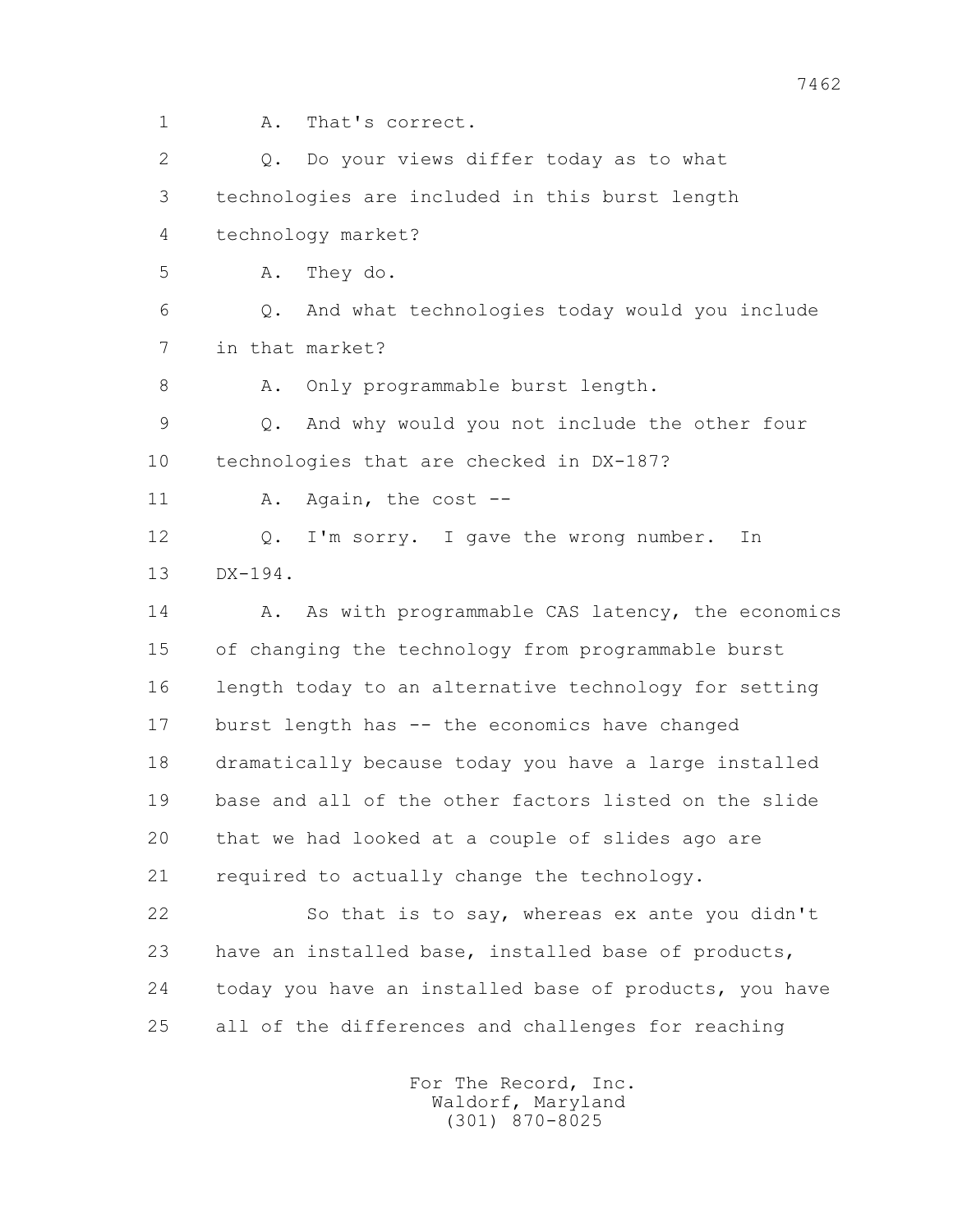1 consensus and the other factors that we discussed as an 2 impediment to changing the standard. All of those 3 attach only to the technologies not selected; that is 4 to say, they don't attach to programmable burst length, 5 but they hobble the alternative technologies in such a 6 way as to render them no longer commercially viable. 7 Q. Let's go to DX-200. 8 Do you recall discussing this slide yesterday, 9 Professor McAfee? 10 A. I do. 11 Q. And this slide relates to the relevant market 12 that you identified as the data acceleration technology 13 market?

14 A. It does.

 15 Q. And can you remind us which technologies in 16 addition to dual-edged clock you included in that 17 relevant market when you defined the market?

 18 A. They're the technologies indicated with the 19 check mark.

 20 Q. And would you include or do you include those 21 same technologies in the data acceleration technology 22 market today?

23 A. I do not.

24 Q. Why not?

25 A. The reason is the same. That is, the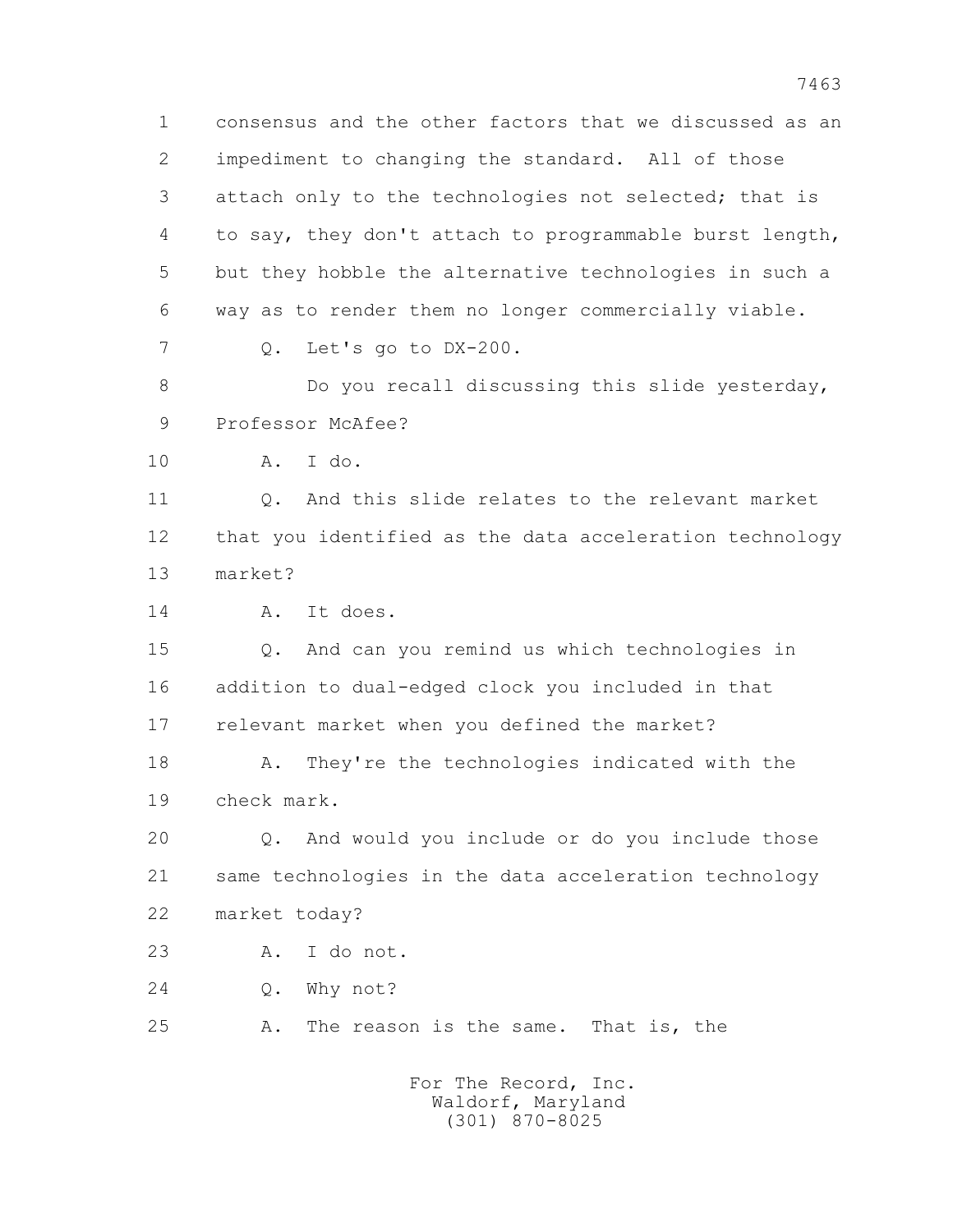1 technologies other than dual-edged clocking now have a 2 significant impediment that did not exist at the time 3 in the ex ante period because the act of replacing 4 dual-edged clocking with any of these technologies 5 requires strandings of large specific investments and 6 also the challenges of reaching consensus and the other 7 factors which we've discussed.

8 Q. Now, finally, let's go to DX-207.

 9 Do you recall discussing this slide with us 10 yesterday, Professor McAfee?

11 A. I do.

 12 Q. And this slide relates to the relevant market 13 that you've defined and that you've identified as the 14 clock synchronization technology market?

15 A. It does.

 16 Q. And can you remind us which technologies in 17 addition to on-chip PLL/DLL you included in the clock 18 synchronization technology market?

 19 A. It's again indicated by the four technologies 20 with check marks along with on-chip PLL/DLL.

 21 Q. And which technologies would you include in the 22 clock synchronization technology market today?

23 A. Only the on-chip PLL/DLL.

 24 Q. And why would you not also include the other 25 technologies that are identified here with red check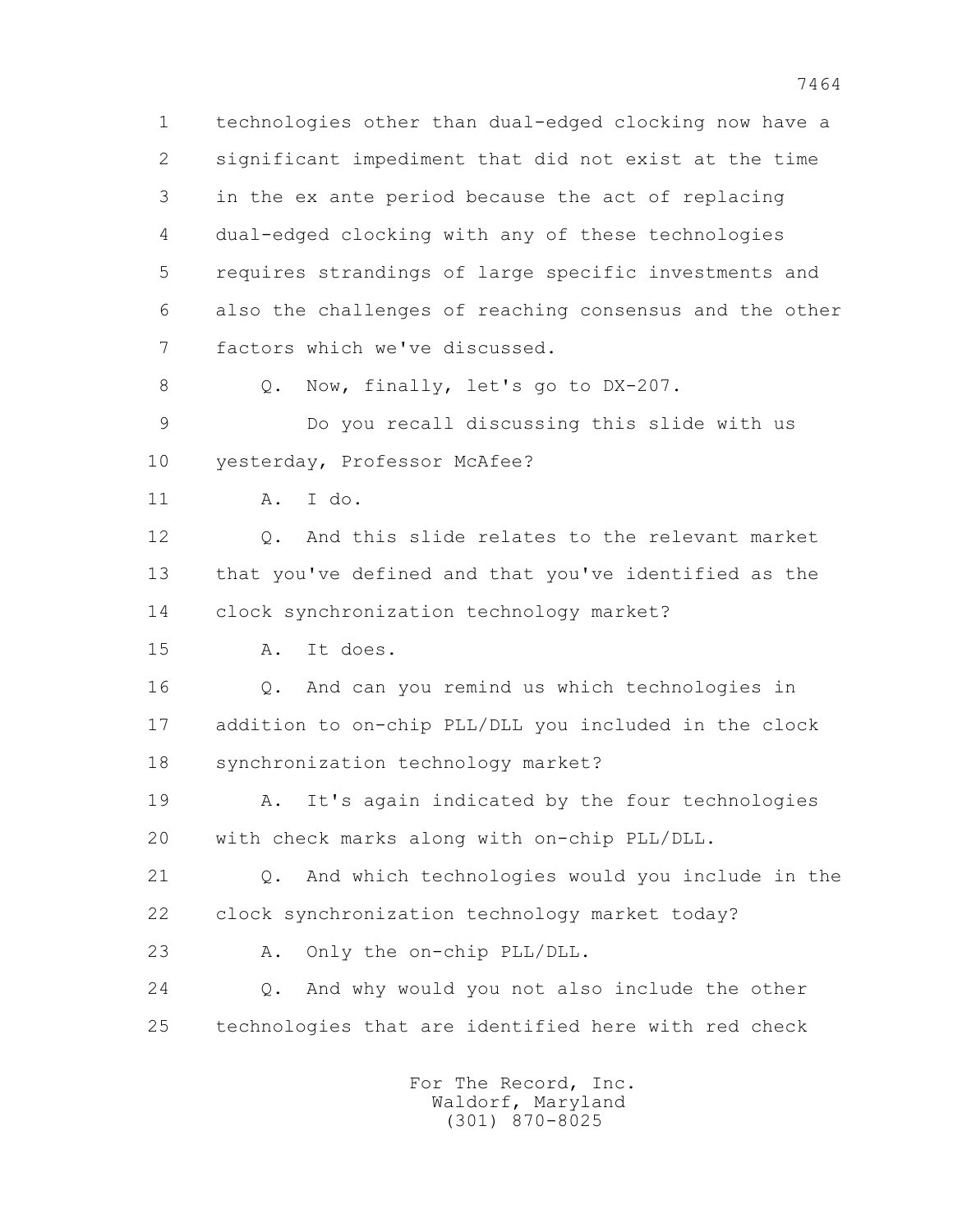1 marks?

| $\overline{2}$ | As with the other markets, those items now have<br>Α.    |
|----------------|----------------------------------------------------------|
| 3              | the impediment to their implementation of requiring      |
| 4              | challenges of reaching consensus, the loss of the        |
| 5              | specific investments into the existing technology, and   |
| 6              | that hobbles the technologies to a point at which they   |
| 7              | are no longer commercially viable.                       |
| 8              | Let's go back to DX-217.<br>Q.                           |
| 9              | Now, we have just been discussing the first              |
| 10             | bullet point and your views relating to the first        |
| 11             | bullet point on DX-217 in which you state that in each   |
| 12             | relevant technology market Rambus' technologies today    |
| 13             | are the only commercially viable alternatives.           |
| 14             | Let's move now to the second bullet point on             |
| 15             | this slide, which refers to substantial barriers to      |
| 16             | entry, and let me ask you first of all to define for us  |
| 17             | what you mean by the term "barriers to entry."           |
| 18             | So a barrier to entry -- it's a piece of<br>Α.           |
| 19             | economic jargon that means exactly what it says.<br>It's |
| 20             | something that is an impediment to new entrants that is  |
| 21             | generally not faced by existing incumbents in a          |
| 22             | marketplace.                                             |
| 23             | So a barrier to entry is something that                  |
| 24             | prohibits new entry and hence permits existing           |
| 25             | incumbents, for example, to exercise monopoly pricing.   |
|                |                                                          |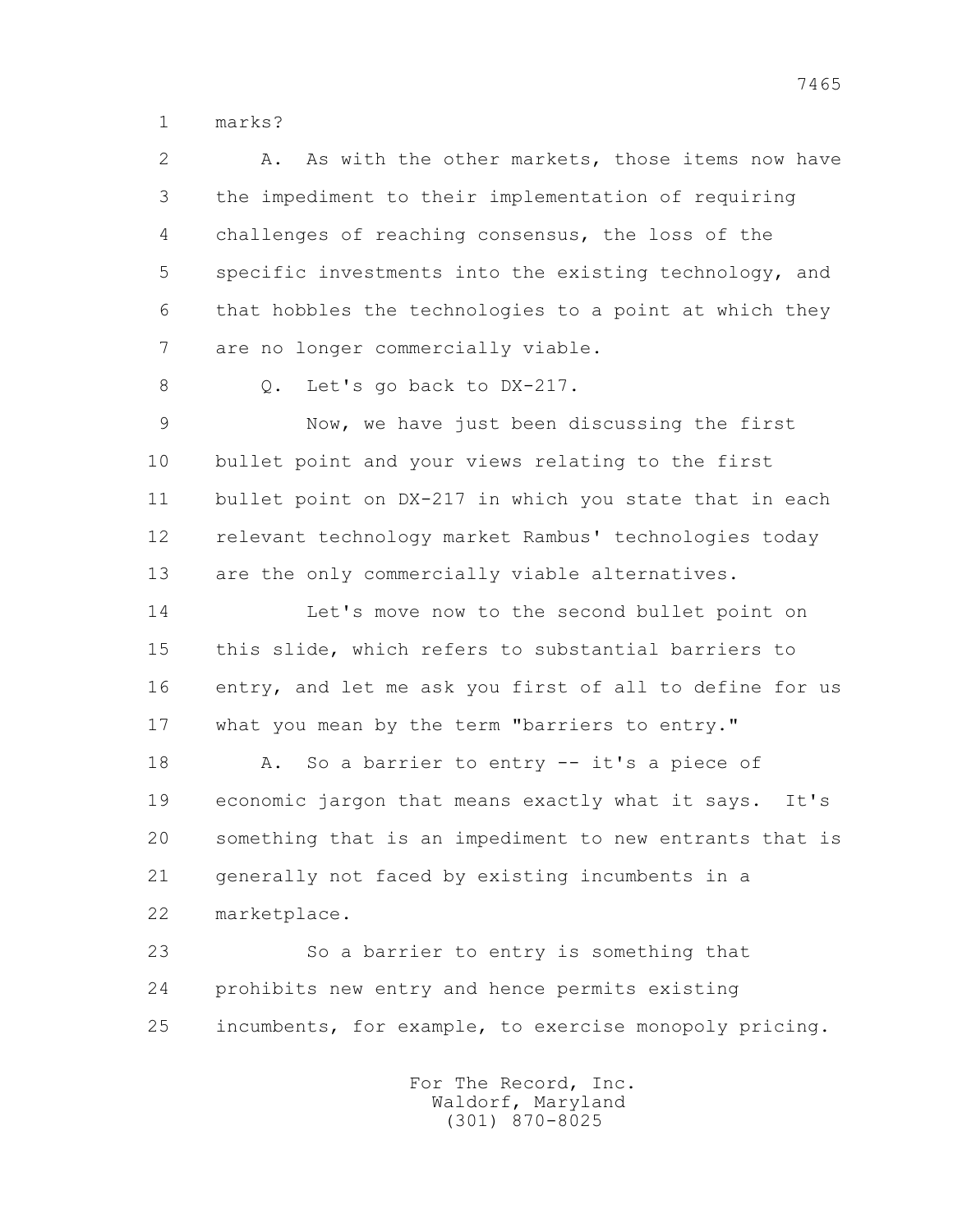1 Q. And do you discuss the issue of barriers to 2 entry in the book that we saw yesterday? 3 A. I do. 4 Q. Let's go to the next slide. 5 A. But that's not what the next slide has. 6 Q. And do you recognize this slide quote? 7 A. Yes. This is a statement from an early Rambus 8 business plan. 9 Q. Oh, I'm sorry. I went to the wrong slide. 10 A. There is no slide from my book. 11 0. Okay. Here we go. 12 This slide entitled Barriers to Entry will be I 13 believe DX-226. 14 What are you seeking to convey through this 15 slide, Professor McAfee? 16 A. So there's a fairly long list of recognized 17 barriers to entry within the economics literature. 18 This actually takes a subset of those barriers to entry 19 that are, in my judgment, applicable to the DRAM 20 marketplace or DRAM technology marketplace. 21 And so this lists the barriers to entry that 22 are relevant in assessing the DRAM technology 23 marketplace. 24 Q. And where did this list of factors come from or 25 how did you develop this list of factors relating to For The Record, Inc. Waldorf, Maryland (301) 870-8025

7466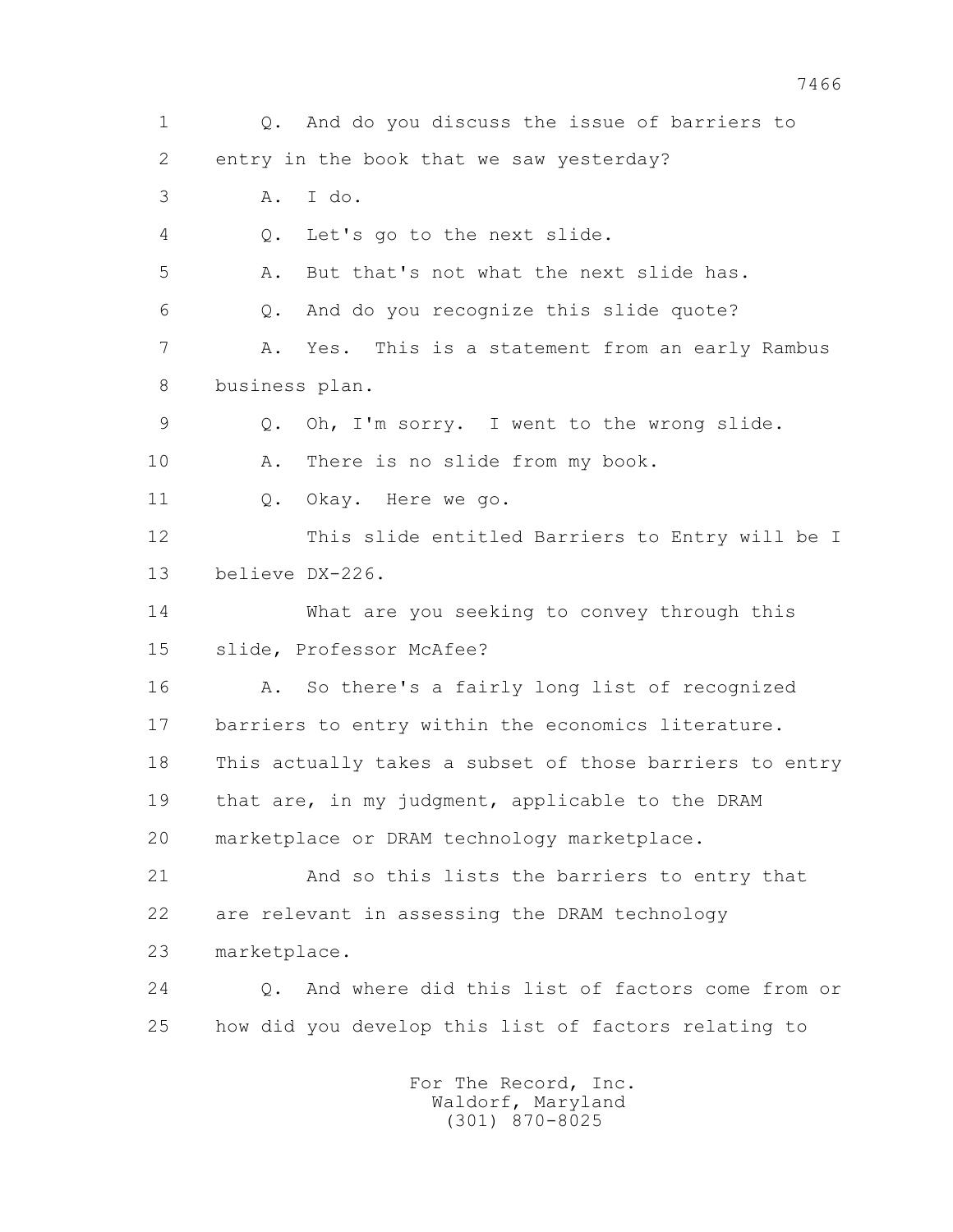1 barriers to entry?

 2 A. Well, I did actually look at my book, at the 3 list of factors listed in my book and take it from 4 there, although I have to say the list of factors in my 5 book is similar to what you'll find in most economics 6 books, industrial organization books that discuss 7 barriers to entry. 8 Q. Have you reached any conclusions as to which if 9 any of these factors listed in DX-226 have application 10 to this industry and this case? 11 A. Yes. In fact I only listed the applicable 12 barriers to entry. The list of total -- there's a long 13 list of barriers to entry in my book. This is only the 14 list of applicable barriers to entry. 15 Q. And what reasons do you have for concluding 16 that scale is a barrier to entry applicable in this 17 case? 18 A. Well, let me say that scale is a 19 well-recognized barrier to entry, and we discussed 20 yesterday the presence of scale economies in this 21 industry, and I should say the scale economies operate 22 not just at the plant level -- in fact the plant-level 23 scale economies are not really the relevant ones; it's 24 the industry-level scale economies that create the 25 barrier to entry in this case in the technology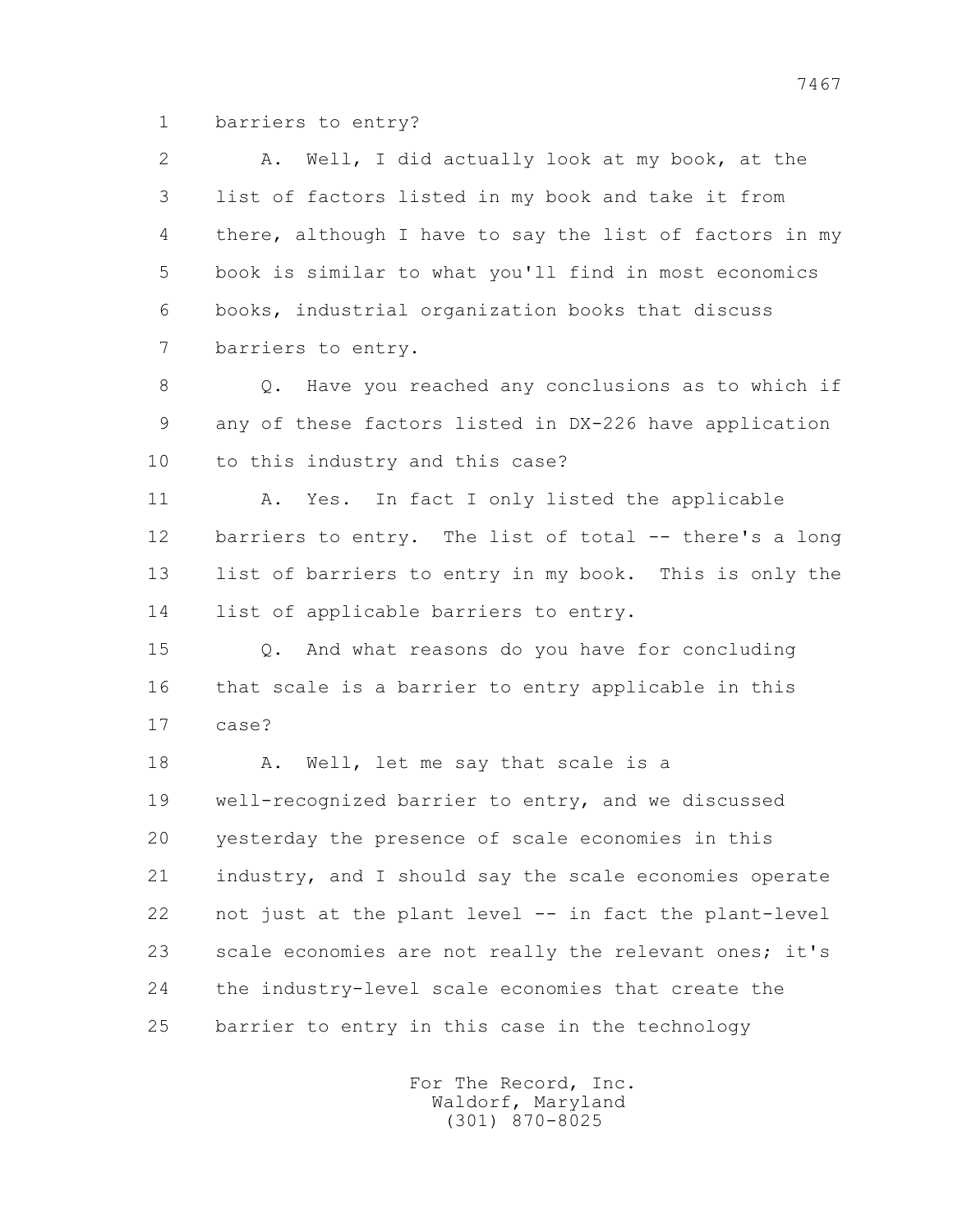1 market.

 2 Q. What about the next point, user switching 3 costs? What conclusions have you reached with respect 4 to whether that is an applicable barrier to entry in 5 this case?

 6 A. So "user switching costs" refers to a new 7 entrant is -- has a disadvantage if no one is using the 8 new entrant product just by the fact they're a new 9 entrant, and if there are switching costs, that creates 10 a barrier to entry because the new entrant has to in 11 some sense subsidize customers to switch to them or 12 bears an additional cost relative to existing 13 incumbents, and so switch -- we've discussed switching 14 costs at present in the DRAM and DRAM technology 15 marketplace and that creates a barrier to entry.

16 0. What about the next point, strong learning 17 curve? What, if any, conclusions have you reached with 18 respect to whether that concept is applicable to this 19 case?

 20 A. A learning curve is a barrier to entry because 21 a firm that's already gone down the learning curve has 22 an advantage obviously over a firm who has not, and so 23 a new entrant, sort of again by definition, hasn't yet 24 gone down the learning curve, so a strong learning 25 curve means a new entrant has to be better in order to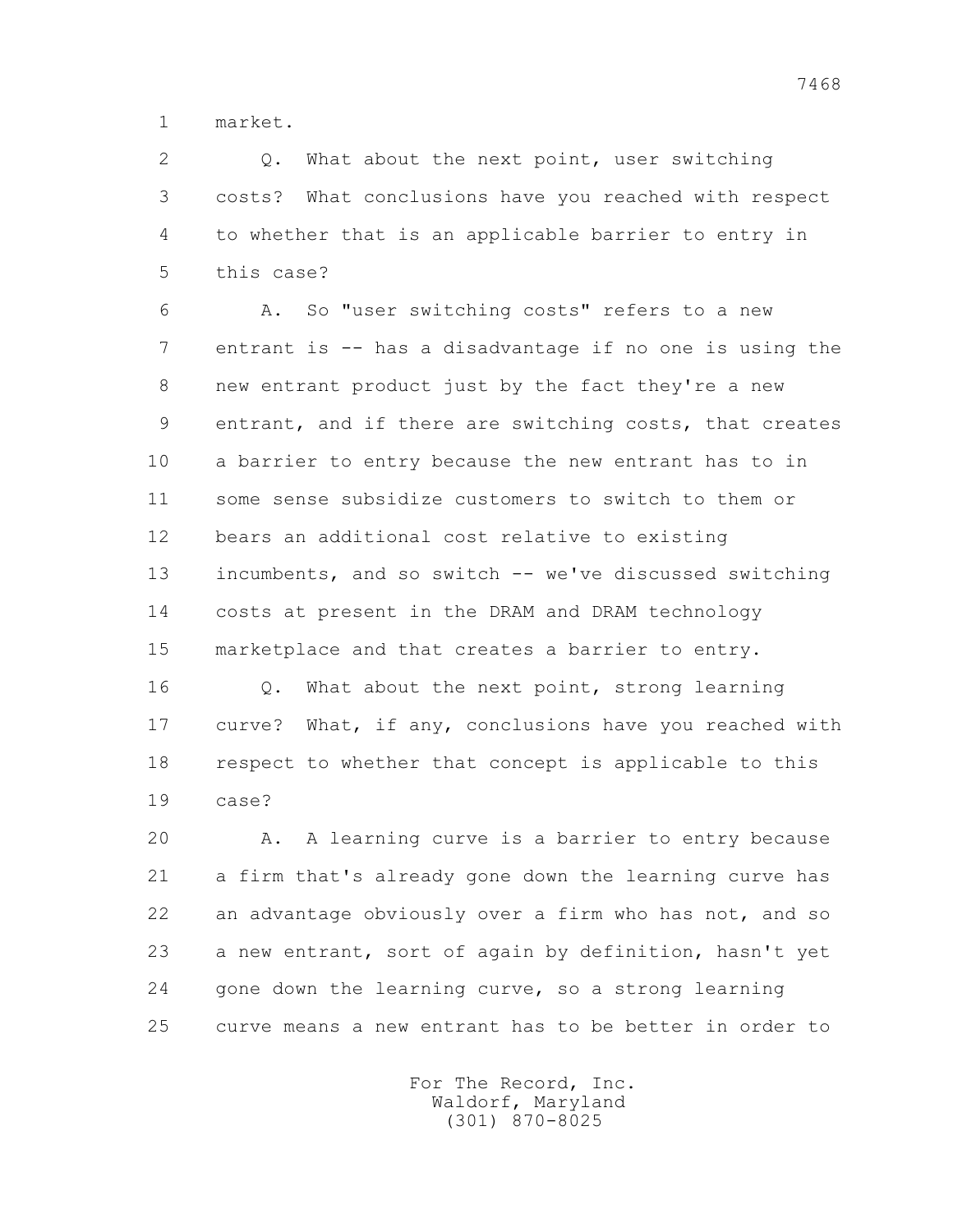1 survive in the industry against the more seasoned 2 incumbent.

 3 And I believe there's a lot of testimony that 4 justifies the conclusion that learning curves -- which, 5 again, learning curves are economic concepts, but the 6 application to this industry does rely on the facts, 7 and I think there's a lot of testimony that justifies 8 the conclusion of a learning curve in the economic 9 notion to this industry.

 10 Q. Referring to the next point, sunk costs, what, 11 if any, economic conclusions have you reached with 12 respect to whether sunk costs are a barrier to entry 13 applicable in this case?

 14 A. Sunk costs are nonrecoverable costs. They have 15 the effect of discouraging entry -- actually that point 16 is at least somewhat controversial, to be fair. But 17 they have the effect of discouraging entry because an 18 entrant has yet -- who has not yet sunk an investment 19 faces a risk of the loss of investment that creates a 20 barrier to entry for the -- because of the risk 21 attached to sinking the costs.

 22 Q. And finally you refer in DX-226 to patents. 23 What, if any, conclusions have you reached with 24 respect to whether the patents are a barrier to entry 25 applicable in this case?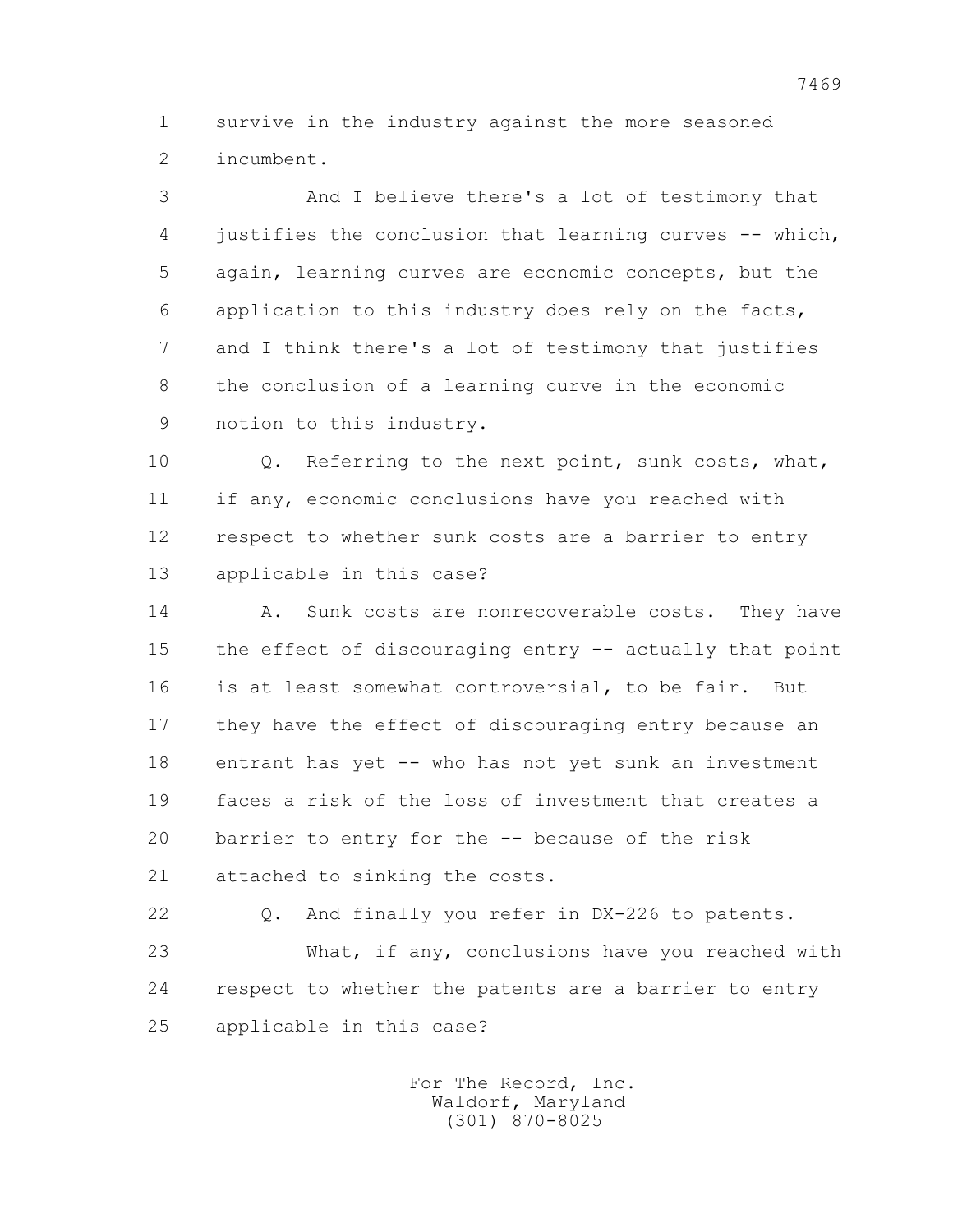1 A. So patents are a classic barrier to entry. 2 They're a legal -- that is, legal, not illegal -- 3 they're a legal barrier to entry created by the 4 government intentionally to promote innovation. They 5 create a classic barrier to entry because in this case 6 the government enforces the prohibition against entry.

 7 Q. Is standardization a barrier to entry in the 8 DRAM marketplace?

 9 A. Yes. Standardization by creating switching 10 costs creates a barrier to entry in this industry. And 11 we've discussed, in the costs of changing the 12 standards, we've discussed the barrier to entry 13 associated with standardization.

14 0. Have you seen any evidence that the concept of 15 standardization being a barrier to entry is something 16 that's recognized by market participants in this 17 industry?

18 A. Yes. And the slide which has already been 19 flashed up is the -- is an example of that.

20 Q. This would be DX-227.

 21 Let me just read the quote here on DX-227. 22 It states: "The DRAM industry's penchant for 23 standardization combined with the Rambus marketing 24 strategy of licensing all major vendors make it 25 extremely unlikely that any potential competitor would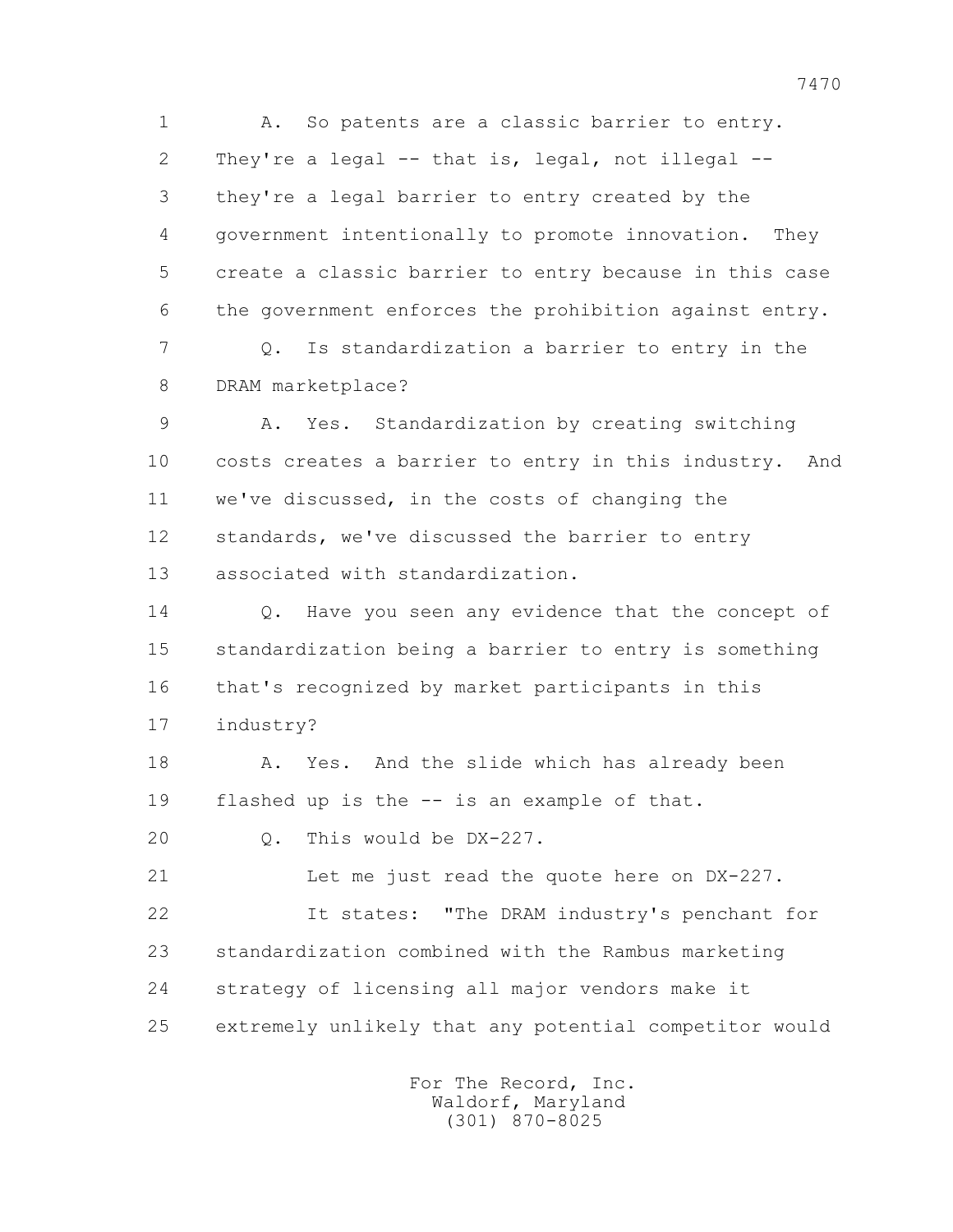1 be able to gain critical mass enough to challenge an 2 already established and ubiquitous Rambus chip." 3 Do you see that language? 4 A. I do. 5 Q. And do you have an understanding of where that 6 language comes from? 7 A. Well, I have an understanding of the economic 8 meaning of this language. 9 Q. I'm just referring to the source. 10 Do you understand the source of where that 11 language came from? 12 A. Yes. I understand this to be an early Rambus 13 business plan. 14 Q. And the source is identified at the bottom of 15 the slide as -- with the date June 1989. 16 Now, do you, from the standpoint of your 17 economic analysis, do you attribute any significance to 18 this statement? 19 A. Well, yes. This refers to -- now, it refers in 20 the form of if Rambus becomes the dominant standard or, 21 that is to say, if the Rambus technology or RDRAM I 22 believe would be the actual chip, if Rambus becomes the 23 established technology, it will be difficult to 24 displace them. 25 And it's the -- standardization is given as For The Record, Inc.

 Waldorf, Maryland (301) 870-8025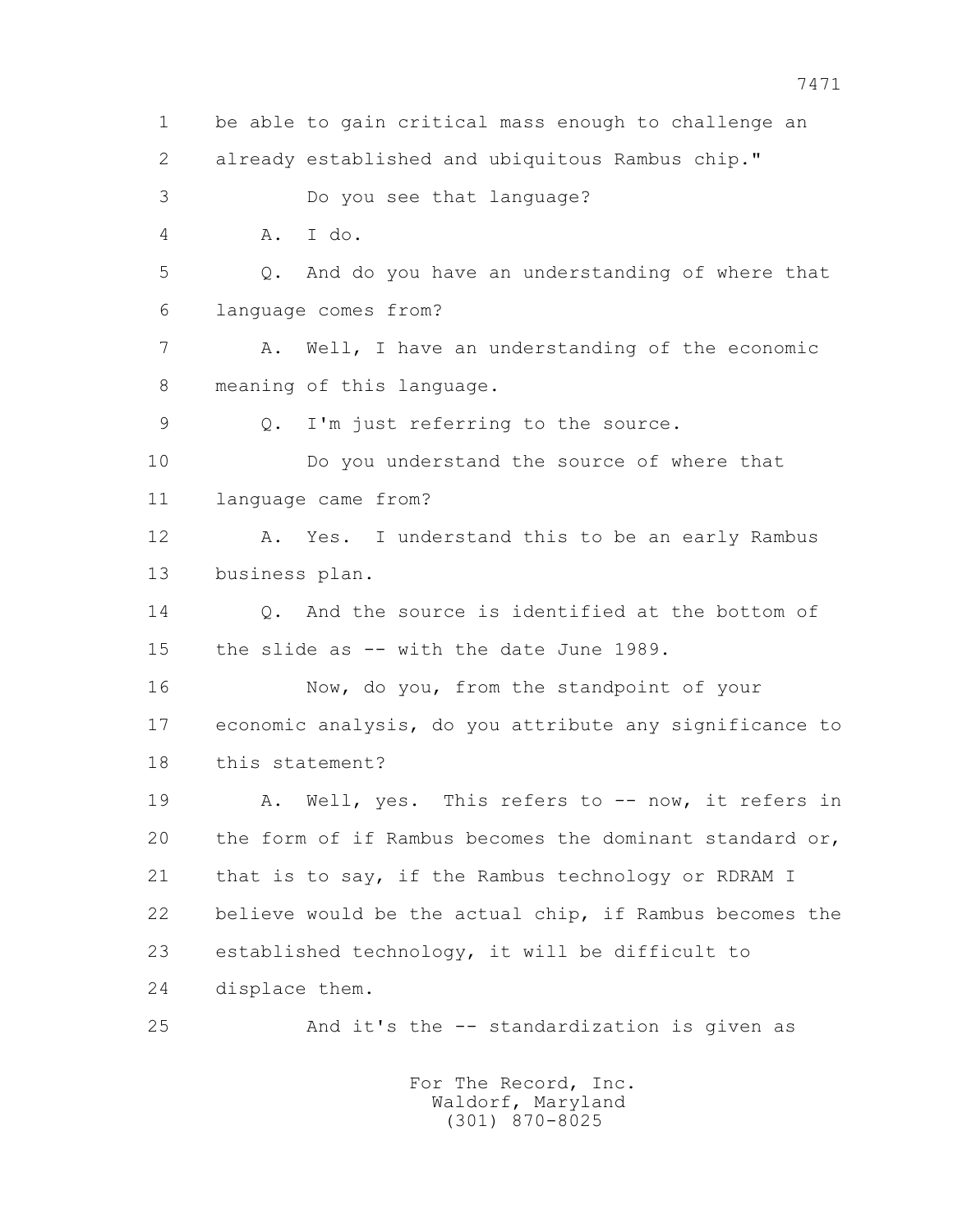1 one of the reasons that the Rambus technology would be 2 hard to displace and it's because the competitor if 3 they're not produced in volume, that is, they haven't 4 gained -- the term here is critical mass -- they're 5 not going to be able to challenge the existing 6 standard.

 7 Q. And is that consistent with the conclusions 8 that you've reached as part of your economic analysis 9 of this marketplace?

 10 A. Yes, it is. Only in this case it's actually 11 the JEDEC standard rather than the Rambus technology 12 that was the -- that gained the critical mass.

 13 Q. And why is it extremely unlikely that potential 14 competitors would be able to gain critical mass once a 15 standard has already been established and has become 16 ubiquitous in the marketplace?

 17 A. Well, we've discussed a number of factors both 18 today and yesterday in which the -- that tend to 19 produce an economy of scale. That is, the larger the 20 volume that is produced of a chip, the lower the cost 21 per unit not just of the chip itself but also of the 22 complementary goods. That is, the large investments 23 made to produce complementary goods get amortized over 24 a larger volume of product, which lowers their per-unit 25 costs, which makes it even more attractive to the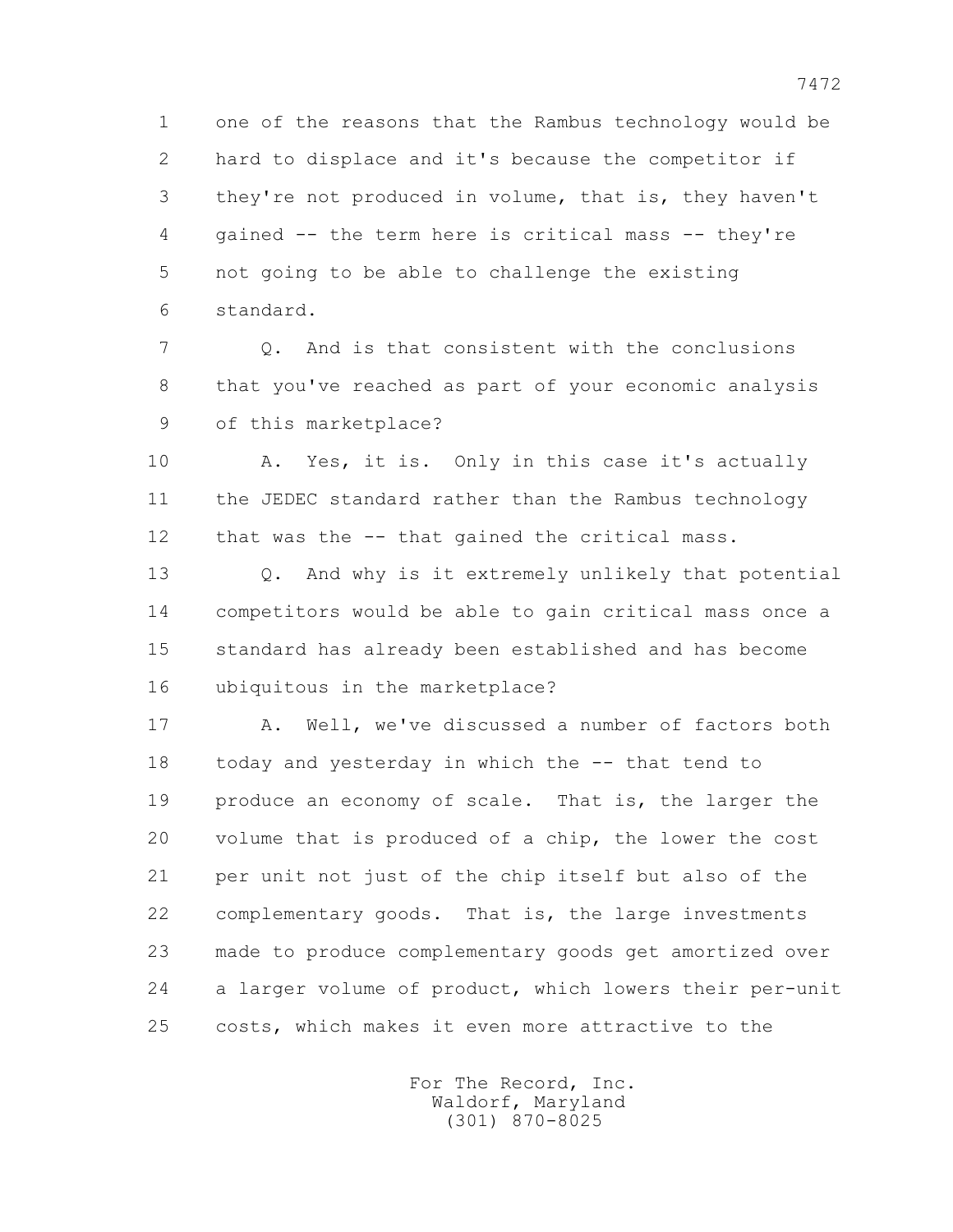1 marketplace.

 2 And so for the same reasons that there tends 3 to be a dominant standard in this industry, it will 4 tend to be difficult to displace an established 5 standard.

6 Q. Let's go back to DX-217.

 7 Your Honor, I'm about to go into an area that 8 does involve use of at least one slide that has been 9 given -- I believe Your Honor gave it provisional 10 in camera status?

 11 JUDGE McGUIRE: Do you want to do that now or 12 could we maybe do that toward the end? I'm just 13 trying to think of a way that would require me taking 14 a break here shortly. I guess we maybe can do that 15 now and let the audience take a break and we're done 16 with it.

 17 MR. ROYALL: What I was going to suggest, I do 18 have a little while to go. It's going to take me a 19 little more than two hours to complete this, but if we 20 can cover this now, I don't think it would take very 21 long, and then perhaps we can take our short break and 22 I can come back and finish up.

23 JUDGE McGUIRE: Let's do that.

 24 And again, I have to advise the audience that 25 the testimony and the evidence we're about to hear is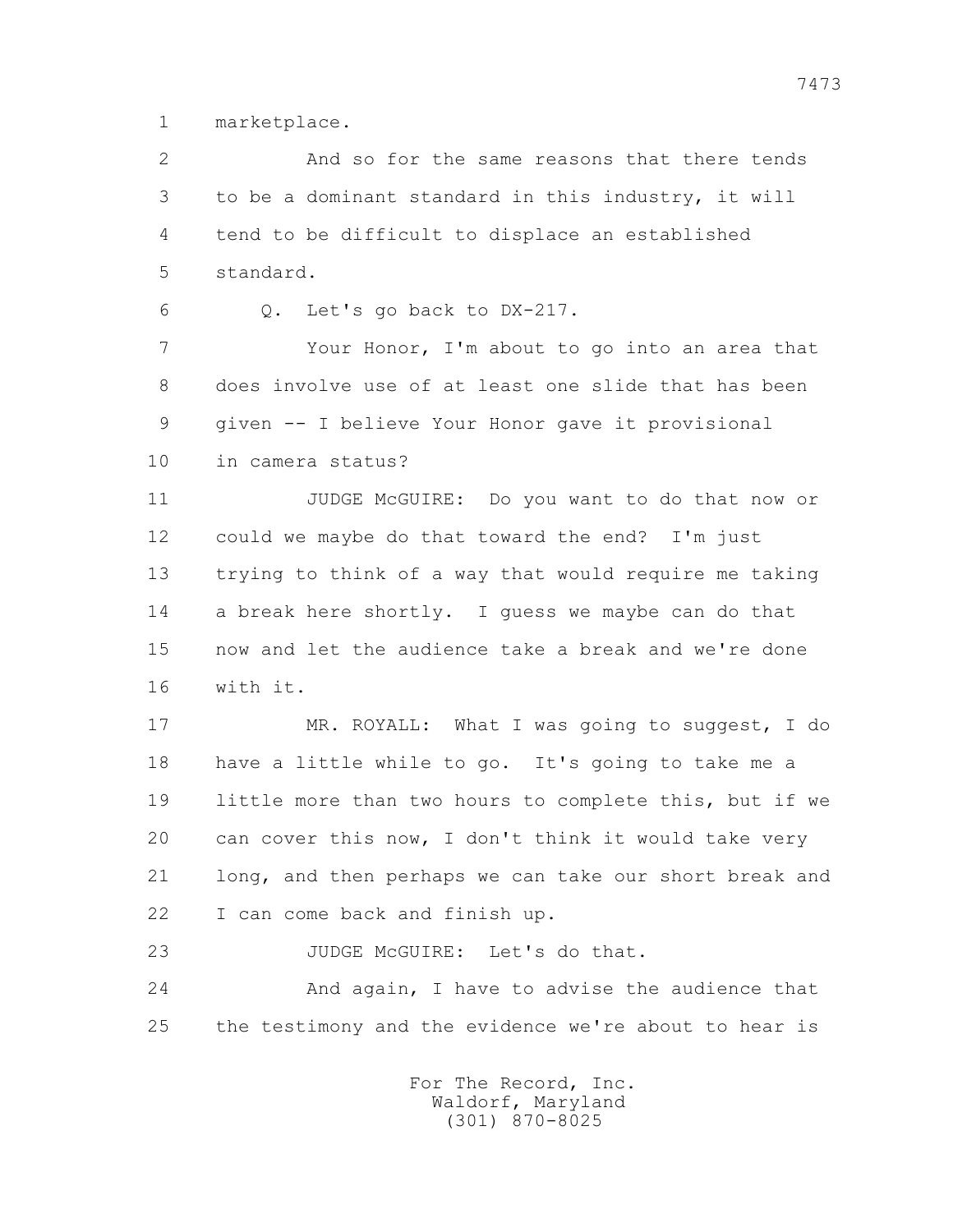1 closed to the public, so I'm going to ask that at this 2 time the public excuse themselves from the courtroom 3 and you will be advised when it's I guess safe to come 4 back in.

 5 Again, I will ask counsel to certify to the 6 court that everyone at their counsel table and everyone 7 behind them is cleared to access this in camera 8 evidence.

 9 MR. STONE: Based on my understanding that this 10 information is information that came from Rambus, all 11 the persons on our side of the room are cleared to be 12 present.

13 JUDGE McGUIRE: And complaint counsel? 14 MR. ROYALL: Yes, Your Honor. My understanding 15 is that all of the persons on this side of the room are 16 also cleared to be present.

17 JUDGE McGUIRE: Okay. Good.

 18 Then let me advise the court reporter that we 19 are now in in camera session.

 20 (The in camera testimony continued in 21 Volume 36, Part 2, Pages 7622 through 7631, then 22 resumed as follows.)

 23 JUDGE McGUIRE: Then you may proceed at this 24 time, Mr. Royall.

25 MR. ROYALL: Thank you, Your Honor.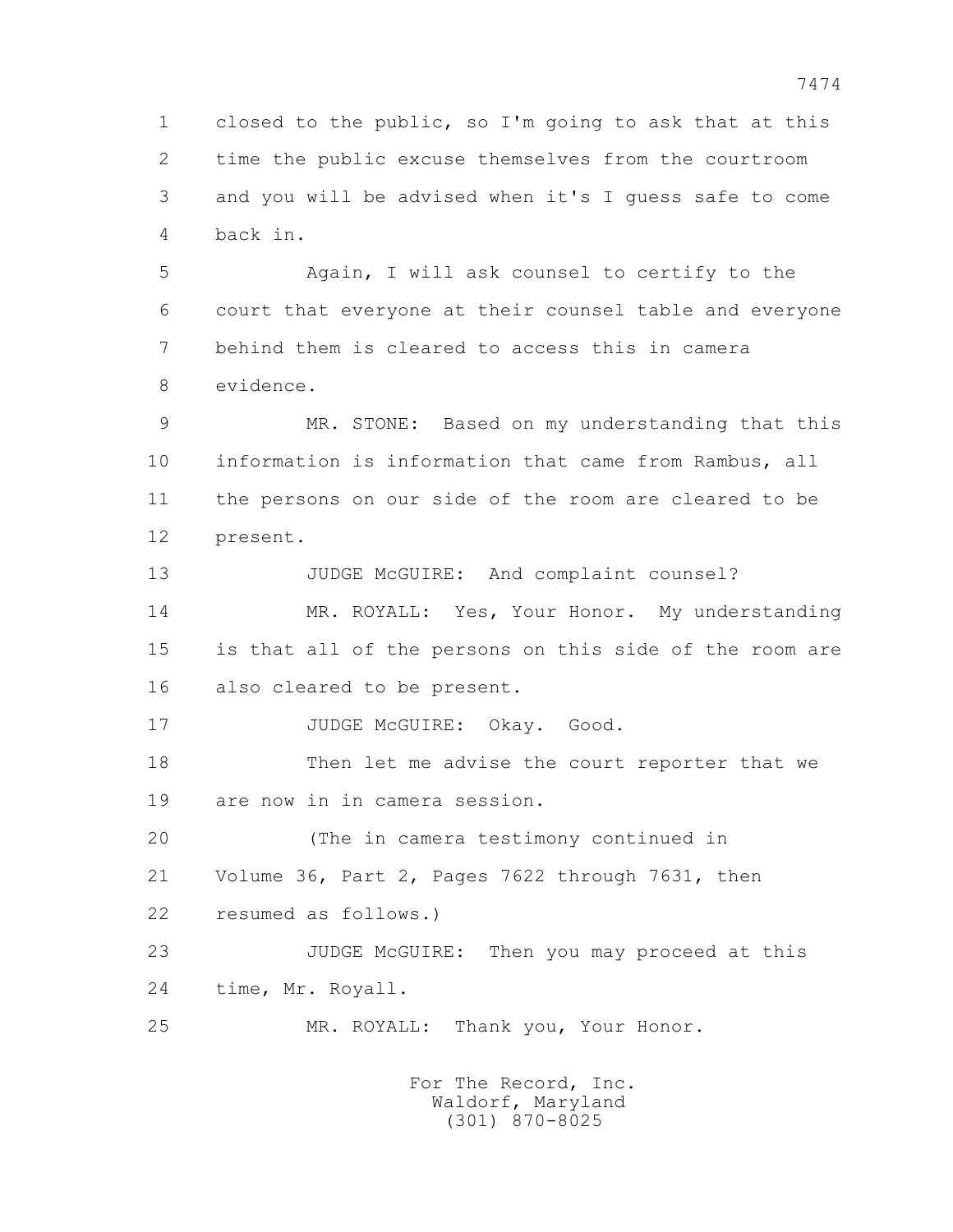1 BY MR. ROYALL: 2 Q. Professor McAfee, yesterday you identified your 3 key economic questions, and the third question was 4 whether Rambus acquired market or monopoly power 5 through exclusionary conduct. 6 Have you reached a conclusion regarding that 7 issue? 8 A. Yes, I have. 9 Q. Can you explain the reasons -- strike that. 10 What conclusion did you reach? 11 A. That Rambus did acquire its monopoly power 12 through exclusionary conduct. 13 Q. And what reasons do you have for reaching that 14 conclusion? 15 A. Well, I have a series of slides. We might want 16 to start with what is exclusionary conduct. 17 Q. And how would you define or how do you define 18 from the standpoint of economics the term "exclusionary 19 conduct"? 20 And before you answer that, let's just go ahead 21 and mark this as DX-229. 22 A. Unlike market power, there's -- 23 (Interruption at the door.) 24 BY MR. ROYALL: 25 Q. How do you, Professor McAfee, define from the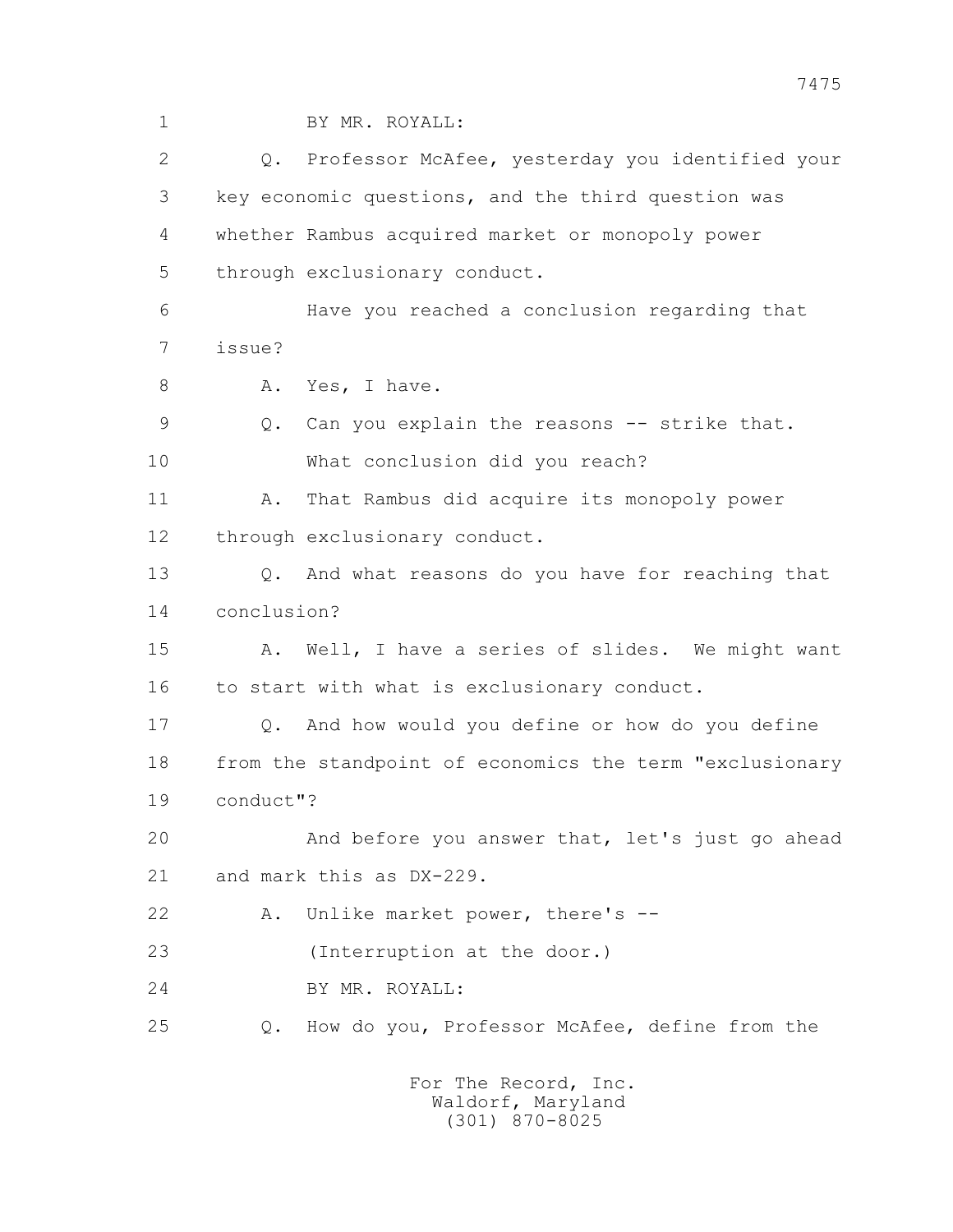1 standpoint of economics the term "exclusionary

2 conduct"?

 3 A. Unlike market power, there's a consensus on the 4 definition of exclusionary conduct within economics, 5 and it would be conduct that tends to exclude an equal 6 or superior product or competitor.

 7 Q. You mentioned on this slide, DX-229, in the 8 third bullet, "Effect is anticompetitive -- harms 9 consumers."

10 What do you mean by that?

 11 A. Well, the logic of the definition of 12 exclusionary conduct is that conduct that would 13 exclude an inferior competitor would not have any -- 14 would probably not harm a marketplace. That is to 15 say, it would either have no impact or an 16 insignificant impact on a marketplace by excluding an 17 inferior competitor.

 18 On the other hand, conduct that eliminates 19 equal or superior competitors is generally going to 20 harm consumers by reducing their choice and eliminating 21 competition in the marketplace, and so conduct that 22 tends to exclude superior competitors or products is 23 known as exclusionary conduct and that tends to be 24 harmful to competition and reduce the efficiency of 25 marketplaces.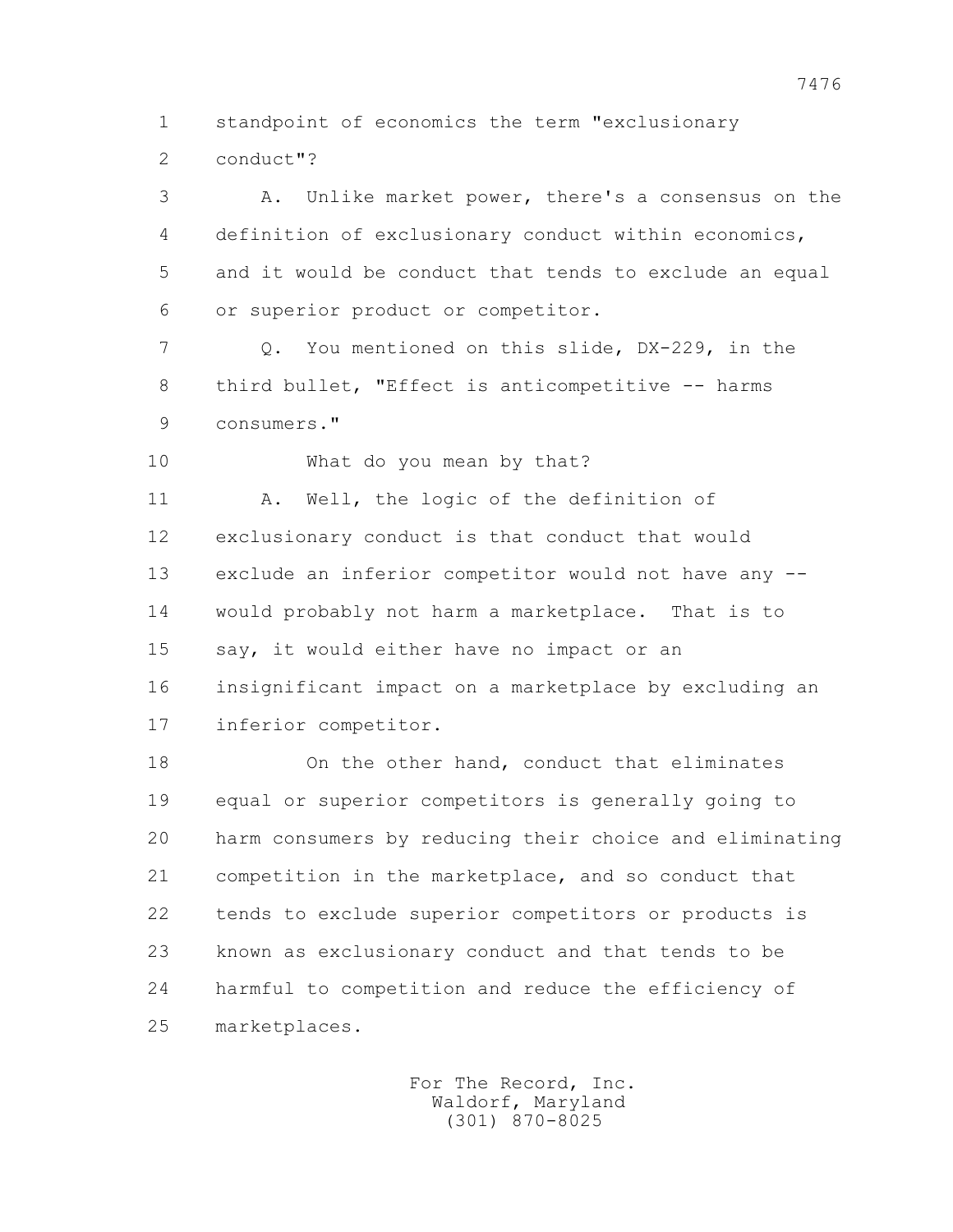7477 1 Q. What do you mean by the last bullet point on 2 DX-229, which states "no valid efficiency rationale"? 3 A. So again the purpose of defining exclusionary 4 conduct to be the exclusion of superior competitors or 5 products is to ensure that exclusionary conduct is bad 6 for the functioning of marketplaces and hence does not 7 have a valid efficiency rationale. 8 Q. In assessing whether Rambus' challenged conduct 9 was exclusionary conduct, did you make any assumptions 10 regarding Rambus' conduct? 11 A. Yes. Indeed I made a lot of them and I have a 12 slide to that effect. 13 Q. Is this the slide you're referring to? 14 A. It is. 15 Q. This will be DX-230. 16 Can you explain to us what you're seeking to 17 convey through this slide? 18 A. These are the factual assumptions that I make 19 in order to reach the conclusion that Rambus engaged in 20 exclusionary conduct.

> 21 Q. Let me ask you about these assumptions, 22 starting with the first, Rambus possessed IP relevant 23 to JEDEC standards/work. That's an assumption that 24 you're making?

25 A. Yes, it is.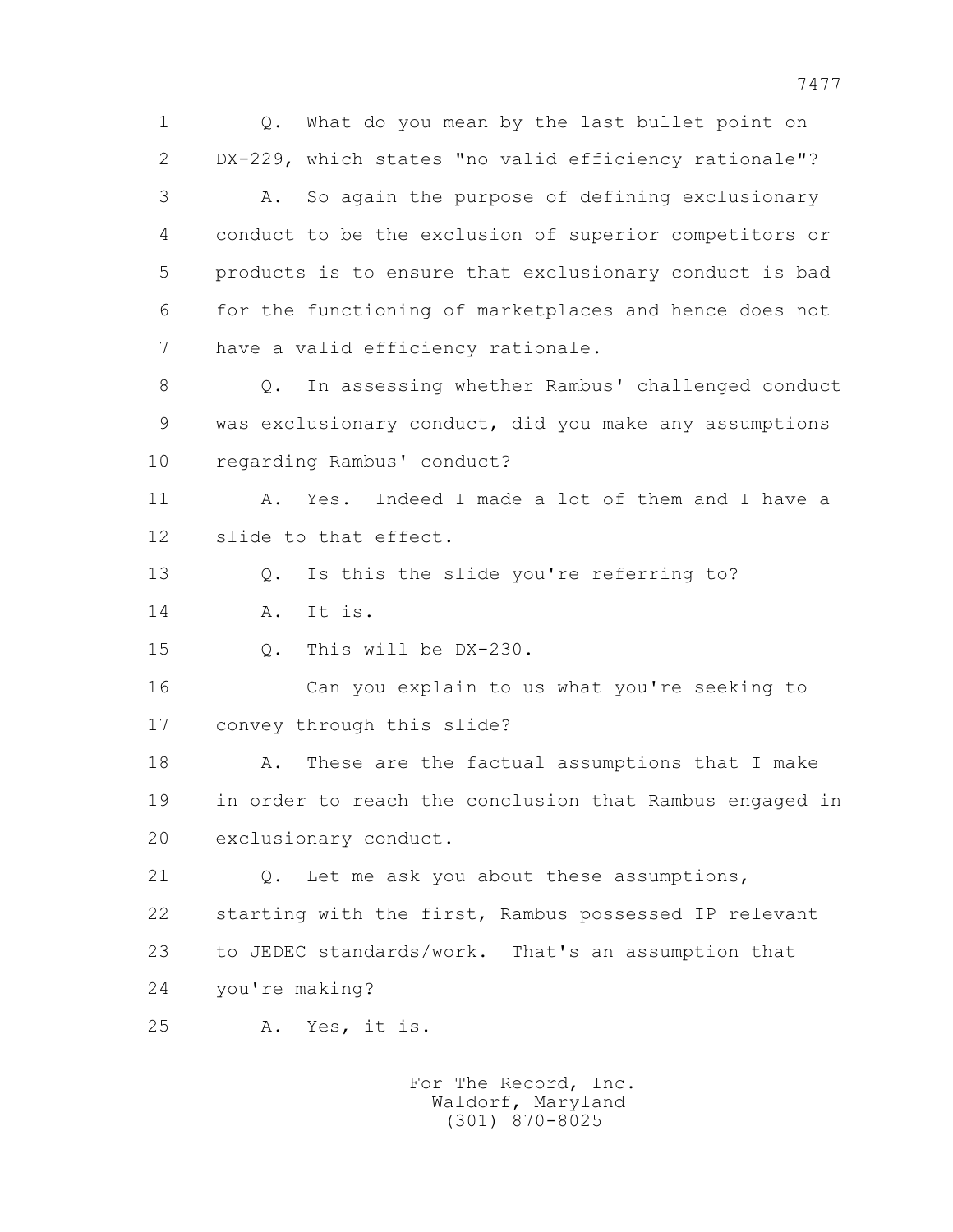1 In order to know whether this assumption is 2 true or not, one has to actually have expertise in 3 assessing whether patents or pending patents are 4 relevant to JEDEC standards, and I do not have that 5 expertise personally.

 6 Q. Going to the next point, Rambus failed to 7 disclose relevant IP as required by JEDEC 8 rules/process, is that an assumption that you have made 9 for purposes of analyzing Rambus' conduct?

 10 A. It is. This is the assumption that Rambus 11 actually did something that mattered, that is to say, 12 that it had something -- that it failed to disclose the 13 relevant IP that was listed in the first bullet and 14 that it was required to by the JEDEC rules.

 15 Q. The next point states, "Rambus engaged in 16 other related misrepresentations while a member of 17 JEDEC."

 18 Is that an assumption that you've made for 19 purposes of conducting an economic analysis of Rambus' 20 challenged conduct?

 21 A. Yes. Although that assumption may be subsumed 22 by the second assumption; that is to say, that 23 assumption is not, strictly speaking, necessary to 24 reach the conclusion if the second assumption is true. 25 Q. The fourth bullet states, "After leaving JEDEC,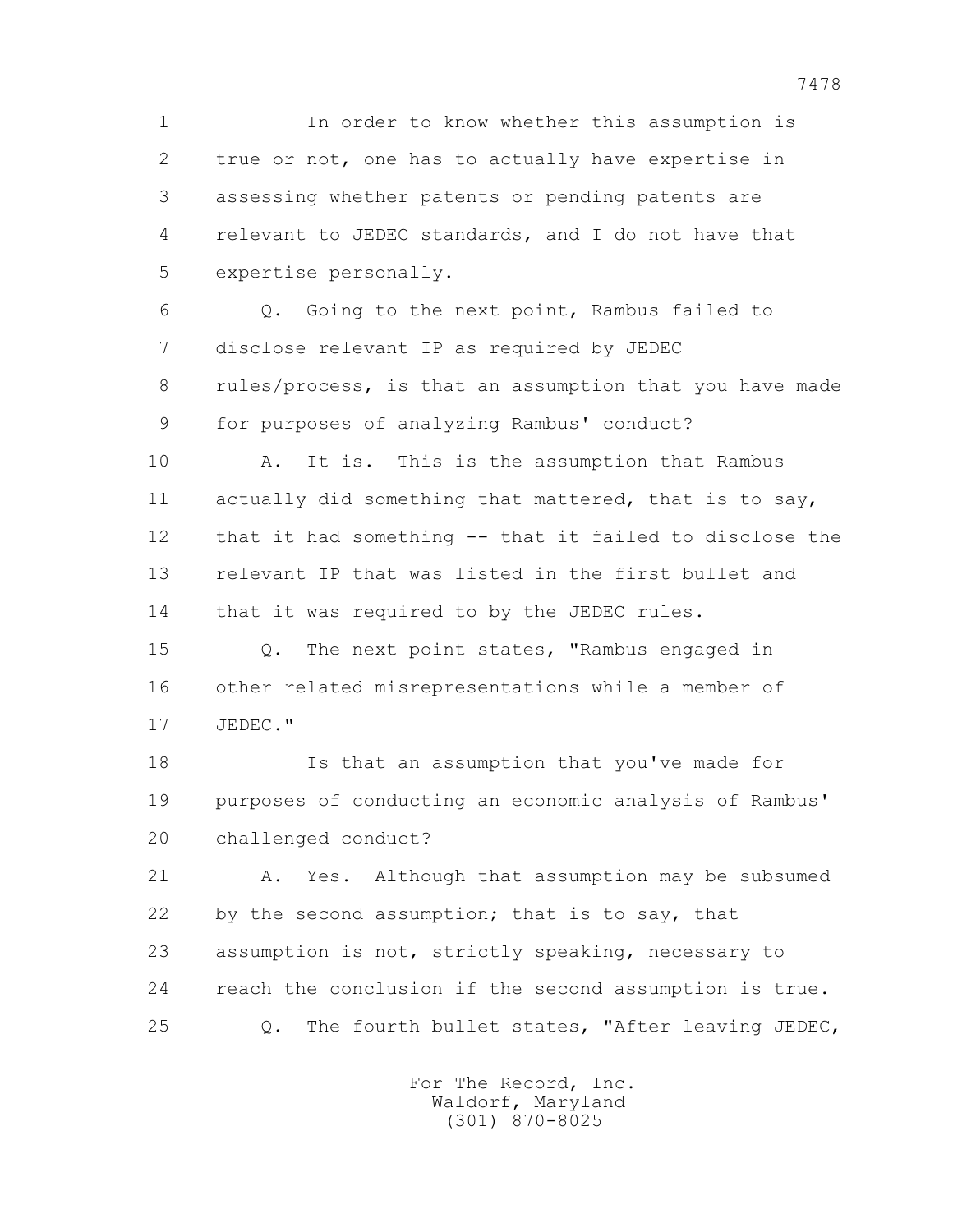1 Rambus continued to conceal its IP."

 2 Is that an assumption you have made for 3 purposes of conducting an economic analysis of Rambus' 4 conduct?

 5 A. It is. The importance of that -- again, that 6 assumption is to some extent subsumed by the second 7 assumption, although the overall effect of the conduct 8 depends on that assumption. The magnitude of the 9 effect depends on the assumption.

 10 Q. The second to last point states, "Before, 11 during and after JEDEC participation, Rambus planned to 12 enforce JEDEC-related IP."

 13 Is that an assumption you have made for 14 purposes of conducting an economic analysis of Rambus' 15 conduct?

 16 A. It is. The difference between -- what that 17 assumption says is the behavior was not inadvertent; it 18 was intentional. And that is to say, they did not 19 disclose and they intended to enforce as opposed to an 20 inadvertent failure to disclose, and again, that's an 21 assumption I've made.

 22 Q. And finally, the last bullet point states, 23 "Rambus was aware of legal risks associated with this 24 conduct (i.e., equitable estoppel)."

25 Is that an assumption you have made for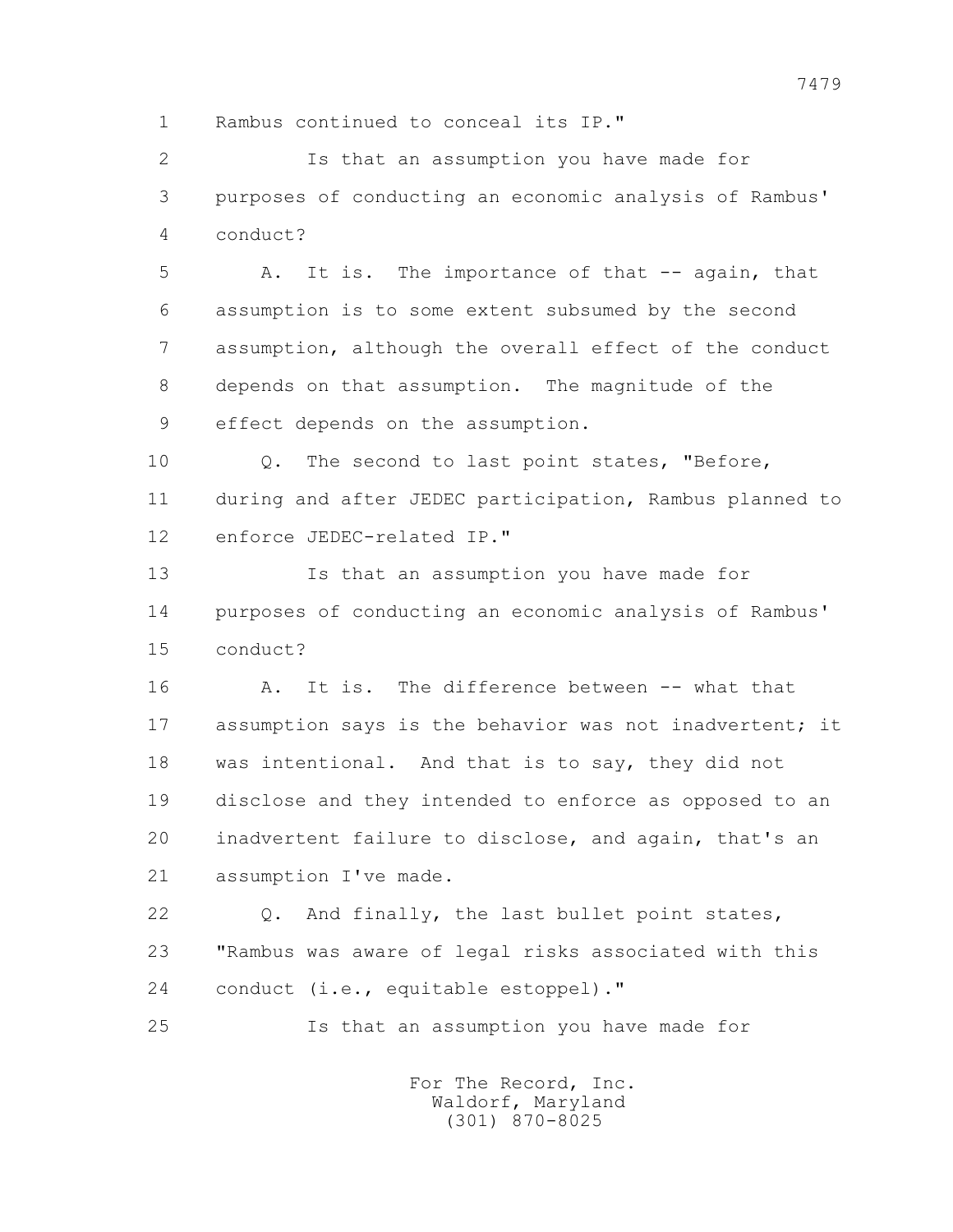1 purposes of conducting an economic analysis of Rambus' 2 challenged conduct?

 3 A. It is. And that actually provides a second 4 route -- that assumption provides a second or 5 alternative route at reaching the same conclusion, so 6 that assumption is not necessary for one of the chains 7 of logic that I will explain, but it is necessary for 8 the other.

 9 Q. In addition to making these assumptions, did 10 you do anything, Professor McAfee, to corroborate for 11 your own purposes the reasonableness of the assumptions 12 that you've made?

 13 A. Yes. I did a great deal of factual 14 investigation. Again, the findings for these 15 assumptions, these are all factual matters themselves.

 16 And as I testified earlier this morning, the 17 quality of my conclusions is very much predicated on 18 the quality of my factual hypotheses, and so in order 19 to get the right answer -- being an academic, I like to 20 get the right answer -- in order to get the right 21 answer, I investigated these assumptions to assure 22 myself that I wasn't wasting my time reasoning from 23 them.

 24 Q. And in the course of doing that factual 25 investigation, did you identify evidence that caused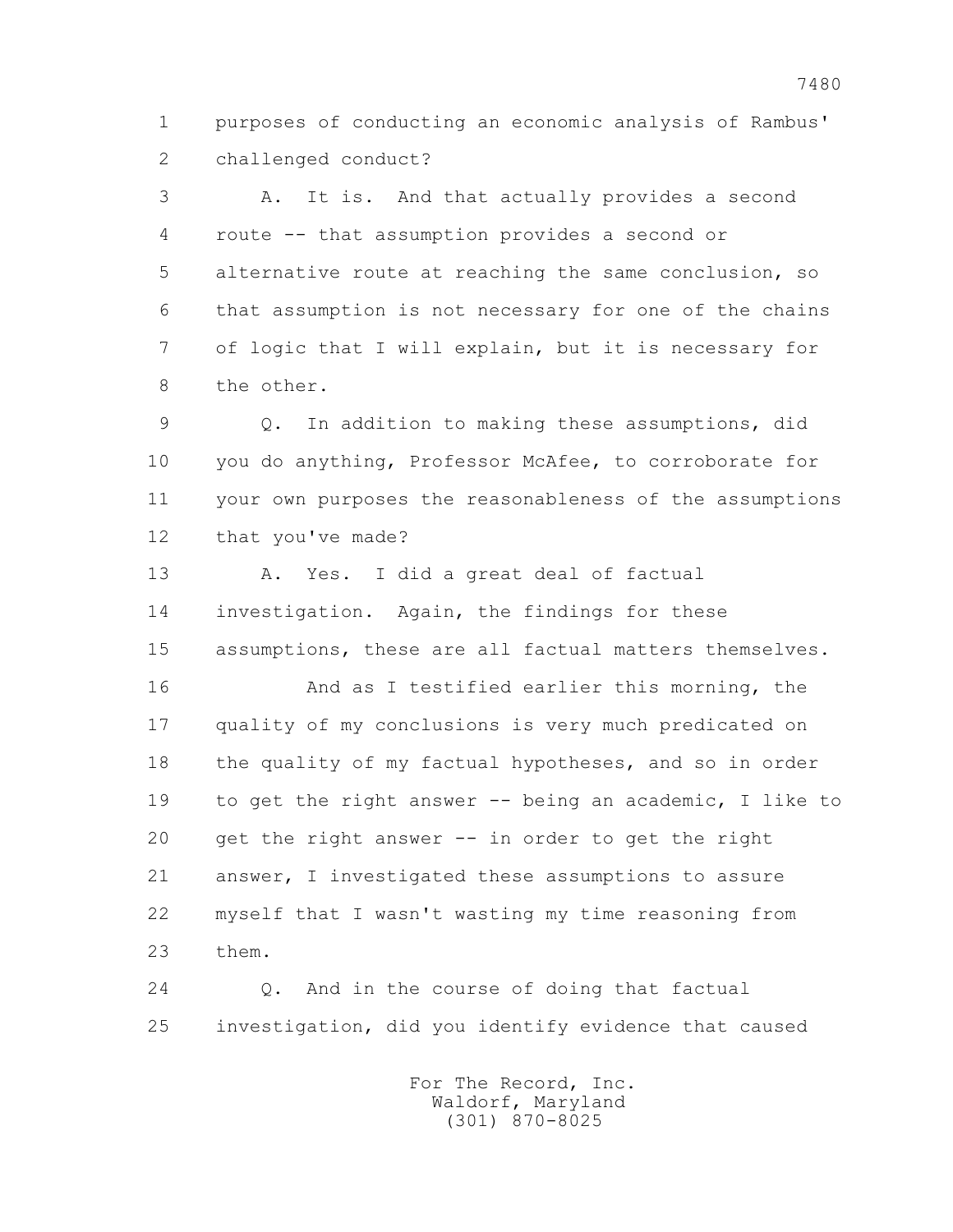1 you to alter or lose confidence in any of these 2 assumptions?

 3 A. No. And I will add that reading the trial 4 transcript corroborated that as well. 5 Q. Now, having now explained the assumptions that 6 you've made for purposes of conducting an economic 7 analysis of Rambus' conduct and in determining whether 8 that conduct meets your economic definition of 9 exclusionary conduct, having now identified those 10 assumptions, let me ask you about the reasons why I 11 believe you've now explained you ultimately did 12 conclude that Rambus' challenged conduct was 13 exclusionary in an economic sense. 14 A. Yes. And I have a slide to illustrate the

15 major findings or to list the major findings.

16 The first of these is that the -- so again, I 17 have assumed a failure to disclose and other 18 misrepresentations. These have the effect of 19 distorting the JEDEC standard-setting process. That 20 is, they provide JEDEC with inaccurate information or 21 with the lack of accurate information, and that 22 information concerning royalties is material to the 23 JEDEC decision-making process.

 24 And so that has the effect of actually causing 25 JEDEC to make mistakes relative to the world that would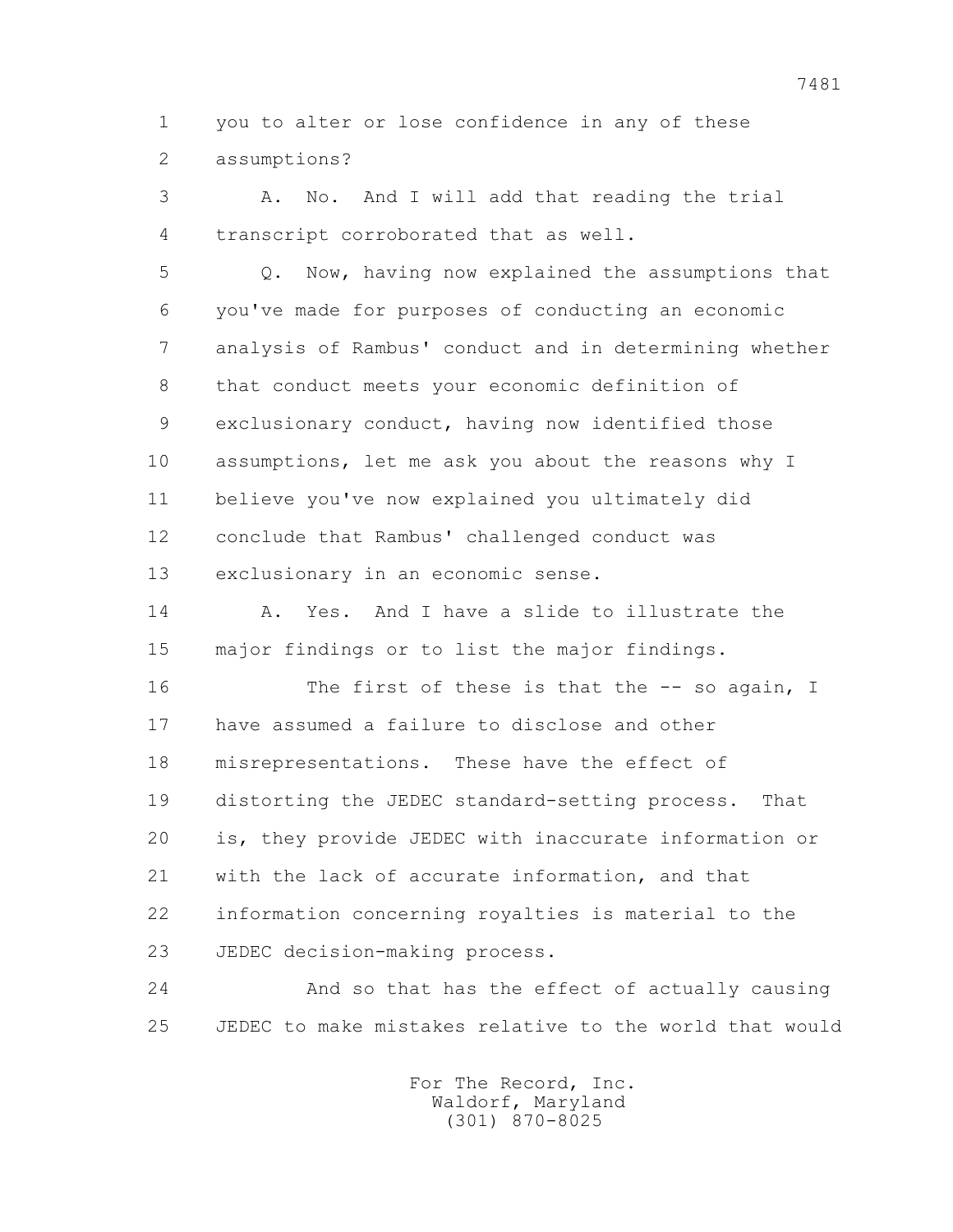1 exist when JEDEC had accurate information.

 2 Q. Is there anything in economic theory that 3 speaks to whether conduct of that sort is or tends to 4 be exclusionary?

 5 A. Yes. Misleading information tends to be 6 exclusionary generally. And I have a slide that 7 illustrates that.

 8 Q. Let me -- before we go further, the prior slide 9 I believe will be DX-231, and this slide that's now on 10 the screen relating to misleading information will be 11 DX-232.

 12 Can you explain what you're seeking to convey 13 through this slide, DX-232?

 14 A. Yes. Going back to the definition of 15 exclusionary conduct, generally competition works best 16 when consumers are well-informed, and in fact that 17 shows up in virtually every, if not every, principles 18 of economics textbook, that one of the requirements of 19 perfect competition is well-informed consumers.

 20 Providing misleading information tends to 21 prevent competition on the merits by distorting 22 consumer choice away from their optimal choices. That 23 is, when you make choices based on false or misleading 24 information, you tend to make mistakes and you make 25 mistakes more frequently. And the effect of that is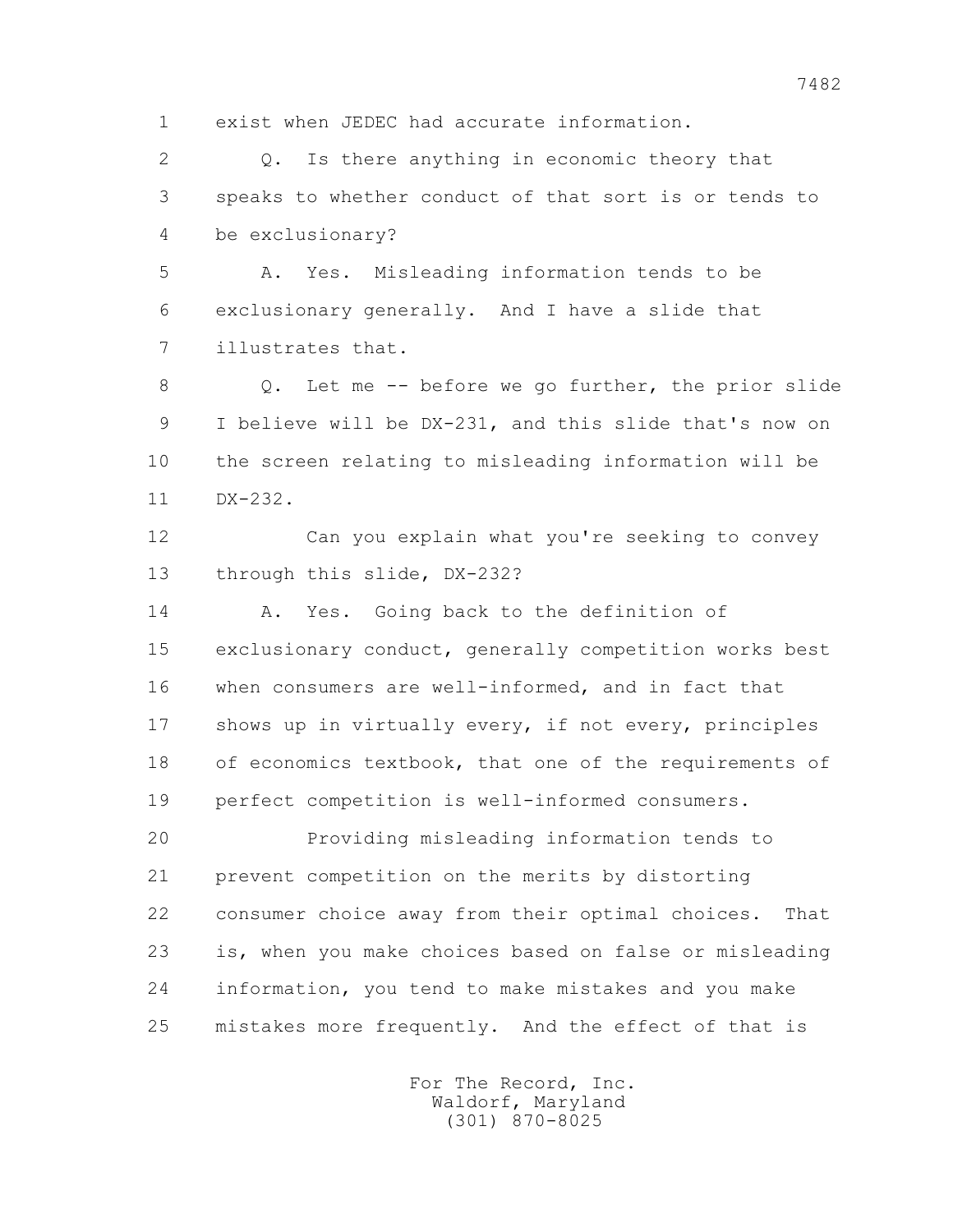1 that it will tend to benefit inferior products and harm 2 equal or superior products when concealed information 3 about merits or misleading information about merits is 4 present in the marketplace.

 5 Now, what is essentially the same logic is that 6 if you increase -- by providing information, say, that 7 makes one alternative look better than it is, that has 8 the effect of increasing the relative -- the perceived 9 relative cost of the alternatives. That is, it makes 10 them look more costly than they are, and that will tend 11 to cause them not to be chosen and hence is 12 exclusionary conduct because it harms equal or superior 13 products.

14 0. And is there anything in economic theory that 15 speaks to whether conduct that has the effect of 16 raising the cost of alternatives or the perceived 17 relative cost of alternatives is exclusionary?

18 A. Pardon me? Can you ask me the question again? 19 Q. Is there anything in economic theory that 20 speaks to whether conduct that has the effect of 21 raising the cost of alternatives or the perceived 22 relative cost of alternatives is exclusionary?

 23 A. Yes. Well, that just meets the definition of 24 exclusionary conduct in that it tends to harm equal or 25 superior products in favor of inferior products and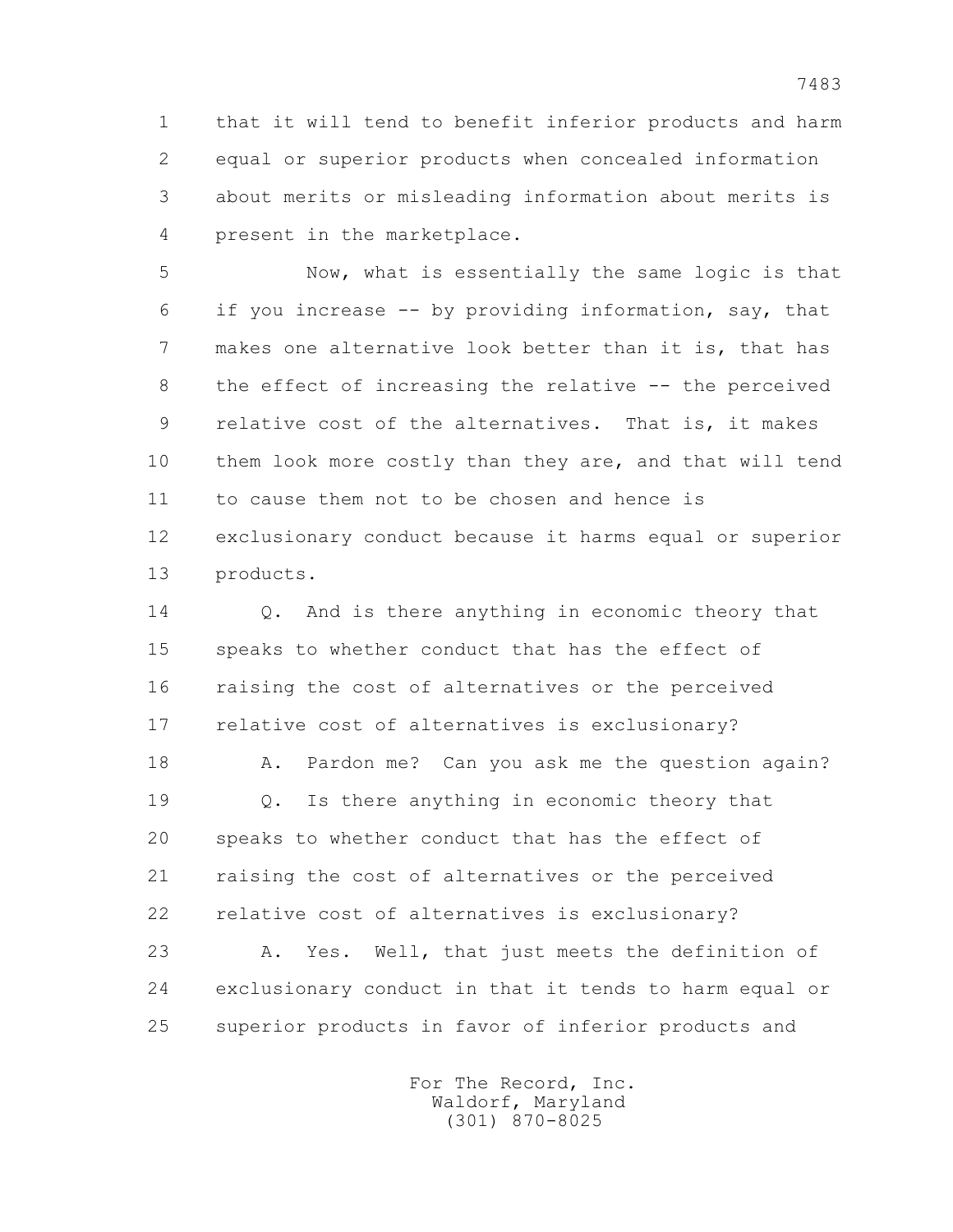1 therefore would be -- it would tend to exclude equal or 2 superior products.

 3 Q. Let's go back to the prior slide, DX-231. 4 The second bullet point on DX-231 states, 5 "Excluded alternative commercially viable DRAM 6 technologies." 7 Do you see that? 8 A. Yes, I do. 9 Q. And how does that relate to your conclusion 10 that Rambus' challenged conduct is exclusionary? 11 A. Well, that's at the heart of exclusionary 12 conduct, is to exclude the relevant alternatives. And 13 I've prepared a slide or a series of slides that go 14 through that logic. 15 Q. Let me ask -- the next slide is DX-233. 16 Before we talk about the substance of that, let 17 me ask, as part of your analysis of Rambus' challenged 18 conduct, have you given consideration to what likely 19 would have happened if Rambus had disclosed its 20 relevant intellectual property to JEDEC? 21 A. Yes, I have. 22 Q. And why have you considered that issue, why is 23 that important to your analysis? 24 A. Well, in order to reach the conclusion that 25 commercially viable alternatives were excluded by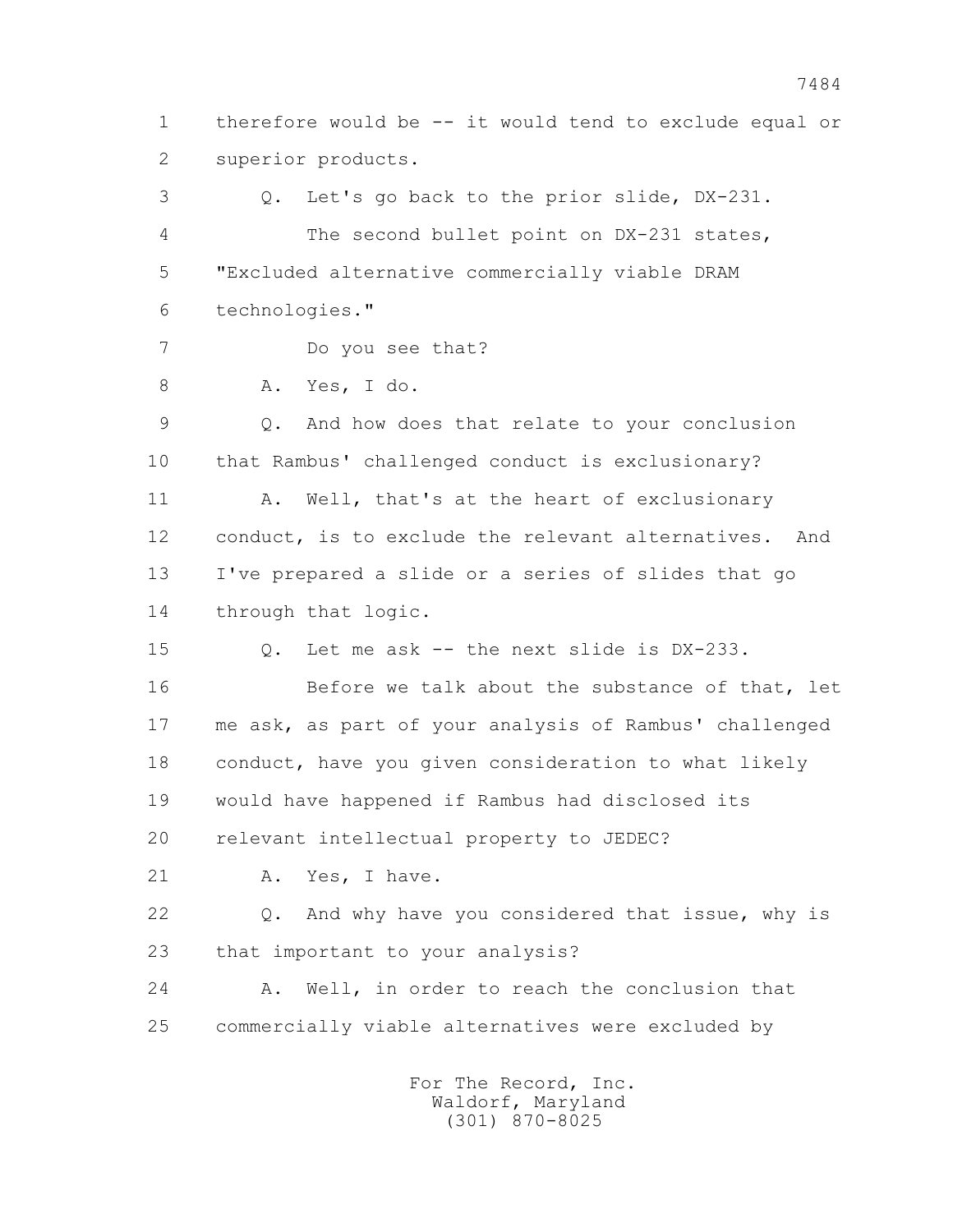1 Rambus' conduct as opposed to by the JEDEC 2 standardization process, I needed to actually ask what 3 would have happened had Rambus disclosed its 4 intellectual property and not engaged in 5 misrepresentation, that is, had not engaged in the 6 assumed challenged behavior. 7 Q. And does this slide, DX-233, relate to that 8 element of your analysis? 9 A. Yes. This introduces the standard economic 10 methodology for doing this -- for performing such an 11 analysis, which is known as the but-for world analysis 12 or also known in economics as a counterfactual. 13 0. Can you define for us precisely what you mean 14 by the term "but-for world"? 15 A. Yes. In fact the first bullet does that. 16 The but-for world is to suppose as a 17 hypothesis that Rambus had not engaged in the conduct 18 at issue, so that is to say it's to assume, contrary 19 to the actual facts, assume that the challenged 20 conduct or the conduct at issue had not occurred and 21 then ask what would have happened under those 22 circumstances. 23 Q. And the last bullet point here on slide DX-233 24 refers to standard economic methodology. 25 Is this a standard economic methodology?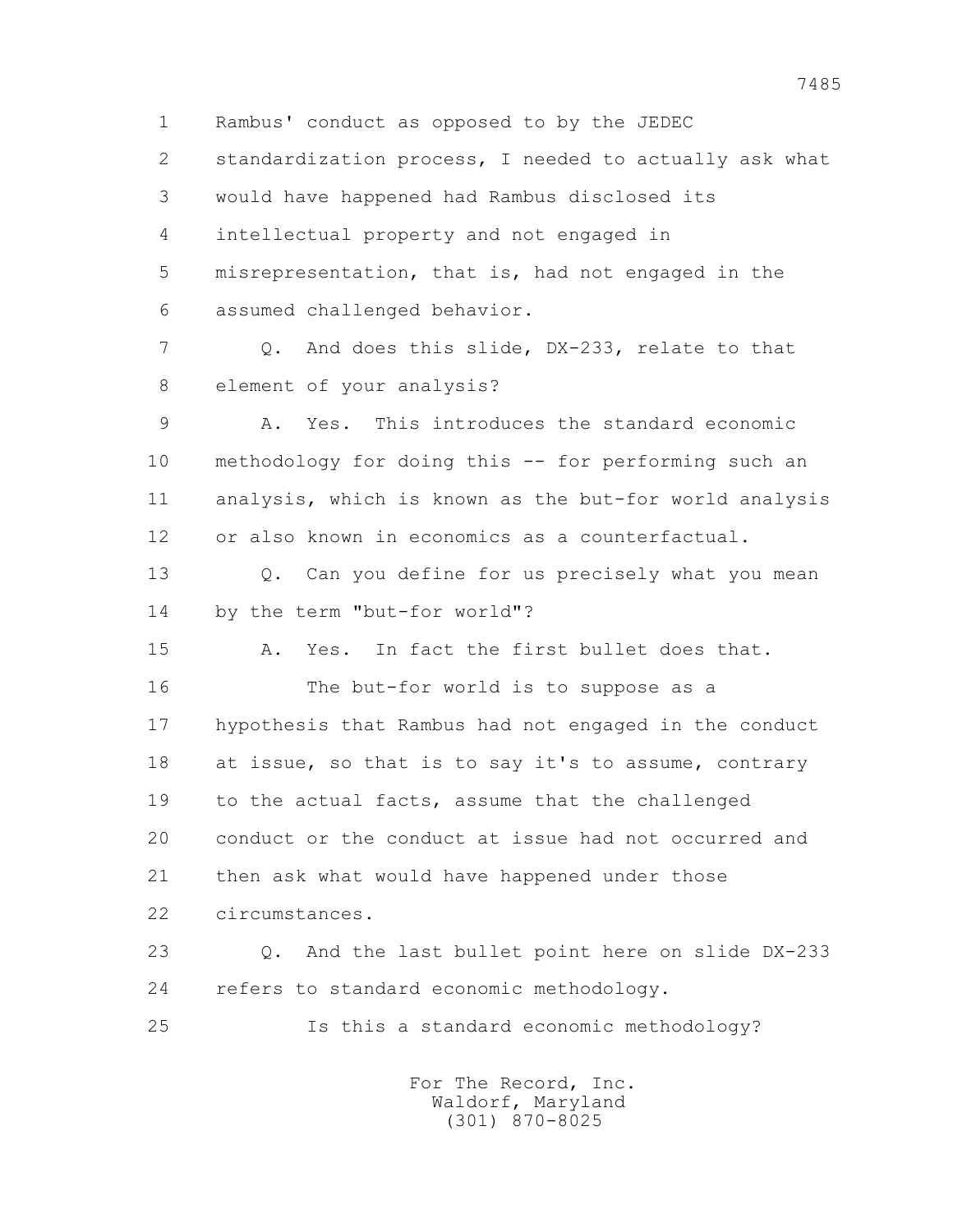1 A. Yes, it is. As I said, it's common in any 2 exclusionary conduct case and even more generally as a 3 tool of economics. And the methodology is to apply 4 standard economic reasoning to the changed set of facts 5 under the but-for world hypothesis. 6 Q. In other economic consulting matters that

 7 you've worked on either with the government or private 8 parties, have you engaged in this type of but-for world 9 analysis as part of your economic analysis?

10 A. Yes, I have.

 11 Q. And in this case did you in fact define for 12 purposes of your economic analysis one or more but-for 13 scenarios or but-for worlds?

14 A. Yes, I did.

 15 Q. And how did you go about defining such 16 scenarios or but-for worlds?

17 A. The process is to say what would have 18 happened -- suppose that Rambus had not engaged in the 19 conduct and then ask what would have happened.

 20 And immediately you run up against the question 21 of whether or not Rambus would have issued a RAND 22 letter, that is, whether Rambus would have offered to 23 license its technology on reasonable and 24 nondiscriminatory terms; so that is to say, in order to 25 make a prediction of what would have happened in the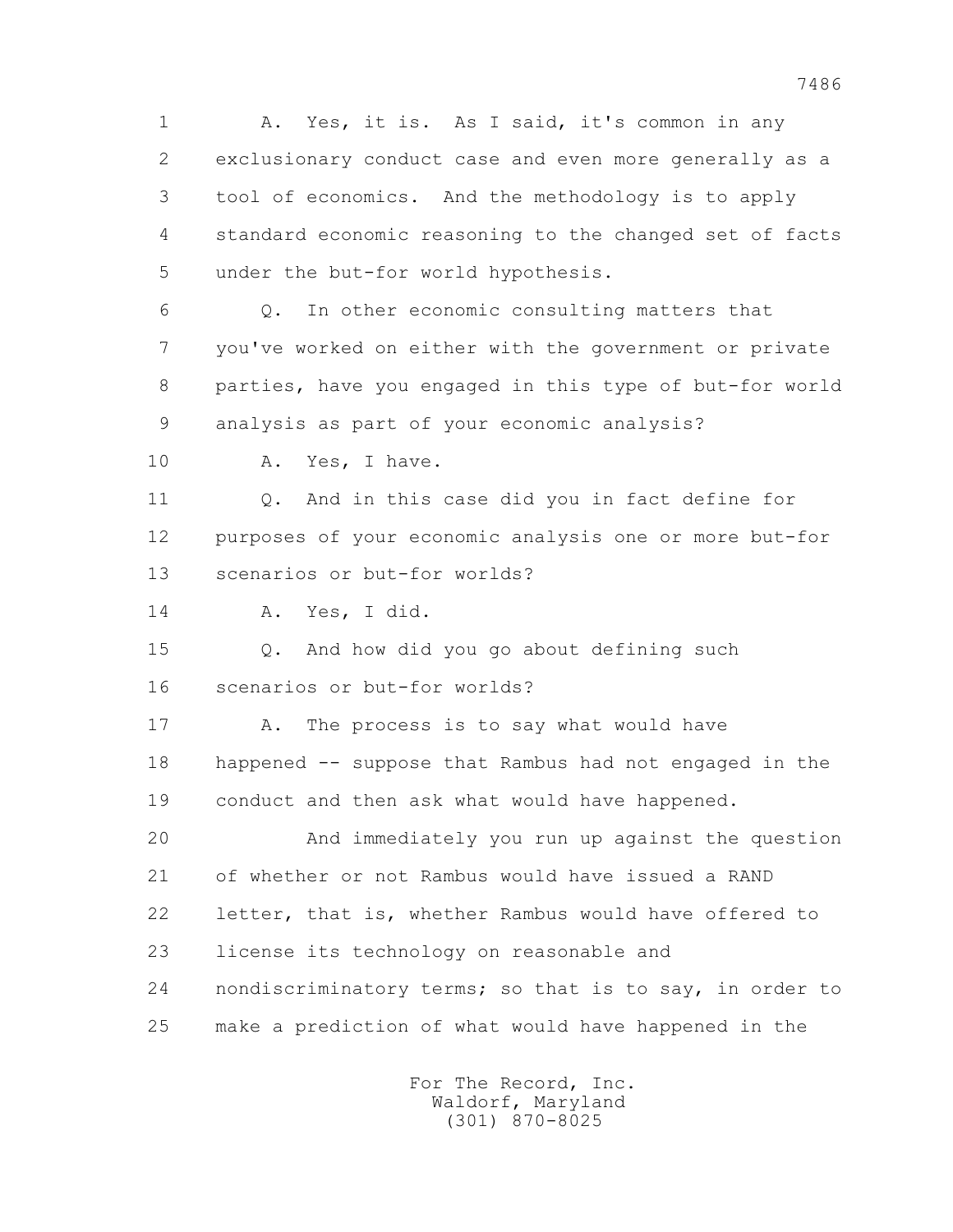1 but-for world, I have to know one way or the other 2 whether Rambus would have issued a RAND letter. 3 Q. Let's go to the next slide. This will be 4 DX-234.

 5 Does this slide relate to your but-for world 6 analysis?

 7 A. Yes. This summarizes the situation that will 8 prevail when Rambus doesn't issue a RAND letter, that 9 is to say -- so to run through the logic, we've 10 hypothesized that Rambus disclosed its IP and did not 11 engage in any of the other challenged conduct. In 12 addition, we're hypothesizing that Rambus does not 13 issue a RAND letter.

 14 Now, in this case the but-for world is very 15 simple. I can jump to the last bullet before looking 16 at the first four.

 17 Without a RAND letter, JEDEC is prohibited by 18 its own rules from including the intellectual property 19 that's been disclosed into the standard. The effect of 20 that is that without a RAND letter, the JEDEC standard 21 will not have Rambus' intellectual property embedded in 22 it, and that -- in this -- you can think about this as 23 the branch of a tree. It's the no RAND letter branch 24 of the tree.

25 In that event, the standard does not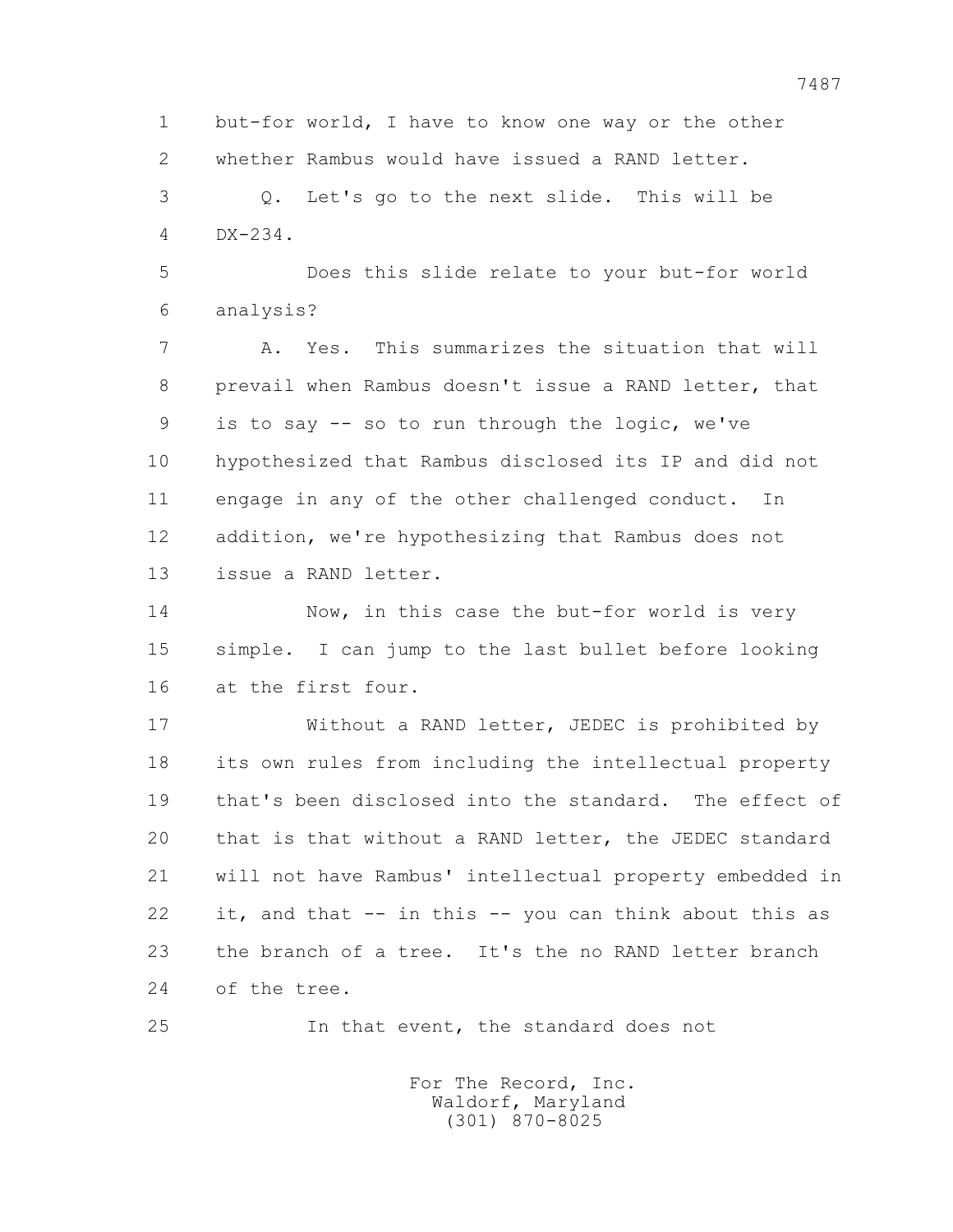1 incorporate Rambus IP, and as a result, we can conclude 2 that in this branch of the tree Rambus' failure to 3 disclose actually caused the inclusion of the Rambus 4 technology in the JEDEC standard. That is to say, we 5 can conclude that there was -- that the 6 misrepresentations mattered.

 7 Q. And have you developed any opinions or 8 conclusions as to whether in such a but-for world 9 Rambus would have issued a RAND letter?

 10 A. Well, I think it's more likely that they would 11 not, but I'm -- I have not reached a level of 12 certainty that allows me to testify that in my -- to 13 my expert opinion they would not. That is to say, my 14 informed judgment is that more than likely they would 15 not, but I'm not prepared to testify that they would 16 not.

 17 Q. And what basis do you have for saying that in 18 your opinion Rambus more likely than not would not 19 have issued a RAND letter in a but-for world in which 20 it had disclosed relevant intellectual property to 21 JEDEC?

 22 MR. STONE: Your Honor, I object to the 23 question. It misstates the witness' prior testimony, 24 which was not his opinion but his informed judgment, 25 and the choice of words by the witness I think should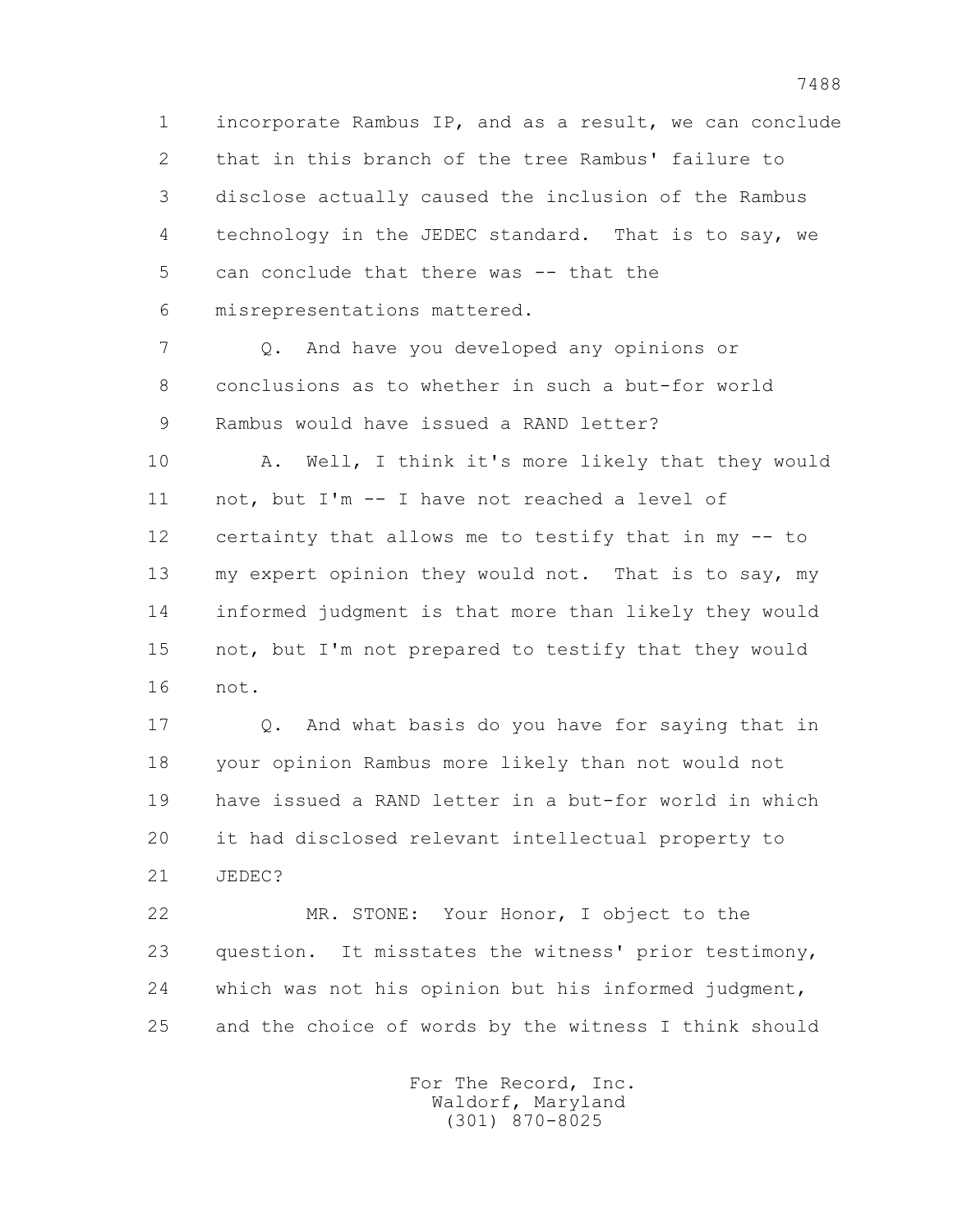1 be honored in his following questions.

| MR. ROYALL: I'm happy to restate. |  |
|-----------------------------------|--|
| JUDGE McGUIRE: Okay. Restate.     |  |
| BY MR. ROYALL:                    |  |

 5 Q. And what basis do you have for saying that in 6 your informed judgment Rambus more likely than not 7 would not have issued a RAND letter in a but-for world 8 in which it had disclosed relevant intellectual

9 property to JEDEC?

 10 A. Well, that is what the first four bullets of 11 this slide set out, are the major bases for my judgment 12 that more than likely Rambus would not have issued a 13 RAND letter.

 14 There are documents and e-mails that suggest 15 that RAND is not consistent with the Rambus business 16 model and that Rambus wanted the flexibility to charge 17 different royalty rates, which would be prohibited by 18 the -- or different royalty rates to different 19 companies, which would be prohibited by a RAND letter.

 20 In addition, not issuing a RAND letter insofar 21 as it makes the standard harder to -- the JEDEC 22 standard harder to design has the effect of 23 encouraging the success of RDRAM, which was one of 24 Rambus' important goals, and so the last bullet 25 points 3 and 4 refer to the fact that not issuing a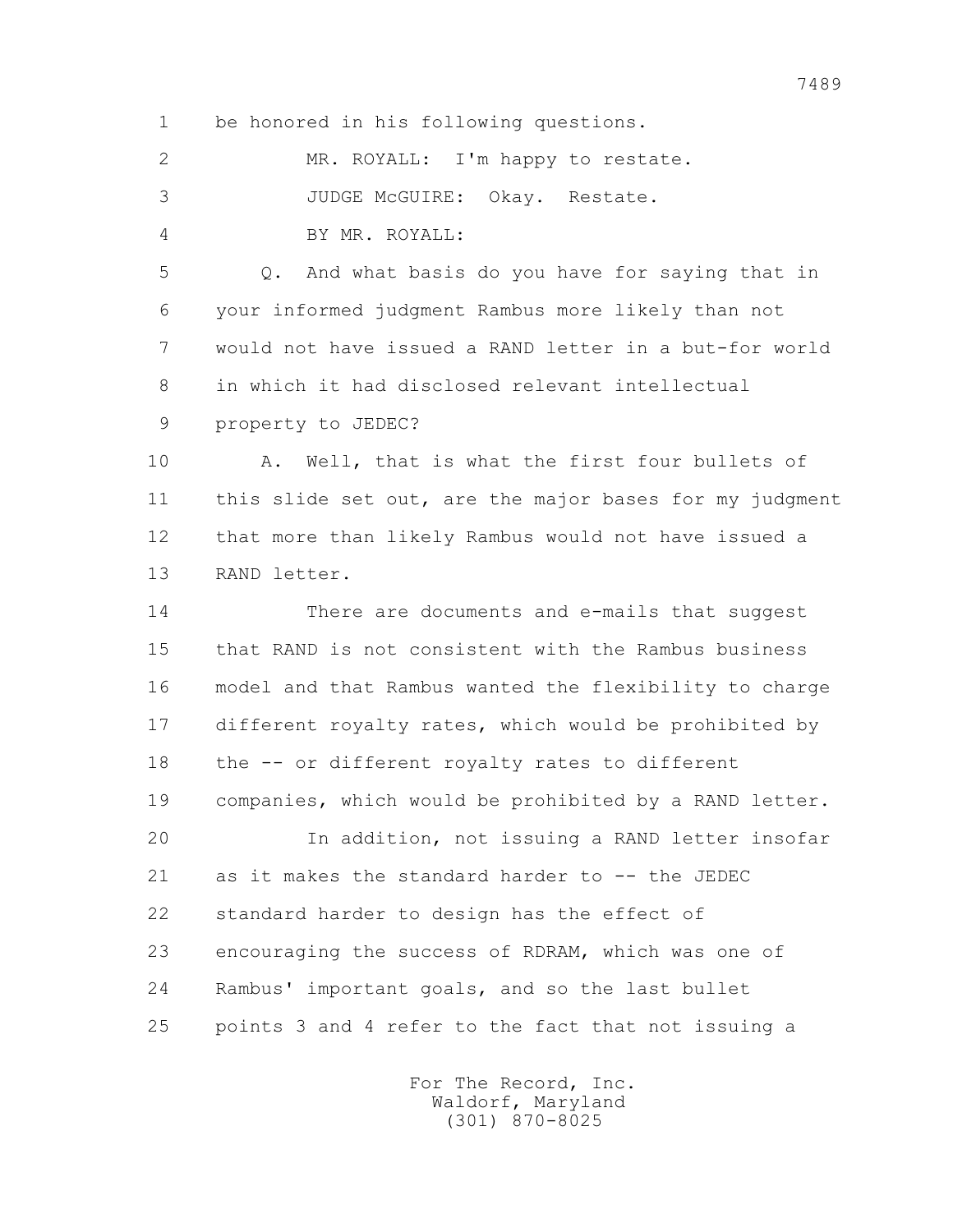1 RAND letter could have provided some modest amount of 2 assistance in establishing RDRAM as an industry 3 standard.

 4 With all that together, it seems to me that 5 more than likely Rambus would not have issued a RAND 6 letter, but that's not -- I can't draw that as a matter 7 of expert opinion, as a conclusion from my expert 8 opinion. It would be overclaimed.

 9 Q. And when you speak to this issue and express 10 your informed judgments about this issue, are you 11 commenting upon what you understand, from your review 12 of the evidence, to be the economic incentives that 13 would influence such a determination by Rambus?

14 A. So the -- let me take them in order.

 15 The first bullet point does not refer to 16 economic incentives but refers to my review of the 17 facts.

18 The second bullet point is a mix of those two; 19 that is to say, it's -- I have an understanding of the 20 value of charging different royalty rates to different 21 companies and the value of that flexibility, but it 22 also has a factual basis.

 23 The bullet points 3 and 4, the success of 24 RDRAM, refers to economic analysis; that is to say, my 25 conclusion that by not issuing a RAND letter there is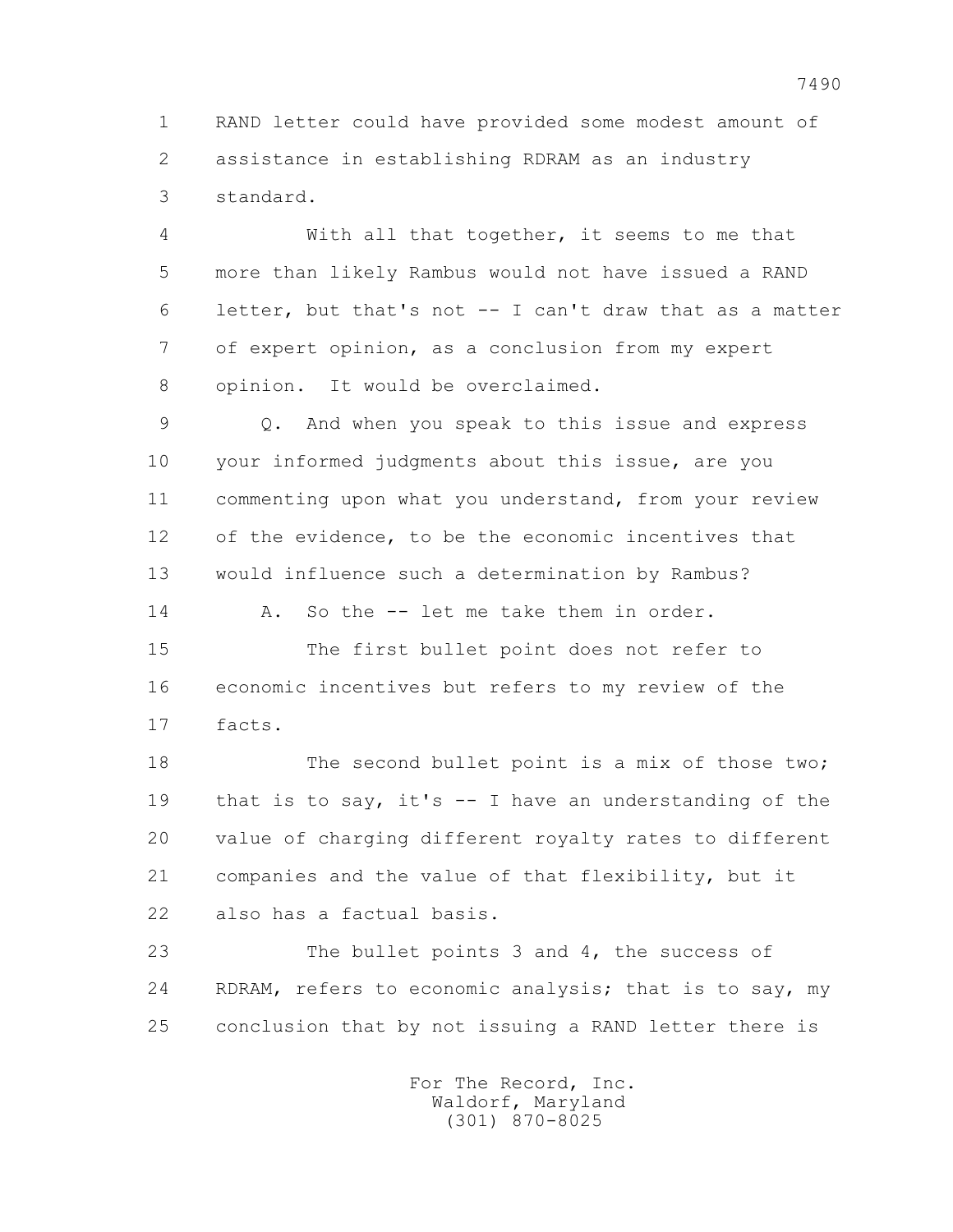1 some help for RDRAM is actually an economic analysis.

2 0. And understanding that you're not expressing 3 conclusions on what JEDEC's rules do or do not provide, 4 is it nonetheless your understanding or assumption that 5 in a but-for world in which Rambus failed to provide a 6 RAND letter, JEDEC, according to its rules, could not 7 or would not use Rambus intellectual property in its 8 standards?

9 A. Yes, that is my factual assumption.

 10 Q. Did you also consider a but-for world scenario 11 in which Rambus did issue or would issue a RAND 12 letter?

13 A. Yes, I did.

 14 Q. We now have another slide up, which will be 15 DX-235.

 16 And can you explain to us what you're seeking 17 to convey through this slide?

18 A. In this case I find that most likely -- so this 19 is again had Rambus disclosed its IP and not engaged in 20 other misrepresentations and also then subsequently 21 issues a RAND letter.

 22 Even so, I find that JEDEC would most likely 23 not have included the Rambus intellectual property in 24 its standards, and the reason is that free and 25 commercially viable alternatives.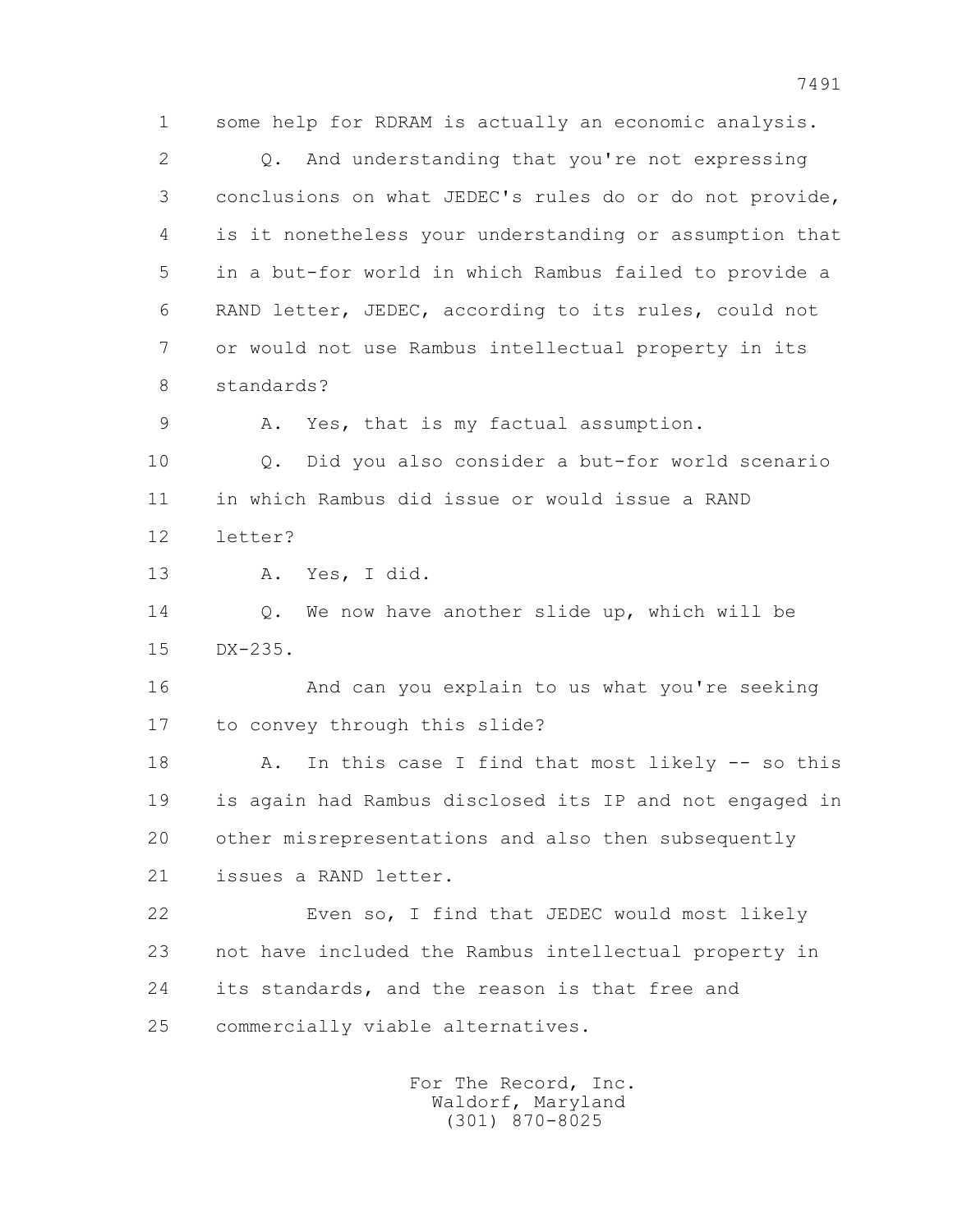1 In addition, there's an incentive for JEDEC to 2 avoid royalties primarily because of the price 3 sensitivity of the customer and for other reasons that 4 we've talked about. And I think it would be hard to 5 get consensus to include this particular IP given the 6 commercially viable alternatives that I understand to 7 be freely available to this marketplace.

 8 So the -- what the first blue bullet point 9 refers to with its subpoints is more than likely, most 10 likely JEDEC would not have included Rambus 11 intellectual property in its standard.

 12 Q. And have you nonetheless considered a scenario 13 in which JEDEC would have considered or might have 14 considered inclusion of Rambus technology in its 15 standard, provided that Rambus had issued a RAND 16 letter?

17 A. Yes. The RAND letter does not specify a 18 royalty rate, and it is my understanding that JEDEC 19 does not negotiate royalty rates ever under any 20 circumstances. Again, that's a factual question.

 21 And since a RAND letter doesn't specify a 22 royalty rate, firms are at risk when they've 23 incorporated patented technology that the royalty rates 24 may turn out to be very large. The RAND letter does 25 specify "reasonable," but to a great extent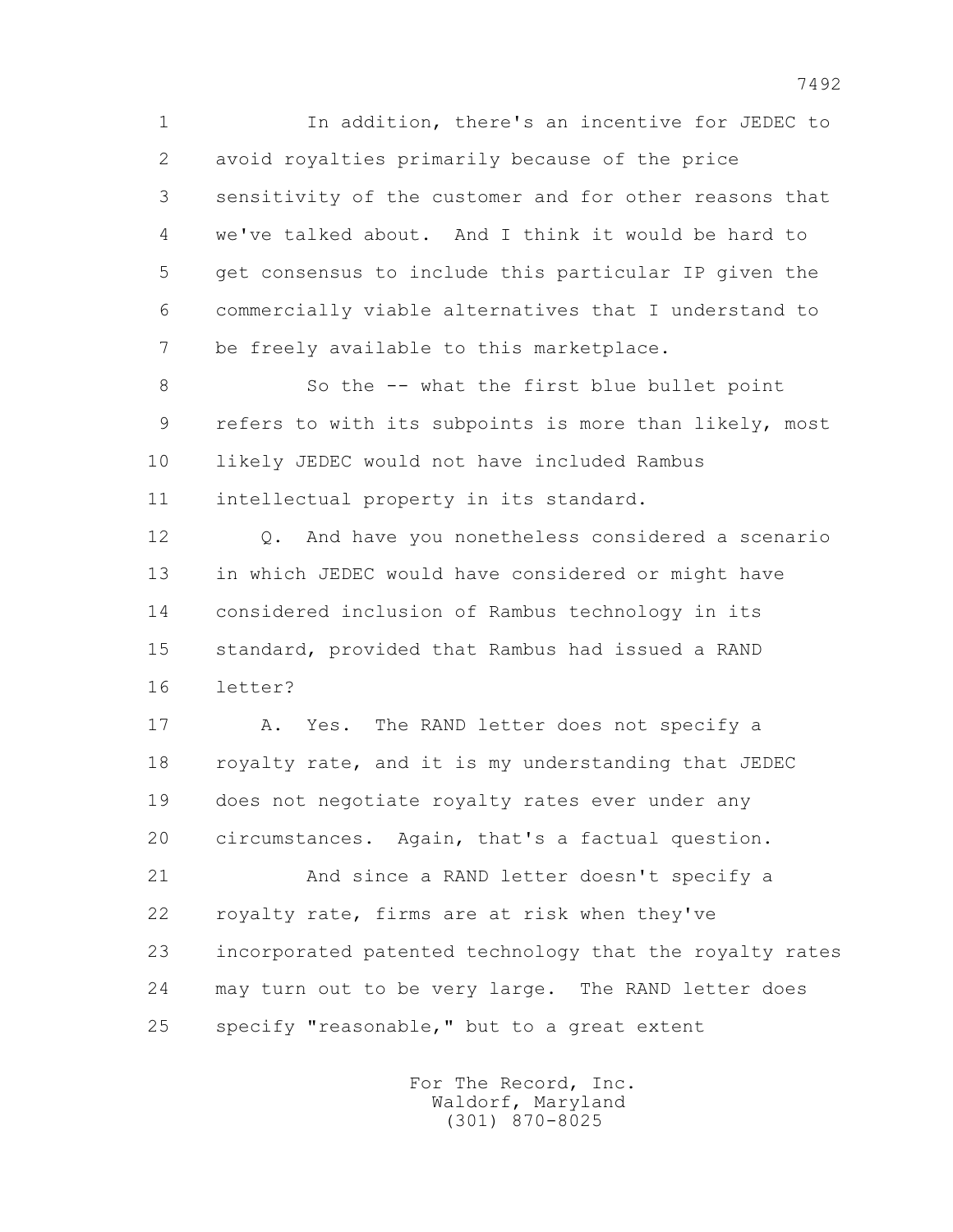1 "reasonable" is in the eye of the beholder.

 2 And as a consequence, the firms have an 3 incentive for ex ante negotiation; that is to say, the 4 firms that intend to practice the JEDEC standard have 5 an incentive to say, Hey, what's this going to cost me? 6 That is to say, to investigate what does the word 7 "reasonable" mean in the RAND letter.

 8 Now, it's my understanding that that would have 9 to be a one-on-one negotiation, that is, it would not 10 be done collectively, and there is some testimony in 11 the trial record that supports a conclusion for an 12 ex ante negotiation.

 13 Q. What do you mean by the point at the bottom of 14 this slide, 235, where you say, "Rambus had different 15 incentives -- 'pure play' technology company"? 16 A. Many of the companies in this industry 17 cross-license with each other; that is to say, they're 18 manufacturers and they each own licenses that have 19 bearing on the behavior of the other and they have 20 cross-license agreements.

 21 The effect of that is that if one of them tries 22 to charge a lot for its patented technology, it has to 23 fear that the others will respond with equal increased 24 charges.

25 Rambus is not in that position in the sense

 For The Record, Inc. Waldorf, Maryland (301) 870-8025

7493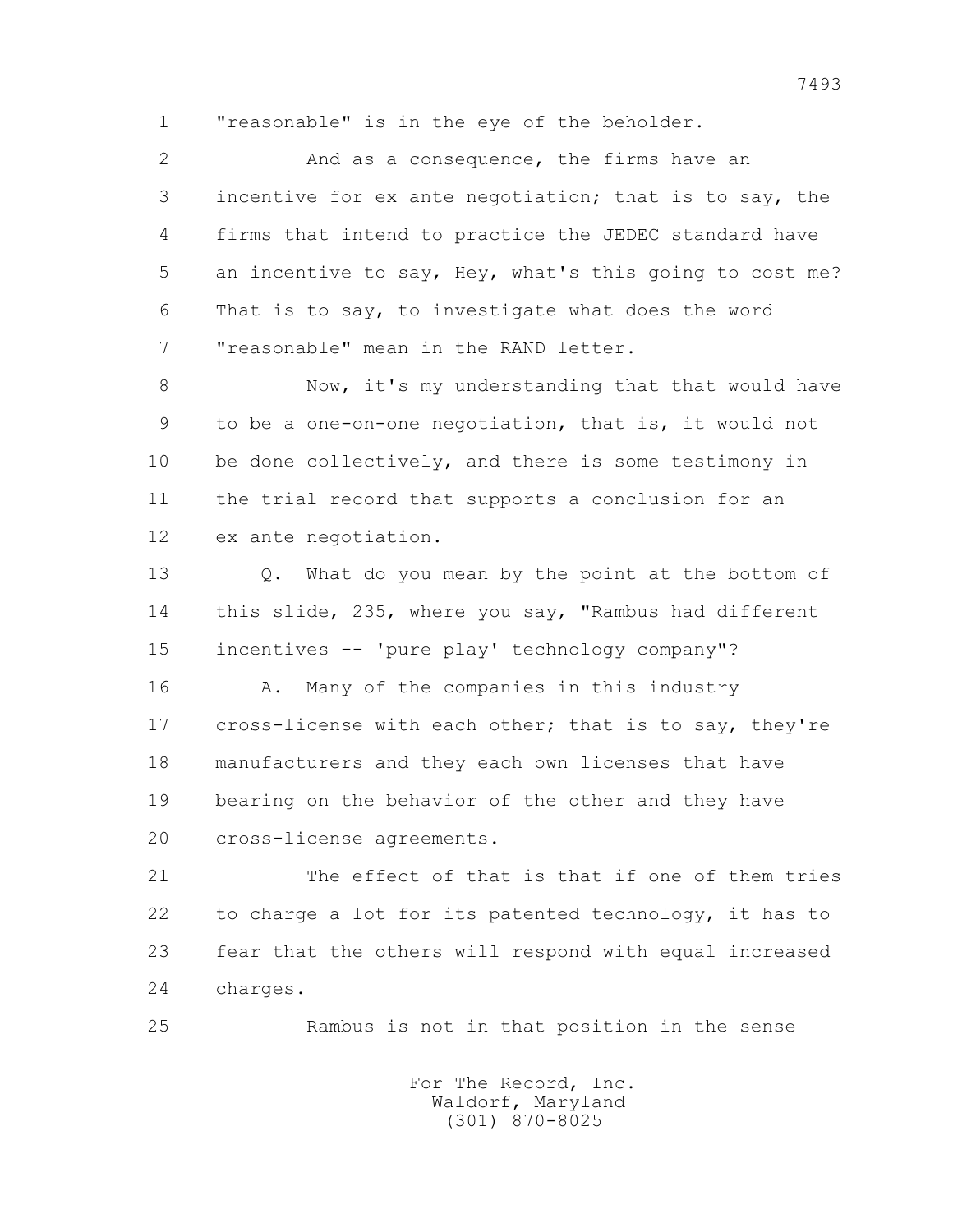1 that by virtue of not being a manufacturer, Rambus 2 faces no such risk, no such symmetric risk. And the 3 effect of that is to make it more likely -- from an 4 economic perspective, it makes it more likely that the 5 firms in the industry, that is, the manufacturing firms 6 in the industry -- and actually I emphasize that 7 includes not just DRAM manufacturers but the 8 manufacturers of chipsets who would also pay 9 royalties -- would have incentive to seek out and find 10 out what Rambus had in mind when it agreed to charge 11 reasonable royalties.

 12 And it doesn't take everyone to do this. If a 13 single firm does this and finds out that the royalties 14 are expensive, the expected royalties are expensive, 15 they then have the ability to report this is going to 16 cost us a lot to go this route.

 17 Q. You've explained your reasons for concluding 18 that members of JEDEC in this but-for world in which 19 Rambus issued a RAND letter would have incentives for 20 ex ante negotiation.

 21 Does that element or does that conclusion bear 22 in any way on your conclusions about monopoly power? 23 A. Yes. Again, in the -- oh, on monopoly power. 24 Yes, it does. The incentive for ex ante 25 negotiation would be a limit on the monopoly power, on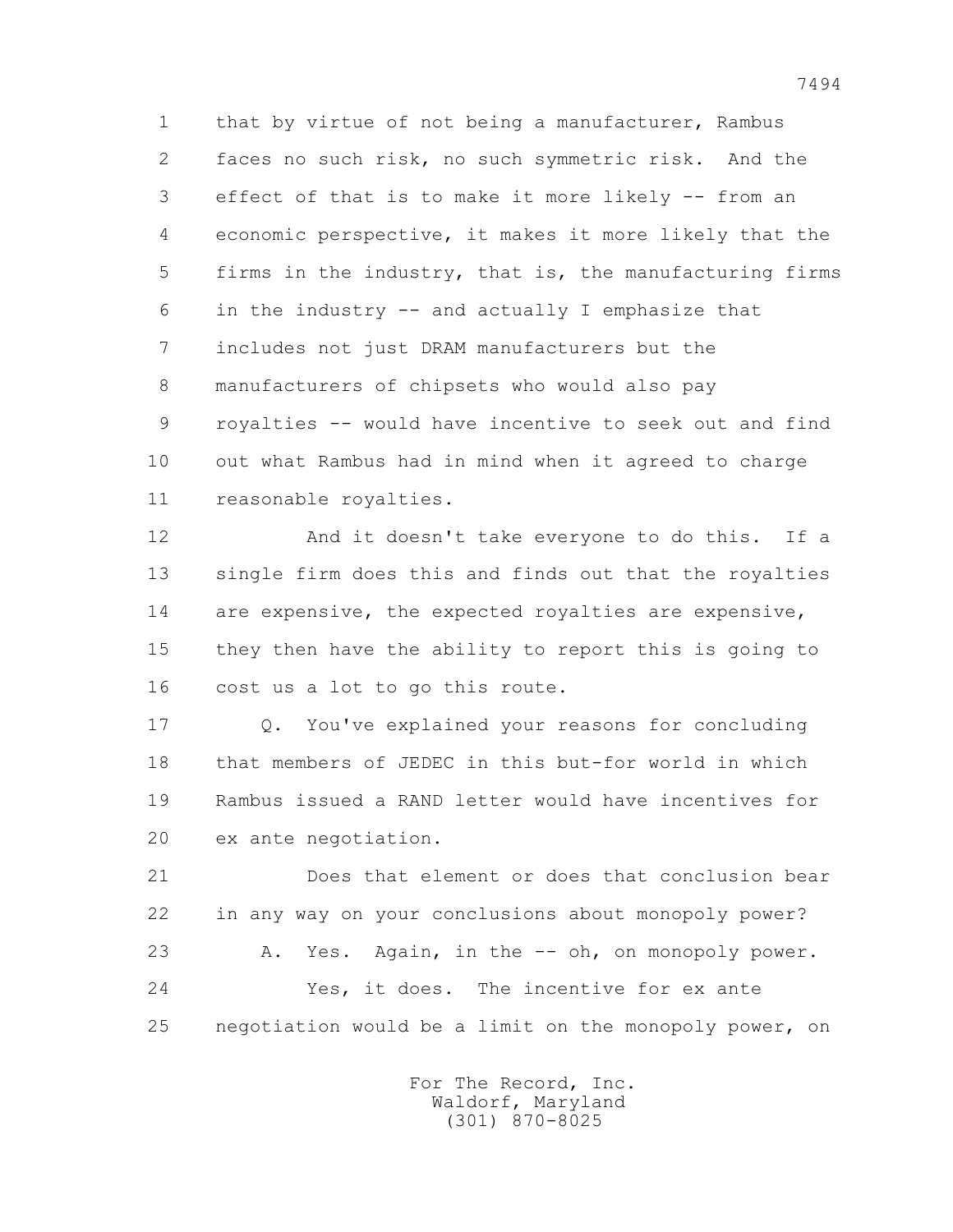1 the exercise of monopoly power, because ex ante the 2 firms have -- the users of the technology, because they 3 have alternatives, have a great deal more bargaining 4 power than they do after they've already deployed the 5 technology and become locked in.

 6 Q. Does that conclusion about incentives for 7 ex ante negotiation have any bearing on your broader 8 conclusions about the exclusionary nature of Rambus' 9 conduct?

 10 A. Yes. In fact, let me actually take both 11 bullets on this slide.

 12 In the first bullet, if JEDEC does not include 13 the Rambus intellectual property, we have immediately a 14 conclusion of exclusionary conduct -- or of -- yes, of 15 exclusionary conduct because the conduct mattered.

 16 In the second case it matters not so much to 17 the actual incorporation of the technology but into the 18 prices that are charged, and so again, the finding is 19 that the conduct matters. It has -- that there is 20 causation.

 21 Q. Referring to the top set of bullet points on 22 this slide, DX-235, in which you state that JEDEC 23 likely would not have included Rambus IP in its 24 standards even if Rambus had issued a RAND letter, do 25 your views in that regard have anything to do with the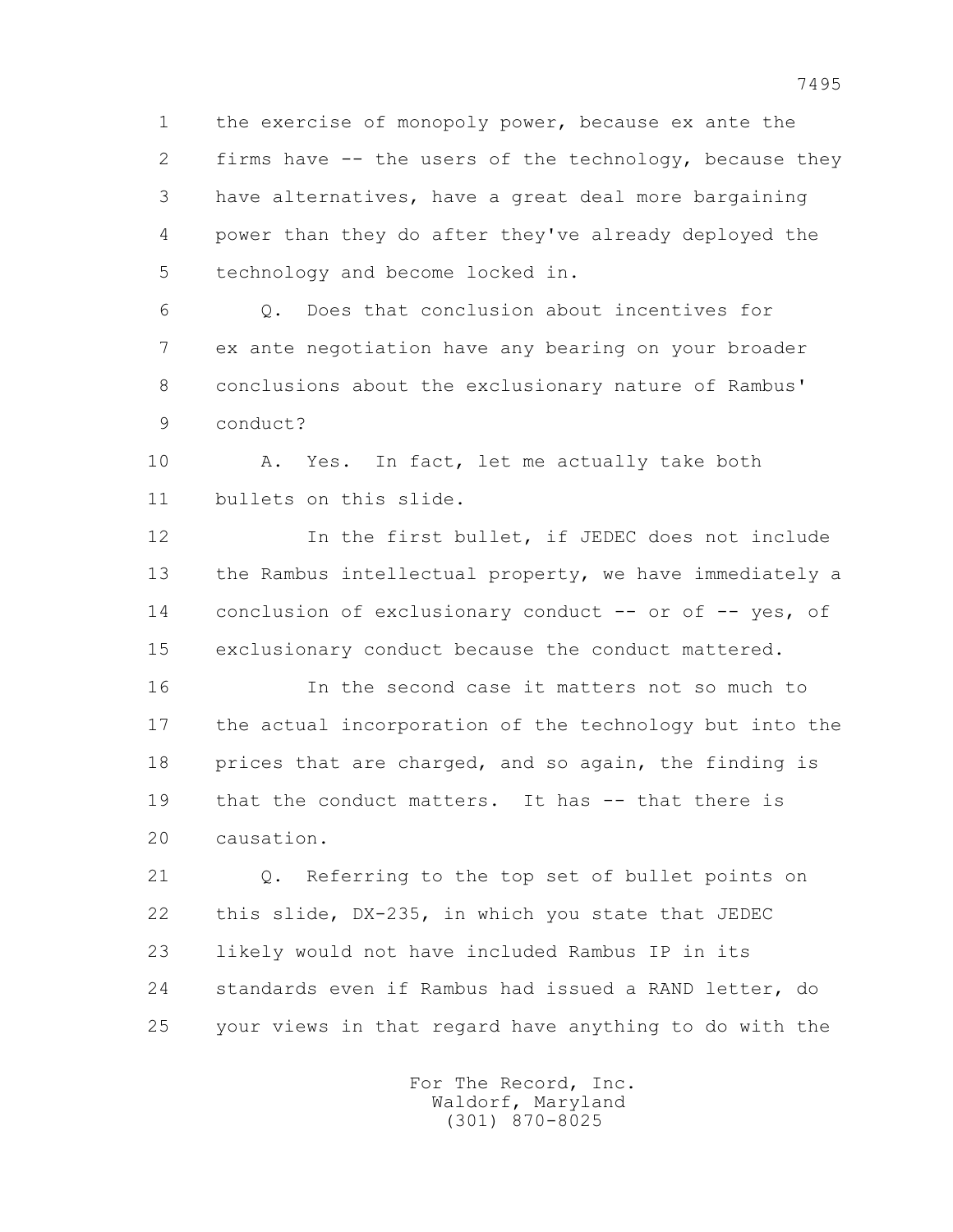1 issue of lock-in or the potential for lock-in?

2 A. Yes. JEDEC generally has -- it is my 3 understanding as a factual matter that JEDEC generally 4 has a preference not to avoid -- or not to incorporate 5 intellectual property where alternatives exist. And my 6 understanding, as an economist, of that preference is 7 that that's a rational preference on JEDEC's part as a 8 way of avoiding lock-in.

 9 The incorporation of proprietary technology 10 when commercially viable alternatives exist generally 11 exposes the industry to the threat of hold-up.

12 0. Before we leave this issue of the but-for 13 world, do you have any slides that depict the concepts 14 that you've been describing in connection with the 15 but-for world scenarios that you've defined?

16 A. I do.

 17 Q. Let's go to the next slide. This will be 18 DX-2356.

 19 And what does this -- what are you seeking to 20 depict through this slide?

 21 A. So this is a comparison of the but-for world to 22 the actual world. This will depict the actual world. 23 Here R1 and R2 refer to programmable CAS latency and 24 programmable burst length, B and C refer to 25 commercially viable alternatives in that process, and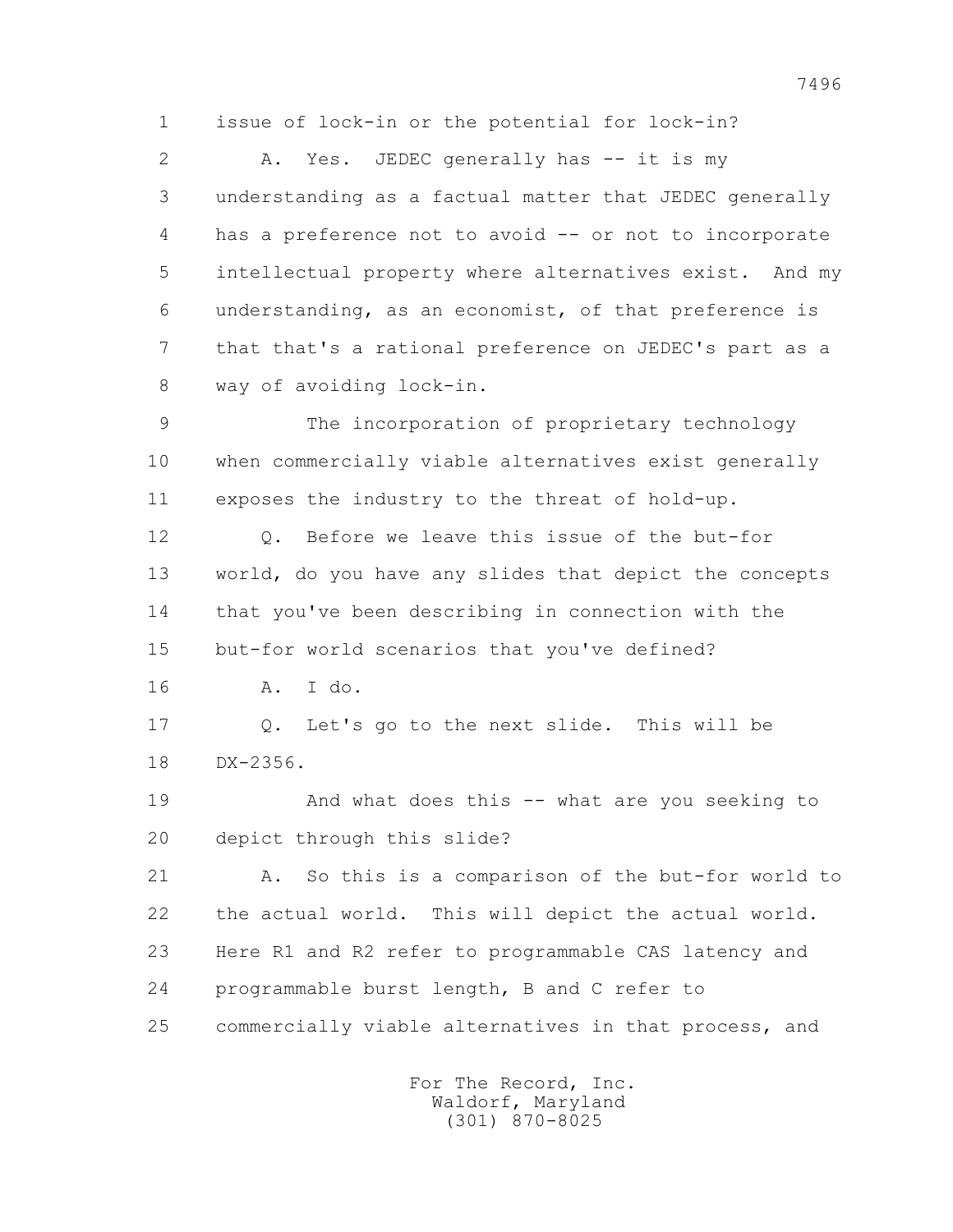1 the standard-setting for SDRAM is the first large 2 funnel or the leftmost of the large funnels in this. 3 So the features of SDRAM are going to be 4 determined by the furthest-left small funnels, which 5 will feature the selection of R1 and R2. 6 Q. And then we've just seen a second view of this 7 same slide and some animation. Can you explain what 8 you mean to depict through that animation? 9 A. Yes. In fact it's what I just referred to, the 10 selection of R1 and R2 in the process of defining the 11 SDRAM standard. And as I mentioned, R1 and R2 refer to 12 Rambus proprietary technology. 13 Q. And which Rambus technology specifically do the 14 arrows R1 and R2 refer to? 15 A. Programmable CAS latency and programmable burst 16 length. 17 Q. I think there may be another view on this 18 slide? 19 A. Here, those two technologies have now been 20 incorporated into the SDRAM standard which is issued 21 and is deployed. At that point SDRAM becomes a 22 platform for the development of a subsequent standard 23 DDR. That is to say, the output of the SDRAM standard 24 process as deployed becomes a basis, an evolutionary 25 basis for the development of the DDR standard.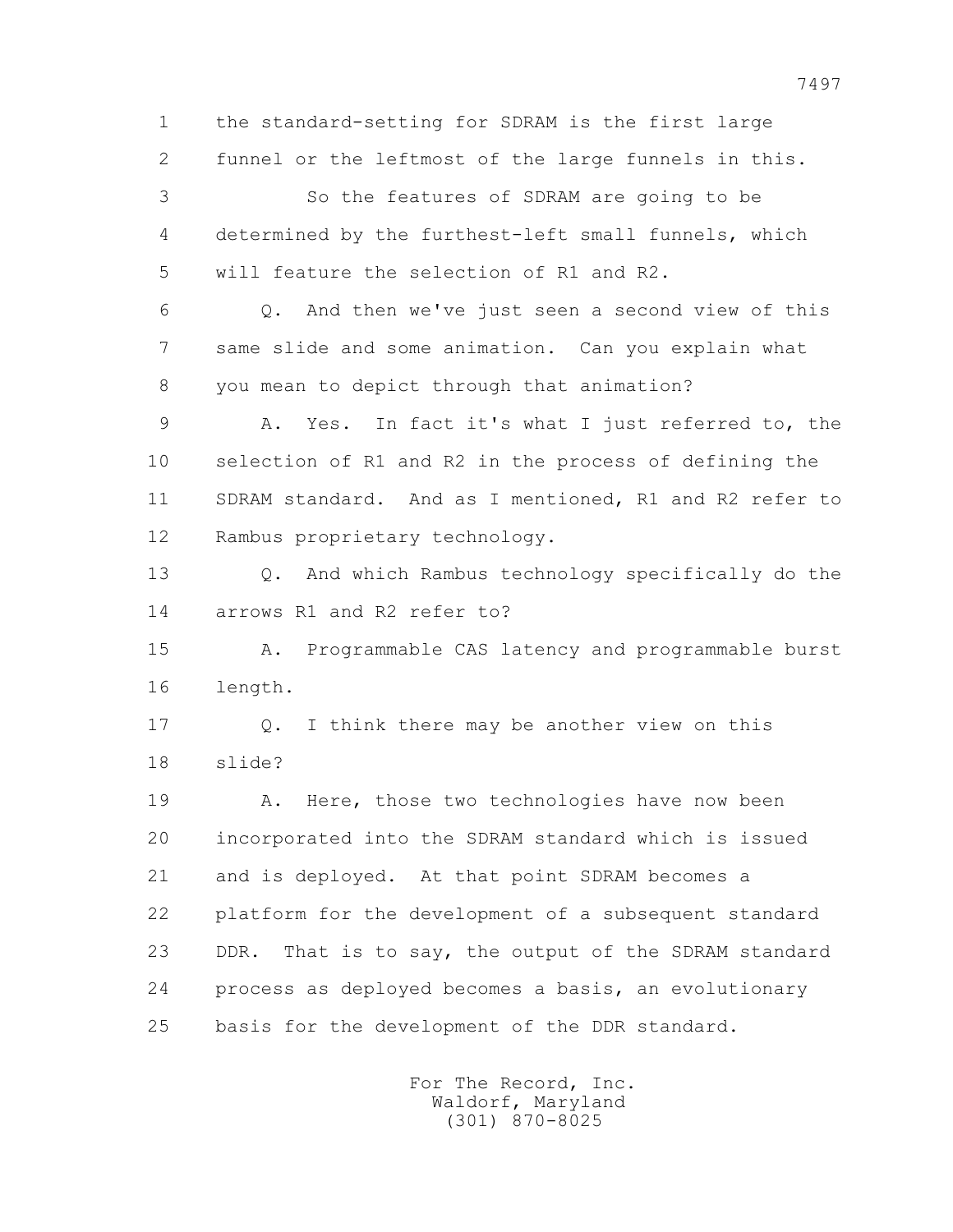1 And this illustrates that by showing R1 and R2 2 being fed into what will become the DDR selection 3 process.

 4 Q. And then I think there may be one more view? 5 What, in this view, what are you seeking to convey? 6 A. So this illustrates the selection of R3 and R4, 7 which refer to on-chip DLL and dual-edged clocking, 8 into the DDR standard, and they are selected over 9 commercially viable alternatives D and E. 10 Q. And perhaps there's one more view? Yes. 11 A. And here -- 12 Q. Go ahead. 13 A. Here -- and now, all four of those 14 technologies are incorporated into the DDR standard. 15 The first two R1 and R2 were inherited from the base 16 on which DDR built. R3 and R4 are additions to that 17 standard.

 18 Q. And what you've just walked through, does that 19 reflect -- in what's depicted in this slide, DX-236, 20 does that reflect your understanding of what has 21 occurred in the actual world in terms of Rambus' 22 intellectual property being incorporated into JEDEC 23 SDRAM and DDR SDRAM standards?

24 A. It does.

25 Q. Let's go to the next slide. This would be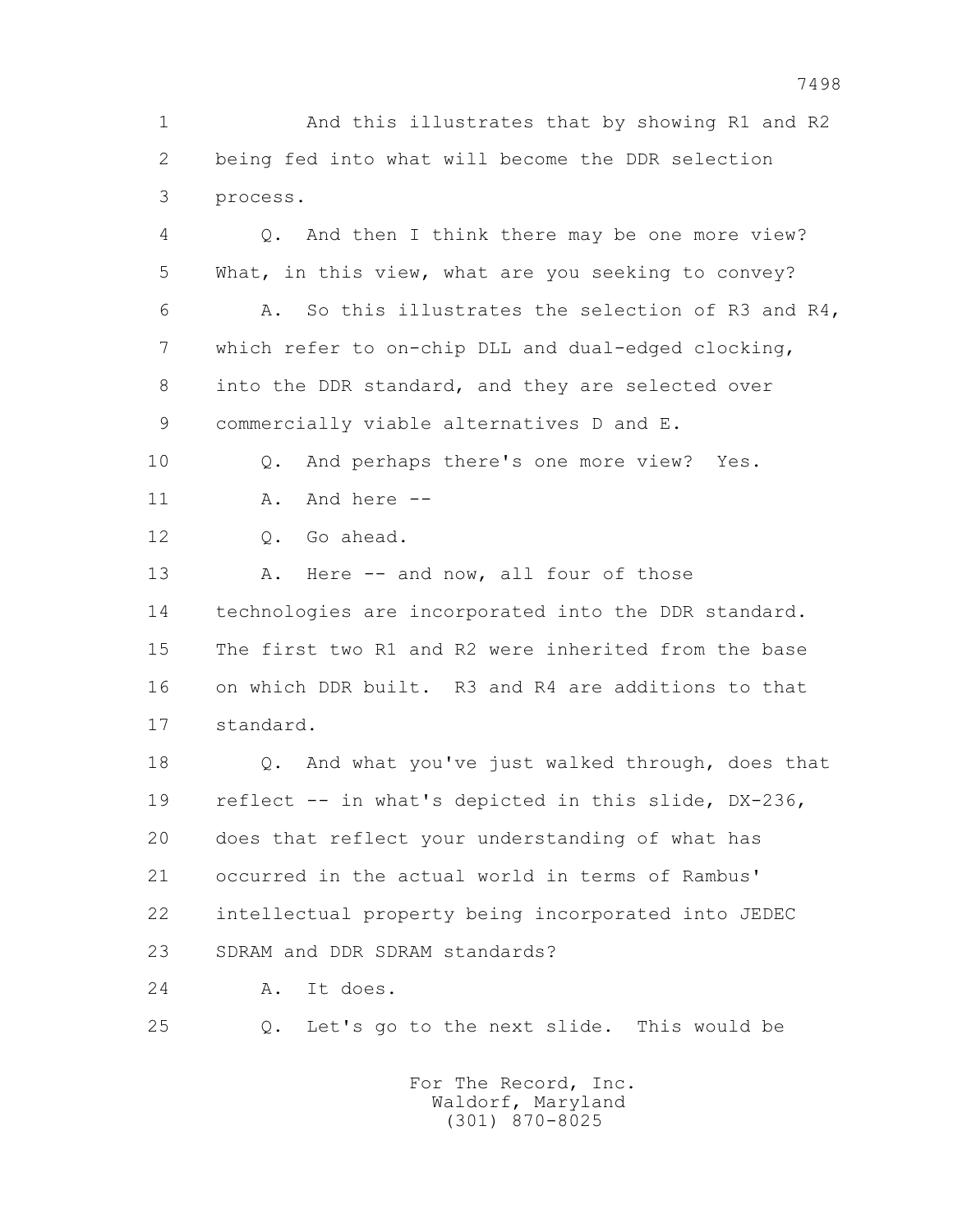1 DX-237.

| $\overline{2}$ | What does this slide depict?                           |
|----------------|--------------------------------------------------------|
| 3              | This slide starts off with the same<br>Α.              |
| 4              | environment, but it's going to consider what happens   |
| 5              | in the but-for world. The actual case that I will      |
| 6              | consider here is the case either of no RAND letter or  |
| 7              | a RAND letter issued and JEDEC making the              |
| 8              | determination not to include the Rambus technology in  |
| 9              | the standards.                                         |
| 10             | So again, the hypothesis of the but-for world          |
| 11             | is that Rambus has disclosed its conduct -- excuse     |
| 12             | me -- disclosed its intellectual property early in the |
| 13             | process.                                               |
| 14             | Let's go to the next view.<br>Q.                       |
| 15             | And so as I said under the case of no RAND<br>Α.       |
| 16             | letter or when JEDEC decides not to include the        |
| 17             | intellectual property, SDRAM actually gets non-Rambus  |
| 18             | technologies B and C, which were two of the            |
| 19             | commercially viable alternatives.                      |
| 20             | And then is there another view of this slide?<br>Q.    |
| 21             | And here those two technologies have been<br>Α.        |
| 22             | incorporated in the standard and the two Rambus        |
| 23             | technologies were not.                                 |
| 24             | And then is there one more?<br>$Q$ .                   |
| 25             | Then here in the process of defining DDR, DDR<br>Α.    |
|                |                                                        |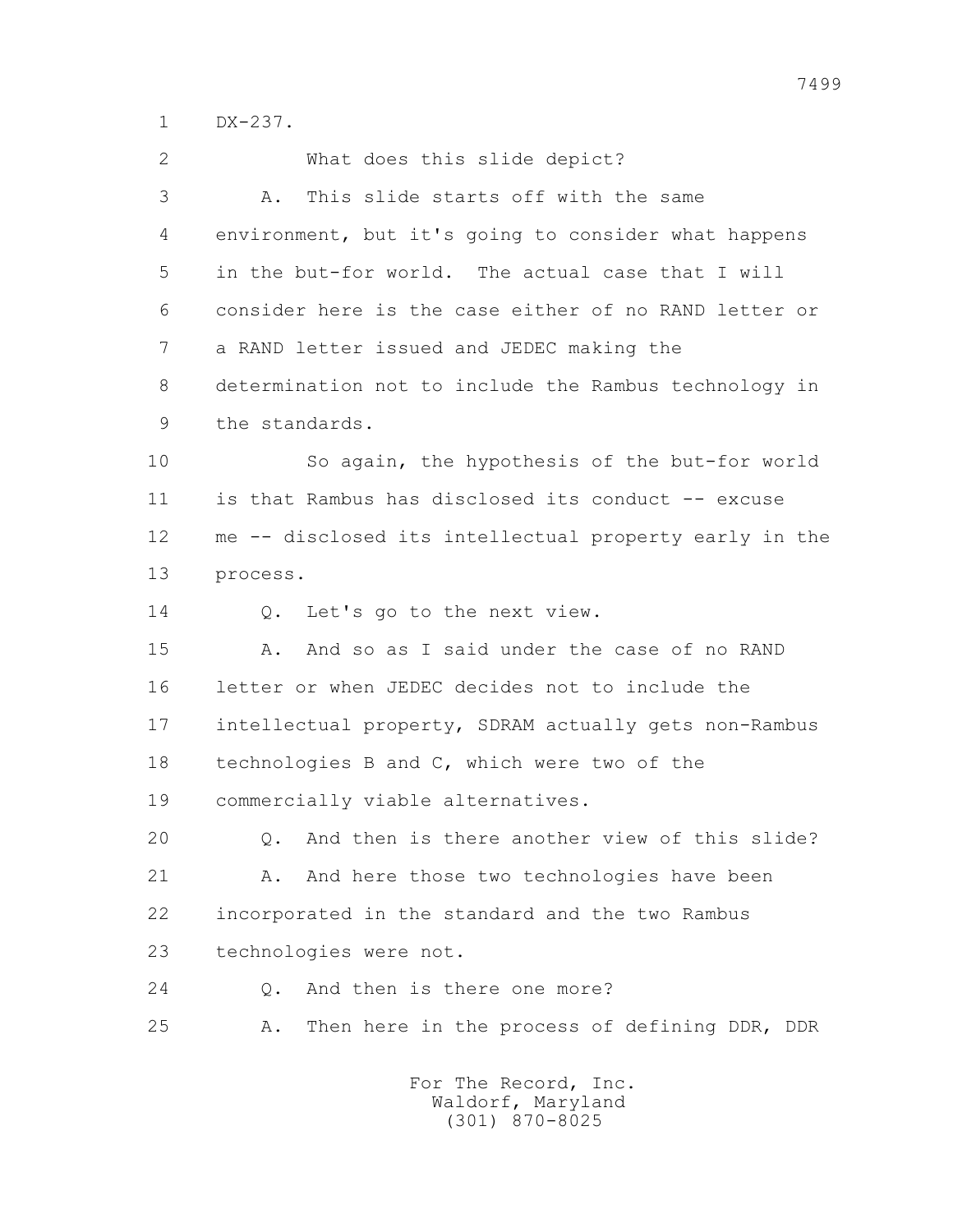1 did not inherit the Rambus technologies, so those 2 aren't part of the base of the DDR standard, and the 3 other two Rambus technologies are also not selected. 4 Q. And I think this may be the final view? 5 A. And at this point the DDR standard comes out 6 not involving any of the Rambus intellectual property. 7 Q. And to be clear before we leave this slide, 8 what are you meaning to depict by the fact that in this 9 slide, DX-237, the arrows coming out on the right-hand 10 side of the SDRAM and DDR SDRAM funnels are blue as 11 opposed to yellow? 12 A. It's that the DDR platform, the DDR technology, 13 does not incorporate Rambus intellectual property. 14 And I should say that as this diagram 15 illustrates, the DDR was built on the SDR and generally 16 in evolutionary technology the next generation will be 17 built on the previous generation and so in this case 18 the subsequent technology would not be inherited Rambus 19 technology. 20 Q. Could we go back to DX-231. 21 Now, DX-231, which we touched on earlier, 22 relates to the reasons why you've concluded that 23 Rambus' challenged conduct is exclusionary. We 24 haven't yet covered the last bullet point on this

25 slide, which states, "Entailed a conscious choice to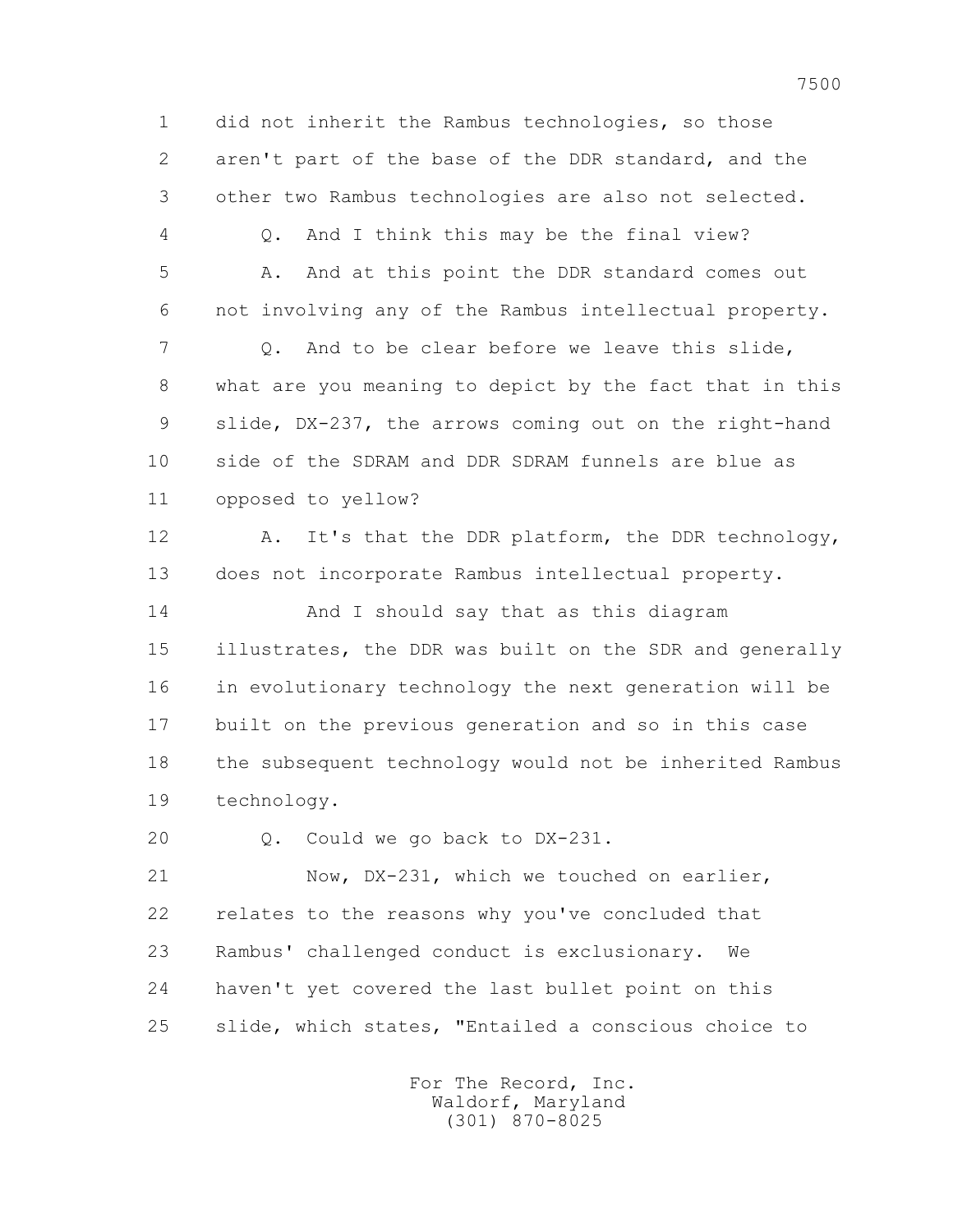1 jeopardize the enforceability of patented intellectual 2 property."

 3 Can I ask you to explain what you mean by that 4 and how that relates to your conclusion that Rambus' 5 challenged conduct is in an economic sense 6 exclusionary? 7 A. Yes. Before I -- before I start with that, I 8 want to go back to one of my assumptions, which is to 9 say that Rambus was aware of the legal risks associated 10 with its conduct, so that is to say that's an 11 assumption on my part and not an economic finding or 12 not an economic conclusion. 13 I have a slide that describes this third bullet 14 point. 15 Q. Let's see if we can find that. 16 Is this the slide you're referring to? 17 A. It is. 18 Q. This will be DX-238. 19 A. Yes. And the first bullet point, again, 20 because it refers to knowingly incurred a risk, is an 21 assumption on my part. 22 Q. And having made that assumption, how have you 23 reasoned, how with respect to this factor, how have you 24 reasoned to the conclusion that Rambus' challenged 25 conduct is exclusionary?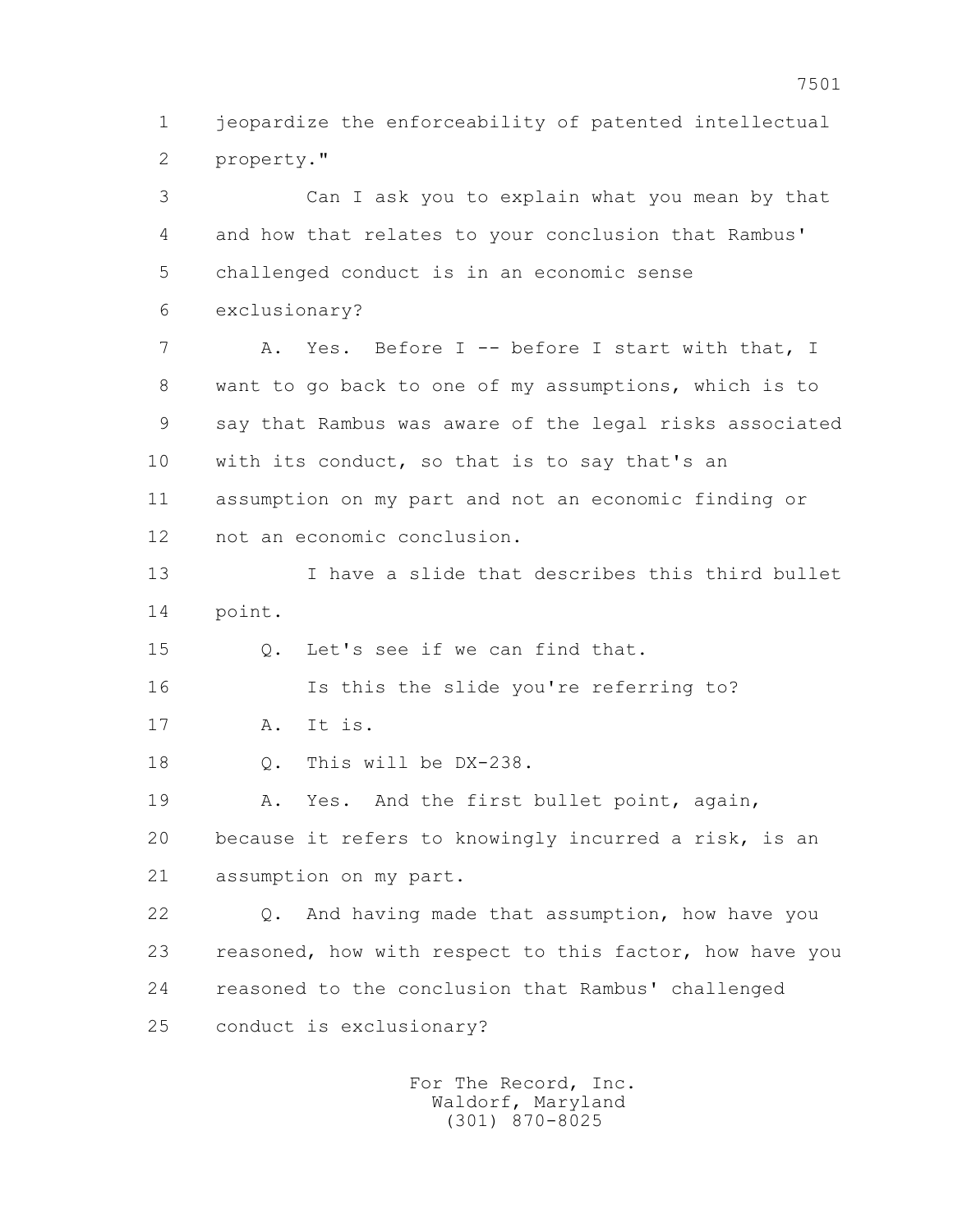1 A. Well, Rambus is a technology company. Its 2 business is selling technology. And so to risk losing 3 the enforceability of its patents for a technology 4 company is an extremely serious risk. And the 5 implication from an economist's perspective, that is, 6 from an economic analysis perspective, is that there 7 must have been an expected compensated benefit. That 8 is, there must be a reason for undertaking such a 9 risk.

 10 And there's quite a parallel to predatory 11 pricing. Predatory pricing, as I believe I testified 12 yesterday, is pricing below cost, which is something 13 that on its face appears to be irrational. You're 14 losing money on each item you sell. But the economic 15 explanation for predatory pricing is that if you 16 succeed in monopolizing a market, predatory pricing can 17 pay.

18 So that is to say, the future gains, the 19 recoupment of the investment in monopolizing the market 20 by way of running losses currently makes up for the 21 losses in the near term. And so if you succeed in 22 monopolizing a market, that actually provides a 23 rational account of why a firm might engage in 24 predatory pricing.

25 And there's an exact parallel here. The risk,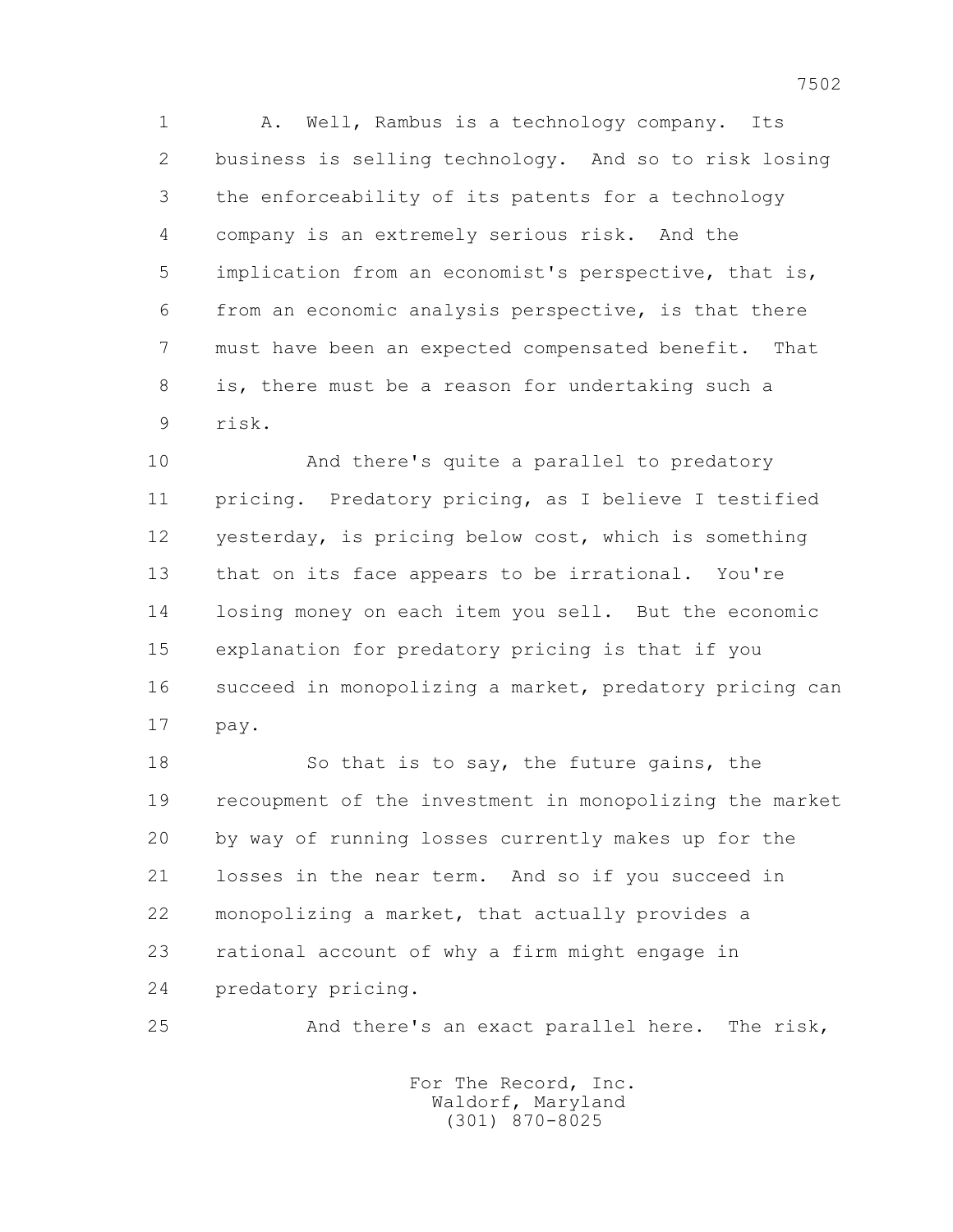1 which is a very serious risk, of having your patents 2 found unenforceable might be compensated by the gain 3 associated with actually ultimately monopolizing the 4 markets.

 5 Q. And have you seen any evidence in the record 6 of this case that Rambus acknowledged that 7 participation in JEDEC created substantial legal 8 risks?

 9 A. Yes. And I have a quote of the Rambus 10 chairman.

 11 Q. This will be DX-239. Let me read this and then 12 I'll ask you about it.

 13 The quote on DX-239, which the source at the 14 bottom of the page indicates this is a quote from a 15 deposition of Rambus' chairman, William Davidow, taken 16 in this case in January of this year, and the quote 17 says: "The only product that Rambus has about this is 18 intellectual property. Doing anything as stupid as 19 putting intellectual property in jeopardy by sitting in 20 a meeting would have been -- passively sitting in a 21 meeting, which is my understanding of what we did, 22 would have been the stupidest management move that I 23 could think of.

 24 "And you know, there isn't -- there is no 25 rational motivation that I can think of that you would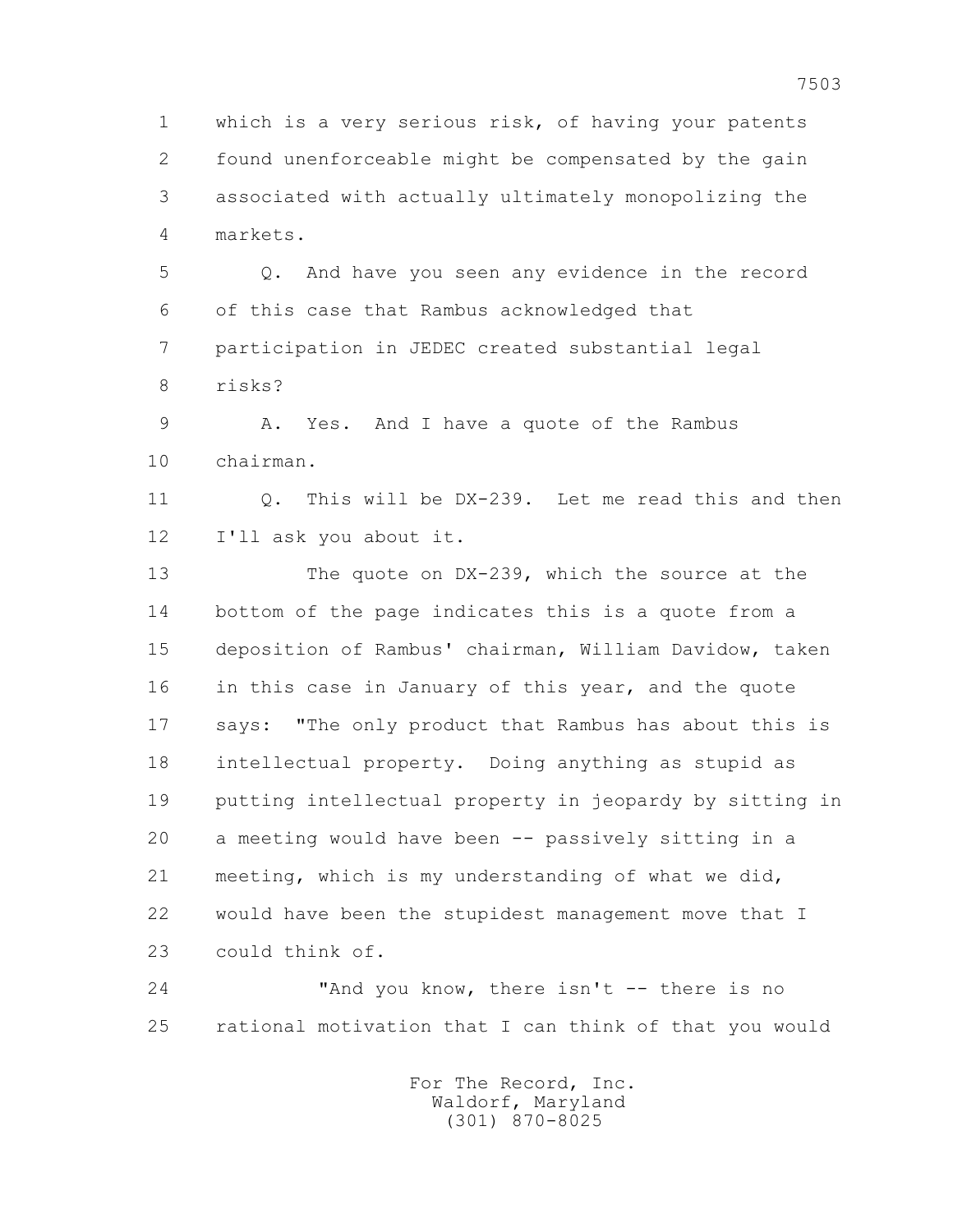1 jeopardize the value of your paints by participating in 2 a process that might deprive you of the right to 3 enforce those patents.

 4 "I mean, it's -- there was very little to be 5 gained and everything to be lost. I mean, that's not 6 the kind of thing that you do with a rational 7 manager."

8 Now, I've read the quote, Professor McAfee, and 9 my question is: What, if any, significance do you 10 attribute to this quote from the standpoint of your 11 economic analysis?

12 A. Well, this quote definitely for me confirms 13 that the risk that was taken was substantial. That is 14 to say, the -- so as I said, the -- I'm sorry. I've 15 got a little tongue-tied.

 16 That there was a risk taken and that the -- 17 that that was a substantial risk and would need a 18 substantial benefit to recoup the extent of the risk.

 19 Now, his explanation was, well, we couldn't 20 have done it because it would have been too stupid to 21 have done that. That's my reading of this, although of 22 course that's a factual matter of what he meant.

 23 But the normal economist's perspective -- and 24 to be fair, I do actually -- I have encountered firms 25 making mistakes and in my classes I describe or I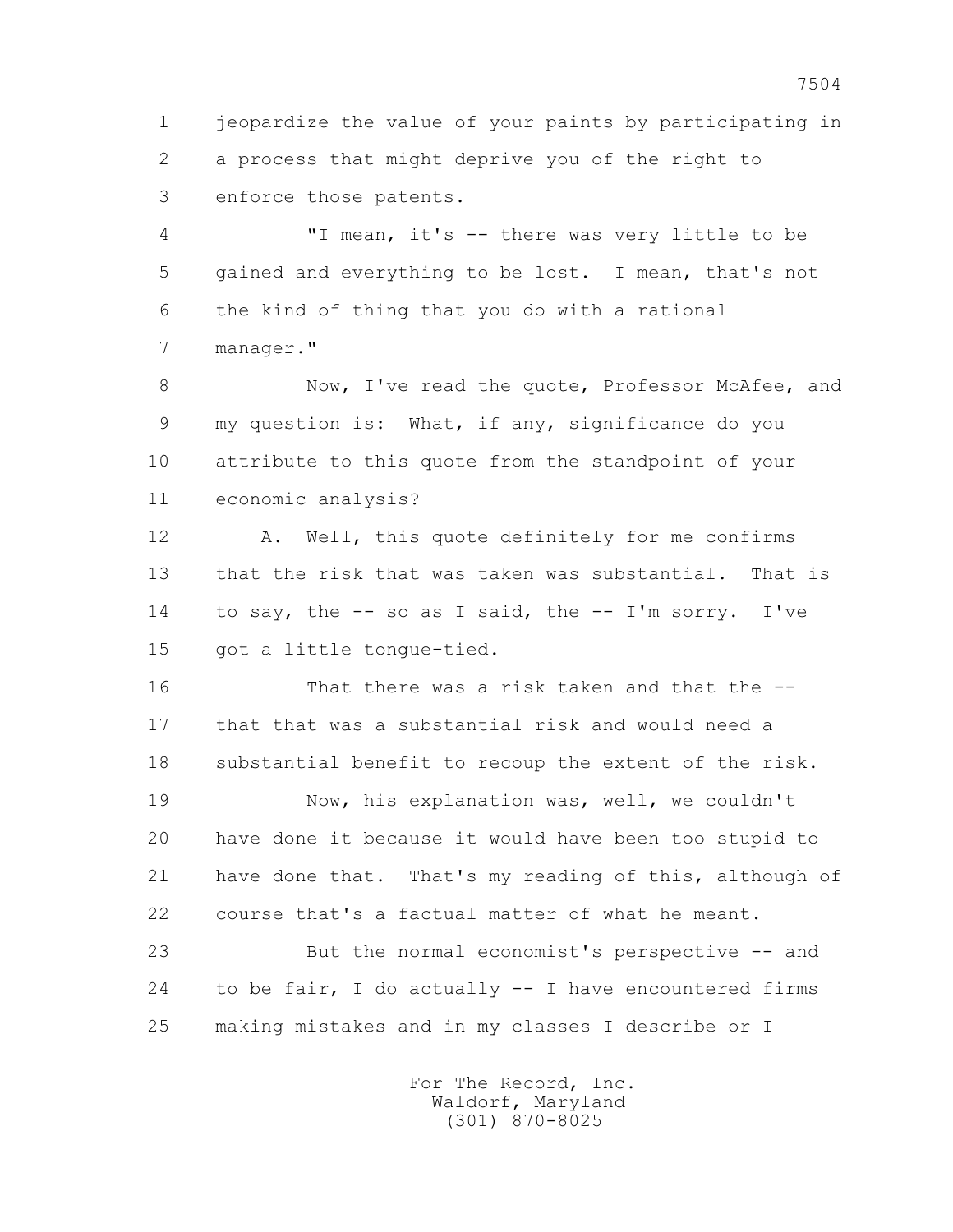1 present situations in which firms make mistakes and I'm 2 not -- I do not intend to testify that firms never make 3 mistakes because of course on occasion they do.

 4 But on the other hand, the normal economic 5 analysis is to assume that firms aren't making 6 mistakes, that is that they are being deliberate, and 7 in this case if they were being deliberate, they had to 8 have a purpose and essentially the only purpose, 9 candidate purpose, of which I'm aware is to monopolize 10 the market.

 11 And that purpose has the advantage, like 12 predatory pricing, of being sufficiently valuable to 13 make a sizeable risk worthwhile.

14 0. And the predatory pricing analogy that you've 15 drawn to this case and to statements such as the one 16 that's presented in DX-239, does that predatory 17 pricing theory have a basis in the economic

18 literature?

 19 A. Oh, yes. That's quite a popular topic in the 20 economics literature. It's been empirically tested 21 and examined with a variety of companies and it 22 appears in any industrial organization textbook I 23 believe.

 24 Q. And where that paradigm of conduct, the 25 predatory pricing paradigm, exists and there is what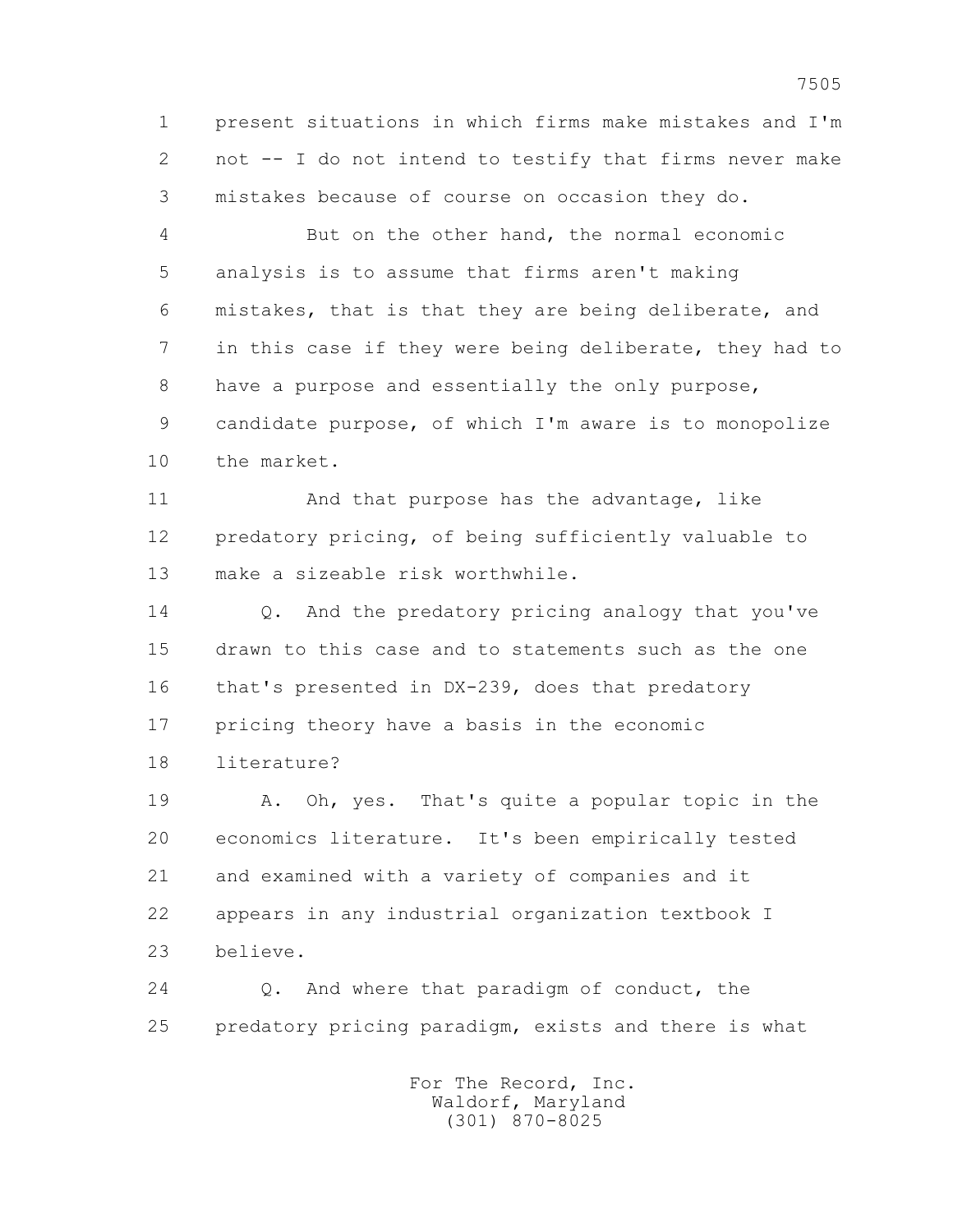1 appears to be a conscious decision to price below cost 2 in the way that you've described, when that conduct 3 paradigm exists, does it provide a basis for an 4 economist to draw inferences about the exclusionary 5 nature of the conduct?

 6 A. Yes, it does. In fact, it's -- so my 7 understanding of the requirement -- so that the 8 economic analysis is if you meet two characteristics, 9 you've priced below cost and you have a method of 10 recouping the losses sustained while you were pricing 11 below cost, then it is generally well-accepted that you 12 can conclude that this was exclusionary conduct whose 13 purpose was monopolization.

14 Now, I want to be clear actually in my answer 15 that I'm giving the economic analysis version of that. 16 I understand also that there's a parallel legal 17 version, but I do not mean to speak to the law but only 18 to the economic analysis side.

 19 Q. And do you find that economic paradigm to be 20 applicable in this case?

21 A. Well, with the exception that we are not -- the 22 conduct that's being described was not predation, but 23 yes, otherwise it is exactly parallel.

 24 Q. And do your conclusions in this regard as to 25 this element of your conclusion that Rambus' conduct is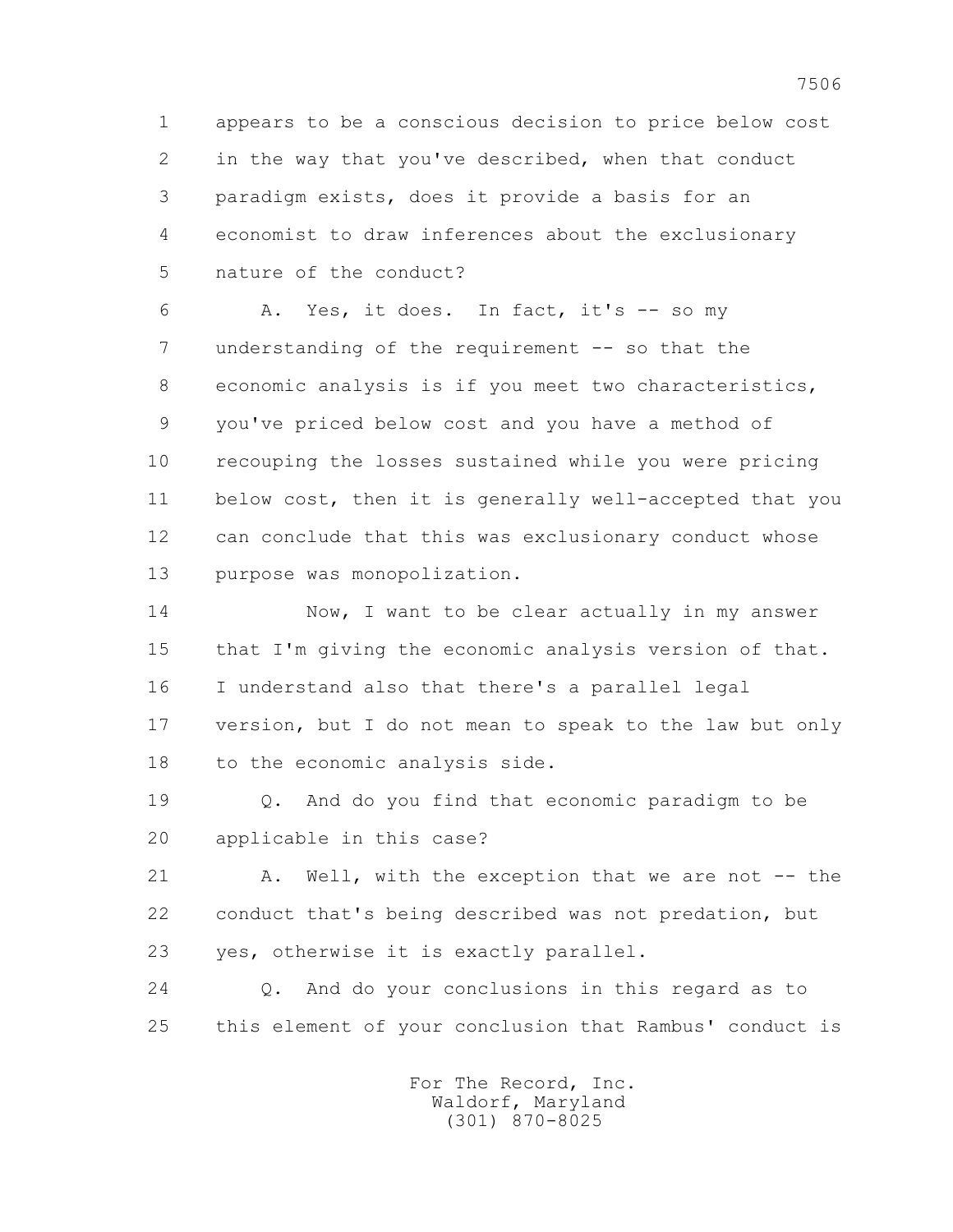1 exclusionary in an economic sense, are these 2 conclusions independent from the earlier bases that you 3 described for concluding that Rambus' challenged 4 conduct is exclusionary, by which I'm referring to the 5 misrepresentation element of your analysis and the 6 analysis related to exclusion of alternative 7 technologies?

8 A. That was quite a question. But yes, it is. 9 As I testified when we went through the 10 assumptions, the conclusion here is -- requires that 11 they knowingly engaged in this behavior and that they 12 knew the risks. That's a factual matter that was not 13 used in the -- that assumption was not used in the 14 earlier analysis and hence is independent.

 15 And I see this as a corroboration of the 16 earlier analysis; that is, it's an independent means of 17 reaching the same conclusion.

18 MR. ROYALL: Your Honor, I would quess that I 19 have about forty minutes to go, and the very next 20 topic is one that has again two provisional in camera 21 slides.

 22 If you wanted to break for lunch, my proposal 23 would be to cover that as soon as we get back and then 24 finish up. And again, I would estimate thirty to forty 25 minutes.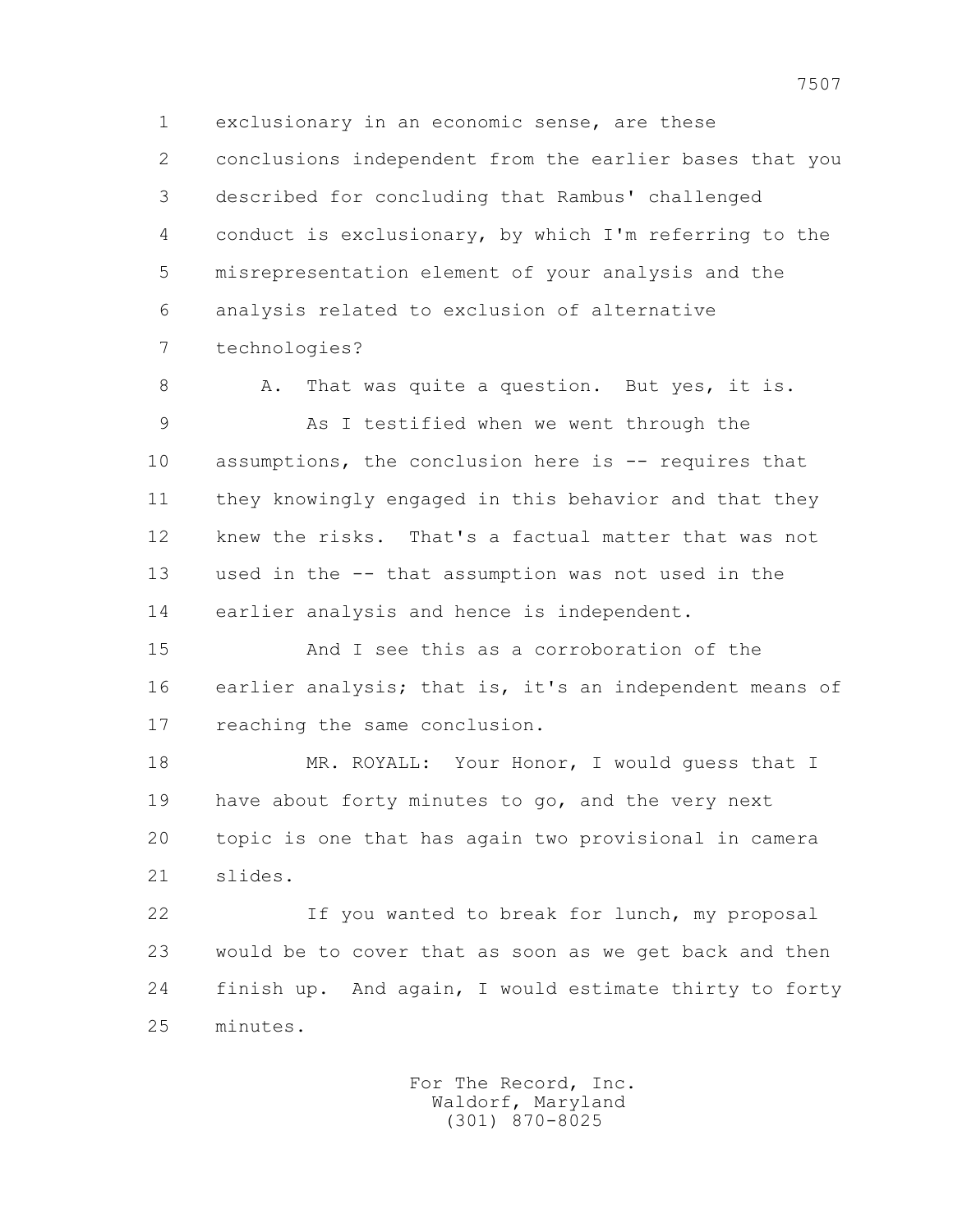1 JUDGE McGUIRE: Okay. Why don't we do that 2 then. 3 It's 12:30. We will reconvene then at 1:45 4 after lunch. 5 Hearing in recess. 6 (Whereupon, at 12:28 p.m., a lunch recess was 7 taken.)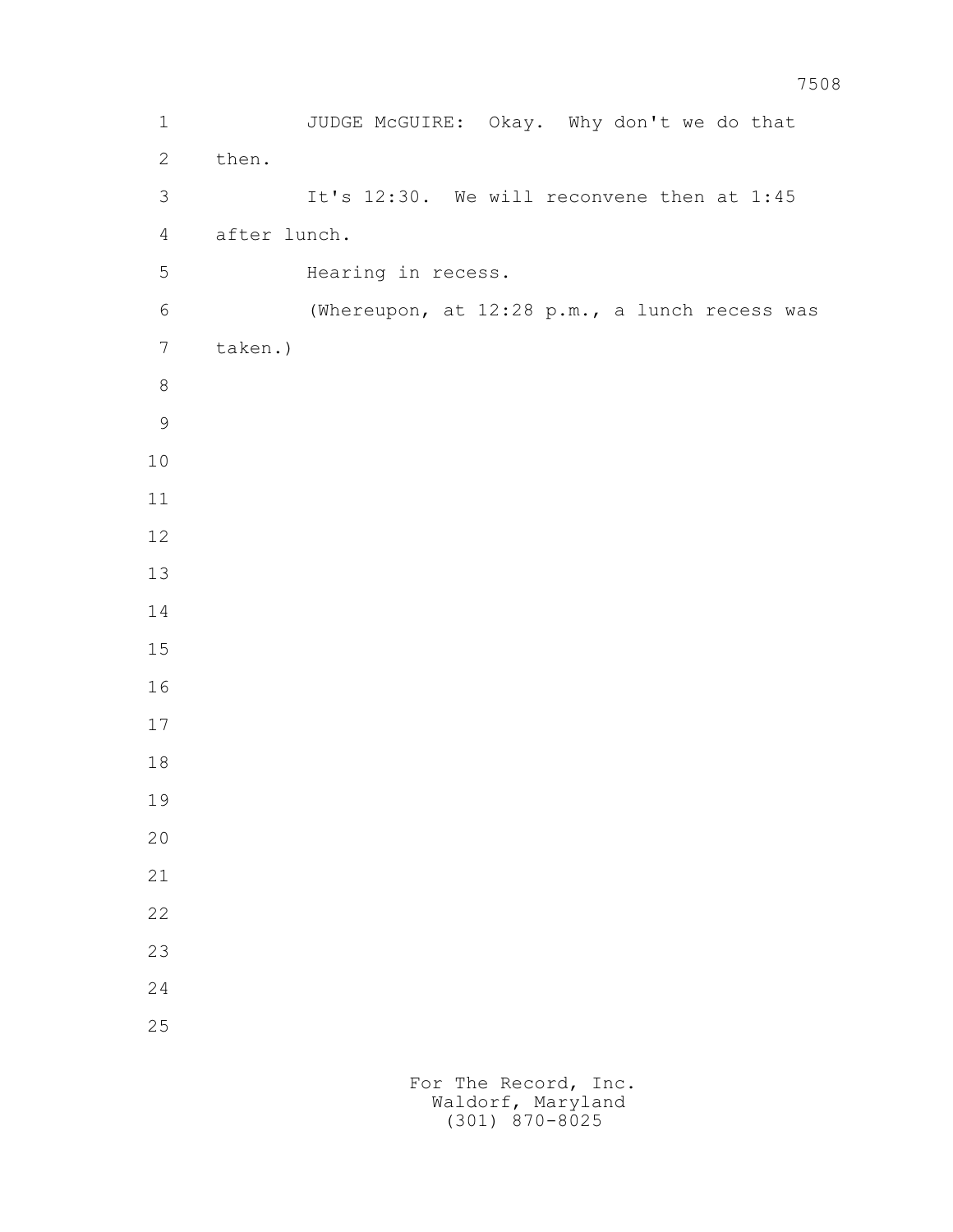7509 1 A F T E R N O O N S E S S I O N 2 (1:46 p.m.) 3 JUDGE McGUIRE: This hearing is now in order 4 and in in camera session. 5 Again, I'll ask counsel to certify to the court 6 that everyone at their table and everyone behind them 7 is cleared to hear this in camera testimony. 8 MR. STONE: On behalf of respondent I can, 9 Your Honor. 10 MR. ROYALL: And on behalf of complaint counsel 11 I can as well. 12 JUDGE McGUIRE: All right. Thank you. 13 (The in camera testimony continued in 14 Volume 36, Part 2, Pages 7631 through 7663, then 15 resumed as follows.) 16 JUDGE McGUIRE: Okay. Mr. Royall, you may 17 proceed. 18 MR. ROYALL: Thank you, Your Honor. 19 BY MR. ROYALL: 20 Q. Professor McAfee, we have now arrived at the 21 fifth and final key economic question that you 22 identified earlier, namely the question: What remedy, 23 if any, is needed to restore competition/alleviate the 24 anticompetitive effects of Rambus' conduct? 25 Have you reached conclusions relating to that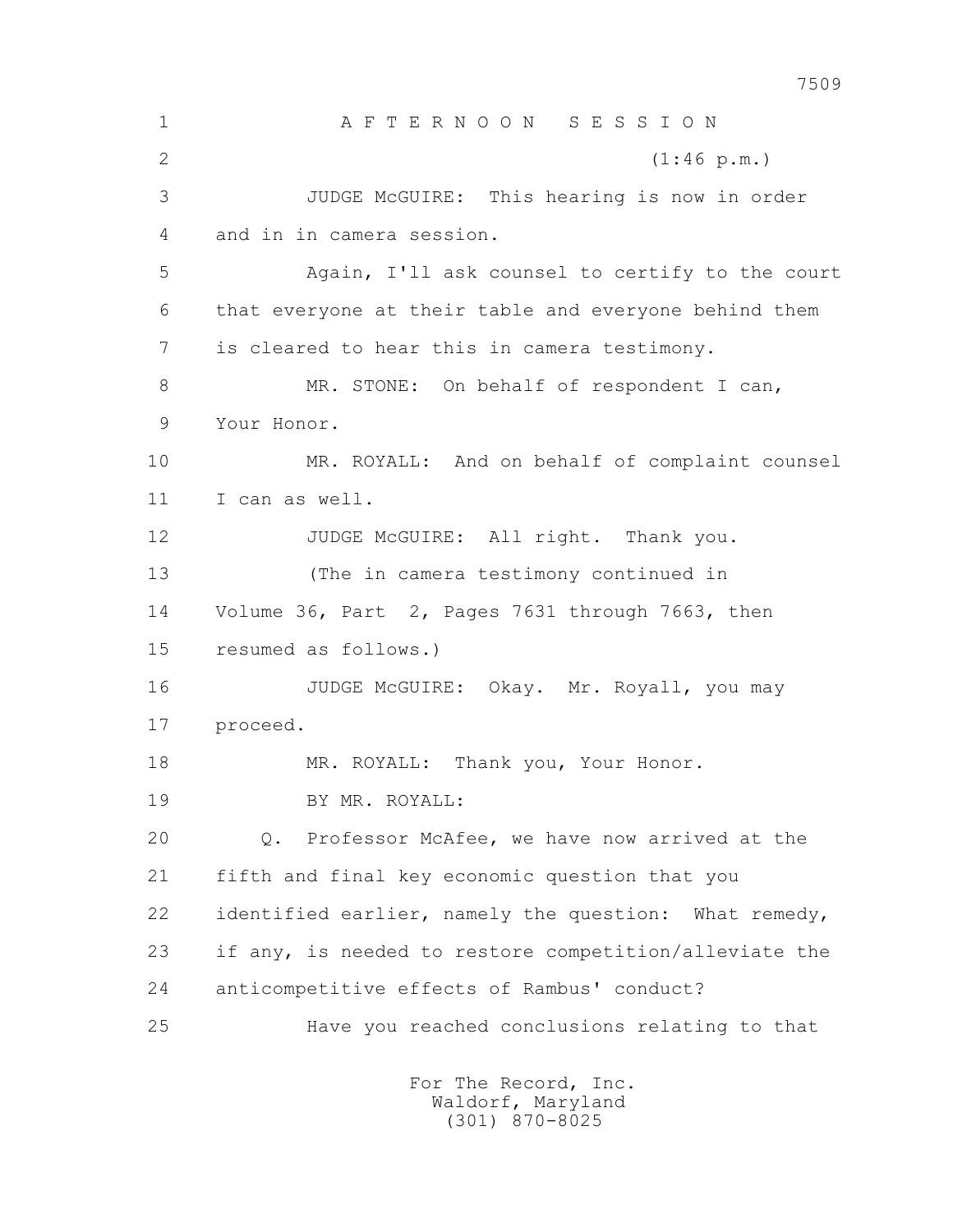1 question?

2 A. I have.

 3 Q. Before we get to the precise nature of your 4 conclusions, let me ask you to explain if you could, as 5 an economist, how do you go about assessing questions 6 about remedies or appropriate remedies in an antitrust 7 case?

 8 A. Well, what an economist would refer to as the 9 first best, that is to say, the most desirable 10 approach to remedies would be to restore the world to 11 what it would have been absent the anticompetitive 12 conduct.

 13 So the general idea is that you just want to 14 undo the effects of the monopolization -- actually undo 15 the monopoly and by undoing the monopoly will undo the 16 effects of the monopolization and thereby undo the 17 effects of everything else. That would be the first 18 best.

 19 I actually have a slide to illustrate or to 20 summarize this.

21 Q. Is this the slide you're referring to?

22 A. It is.

23 Q. This will be DX-245.

 24 And the point you just made, is that the same 25 point that's being referenced here in the first bullet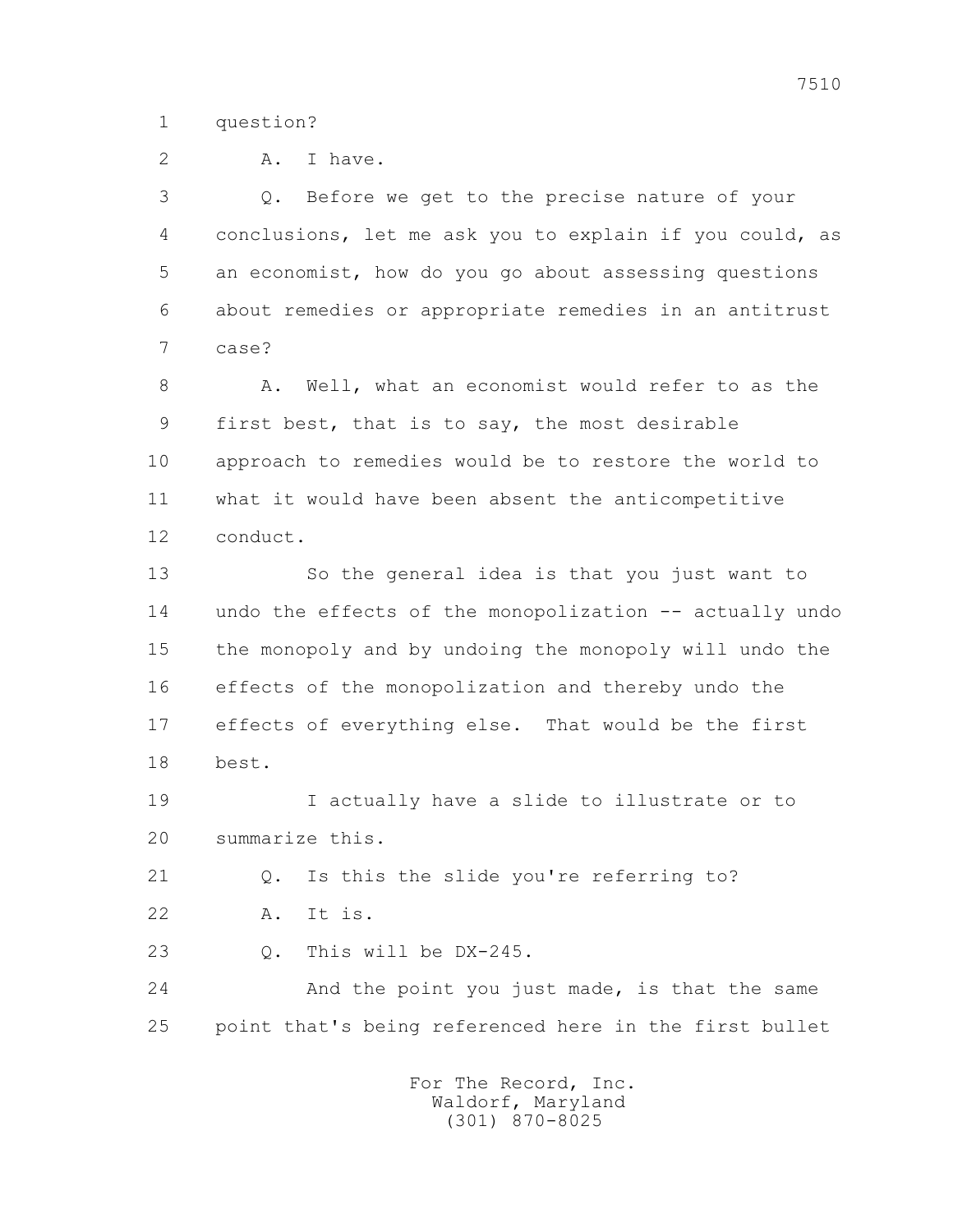1 of DX-245?

2 A. It is.

 3 Q. What do you mean by the statement in the second 4 bullet where you say, "As a practical matter, in this 5 case the preferred remedy cannot be achieved"? 6 A. Well, in this case there have been, as we 7 discussed, substantial investments and in fact almost a 8 decade's worth of investments in these technologies and 9 we discussed misdirection of investments in 10 technologies. 11 A lot of things that are not going to be, as a 12 practical matter, possible to reverse have been created 13 by these specific investments, and that leads to the 14 conclusion that the first best is not attainable, which 15 I would say is actually the normal state of affairs, 16 but there's no -- this case being no exception. 17 Q. When you say "the normal state of affairs," by 18 that do you mean the normal state of affairs in an 19 antitrust case? 20 A. In an antitrust case, yes. 21 Q. What do you mean when you say here in the first 22 subbullet on DX-245 where you say, "Rambus' monopoly 23 power is durable"? What do you mean by that and how 24 does that relate to the issue of remedies? 25 A. Well, there's a sense in which that's For The Record, Inc.

 Waldorf, Maryland (301) 870-8025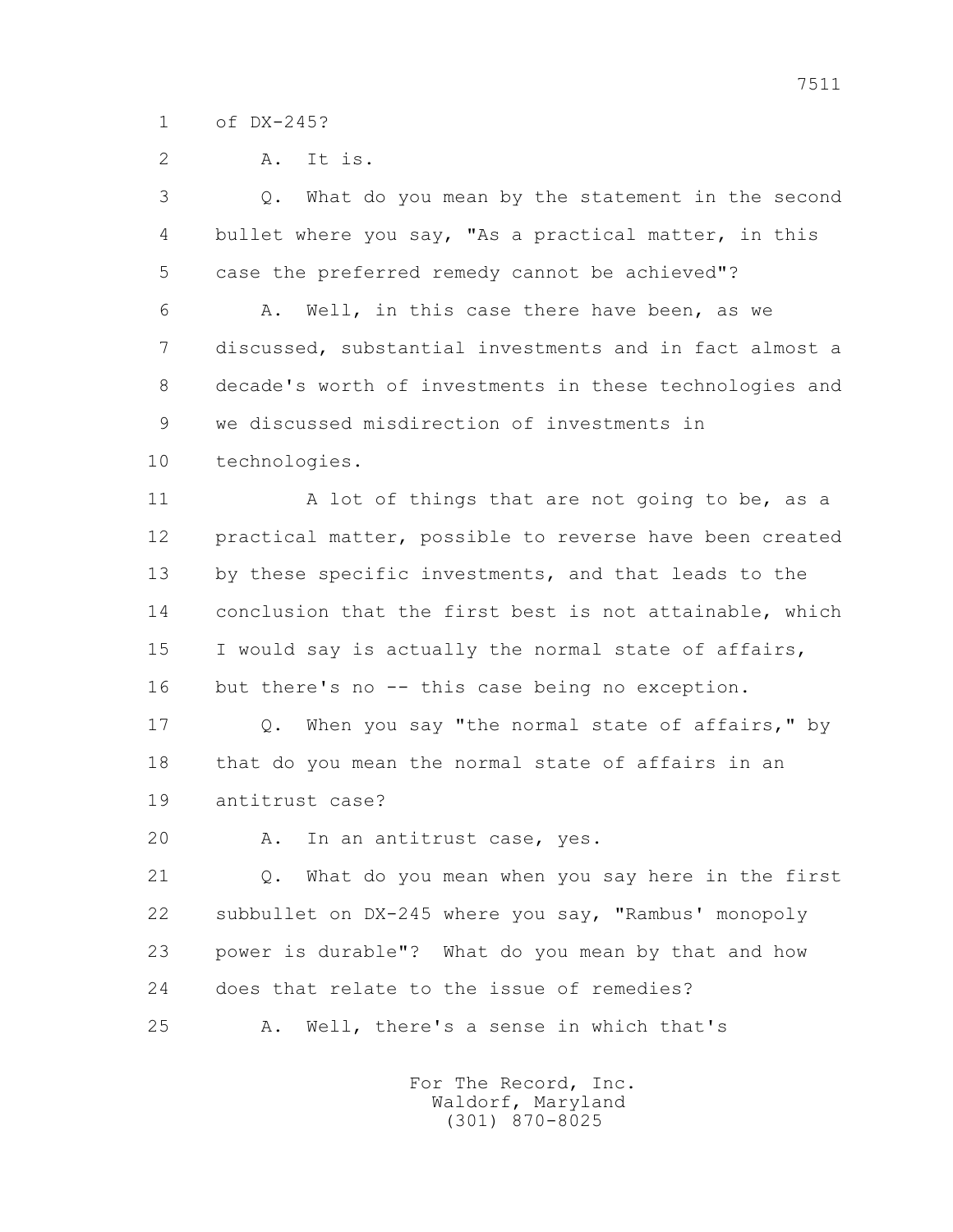1 redundance since monopoly power, as I've defined it, is 2 always durable. But Rambus has achieved monopoly power 3 and that's durable. That's not going to go away 4 because the JEDEC standards aren't going away, having 5 been adopted by the marketplace. 6 Q. And how does that relate to your views on

7 remedies?

 8 A. That says it's not going to be possible to go 9 back to 1992 and change the technologies that are 10 embedded in SDRAM. And DDR SDRAM for that matter.

11 0. Your next subbullet states, "The but-for world 12 is now unattainable."

 13 What do you mean by that and how does that 14 relate to your conclusions on remedies?

 15 A. The but-for world that we discussed, in 16 particular the but-for world in which -- well, actually 17 either of the two, when Rambus technology is not 18 embedded in the JEDEC standards or when there is 19 ex ante negotiation, neither of those worlds is 20 available to us today, and there's no way to actually 21 create those worlds at this time.

 22 Q. Now, you mention in this second bullet in this 23 slide, DX-245, you refer to some practical issues 24 pertaining to remedies.

25 What, to be precise, what practical issues are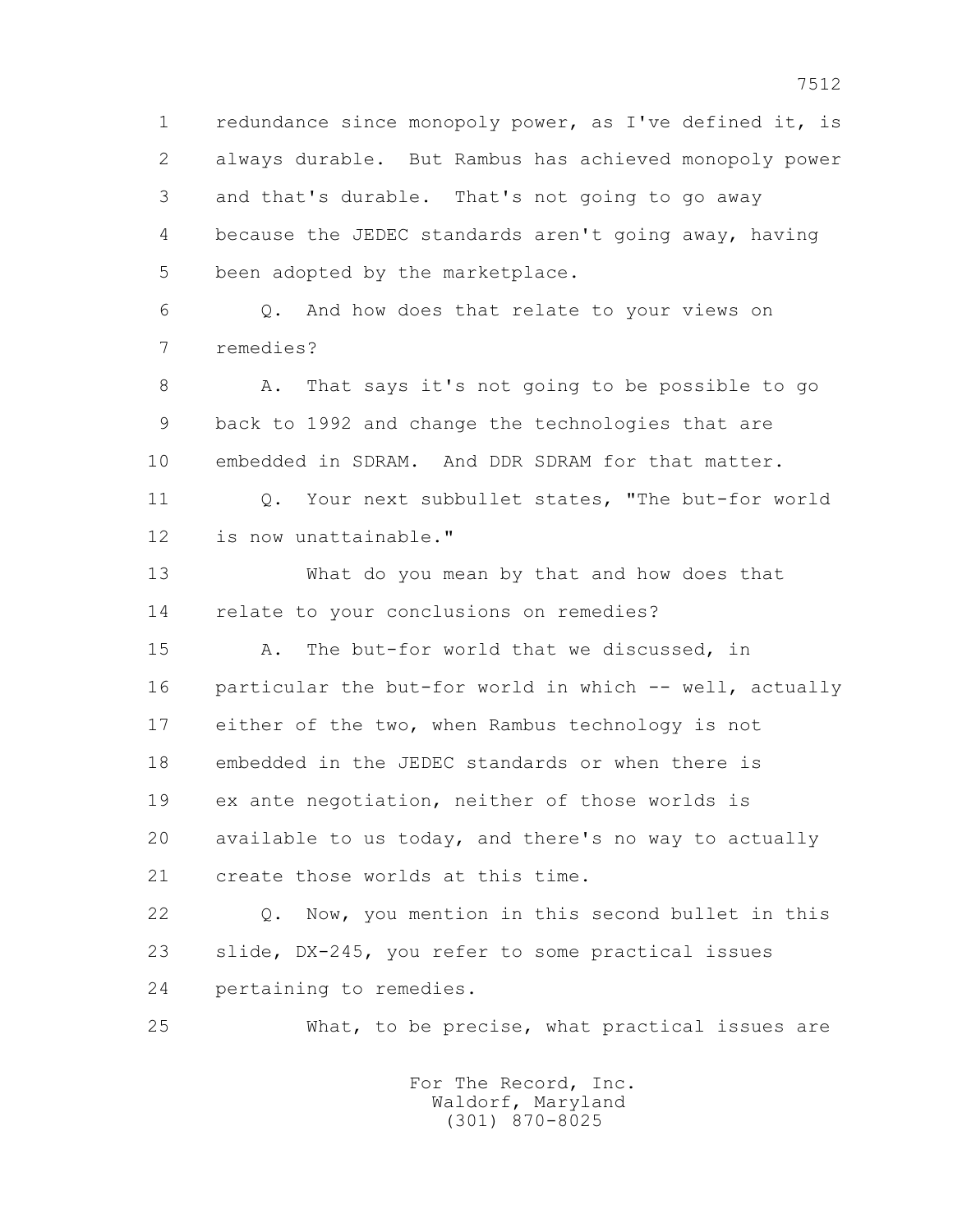1 you referring to in that regard?

 2 A. Well, three main ones which are presented on 3 the subsequent slide.

4 Q. Let's go to the next one.

 5 Is this the slide you're referring to? 6 A. It is.

 7 Q. This will be DX-246. And you have entitled 8 this slide Practical Limitations.

 9 What do you mean by "practical limitations" in 10 this context?

11 A. These are aspects of the world that are 12 relevant to the attempt to undo the monopolization of 13 Rambus. That is to say, the existence of an installed 14 base of SDRAM and DDR and the devices and complementary 15 devices have been developed, those already exist. 16 Those investments have already been made. They're 17 committed. There's no way to undo the existence of 18 those investments today.

 19 Q. You refer in the second bullet on this slide to 20 DDR-II and you state that the DDR-II standard has been 21 developed largely under the same assumptions as were 22 used for SDRAM and DDR SDRAM.

 23 First of all, let me ask you, what do you mean 24 by that? What are you meaning to state by that? 25 A. So the DDR -- so that actually means two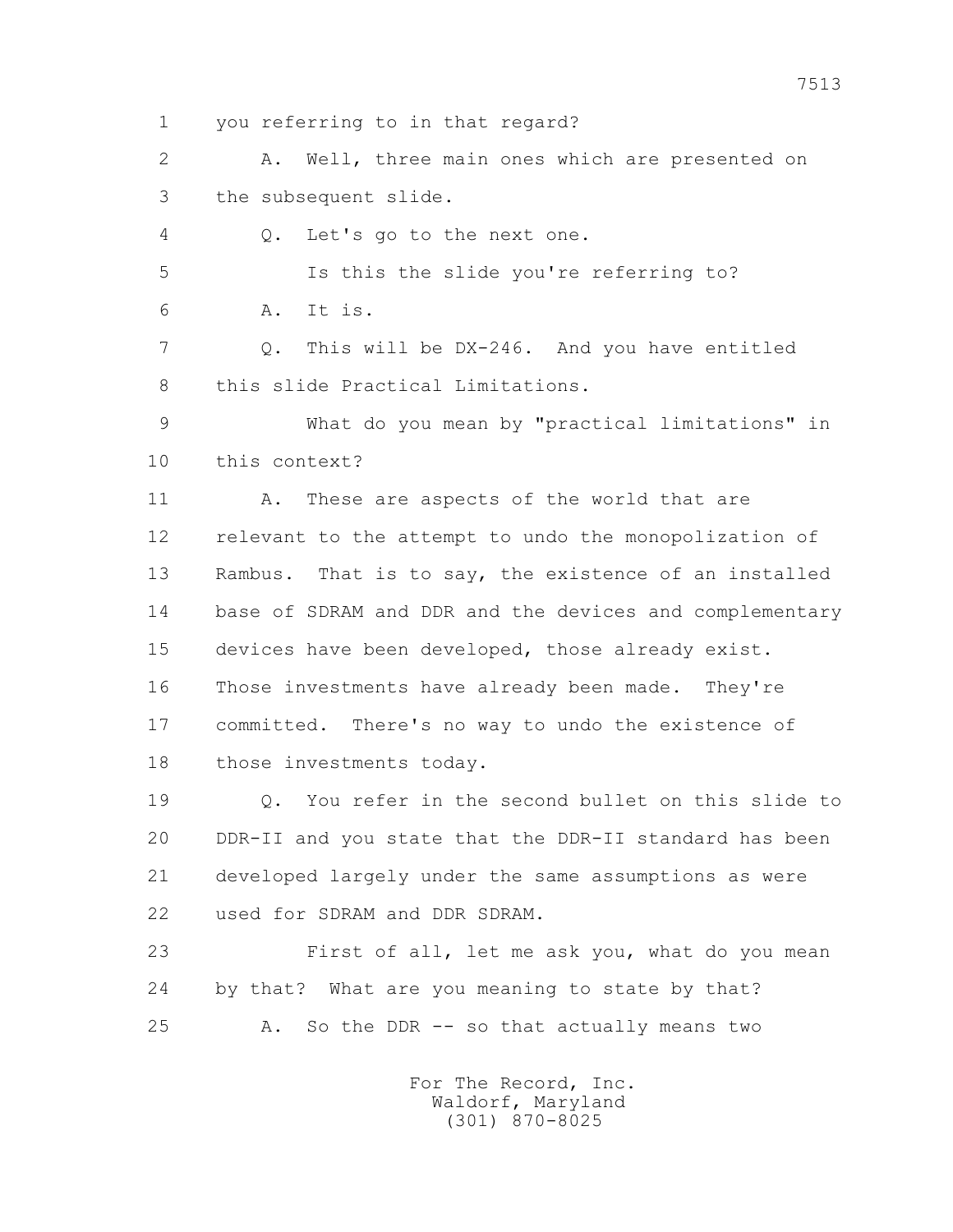1 things. One is that DDR-II development started 2 building on DDR and at a time when it wasn't known that 3 Rambus had intellectual property covering DDR or at 4 least wasn't widely known. 5 The second thing is that DDR-II was and was 6 intended to be an evolutionary outgrowth of DDR and as 7 a consequence DDR-II is building on a product that 8 contains Rambus intellectual property. 9 Q. And how do those -- 10 MR. STONE: May we just be clear that as with 11 yesterday that the witness is testifying to his 12 assumptions here as opposed to facts that he just 13 stated? 14 JUDGE McGUIRE: Okay. Mr. Royall, can you 15 inject that into your questioning? 16 MR. ROYALL: Yes, Your Honor. 17 BY MR. ROYALL: 18 Q. What you just described in answer to my earlier 19 question, Professor McAfee, was this your understanding 20 as to the timing of the development of the DDR-II 21 standard by JEDEC? 22 A. Yes, it is. 23 Q. And are you making assumptions about the facts 24 in that regard?

> For The Record, Inc. Waldorf, Maryland (301) 870-8025

25 A. Yes, I am. I was not a witness to the or a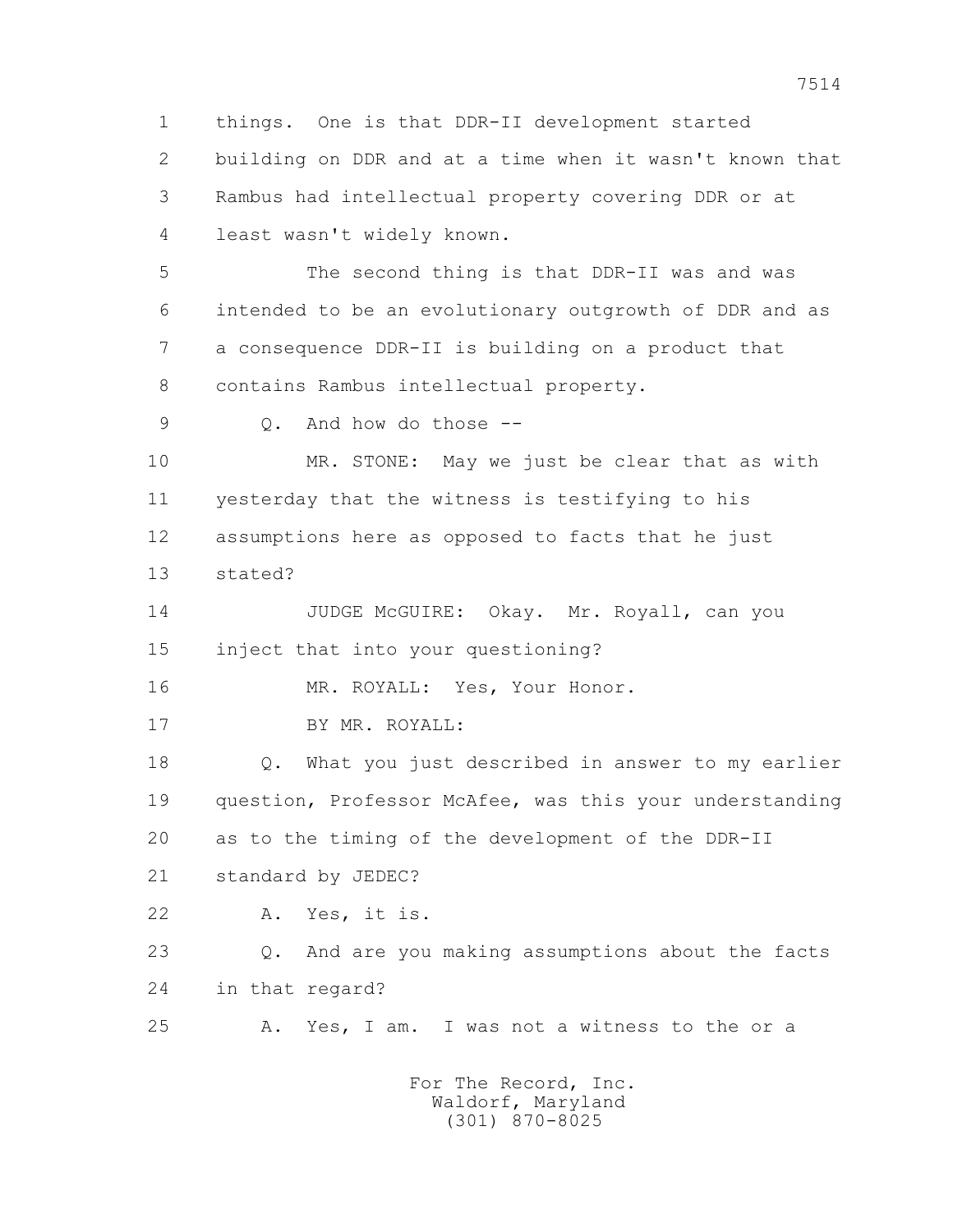1 participant in the development of DDR-II.

2 0. Now, having made such assumptions, what, if 3 any, economic conclusions do you make about the DDR-II 4 standards development and implications of that for the 5 question of remedies in this case?

 6 A. Well, we've talked at some length about the 7 economies associated with reusing existing technology 8 in an evolutionary approach to the development of DRAM 9 standards. And that evolutionary approach requires the 10 DDR-II standard to build on the DDR standard, and 11 that's just a restriction on any remedy in that if 12 Rambus is allowed to assert its IP against DDR, then 13 the DDR-II will have to build on some other foundation 14 in order to avoid Rambus IP.

 15 Q. The final point that you make on this slide, 16 DX-246, refers to technological development in 17 alternatives to Rambus' claimed technologies has been 18 forgone. What do you mean by that?

 19 A. As we discussed, for example, with 20 asynchronous alternatives, the investments that might 21 have otherwise arisen in asynchronous DRAM 22 technologies were not fully exploited because SDRAM 23 appeared to be a better alternative than it was or 24 than was understood to be.

25 Q. How --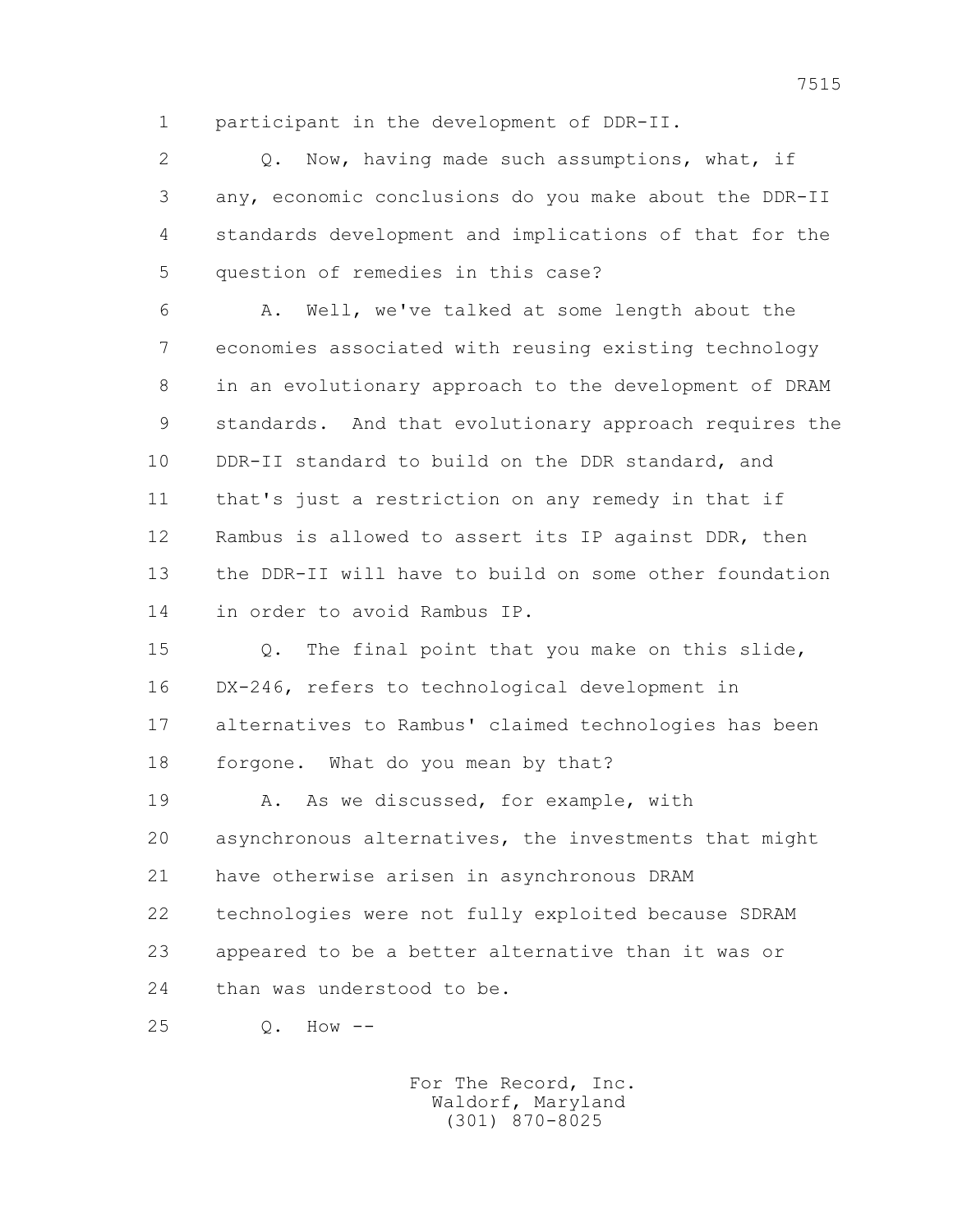1 A. I think I said that exactly backward. Can I 2 try again?

 3 Q. Yes. If you would like to restate it. 4 A. To take, for example, asynchronous 5 technologies, there were investments that would have 6 otherwise occurred in asynchronous technologies that 7 were not taken because SDRAM was believed to be a 8 better alternative than it has proved to be because it 9 was believed not to carry IP from Rambus. 10 Q. And how, if at all, does that point relate to 11 your conclusions about remedies? 12 A. Well, that's water under the bridge. It's 13 already been -- the time has already passed. 14 0. In situations in which there are practical 15 limitations of the sort that you've described, what, if 16 anything, does economics teach in terms of the 17 appropriate approach to remedies? 18 A. So there's a theory in economics known as the 19 theory of the second best, and it suggests in this 20 instance that the second best approach -- by the way, I 21 have a slide for this as well. 22 Q. Is this the slide? 23 A. It is. 24 Q. This will be DX-247. 25 And let me just come back to what you were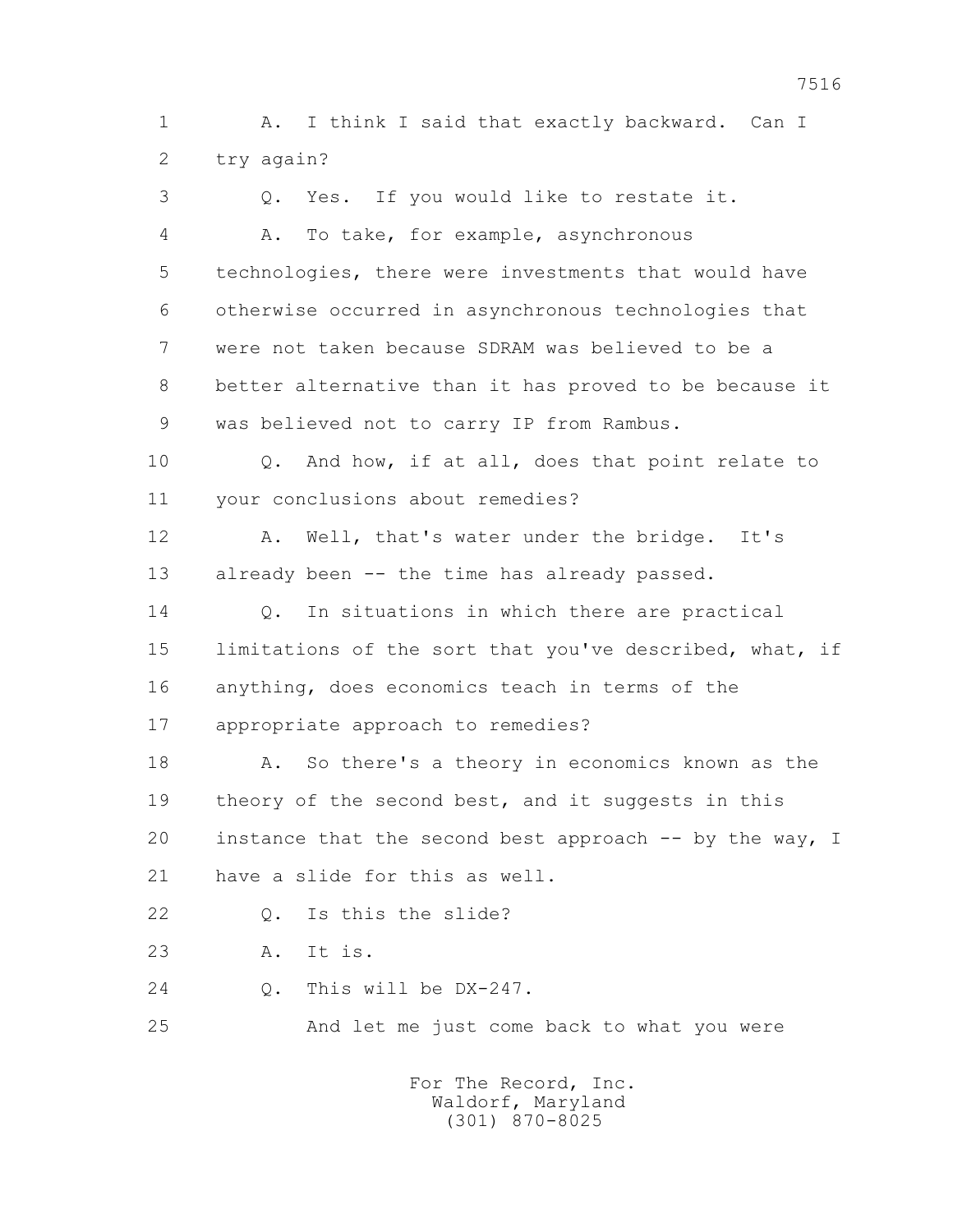1 saying earlier.

 2 You were referring to the theory of the second 3 best in economics. Can I ask you to explain what that 4 theory is?

 5 A. Well, the theory of the second best generally 6 is when the first best is not available for some 7 reason, it's to do the best you can given the 8 constraints that are ruling out the first best, the 9 first best being in some sense a theoretical optimal 10 solution.

 11 And so the theory of the second best suggests 12 in this instance that if you can't undo the conduct, 13 you should try to minimize the effects of the conduct. 14 0. What do you mean in the second bullet point in 15 DX-247 when you state, "The appropriate remedy to 16 Rambus' conduct thus involves minimizing the 17 marketplace harm associated with the anticompetitive 18 behavior"?

 19 A. So what I mean is in order to minimize or undo 20 the effects of the conduct, the natural approach is, 21 given that you can't just undo the conduct itself, is 22 to try to eliminate or minimize the effects that 23 conduct has had on the marketplace, that is, minimize 24 the harm associated with the conduct.

25 Q. And have you, Professor McAfee, reached any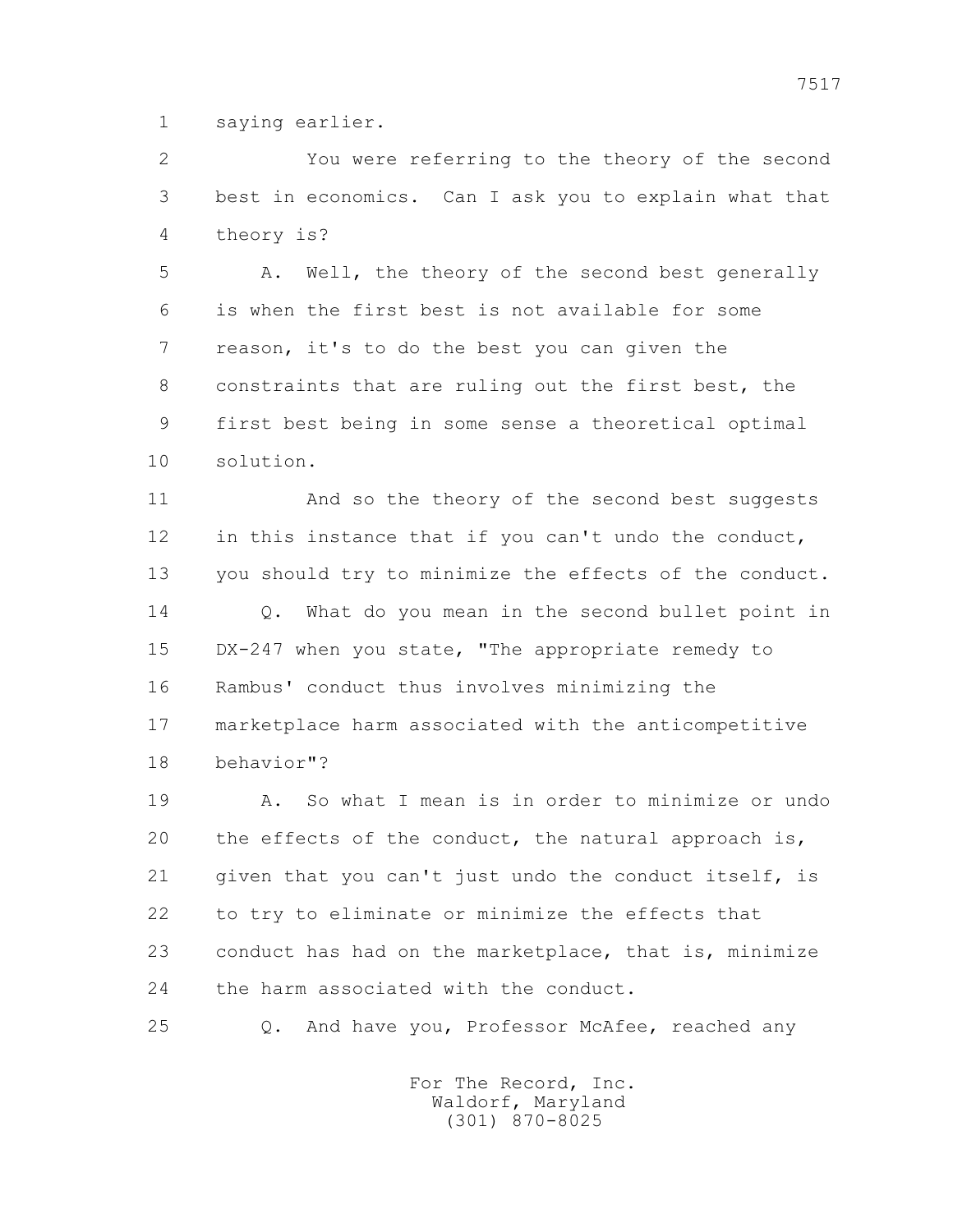1 conclusions regarding what type of remedy or remedies, 2 from the standpoint of economics, would be needed in 3 order to achieve the remedies-related objective that 4 you describe in this slide? 5 A. Yes, I have. 6 Q. And what conclusion have you reached in that 7 regard? 8 A. I have actually a slide that summarizes the 9 undoing of the effects. 10 Q. This would be DX-248. 11 Is this the slide you're referring to? 12 A. It is. 13 Q. And let me ask you if you could to explain 14 your conclusions, and I would start with the first 15 bullet where you state, "Rambus should be prohibited 16 from enforcing against JEDEC-compliant DRAMs any 17 patents filed (or based on filings) prior to June 18, 18 1996." 19 A. So let me say first that the June 18, 1996 is 20 obviously a fact point and that what I'm referring to 21 is that's part of an assumption that what should have 22 been disclosed was patents or intellectual property 23 that existed prior to that point, relevant intellectual 24 property. 25 And the prohibition of enforcing is given that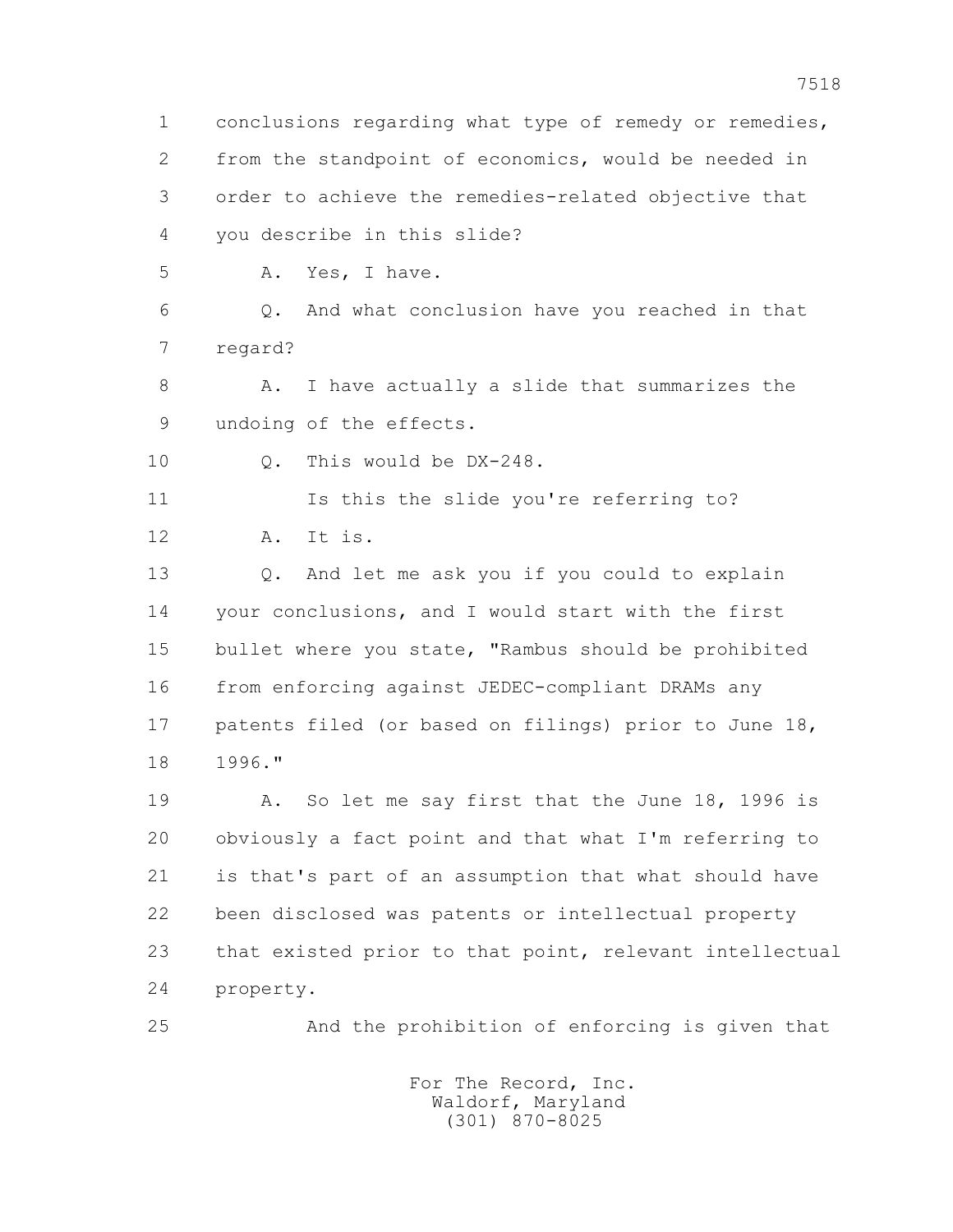1 the intellectual property would be unlikely to have 2 been adopted in the standard under the hypothesis of 3 disclosure, that is, in the but-for world, a way of 4 undoing the effects of the harm that occurred is to 5 make the standard to be royalty-free as it would have 6 been in the but-for world or would have likely have 7 been in the but-for world.

 8 Q. And when you use the term "JEDEC-compliant 9 DRAMs" here, by that are you meaning to refer to both 10 SDRAM and DDR SDRAM compliant products?

11 A. Yes. And also to successive generations. The 12 successive generations build on the existing DRAM.

 13 Q. Do you have any view or conclusion as to 14 whether the appropriate remedy in this case from the 15 standpoint of economics should extend to DDR-II?

16 A. Yes. That being a successive and evolutionary 17 development on DDR.

 18 Q. And what basis do you have or what has caused 19 you to conclude from the standpoint of economics that 20 the remedy should extend to encompass DDR-II as well as 21 SDRAM and DDR?

 22 A. So again, given the likely but-for world, in 23 the likely but-for world the DDR would not contain 24 Rambus IP. JEDEC would then be building a DDR-II in 25 the but-for world on a product base that did not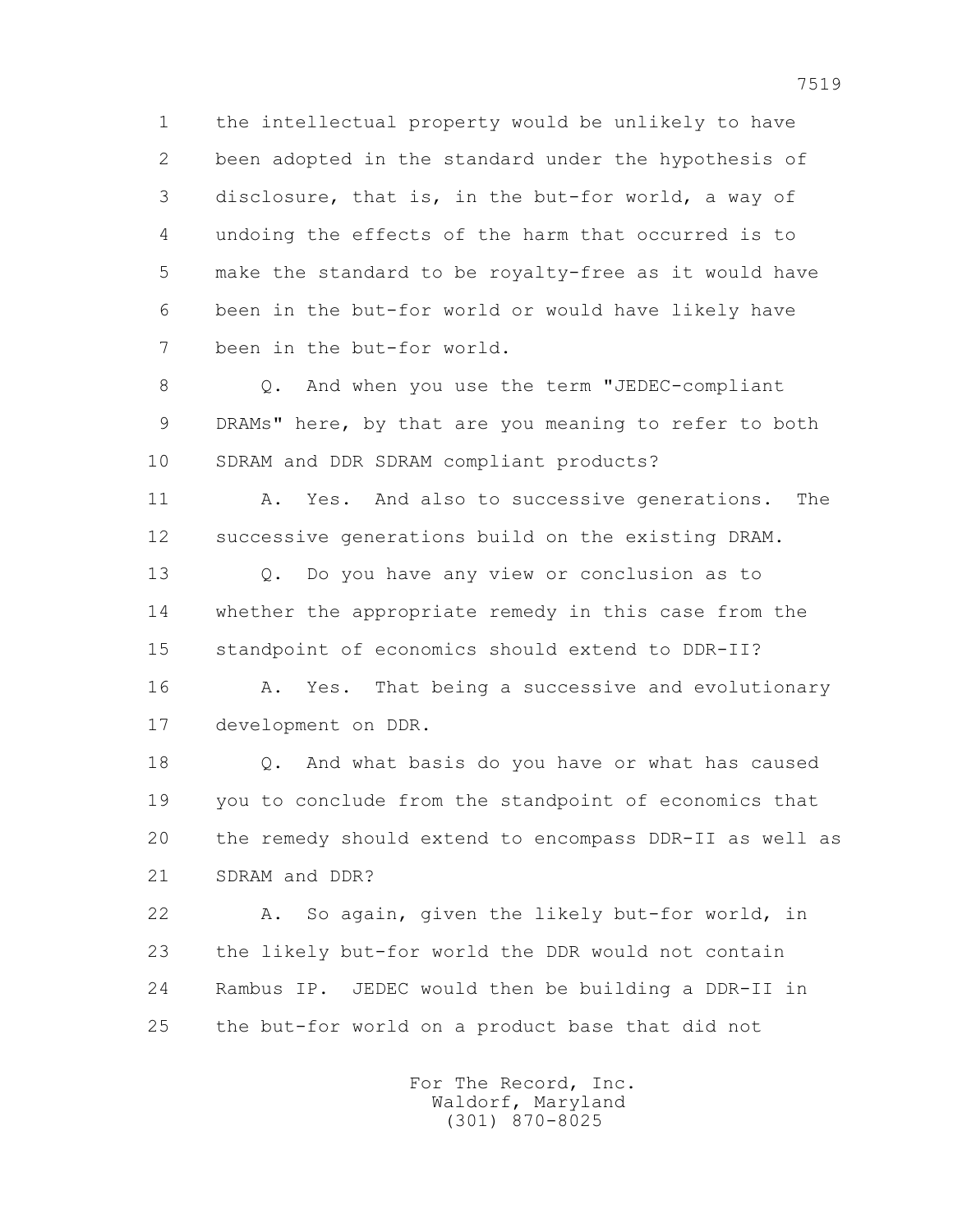1 involve DDR.

 2 If I can give an example, if the alternative 3 that had been adopted over on-chip DLL were a vernier 4 system or a "vernier" system, then JEDEC would be 5 building on a base where they have learned about and 6 fine-tuned and exploited the vernier system, and it's 7 likely that the DDR-II would then incorporate the same 8 vernier system and not on-chip DLL.

 9 And so if the effect of undoing is to correct 10 the same effect you need to enforce against -- you 11 would need to prohibit the enforcement of the patents 12 even against the successive generation.

 13 I should say to be fair, at the point in which 14 a revolutionary change, that is, a major redesign 15 rather than an evolutionary step is taken, then it 16 would be reasonable to in some sense start the clock 17 over, although that's going to be a hard thing to 18 define as a practical matter.

 19 Q. When you use the term in the first bullet point 20 of this slide "patents filed," by that are you meaning 21 to refer to anything with respect to patent 22 applications?

 23 A. Yes. My understanding -- again, this is an 24 assumption on my part, is that my understanding is that 25 the JEDEC members were supposed to reveal or disclose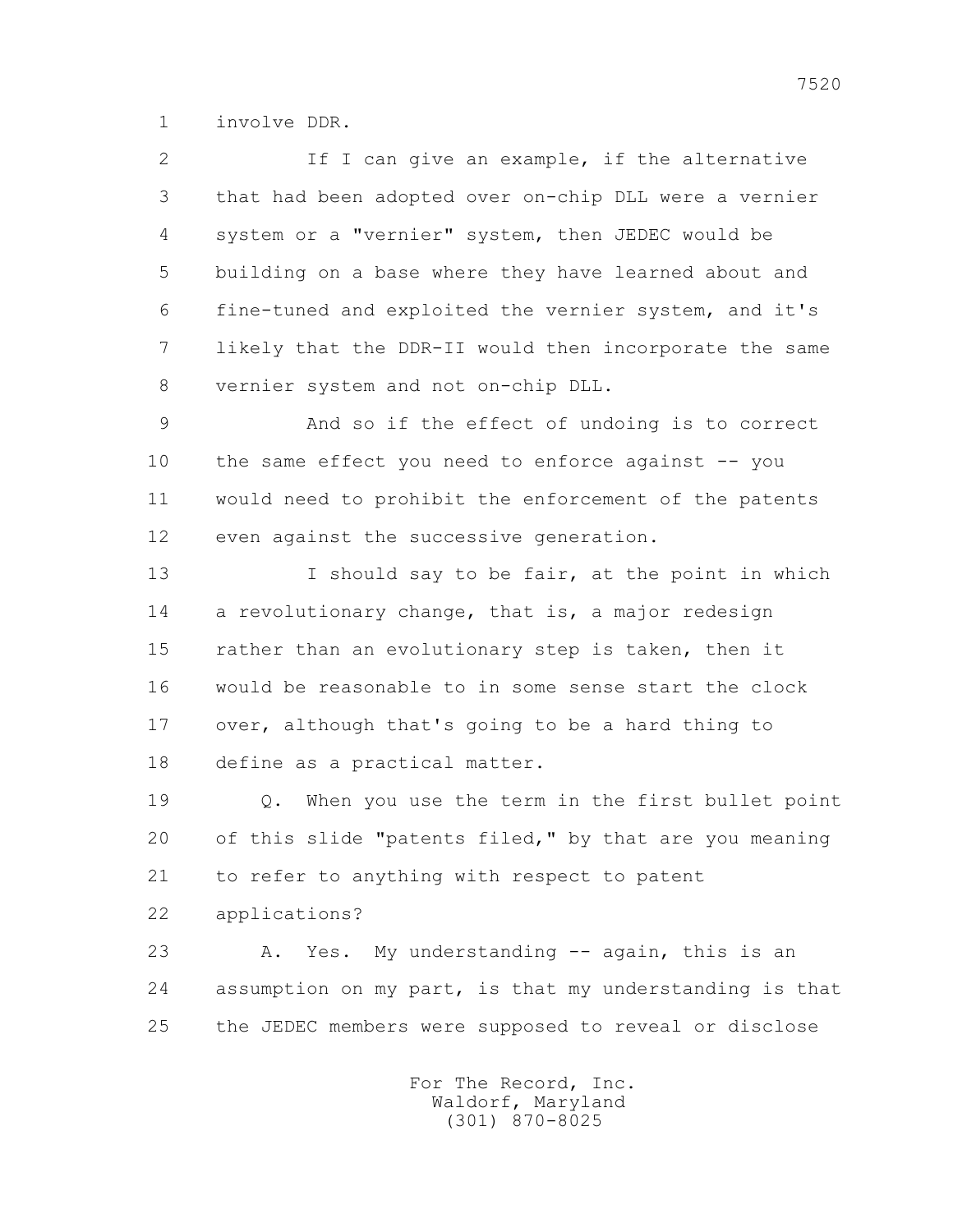1 not just patents but patent applications, but that 2 would be an assumption on my part.

 3 I guess from an economic perspective the 4 undoing of the content of the conduct would specify 5 nonenforcement of any intellectual property that should 6 have been disclosed, whatever that might be. 7 Q. The second bullet point states, "This remedy 8 should extend both to U.S. and foreign patents." 9 A. Yes. This is a world market. The products 10 which are produced using these technologies are a world 11 market and the technologies themselves are a world 12 market, and so to enforce the remedies selectively in 13 one nation is not going to actually address the 14 problem. 15 I should also state that it is my 16 understanding that the U.S. is a net importer of 17 DRAMs, and so if the patent enforcement still occurs 18 outside, there would actually be harm to U.S. 19 consumers in the long run.

 20 Q. Have you considered as part of your economic 21 analysis whether a remedy of the sort that you 22 described that was limited to U.S. patents and no 23 patents beyond that would be sufficient to address the 24 anticompetitive effects of Rambus' conduct? 25 A. I do not believe it would. As I said, the U.S.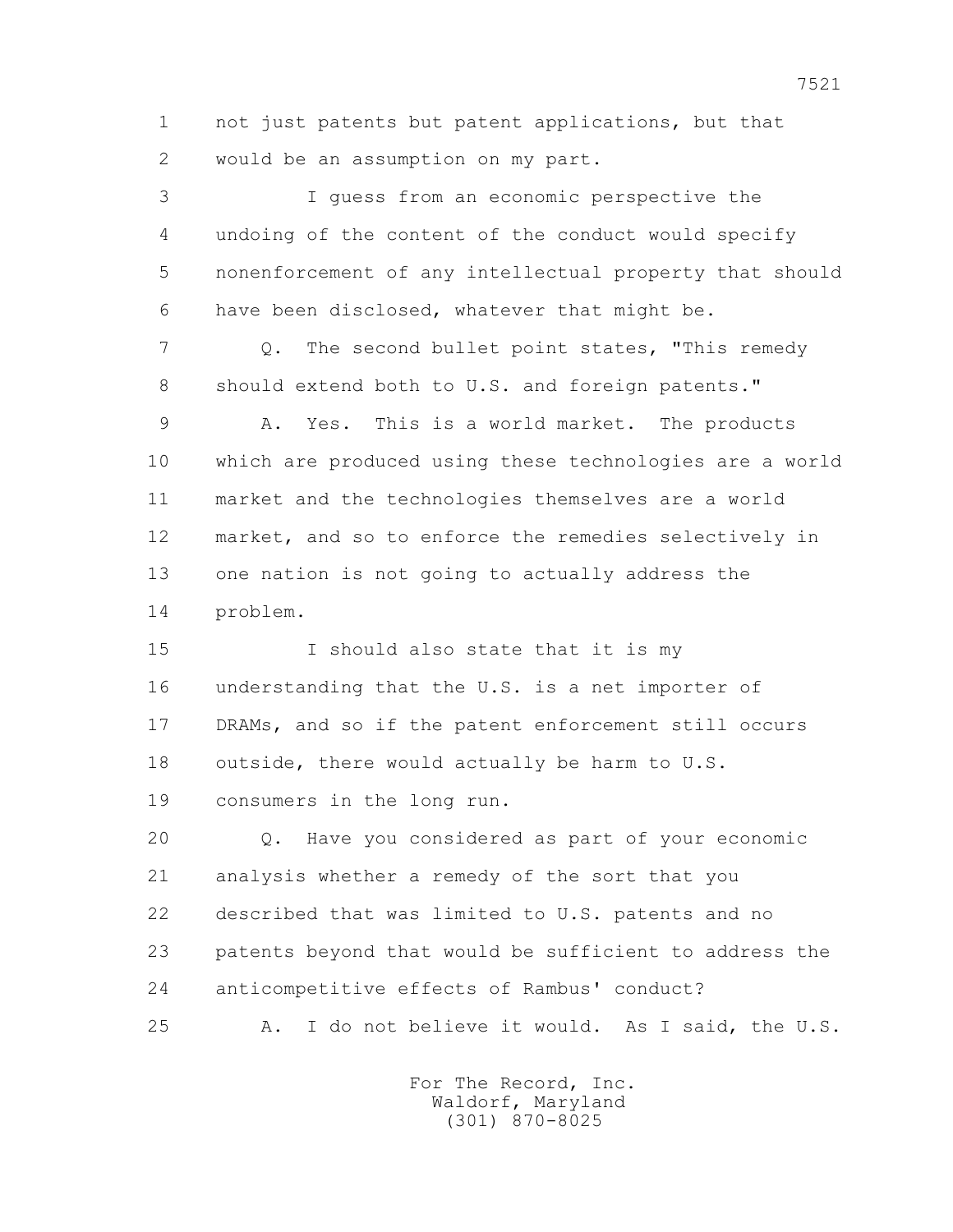1 is a net importer and it's actually a relatively 2 small -- it's a significant but small share of the 3 entire world market, and so enforcement against the 4 rest of the world would have a similar effect as 5 enforcement against the entire world.

 6 Q. In the final bullet point on this slide, 7 DX-248, you state, "This remedy will restore 8 competitive pricing in the relevant technology markets 9 and mitigate other anticompetitive effects."

 10 Could I ask you finally to explain what you 11 mean by that statement.

 12 A. Yes. This essentially puts right JEDEC's 13 decision to incorporate this technology given that it 14 had the belief -- that the members had the belief that 15 there was no intellectual property attached to the 16 standards.

 17 And so in that sense it is an appropriate 18 remedy in that it confirms the beliefs of the JEDEC 19 members or the expectations of the JEDEC members that 20 the standards they were defining were royalty-free.

 21 MR. ROYALL: Your Honor, I have no further 22 questions.

 23 JUDGE McGUIRE: Just so I'm clear on this first 24 point that you made here, sir, when you talk about any 25 patents filed prior to June 18, I assume by that you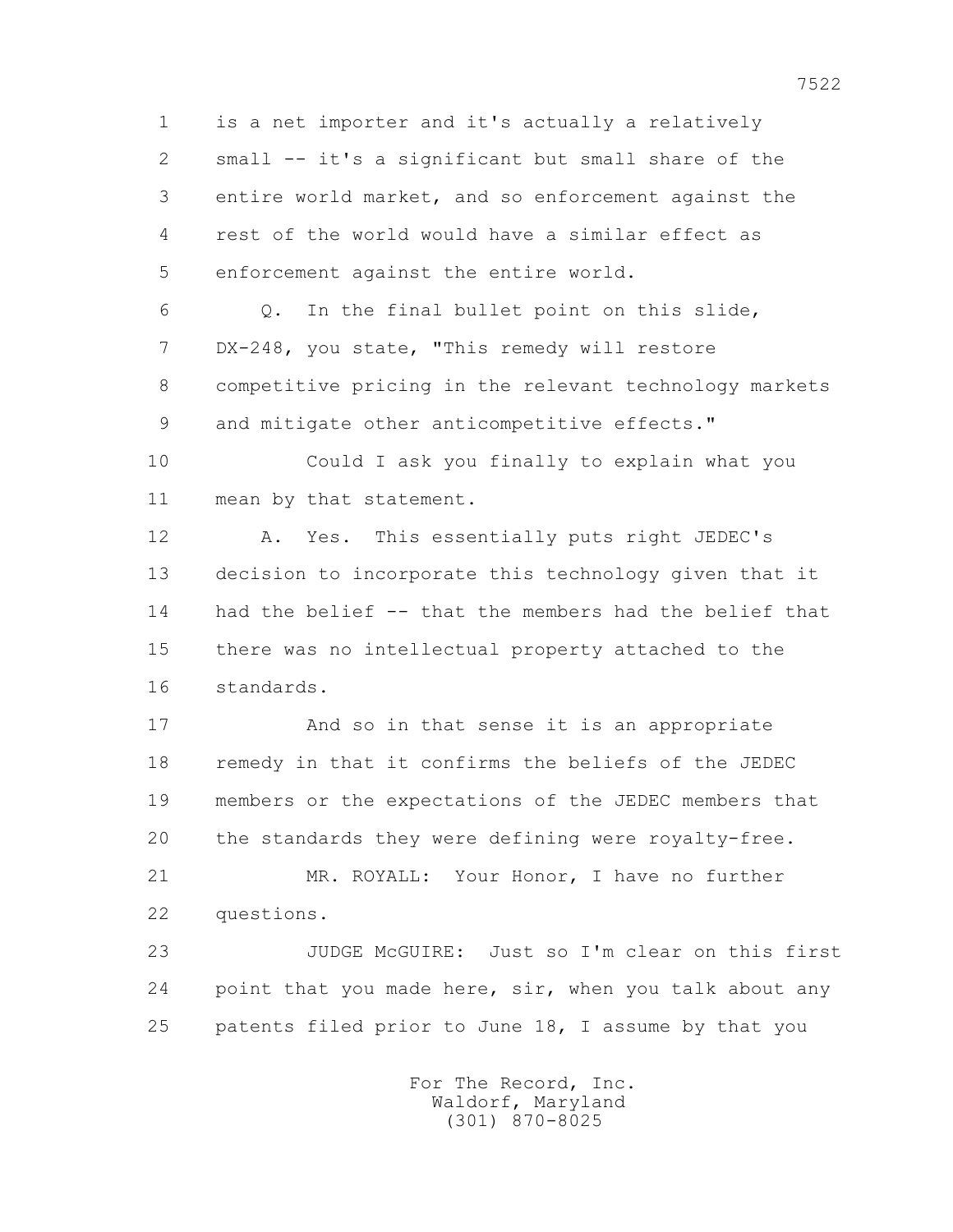1 mean patent applications; is that correct, as opposed 2 to patents that have been issued? 3 THE WITNESS: Yes. Well, actually what I'd 4 like to say is that it's whatever should have been 5 disclosed should not be enforced. 6 So I've -- what I've written here is 7 conditional on the assumption that what's found is that 8 it's patents and patent applications prior to Rambus' 9 departure, but in fact the actual nature of my 10 conclusion is whatever should have been disclosed 11 should not be enforced. 12 JUDGE McGUIRE: Again, but for my question, 13 when you're talking about patents filed, you're 14 referring to any patent application? 15 THE WITNESS: Yes, I am. 16 JUDGE McGUIRE: Okay. 17 THE WITNESS: But to be fair, that is an 18 assumption on my part. 19 JUDGE McGUIRE: Okay. Right. I just want to 20 clarify that for the record. 21 BY MR. ROYALL: 22 Q. And if I could just follow up on that, when you 23 say "patents filed," are you referring only to patent 24 applications or to patents as well as patent 25 applications?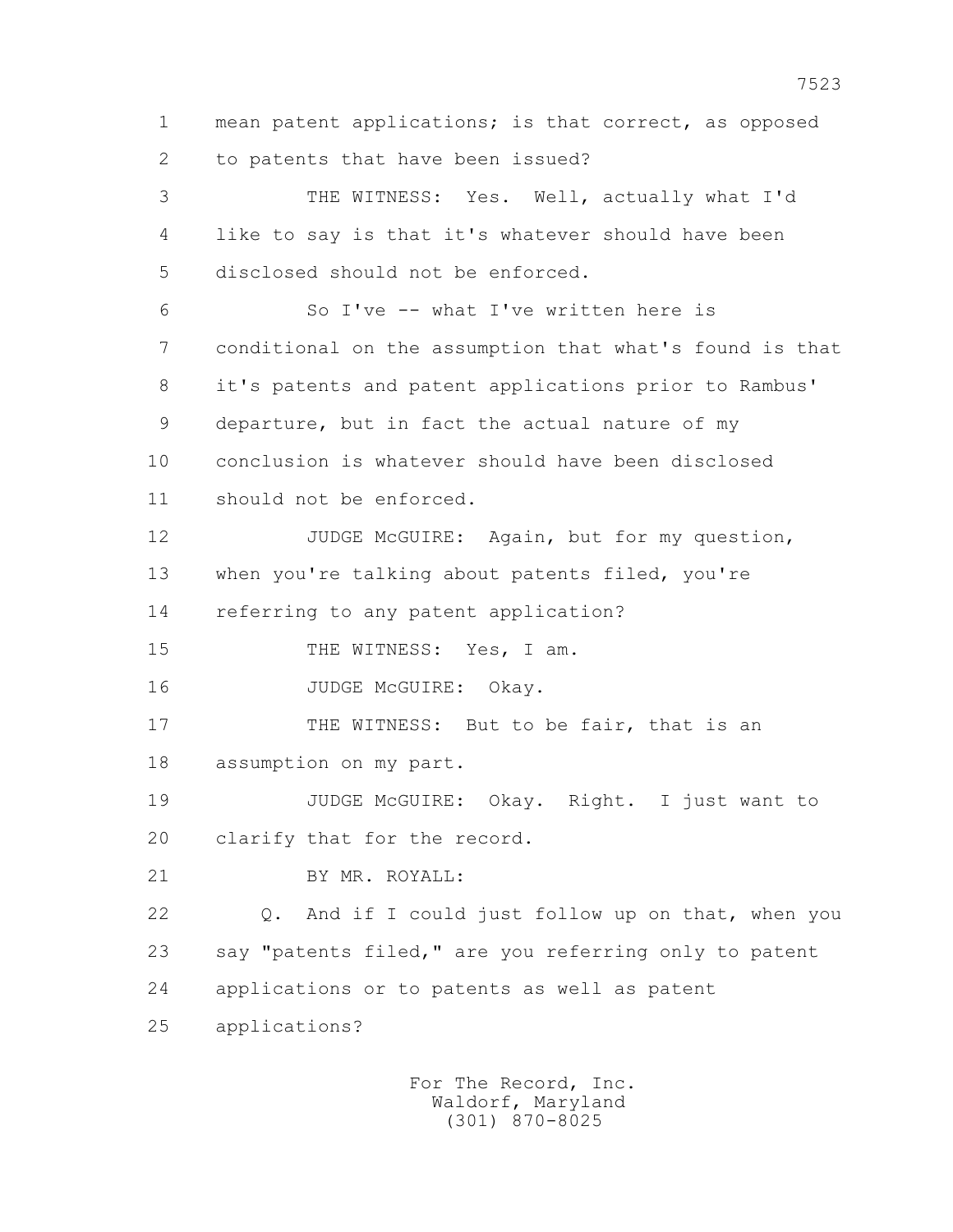1 A. Well, of course patents -- in order for patents 2 to have issued prior to that date they must have been 3 filed prior to that date, so it would include patents 4 as well. 5 MR. ROYALL: Your Honor, I have no further 6 questions at this time for Professor McAfee. 7 JUDGE McGUIRE: Thank you, Mr. Royall. 8 At this time we'll hear the cross-examination 9 by respondent. 10 MR. STONE: Thank you, Your Honor. 11 CROSS-EXAMINATION 12 BY MR. STONE: 13 Q. Professor McAfee, how are you? 14 A. Good. 15 Q. Good. 16 Can we bring up DX-231. 17 This is a chart we looked at that you were 18 shown by Mr. Royall earlier today; am I right? 19 A. It is. 20 Q. And one of the things you talk about in your 21 first bullet point is that based on some factual 22 assumptions you have made that Rambus' conduct, as you 23 understand it based on those assumptions, has distorted 24 JEDEC's standard-setting process by concealing material 25 information; correct?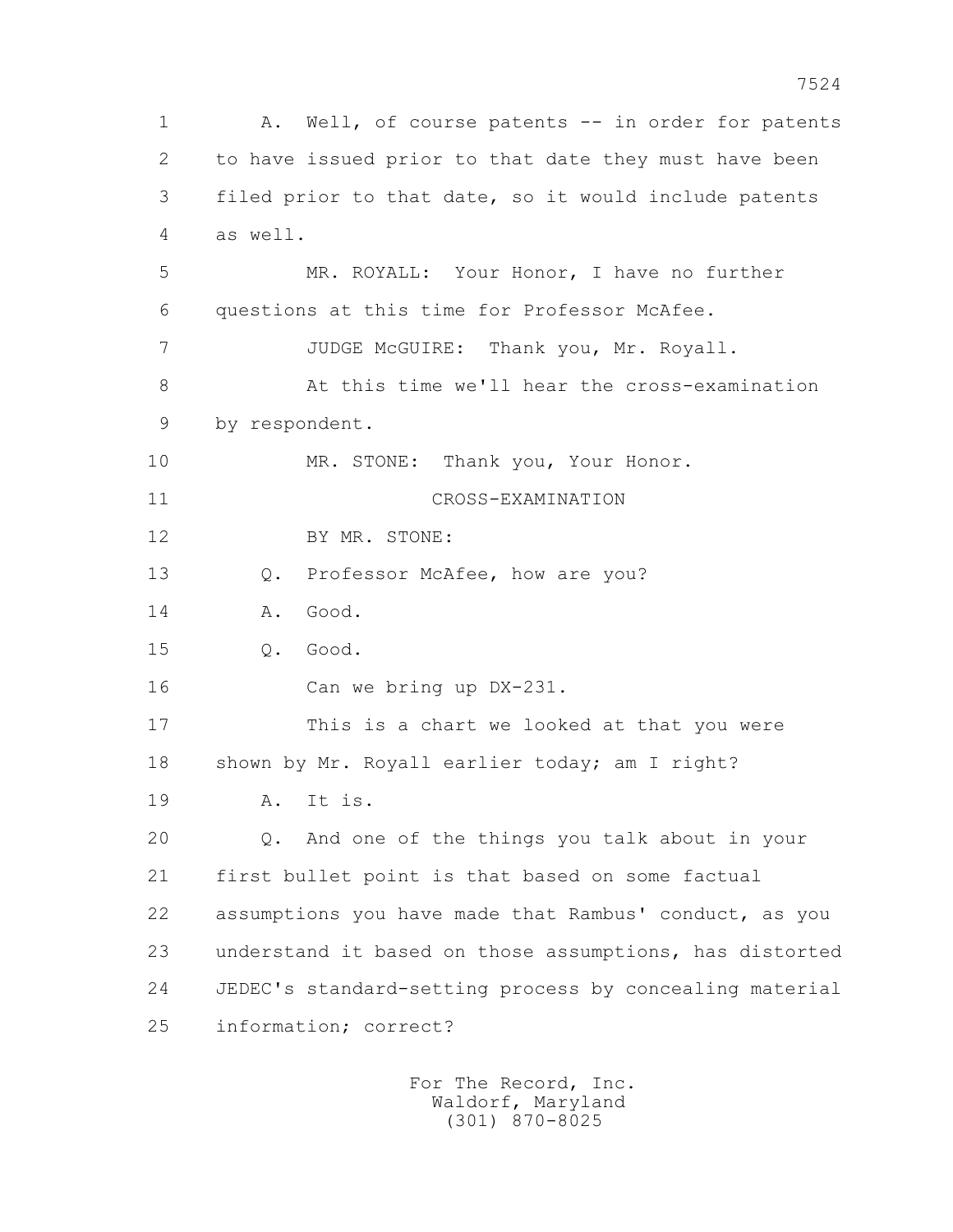1 **A.** Yes.

 2 Q. I want to ask you about the concealing part of 3 that and the definition of exclusionary if I might. 4 It certainly is true, isn't it, that many 5 companies and individuals conceal information? 6 A. It is true that many companies conceal 7 information. 8 Q. A company, for example, that is very 9 profitable might conceal the extent of its profits 10 from others. 11 A. Well, I'm willing to reason with you that they 12 might. Often companies are actually touting to the 13 stock market that they're very profitable. In fact, 14 what they tend to conceal is losses rather than 15 profits. 16 Q. But a company, for example, that wants to 17 discourage people from entering into the same line of 18 business and competing with it might not want to make 19 public how profitable that line of business is; 20 correct? 21 A. Again, as an argument, it's a sensible 22 argument. It is not actually in accord with my 23 understanding of many factual situations. Normally 24 companies conceal losses and are actually running off 25 to the stock market to say how big the gains are,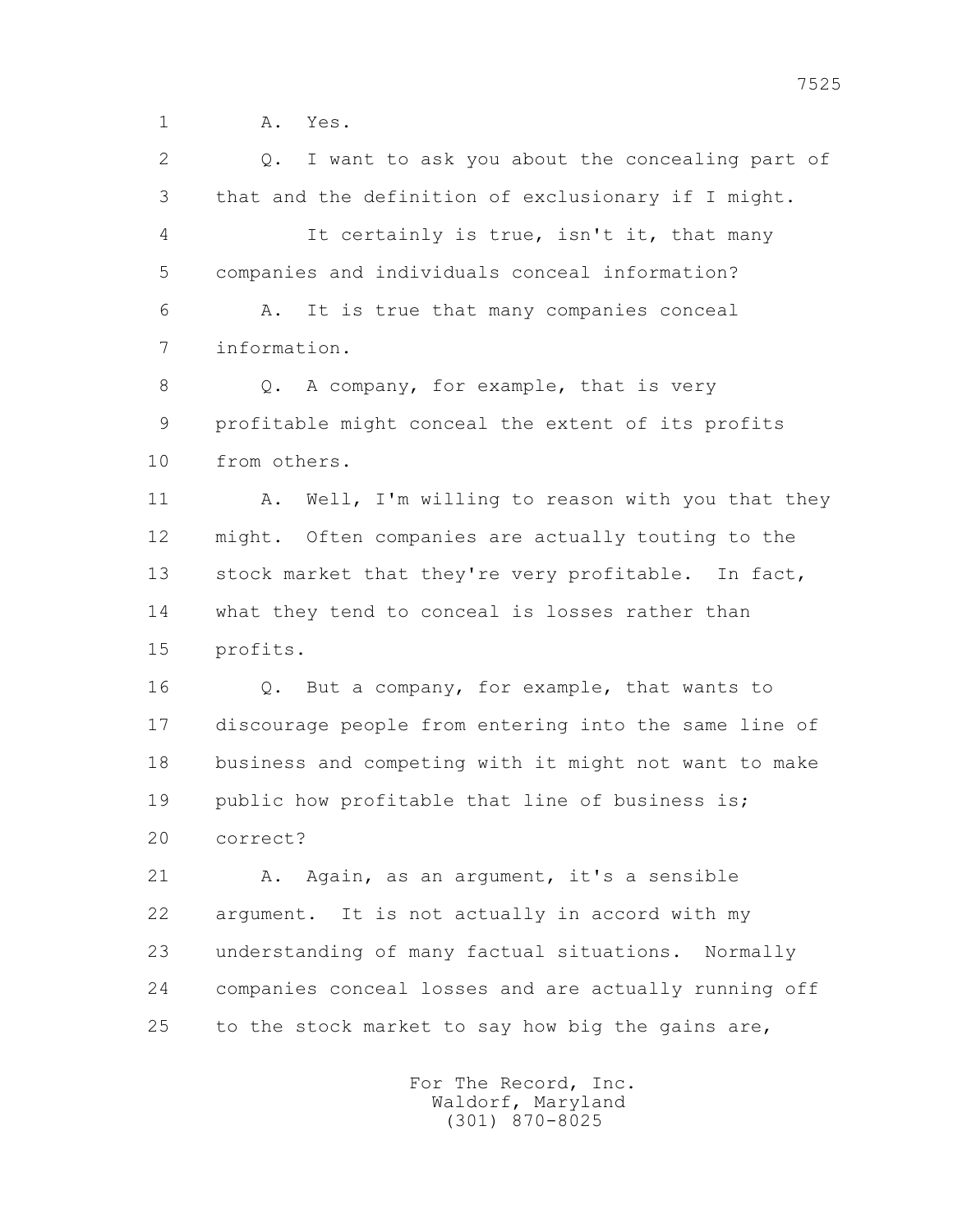1 although in principle what you say makes economic 2 sense.

 3 Q. And you're familiar with privately held as well 4 as publicly held companies?

5 A. Yes, I am.

 6 Q. And many privately held companies do not 7 report whether they're making profits or losses; 8 correct?

9 A. Yes, that's correct.

 10 Q. And one reason companies that are privately 11 held don't disclose the fact that they're in a line of 12 business that is particularly profitable is because 13 they don't want to do anything to encourage other 14 people to enter that line of business and compete with 15 them; isn't that right?

16 A. That's -- I can think of an example of that.

 17 Q. And so it's not -- and the fact that by not 18 disclosing the profits in an effort to discourage other 19 people from entering into competition with it doesn't 20 mean that the conduct is exclusionary, as you use the 21 term in an economic sense, is it?

 22 A. That a company doesn't disclose the profits 23 that they make?

24 Q. Yes.

25 A. Is not exclusionary.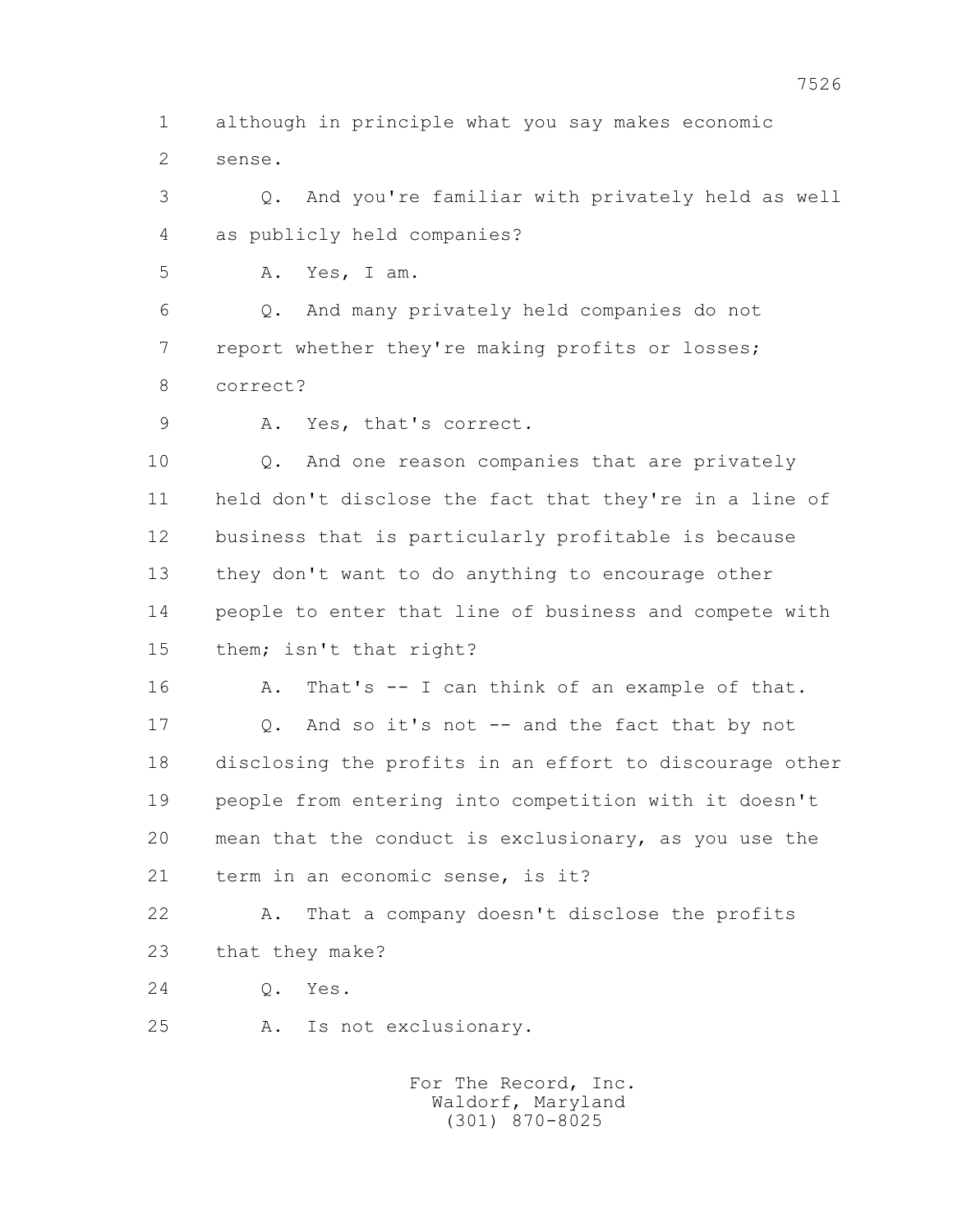1 That -- I have to say I haven't really thought 2 about this issue, but that appears to be a reasonable 3 conclusion.

 4 Q. The fact that a company may have made an 5 invention which it thinks will have great value in the 6 future but which it determines it wants to maintain as 7 a trade secret and not disclose it to its competitors 8 may discourage them from taking the preliminary steps 9 necessary to build that product, but such conduct 10 would not be exclusionary in an economic sense, would 11 it?

 12 A. I'm sorry. I had a little difficulty 13 understanding that.

14 0. Certainly. Let me step back.

 15 Let's assume if we can as an economic question 16 for you that a company has developed a new process of 17 manufacturing that will allow it to produce product 18 more cheaply than its competitors.

19 Can we assume that?

20 A. Yes.

 21 Q. And let's further assume that that company 22 would like to build a factory to employ that process 23 and not let anybody know that it has a new factory 24 using a cheaper process until they actually start 25 producing product.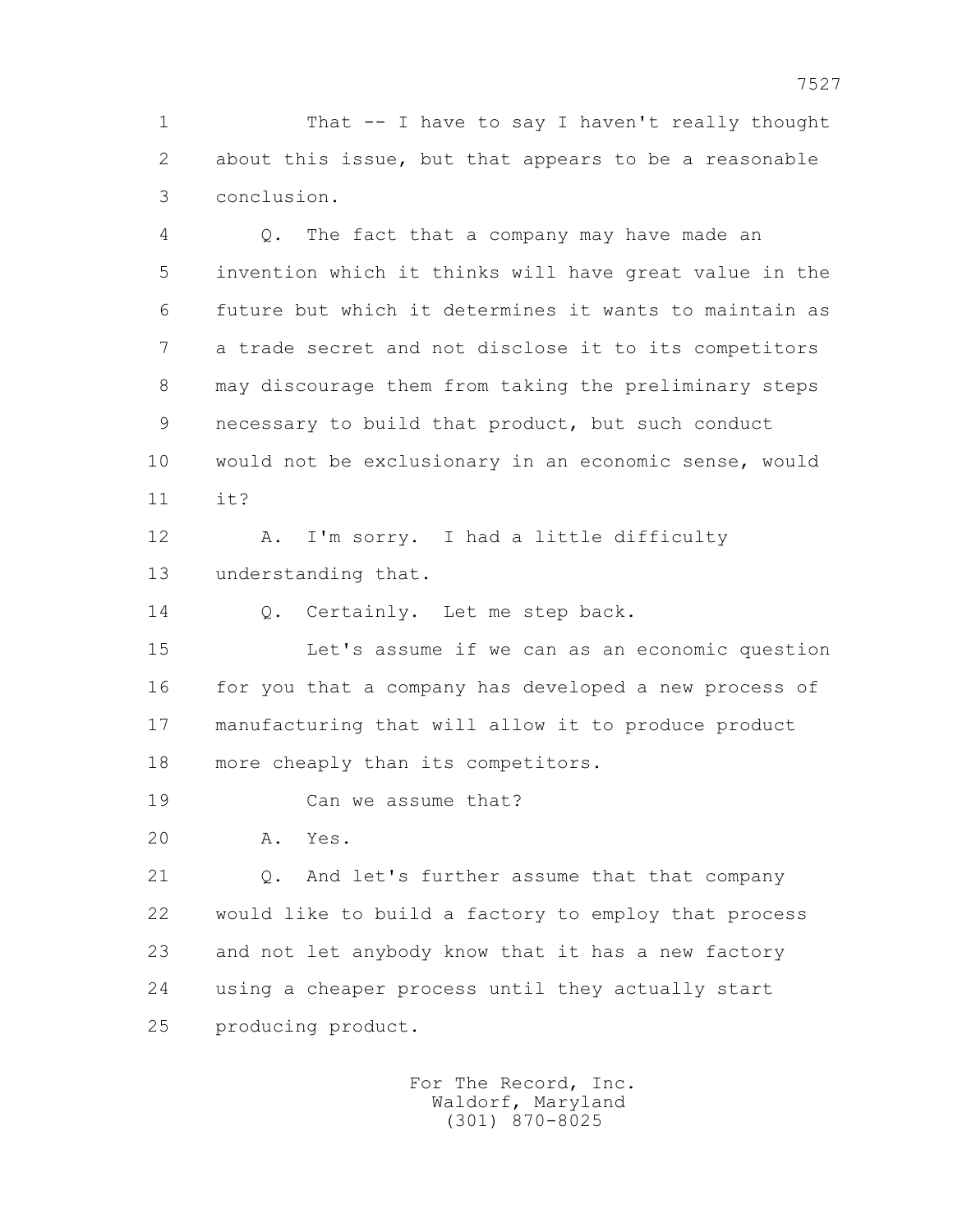1 Can we add that to the assumption? 2 A. So just to make sure I'm clear, the hypothesis 3 is they've invented what's known as a process 4 innovation and it lowers their cost of manufacturing 5 and they haven't told anybody about the process 6 innovation because they want to wait until they've 7 actually built the factory. 8 0. Yes. 9 And that would give them an economic advantage 10 if they can be the first to utilize this process. 11 Correct? 12 A. That's correct. 13 Q. And in that scenario, the fact that they don't 14 reveal the information is not something that in an 15 economic sense you would consider to be exclusionary, 16 is it? 17 A. No, it is not something that I would consider 18 to be exclusionary. 19 0. Now, the fact that a company applies for a 20 patent on the process and chooses not to reveal the 21 fact of that patent application or its contents is also 22 not exclusionary, is it? 23 A. Well, that's a -- I would describe that as a 24 very incomplete hypothetical. 25 Q. Okay.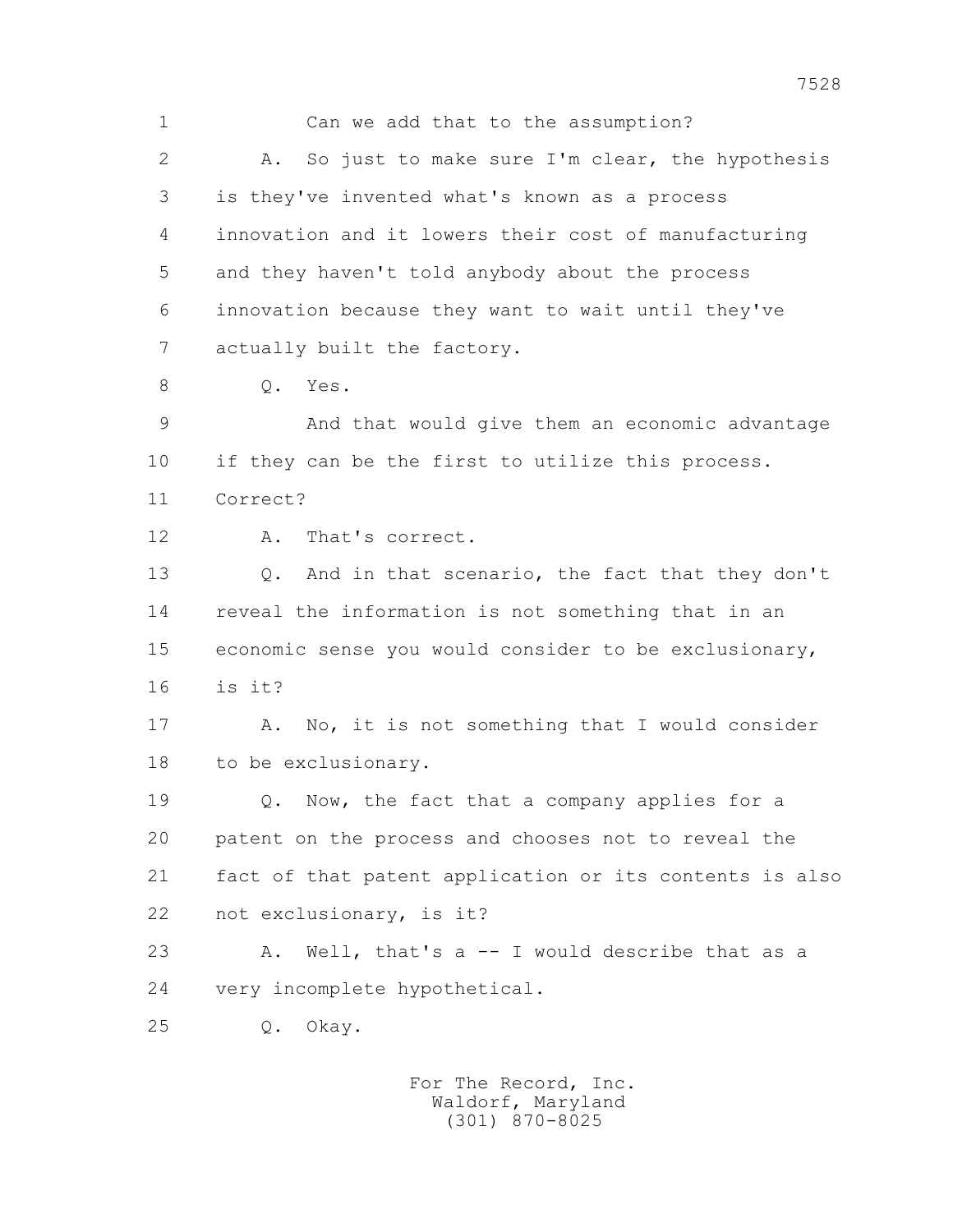1 A. So that is to say, I can think of circumstances 2 where your hypothetical is true; that is to say, just 3 concealing the existence of a patent is not by itself 4 exclusionary. 5 Q. And in fact, the law recognizes that patent 6 applications are to be kept confidential; correct? 7 MR. ROYALL: Objection, Your Honor. Calls for 8 a legal conclusion. 9 MR. STONE: Let me withdraw it. 10 BY MR. STONE: 11 0. As a matter of economics, you recognize that 12 there are policy interests served in protecting patent 13 applications from public disclosure, do you not? 14 A. Well, I'm aware that patent applications are 15 generally kept secret in this country. I'm not 16 actually aware of an academics debate on the value of 17 keeping patent applications secret, and so I'm not as a 18 matter of economic analysis aware of a conclusion of 19 the kind that you described. 20 Q. As a matter of factual assumption or 21 understanding on your part, isn't one of your 22 assumptions or understandings that patent applications 23 are kept secret? 24 A. It is my understanding, yes. 25 Q. So when you talk here about the conduct on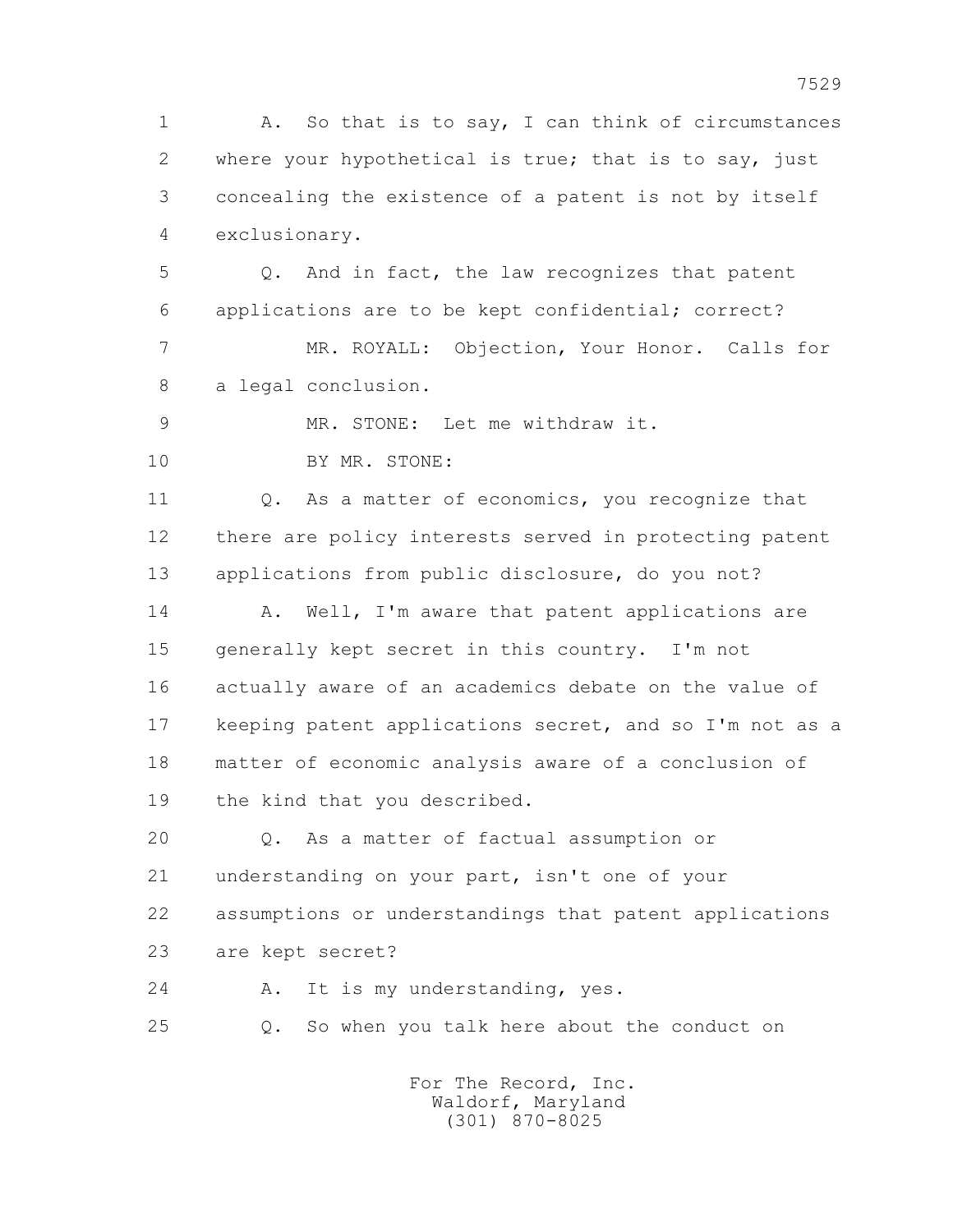1 Rambus' part that you have assumed distorting JEDEC's 2 standard-setting process by concealing material 3 information, you have implicit in that statement more 4 than just the fact that they didn't reveal certain 5 information; isn't that right? 6 A. Well, I considered that I was very explicit 7 about the assumptions that I was making in this, and I 8 agree that I'm assuming that there was a material -- 9 that material information, relevant information, should 10 have been revealed and was not and -- but that's an 11 assumption on my part, not a finding. 12 Q. And I want to explore the "should have been 13 revealed" portion of your assumption if I might. 14 The "should have been revealed" portion of your 15 assumption comes from something other than economics; 16 true? 17 Let me rephrase it. 18 You're not saying that as a matter of economics 19 it should have been disclosed? 20 A. No. I -- I'm happy actually to turn to my 21 assumption and tell you -- it was definitely not as a 22 matter of economics. It was an assumption that to 23 comply with the rules. 24 O. And that's what I want to get to. 25 So your assumption that what made the failure For The Record, Inc.

 Waldorf, Maryland (301) 870-8025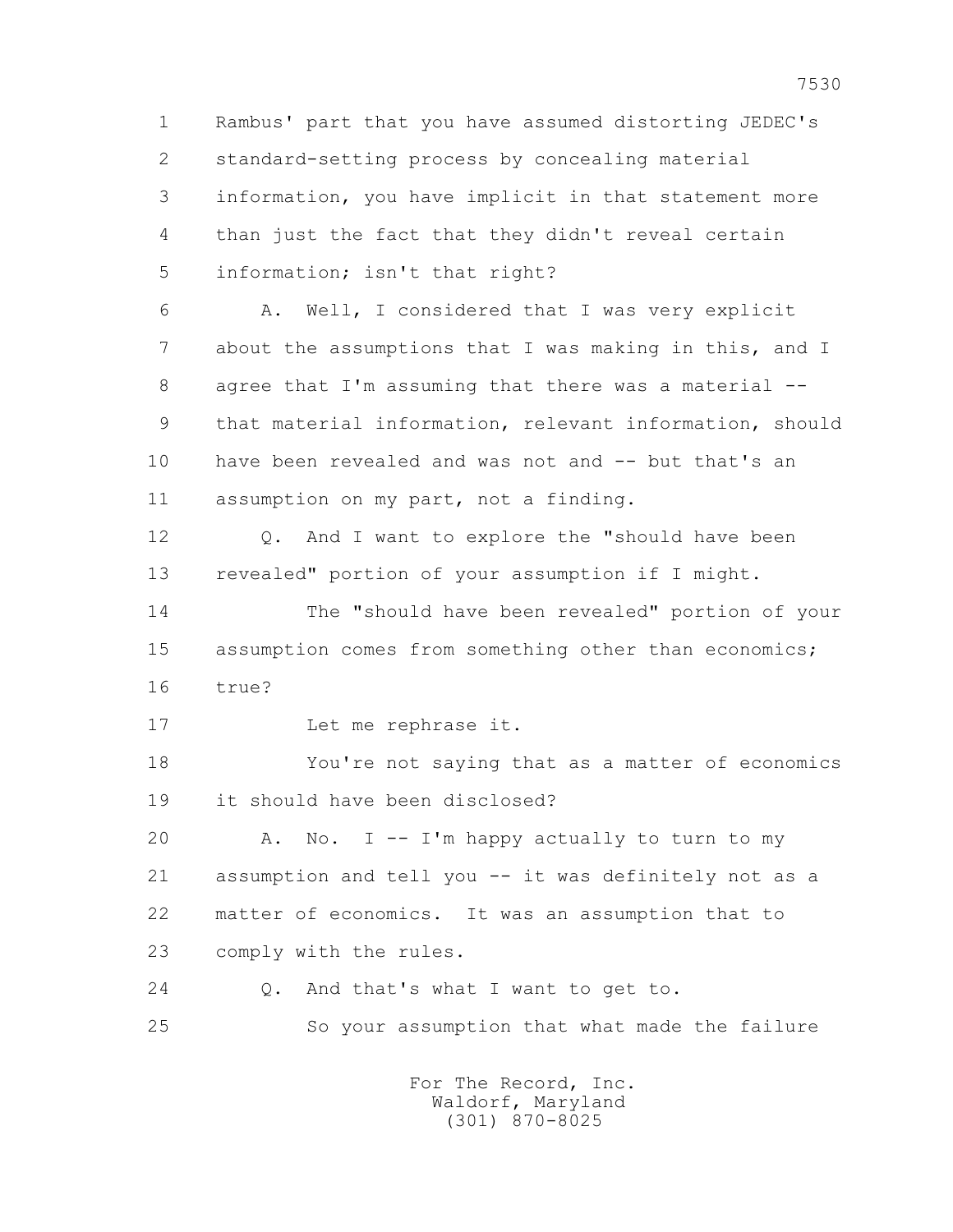1 to disclose exclusionary was that it was, based on your 2 assumption, in violation of a rule? 3 A. Or a process, yes. 4 Q. Okay. And have you made any assumption one 5 way or the other as to whether that rule or process is 6 one that the antitrust laws should be employed to 7 enforce? 8 MR. ROYALL: Objection, Your Honor. Calls for 9 a legal conclusion. 10 MR. STONE: Let me rephrase. 11 JUDGE McGUIRE: Sustained. 12 BY MR. STONE: 13 0. As a matter of economics, have you made any 14 analysis one way or the other as to whether the 15 underlying economic principles of antitrust law would 16 be advanced by the particular rule that you have 17 assumed? 18 MR. ROYALL: I would object as vague and 19 ambiguous. I'm not sure what he means by "rule." 20 JUDGE McGUIRE: Can you restate on that, 21 Mr. Stone? It is somewhat vague. 22 MR. STONE: Sure. 23 BY MR. STONE: 24 Q. You've told us there was a rule or process that 25 you have assumed; correct?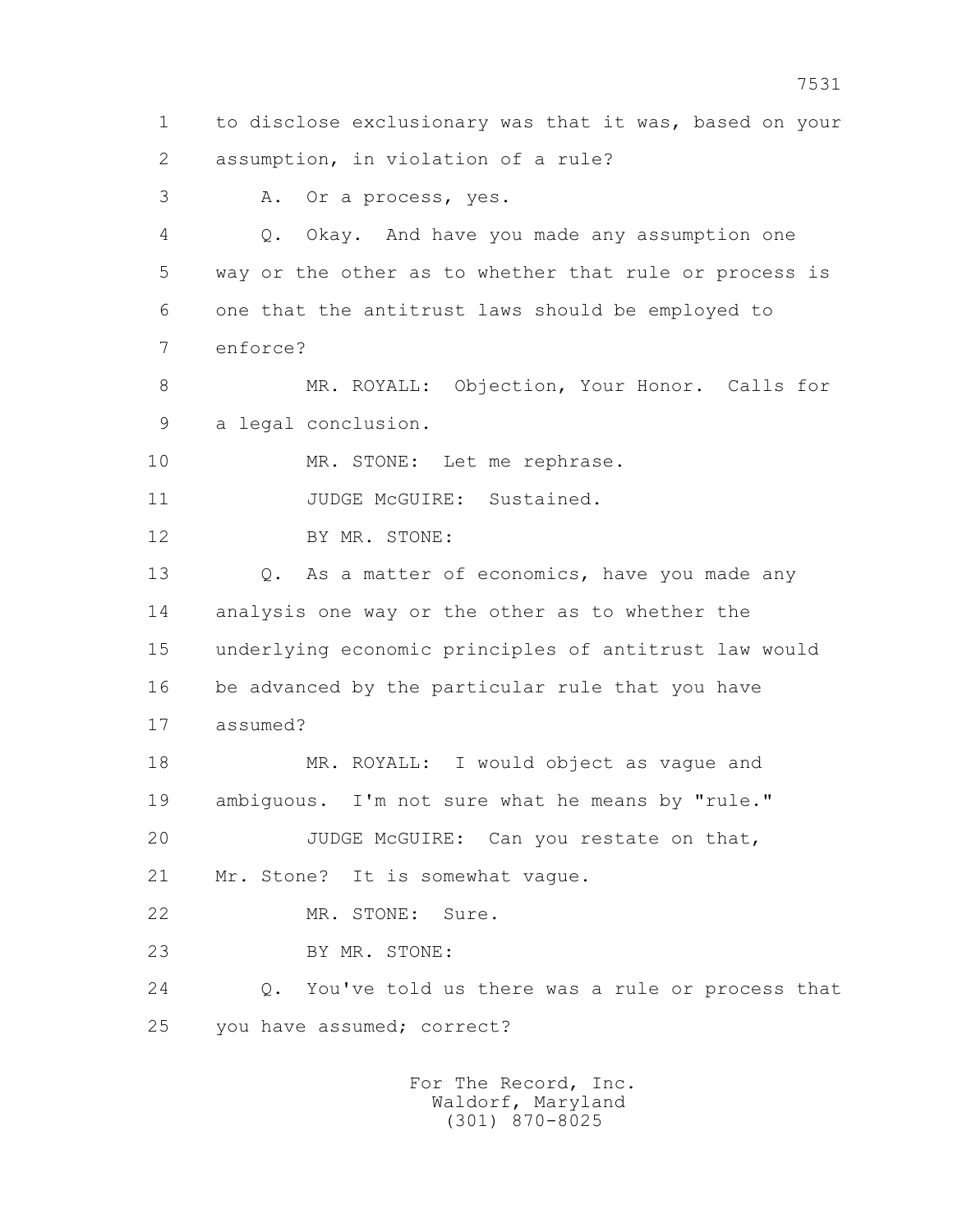1 A. I have.

2 0. Okay. Is that rule or process that you have 3 assumed something that as a matter of economic 4 principles you feel advances the interest of 5 antitrust? 6 A. Okay. So now I think I understand your

 7 question, and the -- I haven't done the kind of 8 analysis that would let me answer that question fully.

 9 I have some familiarity with the -- with -- 10 while I have good familiarity with the standard-setting 11 literature generally and the -- my understanding of the 12 conclusions of that literature, which is not a 13 literature I've personally contributed to, but I have 14 some understanding -- I have a good understanding of I 15 think -- is that standard-setting organizations 16 generally walk a fine line in the antitrust world in 17 the sense that there's a risk of -- there's a 18 recognized risk of, what actually Adam Smith said, that 19 when competitors get together it often ends in a 20 conspiracy against the public.

 21 So there's a fine line of the -- that these 22 organizations walk.

 23 On the other hand, there's a recognized -- 24 JUDGE McGUIRE: All right, Mr. McAfee. I think 25 you're getting somewhat far afield from the import of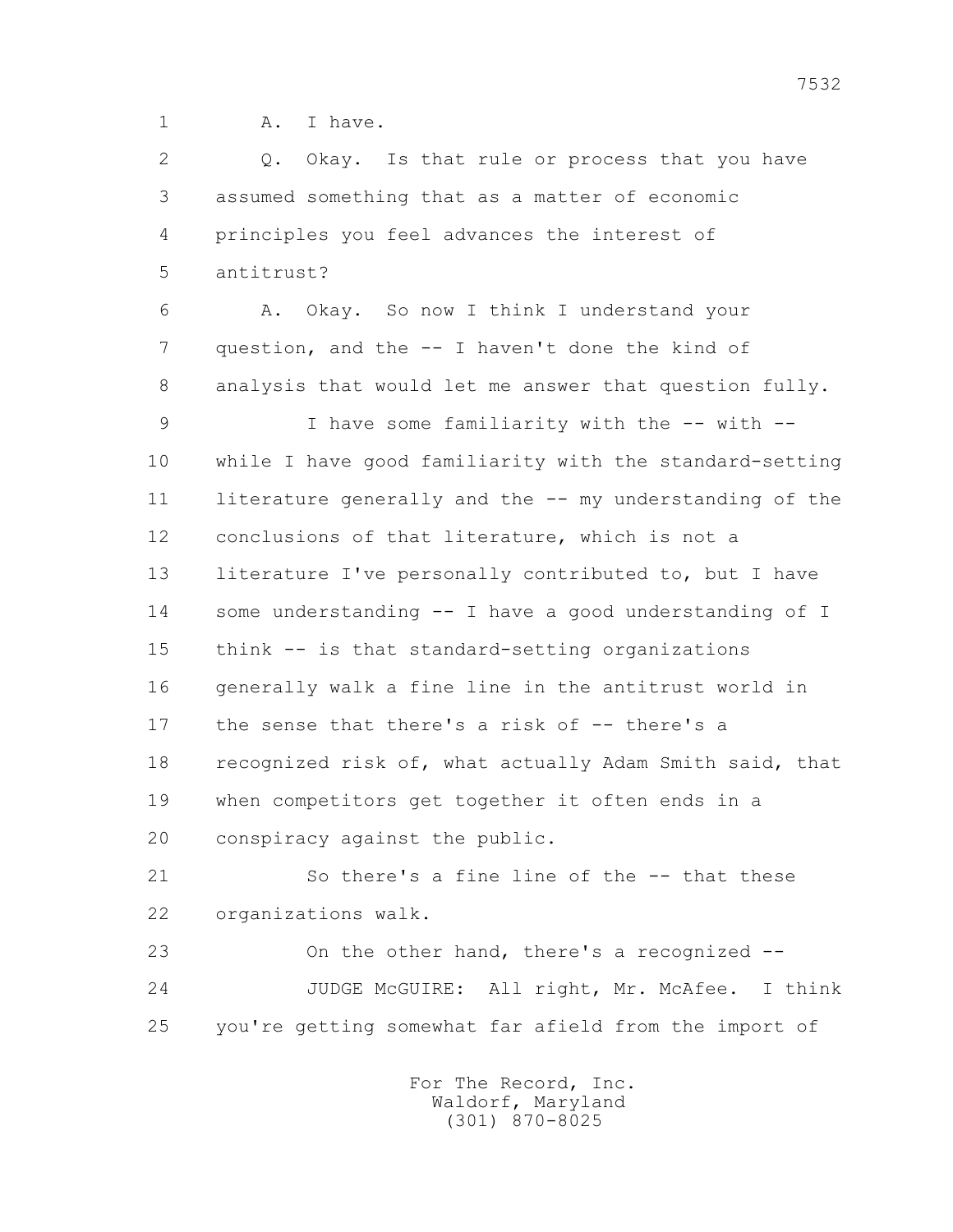1 the question. I'm going to ask you to sort of isolate 2 your answer to comport more closely with what he was 3 asking you. And I'm sorry to interrupt you, but I just 4 think you're getting way too far out of the scope of 5 the question. 6 THE WITNESS: So can I finish my sentence and 7 then ask for a restatement of the question? 8 JUDGE McGUIRE: Okay. Go ahead. 9 THE WITNESS: There's a recognized benefit to 10 standard-setting organizations, so in that sense 11 there's a balance. I have not done the analysis 12 necessary to apply that to JEDEC itself. 13 BY MR. STONE: 14 Q. Do you want the question back? I think in the 15 end you -- 16 A. Yes, I did ask for the question to be read 17 back. 18 MR. STONE: Could I ask, Your Honor, that we 19 have the question read back. 20 JUDGE McGUIRE: Yes. 21 Could we read the question back. 22 (The record was read as follows:) 23 "QUESTION: Is that rule or process that you 24 have assumed something that as a matter of economic 25 principles you feel advances the interest of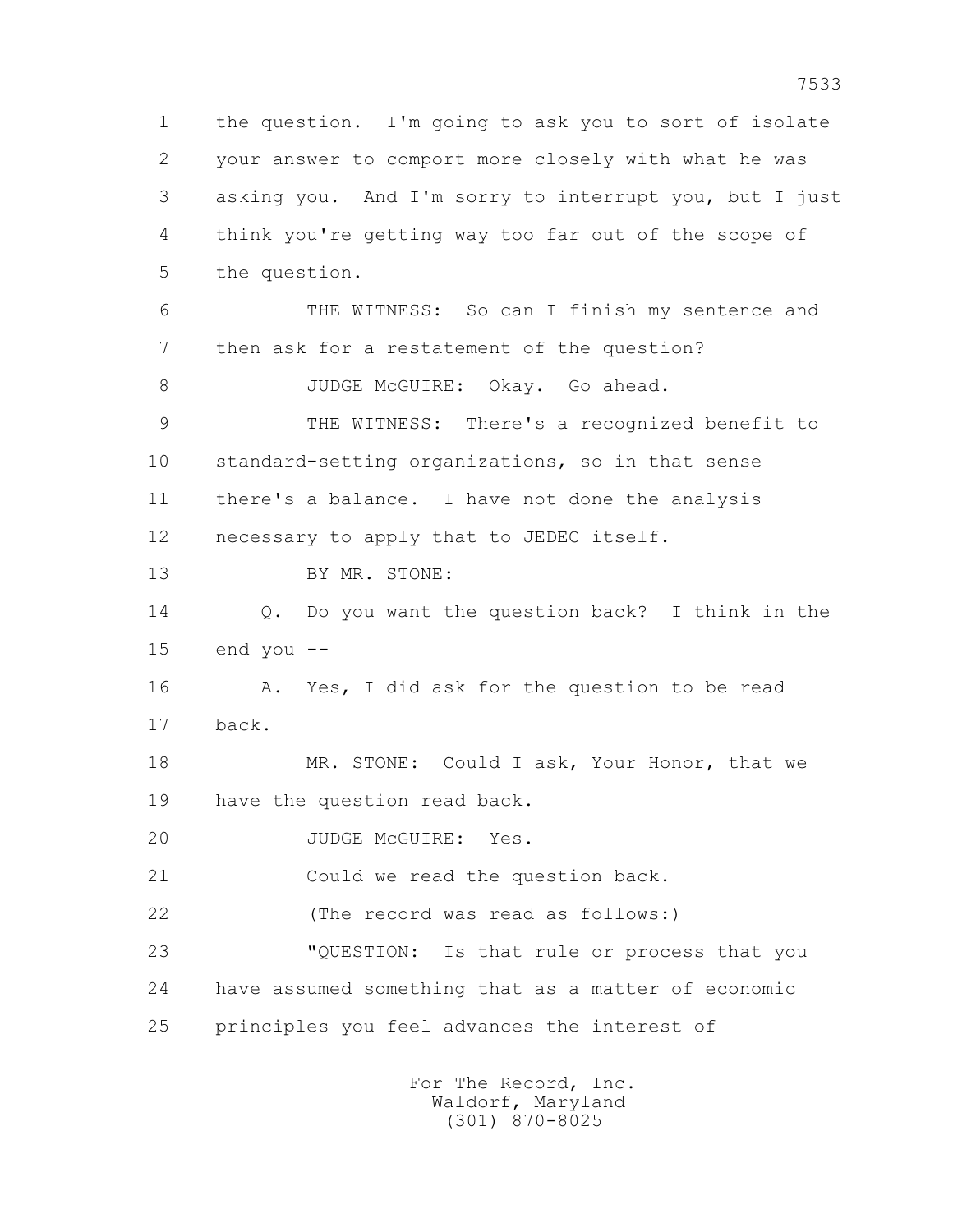1 antitrust?"

 2 THE WITNESS: Well, actually I thought I was 3 being responsive to the question. That is, I was 4 giving the --

 5 JUDGE McGUIRE: You know, you might have been, 6 but I just felt you were getting too far afield, so 7 there's no point in arguing.

8 BY MR. STONE:

9 Q. Are you comfortable with the answer?

10 A. Yes.

11 0. Okay. And similarly with respect to the 12 portion of DX-231 and the first bullet that talks about 13 misrepresenting, again, your conclusion that assumed 14 conduct that you would say constitutes misrepresenting 15 material information is exclusionary depends upon there 16 being some independent duty not to engage in such a 17 misrepresentation; is that correct?

18 A. I'm going to have to ask you to explain that. 19 Q. Certainly. Let me break it up.

 20 You also have told us that based on assumptions 21 you have made as to Rambus' conduct you concluded that 22 there was some conduct which you would describe as 23 misrepresentation which you concluded was exclusionary, 24 as you defined that term; correct?

25 A. As I understand -- I think I assumed that there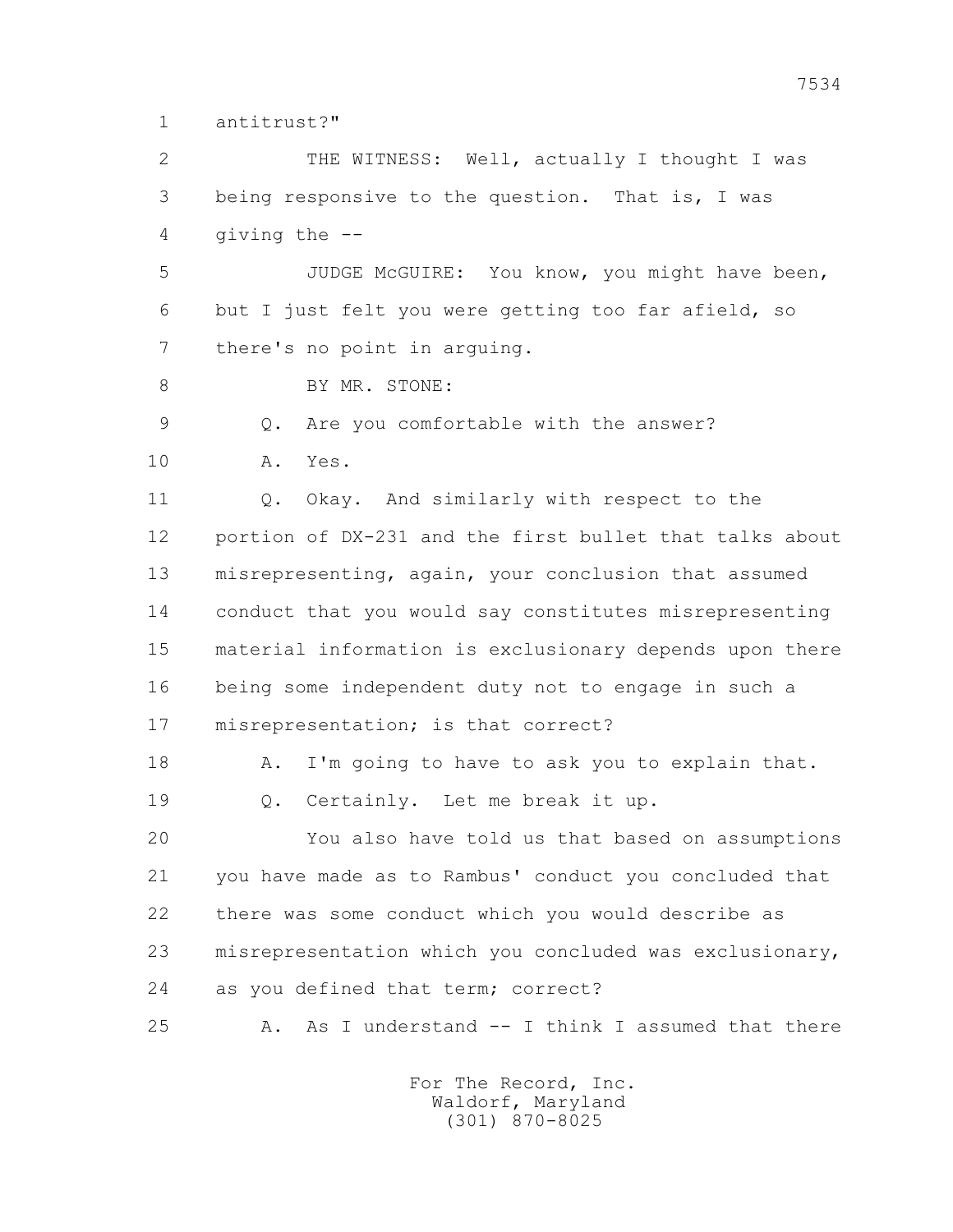1 was other conduct that was misrepresentations. And 2 then based on that assumption, I found that the conduct 3 would be exclusionary.

 4 Q. And all misrepresentations even if they lead to 5 competitive impacts are not necessarily exclusionary as 6 you've defined that term in an economic sense, are 7 they?

8 A. All misrepresentations --

9 Q. Let me see --

 10 A. -- are not exclusionary? Is that the question 11 you asked me?

 12 Q. No. Let me see if I can make it clearer for 13 you. It's undoubtedly my fault, so let me try again. 14 A misrepresentation is not always something 15 that even if it has an impact on competition would be 16 classified by you as exclusionary; isn't that right? 17 A. As stated --

 18 MR. ROYALL: Your Honor, I was going to object 19 to the compound nature of the question.

 20 I think it may help if you can break that down. 21 If he can answer it, that's fine, but it seemed 22 compound and confusing to me.

 23 JUDGE McGUIRE: Overruled. I'll hear the 24 question.

25 If you can answer it, go ahead,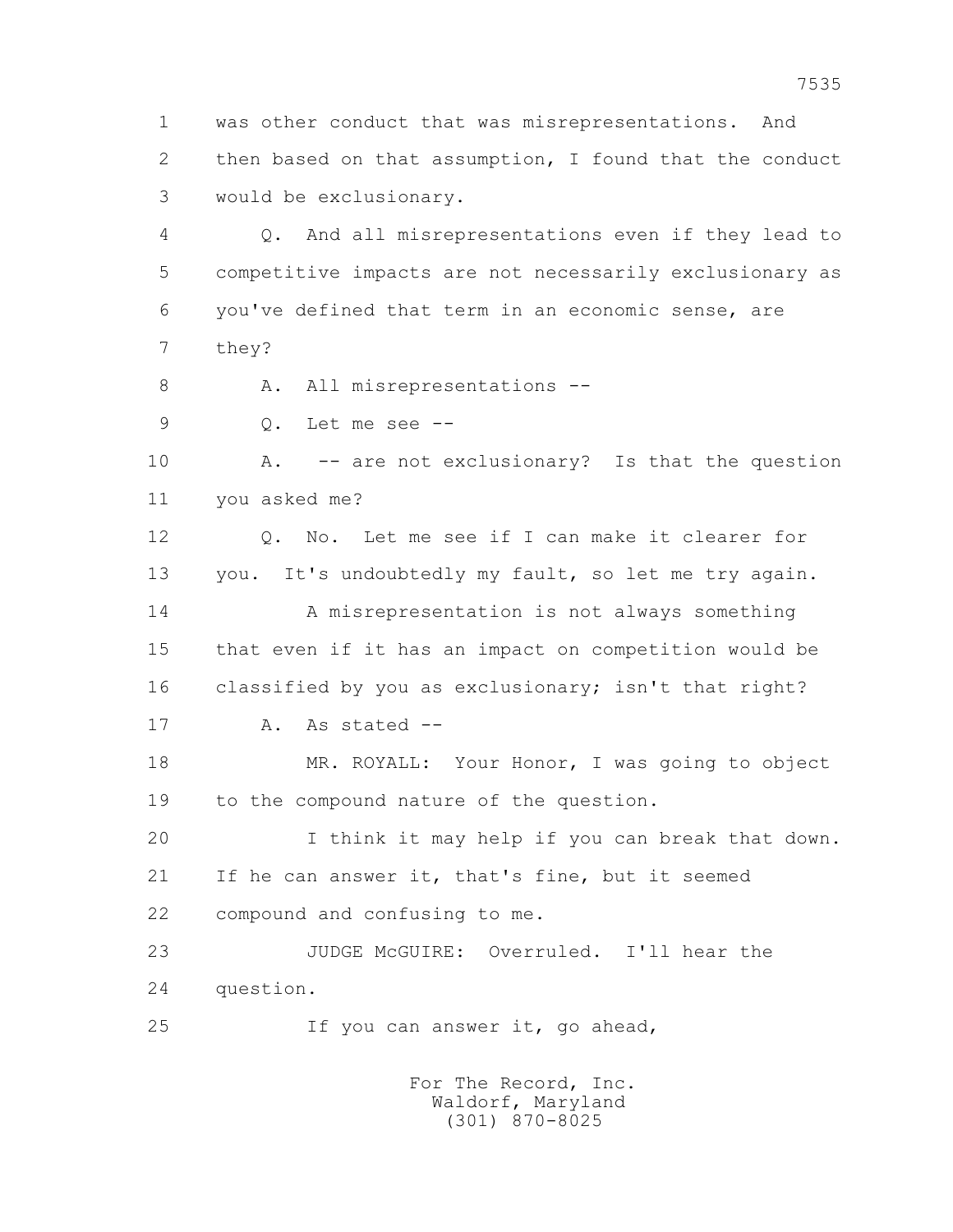1 Professor McAfee.

 2 THE WITNESS: Yes. It could be a 3 misrepresentation could not be exclusionary, and I'd be 4 happy to explain the circumstances under which a 5 misrepresentation would not tend to be exclusionary. 6 BY MR. STONE: 7 Q. I think I'm fine where we are. Let me keep 8 moving. 9 Let's go if we can to DX-232. 10 On the screen in front of you is DX-232, which 11 is another chart you looked at this afternoon; 12 correct? 13 A. That's correct. 14 Q. And in it you say, "Concealing or providing 15 misleading information is exclusionary when equal or 16 superior products are excluded." 17 17 I added the word "are" in there, but that's 18 what you mean; correct? 19 A. Yes. 20 Q. And you told us earlier that if inferior 21 products are excluded, that would not qualify as 22 exclusionary conduct in an economic sense; correct? 23 A. That's correct. 24 Q. Okay. And when you say in the second bullet 25 point that concealing or providing misleading For The Record, Inc.

 Waldorf, Maryland (301) 870-8025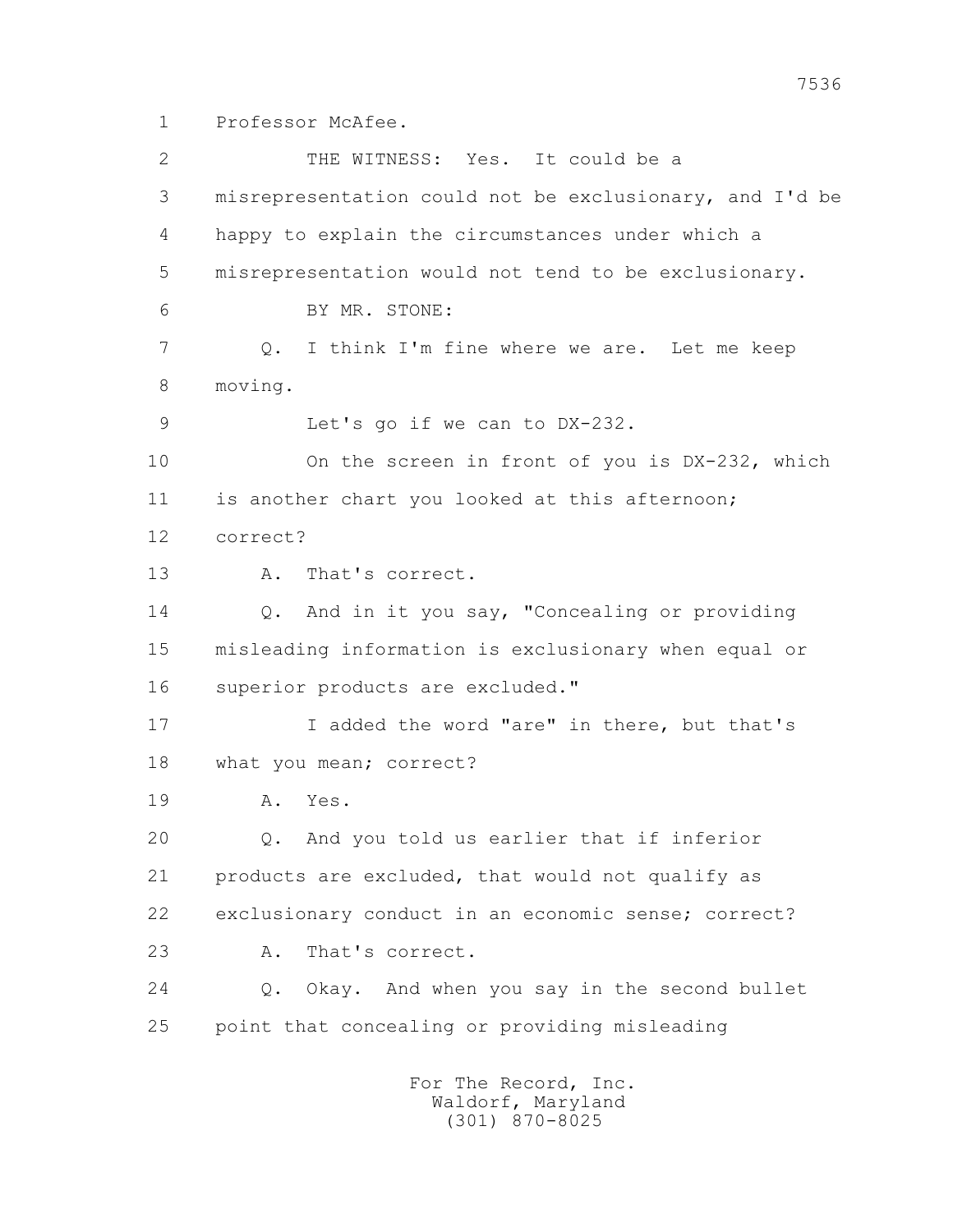1 information prevents competition on the merits, you 2 again are referring to prevents competition between 3 equal or superior products and the one in question; 4 correct?

 5 A. Well, I would have said that statement is more 6 generally true even though in terms of concluding that 7 it's exclusionary, the relevant case would be equal or 8 superior products.

 9 Q. So for purposes of determining whether it's 10 exclusionary conduct as you have defined the term in an 11 economic sense, we need to look for whether or not 12 there's been an impact on equal or superior products or 13 competitors?

14 A. That's correct.

 15 Q. Okay. Earlier today you talked a bit about 16 risk taken or that you assumed was taken by Rambus. Do 17 you recall that testimony?

18 A. I do.

 19 Q. And you -- correct me if I have this wrong or 20 oversimplified, but you assumed that Rambus' conduct 21 represented a conscious taking of a risk?

22 A. I did assume that.

 23 Q. Okay. And the risk you assumed that was being 24 taken was the risk of not disclosing information which 25 under a rule or process should have been disclosed?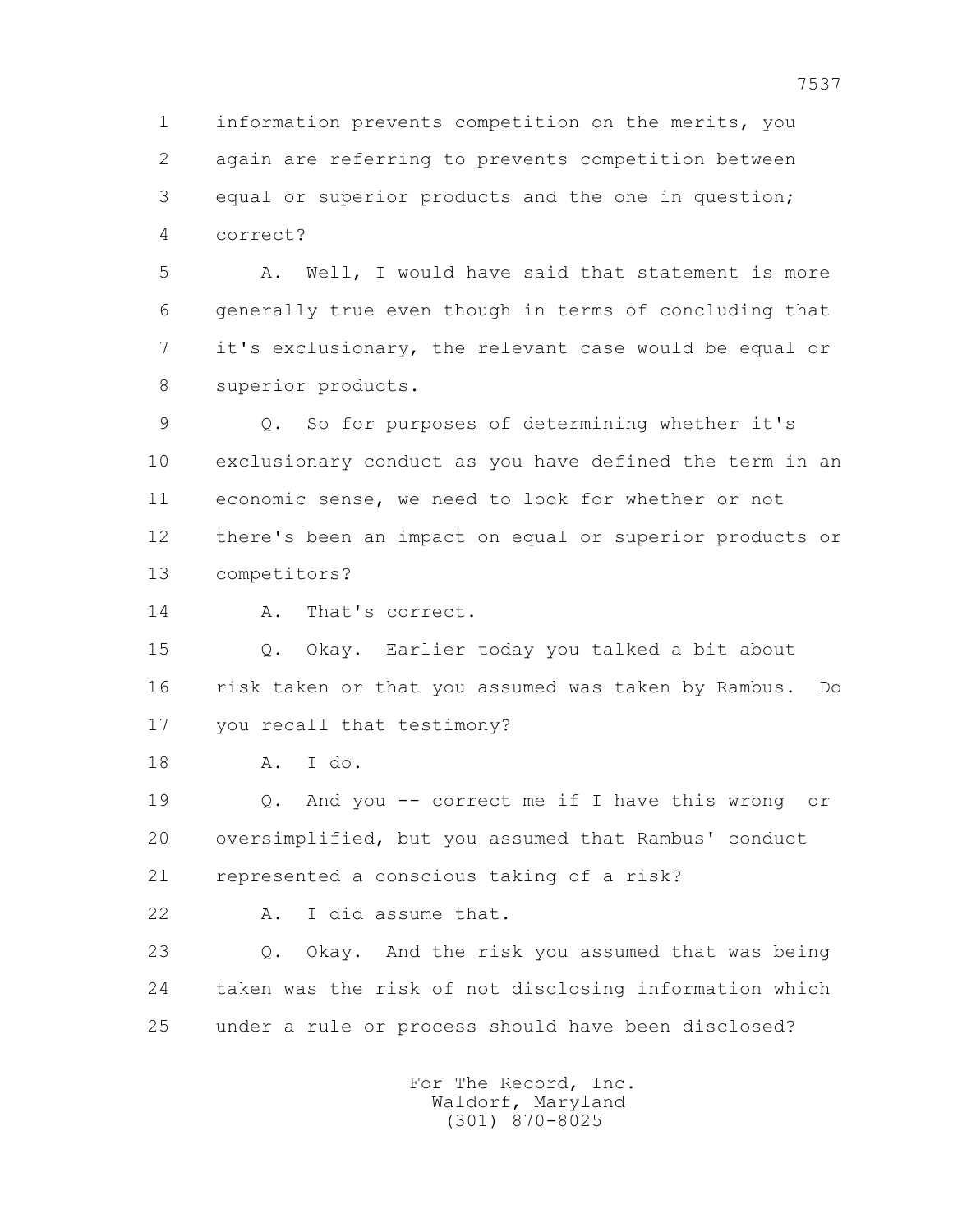1 A. Well, it's the consequences of that, so the 2 risk is the consequences of that action.

 3 Q. Okay. So let me see if I can restate it and 4 see if I get it right.

 5 So the risk that you assumed was that Rambus 6 took the risk of losing the ability to enforce certain 7 intellectual property as a result of not disclosing 8 certain intellectual property in connection with 9 certain rules and processes; is that right?

 10 A. That's kind of a complicated question. 11 Q. Let me restate it.

 12 You assumed that Rambus took a risk that it 13 might lose the ability to enforce some patents; 14 correct?

15 A. I did, yes.

 16 Q. Okay. And you assumed, not making any factual 17 conclusion yourself, you assumed that Rambus did that 18 knowingly?

19 A. I did, yes.

 20 Q. And you further -- then you concluded if those 21 assumptions were correct that such conduct would be 22 irrational, except if it was intended to achieve 23 monopoly power; correct?

24 A. I think that actually overstates my testimony. 25 Q. Okay. You told us that the -- you referred to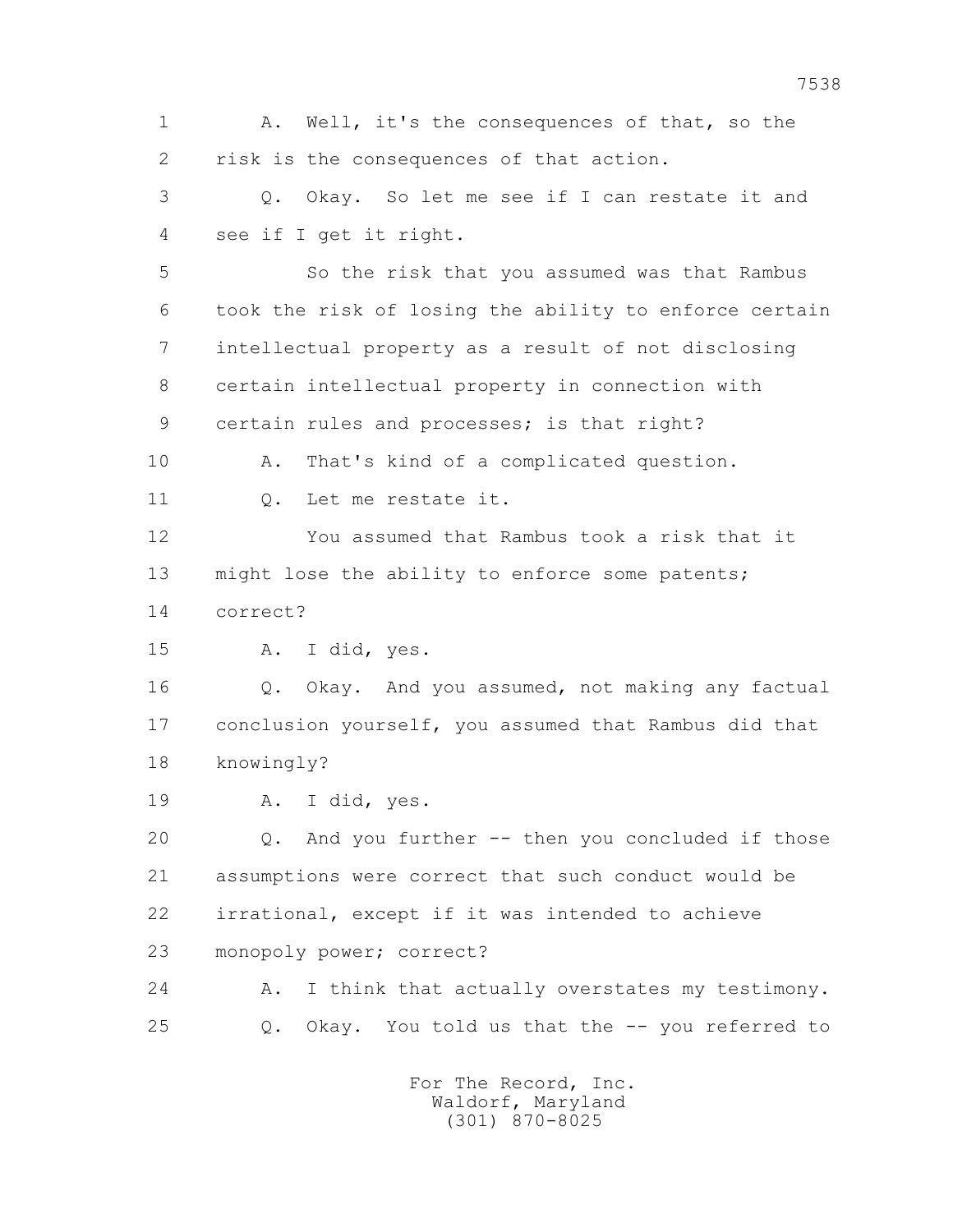1 "the only candidate purpose of which I'm aware." Do 2 you recall that phrase?

3 A. That sounds like a phrase I said.

 4 Q. Okay. So what was the only candidate purpose 5 that you were referring to as a candidate purpose for 6 taking such a risk?

7 A. That was the monopolization.

 8 Q. Okay. Did you consider other purposes that 9 might lead someone to take such a risk?

 10 A. I did. But the reason for my phrasing as it 11 was was I didn't find that -- this could be a failure 12 of imagination on my part. I didn't consider the other 13 alternatives that I -- of which I was aware, but 14 admitting the possibility using the phrase that I used 15 that there might be some other explanation which you 16 might give me now.

 17 Q. No. No, no. The assumption you made was that 18 Rambus took the risk of losing the ability to enforce 19 patents; correct?

20 A. That's correct.

 21 Q. And the way in which you assumed they did that 22 was by not disclosing patents that they should have 23 disclosed; correct?

 24 A. And the other misrepresentations but generally 25 the behavior, yes, I'm assuming that that behavior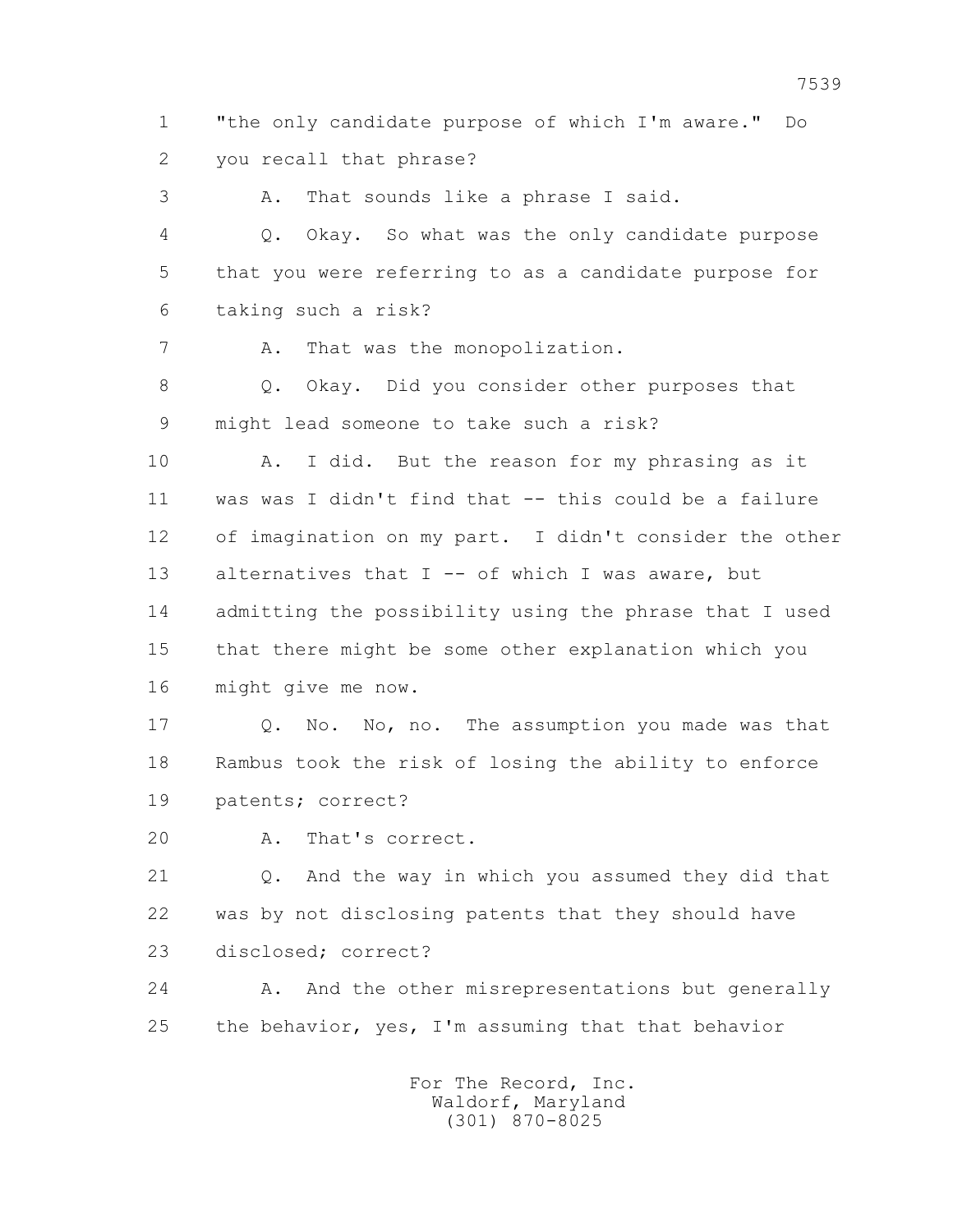- 
- 1 risked the patents so that they knew that.

 2 Q. And they also would have known in your assumed 3 scenario that the fact of nondisclosure was going to 4 become known in the future; correct? 5 A. I don't know that I know that. 6 Q. Well, patents are public; correct? 7 A. Yes, patents are public. 8 Q. And you know that just as a matter of general 9 common knowledge that you can go onto a Web site and 10 find patents; correct? 11 A. I've done so. 12 Q. And so all the patents that issued ultimately 13 to Rambus would be publicly available? 14 A. Eventually. 15 Q. And when they issued; correct? 16 A. Uh-huh. 17 Q. You need to answer audibly for the reporter. 18 A. Yes, they would become public when they 19 issued. 20 Q. And that's not a -- that's information that you 21 would assume people at Rambus also knew, that their 22 patents when they issued would be publicly available; 23 correct? 24 A. Yes, they would know that. 25 Q. And the patents that are involved in the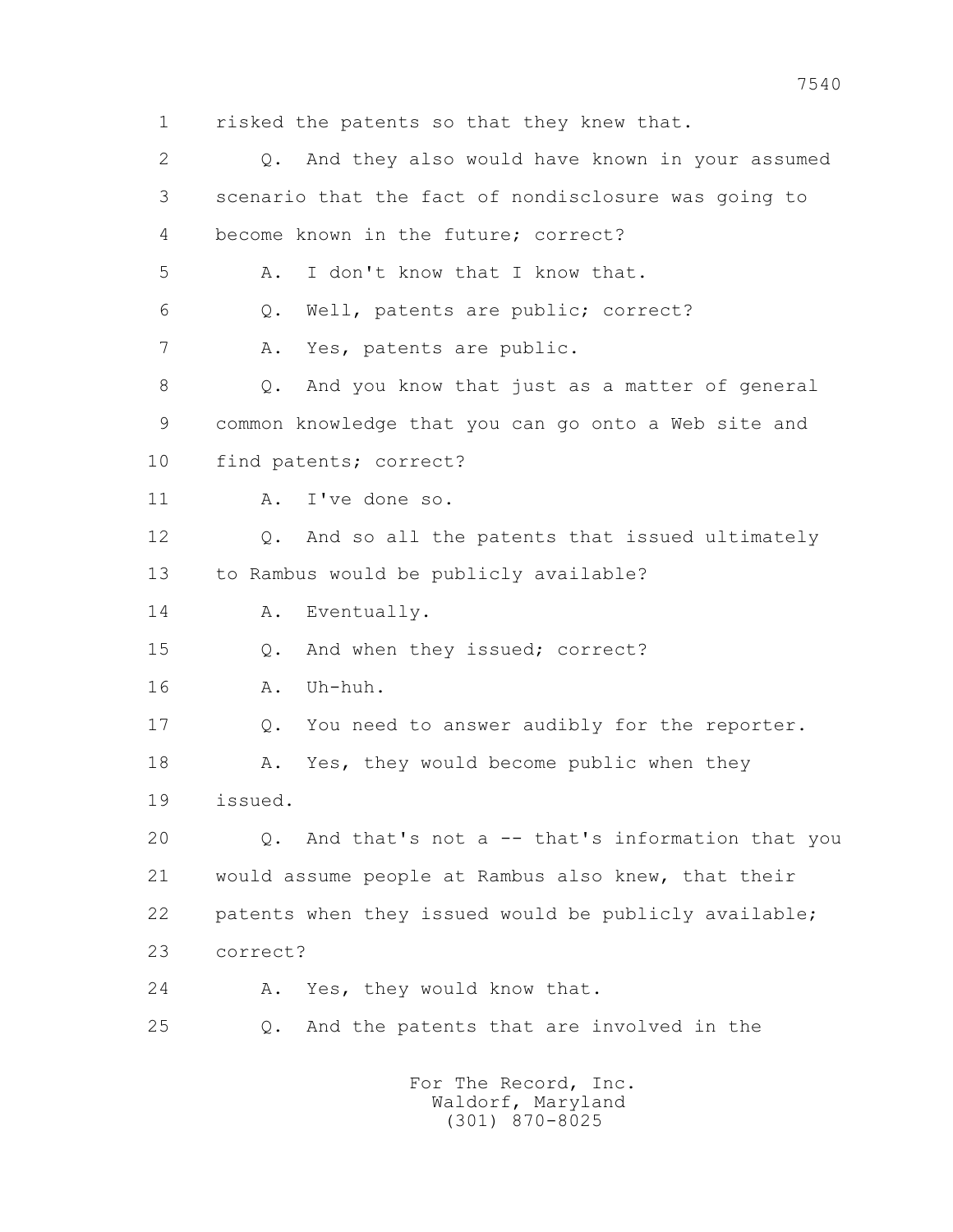1 litigation you talked about in the course of this 2 trial, those patents are public; correct?

3 A. The patents that have issued, yes.

 4 Q. And so consistent with the assumptions you've 5 made, a rational risk taker would have assumed that, 6 well, everybody is going to find out about my failure 7 to disclose these patents because someday they're going 8 to issue and be public; correct?

 9 A. I think they would know -- so in particular, if 10 at any point they were being enforced against the JEDEC 11 standard, then they would certainly be known.

 12 Q. But they're public even if they're not being 13 enforced?

14 A. That's correct.

 15 Q. So your assumption is that Rambus took a risk 16 of losing the ability to enforce its patents by not 17 disclosing patents that it knew would issue in the 18 future and be publicly known; correct?

19 A. I knew the patents -- they knew the patents 20 would issue in the future and become publicly known.

21 Q. Yes.

 22 So they knew their failure to disclose, in your 23 assumed set of facts, would be discovered?

 24 A. No. I don't think that follows because -- and 25 I'm happy to explain.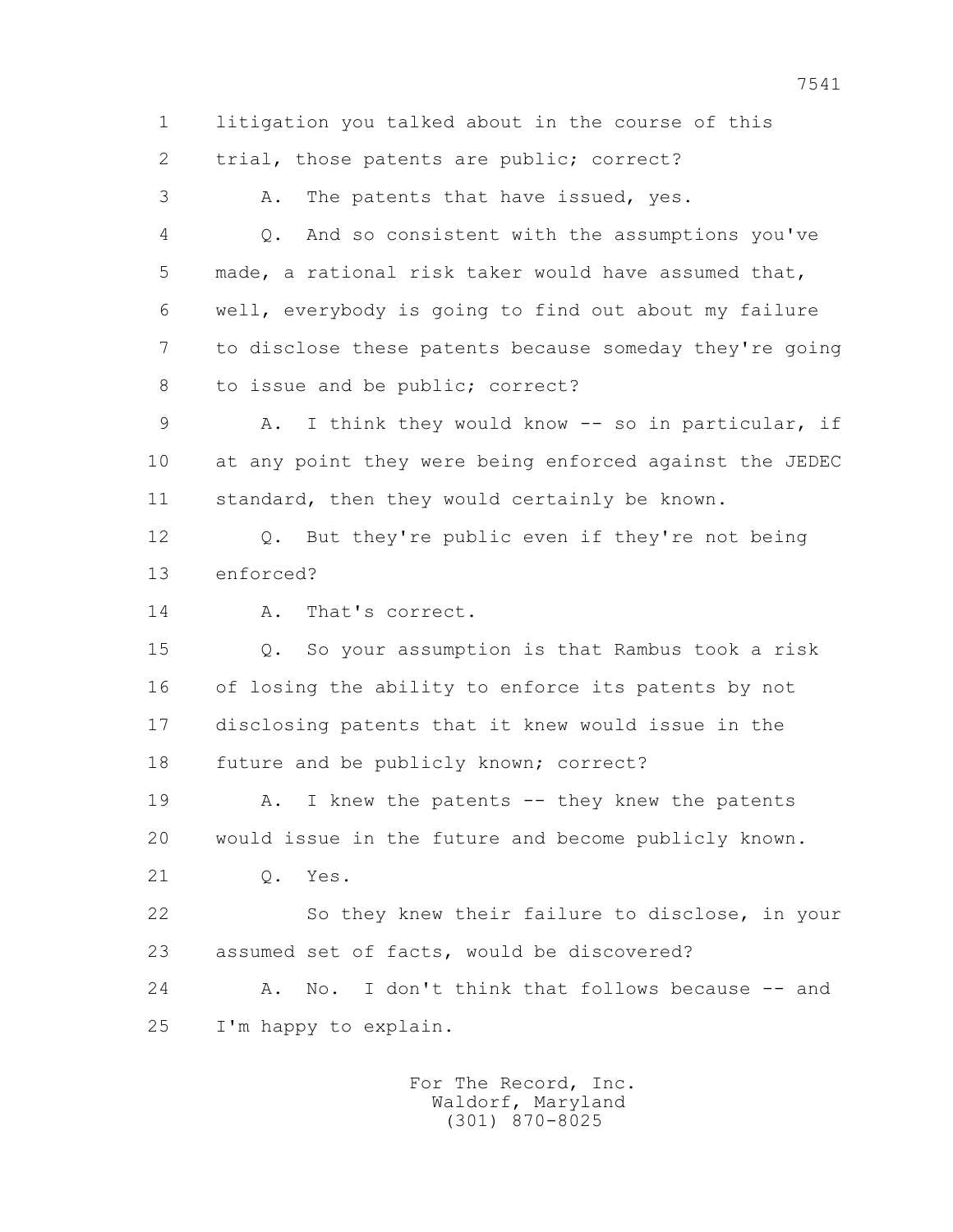1 Q. Well, let me ask it this way.

 2 What you have assumed they should have done is 3 disclosed information about their patents; correct? 4 A. Yes. And not misrepresent their intellectual 5 property. 6 Q. I'm sorry. Did I interrupt you? 7 A. I don't know. 8 Q. Okay. And did you say and not misrepresent -- 9 A. Their intellectual property. 10 Q. Okay. And the harm that you have told us in 11 the course of this proceeding flows from that failure

 12 to disclose occurs only if it turns out that Rambus has 13 patents which would be infringed by JEDEC-compliant

14 parts; correct?

15 A. I'm sorry. I have to ask you to restate that. 16 I just spaced out a little bit.

17 Q. That's okay.

 18 The harm that you have told us flows from a 19 failure to disclose occurs only if the patents read on 20 or would be infringed by JEDEC-compliant parts?

21 A. That seems right, yes.

 22 Q. Okay. So if Rambus had patent applications 23 which you say it should have disclosed and knew it 24 should have disclosed and took a risk of not disclosing 25 them, the harm arising from any assumed nondisclosure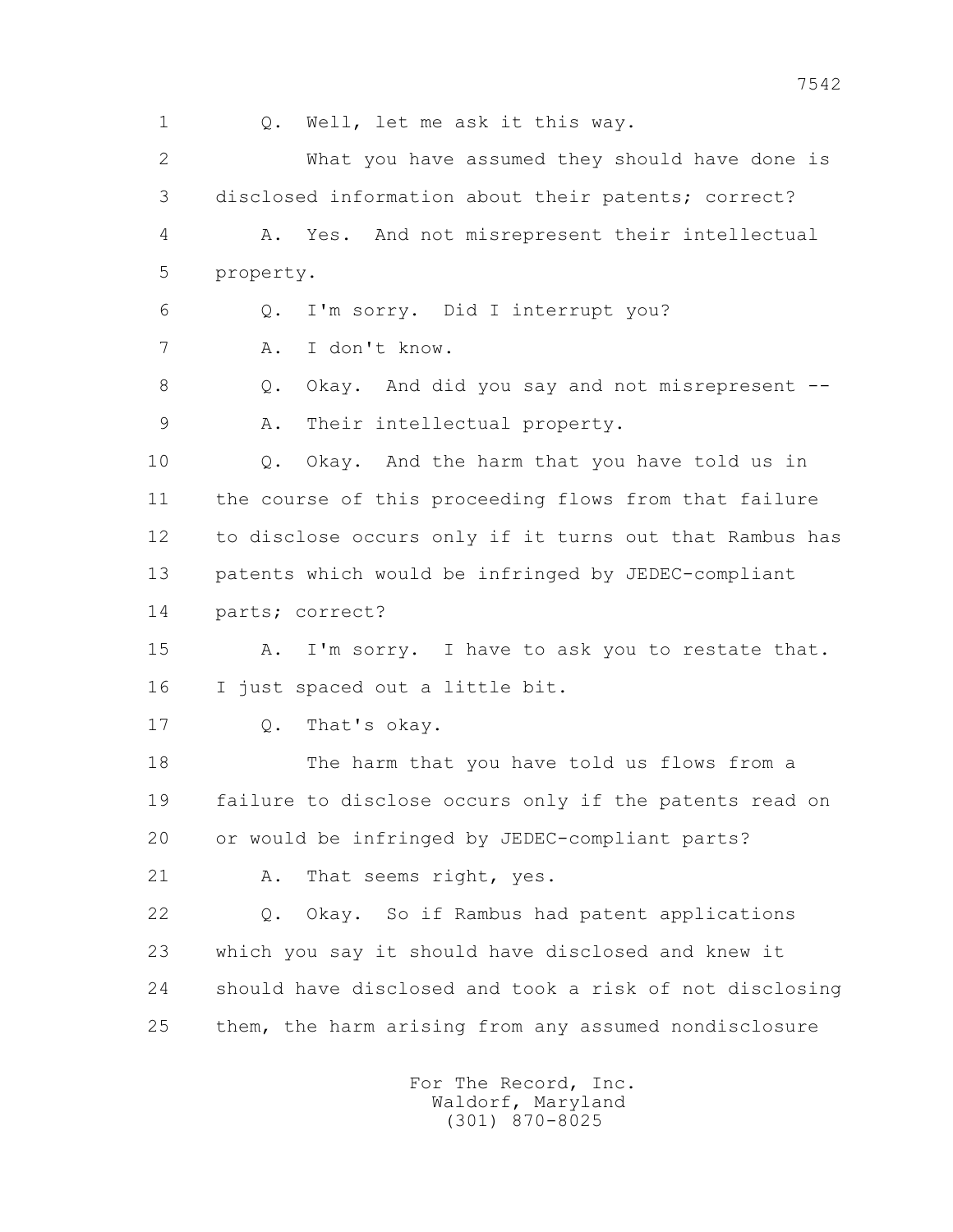1 doesn't occur until the patents ultimately issue; 2 correct?

 3 A. Well, in fact the harm arises from the 4 enforcement of the patents, so yes, it typically would 5 not be until the patents issued. 6 Q. And the patents can't be enforced until they've 7 issued; correct? 8 A. That's my understanding of patent law, but I'm

9 not a patent attorney.

 10 Q. So at the moment Rambus had an issued patent 11 and sought to enforce it, it had to know that its 12 previous failure to disclose, as you have assumed it, 13 would be discovered?

14 A. No.

 15 Q. Okay. Isn't it true that a patent shows on its 16 cover when the patent was filed?

 17 A. Yes, it is. Well, again, I am no expert in 18 patents, but I have seen patents and they have dates on 19 the cover for the application.

 20 Q. Then I'm going to ask you to explain -- you 21 offered this earlier and I thought I could 22 short-circuit; it shows that I couldn't -- go ahead and 23 explain why it is in your view that it would not be 24 obvious once the patent issued that if there had been a 25 duty to disclose that previously Rambus had failed to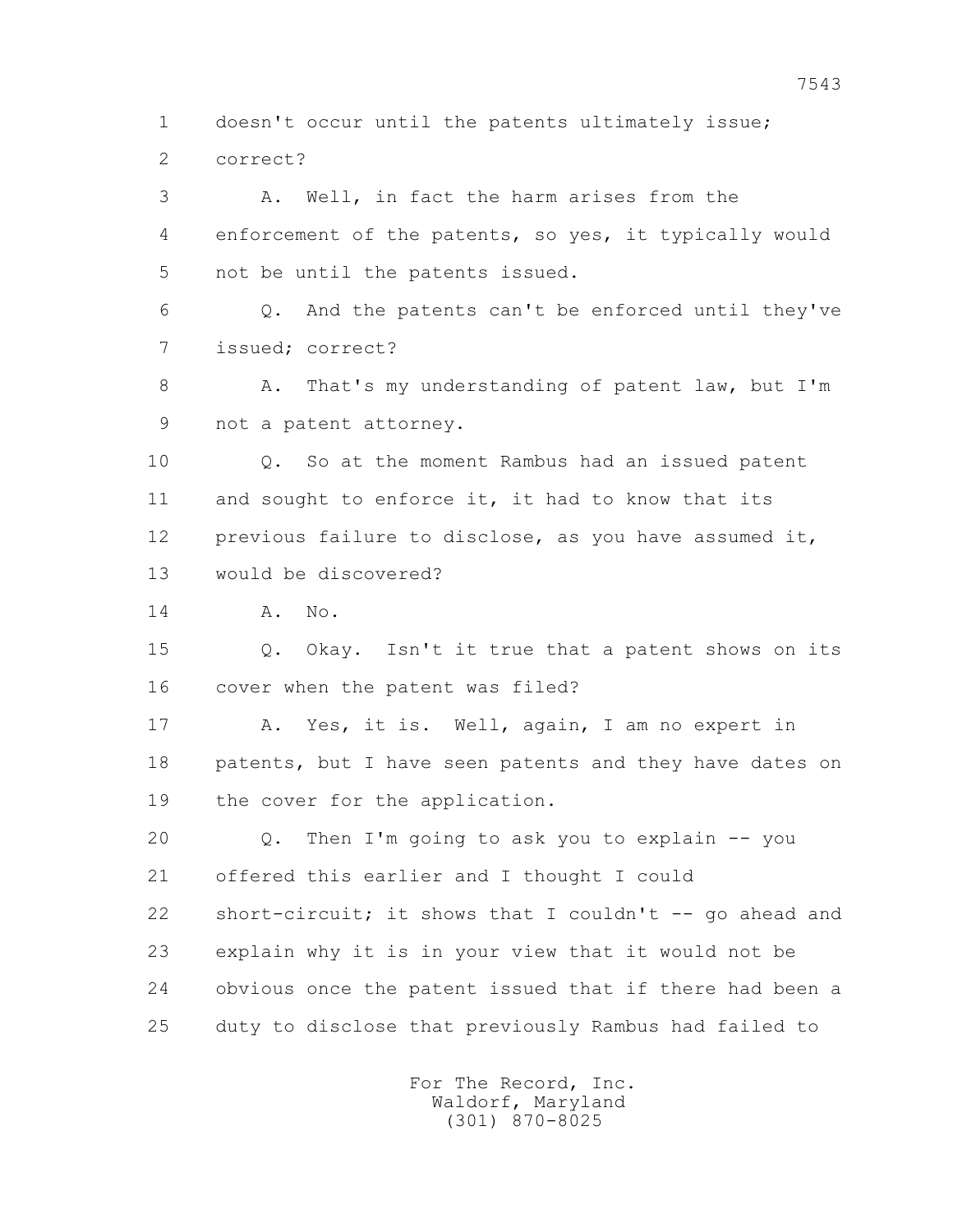1 comply with that duty.

 2 A. Because my understanding of the duty to 3 disclose is that it attaches to the JEDEC member, not 4 to the organization as a whole, and so unless you can 5 see Mr. Crisp's e-mails, you wouldn't discover the 6 failure to disclose because you had to have knowledge 7 that he was aware of the patents, that is, the member 8 was aware of the patents rather than the company as a 9 whole.

 10 And there's a voluminous amount of the record 11 associated with, for example, no requirement of patent 12 searching. That is, it's not that you promise to give 13 up your patents when you join the organization; it's 14 that you have a good-faith duty to disclose your 15 patents. That's my understanding of the rule.

 16 And so just knowing that Rambus had 17 intellectual property, you could never draw the 18 conclusion that Rambus by itself -- from that fact you 19 could never draw the conclusion of bad faith without 20 knowing that the JEDEC member from Rambus was aware of 21 those patents.

 22 Q. Okay. So in your assumptions -- and this 23 includes your assumption as to the scope of the duty to 24 disclose at JEDEC -- the mere issuance of a patent 25 wouldn't put you on notice that somebody had failed to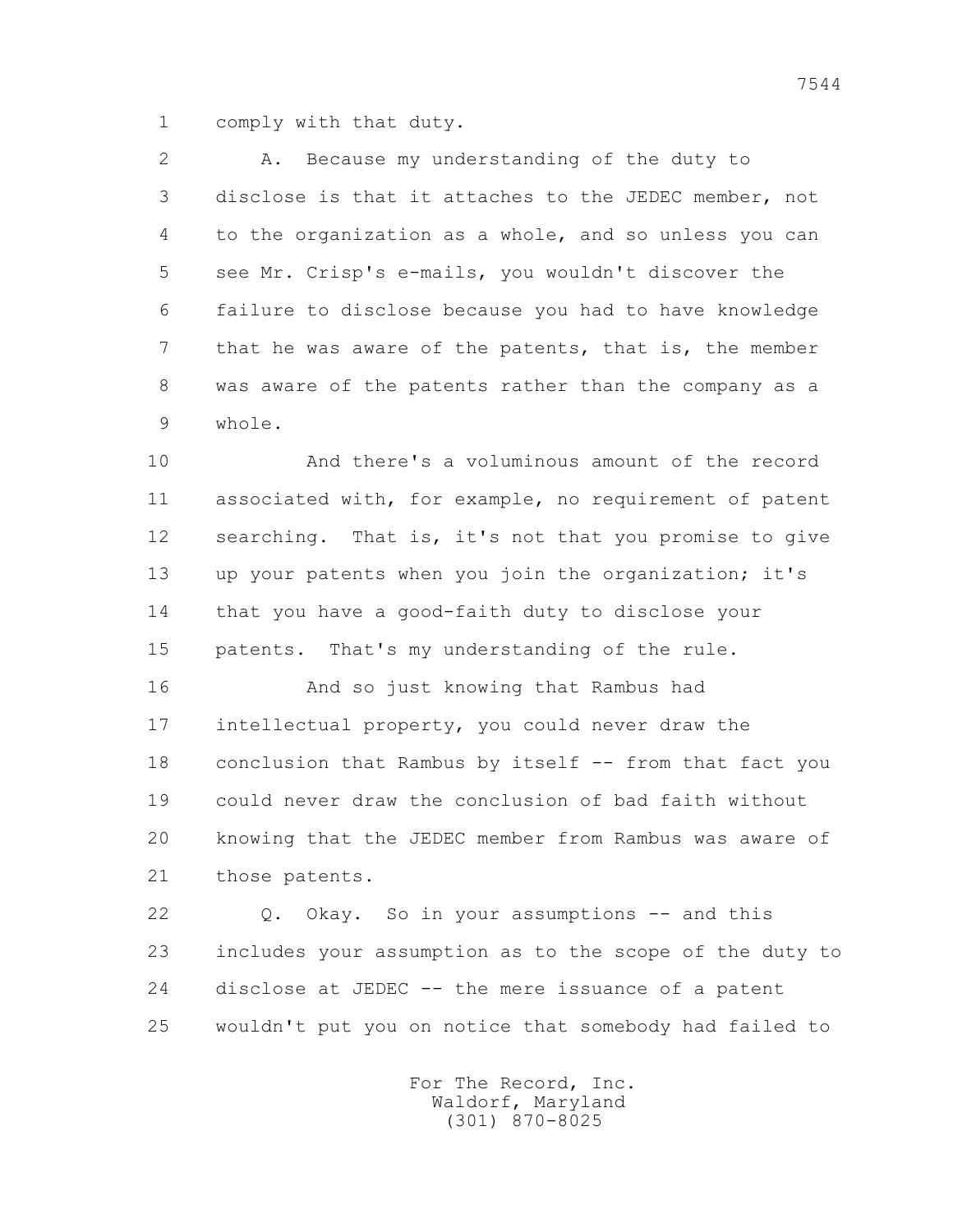1 disclose it unless one of the named inventors on the 2 patent was also the JEDEC representative?

 3 A. That would certainly be -- is it possible that 4 a named inventor forgot that they had invented 5 something? I could conceive of that. Some of these 6 people invent a lot of stuff. But otherwise, yes, you 7 would expect a named inventor to be aware of the 8 patent.

 9 Q. Okay. And is it also your assumption that if 10 the named inventor had in fact forgotten that the JEDEC 11 rules would not require disclosure by that named 12 inventor even if he was the JEDEC rep?

13 A. So again this is my understanding of the facts 14 and the assumptions I've made. I haven't actually 15 assumed anything about named inventors and haven't 16 thought very extensively about that.

17 My understanding is -- and again, it's a 18 finding of fact is what's at issue, but my 19 understanding is the requirement is requirement 20 essentially of good faith; that is, if you are aware of 21 something that's material and relevant, you're supposed 22 to disclose it, and if you fail to do that, you 23 violated the process.

 24 Q. Okay. So let me carry this one step further. 25 Going back to your assumed risk-taking on the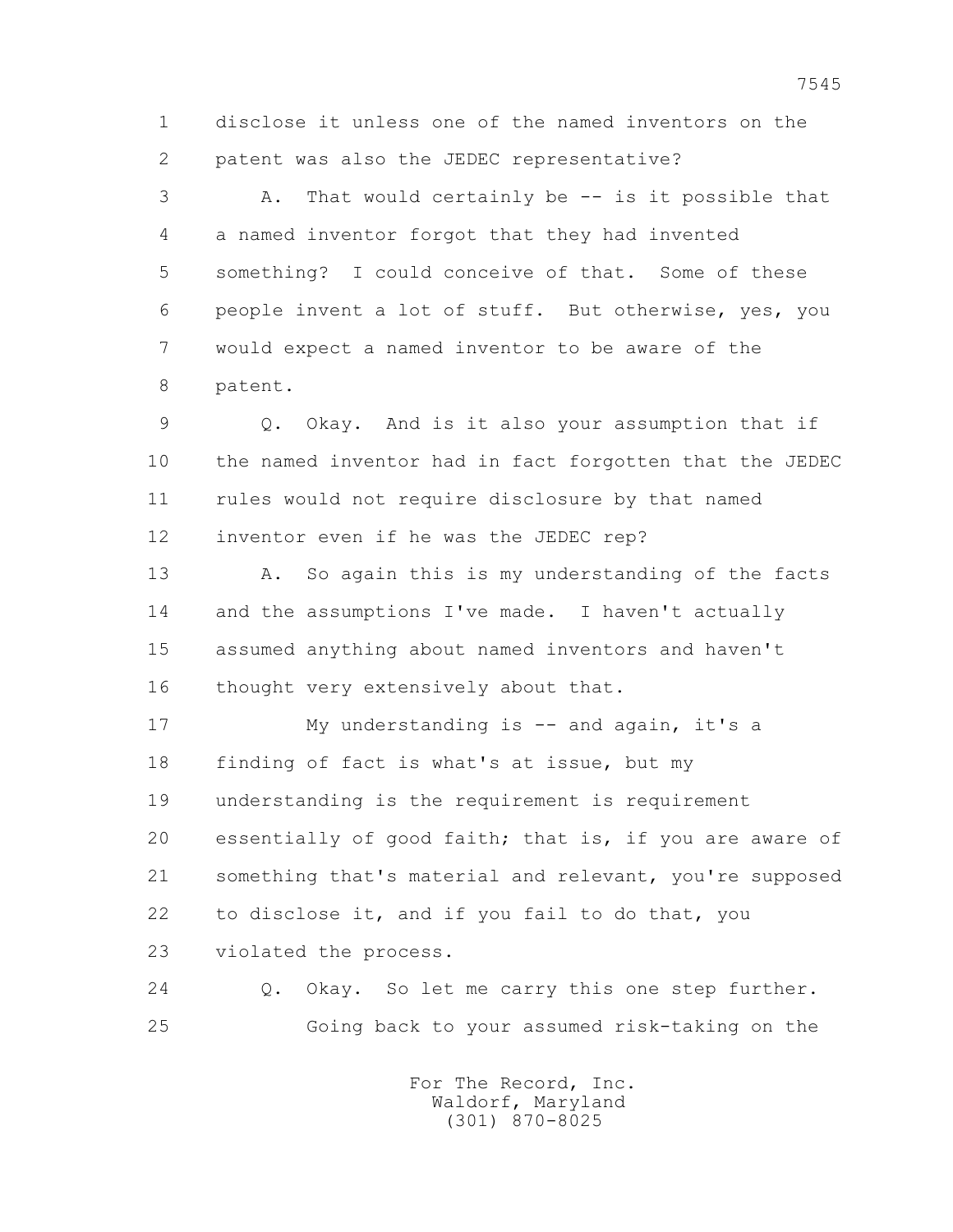1 part of Rambus, should Rambus have known, as you've 2 assumed the facts, that when their patents issued, 3 which let's assume should have been disclosed, that at 4 least people might be suspicious and curious as to 5 whether or not Mr. Crisp knew about them? 6 MR. ROYALL: Your Honor, could I ask for some 7 clarification of what patents are being referenced in 8 these questions? 9 MR. STONE: Okay. That's fair. 10 BY MR. STONE: 11 Q. Have you made any factual assumption, 12 Professor McAfee, as to what specific patents or 13 applications Rambus should have disclosed to JEDEC? 14 A. I am assuming that it should have disclosed 15 patents or patent applications with reference to all 16 four of the technologies challenged in the case. If 17 they shouldn't have disclosed on one of the 18 technologies, then my finding of exclusionary conduct 19 on that technology is no longer -- on that particular 20 technology would no longer be reliable because I've 21 assumed that they should have disclosed on that 22 technology. 23 Q. Have you made any assumption as to the specific 24 patent application numbers or identifiers for purposes

25 of your work?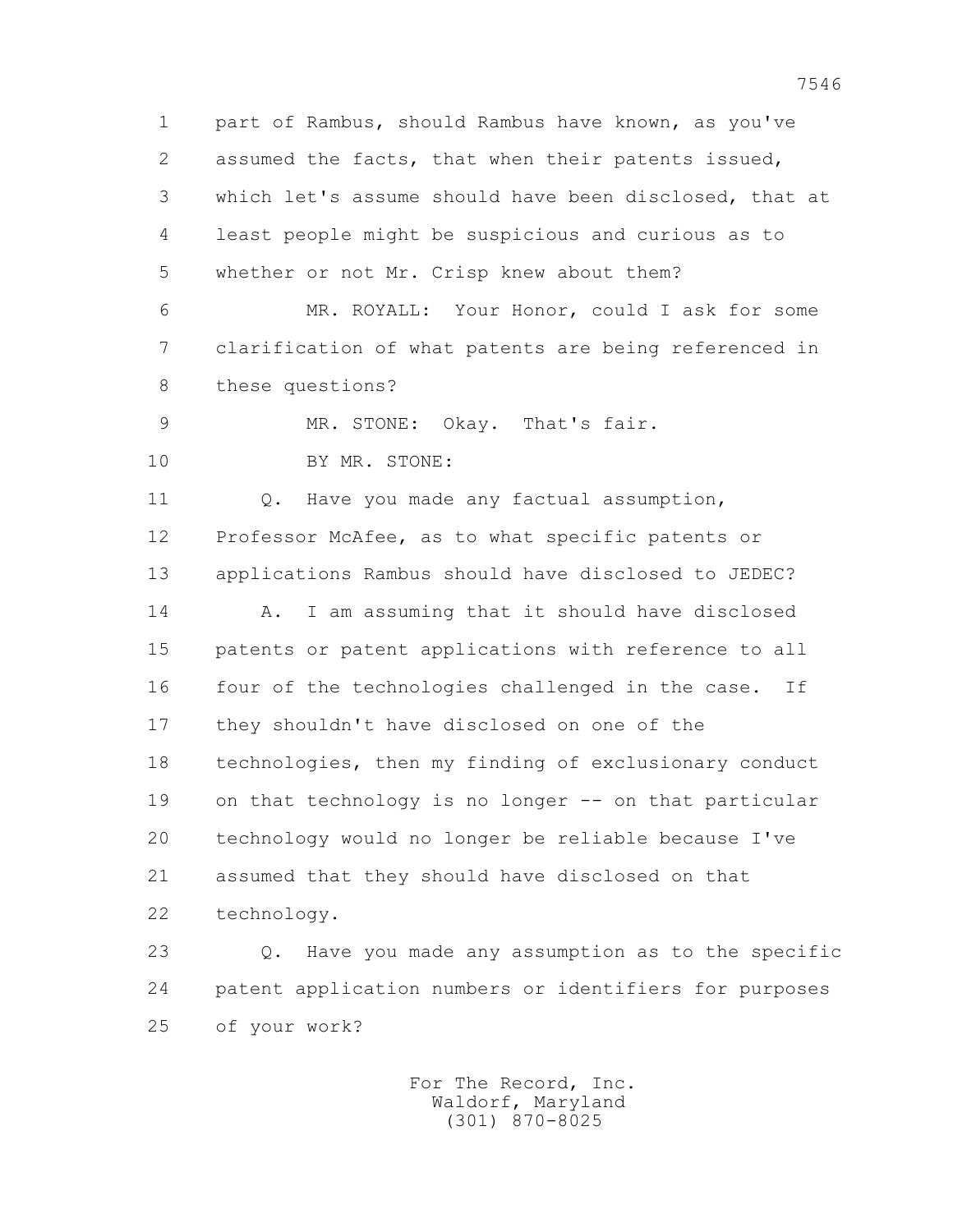1 A. No, I have not.

 2 Q. As part of the risk-taking that you've referred 3 to, would you expect Rambus to have, had they actually 4 been knowingly taking this risk, to have concerned 5 themselves with the possibility that once the patents 6 that you believe should have been disclosed were issued 7 that people might inquire whether Mr. Crisp had known 8 of those patents?

 9 A. As a -- as human nature, so sort of somewhat 10 outside of my economic reasoning, although human nature 11 is actually part of the domain of economics, but it 12 would be consistent with my understanding of human 13 nature that people would at least be curious not so 14 much when the patents issued but at the point that 15 Rambus started suing them.

 16 Q. Okay. Now, as part of your factual 17 assumptions, did you assume that Mr. Crisp disclosed 18 patents held by Rambus or the possibility of patents 19 held by Rambus at a SyncLink meeting? Did you assume 20 that occurred?

21 A. I'm aware of that as a factual matter. I 22 don't -- I didn't assume it in any of my -- in any of 23 the conclusions that you stated here today, but I am 24 aware of that as a factual matter, that he disclosed 25 the existence -- I must -- as I sit here today, I don't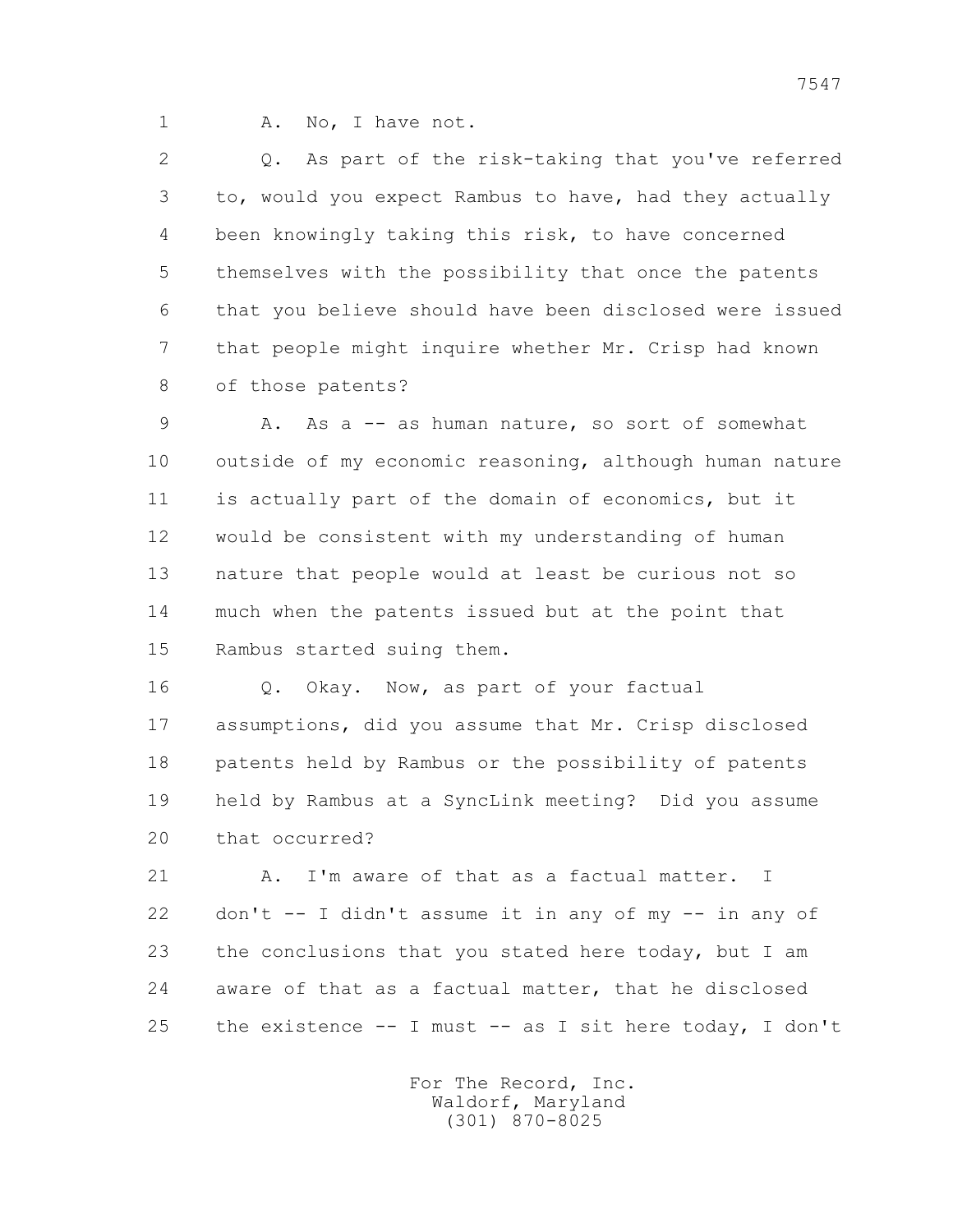1 remember whether it was patents or just the existence 2 of intellectual property.

3 Q. Was it -- and let me ask this.

 4 Was it important to your analysis for purposes 5 of the opinions you've expressed here today one way or 6 the other whether you have assumed or understood 7 whether Mr. Crisp had provided a letter to JEDEC in 8 which he discussed the possibility of Rambus 9 intellectual property relating to SyncLink?

10 A. I'm sorry.

11 0. Sure. Let me do it again.

 12 Is it important for purposes of the opinions 13 you've expressed here today and yesterday that 14 Mr. Crisp provided a letter to JEDEC that discussed 15 intellectual property that Rambus might possess that 16 might bear on SyncLink?

 17 A. I would agree that it's in principle important 18 if it rose to the level of revealing the intellectual 19 property to JEDEC itself. And that is the relevant 20 intellectual property on the four technology markets. 21 Since SyncLink used some of that technology and other 22 technologies, it in principle could have done that, but 23 it's not my understanding of the facts that it did do 24 that.

25 Q. For purposes of the discussion you and I have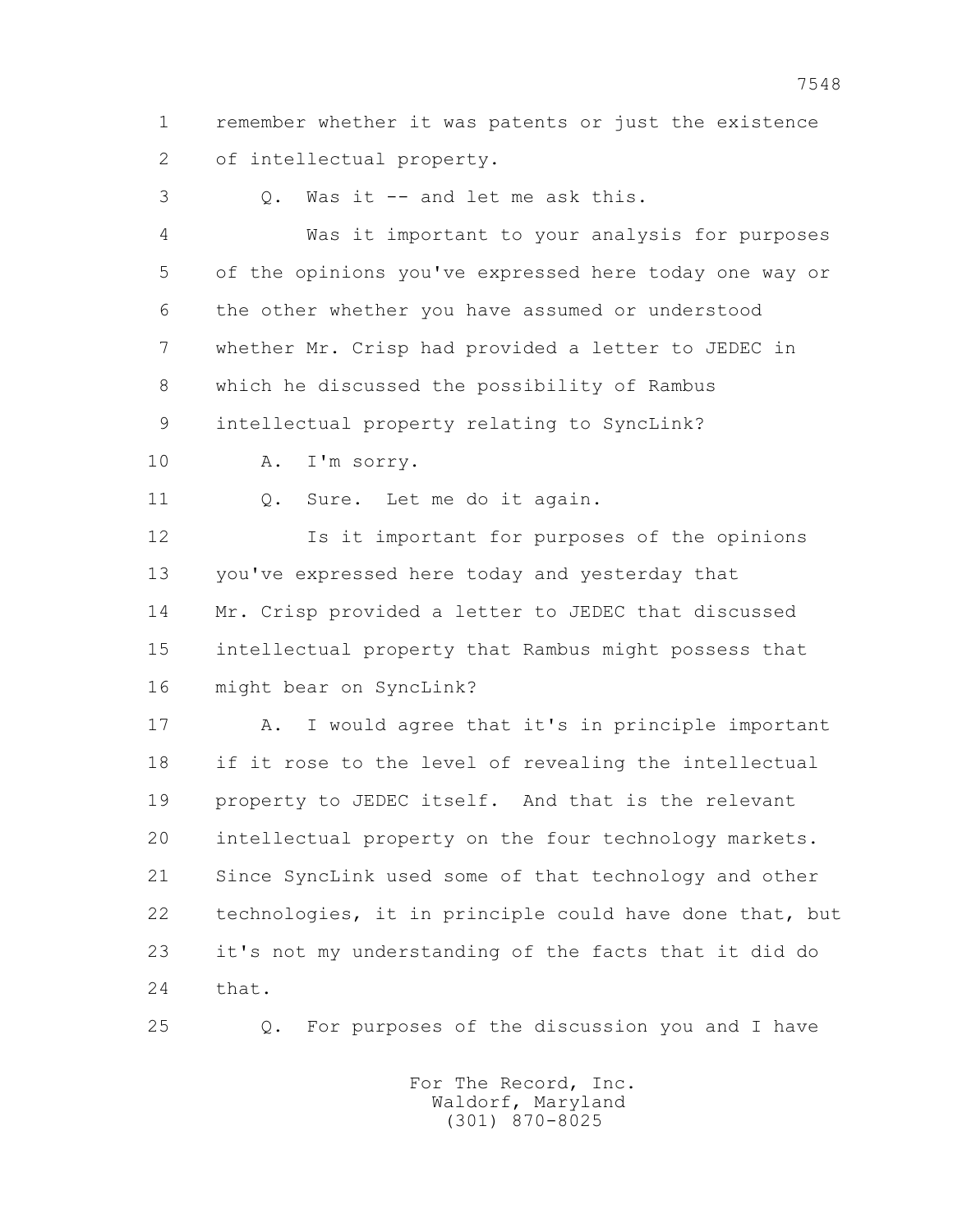1 been having about the presumed risk, is it important 2 to that discussion from your perspective forming 3 opinions as to economic issues that Mr. Crisp would 4 have been known by the other JEDEC participants to 5 have made a statement about Rambus intellectual 6 property?

 7 A. Well, a statement about Rambus intellectual 8 property is not very specific. If the -- if Mr. Crisp 9 had revealed detailed knowledge of intellectual 10 property which could then later be enforced against 11 JEDEC members, that could actually reveal that they 12 were in violation of the JEDEC process.

 13 Q. Is it correct for purposes of the discussion 14 we're having right now about risk that Mr. Crisp did 15 reveal to JEDEC some level of knowledge about Rambus 16 intellectual property by virtue of that letter, as you 17 have assumed the facts?

18 MR. ROYALL: I was going to object, Your Honor. 19 The question, although he threw in assumption at the 20 end, he's asking the witness whether a certain factual 21 proposition is correct.

 22 MR. STONE: No, no. And I don't mean to. Let 23 me rephrase it.

24 BY MR. STONE:

25 Q. I want you to assume that Mr. Crisp provided a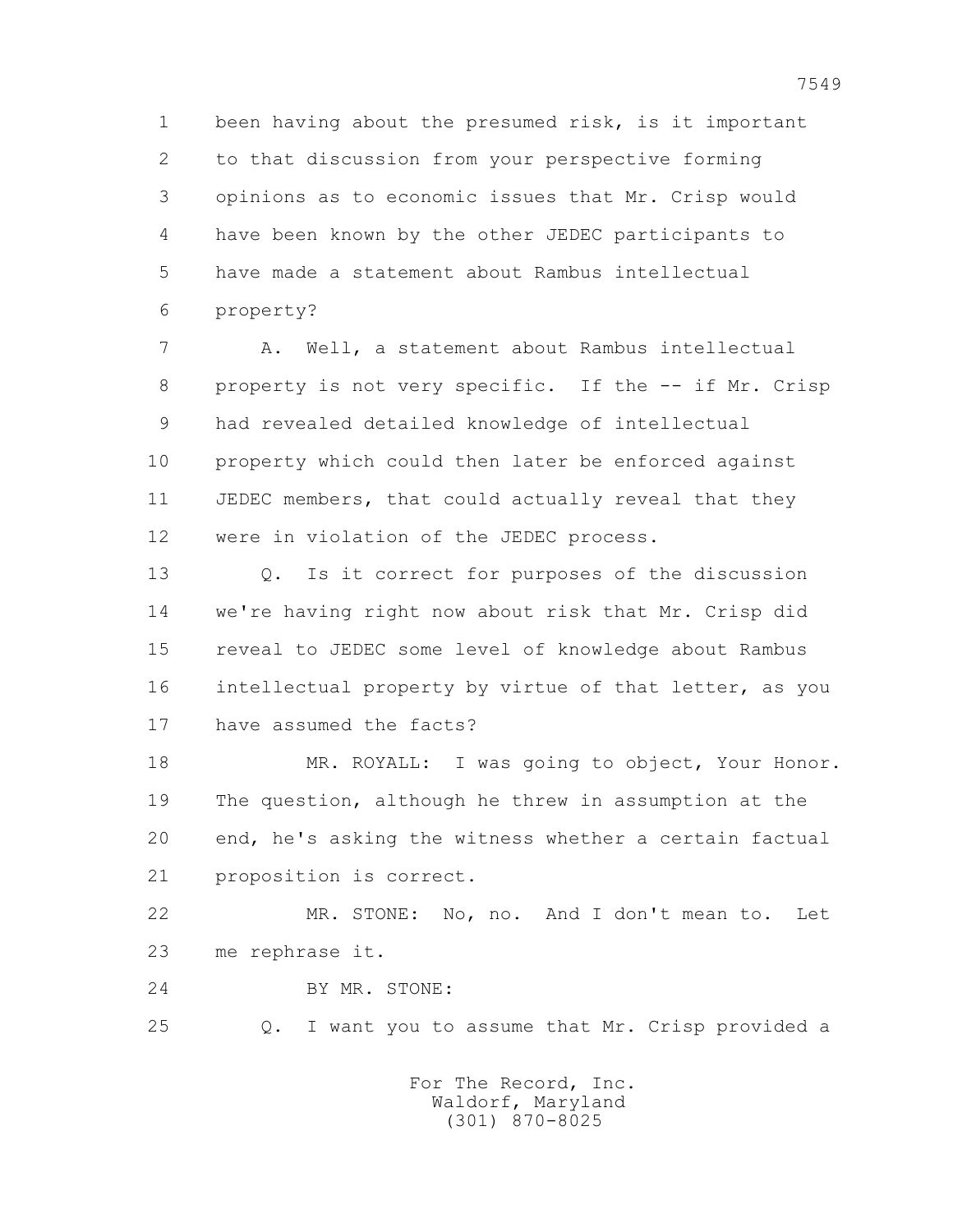1 letter to JEDEC in which he expressed some awareness of 2 Rambus intellectual property.

3 Can you assume that?

4 A. I can, yes.

 5 Q. For purposes of the discussion you and I have 6 been having about risk-taking, would it matter, in 7 terms of whether or not people would be more than 8 curious should patents later issue and be enforced, 9 that the JEDEC representative had expressed at least 10 some level of knowledge about Rambus patents at a JEDEC 11 meeting?

 12 A. I think "at some level of knowledge" is an 13 inadequate description. I would describe this as being 14 on a continuum. That is to say, if he revealed 15 specific knowledge in a written document which could 16 later be used against Rambus, that would actually 17 enhance the risks very substantially.

 18 On the other hand, vague generalities are not 19 going to be much revelation at all. So I would 20 describe this as on a continuum and it would matter the 21 specific nature of the revelations.

22 Q. Okay. Let's pull up DX-239.

23 Now, you offered this --

 24 A. Actually can I ask for a restroom break at the 25 next -- I mean, it's not urgent. But the next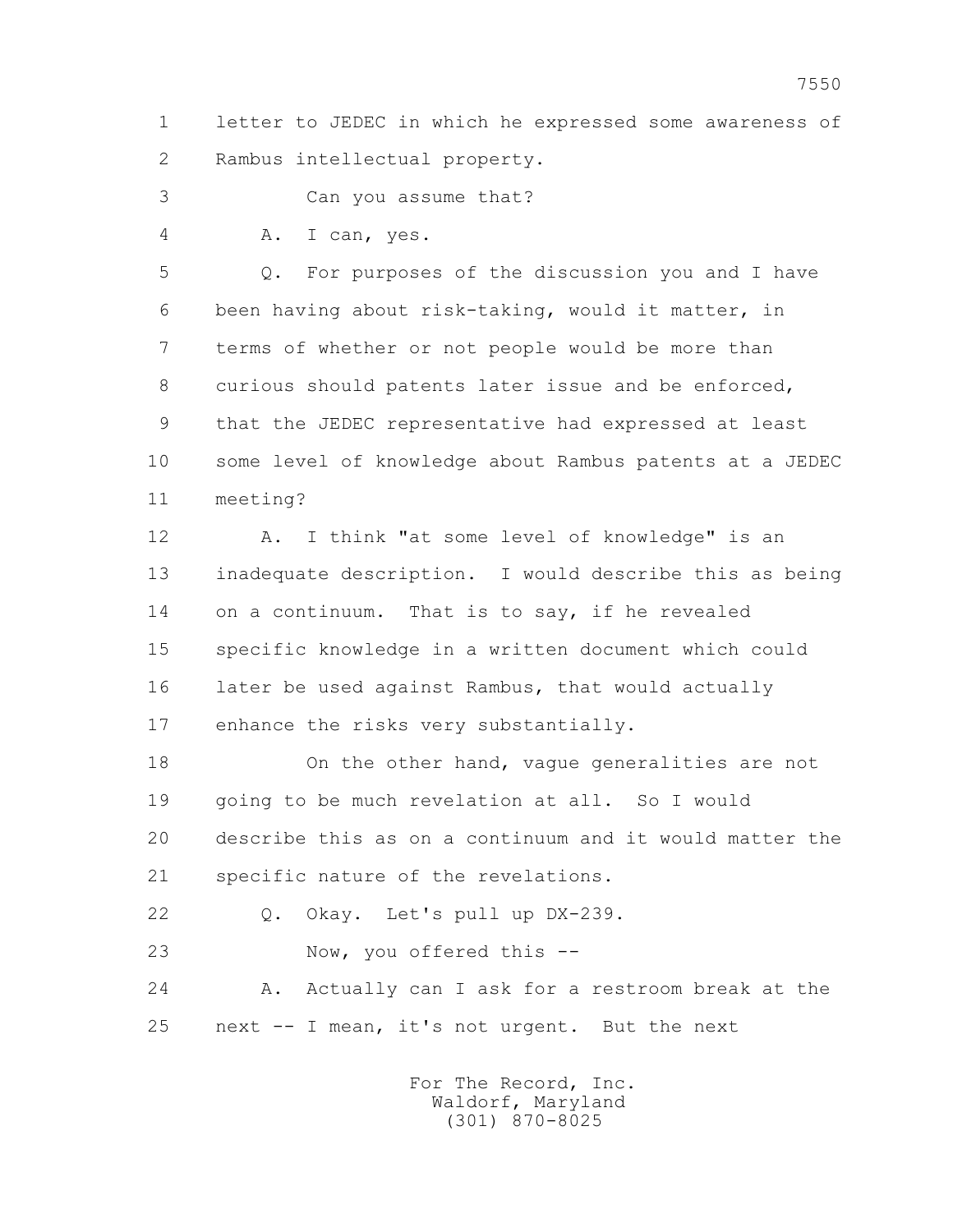```
 1 convenient --
```
 2 MR. STONE: This is fine. 3 JUDGE McGUIRE: Let's take a break right now 4 then. We'll go off the record for ten minutes. 5 (Recess) 6 JUDGE McGUIRE: Mr. Stone, you may proceed with 7 your examination. 8 MR. STONE: Thank you, Your Honor. 9 BY MR. STONE: 10 Q. Professor McAfee, right before we took the 11 break I had asked to put up on the screen DX-239. 12 And this is a quotation from deposition 13 testimony given by William Davidow that you referred to 14 earlier today; correct? 15 A. That's correct. 16 Q. And you said a little bit about what this 17 testimony, what he said, but is it correct that what 18 Mr. Davidow said in his deposition as quoted here is 19 that he could think of no rational motivation why 20 Rambus or anyone else would jeopardize the value of 21 their patents by participating in a process that might 22 deprive them of the right to enforce those patents? 23 MR. ROYALL: Your Honor, I object to the 24 question. Mr. Stone has just asked Professor McAfee 25 for an interpretation of what Mr. Davidow meant by this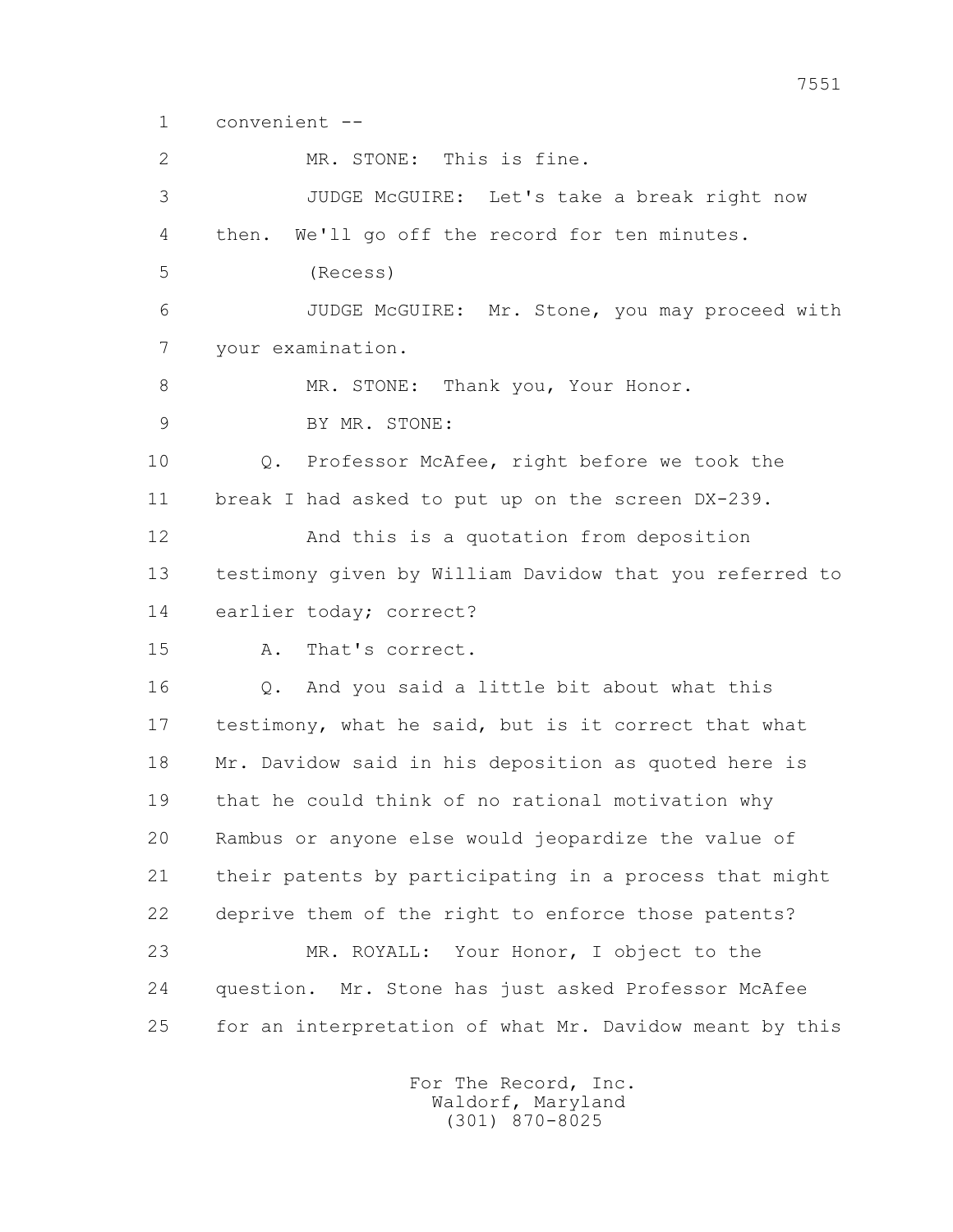1 deposition testimony as opposed to what, if any, 2 economic conclusions he draws from it. 3 JUDGE McGUIRE: Mr. Stone? 4 MR. STONE: Let me just -- I'll rephrase, 5 Your Honor. 6 BY MR. STONE: 7 Q. When you withdrew certain economic conclusions 8 from this testimony, did you understand the testimony 9 to be that Mr. Davidow said he could think of no 10 rational motivation for someone to engage in a process 11 that would lead to them being unable to enforce their 12 patents? 13 A. That is what I understood him to say. 14 Q. And then you did not understand him to say that 15 the only rational motivation for doing so would be in 16 order to monopolize, did you? 17 A. I did not understand him to be talking about 18 monopolization. 19 Q. Okay. We can take that down. Thank you. 20 You also talked today in connection with this 21 same line of questioning by Mr. Royall about mistakes; 22 correct? 23 A. That's correct. 24 Q. And as a matter of economics theory, you 25 recognize that information is not perfect; correct? For The Record, Inc. Waldorf, Maryland

(301) 870-8025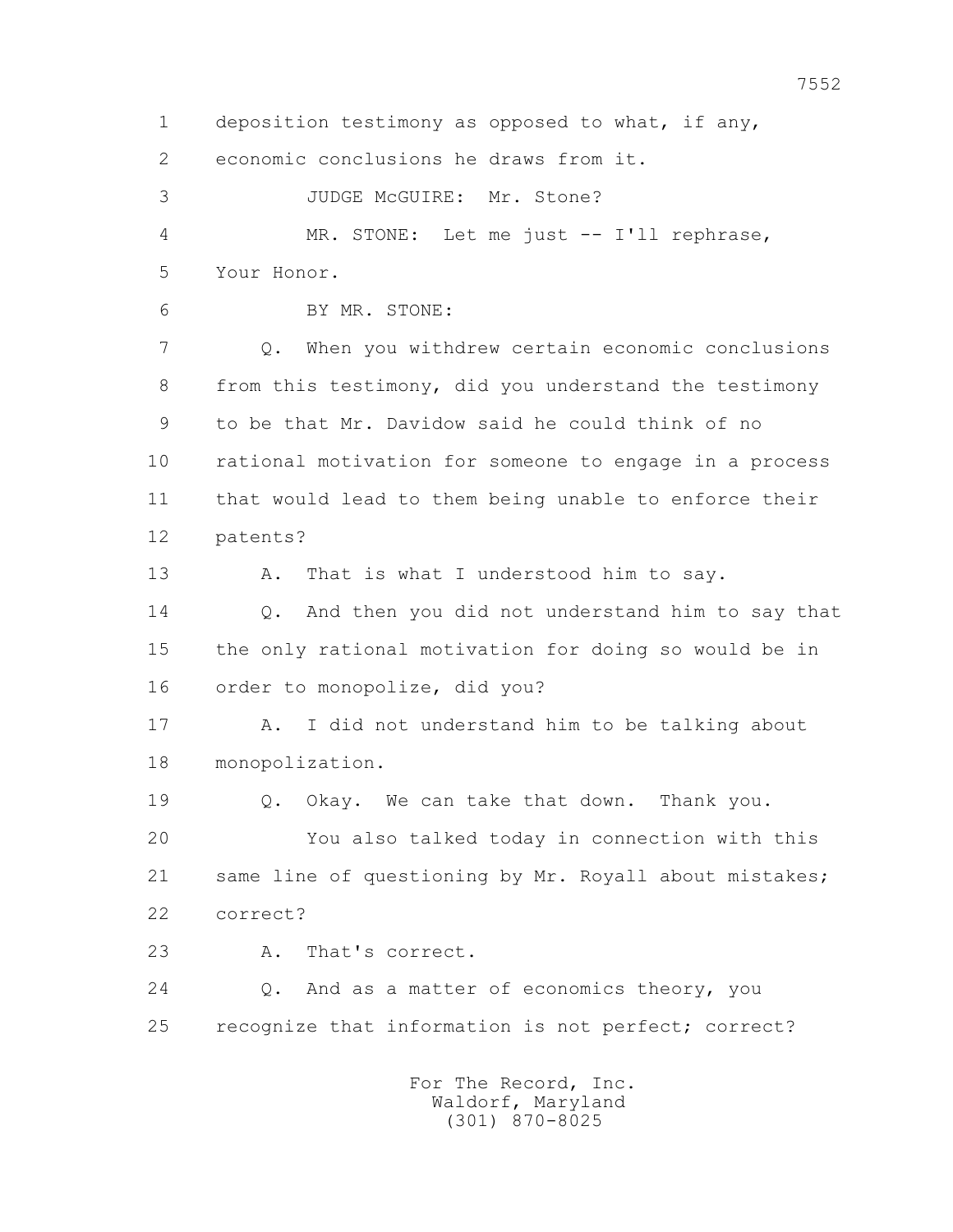1 A. Generally information is imperfect. 2 Q. And so sometimes people not knowing full 3 information may make mistakes? 4 A. I'm willing to allow that even people who have 5 good information occasionally make mistakes. I 6 consider that I cautioned my testimony on that matter 7 with that caveat. 8 Q. Okay. And a mistake in this instance could be 9 that someone didn't understand the rules in the same 10 way you have assumed the rules? 11 A. That could be an example of a mistake. 12 Q. And it could be a mistake that you have assumed 13 the rules incorrectly? 14 A. Well, it wouldn't be the same kind of mistake 15 that we've been discussing. If it's my mistake as 16 opposed to a mistake on the part of a Rambus employee. 17 Q. I don't disagree with that. But it could still 18 be a mistake? 19 A. Well, I made an assumption. That assumption is 20 either right or wrong. I don't -- in that sense I 21 don't -- I mean, a mistaken assumption, as I testified, 22 would lead to -- would generally lead to incorrect or 23 conclusions that aren't applicable. 24 Q. Okay. And your assumption regarding a duty to 25 disclose to JEDEC is different, is it not, than what For The Record, Inc. Waldorf, Maryland

(301) 870-8025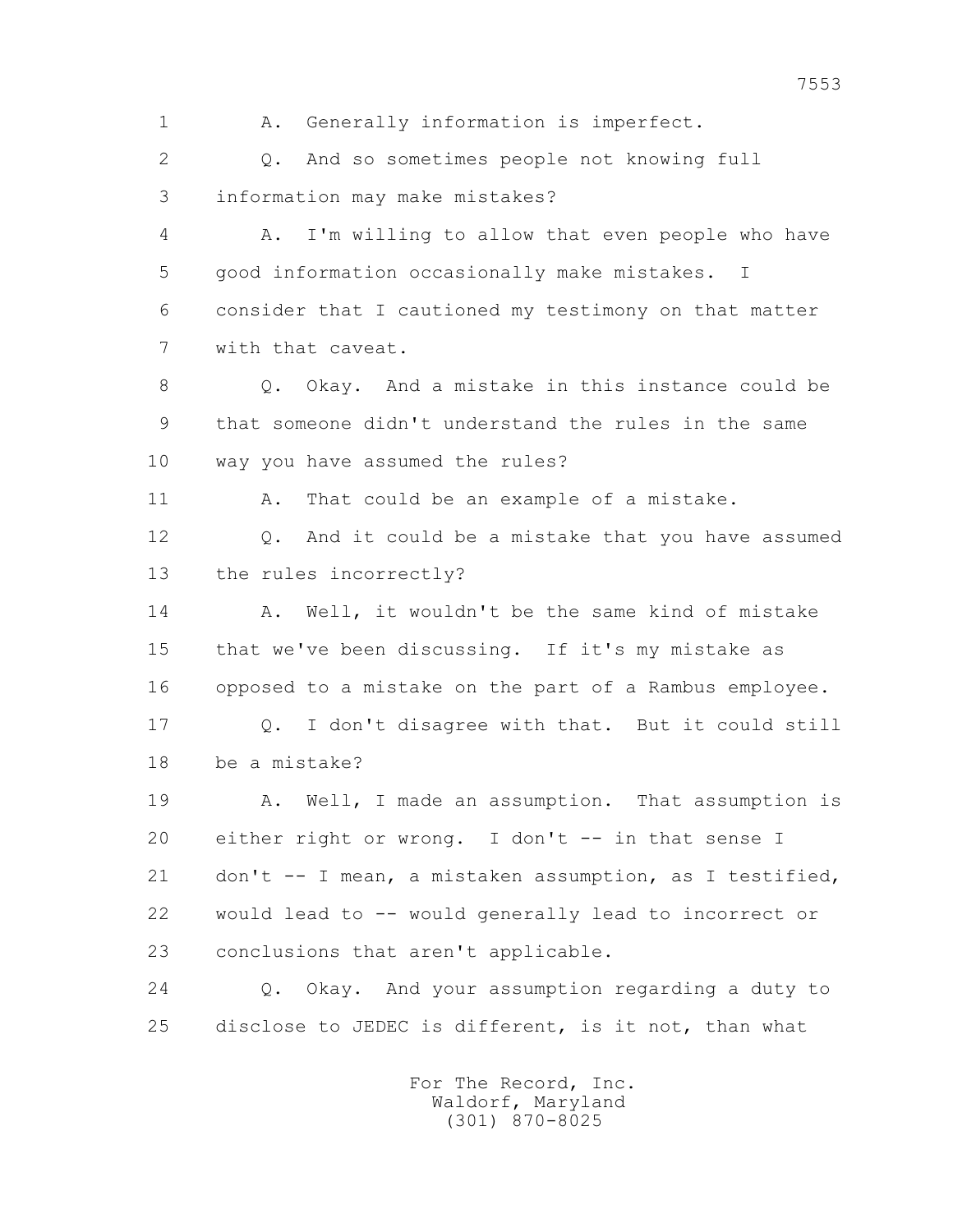1 you read in the Federal Circuit's opinion about the 2 Infineon case as to a duty to disclose at JEDEC? 3 MR. ROYALL: Your Honor, I object that this 4 seems to be asking for a legal conclusion or at least 5 an interpretation of a legal opinion. 6 MR. STONE: I'll withdraw it. 7 JUDGE McGUIRE: Sustained. 8 BY MR. STONE: 9 Q. Let's bring up DX-176 if we could. 10 I want to switch subjects, Professor McAfee, 11 and ask you about commercial viability. I just want to 12 start off making sure that we're on the same page. 13 You relied on others to determine whether a 14 particular technology was technically feasible; 15 correct? 16 A. That's correct. 17 Q. And then based upon the identification by 18 others of technically feasible alternatives, you 19 undertook to make a determination of commercial 20 viability; is that right? 21 A. That's correct. 22 Q. Okay. And did you limit yourself in looking at 23 commercially viable technologies to those which were 24 equal or superior technically? 25 A. I limited myself to those that would be in the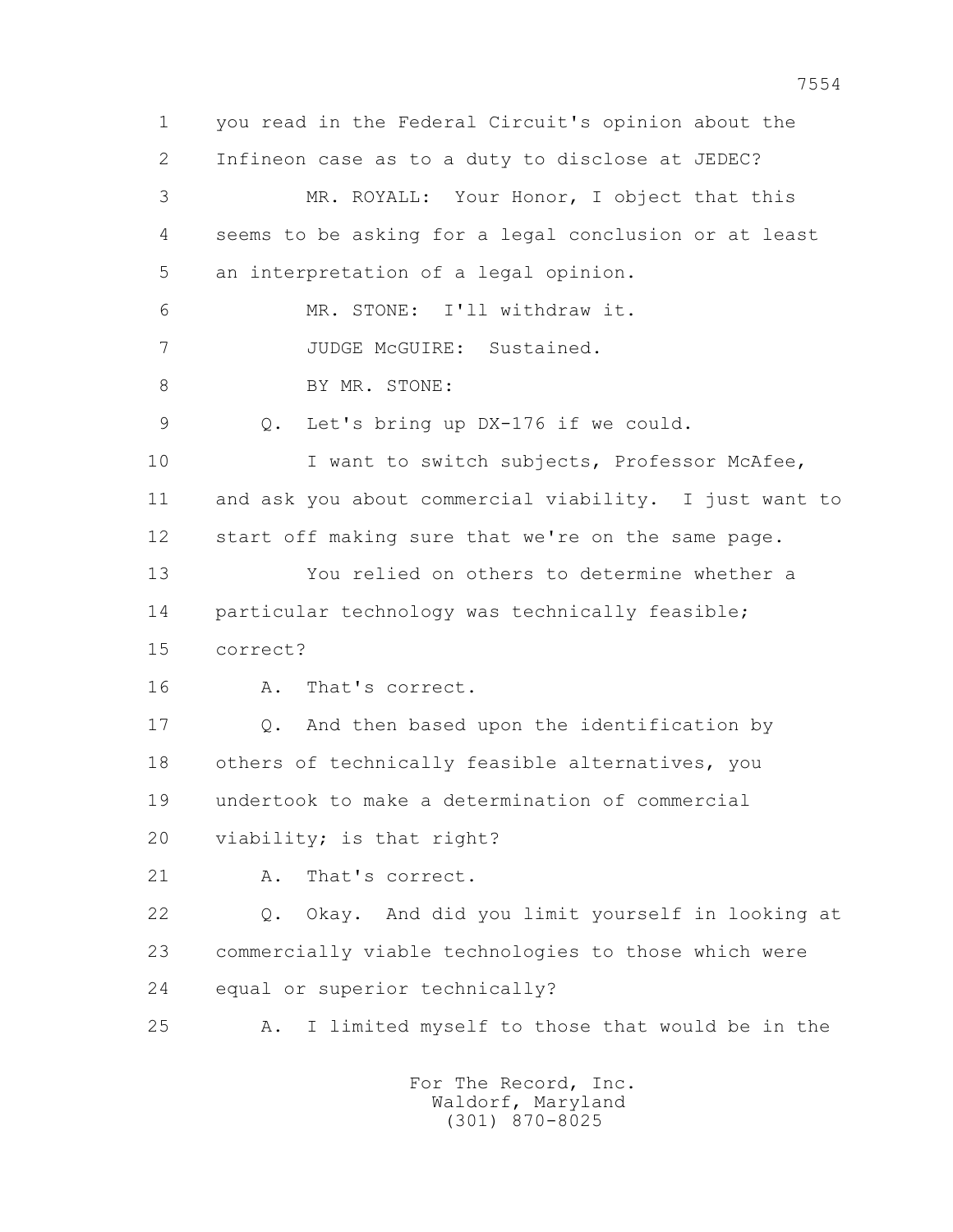1 marketplace. That could include technologies that were 2 not exactly equal. And they in particular were 3 slightly inferior.

 4 Q. So when we talked earlier about exclusionary 5 conduct, if exclusionary conduct resulted in 6 eliminating from the marketplace or excluding from the 7 marketplace certain inferior technologies, did you then 8 use those for purposes of determining whether or not 9 there had been any competitive injury?

 10 A. When you say "inferior technologies," the 11 commercial viability of the inferior -- inferiority of 12 a technology depends on its price. It depends on what 13 it costs. And so it's appropriate to include 14 technologies which may be in some -- well, at the same 15 price one might be inferior, but at a lower price it's 16 actually superior. So it's in that sense that I 17 included technologies which may at the same price be 18 inferior.

 19 Q. Okay. So for purposes of determining whether a 20 technology is equal or superior, you have to do some 21 analysis which combines both the technical feasibility 22 and attributes of the technology along with its price; 23 correct?

 24 A. Well, it's a matter of constraining the price 25 of a given technology, and so the alternative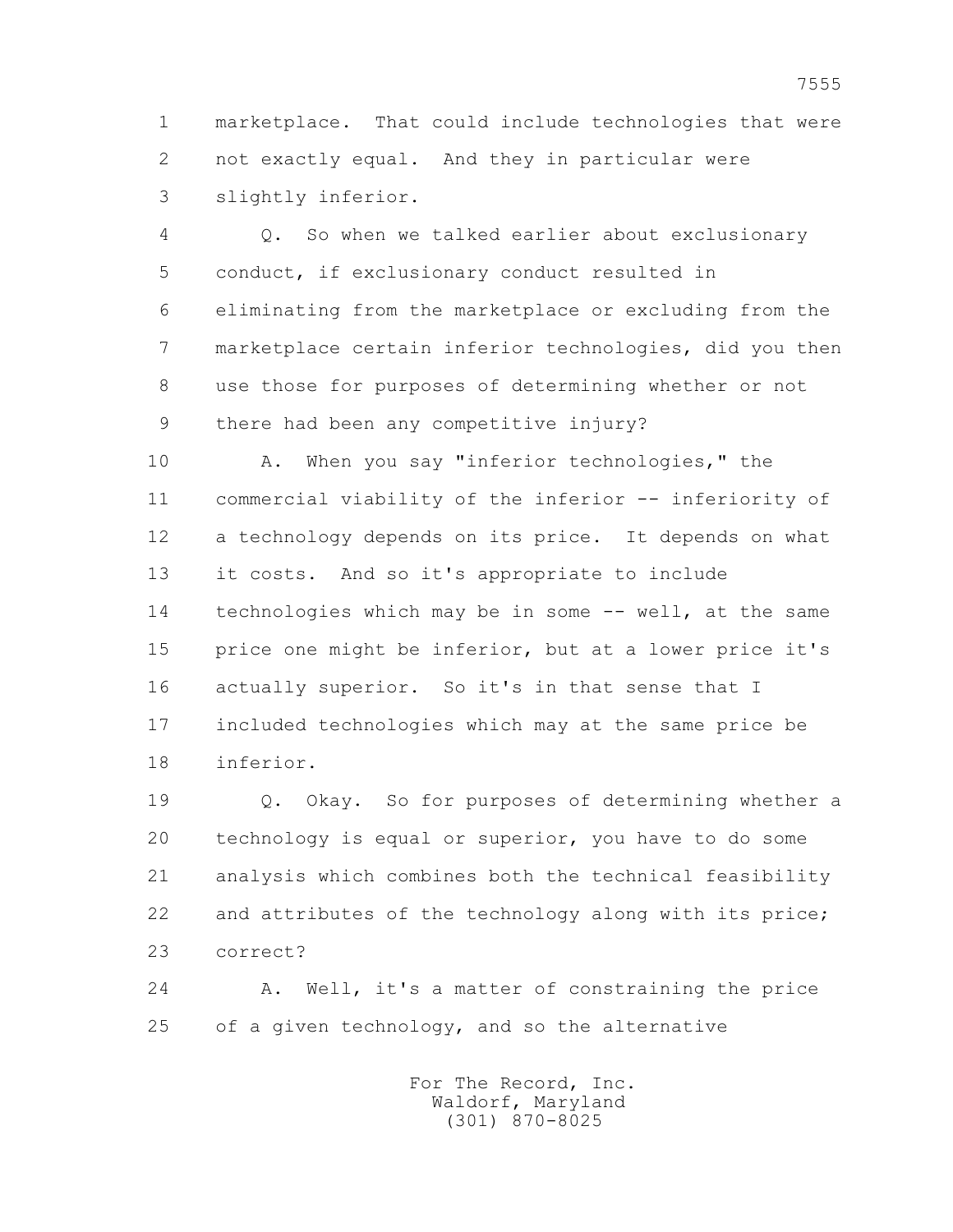1 technologies -- actually I've been assuming that the 2 alternative technologies were actually freely 3 available, with the exception, as I mentioned, of the 4 Kentron technology, which in any case is a later 5 technology, but... 6 Q. Okay. And the way in which economists in the 7 antitrust context often examine alternatives is to use 8 what you referred to as the SSNIP test; correct?

9 A. That's correct.

 10 Q. And that is, you look at a small but 11 significant nontransitory increase in price and 12 determine what the elasticity is?

13 A. Of the market substitution, yes.

14 0. And is there a usual price increase that is 15 utilized in terms of determining what is a small but 16 significant nontransitory increase?

 17 A. Well, for physical products 5 to 10 percent is 18 a common price increase. But that actually assumes 19 that the products are already traded in volume before 20 such price increase could be used. I would say in 21 technology markets, I'm familiar with no such common 22 price increase.

 23 Q. Have you developed a particular price increase 24 to utilize for purposes of your analysis that you 25 presented here over the past two days?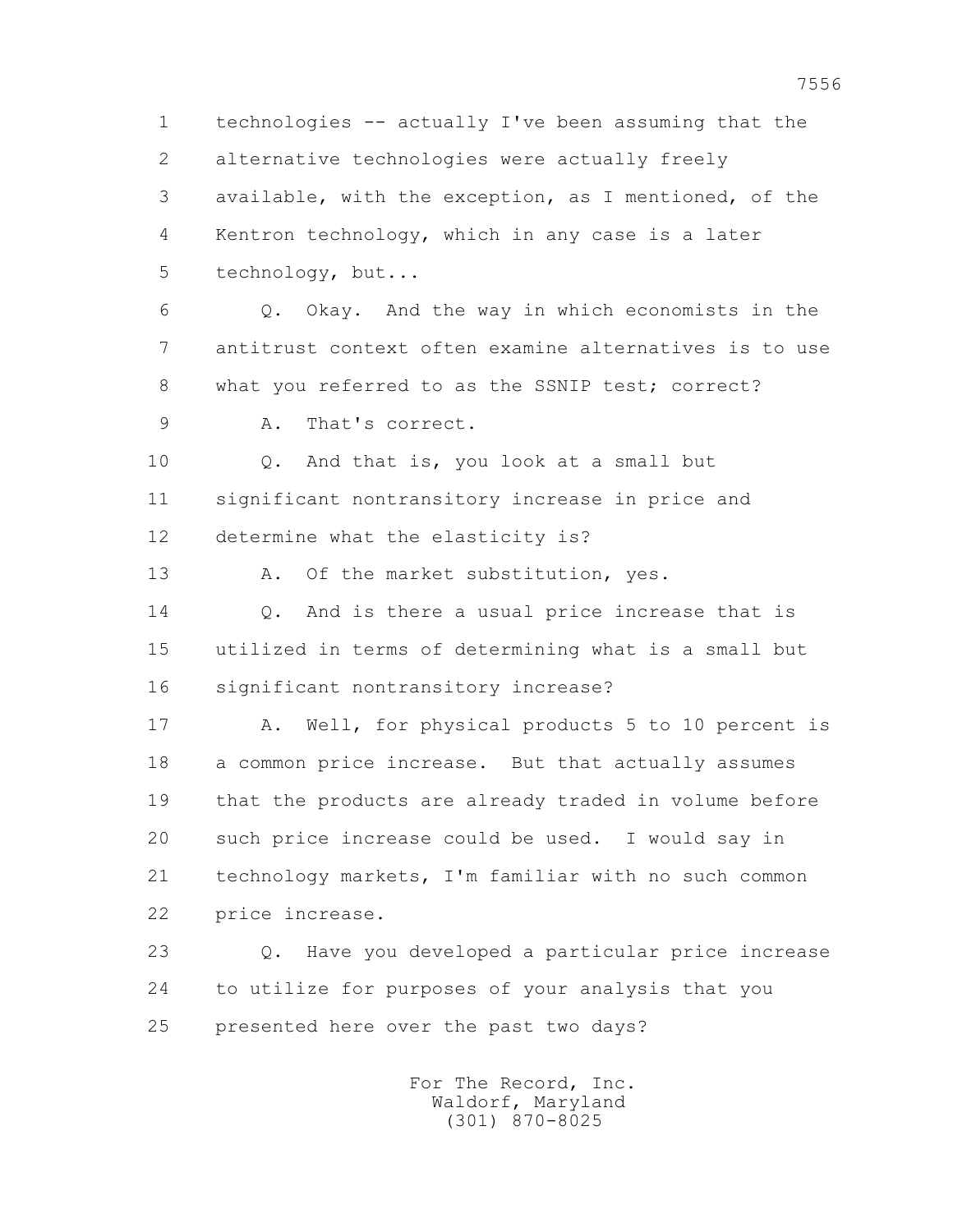1 A. I didn't because I didn't literally do a SSNIP 2 test. I did a commercial viability test, which I 3 described as being parallel. It's not literally an 4 increase in price but rather a substitution question.

 5 So it's parallel to that. But it's not exactly 6 the same, so it doesn't have as a basis an increase in 7 price.

 8 Q. And in deciding how to compare technically 9 inferior technologies with those that are superior, 10 have you developed some formulation or quantification 11 of how performance trades off with price or cost?

 12 A. Well, I'm not really in a position to directly 13 assess the cost/benefit of performance and costs 14 associated with these technologies, so I have to rely, 15 as it says on this slide, on others who have a better 16 appreciation of the costs and benefits of those 17 technologies, and so that's what I've relied on.

 18 That is, I'm not in a position personally to 19 evaluate the relative qualities of these technologies 20 because they're very sophisticated technologies.

 21 Q. And you're not qualified to comment on the cost 22 or price of these technologies either, are you?

23 A. To comment on?

 24 Q. Well, you've done no study of the cost or price 25 of the various technologies, have you?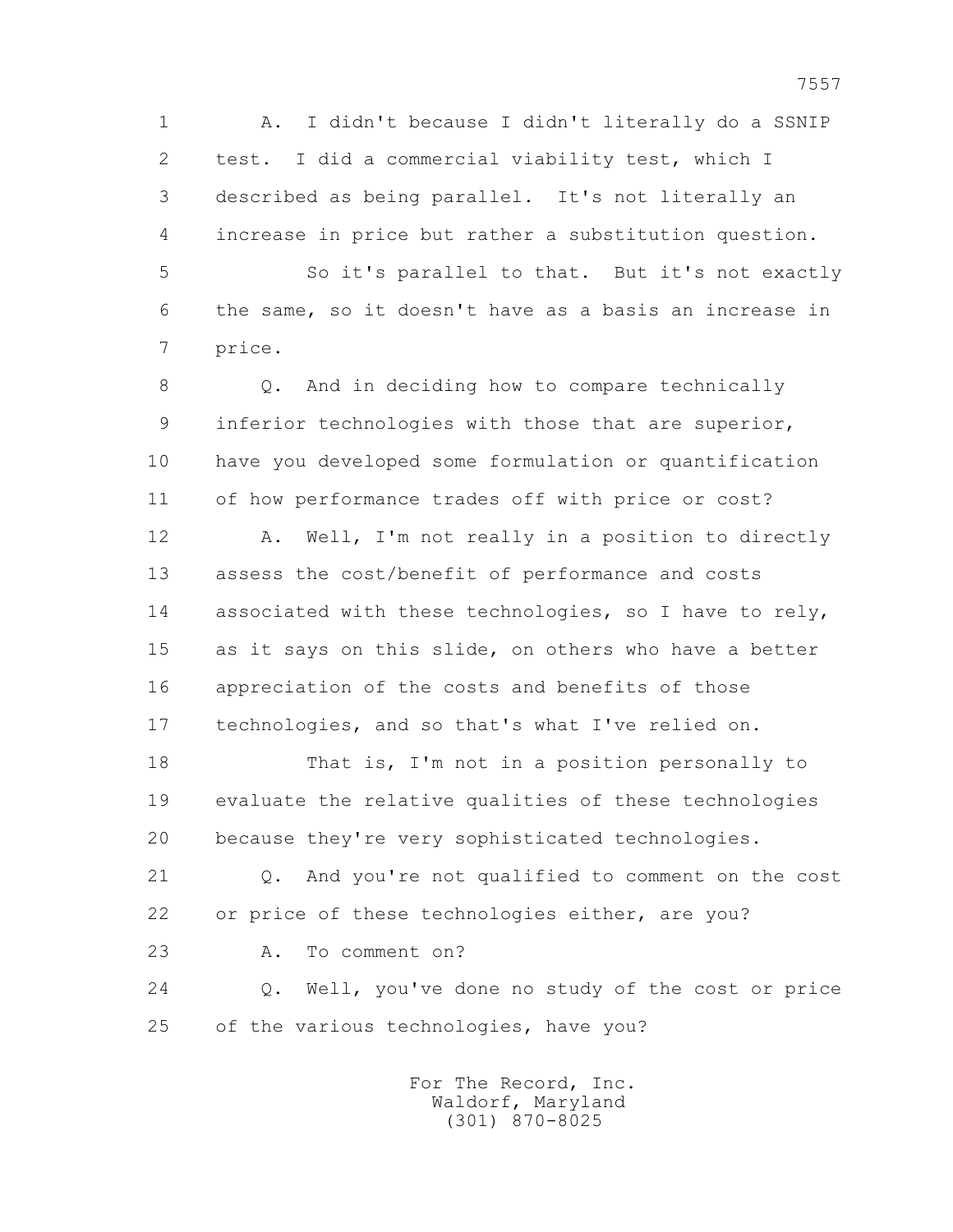1 A. I would say that I've -- the price, as I said, 2 with the competition of the Rambus technology that I 3 assumed -- understand to have royalties attached to it, 4 I've looked at the other technologies as -- and the 5 Kentron technology as I mentioned, I've looked at the 6 other technologies as being freely available. That is, 7 I was not aware of any intellectual property or 8 royalties that attach to them.

9 Q. Okay.

10 A. And so that answers the pricing aspect.

11 And then on the cost, I've actually -- and I 12 should say, the testimony of the witnesses in this 13 trial have very much spoken to the issues both of cost 14 and performance of the technologies.

 15 Q. Have you done any sort of an econometric 16 analysis to determine the cost or price trade-offs for 17 different levels of performance?

18 A. No. And nor do I think that econometric 19 analysis is possible or appropriate in this

20 circumstance.

21 Q. Let me ask about price.

22 May I get the chart, Your Honor?

23 JUDGE McGUIRE: Go ahead.

 24 Actually, Mr. Stone, if you move that up a 25 little more, I can see it better. That's fine.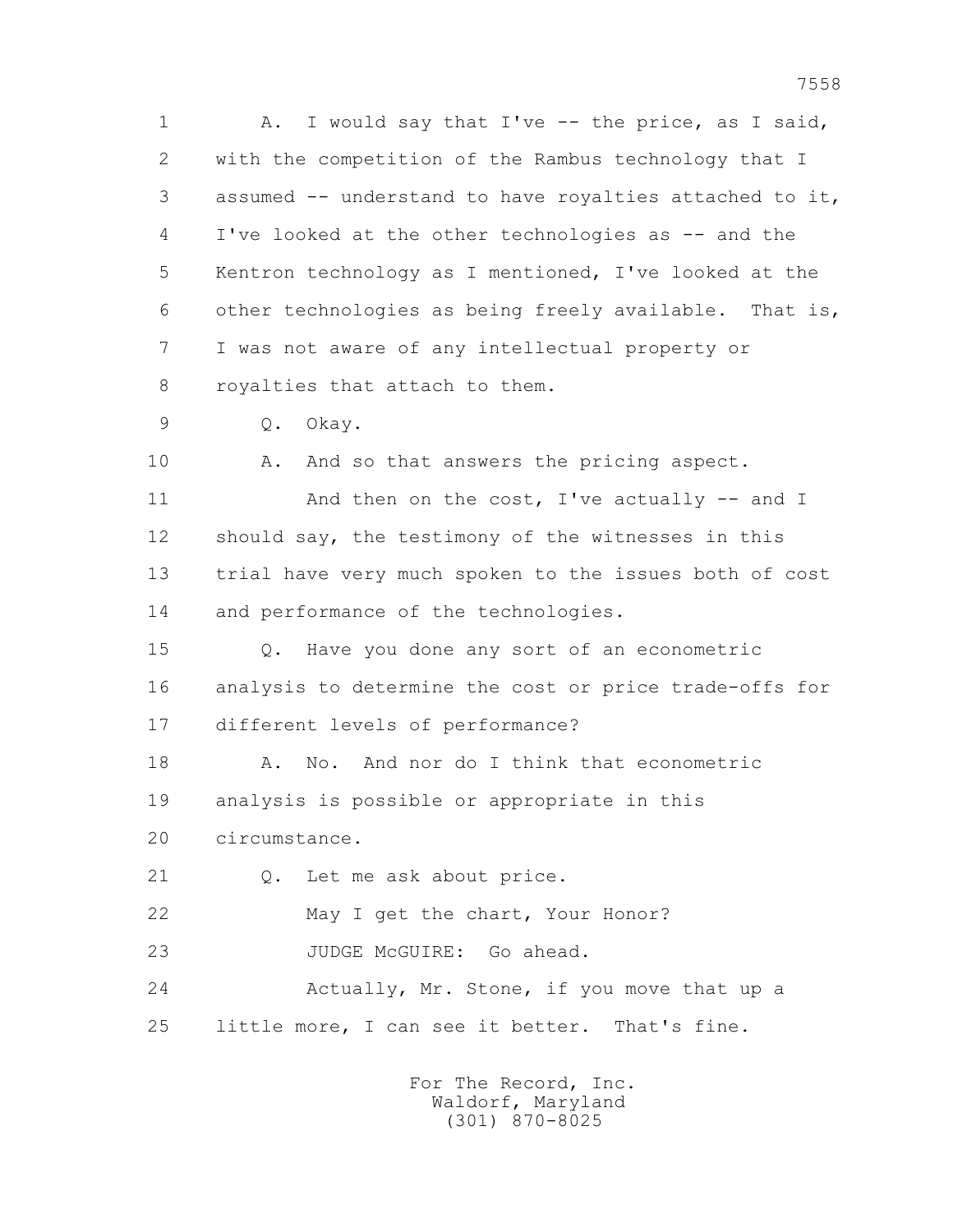1 BY MR. STONE: 2 Q. Could we, Professor McAfee, talk for a moment 3 then about the price of the Rambus technology, if we 4 could. 5 That price is a certain percentage of the 6 average selling price of a DRAM; is that right? 7 MR. ROYALL: Your Honor, could I ask for 8 clarification as to what Mr. Stone is referring to by 9 the term "Rambus technology." 10 JUDGE McGUIRE: Mr. Stone? 11 BY MR. STONE: 12 Q. Well, let's talk about the four technologies 13 that were in the yellow arrows with Rs on them. Okay? 14 Does that make sense to you, Professor McAfee? 15 A. I'm familiar with those technologies. 16 Q. Those would be the Rambus technologies covered 17 by Rambus patents that relate to the four technology 18 markets you've told us you've defined; correct? 19 A. Okay. 20 Q. And in figuring out what the price of those 21 technologies are, would you take a certain percentage 22 of the average selling price of a DRAM that 23 incorporated those? 24 A. So my understanding of the Rambus contracts is 25 that that's one component of the charges but that's not For The Record, Inc. Waldorf, Maryland

(301) 870-8025

7559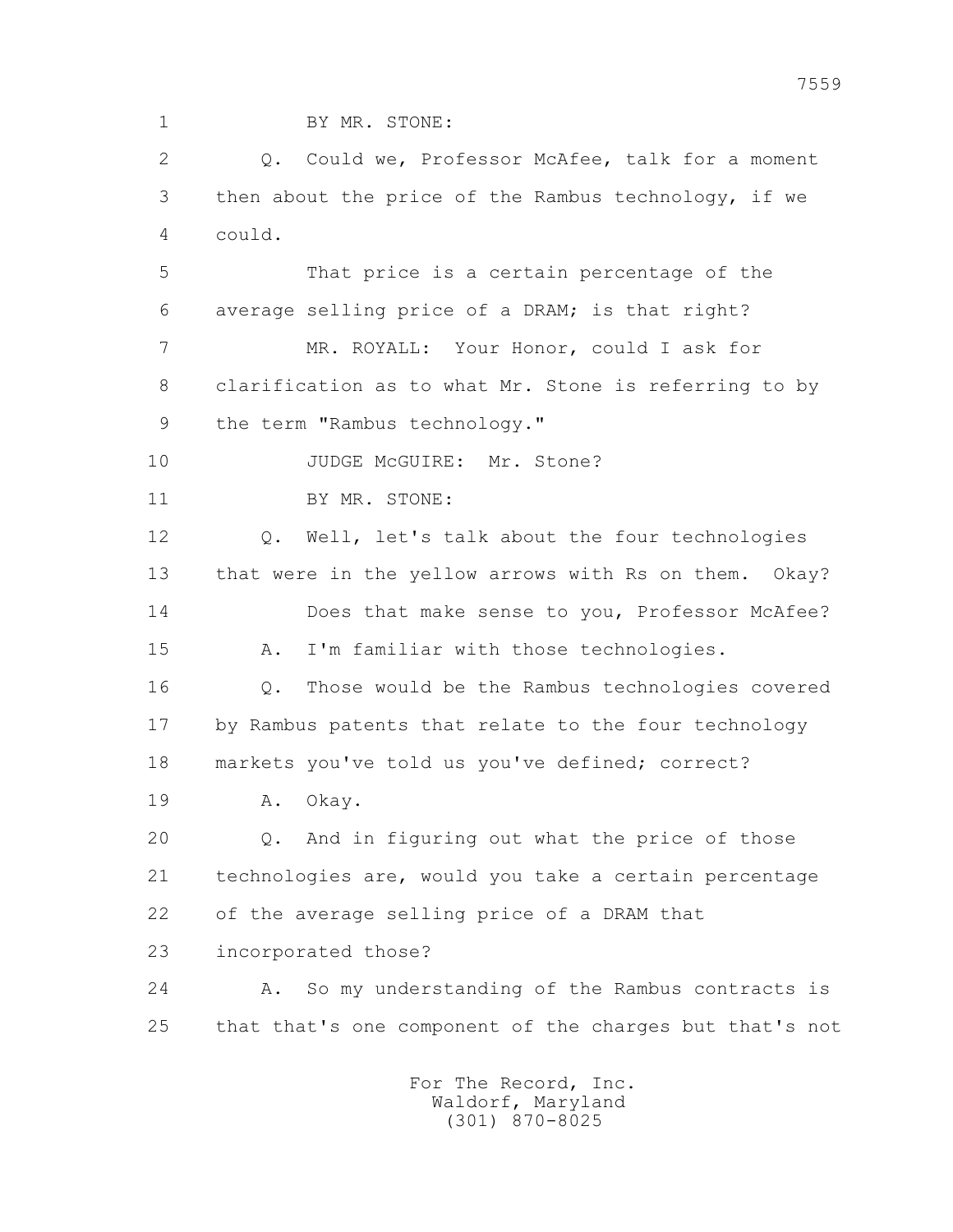1 the only component of the charges necessarily, but 2 that's one component of the charges --

3 Q. Okay.

 4 A. -- that Rambus assesses for its technologies. 5 Q. And the other component is sometimes there's a 6 fixed fee or a flat fee or nonrecurring expenses paid? 7 A. There's some testimony of charges for various 8 provision of other services, but -- but this is my 9 understanding of the main charges, but there are other 10 charges that have been referred to in the trial 11 testimony.

 12 Q. I'm trying to keep us from having to go back 13 in camera, so if I am a bit vague and generalize, 14 understand that's why. If we need to for your answer, 15 we will.

16 A. Well, I was going to say alternatively you can 17 ask me just to assume that those are the charges and I 18 would be happy to do that as well.

 19 Q. Let me just ask you, for our purposes, let me 20 just ask you to assume that the price is a certain 21 percentage of the price of the DRAM. Okay?

22 A. Okay.

 23 Q. And without getting into specifics of what 24 anybody pays for any particular DRAM under any 25 particular license agreement, can we for the sake of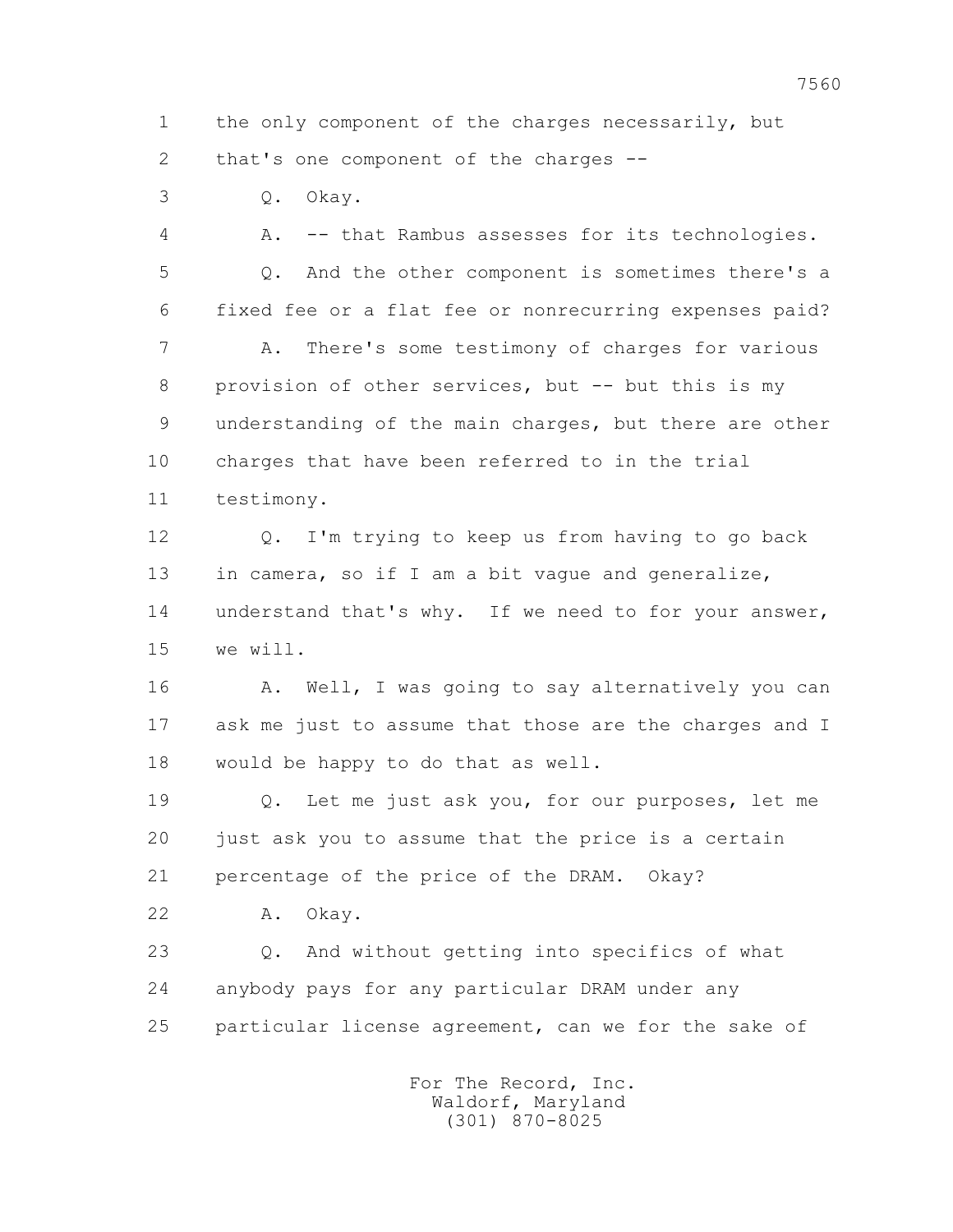1 argument simply use 5 percent of the average selling 2 price of the DRAM --

3 A. If you want.

4 Q. -- as our hypothetical?

5 A. We can.

 6 Q. Now, have you looked at all at what, for a 7 particular DRAM used in an ordinary PC that any one of 8 us might buy for home use, what this turns out to be in 9 dollars? Can you give us a rough ballpark?

 10 MR. ROYALL: I object to the question as vague 11 as to what you're referring to. Are these Rambus 12 technologies? It's just a vague question.

13 JUDGE McGUIRE: Sustained. Mr. Stone --14 MR. STONE: Certainly.

15 THE WITNESS: Are you asking me --

16 BY MR. STONE:

 17 Q. No. I'm going to ask you another question. 18 A. Okay.

 19 Q. Give me a rough number for the amount of money 20 that would be paid to utilize Rambus technologies in a 21 DDR SDRAM.

 22 A. At 5 percent? Are we assuming 5 percent? 23 Q. Use 5 percent.

 24 A. So it varies year to year, but it would be on 25 the order of a billion dollars.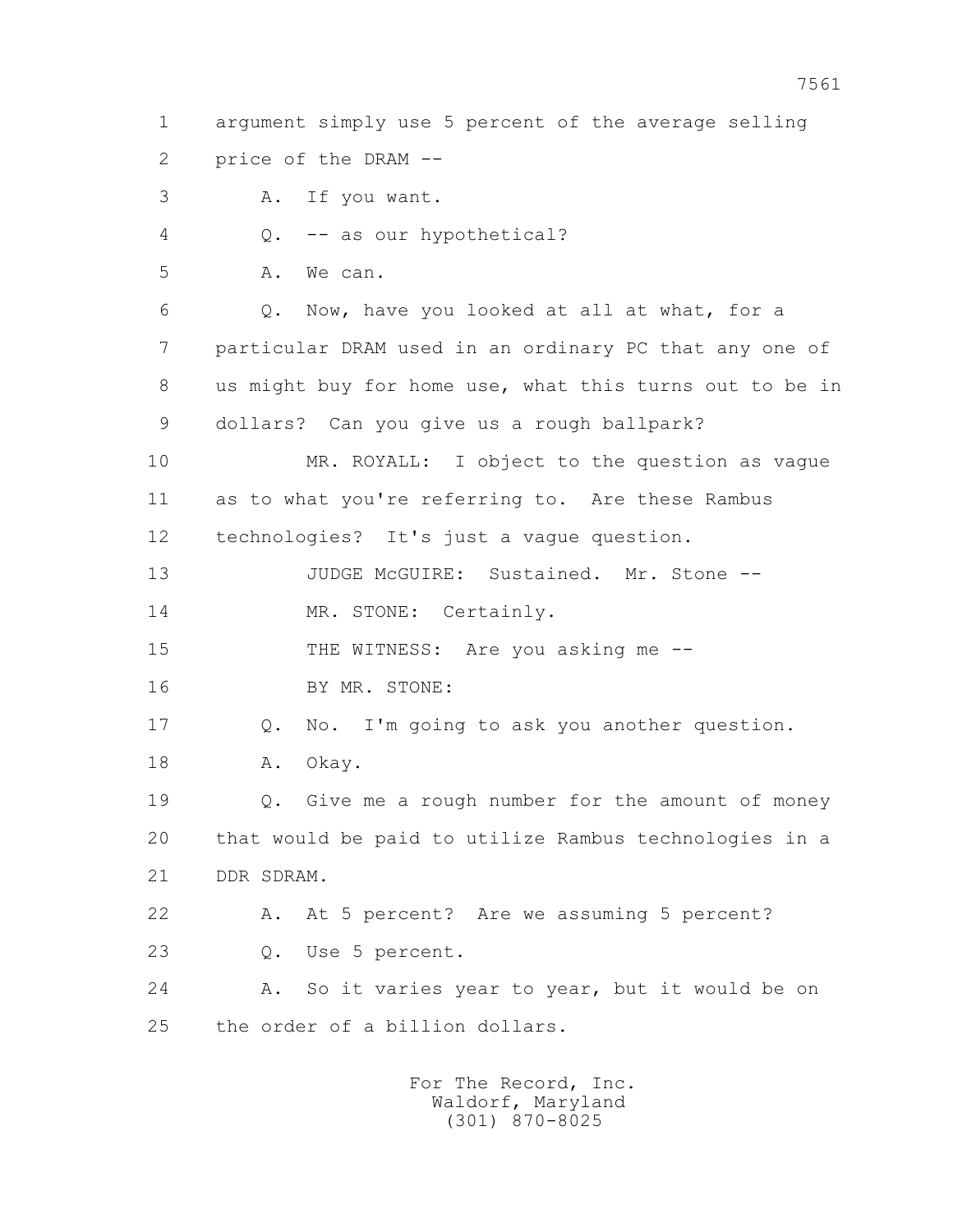1 Q. No. Just for one. Just a DRAM. I'm going to 2 have to sell my PC quick if that's what I'm paying. 3 A. I'm sorry. I thought you meant for the market 4 as a whole. 5 Q. No. I'm trying to take us to -- what I'm 6 trying to understand -- and let me not be convoluted 7 about it, if I am being -- I just want to understand 8 what the price impact is on a PC. 9 A. That's also something that actually there's 10 been testimony on that in the trial and that's 11 something that's varied pretty substantially over the 12 last decade. 13 Q. Well, can you give us a ballpark, based on your 14 work, of what the cost of the DRAM is that goes into an 15 ordinary PC today? 16 A. A couple of hundred dollars -- well, it depends 17 on what you mean by "an ordinary PC." I probably buy 18 top-end PCs. 19 Q. Okay. 20 A. I think people -- so if you're buying a 21 \$200 PC, you're not spending more than, you know, 22 \$20 or \$10 on DRAM. On the other hand, if you're 23 buying a \$2,000 PC, you're probably spending \$200 or 24 more on DRAM. 25 Q. A moment ago, Professor McAfee -- I just want For The Record, Inc. Waldorf, Maryland (301) 870-8025

7562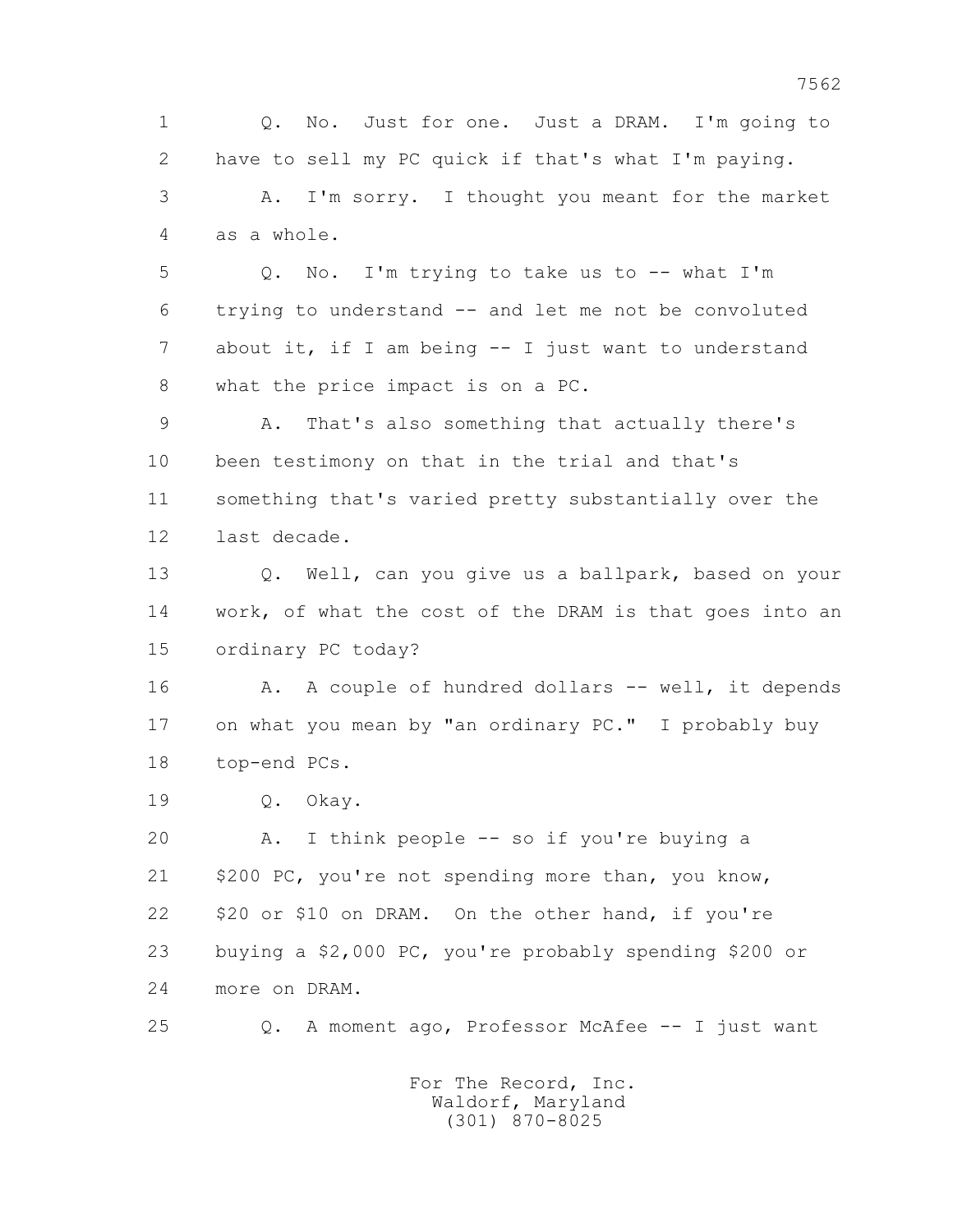1 to try to clear up something in the transcript -- you 2 said, didn't you, that the price impact on a PC is 3 something that has varied pretty substantially? 4 A. That's my understanding, yes. 5 Q. Okay. Let's take -- I'm not going to spend too 6 much time on this. Let's take a \$600 PC, and your 7 understanding is a \$600 PC would have DRAM that cost 8 the OEM about how much? 9 A. Again, it depends on the time. I don't know 10 what DRAM is selling for today. But it might be, say, 11 \$50. 12 Q. Okay. 13 A. A hundred dollars. Again, this is something 14 that's varied pretty substantially over the last 15 decade. 16 Q. So that the cost of the Rambus technology to 17 Rambus is what Rambus has paid of that -- for that DRAM 18 under this hypothetical set of numbers is going to 19 range from \$2.50 to \$5.00; correct? 20 MR. ROYALL: Your Honor, I object to the 21 question as vague. It may have been unintentional, but 22 Mr. Stone referred to the cost of Rambus technology to 23 Rambus. 24 MR. STONE: 25 Q. I'm sorry. No, no. Let me rephrase it. Let For The Record, Inc.

 Waldorf, Maryland (301) 870-8025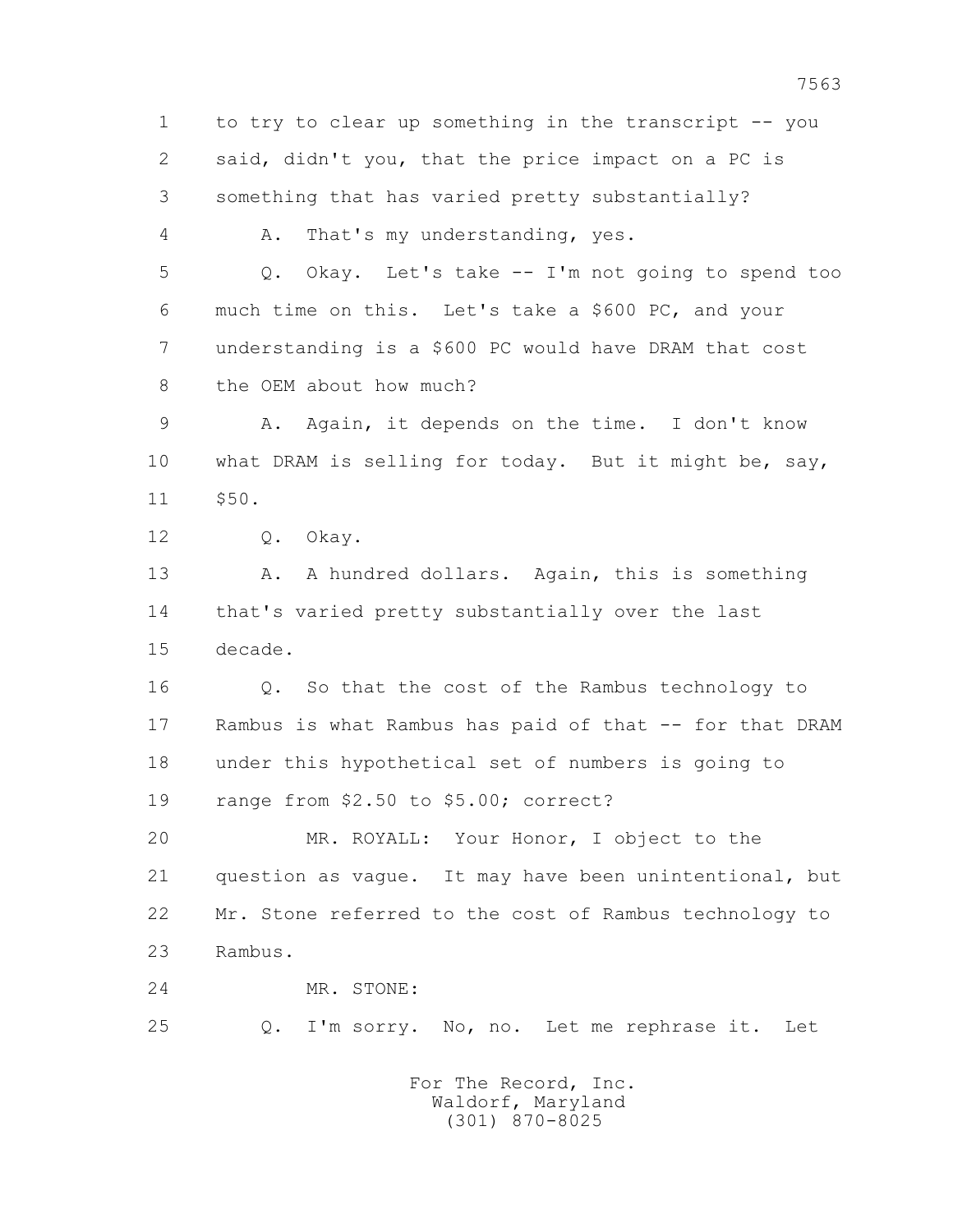1 me rephrase it.

2 A. Okay.

 3 Q. The cost to the OEM of the inclusion of Rambus 4 technology in this particular DRAM is between two and a 5 half and five dollars using these hypothetical set of 6 numbers; is that right?

 7 A. Well, in fact I see two errors in that, one of 8 which is mine. I gave you a price for what I 9 understood to be the modules actually, but Rambus earns 10 its money on the DRAM, but not the module. But on the 11 other hand, Rambus also gets royalties on the 12 controllers, which I didn't give you a price for and 13 nor do I know what they cost and -- at least off the 14 top of my head, and so there would be other charges to 15 Rambus as well, and so the number is both too high and 16 too low or that is it has positive and negative errors 17 associated with the overstatement of the cost of the 18 DRAM and the understatement because of the lack of a 19 module.

 20 Q. We talked earlier -- we talked yesterday about 21 the impact, if any, on consumers of the expectation of 22 Rambus that it be paid for the use of its technology; 23 correct?

 24 A. We talked about -- which consumers are you 25 referring to?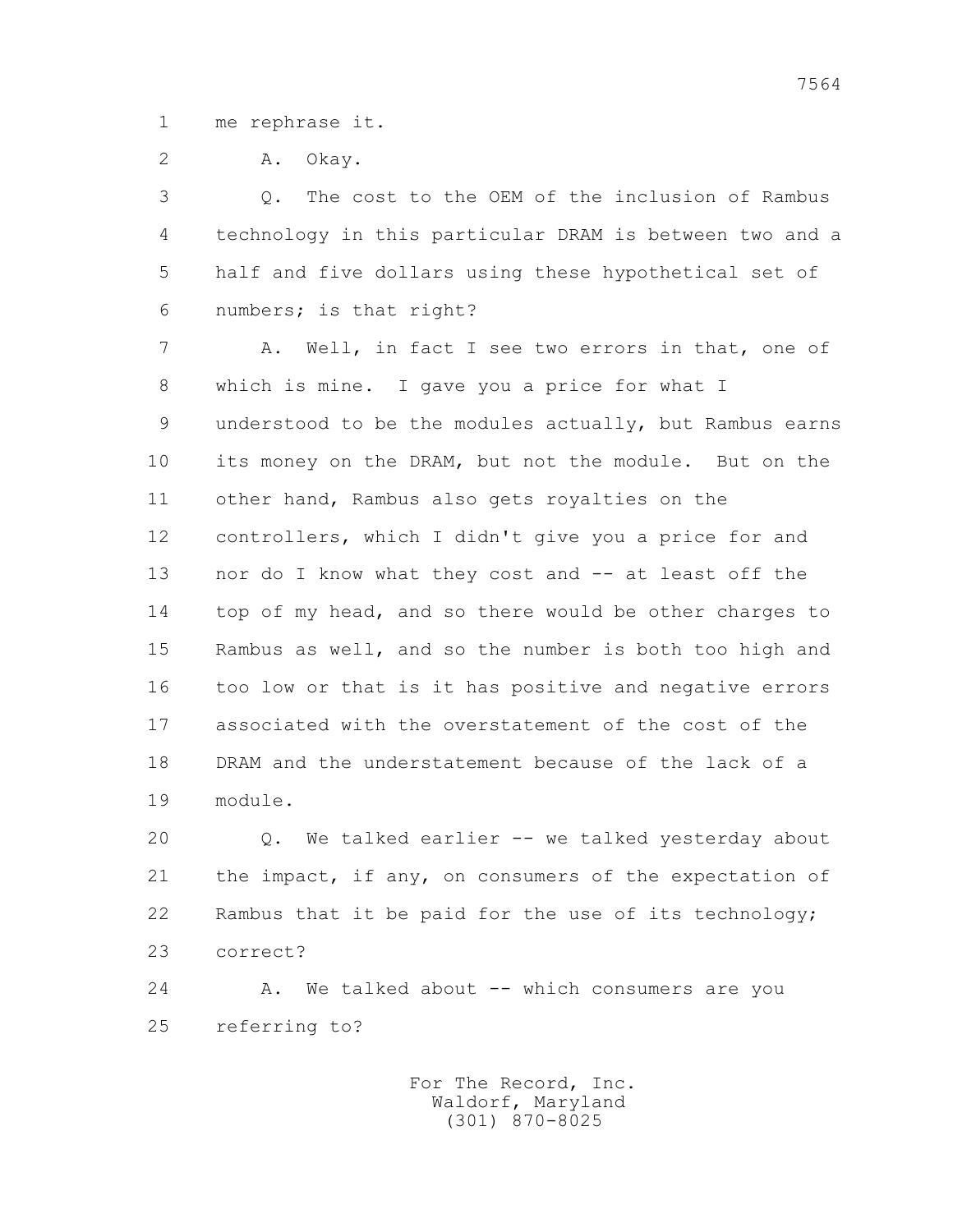1 Q. The ultimate consumer, the user of the -- the 2 purchaser of the PC. 3 A. We did talk -- yesterday or today? 4 Q. I think yesterday is when I objected, but maybe 5 it was today. 6 A. Okay. 7 Q. One day or the other. Okay? 8 A. Uh-huh. 9 Q. And one of the issues that I wanted to ask you 10 about was whether you have formed any opinion as an 11 expert economist on whether there would be fewer PCs 12 sold as the result of the payments to Rambus that we 13 have assumed are at issue in this case. 14 MR. ROYALL: Is that a question, Your Honor? 15 MR. STONE: It is. 16 MR. ROYALL: It doesn't sound like it. 17 THE WITNESS: I think he said would there be 18 fewer PCs sold. That is a question. 19 As I testified today, I don't think that 20 there's been an impact on the DRAM prices as of today, 21 and as a result there's no way to trace that, these 22 effects, through to the final consumers. 23 I haven't really considered the controller 24 market and whether there's been an impact on the 25 controller market, but I expect that the analysis would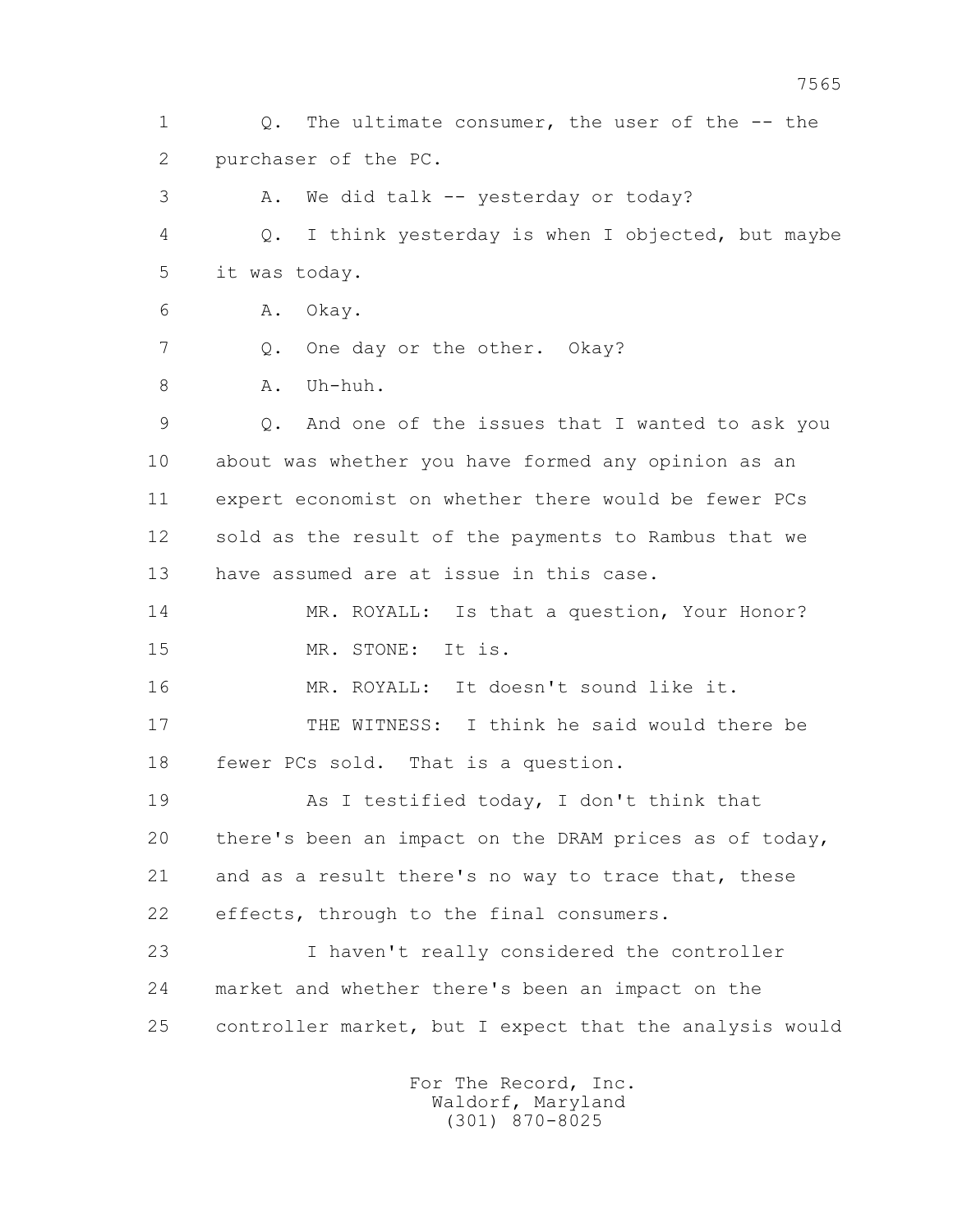1 be similar, but I haven't actually personally done that 2 analysis. 3 But with the respect to the DRAM itself, 4 there's no mechanism by which such an impact would have 5 been felt already. And as a result, I do not think 6 that there would have been an effect on the final PC 7 market as of today. 8 BY MR. STONE: 9 Q. Have you made any study of the elasticity of 10 demand for PCs among consumers? 11 A. No. 12 Q. Have you made a study of the elasticity of 13 demand for DRAM among OEMs? 14 A. I have not studied the elasticity of demand for 15 OEMs. 16 Q. Could we bring back up DX-176. 17 I want to direct you to the bottom half of 18 this chart where you say "serious consideration at 19 JEDEC." 20 That was one of the factors you took into 21 account, is it not, in your consideration of 22 commercial viability? 23 A. It was. 24 Q. Now, the phrase "commercial viability," is that 25 a phrase that you would find in the DOJ guidelines?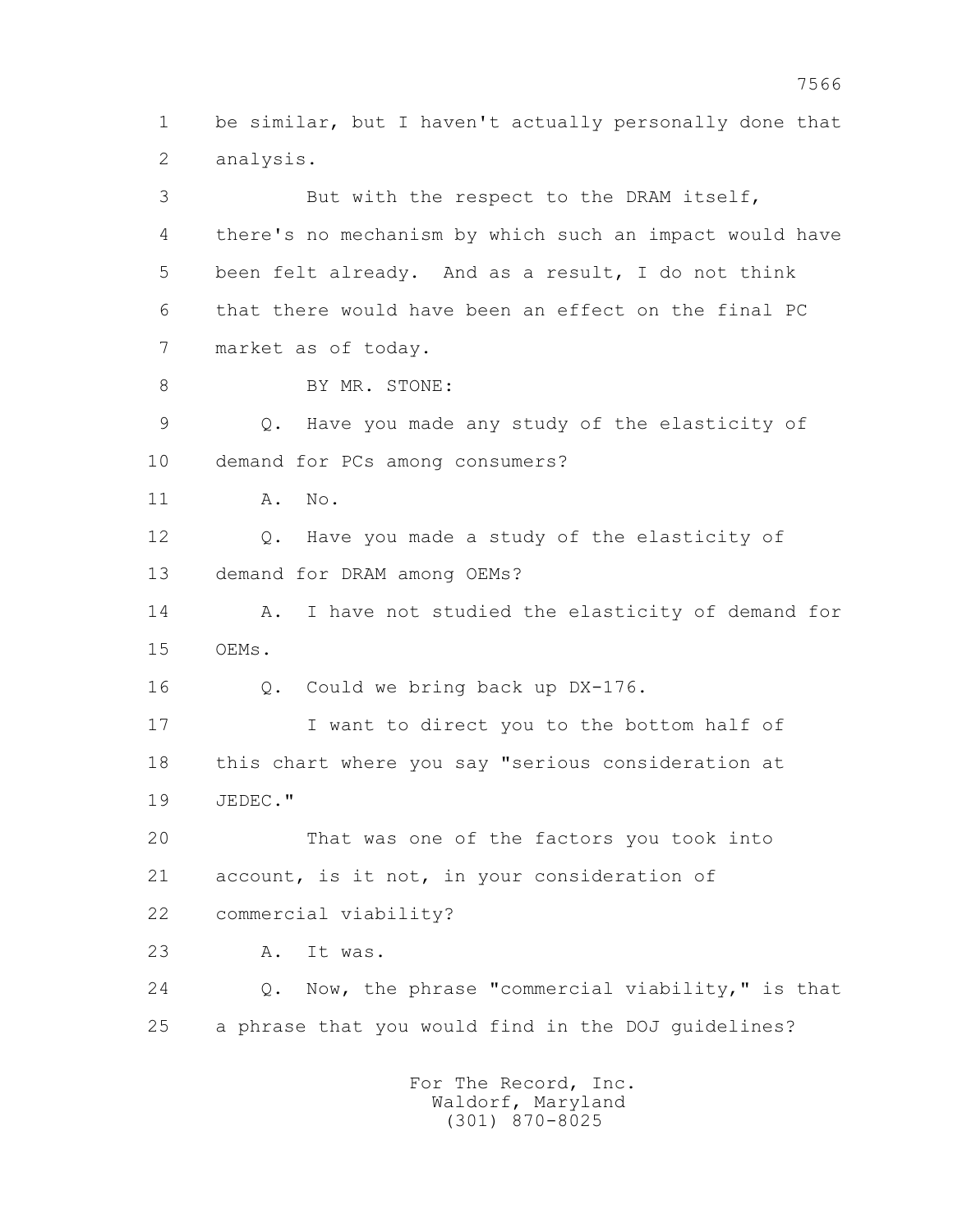1 A. I don't recall that phrase in the Department of 2 Justice guidelines.

 3 Q. Or in any of the FTC's guidelines? 4 A. I don't recall offhand, but not to my 5 knowledge.

 6 Q. Is there any established literature in your 7 field of industrial economics that describes the use of 8 a commercial viability test to determine market 9 substitutability?

10 A. I don't recall offhand. Not to my knowledge. 11 Q. Have you written any papers or articles 12 yourself on that subject?

13 A. Well, I've written about the -- I've written 14 several papers about antitrust evaluations. I didn't 15 use the phrase "commercial viability" in those -- in 16 those -- I needed a name for the technologies, though, 17 is the reason for this.

 18 Q. When you talked about serious consideration at 19 JEDEC, you gave us, for each of the four technologies 20 in question, you gave us selected quotes in your charts 21 to people's views.

 22 Is that a fair summary of what some of the 23 charts showed?

24 A. Yes. A small -- not very much, yes. 25 Q. Was it important for purposes of determining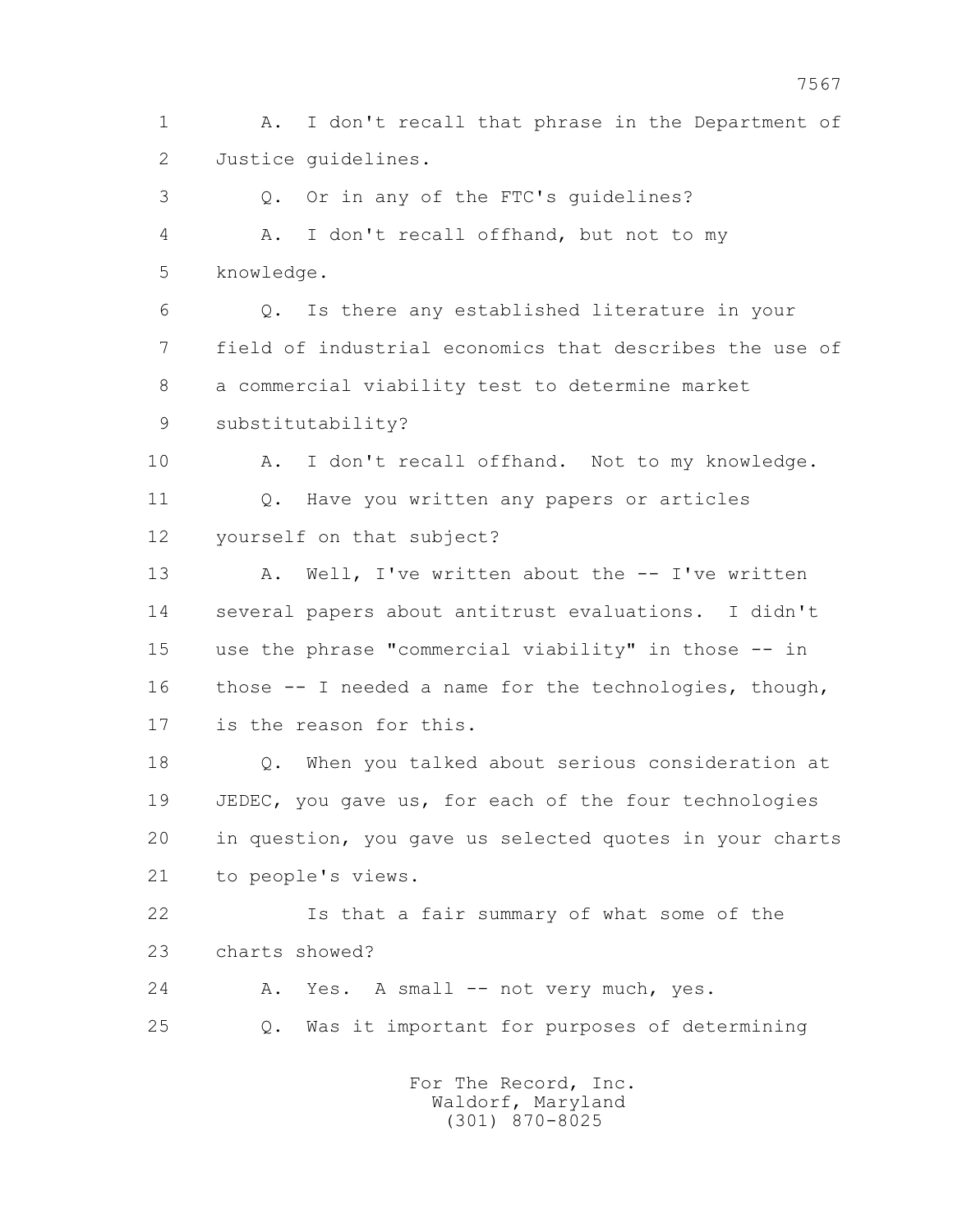1 commercial viability that there be serious 2 consideration given at JEDEC to a particular technology 3 at a point in time where you had us, if you will, on 4 the left side of the funnels, what I think is called 5 ex ante? 6 A. That was certainly better -- the earlier or the 7 more relevant the time period, the better the 8 information is. 9 Q. Because one of the things you told us, isn't 10 it, that when you go to a more recent point in time, 11 people's knowledge about what was viable or feasible at 12 earlier points in time might not be as good? 13 MR. ROYALL: Objection, Your Honor. I believe 14 this misstates the witness' prior testimony. 15 THE WITNESS: My understanding --16 JUDGE McGUIRE: Just a second. I've got to 17 rule. 18 MR. STONE: Let me restate, Your Honor. 19 BY MR. STONE: 20 Q. Isn't it correct that in your view knowledge 21 improves with time and it's hard to go back and 22 remember exactly the state of knowledge at that earlier 23 point in time? 24 MR. ROYALL: Objection. Vague. 25 JUDGE McGUIRE: Overruled. I'll hear the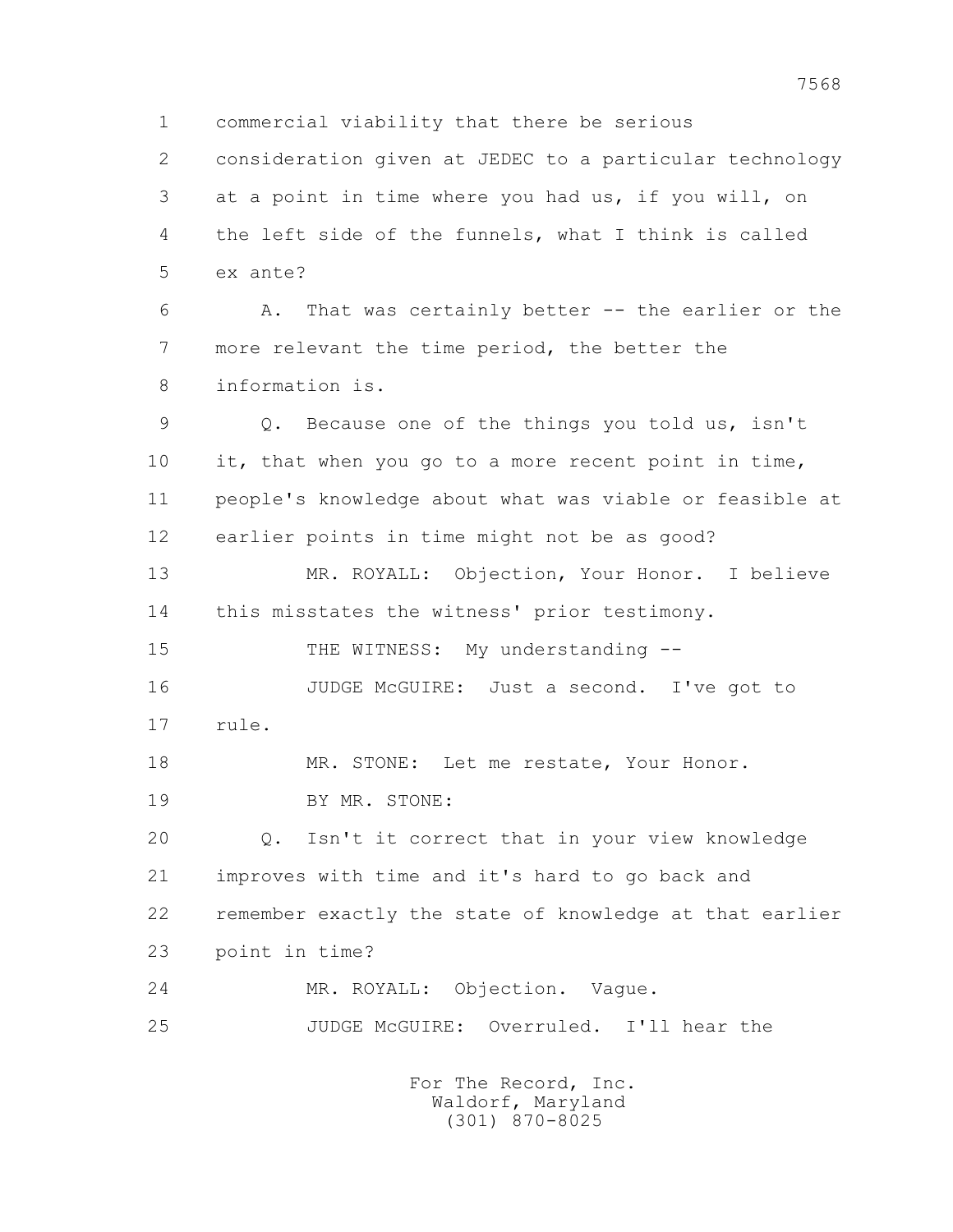1 question.

 2 THE WITNESS: Actually I don't think I was 3 referring to memory at the time in the statement I 4 made. It was, rather, that the -- as the technology 5 advances, what is feasible -- I'll explain this better 6 if I give an example that's quite responsive.

7 But for example, we know how to put a lot more 8 pins in today than we did in 1992, and as a result, 9 adding pins seemed more feasible today than it probably 10 would have in 1992. And so in that sense, yes, as the 11 technology changes and we learn things, the comparisons 12 change and that -- so the closer in time the 13 consideration is that I can draw on to the relevant 14 period, the better the data is.

 15 Q. Okay. And for purposes of your economic 16 analysis of commercial viability, you were looking, for 17 the first two technology markets, at whether there was 18 serious consideration at JEDEC in the 1992 time frame; 19 is that right? And you told us yesterday 1992 meant 20 1991 to 1993.

 21 A. Well, my attempt is to be relevant to the 22 standard, and as I said, the lock-in is actually a 23 continuum so that the time actually -- that is, 24 lock-in is not something that happens at a particular 25 day; it's something that happens in a continuous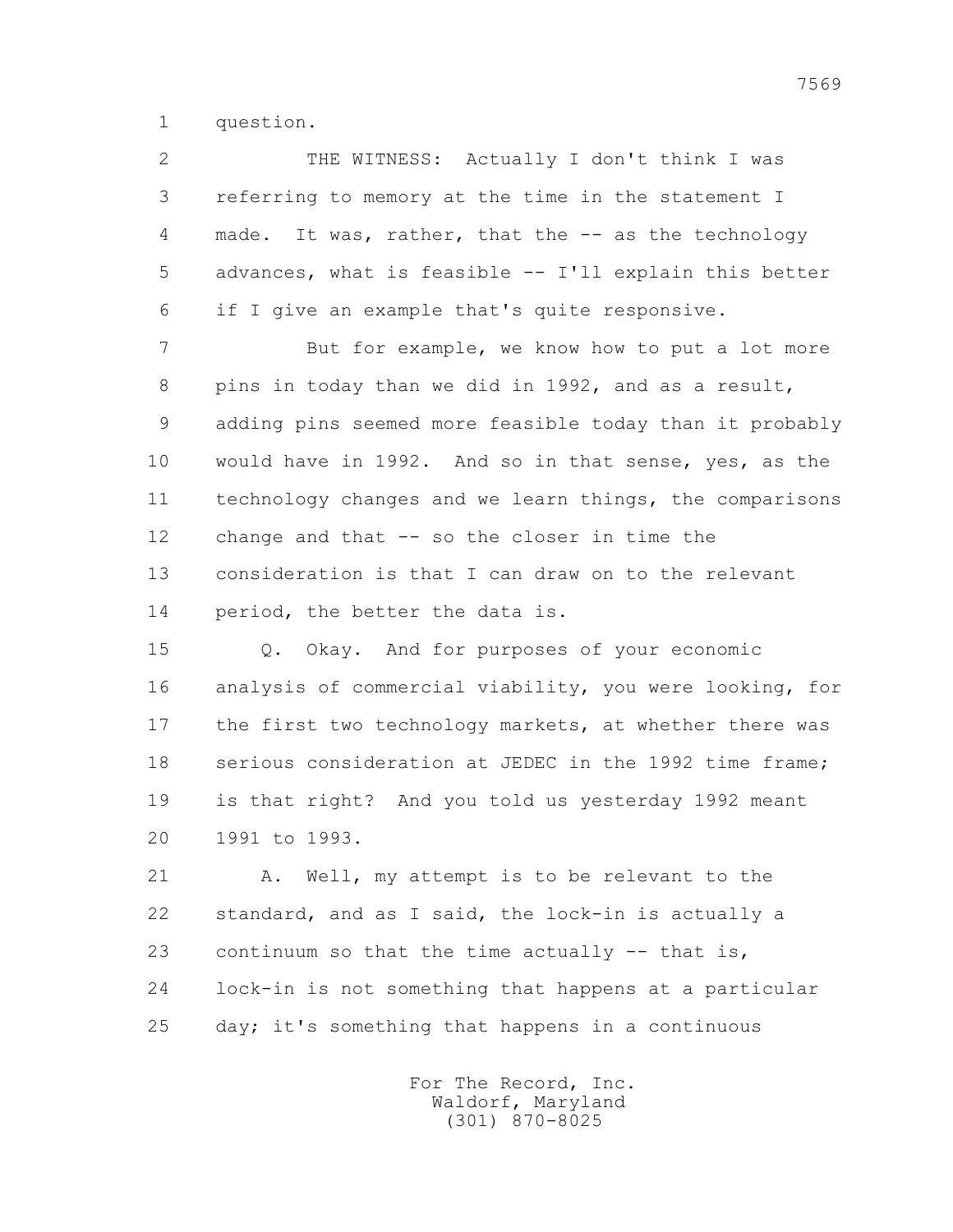1 fashion.

 2 And so yes, 1991 to 1993 for SDRAM strikes me 3 as the relevant period, but that doesn't rule out 4 1994 and 1995 as being relevant. And now, 5 unfortunately, I've forgotten your question. 6 Q. That's okay. Let me -- so have I, so let me 7 ask another one. 8 Is it correct then that for purposes of your 9 opinion if alternatives were commercially viable for 10 SDRAM with respect to the technology markets that are 11 involved in the years 1994 and 1995 that would be 12 pertinent for your analysis? 13 A. Yes, it would be pertinent. It would be not 14 necessarily perfect information, but it would certainly 15 be relevant information. 16 Q. And would it be pertinent for purposes of your 17 analysis if alternatives were commercially viable in 18 2000 with respect to the two technology markets that 19 relate to SDRAM? 20 A. It would depend on the nature -- are we talking 21 about SDRAMs still? 22 Q. Yes, we are. 23 A. It would depend on the nature -- that is, if 24 they had not been commercially viable in 1999, just 25 became because of the technological advance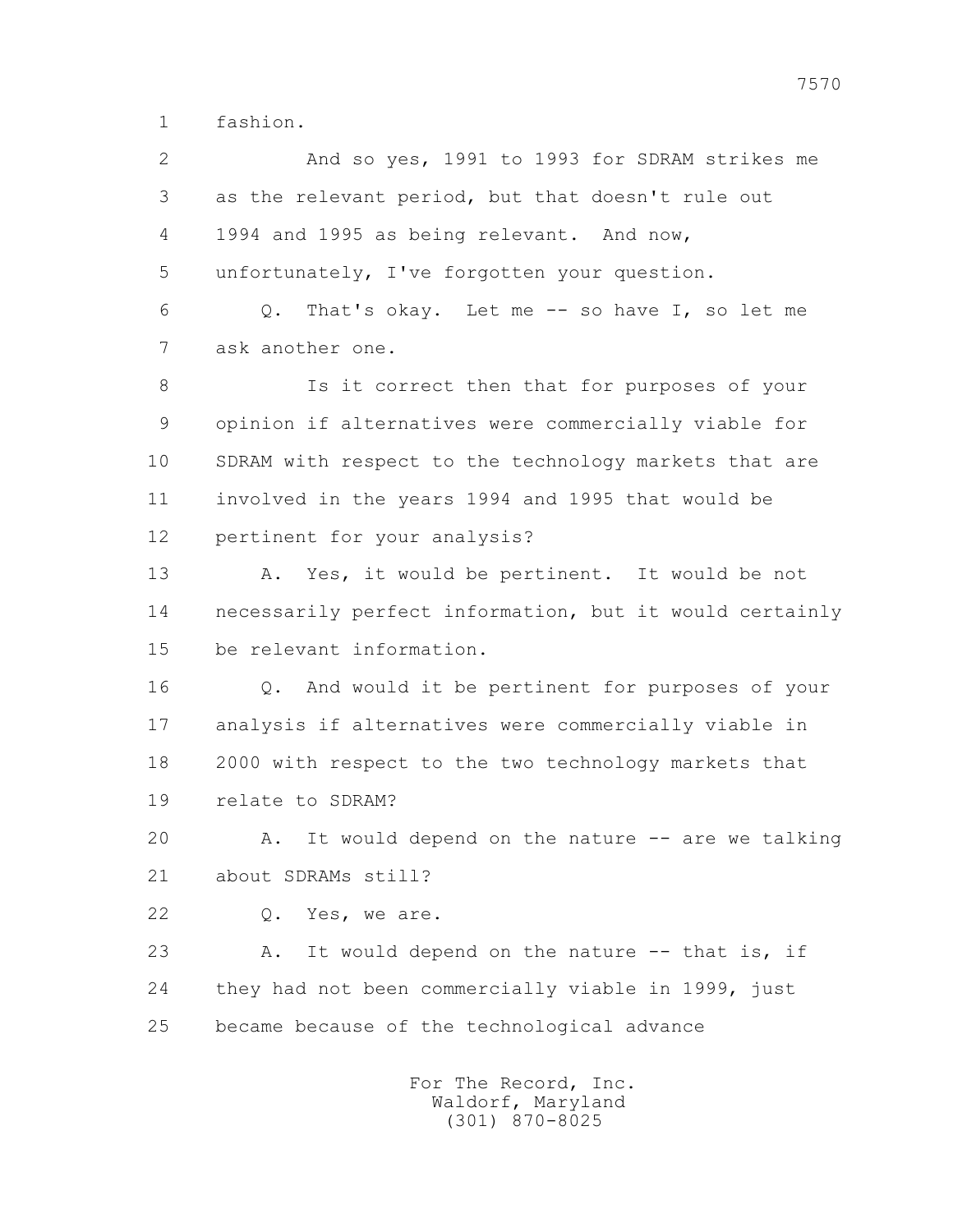1 commercially viable in the year 2000, that would 2 actually be a problem for the commercial viability 3 during the relevant time period, so that if you found 4 that they weren't commercially viable earlier than 5 2000, the fact that they became commercially viable in 6 2000 would not be much help.

 7 Q. If they were given serious consideration by 8 JEDEC in 2000, would that be evidence that they were 9 thought to be commercially viable alternatives in 10 2000?

11 A. Well, it would certainly be evidence that they 12 were thought to be commercially viable alternatives in 13 2000.

14 0. Just as a matter of economics and understanding 15 the costs of organizations operating, you wouldn't 16 expect, consistent with economic principles, that JEDEC 17 would spend a lot of time discussing technologies in 18 the year 2000 if there was not a sense among at least 19 some significant number of members that those 20 technologies were commercially viable at that point in 21 time?

 22 A. Yes. I don't take it as a proof, but that 23 actually is consistent with my understanding of JEDEC 24 and of the market generally.

25 Q. Okay. With respect to DDR SDRAM, I want to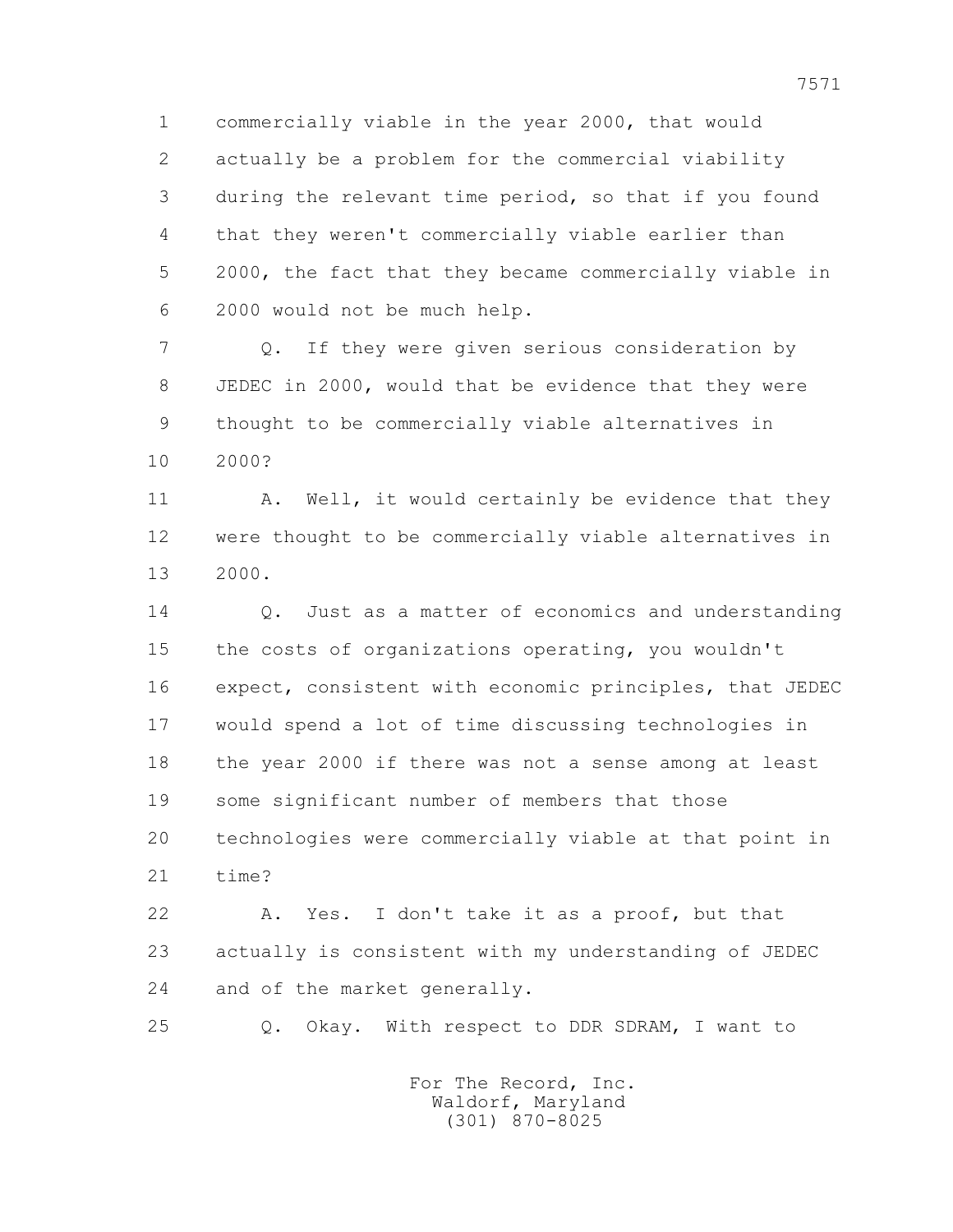1 focus a little more carefully on what you consider to 2 be the pertinent date for purposes of your analysis. 3 Yesterday I think you told us 1995; is that 4 correct? 5 A. My recollection is that's around when the 6 standard issued. 7 Q. Around when the standard issued? I'm sorry. 8 I'm on DDR. 9 A. On DDR. '97. I've forgotten -- I've 10 actually -- I may forget when the DDR standard issued, 11 but I have it in my -- 12 Q. Go ahead. Take a look at your chart. 13 A. '99 is when the DDR standard issued. 14 0. And what's the pertinent date with respect to 15 the DDR SDRAM for looking at whether or not there were 16 commercially viable alternatives for purposes of the 17 analysis that you've done? 18 A. Well, in respect to DDR, the changes to DDR 19 could have come -- I mean, even a disclosure in 1998 20 might have led to a change in DDR. But from the 21 perspective of the lawsuit, that is to say, given the 22 allegations or my understanding of the allegations, the 23 relevant period is when the disclosure should have 24 occurred, which is earlier, so it would have been 1995 25 time frame.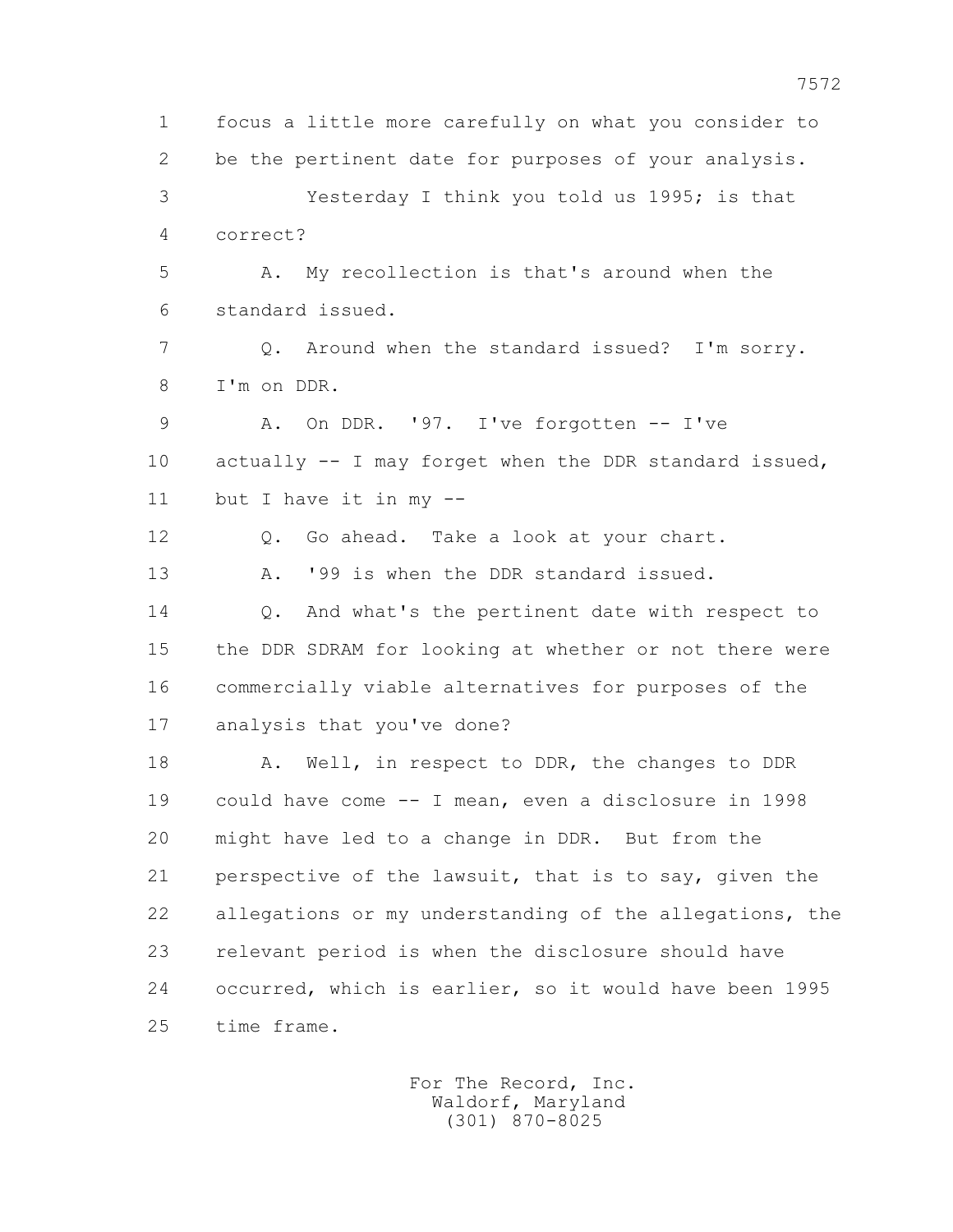1 Q. And have you -- what I'm trying to get to is: 2 What have you assumed to be the date on which a 3 disclosure should have been made as to DDR SDRAM? 4 A. Well, prior to 1996. 5 Q. And what have you based that on? 6 A. Well, it's my understanding of the alleged 7 behavior; that is to say, it's my understanding of the 8 allegations. 9 Q. Did you look at anything beyond the 10 allegations in selecting that date for purposes of 11 your analysis? 12 A. Well, there's certainly -- I've read a fair 13 bit of information about -- that describes what 14 patents and pending patents Rambus had and when it was 15 applying for patents, and so on. Again, I'm not here 16 to testify about what I read in those documents, but 17 they don't undercut the hypothesis that Rambus had 18 awareness of patents with respect to the two DDR 19 technologies earlier than 1996. 20 Q. Let me see if I can rephrase. I don't think 21 I'm being very clear. Let me ask it this way. 22 Have you made an assumption as to when JEDEC's 23 work on DDR SDRAM officially began? 24 A. I don't know that I've explicitly made that

> For The Record, Inc. Waldorf, Maryland (301) 870-8025

25 assumption. It may be implicit in the assumption that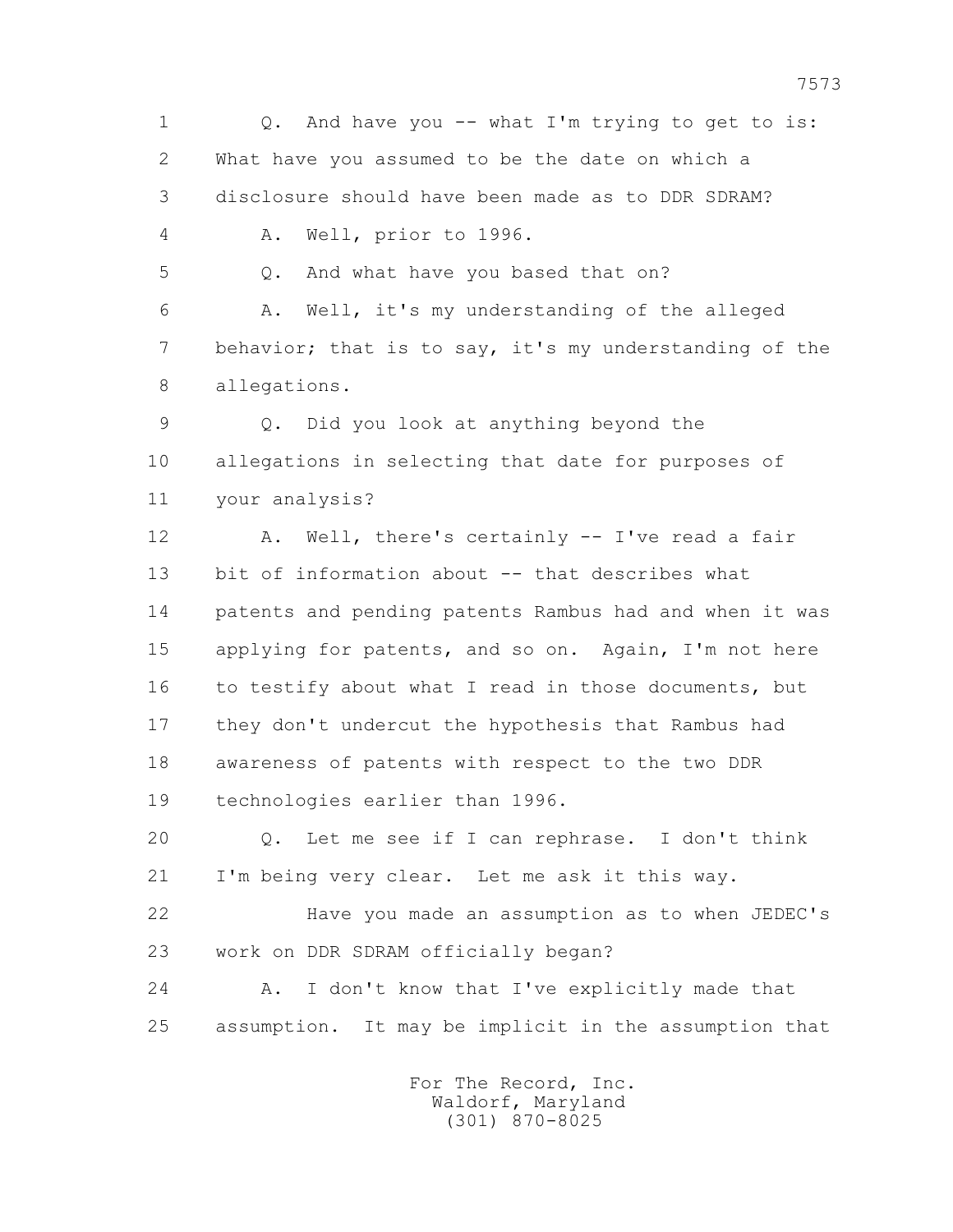1 there was a duty to disclose or that the

 2 misrepresentations mattered, so that is to say -- 3 that's outside of my testimony. So that is to say, my 4 understanding is that if there was no work on it, the 5 duty may not have established, but that's not for me to 6 say one way or the other.

7 Q. Let me then ask it hypothetically and see.

 8 If there was no duty to disclose unless work 9 had begun on the standard and if work did not 10 officially begin on the DDR SDRAM standard until after 11 June of 1996, would you agree that under your analysis 12 Rambus' assumed conduct was not exclusionary with 13 respect to DDR SDRAM?

14 A. Not necessarily, but maybe. In the 15 incompleteness of the hypothetical you referred to 16 whether there were other misrepresentations, but again, 17 these are -- you're questioning me about -- you're 18 changing my hypothesis in the way of my assumption and 19 trying to get me to reason about whether this change in 20 this hypothesis leads to a violation of my assumption, 21 and that's actually kind of outside of my general 22 reasoning.

 23 That is, I haven't concerned myself with the 24 determination of did they have a duty to disclose 25 other than I read a fair number of documents just so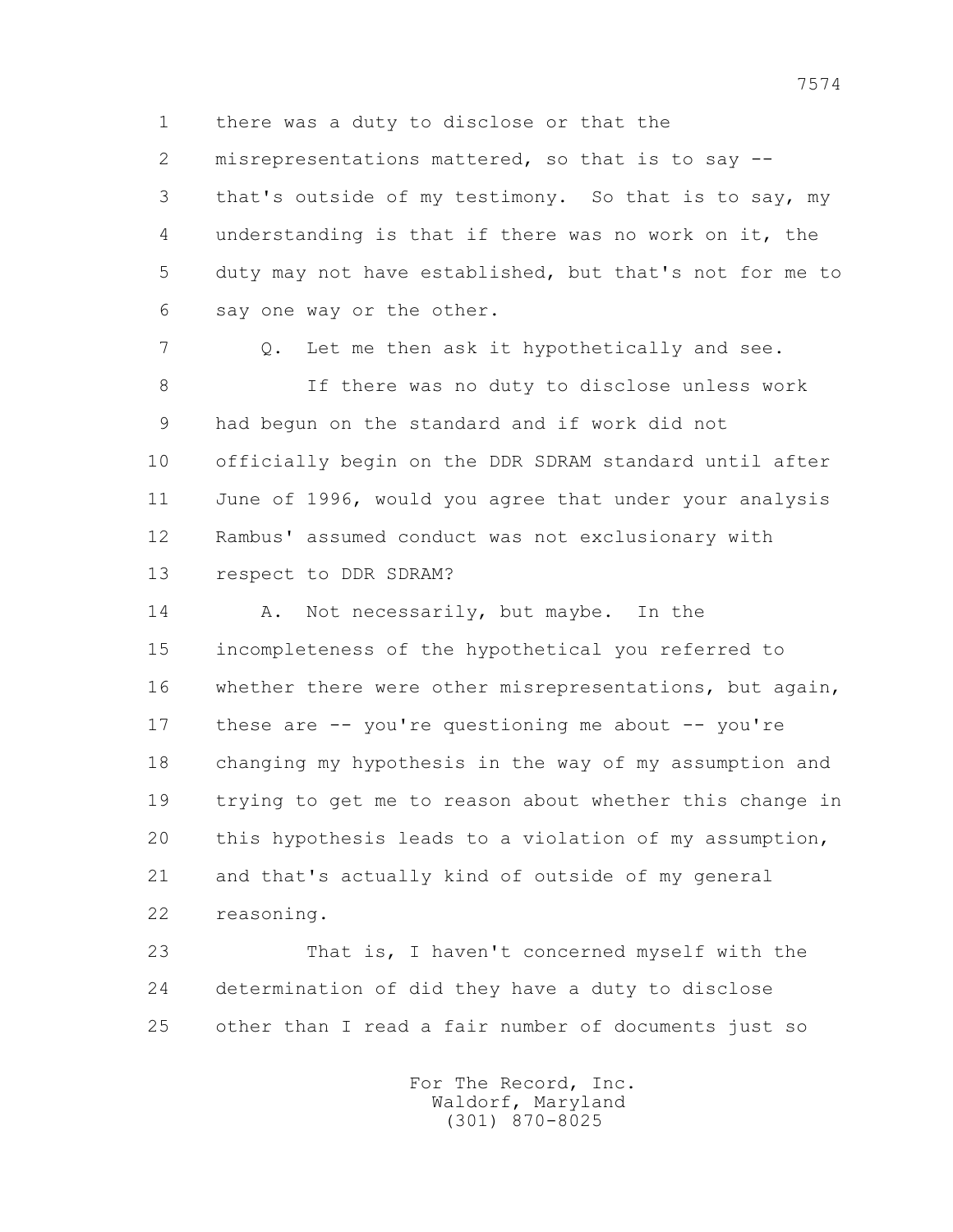1 that I was comfortable that there was actually a 2 reasonable assumption to be made. But that is still 3 an assumption as opposed to a conclusion that I'm 4 testifying to.

 5 Q. I didn't mean to get you to reason sort of 6 outside the realm of area in which you've been doing 7 your work. I'm mostly just trying to understand your 8 assumptions, so let me see if I can phrase it slightly 9 differently.

 10 You have assumed with respect to DDR SDRAM that 11 to the extent that work on DDR SDRAM is relevant to 12 whether there was a duty to disclose that that work had 13 commenced while Rambus was still a member of JEDEC; 14 correct?

 15 A. If it -- if I understand your question, which I 16 take to be if work had not yet commenced or -- and the 17 absence -- and there was no duty to disclose absent 18 work and there was no issue of misrepresentation absent 19 work on the standard, then there would be no duty to 20 disclose, that seems logical to me, but that doesn't -- 21 that just seems like another way of saying my 22 assumption that there was a duty to disclose or a 23 violation of the process was incorrect, and if that's 24 true, then the conclusions I drew from that assumption 25 would certainly fall away.

> For The Record, Inc. Waldorf, Maryland (301) 870-8025

7575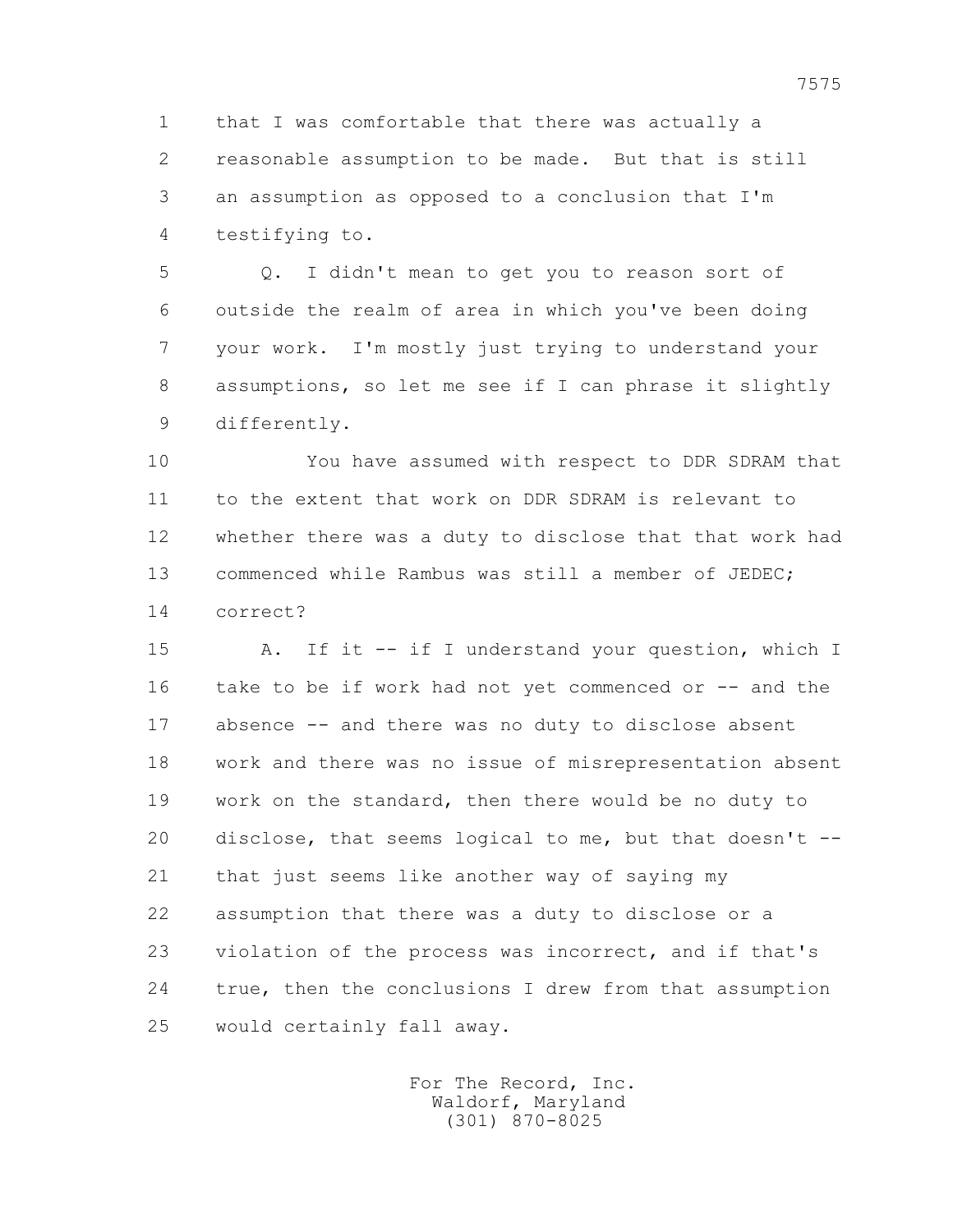1 Q. Okay. With respect to commercial viability and 2 determining whether or not a particular technology is 3 treated as a good substitute, did you look for cost 4 analyses, projected cost analyses of different 5 technologies performed by market participants at any of 6 the relevant time periods?

 7 A. I didn't find any such cost analyses in the 8 record. I did talk to participants in JEDEC who did 9 not -- who sort of -- that wasn't the nature of the -- 10 their description of what they did in their 11 laboratories. That is, there weren't any spreadsheets 12 for me to look at, and so that wasn't the kind of data 13 that I understood to be available for my analysis.

14 O. And did you look for whether there was any 15 contemporaneous data that was -- I guess -- let me just 16 be clear.

 17 Did you review any contemporaneous data 18 prepared at the time any alternative was considered 19 where someone analyzed the relative cost and 20 performance of one alternative versus another?

21 A. I didn't -- and there are statements in the 22 JEDEC record that are qualitative about relative costs, 23 but other than that, I'm not aware of any 24 contemporaneous cost estimates.

25 Q. Let's look if we could at DX-129.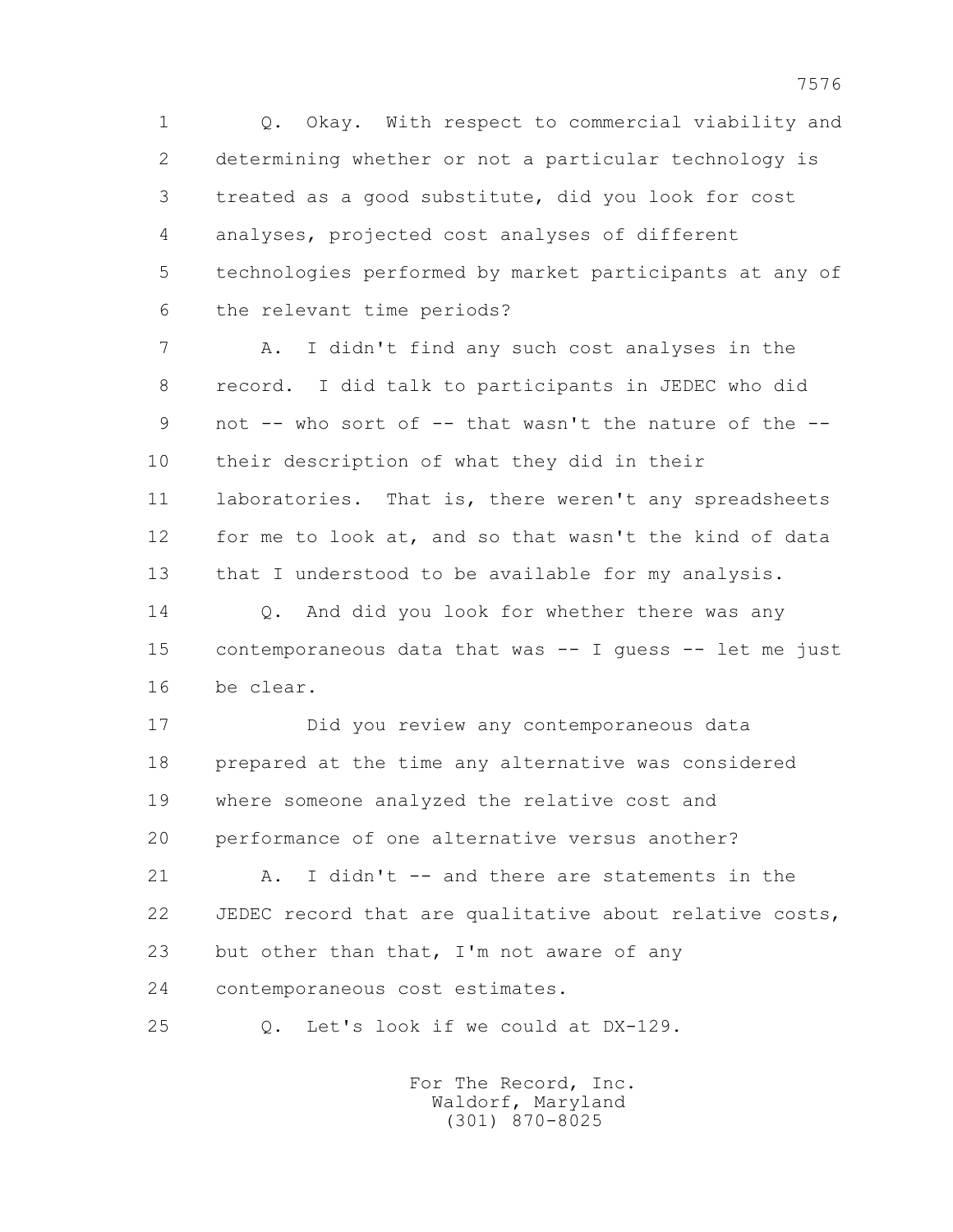1 I want to direct your attention here to the 2 small bullet point that says, "Excluded equally 3 efficient or superior alternative technologies," if I 4 might. 5 A. Uh-huh. Yes. 6 Q. Earlier today or -- let me phrase it this way. 7 Earlier in your testimony, you identified 8 certain alternative technologies that you felt were 9 within the technology markets that you defined; 10 correct? 11 A. The commercially viable technologies. 12 Q. Yes. 13 Did you consider each of those technologies to 14 be equally efficient or superior to the Rambus 15 technology that was included within that same market? 16 A. When you add royalties to the Rambus 17 technology, yes. 18 Q. So in each instance you were able to do a 19 comparison of those other technologies and conclude 20 that the Rambus royalties were such as to make the 21 other technologies equally efficient or superior? 22 A. I'm sorry. I meant to say that I found them to 23 be price-constraining against the Rambus technology, 24 which is not quite the same thing as you've said, 25 although it's actually closely related.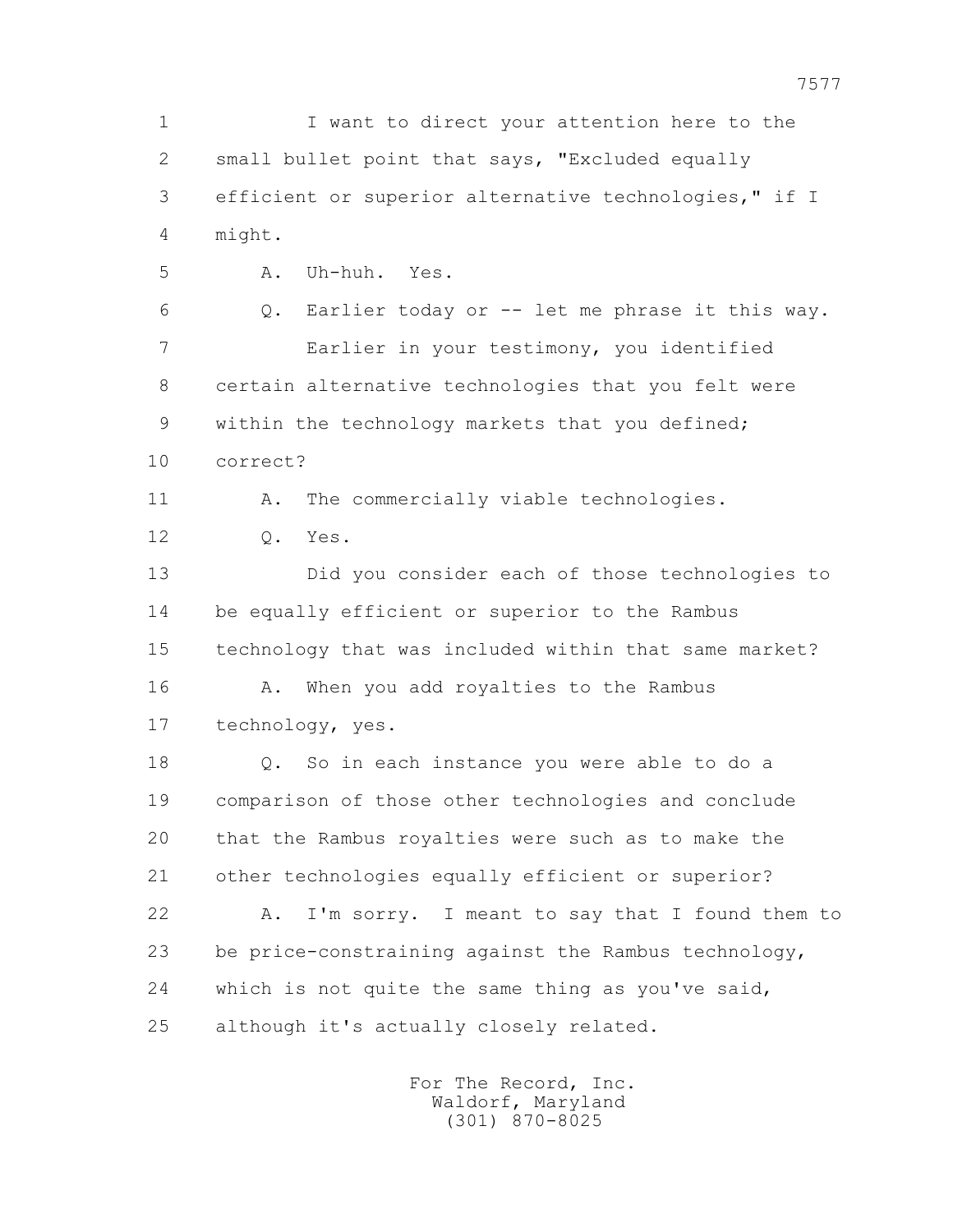1 Q. What I want to ask about is this language and 2 this has -- to an economist, the idea of equally 3 efficient or superior alternative technologies has 4 meaning; correct?

5 A. Yes.

 6 Q. Because, as you discussed earlier today, if you 7 exclude an inferior technology, that from the 8 perspective of economics is -- does no harm; correct?

 9 A. Well, generally is not harmful. It's not that 10 there would never be circumstances under which it's 11 harmful; it's that often it will not be harmful, but 12 that's also the accepted definition of exclusionary.

 13 Q. So what I want to ask about is, rather than the 14 price-constraining technology market definition that we 15 talked about earlier, whether you also made a 16 determination as to which of the technologies included 17 within each market were equally efficient or superior 18 to the Rambus technology.

 19 A. So my understanding of these technologies and 20 also of the meaning of commercial viability is such 21 that given intellectual property, the others -- one of 22 the others, not -- I'm not sure I know which one -- but 23 that one of the others would have been selected over 24 the Rambus technology. I think we went through that 25 logic today.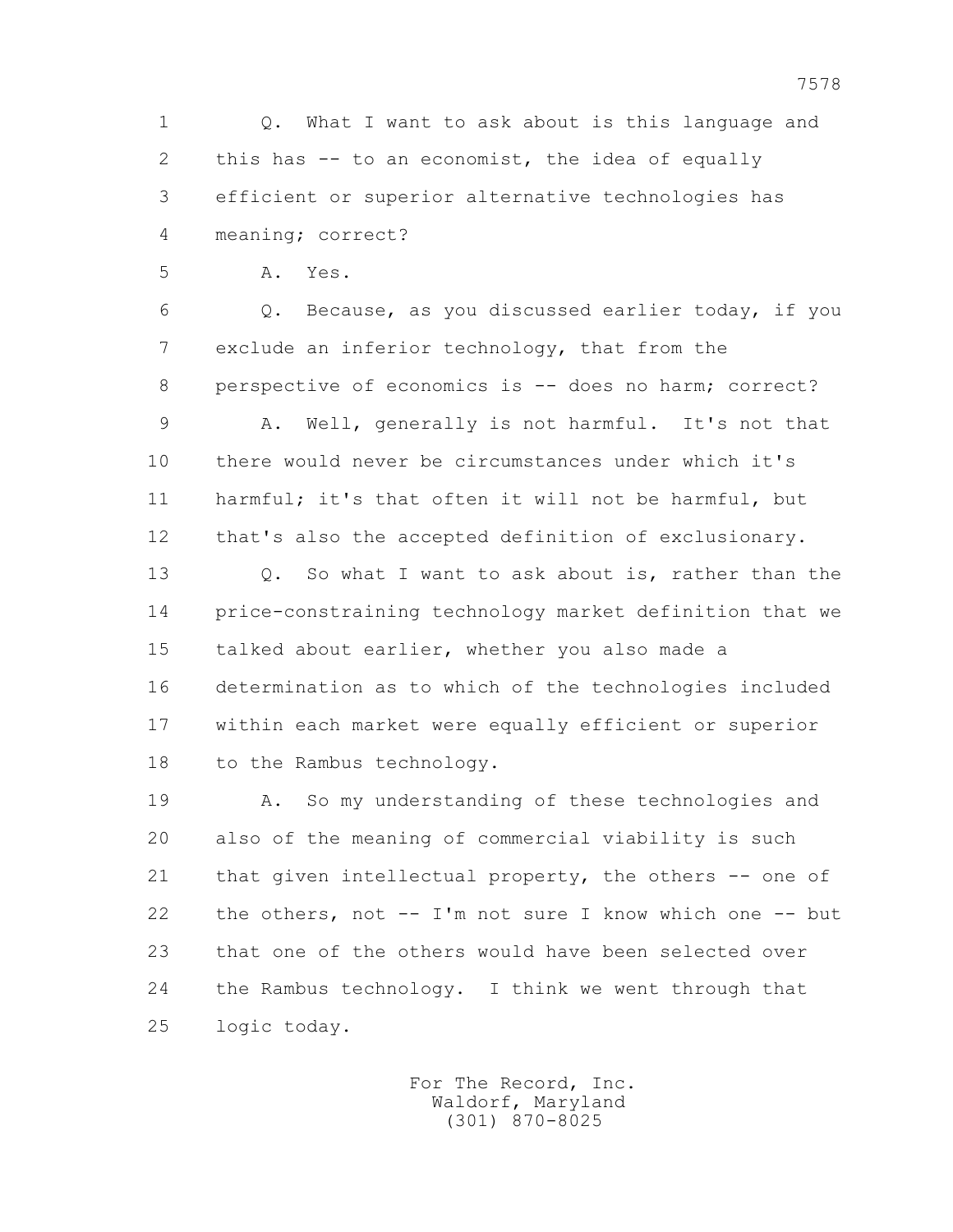1 And the implication of that was that for JEDEC, 2 given the disclosure, the others were -- actually I 3 need to say likely. I left out the word "likely" in 4 that. At least one of them was -- of the excluded 5 technologies was equally efficient or superior, but I 6 don't know necessarily which one.

 7 Q. And are you saying that it is likely that at 8 least one of them would have been equally efficient or 9 superior? Is that how you wanted to put the word 10 "likely" into your answer?

 11 A. I'm happy with that method of putting the word 12 "likely" in.

13 0. And the comparison, the royalty comparison 14 vou're making for the Rambus technology, is -- can we 15 put a dollar figure on the price of that technology? 16 Is it -- can we select an average price for a DRAM and 17 multiply it by some percent to understand what this is 18 in dollar terms?

 19 MR. ROYALL: Again, Your Honor, I object to the 20 question as vague in that it doesn't define what 21 Mr. Stone is referring to by the term "Rambus 22 technology."

23 MR. STONE: Let me rephrase it.

24 BY MR. STONE:

25 Q. I'm going to use "Rambus technologies" for the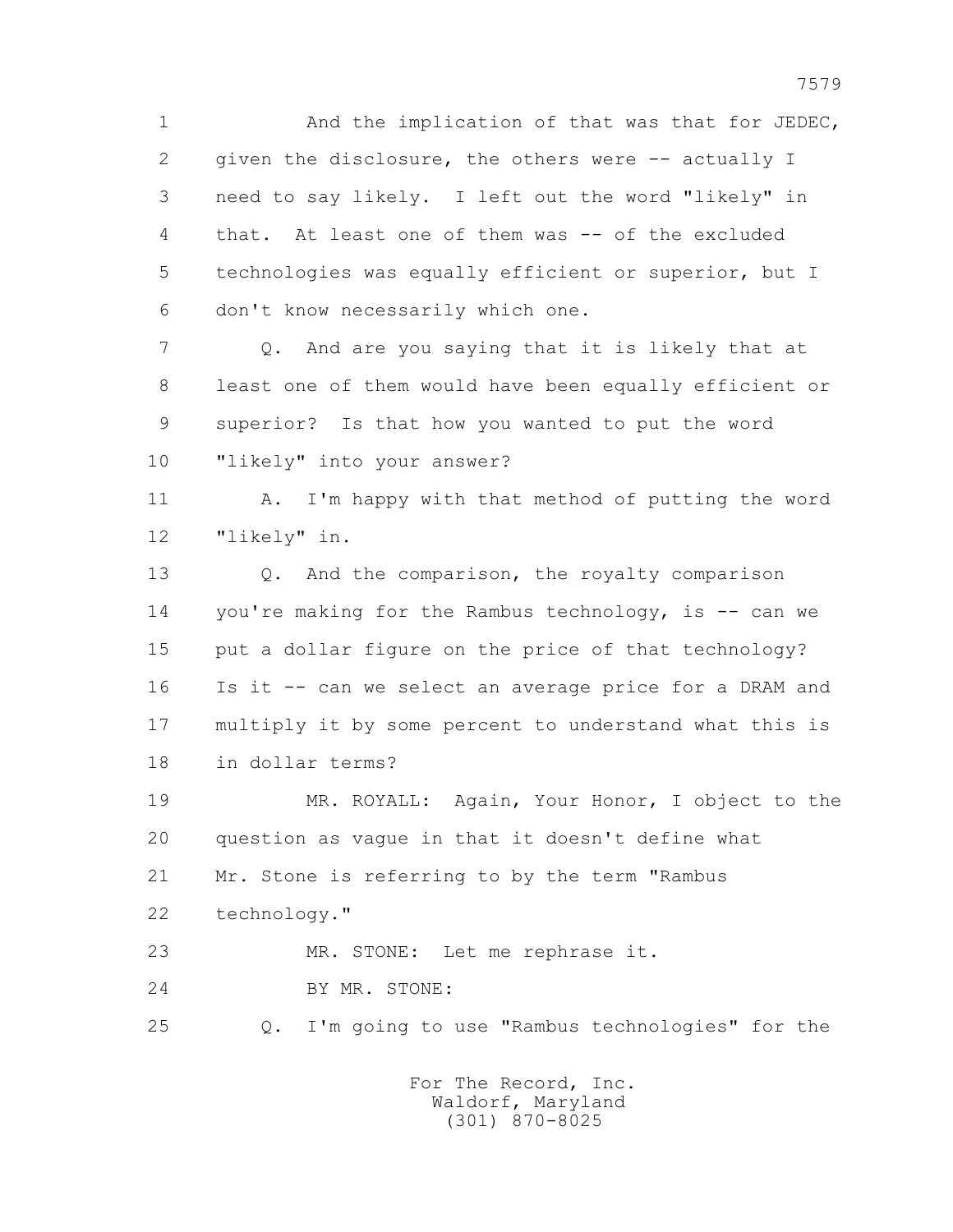1 time being -- and I'll tell you if I change my 2 definition -- to refer to the four Rambus technologies 3 that were represented on a variety of your charts with 4 yellow arrows, one each of which is included within the 5 four technology markets you've earlier defined. Is 6 that okay? Is that acceptable to you? 7 A. So to be clear, until you tell me otherwise, 8 you are not talking about RDRAM. 9 Q. Until I tell you otherwise, I am not talking 10 about RDRAM. 11 A. Nor any other technologies that Rambus may or 12 may not own other than the four technologies in the 13 complaint. 14 Q. Specifically, I'm talking about programmable 15 CAS latency, programmable burst length, DLL/PLL 16 on-chip, and the use of dual-edged clocking. 17 A. Okay. 18 Q. Okay? 19 Can you put a dollar figure in some fashion on 20 the differential, dollar differential for a particular 21 DRAM that you have assumed is the royalty differential 22 for purposes of your performance-cost comparison? 23 MR. ROYALL: Objection. Vague as to time frame 24 and as to what is meant by "a particular DRAM." 25 BY MR. STONE: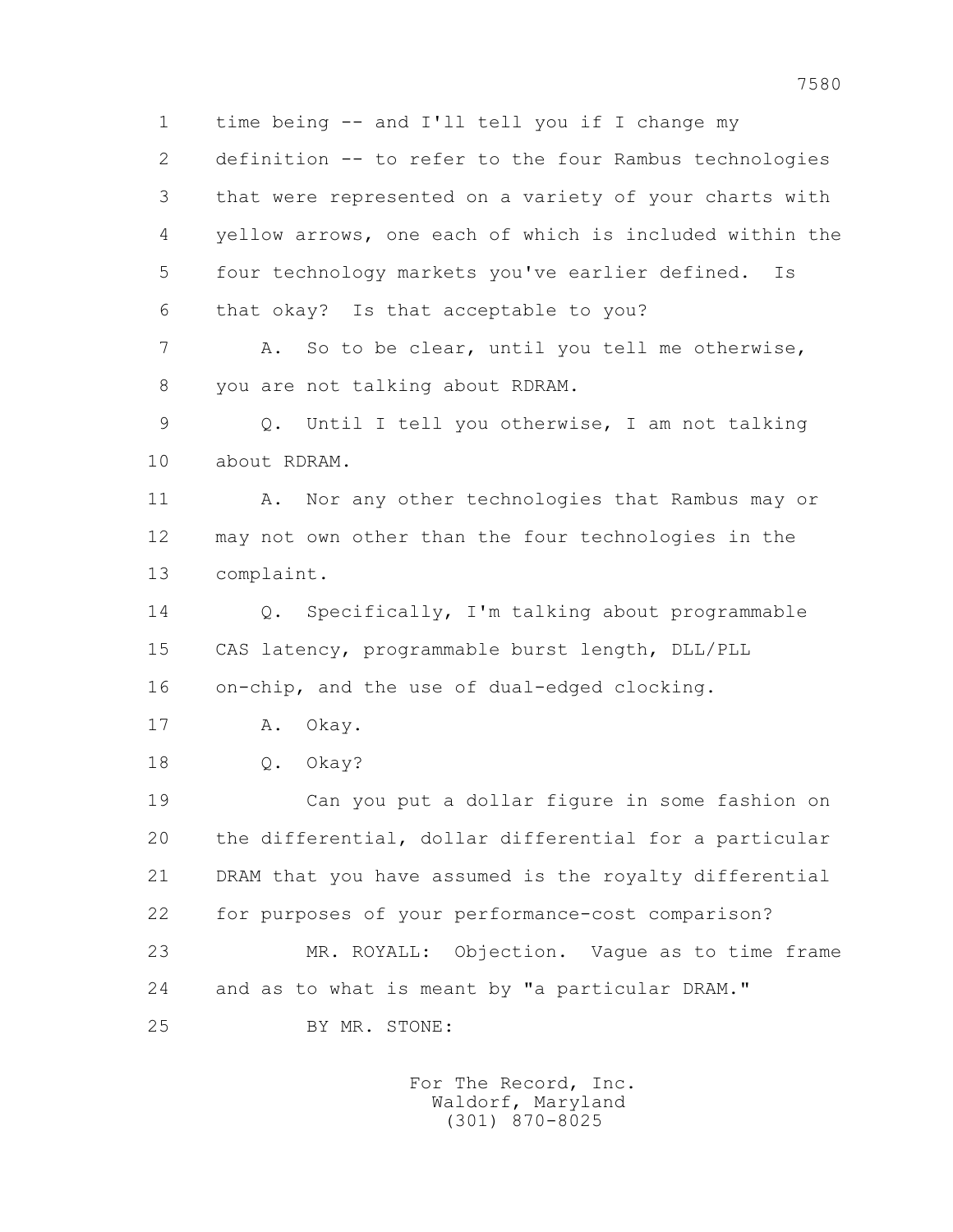1 Q. Fine. Let's take, for example, a 128-meg 2 DDR SDRAM. Can we do that? 3 A. Uh-huh. 4 Q. And that's a yes for the reporter? 5 A. Yes, it is. Sorry. 6 Q. Thank you. 7 For any point in time, when you were doing a 8 comparison of alternative technologies and trying to 9 decide if they were equally efficient or superior to 10 the Rambus technologies, have you converted this 11 royalty differential into dollars? 12 A. I have not. 13 Q. Okay. Look if you would at DX-177. 14 Here you talk about cost of the solution to 15 DRAM manufacturers and others and performance benefits 16 of the technology. Those are the middle two bullet 17 points. Do you see those? 18 A. I do. 19 Q. Have you made any effort to quantify in any 20 fashion, technically, economically, or in any other 21 way, the performance benefits of the various 22 technologies that you have been comparing to the Rambus 23 technologies for purposes of determining whether they 24 are equally efficient or superior? 25 A. I have created no such performance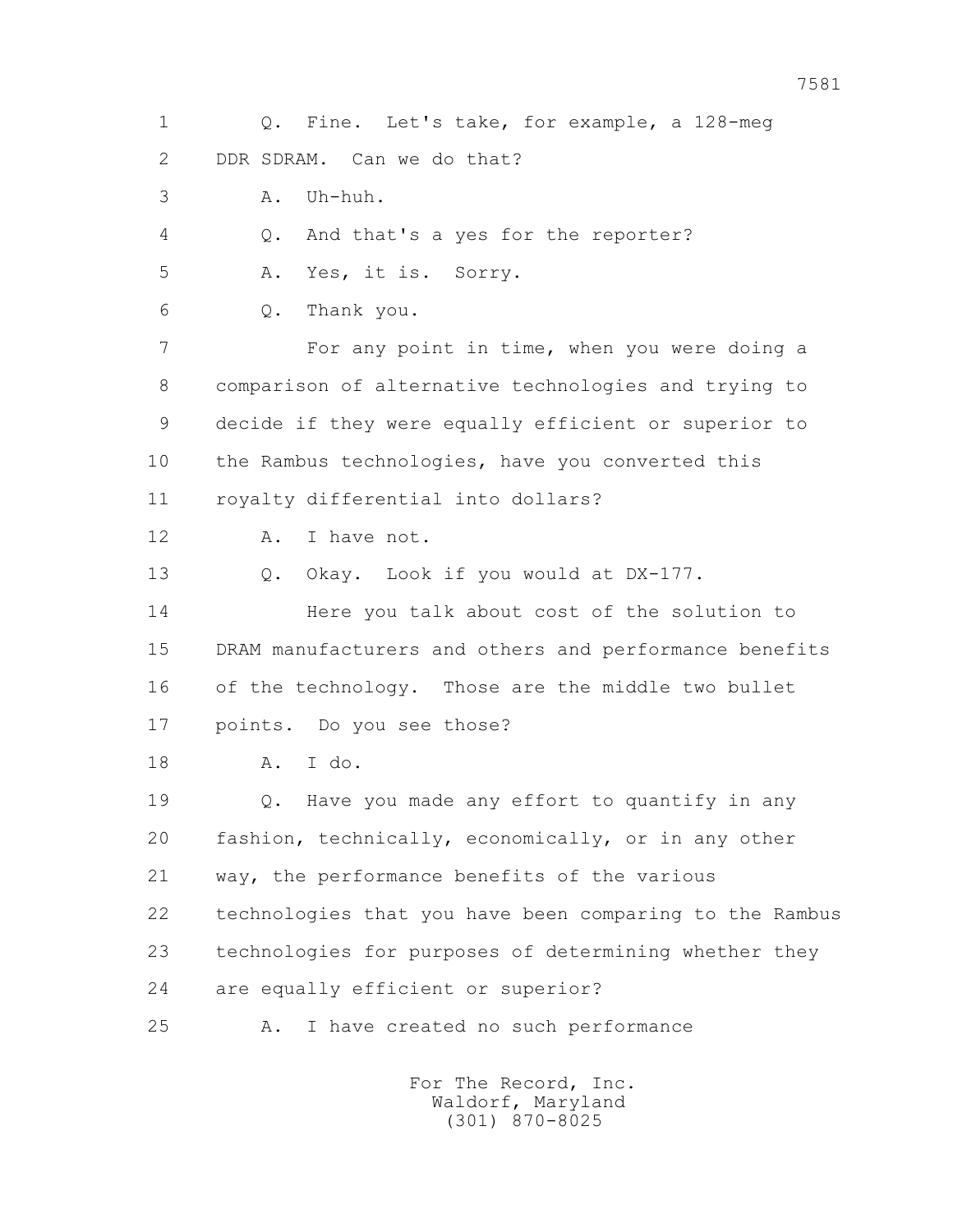1 comparison -- well, cost comparisons. I have talked 2 about the relative merits, as I understand them -- 3 again, this is my reading of others' testimony, but I 4 haven't quantified those comparisons.

 5 Q. Okay. Let's take the highlighting off of that 6 and let's go the second bullet point where it says "IP 7 royalties."

 8 With respect to the various technologies that 9 you have compared to the Rambus technologies to 10 determine if they are equally efficient or superior, 11 have you considered whether any of those other 12 technologies are covered by intellectual property 13 beyond Kentron?

 14 A. I'm aware of no other intellectual property. 15 It's my understanding from my reading of the record 16 that there was no other intellectual property attached 17 to them. It would matter to my conclusions if there 18 were such intellectual property.

 19 Q. How would it matter to your conclusions if 20 there were such other intellectual property?

 21 A. It could render -- it could in principle render 22 a technology not commercially viable if it had attached 23 to it intellectual property.

24 Q. Why is that?

25 A. Well, it's my understanding of the JEDEC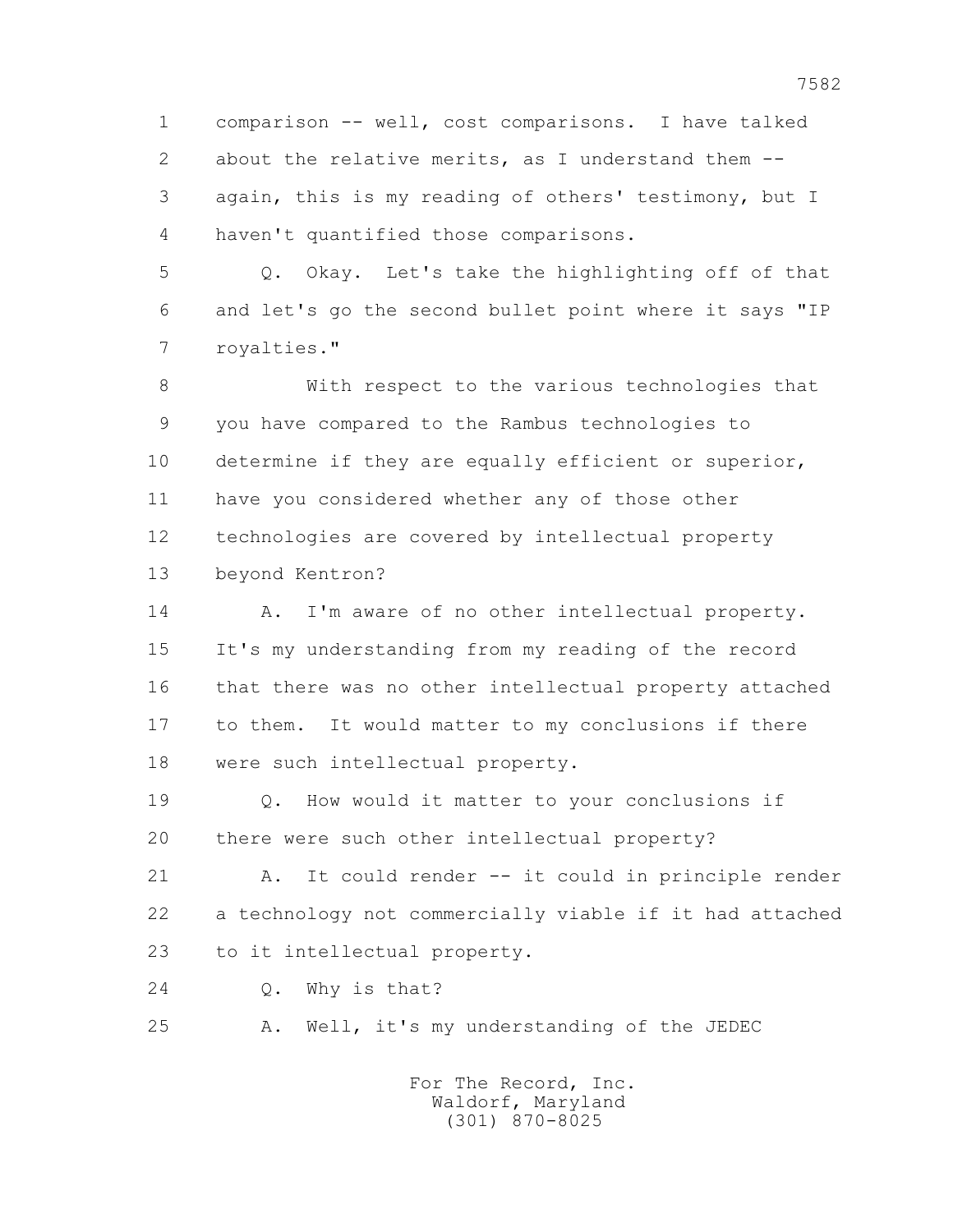1 process that it has -- you can think of it as 2 attaching a penalty. It's not an absolute bar, but it 3 attaches a penalty to the presence of intellectual 4 property.

 5 And we spent a great amount of time during my 6 direct testimony exploring my understanding of the 7 reasons and economic motivations behind that 8 preference. The short summary is that my understanding 9 of the JEDEC process is that they would be leery and 10 would need a -- I've forgotten now the exact phrase -- 11 a well-justified reason before including technology 12 that involved royalties and intellectual property, that 13 is, patents, in the standard.

14 0. As to -- let's assume that one of these other 15 technologies is covered by a patent.

 16 Can we assume that for purposes of these 17 questions?

18 A. We can.

 19 Q. If it is covered by a patent and JEDEC is aware 20 that it's covered by the patent, have you for purposes 21 of your analysis reached a conclusion as to whether or 22 not JEDEC would include that technology among the 23 alternatives it would consider?

 24 MR. ROYALL: I object. It's an incomplete 25 hypothetical.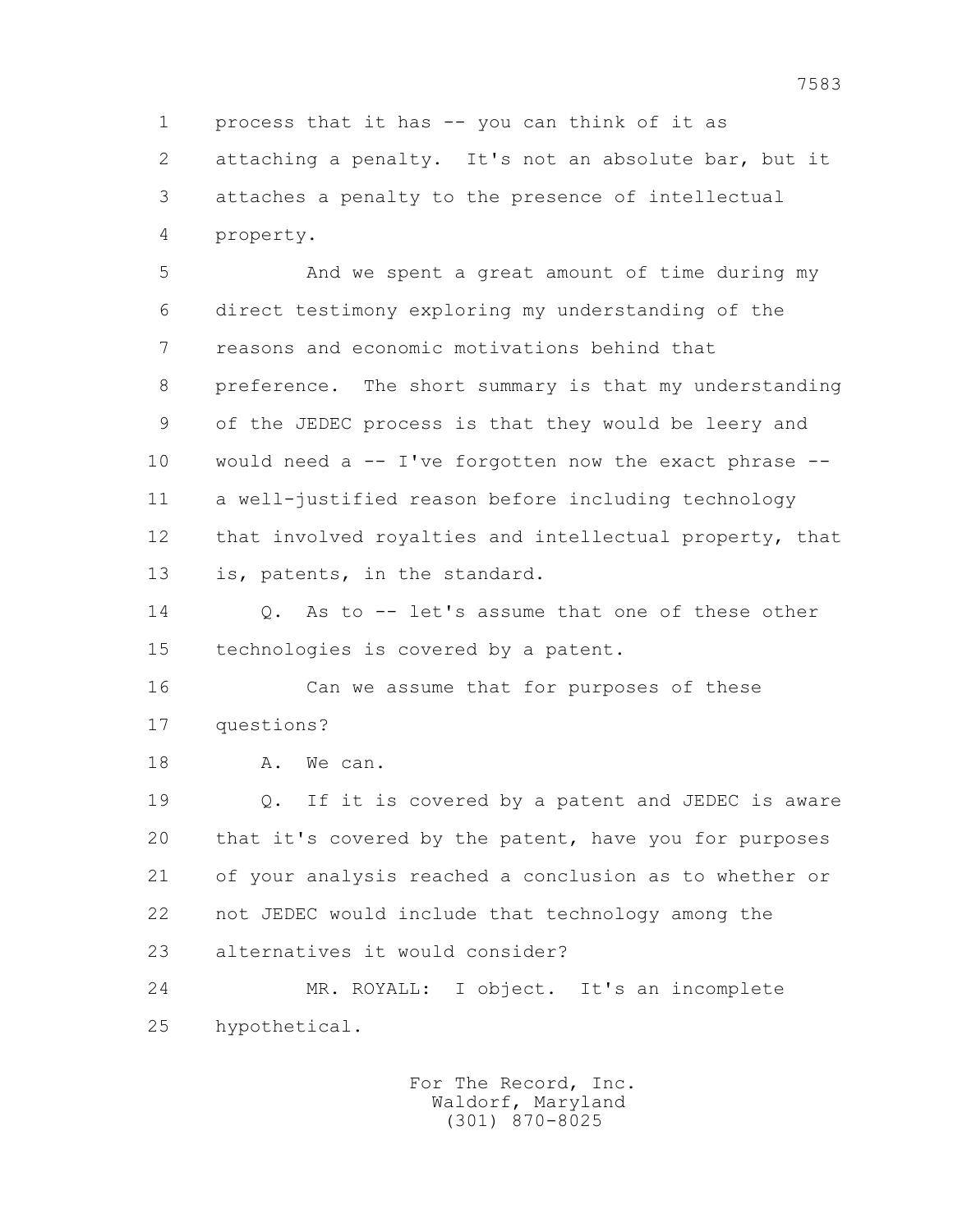1 JUDGE McGUIRE: Overruled. He can answer if he 2 understands the question.

 3 THE WITNESS: I have not explored the 4 commercial viability of any of the market technologies, 5 other than the Kentron one, with a patent attached to 6 them, and if a patent is attached to it, it could in 7 principle upset my conclusion that they were 8 commercially viable. 9 BY MR. STONE: 10 Q. Have you -- 11 A. That particular technology was commercially 12 viable. 13 Q. I'm sorry. I stepped on your answer and I 14 apologize. 15 Have you concluded that the Kentron technology 16 is commercially viable? 17 A. It appears to be commercially viable. 18 Q. And you -- 19 A. But as I said, royalties are a problem with 20 that technology. 21 Q. But even though there are royalties associated 22 with that technology, you think it remains commercially 23 viable? 24 A. So it remains -- it's my understanding it 25 remains commercially viable against a technology with For The Record, Inc.

 Waldorf, Maryland (301) 870-8025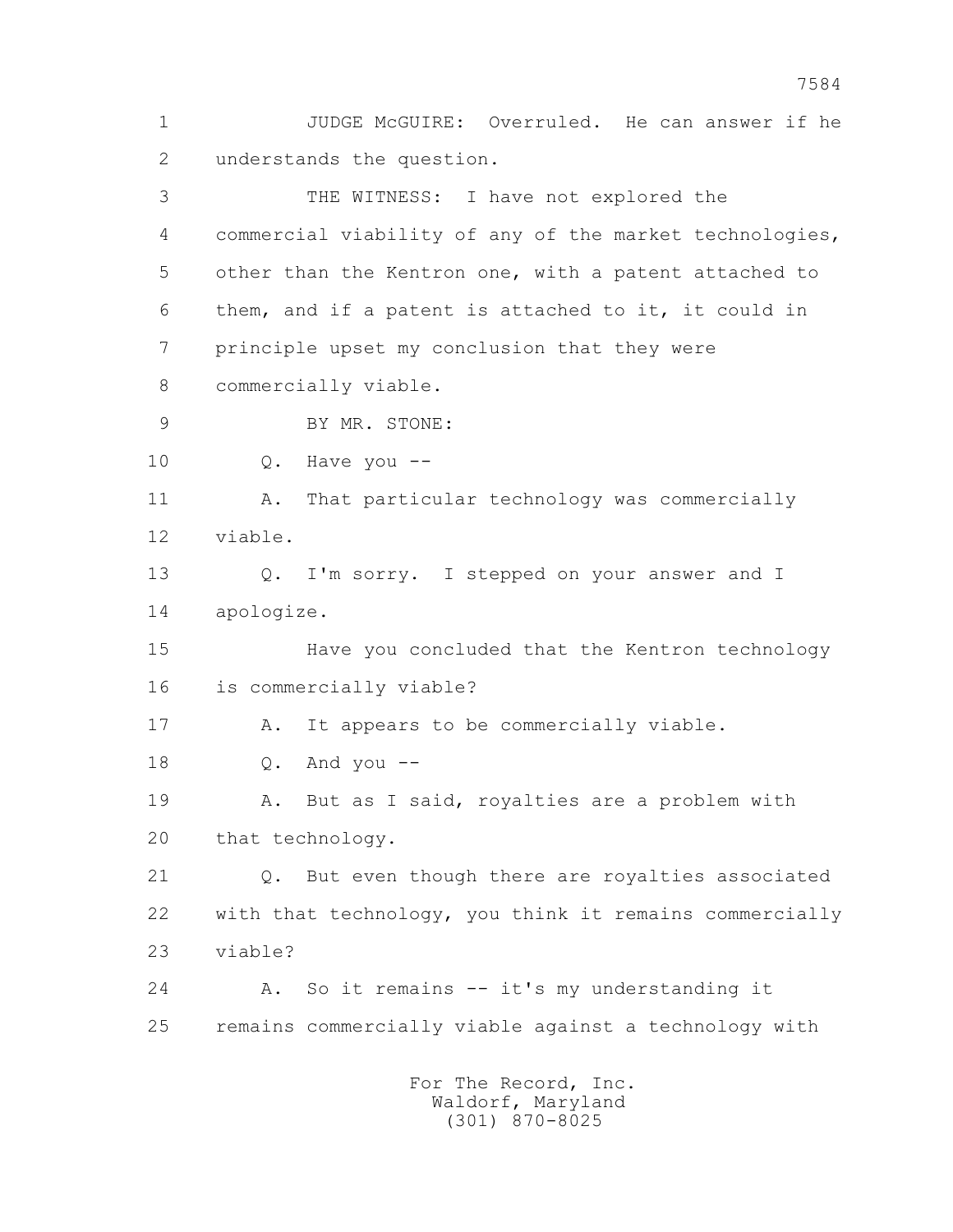1 royalties. Against a technology without royalties, it 2 may not be commercially viable. It is actually my 3 understanding it hasn't been adopted by the market at 4 this time.

 5 Q. Many of the technologies that you have 6 identified as commercially viable technologies have 7 also not been adopted by the market; correct?

8 A. That's correct. Well, in this setting. I 9 don't know one way or the other whether they've been 10 adopted in some other setting. These technologies 11 often apply to applications in specific integrated 12 circuits and other places where one might apply the 13 same technologies, but I haven't studied those 14 markets.

 15 Q. For purposes of your analysis of commercial 16 viability and among the considerations that you took 17 into account, does it make a difference if a technology 18 is covered by a patent but the holder of the patent has 19 agreed to provide a RAND letter?

 20 A. If the holder of the patent doesn't provide a 21 RAND letter, my conclusion is that the technology is 22 not commercially viable, so not only is it important, 23 it's necessary.

 24 Q. Have you assumed -- because I understand this 25 may be a factual issue -- have you assumed for your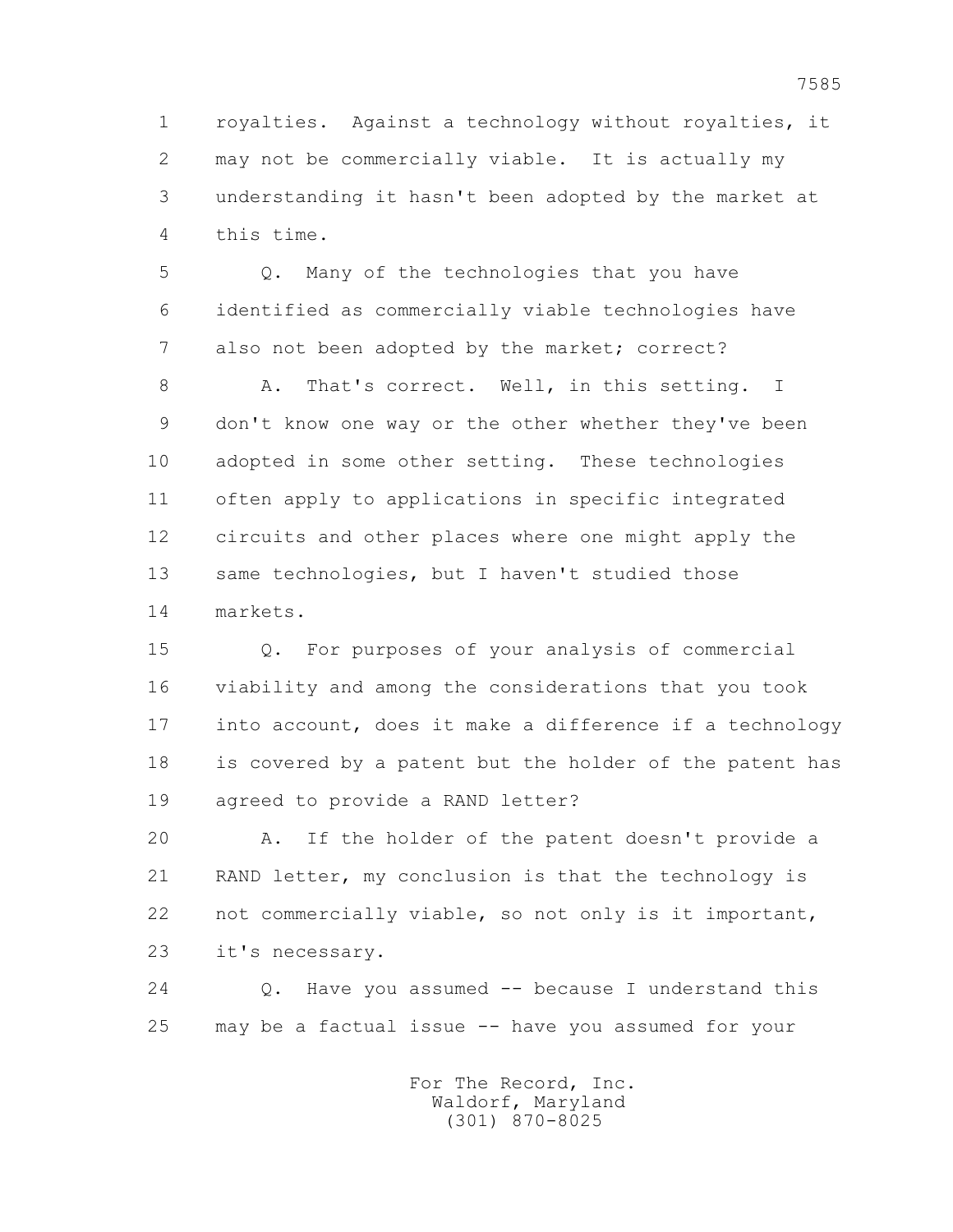1 purposes that JEDEC will not adopt technologies that 2 are covered by patents where a RAND letter has not been 3 provided?

4 A. I have assumed that.

 5 Q. Have you also assumed that what JEDEC does is 6 select the best performance-cost combination among the 7 alternatives available to it for consideration?

 8 A. This slide is supposed to set out the factors 9 that I think -- the major factors which entered into 10 that determination, and cost and performance are 11 certainly present, but they are not the only two -- 12 they are not the only factors I think that enter into 13 the decision. And in particular, I would point to the 14 final one, that every one of these technologies had 15 problems to be solved, and so a perception of the 16 magnitude of those problems would be relevant to the 17 determination of which technologies should be selected, 18 for example.

 19 Q. And just so -- let me ask this hypothetically 20 just so I'm understanding this.

 21 For example, it might be that JEDEC was risk 22 averse when it came to problems and they might choose a 23 technology that might be a little bit inferior in terms 24 of cost and performance if they thought there was less 25 risk that the problems associated with that technology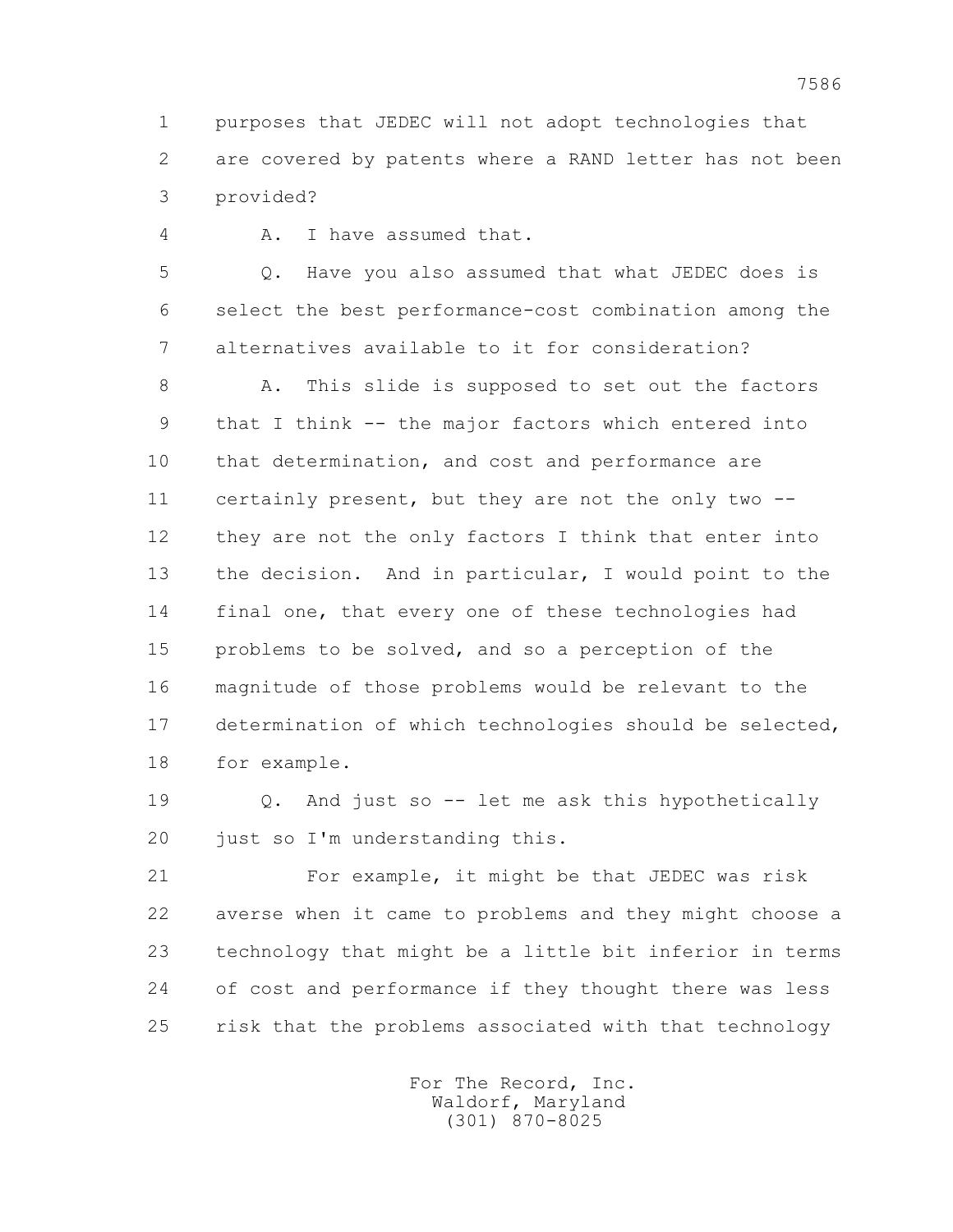1 could not be solved?

 2 A. Let me be at least slightly pedantic but also 3 true to my economic profession by saying, once you've 4 introduced risk, you need to talk about expected costs 5 and benefits rather than cost and performance, rather 6 than cost and performance as if they were known. From 7 an economic perspective, such a risk aversion may well 8 be efficient. 9 Q. And did you make any assumption as to JEDEC's 10 weighing of the problems it saw associated with each 11 technology? 12 MR. ROYALL: Objection. Vague. 13 THE WITNESS: Yes. I would actually -- 14 JUDGE McGUIRE: Well, hold on. Hold on. 15 THE WITNESS: I'm sorry. 16 JUDGE McGUIRE: When an attorney stands up and 17 objects, I've got to rule before you answer. 18 Overruled. 19 You can answer the question now. 20 THE WITNESS: I have an understanding about how 21 the decision-making and the deliberation of JEDEC 22 proceeds. The economic model I used to understand 23 JEDEC is what's known as the median voter model. That 24 may not be -- I think I would want to temper the median 25 voter model because in my understanding JEDEC actually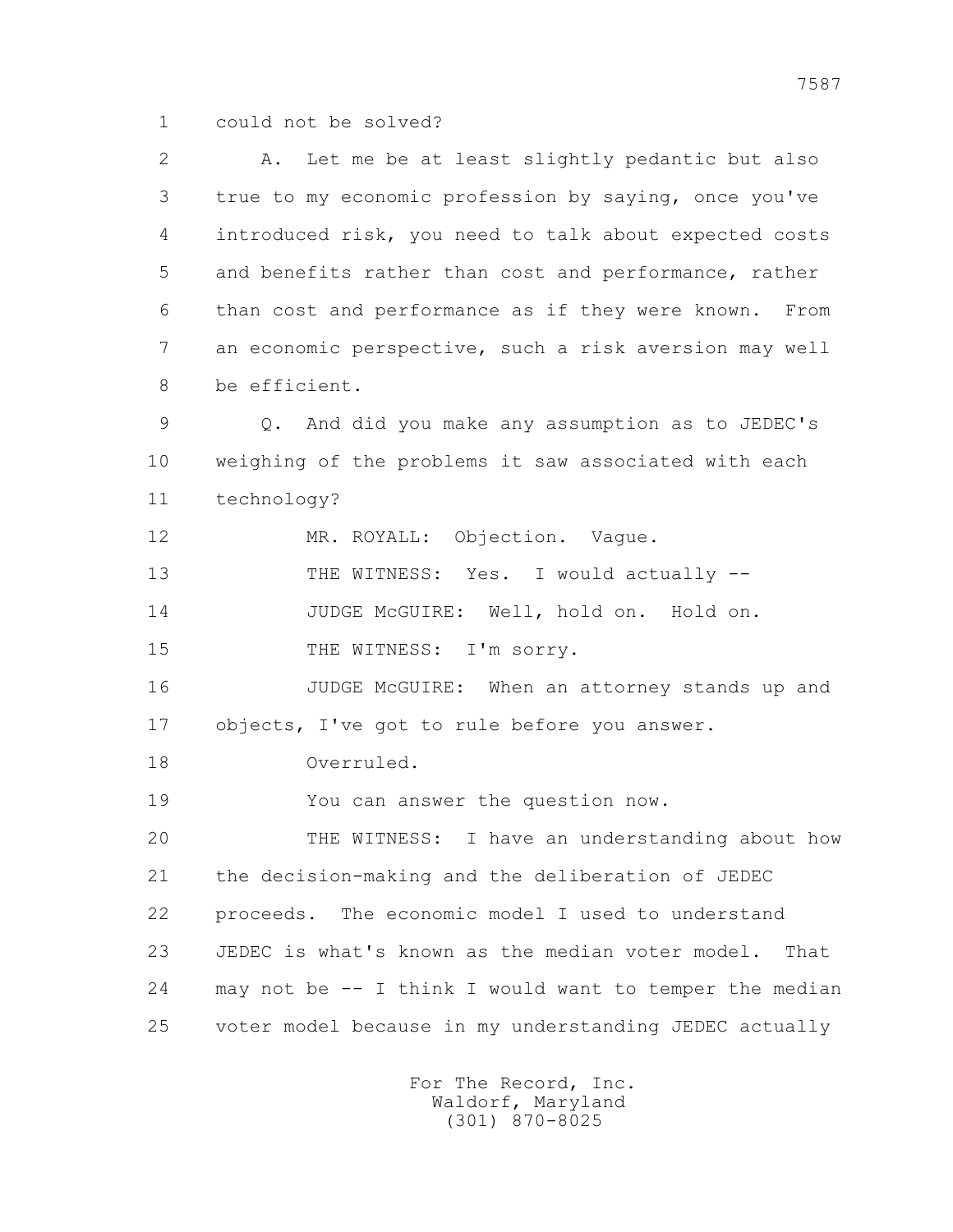1 seeks more consensus than the median voter model 2 requires; so that is to say, it is more of a 3 consensus-driven organization than the median voter 4 model.

 5 In such a -- but starting with the median voter 6 model, the -- actually I need to hear your question 7 again now.

8 BY MR. STONE:

 9 Q. My question is this: Have you assumed any 10 particular way in which JEDEC dealt with addressing the 11 problems of a particular technology?

 12 A. Yes. So I have an understanding -- I would 13 have to think a bit to trace through -- I've certainly 14 assumed this consensus, that consensus is important to 15 JEDEC. That's an answer to your question. Yes, I've 16 assumed that JEDEC -- that consensus is important. 17 It's not that JEDEC requires unanimity -- that is not 18 my understanding -- but that it seeks -- it continues 19 to deliver a -- when it is far from consensus.

 20 Q. And in terms of the words I used earlier about 21 risk averse, have you made any assumptions one way or 22 the other about the level of risk aversion on the part 23 of JEDEC given the model that you have used for 24 thinking about that decision-making process? 25 A. So given the model that I've described, it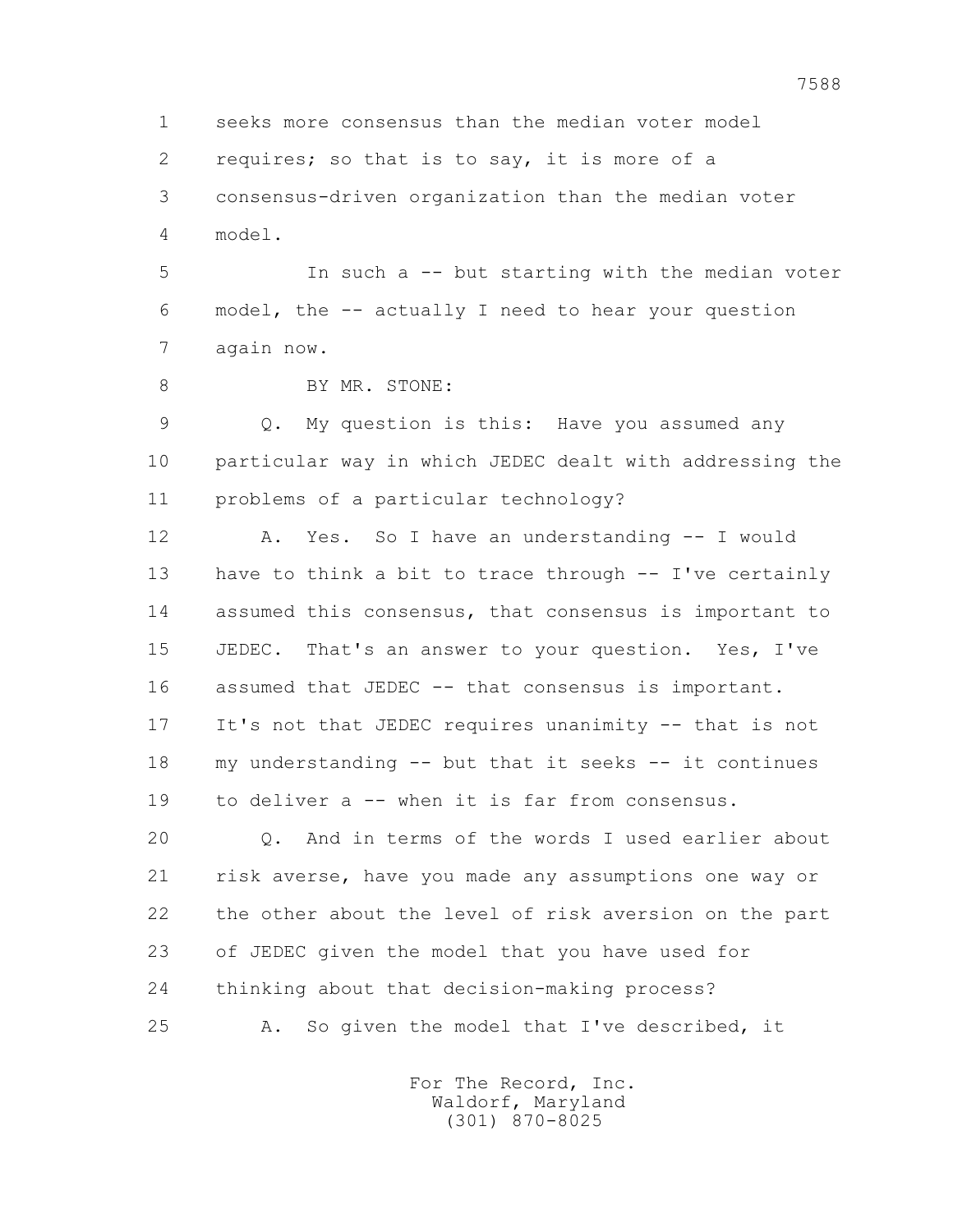1 actually doesn't make any sense to talk about the risk 2 aversion level of the body as a whole. The individual 3 members have risk averse -- risk aversion levels, and 4 to some extent the decision-making of the whole of the 5 committee was then affected by the levels of risk 6 aversion of the individual members.

 7 It is -- but it's not the case that you can 8 represent the whole as a -- by a set of risk averse 9 preferences, if you'll accept a little bit of jargon 10 from me.

 11 Q. In coming up with any of your determinations as 12 to commercial viability, can you give us an example of 13 how you took into account your last bullet point, every 14 technology had problems to be solved?

 15 A. Yes. For example, in finding that doubling the 16 clock speed was a substitute for dual-edged clocking, 17 so that is using one edge of the clock and doubling the 18 clock speed, it was important that a substantial 19 fraction of the JEDEC membership, as I understand it, 20 of the manufacturers, had problems producing the 21 symmetric duty cycle required for dual-edged clocking. 22 Now, it's not absolutely symmetric what's required; 23 it's just symmetric.

 24 So that is to say, there was a general concern 25 that it was difficult -- a challenge to manufacture a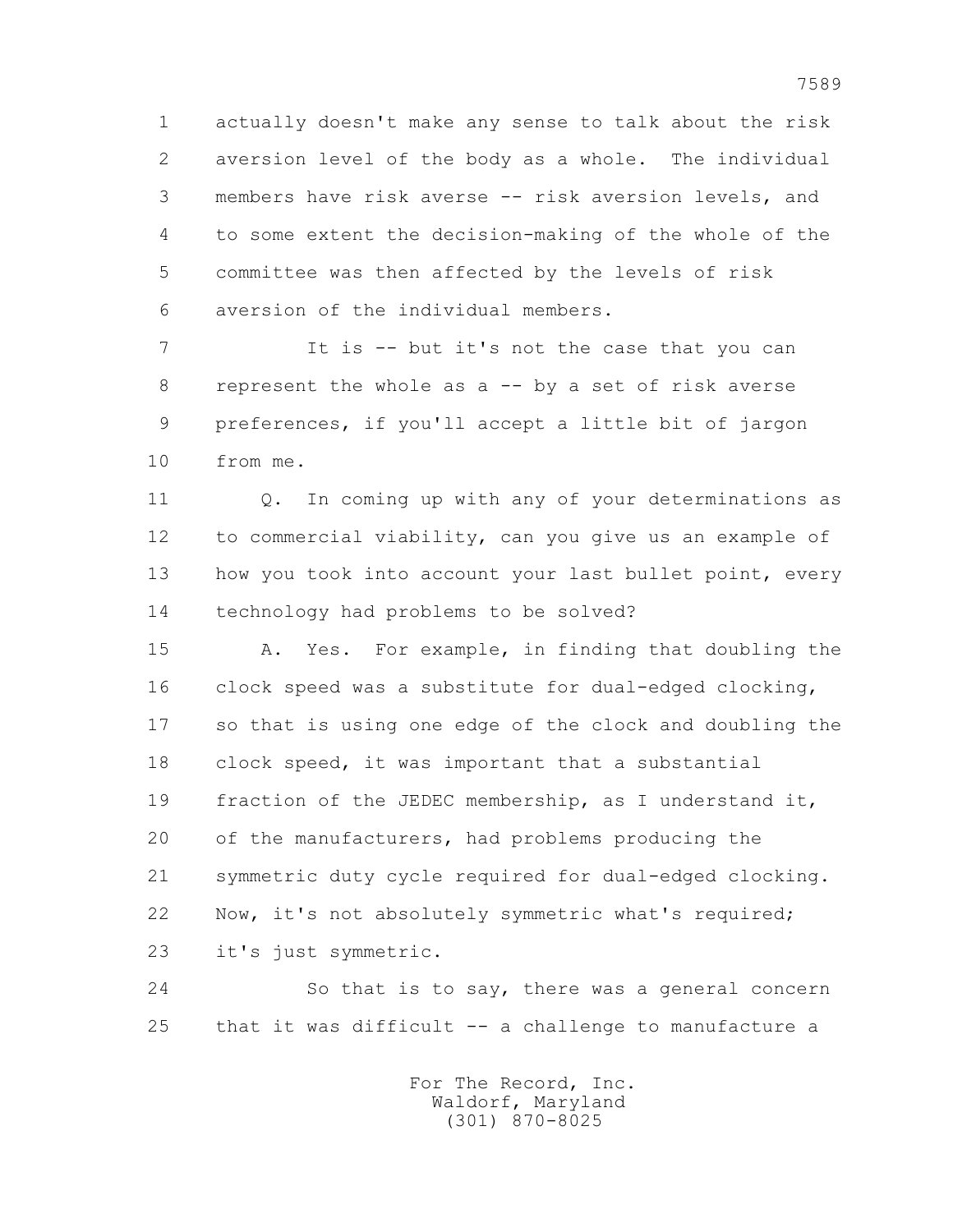1 clock who has -- that is 50 percent up and 50 percent 2 down or something close to that. It doesn't need to be 3 exactly that. And that's a -- that -- so it's a 4 challenge to manufacture such a clock.

 5 It's also a challenge to deal with the 6 electromagnetic interference associated with doubling 7 the clock speed.

8 So the fact that both of those represented 9 challenges that were considered at the time to be 10 actually pretty serious, not every -- remember IBM knew 11 how to produce the symmetric duty cycle clock pretty 12 easily; other members did not. It mattered to my 13 opinion, though, that there was a substantial number of 14 JEDEC members who were unsure about both, about how 15 they were going to implement both alternatives. And 16 that's what -- that was important to my finding that 17 doubling the clock speed was an alternative to 18 dual-edged clocking.

 19 Q. Okay. Let's look if we can at DX-144. 20 I'm sorry. Let's look at DX-132 first. 21 This was your chart of the DRAM industry 22 overview that we looked at yesterday I believe; 23 correct, Professor McAfee? 24 A. It appears to be, yes.

25 Q. And am I correct that technology providers,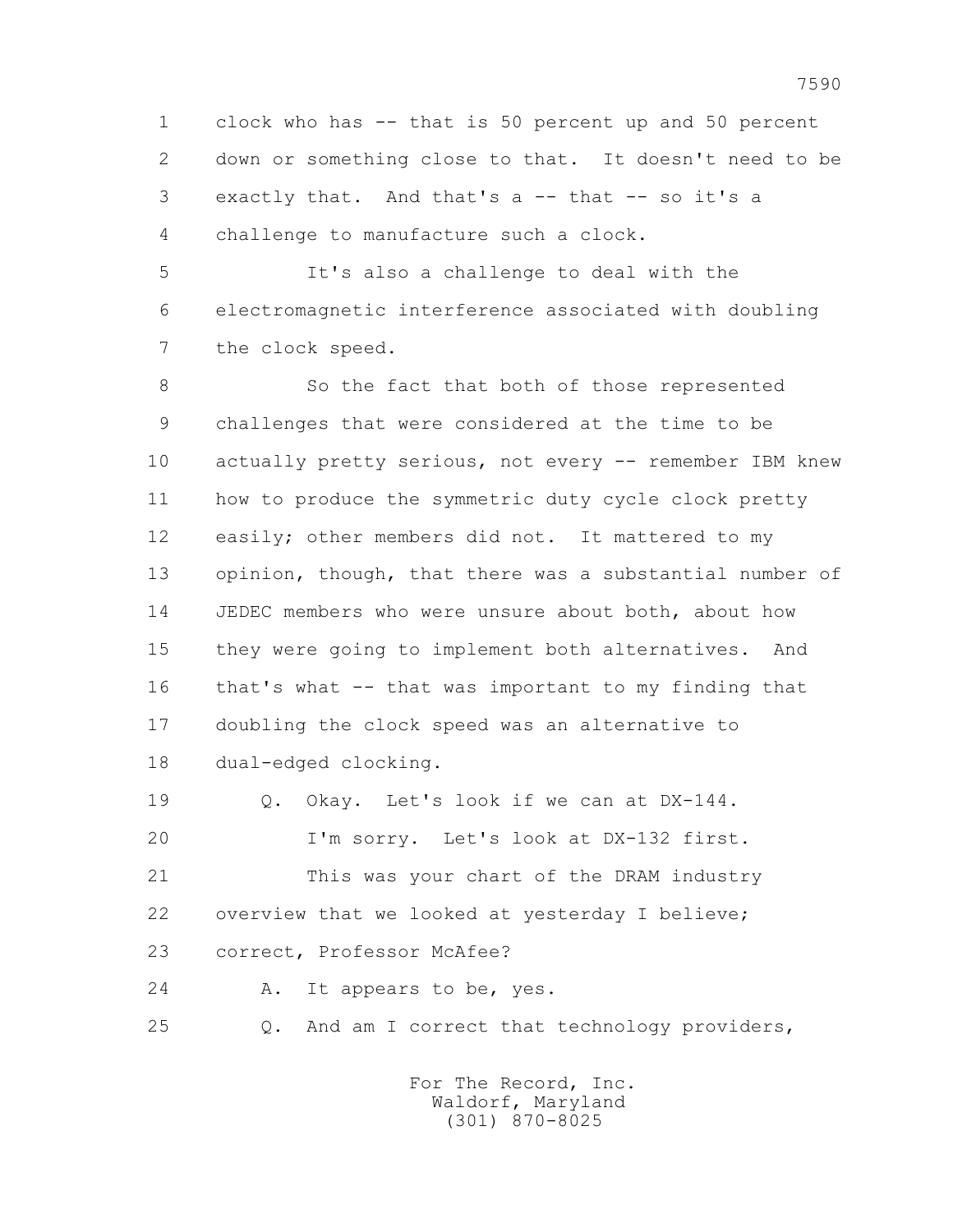1 that is, people who develop technology that may be 2 useful to the DRAM industry, also include DRAM 3 manufacturers?

 4 A. DRAM manufacturers do generate technology. 5 Q. So in that sense at least between technology 6 providers and manufacturers, there's also some vertical 7 integration of those two functions?

8 A. There are some -- well, actually it is my 9 understanding that all of the DRAM manufacturers 10 generate technology and so all of them would be 11 vertically integrated to -- it's my understanding. 12 There may be some of the smaller players who don't 13 produce very much.

14 0. And are there other technology providers other 15 than DRAM manufacturers and those like Rambus and Jazio 16 that you've listed here?

17 A. Texas Instruments, for example.

18 Q. Okay.

19 A. They no longer manufacture DRAM, but they 20 provide technology.

 21 Q. And they would show up on this chart as well as 22 a PC OEM and a server OEM, would they?

 23 A. Texas Instruments? They certainly used to 24 manufacture PCs, but I don't -- if they're 25 manufacturing PCs today, I don't know about it.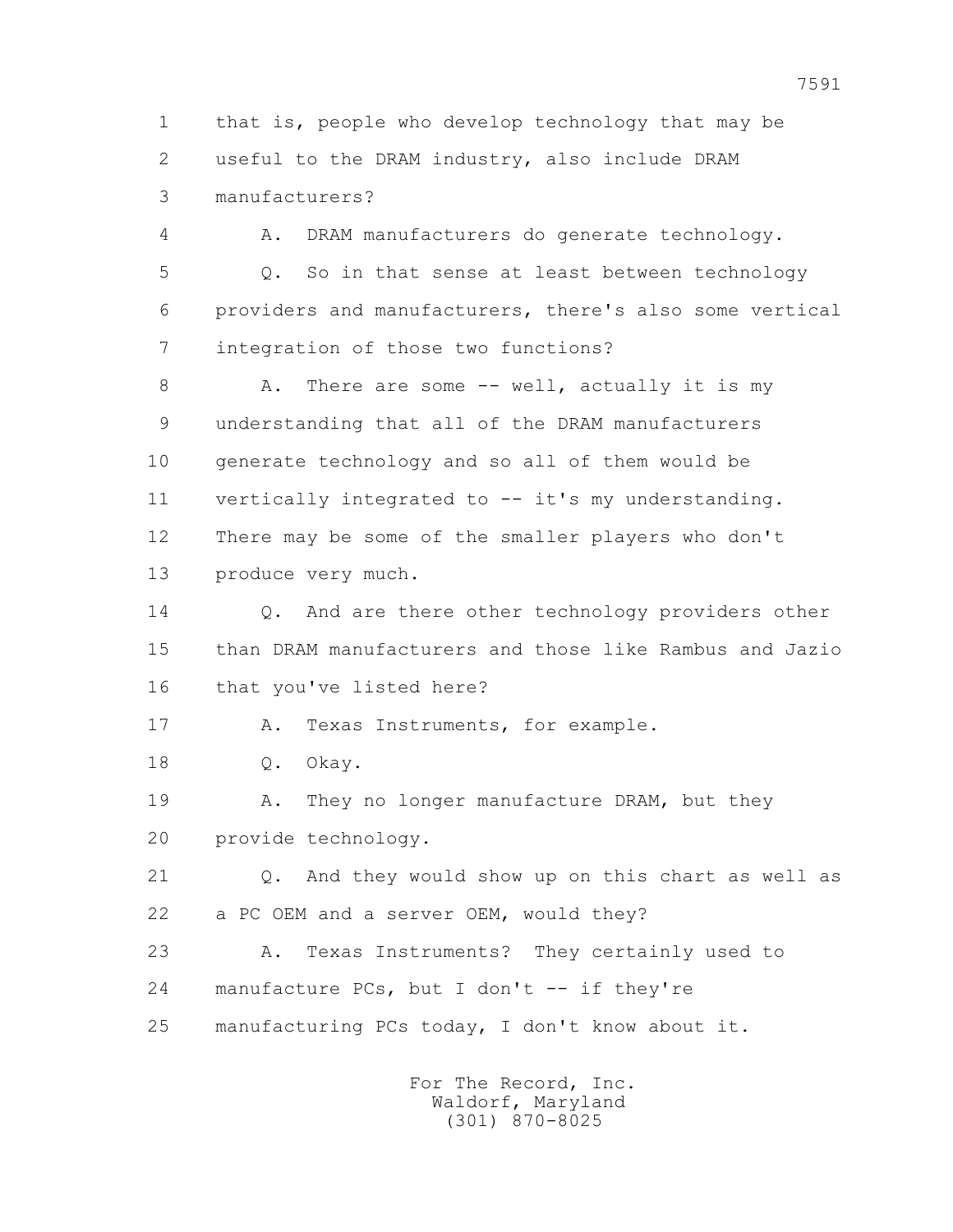1 Q. Okay. So -- and do the manufacturers of 2 DRAM-related logic also provide technology? 3 MR. ROYALL: Objection. Vague as to what type 4 of technology the question concerns. 5 JUDGE McGUIRE: Sustained. 6 BY MR. STONE: 7 Q. With respect to what's shown on your chart here 8 as technology providers, based on your understanding 9 and the assumptions you've made, do some of the 10 manufacturers of DRAM-related logic that are also shown 11 on this chart, DX-132, fall within the oval identified 12 as technology providers? 13 A. I don't specifically know. I would expect 14 Intel is a technology provider, for example, and it's 15 also a chipset manufacturer or -- also a chipset 16 manufacturer, so I would expect they are, but I don't 17 actually know one way or the other for sure. 18 Q. Is it correct that a buyers cartel may arise in 19 circumstances where you have a few large buyers, 20 vertical integration and a high level of coordination? 21 A. This is a -- I'm going to ask you just to 22 repeat the question so I make sure I have the 23 question. 24 Q. Let me see if I can make it simpler. 25 In DX-132, there are people who are buying For The Record, Inc. Waldorf, Maryland

(301) 870-8025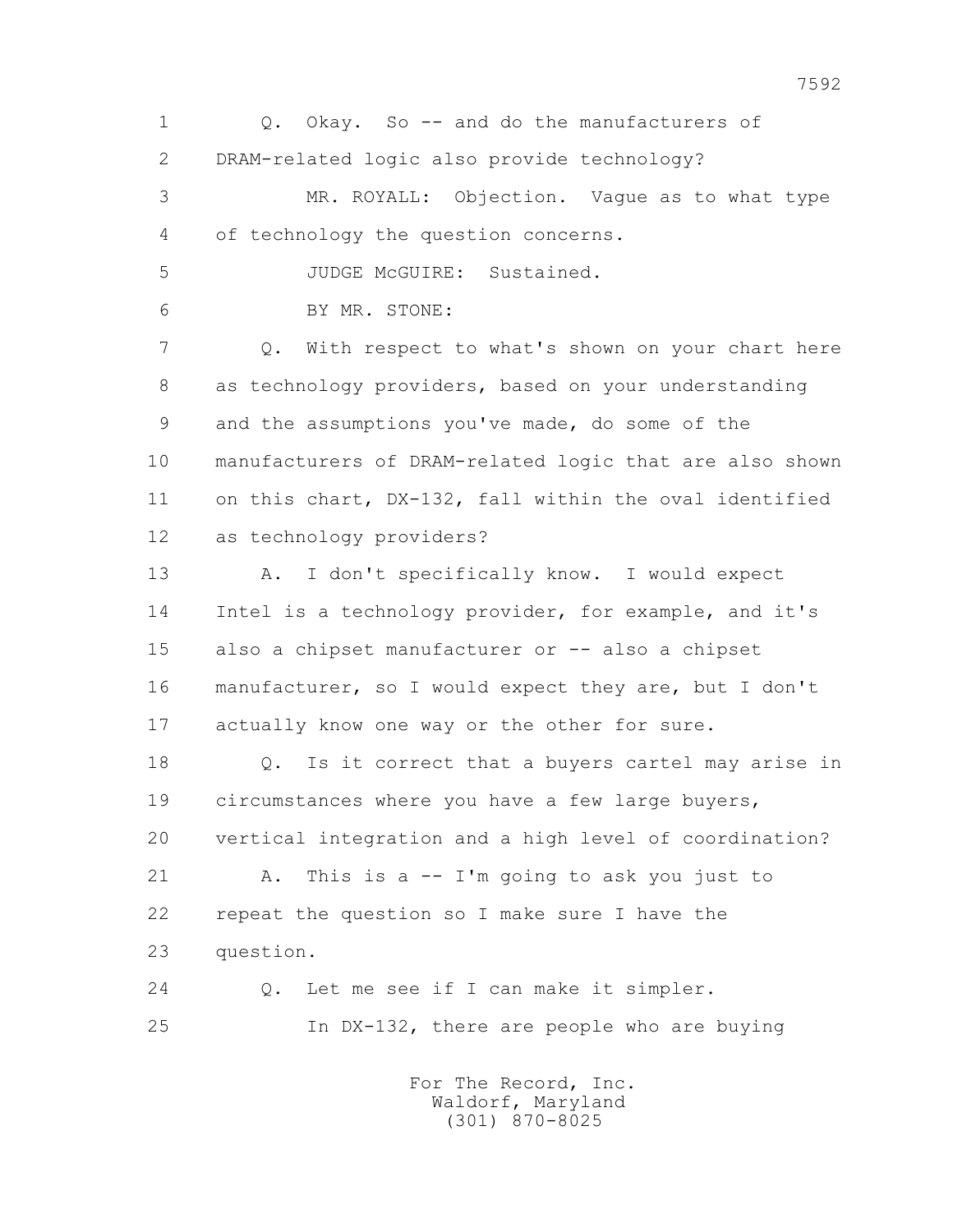1 technology as you've drawn this description of the DRAM 2 industry; correct?

3 A. Yes.

 4 Q. And included among the buyers of technology are 5 the DRAM manufacturers; correct?

6 A. Yes.

 7 Q. And if the DRAM manufacturers for purposes of 8 buying technology were to act like a cartel, you might 9 look to see whether the circumstances of their 10 industry is susceptible to cartel behavior, might you 11 not?

 12 A. I am perfectly capable of doing such an 13 investigation.

14 0. Okay. And among -- and you've written about 15 buyer behavior in articles you've published; correct? 16 A. Yes.

 17 Q. And you wrote an article in the Texas Law 18 Review on buyer power?

19 A. Yes.

 20 Q. And among the characteristics you look for in a 21 buyer cartel are that there's a few large buyers -- 22 that's one factor you would look for; correct?

 23 A. Well, the Texas Law Review paper has nothing to 24 do with cartels.

25 Q. No. It just has to do with buyer power;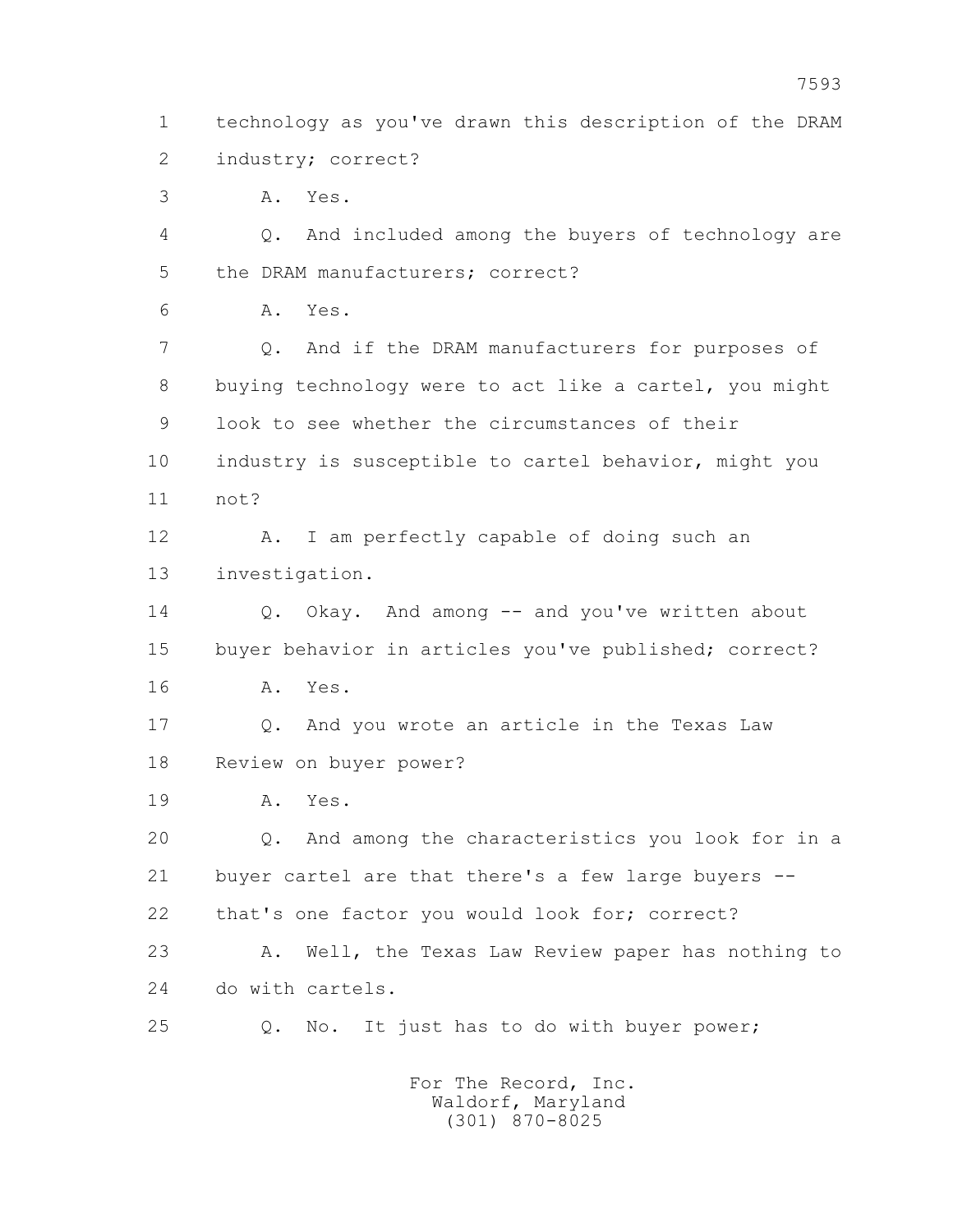1 right?

 2 A. It does have to do with buyer power but not 3 with cartels.

4 Q. And now I'm jumping from --

 5 A. I just wanted to make sure that you've changed 6 the topic.

7 Q. I did.

8 A. I've also written on cartels, so -- but 9 proceed.

10 JUDGE McGUIRE: Well, then you can answer this 11 next question then.

12 BY MR. STONE:

13 0. One of the factors you look for, if you're 14 looking to see whether there might be a buyers cartel, 15 is whether there are a few large buyers?

16 A. That certainly would be one of the ingredients 17 to a buyer cartel.

 18 Q. And it also is a factor that you would look for 19 to see if they're vertically integrated; correct? 20 A. Vertical integration can contribute to -- 21 vertical integration can make certain kinds of cartel 22 behavior either more successful or more likely.

 23 Q. And you also would look to see if there's a 24 high level of coordination among the buyers; correct? 25 A. Now you've kind of switched gears on me.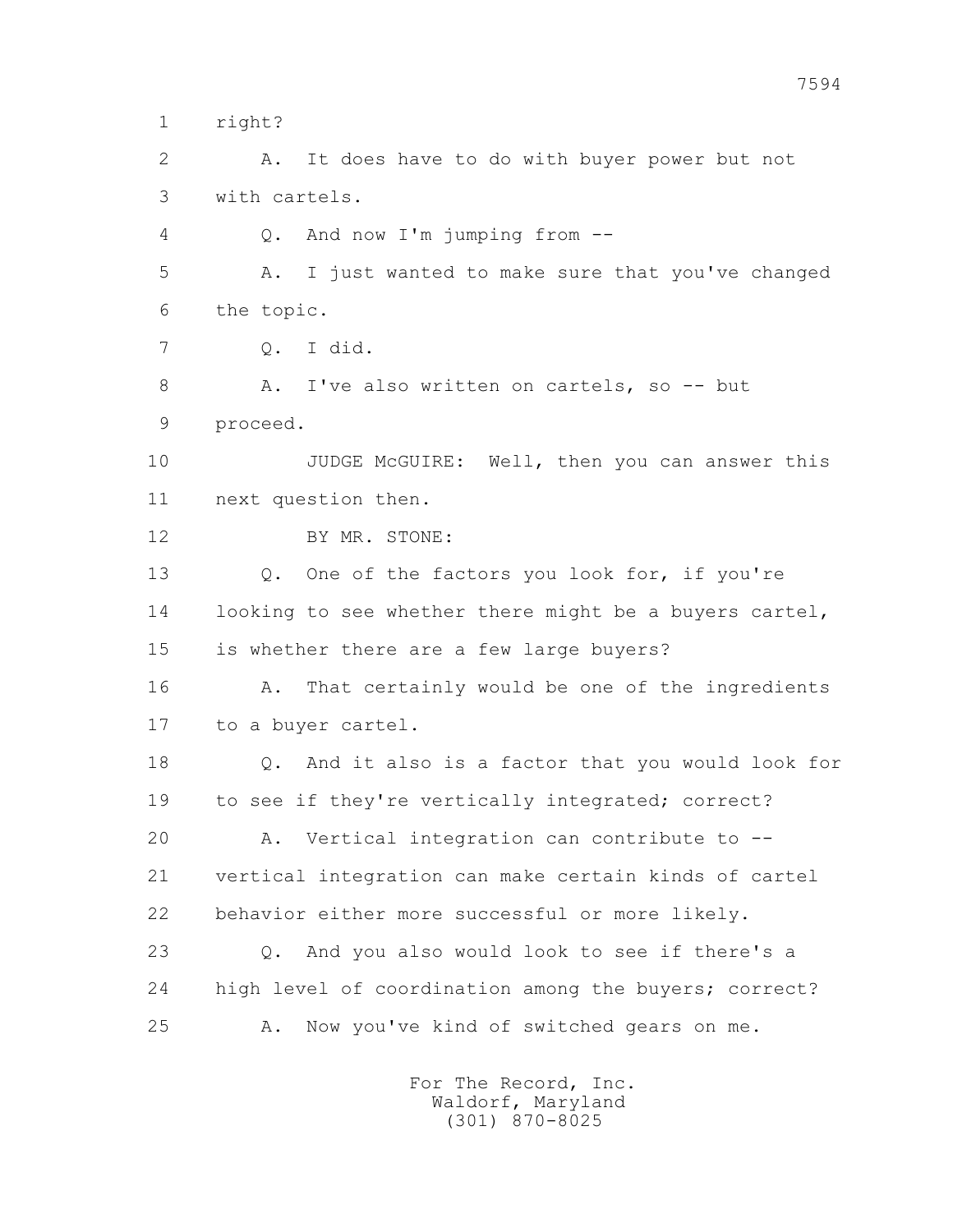1 Precisely what do you mean by "coordination"?

 2 Q. Well, for example, isn't it the case that 3 industry associations or consortia are often thought to 4 provide the mechanism for buyer cartels to coordinate 5 on the price they will pay?

 6 A. Industry associations are what are known as a 7 facilitating device. They help -- they facilitate, 8 they make it more likely that a cartel, whether buyer 9 or supplier cartel, can operate.

 10 Q. And in your book, the Competitive Solutions 11 book that we saw the cover of or the dust cover of on 12 the text the other day or on the screen the other day, 13 you wrote about the use of industry associations as a 14 possible mechanism for a buyer cartel to operate; 15 correct?

 16 MR. ROYALL: Your Honor, if Mr. Stone intends 17 to ask Professor McAfee about his book, I'd ask that 18 he be presented with a copy and that I also be 19 presented with a copy. I don't have a copy of the 20 book present.

 21 JUDGE McGUIRE: Can we make a copy of whatever 22 passage you're looking at, Mr. Stone, or at least give 23 them an opportunity to view it before we go into this 24 line of inquiry?

25 MR. STONE: Can I just put it on the ELMO?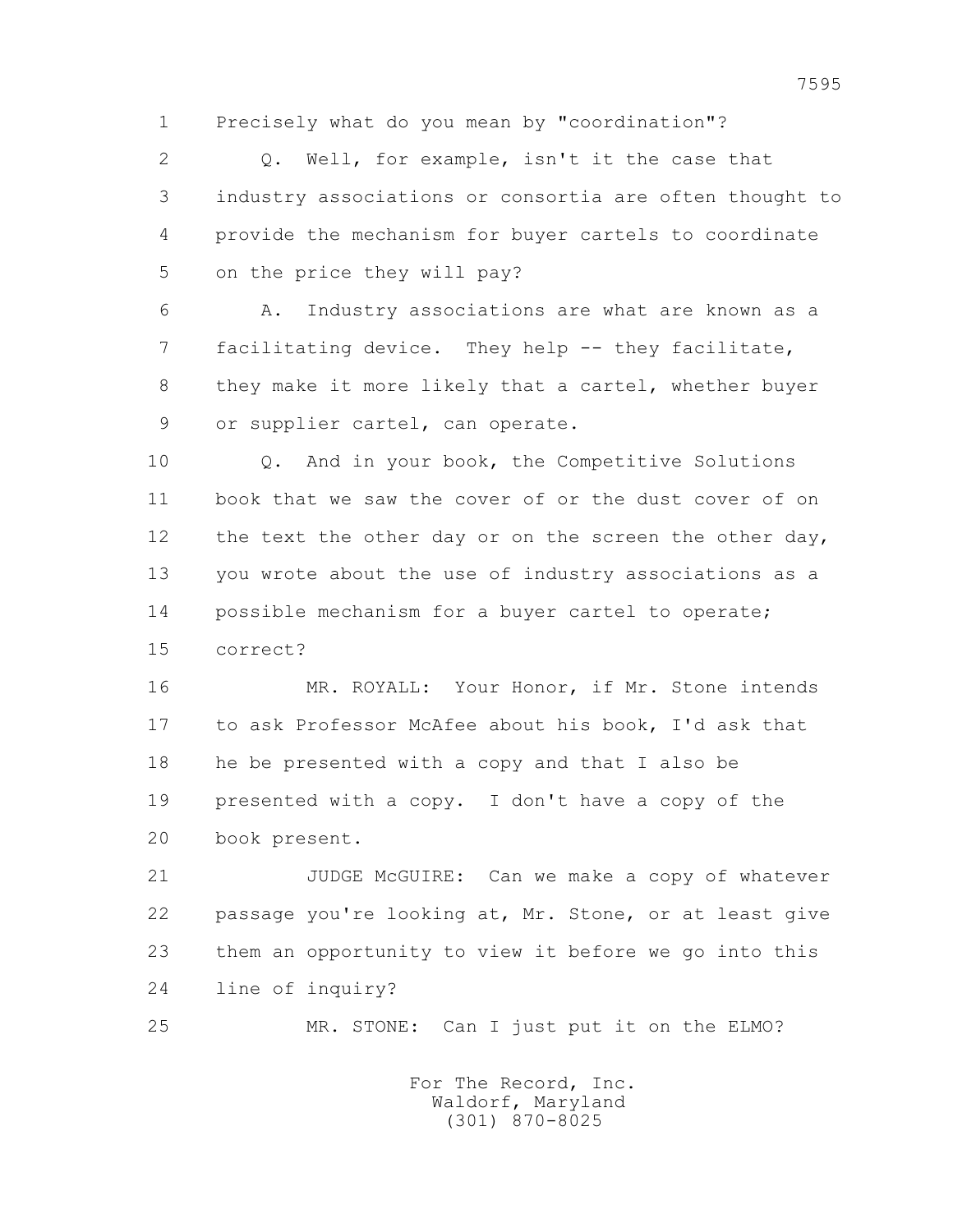1 JUDGE McGUIRE: That would be fine. And then 2 if they still want to examine it, I'll give them that 3 opportunity. 4 MR. ROYALL: My only concern with this 5 approach, Your Honor, is I don't know if 6 Professor McAfee may need to look to other aspects of 7 the book. 8 JUDGE McGUIRE: If he does, he'll be given -- 9 if he has any questions on that, I'll be sure -- I'm 10 sure and confident that he'll raise them. 11 THE WITNESS: You know, I have a jitter in the 12 screen here that makes it hard to read, and this is 13 actually coming out both blurry and jittery. So this 14 is actually making me somewhat nauseous. 15 MR. STONE: May I approach? 16 JUDGE McGUIRE: Yes, you may. 17 BY MR. STONE: 18 Q. Let's do it this way. I'm going to direct your 19 attention to the paragraph under the heading Industry 20 Associations. 21 Is that something that you wrote? 22 A. It is. 23 MR. ROYALL: Your Honor, I now object because I 24 don't have a copy of it. 25 JUDGE McGUIRE: Okay. Let's take two minutes For The Record, Inc.

 Waldorf, Maryland (301) 870-8025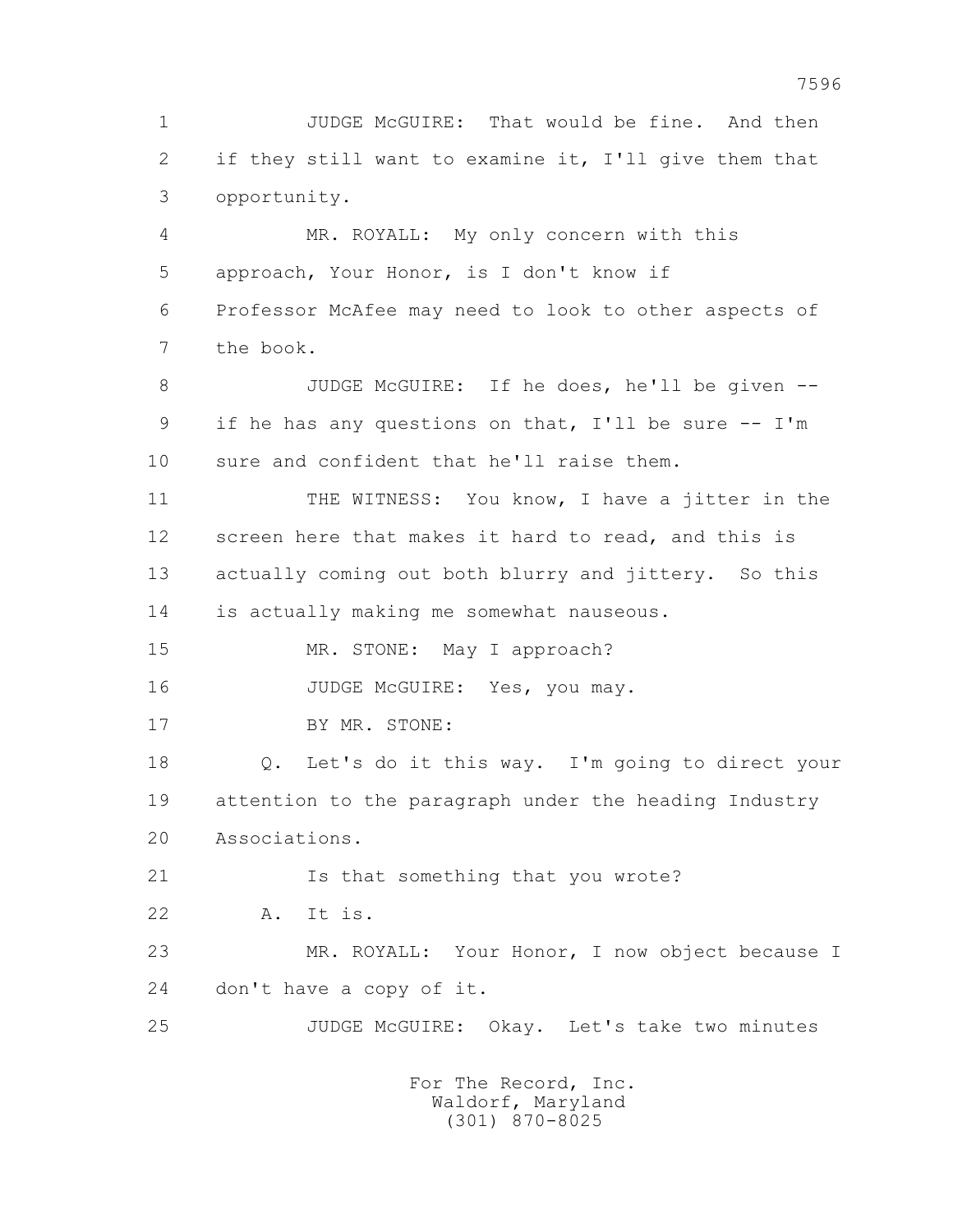1 and you can both --

 2 MR. STONE: I have a copy right here. 3 JUDGE McGUIRE: Oh, you have a copy. 4 MR. STONE: Of the page, not the book. 5 JUDGE McGUIRE: Okay. Let's still take two 6 minutes so he can take a look at it and then the 7 professor can take a look -- is it just that page 8 you're going to inquire on? 9 MR. STONE: Just one paragraph. 10 JUDGE McGUIRE: Let's give them one minute to 11 look through it and then you make your inquiry. 12 (Pause in the proceedings.) 13 Perhaps, if he hasn't already done so, at the 14 end of the day he'll be happy to autograph that book 15 for us. 16 MR. STONE: I will be certain to ask, 17 Your Honor. 18 (Pause in the proceedings.) 19 JUDGE McGUIRE: Okay. Mr. Stone, you may 20 proceed. 21 MR. STONE: Thank you. 22 BY MR. STONE: 23 Q. Mr. McAfee, directing your attention to 24 page 138 of your book under the heading Industry 25 Associations, is that a paragraph that you wrote? For The Record, Inc. Waldorf, Maryland (301) 870-8025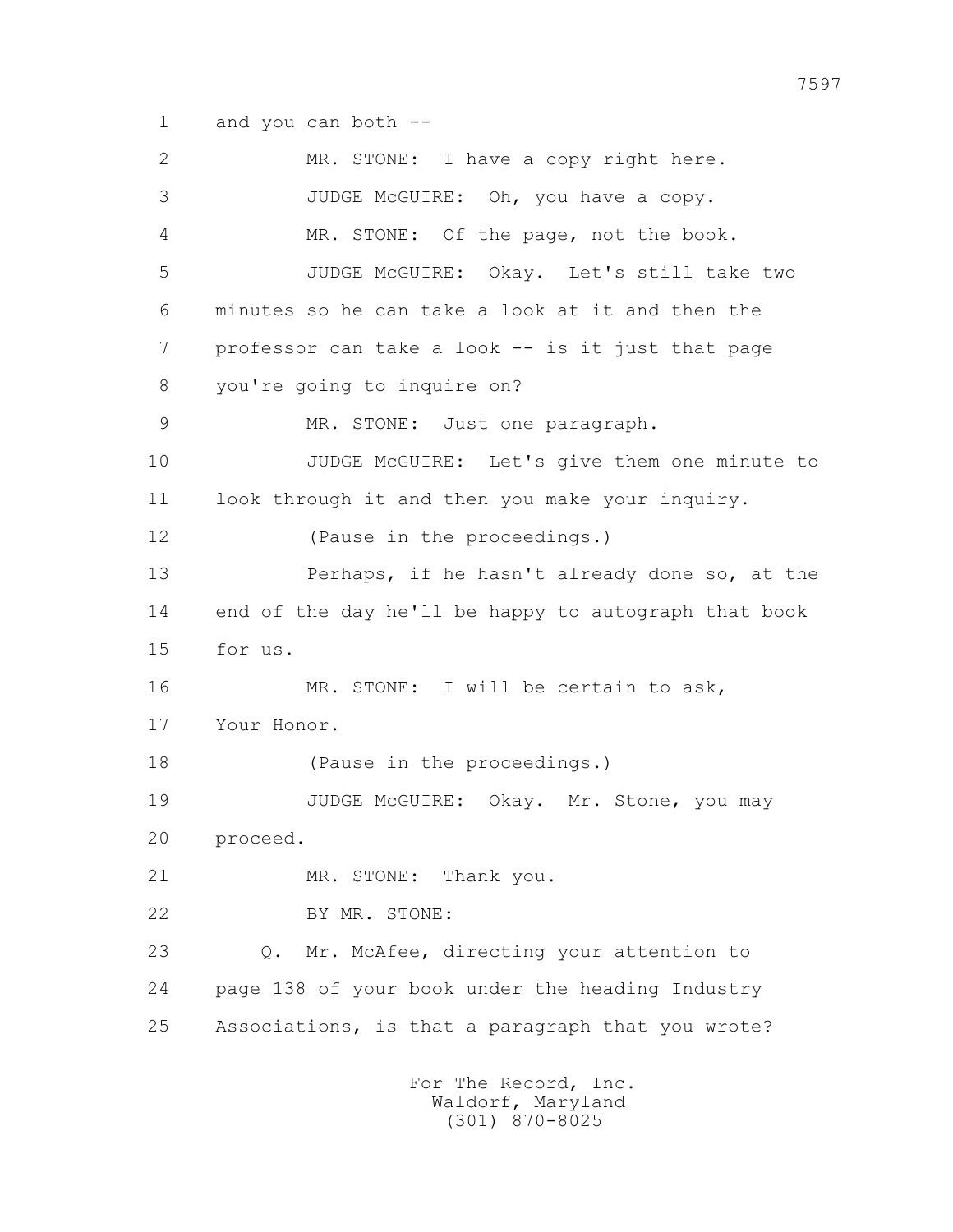1 A. Yes, it is.

 2 Q. And do you agree with the statements set forth 3 in that paragraph?

 4 A. In the context of the entire chapter, yes, I 5 do.

 6 Q. Okay. Could you read the paragraph into the 7 record not too fast for us, if you would be so kind.

 8 A. "An industry association is an example of what 9 is known as a facilitating device, which helps a cartel 10 or a tacit collusion function. Industry associations 11 provide a reason for executives to get together and 12 learn how to know and trust each other. Industry 13 associations perform studies that may suggest mutually 14 beneficial strategies and dire consequences of a 15 failure to cooperate. An industry association can be a 16 vehicle for cooperative, build-the-market kind of 17 advertising, or it can sponsor research projects that 18 benefit the industry as a whole. Finally, industry 19 associations lobby for beneficial legislation. Much of 20 the work of industry associations is beneficial to 21 customers -- improving the market and eliminating 22 costly, ineffective regulation -- but an industry 23 association also forges links between competitors and 24 thus can be a vehicle for softening or eliminating 25 price competition in the guise of rationalizing the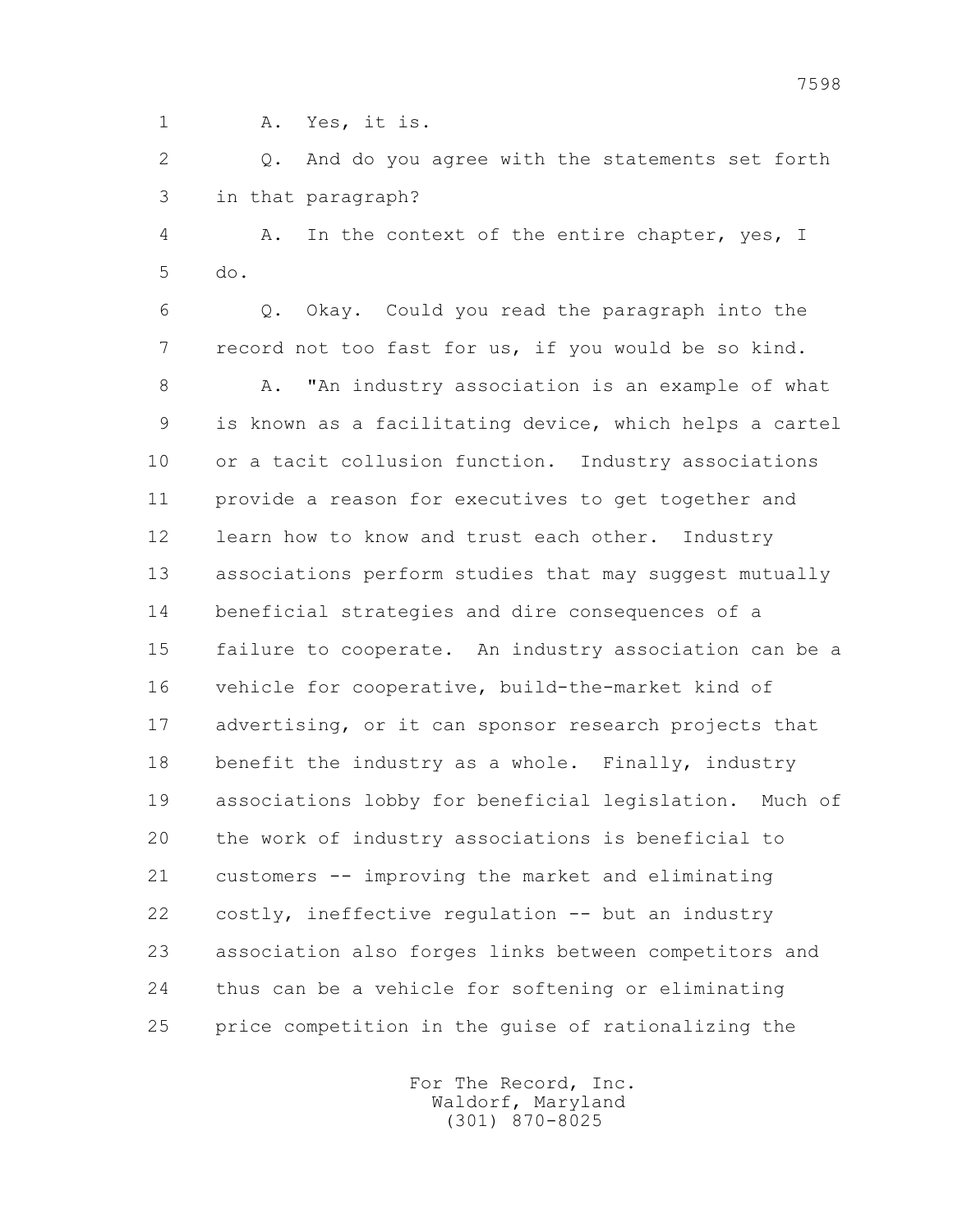1 marketplace."

2 Q. Thank you.

 3 In connection with the negotiations that you 4 have presumed would occur either ex post or ex ante 5 between Rambus on the one hand and DRAM manufacturers 6 on the other hand, you told us earlier today that you 7 would expect each of those negotiations to be one on 8 one; correct?

9 A. That's my understanding, yes.

 10 Q. You would not expect, would you, that the DRAM 11 manufacturers would get together either through an 12 industry association or otherwise to talk about a 13 collective strategy that they would pursue in 14 negotiating with Rambus?

 15 A. So my -- when I said I expected them one on 16 one, I was speaking in the context of JEDEC; that is, I 17 was saying my understanding of JEDEC, that JEDEC does 18 not provide a vehicle for collective negotiation.

 19 Now, as to whether there was another vehicle 20 available for collective negotiation I haven't actually 21 considered.

 22 Q. There were other -- in the course of the work 23 you have done, you became aware of other collective 24 gatherings of DRAM manufacturers, did you not? 25 A. I'm aware of -- well, of DRAM manufacturers?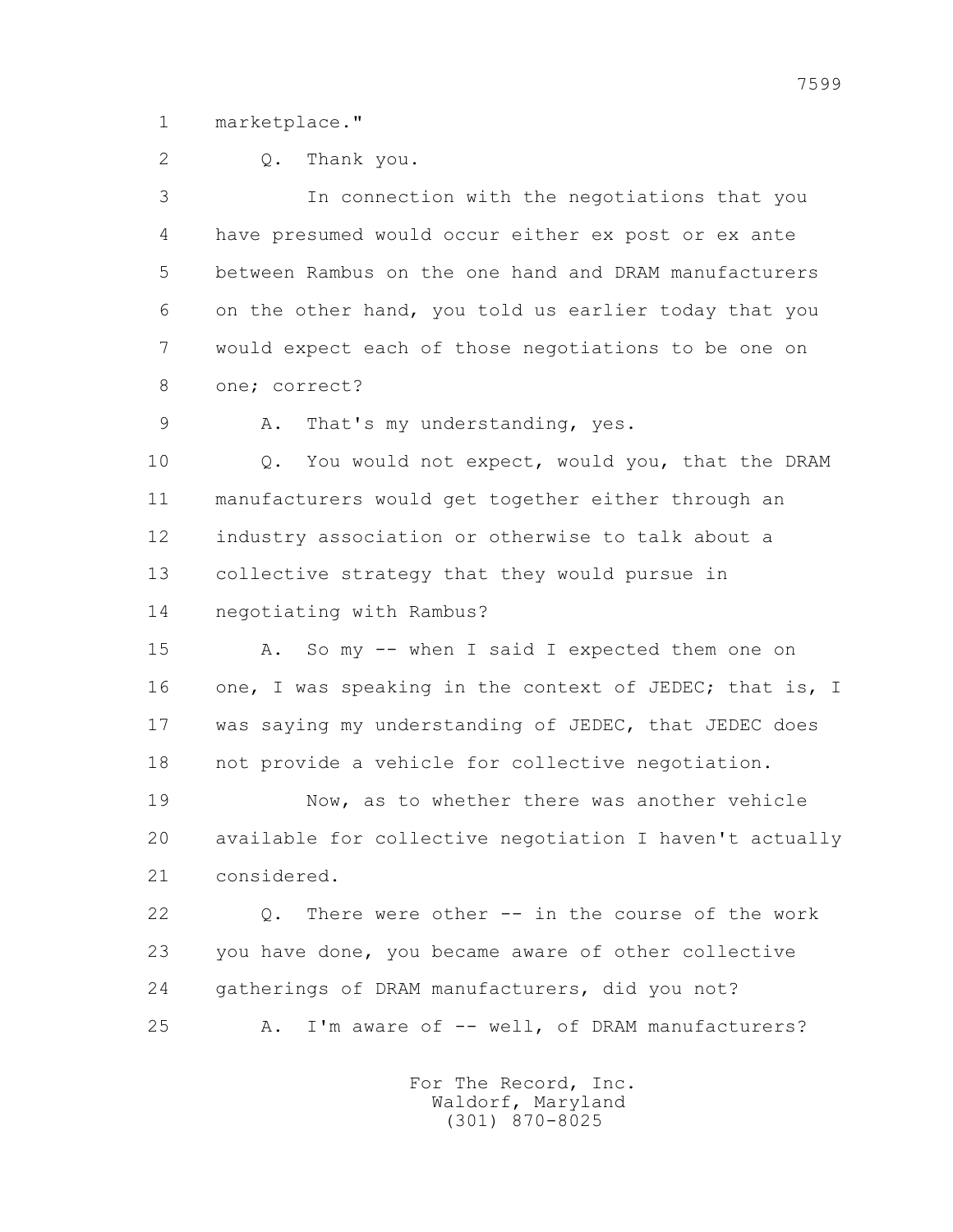1 Q. Let me ask it this way. Let me -- did you 2 become aware of SyncLink? 3 A. I did become aware of SyncLink. 4 Q. Did you become aware of M9? 5 A. I didn't encounter M9 in my reading except from 6 the trial testimony I think. That was the first -- 7 that's the first time I recall encountering M9, is in 8 the trial testimony. 9 Q. Did you become aware of ADT? 10 A. Yes. 11 0. And did you become aware of AMI-2? 12 A. Yes. 13 Q. And in addition to M9, did you become aware of 14 M11 and M14 through your reading of the trial 15 testimony? 16 A. Yes. Sometime at the same points even. 17 Q. And you would not have expected, would you, for 18 purposes of this hypothetical negotiation between 19 Rambus and the DRAM manufacturers that through any of 20 the groups we've just identified that the DRAM 21 manufacturers would get together and agree on a joint 22 strategy for dealing with Rambus in negotiations? 23 MR. ROYALL: I object to the question as vague 24 inasmuch as I don't think it's clear what hypothetical 25 negotiation he's referring to.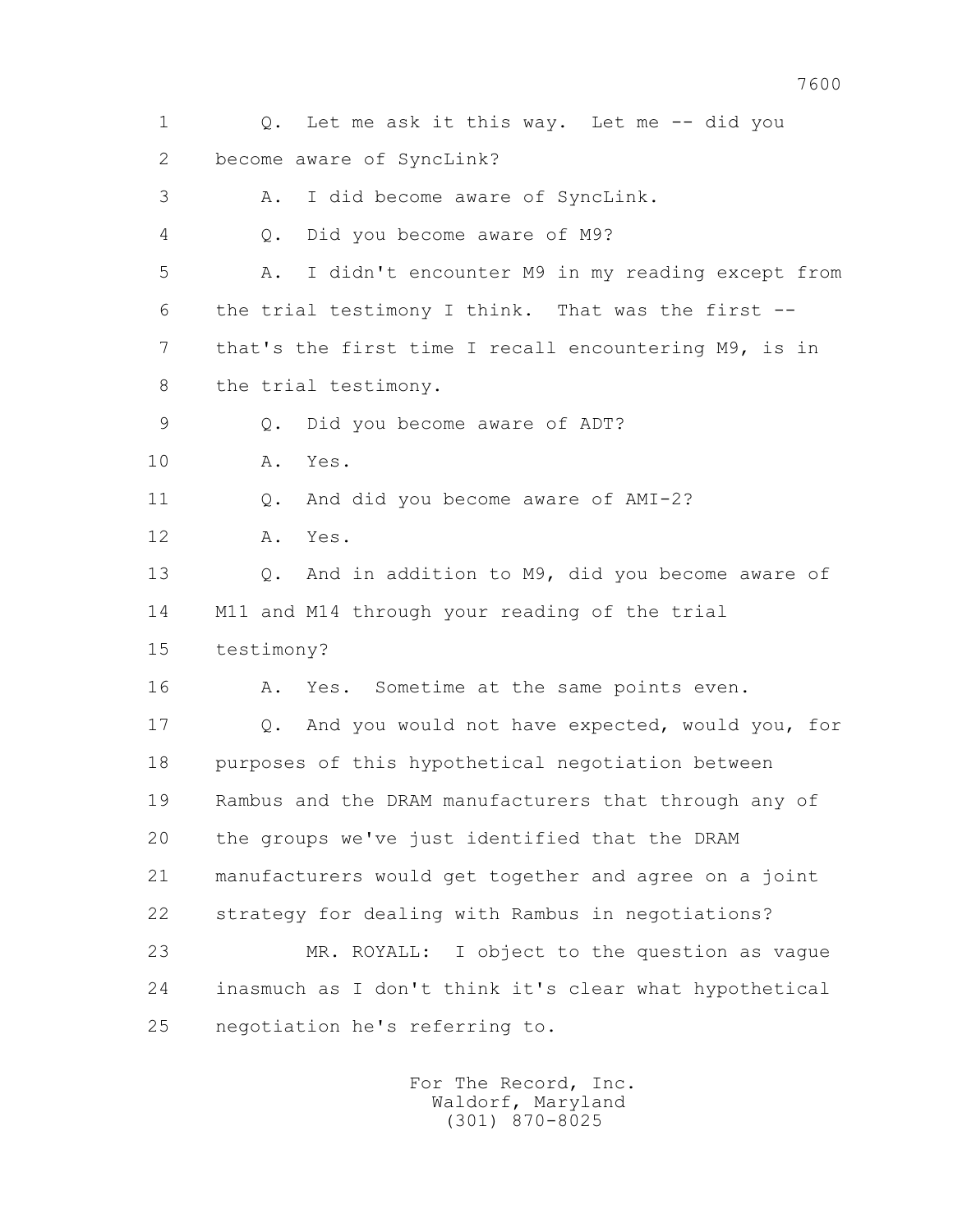1 MR. STONE: I'll back up. 2 JUDGE McGUIRE: Just restate as to that 3 portion. 4 BY MR. STONE: 5 Q. With respect to the hypothetical negotiation -- 6 A. Can I interrupt and ask -- 7 Q. May I approach, Your Honor? 8 Do you want me to take it back off your hands? 9 A. If you're not going to ask me further questions 10 about it. 11 0. Not at the moment. I'll be back for the 12 autograph. 13 Professor McAfee, with respect to a 14 hypothetical negotiation between Rambus and DRAM 15 manufacturers, either ex ante or ex post, as to what 16 they would pay for the Rambus technology, have you 17 assumed that in advance of those negotiations there 18 would be no meeting among the DRAM manufacturers and 19 agreement upon a position they all should take in the 20 negotiations? 21 A. I'm sorry. I was listening to the first part 22 of your question, I started thinking, and now I've 23 actually -- I missed part of the question. 24 0. That's okay. Let me try it again. 25 I'm correct, am I not, that for portions of For The Record, Inc.

 Waldorf, Maryland (301) 870-8025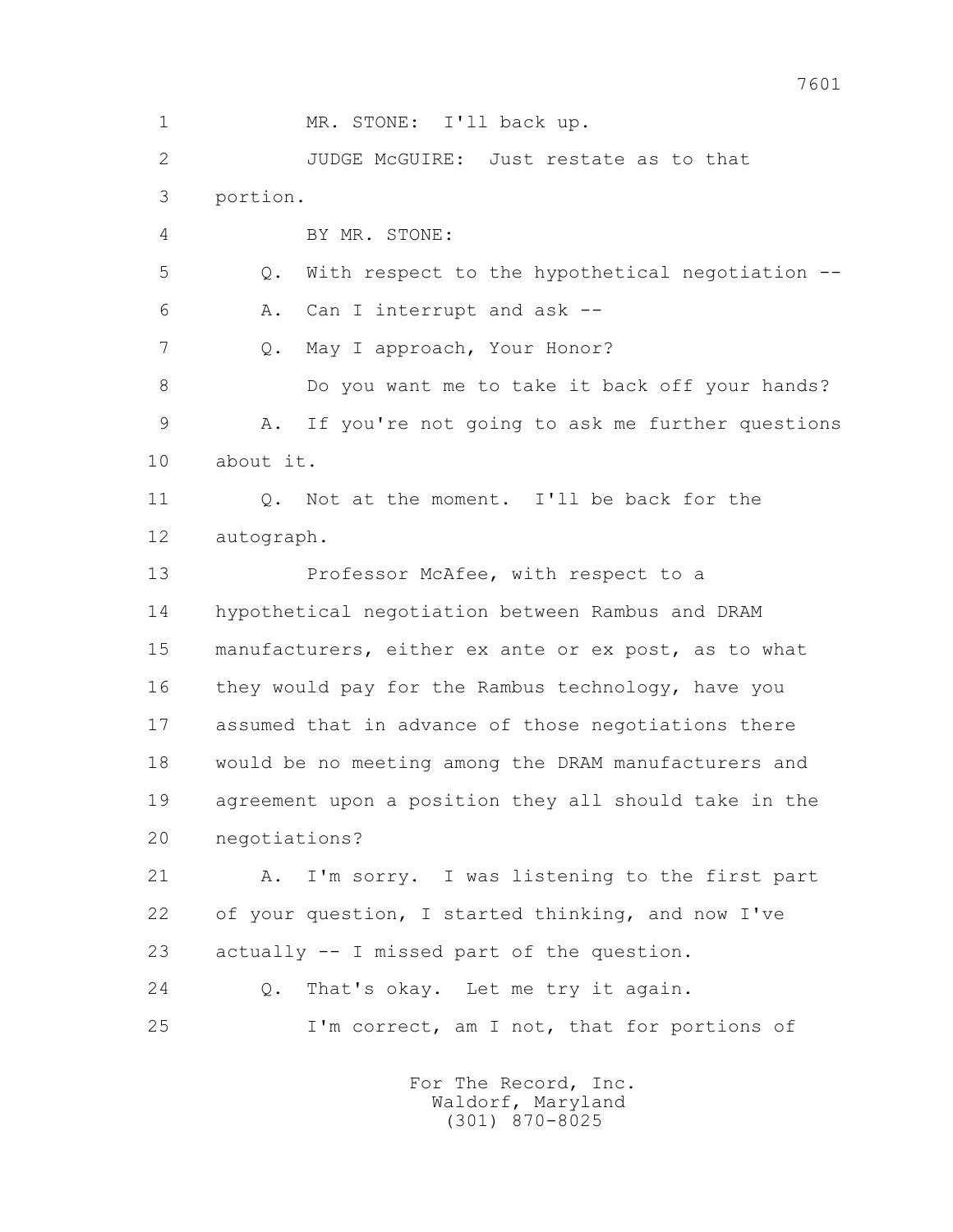1 your opinions that you've expressed here over the last 2 two days that you've assumed a hypothetical 3 negotiation between Rambus and DRAM manufacturers to 4 determine the price they would pay for Rambus 5 technology?

 6 A. Well, I concluded that if Rambus signed a RAND 7 letter, so we're in the but-for world analysis, if 8 Rambus signed a RAND letter, and if JEDEC determined 9 the inclusion of the technology was well-justified or 10 that the technology was well-justified, that 11 individual manufacturers would contact Rambus to get a 12 sense of what the royalties that Rambus expected were. 13 I didn't actually consider one way or the other 14 whether that would be done individually or 15 collectively. I don't think it upsets my opinion if 16 it's done collectively.

 17 Now, my understanding of the antitrust laws is 18 that may or may not be a violation of antitrust laws, 19 but certainly some kinds of collective action on the 20 part of companies is a violation of the antitrust laws, 21 but I don't think it actually matters to my opinion 22 that it's individual.

 23 Q. I want to ask you about economics, not 24 antitrust law, if I can.

25 From an economic point of view, if all of the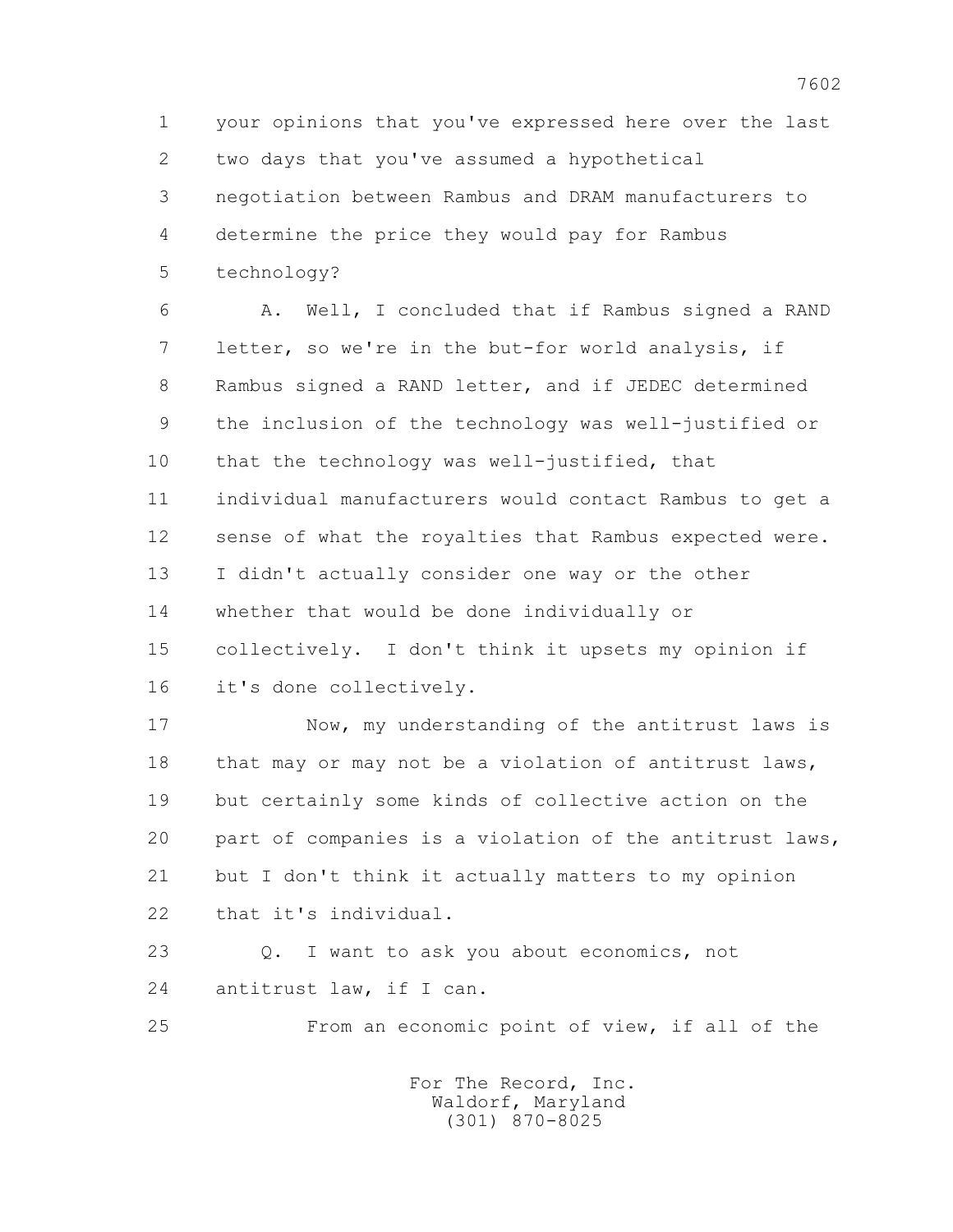1 purchasers, all of the buyers of a particular product 2 or a technology agree on what they are willing to pay 3 for it, they affect the negotiations as opposed to each 4 of them negotiating individually and without 5 coordination, do they not, as a matter of economics? 6 A. You know, I think -- I guess I feel like it's 7 an oversimplification of what is a rich cartel theory, 8 and in fact I have presented a lot of information in my 9 book on this exact topic and also in other published -- 10 at least one other published paper, and so I don't 11 quite subscribe to that. It's not -- it's 12 oversimplification, is the right description of it. 13 That is to say, it's not wrong in principle, it's 14 rather -- it's oversimplified. It requires additional 15 hypotheses. 16 0. Okay. Let me see if I can invite some 17 additional information from you without having you 18 rewrite the chapter here in the courtroom. 19 MR. ROYALL: Objection, Your Honor. I don't 20 think that statement was necessary. 21 MR. STONE: No, no, no. I meant it -- it was 22 not meant to be critical. 23 JUDGE McGUIRE: And it's not and the court 24 takes it as such. Go ahead. 25 BY MR. STONE: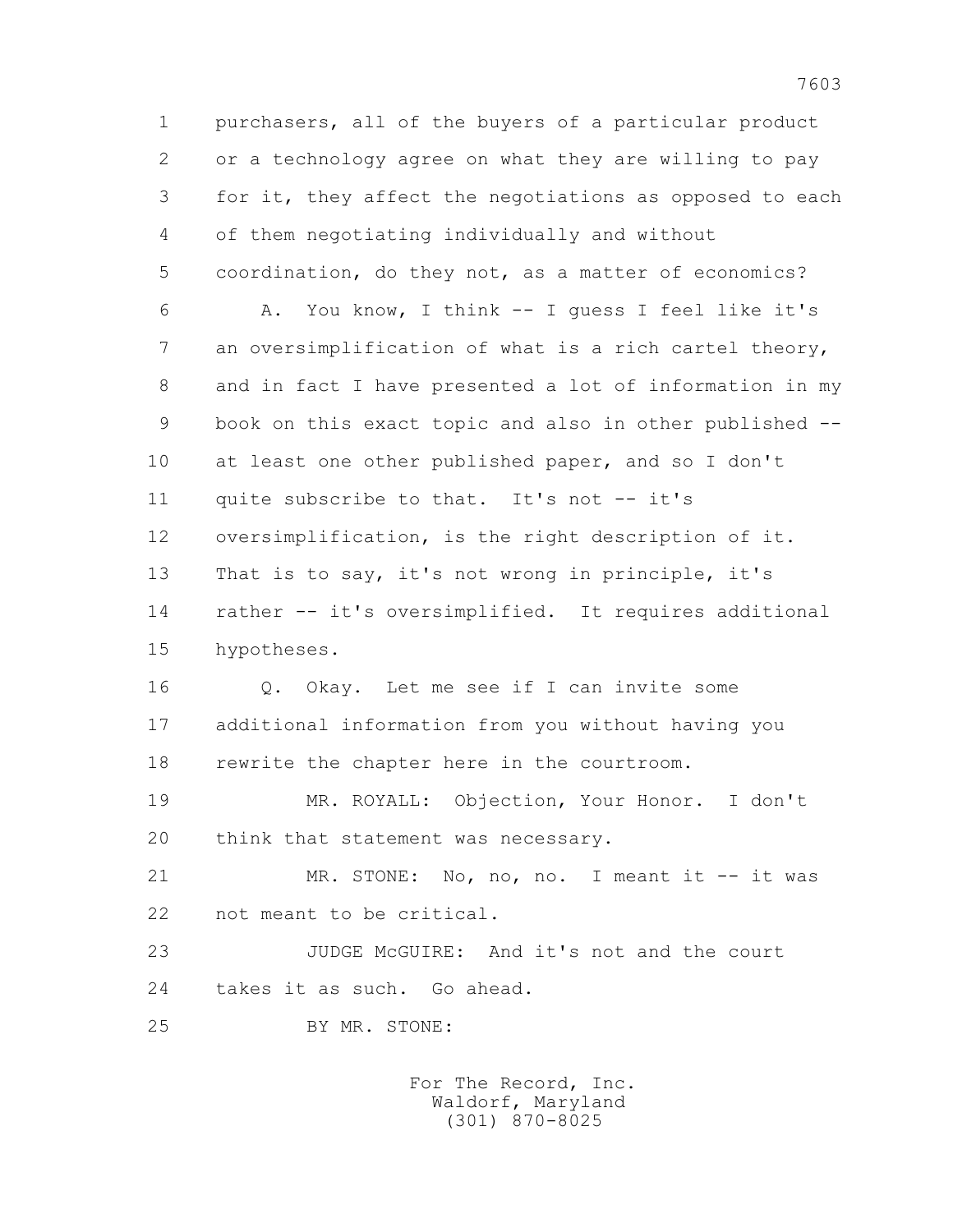1 Q. Please, Professor McAfee, I meant no disrespect 2 in that question.

 3 Can you tell us, with as much as detail as you 4 feel necessary to feel comfortable with the answer, 5 what factors must be in place for you to agree with the 6 statement that a buyers cartel acting cooperatively 7 would have more market power in negotiating with a 8 seller than if they each acted individually? 9 A. Well, it was actually the -- what's complicated 10 in cartels is to get them to act cooperatively, and so 11 if they -- if you want me to assume that they are 12 acting cooperatively, then in fact I agree with the 13 statement that they could affect the negotiations. But 14 it's -- the challenge is actually to get a cartel to 15 act cooperatively. 16 Q. Okay. And that's partly signaled by the 17 heading on page 138 of your book that preceded this 18 section I had you read which was Solutions to Tacit 19 Cooperation Problems. 20 There are problems with tacit cooperation; 21 correct? 22 A. In fact I think my recollection is I give 13 of 23 them. 24 Q. Okay. 25 A. But I don't specifically remember the number.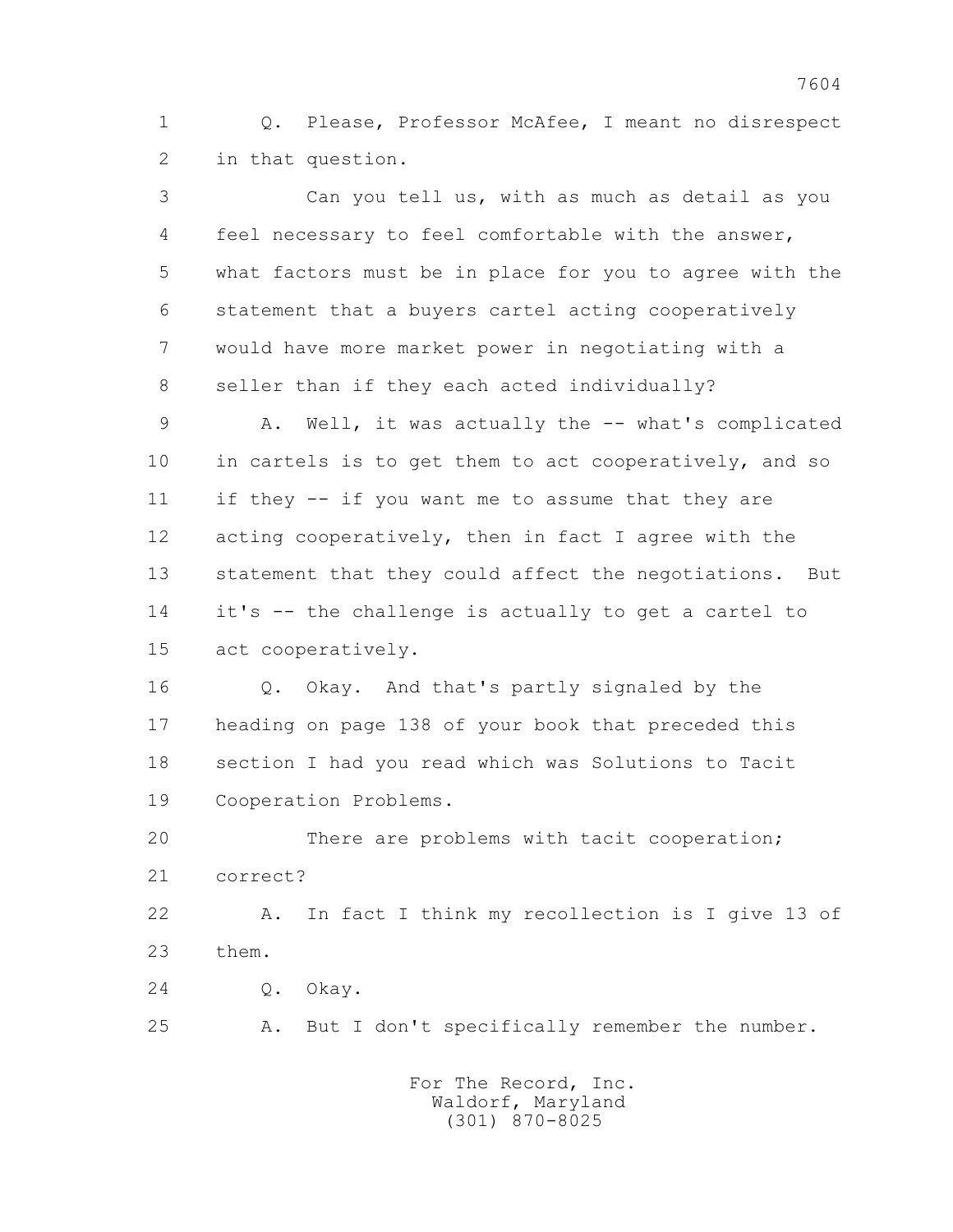1 Q. But for these purposes if we simply assume that 2 there was collective action by all of the buyers of a 3 particular commodity or a technology, they would have 4 increased market power in negotiations with the seller 5 than if they each acted individually? 6 A. If you add in cooperation. Collective action

 7 may not be sufficient to get cooperation. OPEC is a 8 classic example of a cartel that has collective action 9 but little, often little cooperation.

 10 Q. An agreement not to include patented technology 11 in a standard without the provision of a RAND letter 12 would be an example of cooperation among the members of 13 that organization, would it not?

 14 MR. ROYALL: Objection. Incomplete 15 hypothetical.

16 JUDGE McGUIRE: Sustained.

17 BY MR. STONE:

 18 Q. You have assumed for purposes of your analysis 19 that the JEDEC members have agreed through their 20 adoption of the rules that they will not include 21 patented technology in a JEDEC standard without first 22 being provided with a RAND letter; correct?

23 A. That is my understanding of the JEDEC rules.

24 Q. Bring up if we could DX-144.

25 Directing your attention to DX-144 that's on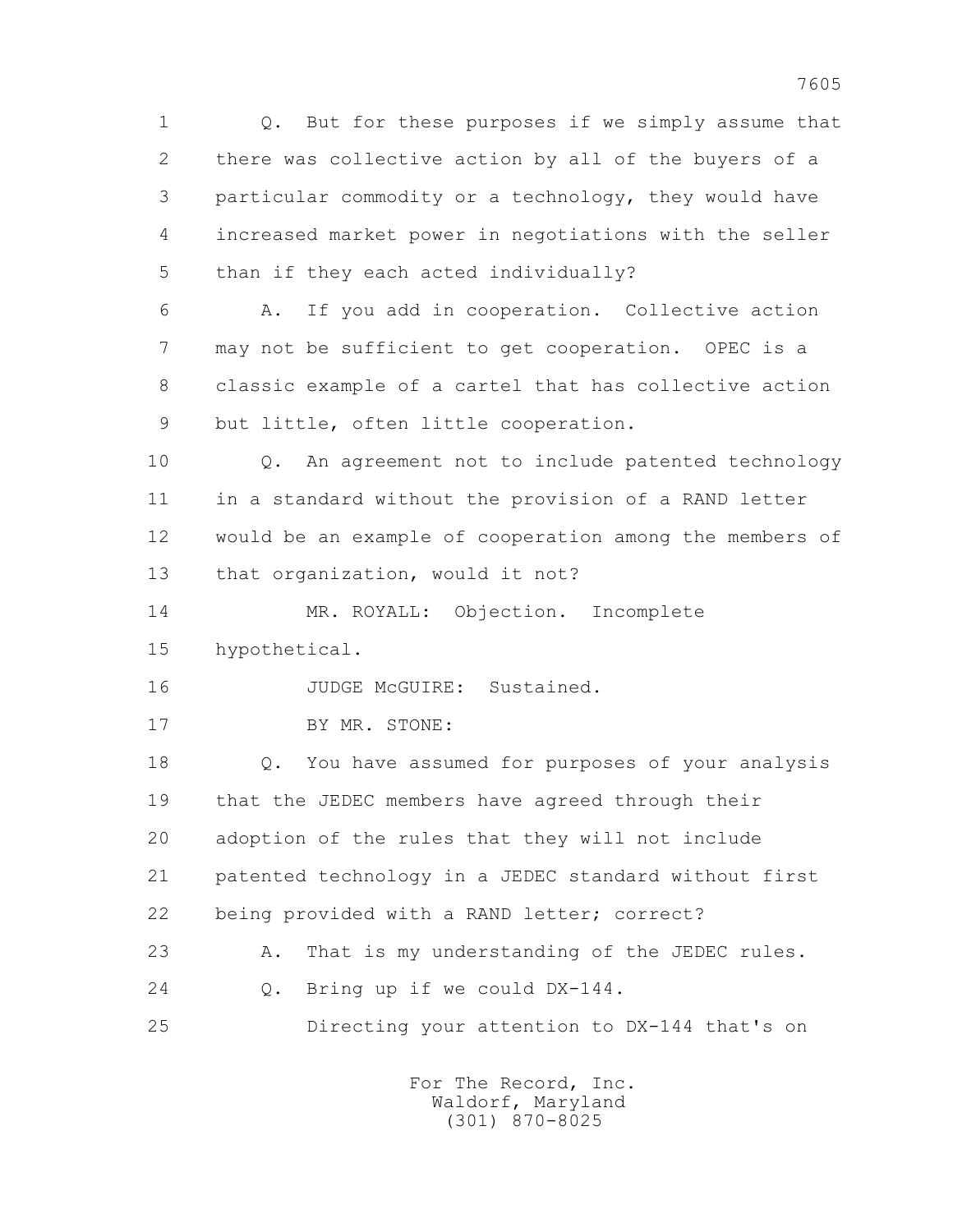1 the screen before you, it lists three ways in which 2 DRAM standards are set, through standard-setting 3 organizations, private consortia and proprietary 4 standards. 5 Do you see that? 6 A. I do. 7 Q. Are each of those what you would refer to as 8 de jure standards? 9 A. I'm sorry. I'm blanking out on what the -- 10 Q. Sure. Let me ask it differently. 11 A. No. But I should know the answer to this. I'm 12 just blanking on what the -- it's the ones that aren't 13 imposed by the government, is the -- all of them are 14 the ones that aren't imposed by the government, but I 15 don't remember if that's de jure or what the other one 16 is. 17 JUDGE McGUIRE: De facto. 18 BY MR. STONE: 19 Q. Let me ask it differently. 20 A. I think these would all be de facto. 21 Q. Okay. It is also correct, is it not, that the 22 marketplace itself by simply accepting a particular 23 product can turn a product into a de facto standard? 24 A. That's correct. 25 Q. So in addition to standard-setting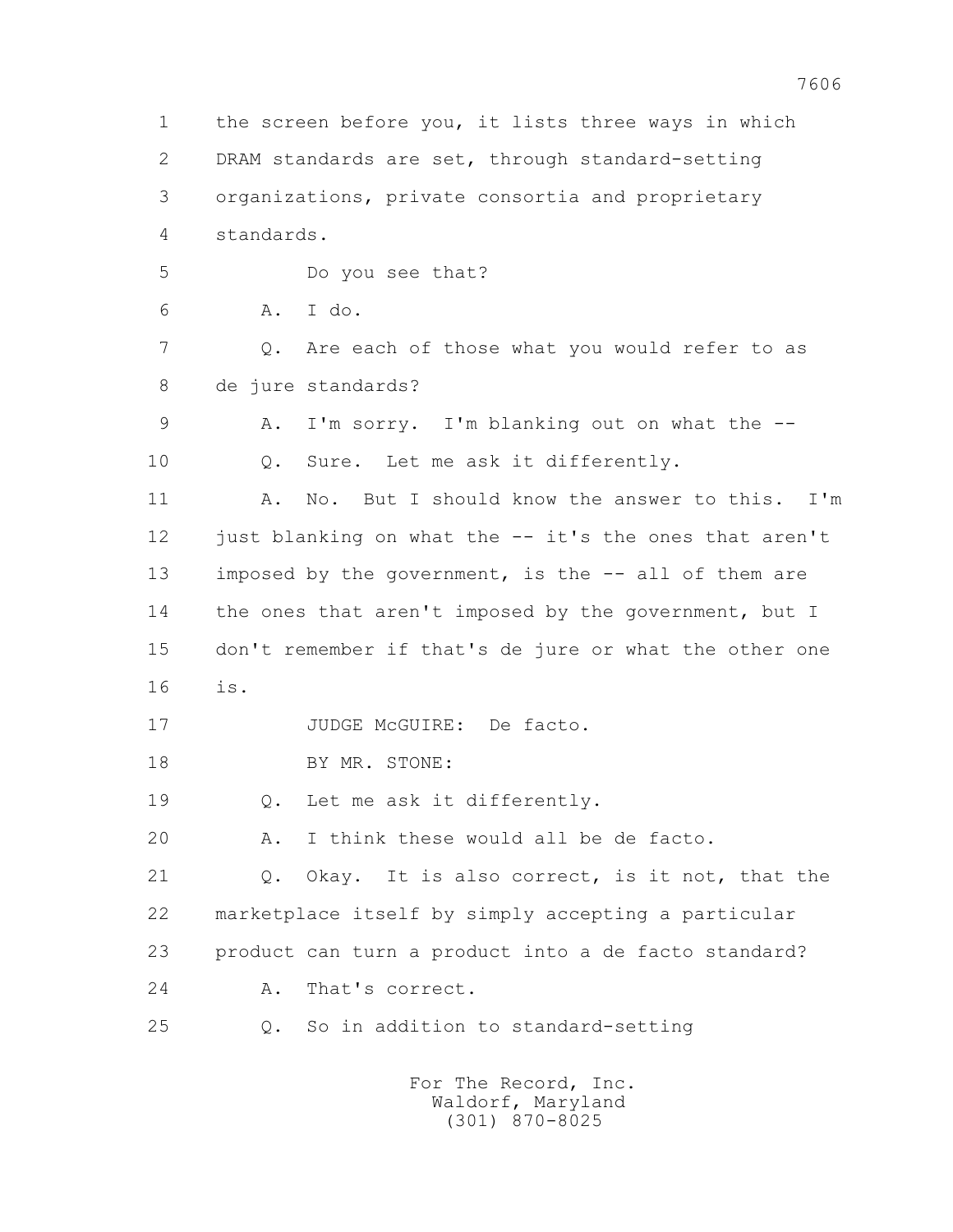1 organizations, private consortia, proprietary 2 standards, we also could have widespread market 3 acceptance?

 4 A. So no, that's not quite my understanding. My 5 understanding is these are the three means by which 6 standards are proposed to the market and then the 7 market chooses the standard from that; so that is to 8 say, all of these are subject to a market test.

 9 So that is to say, yes, inside the 10 standard-setting organization they set their standard 11 and propose it to the market, but they can't impose it 12 in the sense that, for example, the Federal 13 Communications Commission imposes standards on cellular 14 communications. They make it a law. None of these 15 organizations have that kind of authority.

 16 Q. If a company starts manufacturing a product and 17 other companies start manufacturing it as well and it 18 catches on in the marketplace and soon accounts for a 19 substantial volume of market share, would you consider 20 that product to have identified a standard?

21 A. Yes.

22 Q. And it could do that --

 23 A. If it is a standardized product, that is, if 24 we're talking about something that embodies a 25 standard -- a standard has characteristics attached to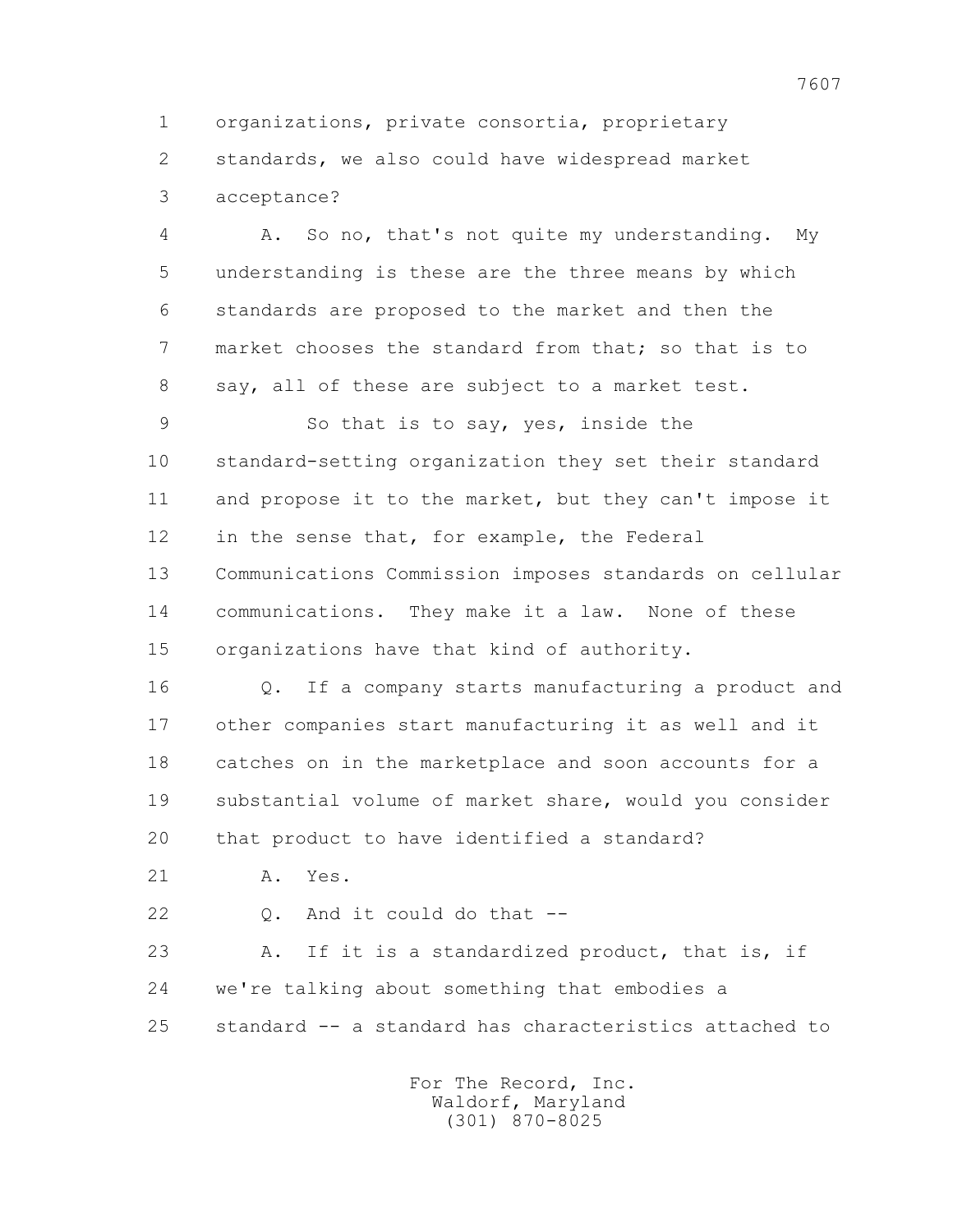$1$  it, but  $-$ 

 2 Q. When you use "proprietary standards" in your 3 example on this demonstrative, could that also include 4 within its ambit, as you use the term, a company that 5 simply publishes a standard and says here's what we're 6 going to make and anybody else who wants to make it can 7 as well? 8 A. Yes. It would make the term "proprietary" 9 somewhat of a misnomer. It would be a standard 10 provided by a firm that was proprietary but offered on 11 free terms, and so it's not exactly proprietary because 12 it was given away free. 13 Q. Okay. When you referred to the RDRAM -- and 14 I'm now using RDRAM distinct from Rambus technologies 15 we've talked about earlier -- did you include it as the 16 result of a proprietary standard? 17 A. Yes. 18 Q. And did you call it proprietary because it was 19 a single company which developed the standard? That's 20 part of the elements of proprietary? 21 A. And owned the rights to the practice of the 22 standard. 23 Q. And let me go back then to slide DX-134.

 24 With this background that we just covered, I'd 25 like to talk for just a moment about your chart on the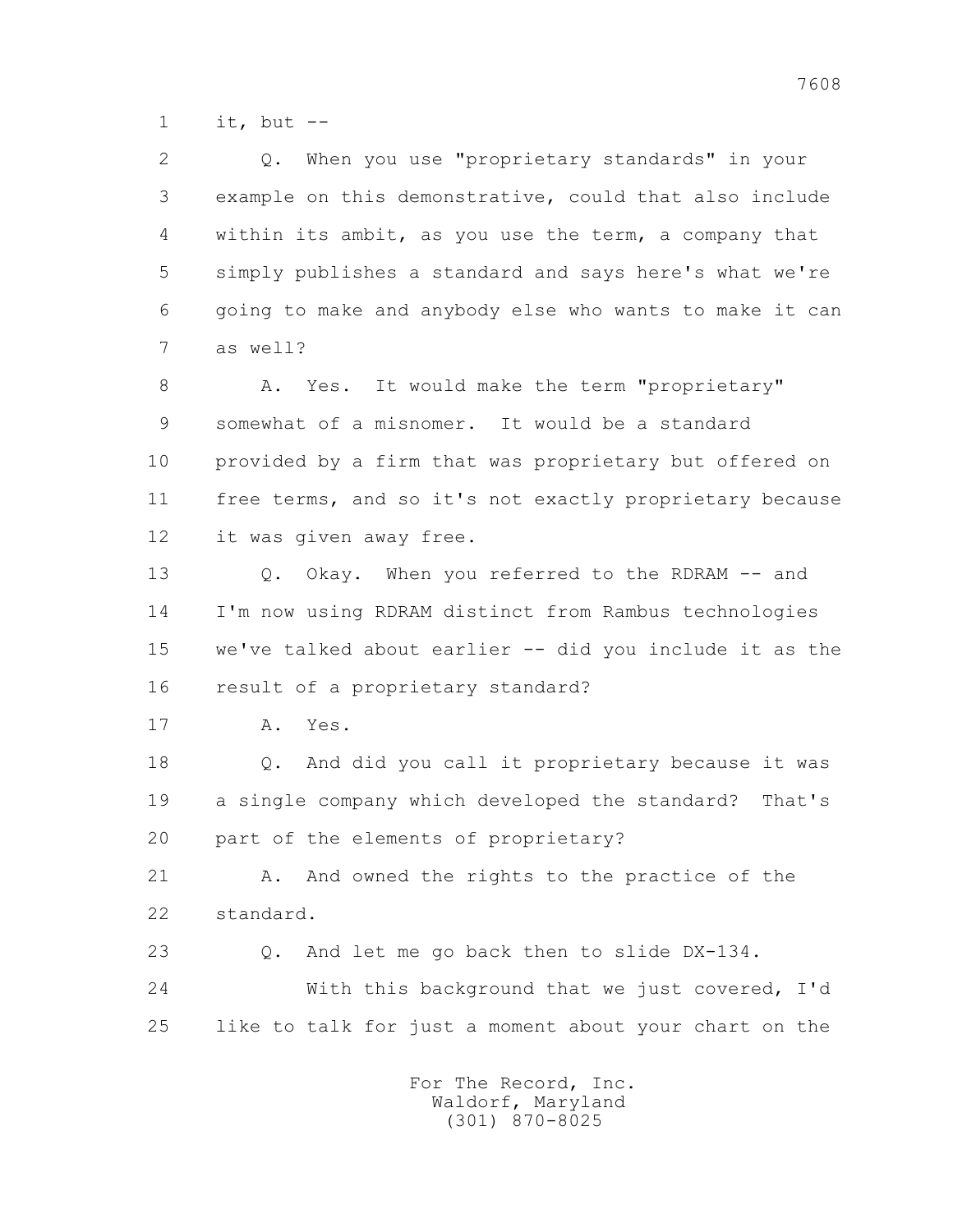1 basic economics of the DRAM industry if I can. 2 The large capital requirements, which is your 3 first bullet point, was important for purposes of your 4 analysis, was it not? 5 A. It was significant, yes. 6 Q. Now, one of the things you showed us earlier 7 was the cost of a fabricating plant or fab; correct? 8 A. Yes. 9 Q. Now, the cost of a fabricating plant is not a 10 cost that when the plant is built is limited to 11 producing DDR SDRAM, is it? 12 A. It is not. 13 Q. For purposes of your analysis, have you assumed 14 that a fabricating plant can produce various different 15 kinds of semiconductor devices? 16 A. I am, yes. 17 Q. Okay. And when you talk about economies of 18 scale, are you assuming that as the volume of 19 production goes up, the marginal cost of producing the 20 next unit goes down? 21 A. That's the meaning of economies of scale. I 22 should say, as I testified, there are two kinds of 23 economies of scale in this industry. There's the fact 24 that the minimum efficient scale of the plant is very 25 large, but there's also a network economy. That is to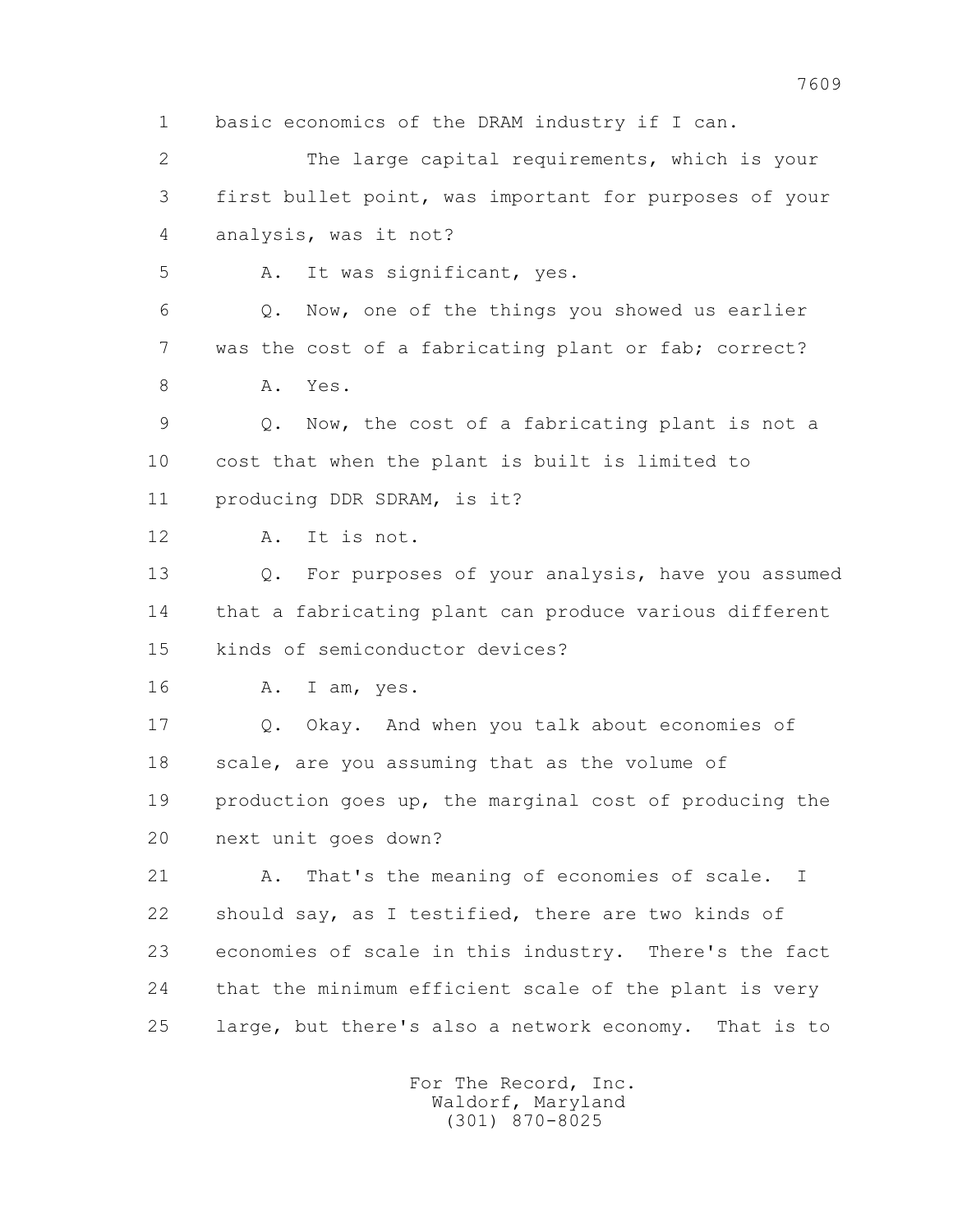1 say, as the industry gets larger, the average cost of 2 production falls, and that's the related components as 3 opposed to DRAM directly.

 4 Q. I want to make sure I understand the network 5 economies.

 6 Tell us more about what you mean when you say 7 "network economies."

8 A. So a network economy is anything where the -- 9 it's a situation where increased use of a product 10 either lowers its cost or enhances its value.

11 0. So for example, in this case it's not a 12 consideration that you took -- let me strike that.

 13 I was concerned by the factors listed on this 14 chart whether you were for purposes of your economic 15 analysis assuming that DDR SDRAM in a computer was 16 limited in terms of its ability to network with other 17 computers. And you were not making that assumption, 18 were you?

 19 A. You mean in the sense of networking like 20 routers and the like?

 21 Q. Like networking to the Internet, like 22 networking through a modem line.

 23 A. No, no. That's a computer term. This is the 24 economic term of a network externality.

25 Q. So the network externality here is that as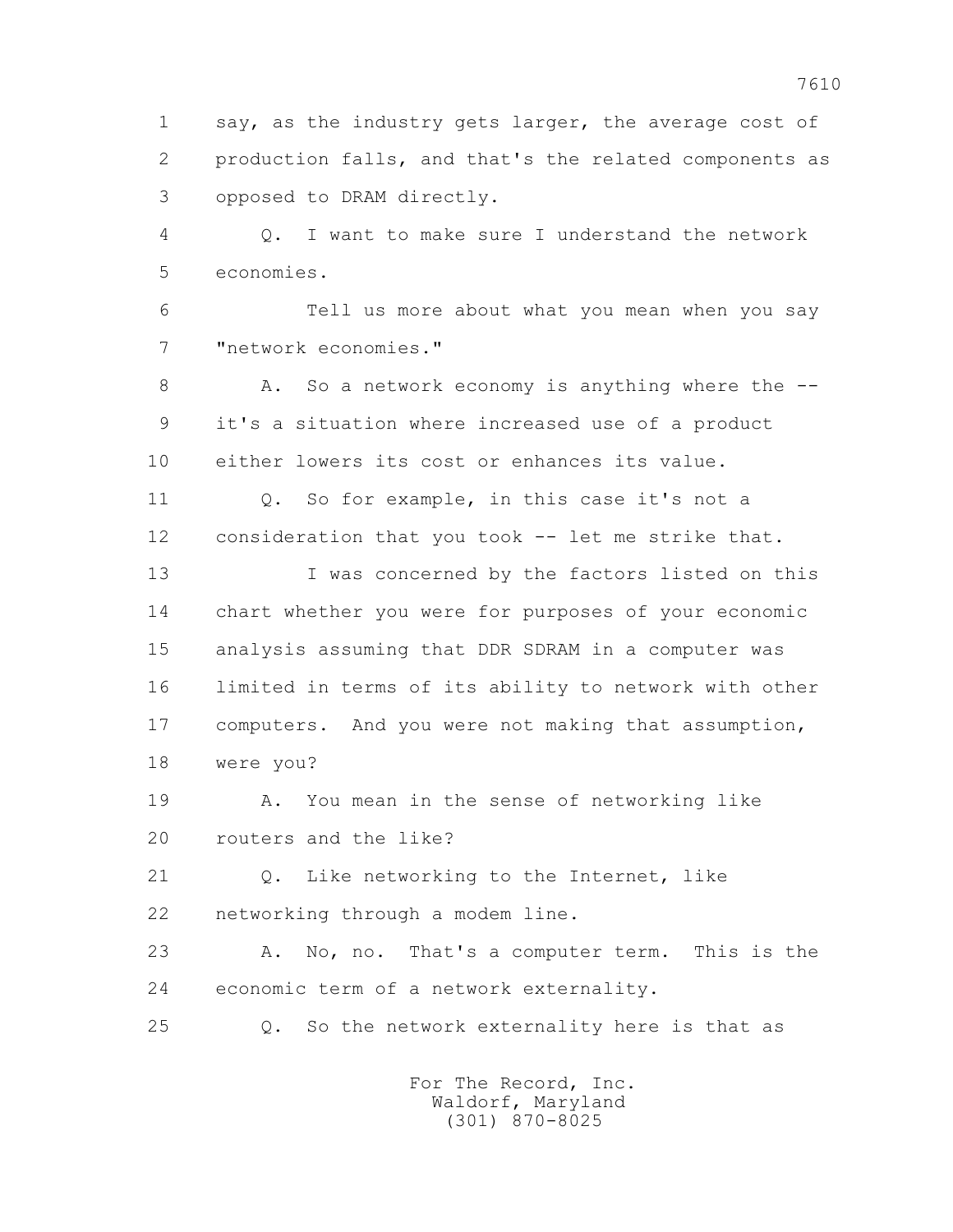1 DRAMs become used in different applications, the price 2 would be driven down even more, or the cost driven down 3 even more?

 4 A. Well, the total delivered cost of the product, 5 so if you have to produce chipsets, the fixed costs 6 associated with the chipsets are amortized over a 7 larger volume, so that's -- it's not necessarily the 8 cost of the DRAMs that are driven down, that's the 9 minimum efficient scale aspect of DRAM production, 10 which has been growing but is, you know, still -- the 11 minimum efficient scale is still well less than the 12 industry size, which is generally the relevant 13 condition for economic analysis of economies of scale.

 14 But it's the other components, the amortizing 15 of the costs of the other components over a larger 16 volume.

 17 Q. And for purposes of your network externalities, 18 you're not assuming that products have to use a 19 particular form of DRAM in order to interface in any 20 fashion with other products?

21 A. No. I think actually -- yes. So I'm agreeing 22 with you. I'm not assuming that they need a particular 23 form of DRAM.

 24 Q. Let me ask you then about interoperability. 25 Have you -- this is an issue on which you've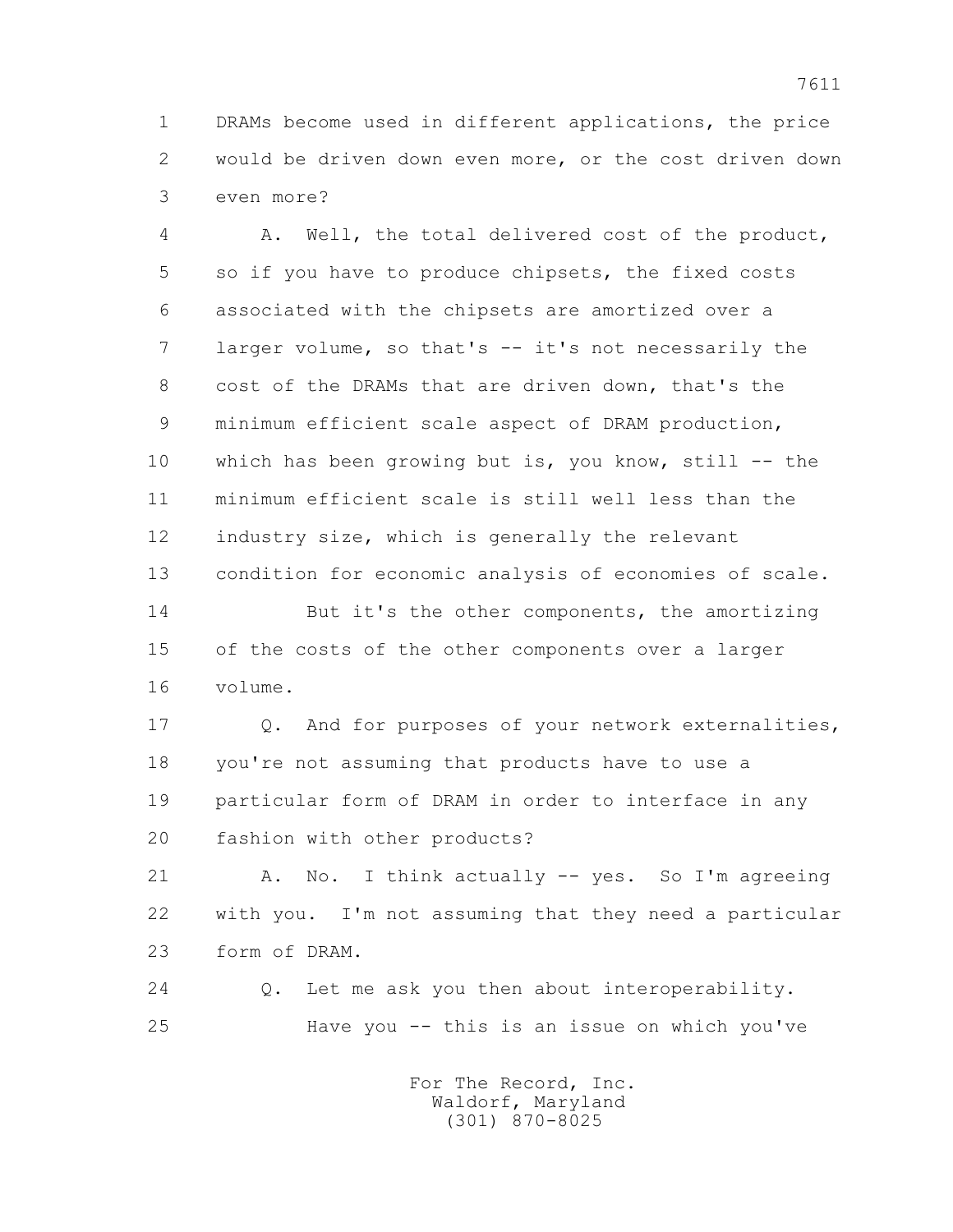1 made certain factual assumptions?

 2 A. Yes. 3 Q. And have you assumed that different models of 4 DRAM may require certain changes in the operating 5 system -- certain changes in the rest of the system in 6 order to operate? 7 A. To be useful, yes. 8 Q. Okay. And have you assumed that changes may be 9 necessary in the motherboard, the chipset, the 10 controller and the BIOS? 11 A. Yes. 12 Q. Have you assumed there's anything else in the 13 chart that we looked at, DX-30, that would need to be 14 changed as you changed versions of DRAM? 15 And we can bring up DX-30 if you want. 16 MR. ROYALL: That's what I was going to ask for 17 the purposes of that question. 18 JUDGE McGUIRE: All right. Let's see it. 19 MR. STONE: DX-30. It was the hand-drawn 20 chart. That's it. Perfect. 21 BY MR. STONE: 22 Q. Do you remember seeing this the other day? 23 A. I do. 24 Q. And you included a copy of it within your 25 charts; correct?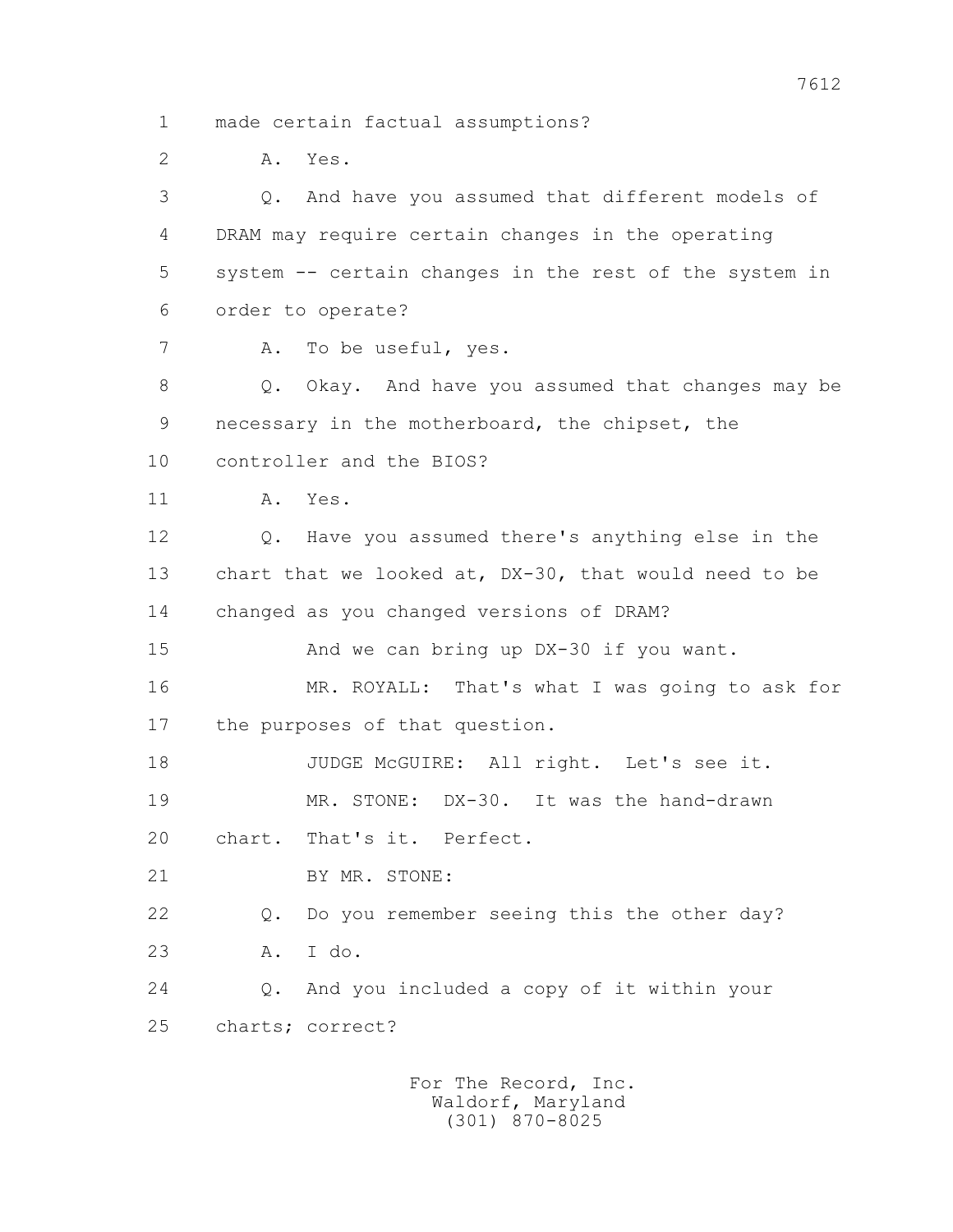1 A. I did.

 2 Q. Referring you to DX-30, is there anything that 3 you have assumed needs to be changed as the version of 4 DRAM changes other than the chipset, the motherboard, 5 the memory controller and the BIOS?

6 A. Yes.

7 0. What else?

8 A. In particular, hard drives have DRAMs in them. 9 Moreover, fax machines, printers and other devices have 10 DRAMs in them. And the -- in order to use those DRAMs 11 in that device, you would have to change components 12 that are not listed on this chart but are present in 13 those other devices.

 14 If you are restricting it to within the PC, the 15 only thing that I see that would have to be changed 16 that contains DRAM is the hard drive, but there may be 17 other components that contain DRAMs that I'm forgetting 18 as I sit here today.

 19 Q. And the use of the -- have you assumed that the 20 use of the DRAM in a hard drive is independent of the 21 use of the DRAM as it interfaces to the Northbridge 22 chip in the chipset?

 23 A. It is. The hard drive is just a plug-in 24 device. It's self-contained.

25 Q. Okay. You can take that down and let's go back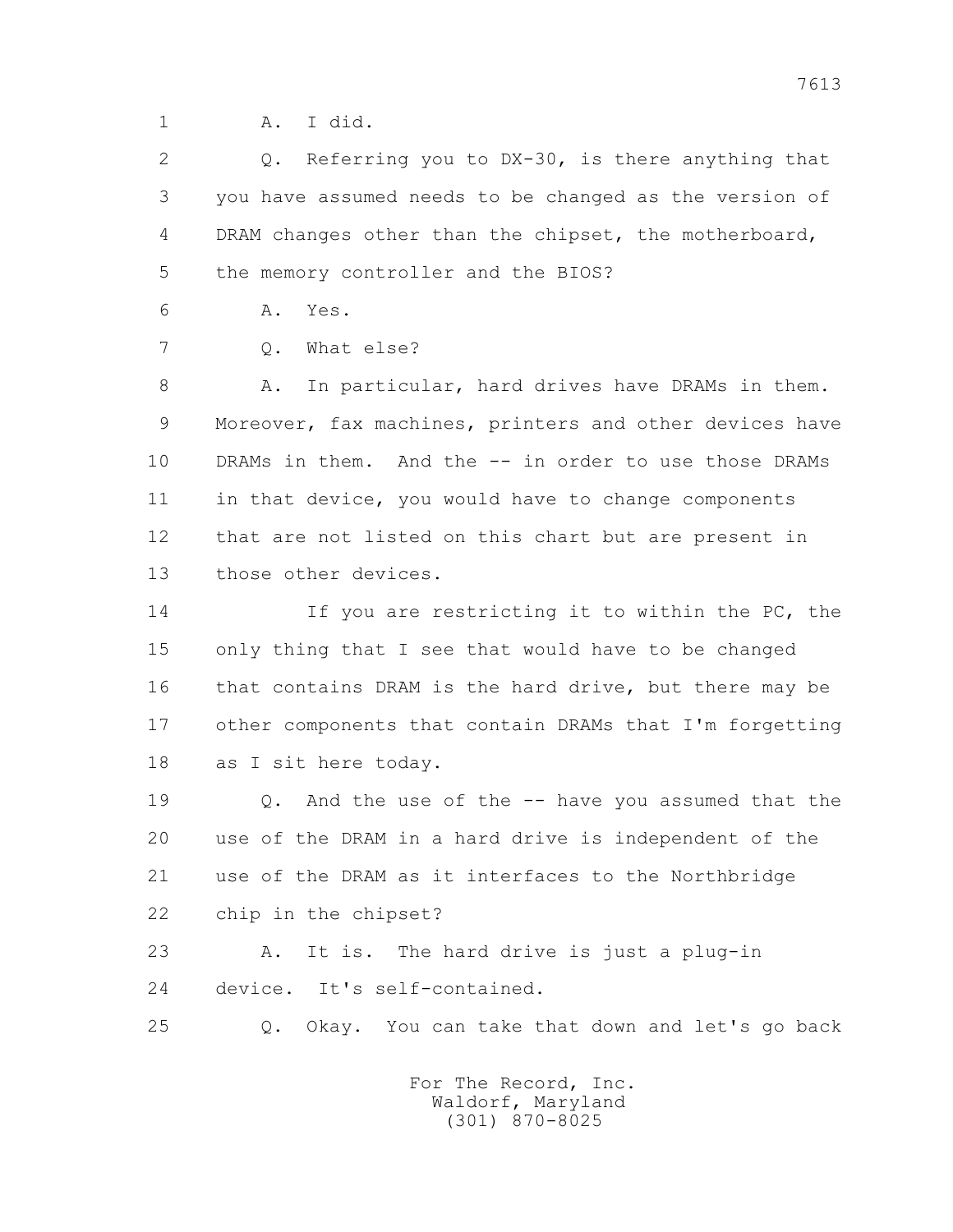1 to DX-134 if we could.

 2 Let me ask you if I can about price 3 sensitivity.

 4 Is the factor that you've taken into account 5 here in describing the basic economics of the DRAM 6 industry that purchasers of DRAM are sensitive to the 7 price of competing DRAM?

8 A. Yes.

 9 Q. And when you refer to the price sensitivity on 10 this chart, is that the nature in which you --

 11 A. Can I clarify my previous answer? I answered 12 too quickly.

 13 Yes, although it's not all purchasers. It's a 14 significant fraction, a substantial fraction of the 15 purchasers.

16 0. And are those the OEMs?

17 A. Oh, I was actually talking about the ultimate 18 final consumer. The OEMs have -- inherit the 19 preferences of the final consumer because that's their 20 market, but it's the final consumer whose price 21 sensitivity drives the price sensitivity of the OEMs. 22 Q. And have you done any quantitative studies to 23 measure price sensitivity?

 24 A. I have not quantified the price sensitivity of 25 consumers.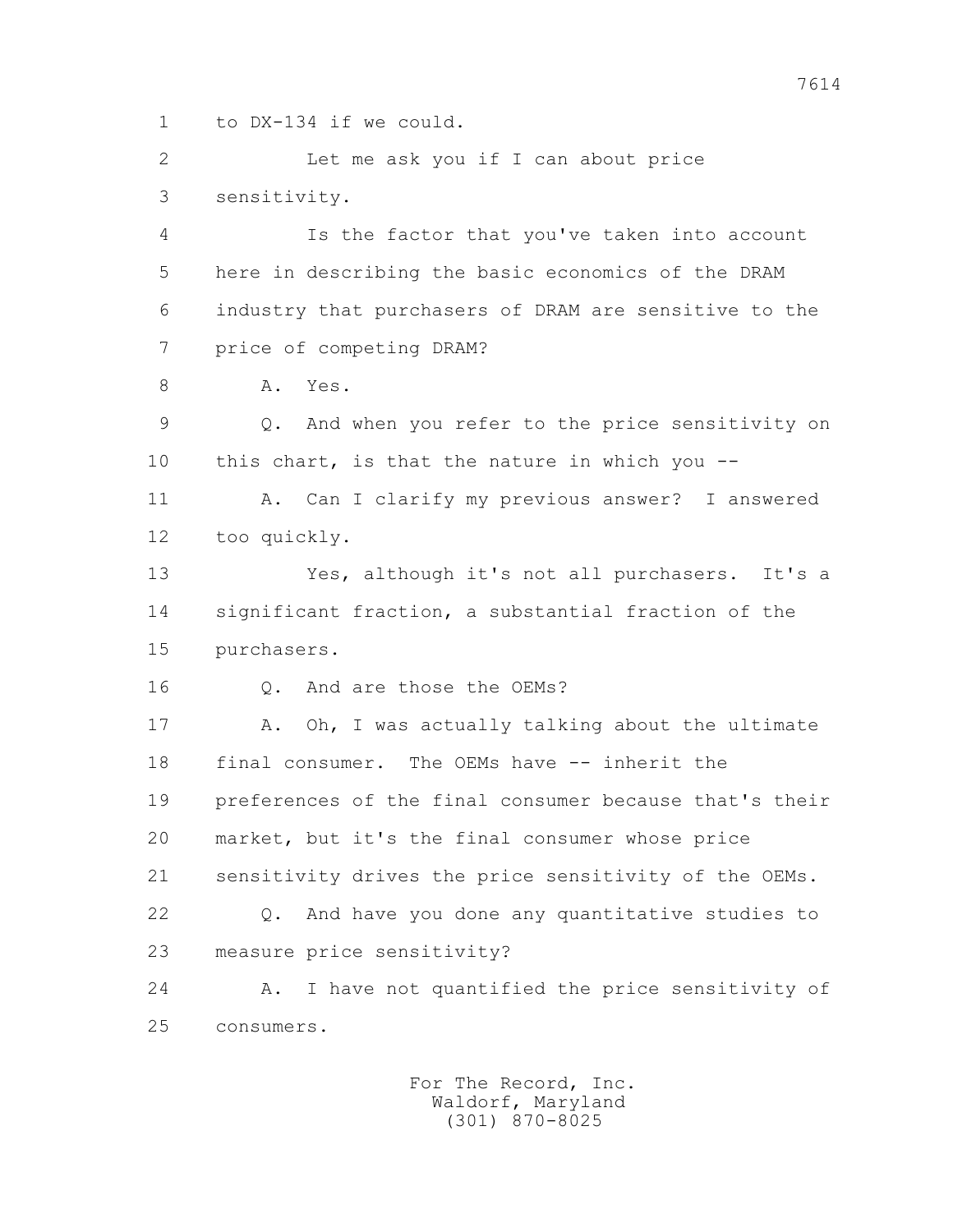1 Q. And finally let me ask you about the commodity 2 nature of DRAM.

 3 You, I think when being asked about this 4 demonstrative earlier, you talked about the concept of 5 backward compatibility? Do you recall that yesterday? 6 A. I certainly talked about backward 7 compatibility, although I don't recall talking about it 8 in the context of this particular slide. 9 Q. Well, I may be incorrect on that, and if I am, 10 I apologize. Let me just ask you about backward 11 compatibility. 12 Is it necessary, as you understand it, for the 13 economics of the DRAM industry that DRAMs be backward 14 compatible in the sense that a newer version can be 15 used in connection with a motherboard, chipset, 16 controller and BIOS that was utilized with an earlier 17 version? 18 A. No, it's not generally necessary. Clearly that 19 would be a benefit if it were true, but it's not 20 generally necessary. In fact, it's rare.

 21 Q. And when you used the term "backward 22 compatible" in your testimony, what did you mean by 23 that use of that term?

 24 A. I'm referring to the reuse of components; that 25 is to say, it refers to pieces or modules, a module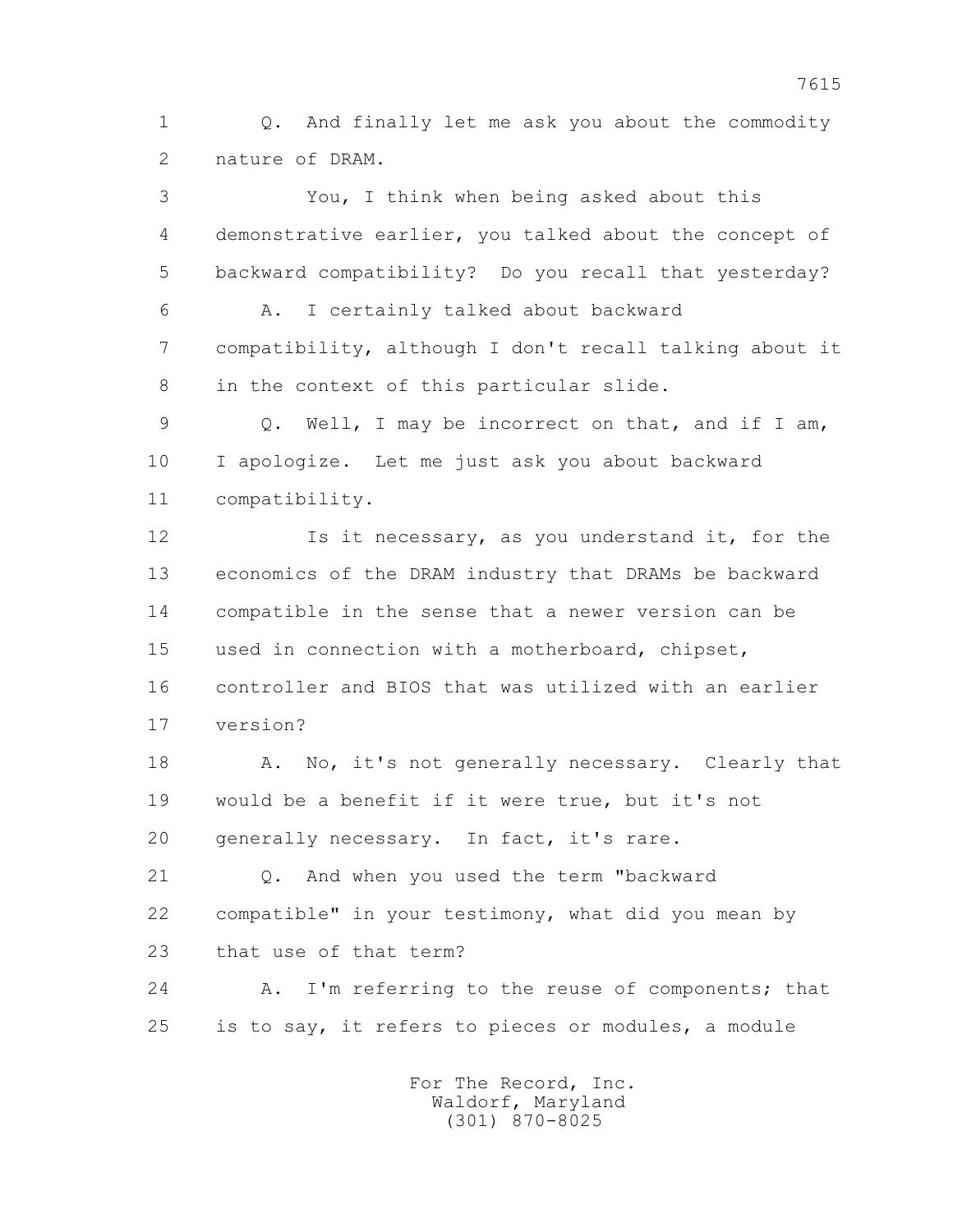1 being a different use of the word "module" than is 2 standard here, so let me not use that term -- pieces or 3 subassemblies, components of the DRAM being the same in 4 such a way that it actually reduces implementation 5 costs and testing costs.

 6 Q. So for example, if you could use the same core 7 from one DRAM version to the next, that would be one of 8 the examples of reusing prior components?

 9 A. In principle, yes. I can't testify that that 10 is an example, but in principle, certainly that's the 11 kind of example I have in mind.

12 MR. STONE: Okay. Your Honor, if it was 13 convenient with the court, now is a convenient time for 14 me to break before I move to another subject, if you 15 want to.

 16 JUDGE McGUIRE: You mean break for the 17 evening?

18 MR. STONE: Break for the evening. 19 JUDGE McGUIRE: Yes, that would be fine. 20 It's 5:00 then. We will take a break for the 21 evening and I guess convene here -- it's already 22 Friday -- tomorrow at 9:30 a.m. 23 MR. STONE: Thank you, Your Honor.

24 (Time noted: 5:00 p.m.)

25